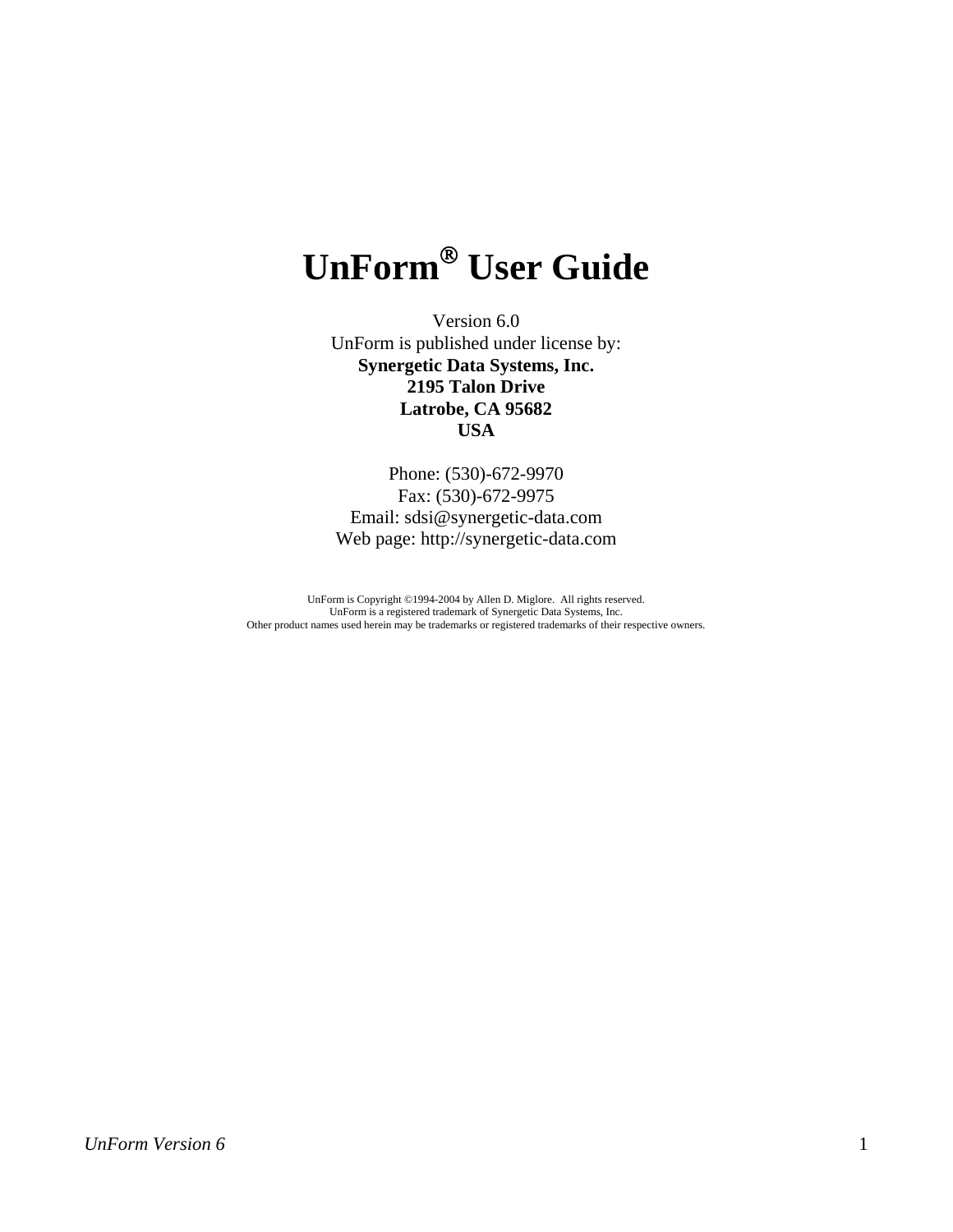#### **UnForm® Page Enhancement Software License Agreement**

#### **NOTICE: OPENING THIS PACKAGE INDICATES YOUR ACCEPTANCE OF THE FOLLOWING TERMS AND CONDITIONS. PLEASE READ THEM. IF YOU DO NOT AGREE WITH THEM, RETURN THE PACKAGE UNOPENED, AND RETURN OR DESTROY ANY COPIES OF THE PROGRAM IN YOUR POSSESSION. THE DEALER FROM WHOM YOU PURCHASED THE SOFTWARE WILL REFUND YOUR PURCHASE PRICE.**

"Program", as used herein, refers to both this documentation and the software programs described by this documentation. "Developer", as used herein, refers to Allen D. Miglore. "Publisher" as used herein refers to Synergetic Data Systems, Inc.

#### **LICENSE**

You may use the Program on a single machine, and you may copy the Program into any machine-readable format for backup purposes only. If you transfer the Program to another machine, you agree to destroy the Program, together with all copies, in whole or in part, on the original machine.

You may not copy, modify, or transfer the Program, in whole or in part, except as expressly provided herein. You may not sublicense, assign, or otherwise transfer the Program to any third party except by the express written consent of the Developer or Publisher.

#### **TERM**

The license is effective until terminated. You may terminate at any time by destroying the Program together with all copies of the Program in your possession. It will also terminate automatically upon failure to comply with any of the terms of this agreement. You agree upon such termination to destroy the Program together with all copies in your possession in any form.

#### **CONFIDENTIALITY OF THE PROGRAM**

You understand that the Program is proprietary to the Developer, and agree to maintain the confidentiality of the Program. You agree that neither you, nor any person or entity acting on your behalf, will copy or otherwise transfer the Program, in whole or in part, in any form (including printed source code), to any third party. You agree to retain the Developer's copyright notices, in all forms, throughout the Program. You agree not to de-encrypt or de-compile the Program.

#### **LIMITATION OF LIABILITY**

The Program is provided "AS IS" without warranty of any kind, including, but not limited to the implied warranties of merchantability and fitness for a particular purpose. The entire risk as to the quality and performance of the Program is with you.

In no event will the Developer or Publisher be liable to you for any damages, including any lost profits or other incidental or consequential damages arising out of the use or inability to use the Program, even if advised of the possibility of such damages.

#### **SUPPORT**

Support for the Program should be obtained from the Dealer from whom it was purchased. Support pricing and terms are established by the Dealer, not the Developer or Publisher.

**YOU ACKNOWLEDGE THAT YOU HAVE READ THIS AGREEMENT, UNDERSTAND IT, AND AGREE TO BE BOUND BY ITS TERMS AND CONDITIONS. YOU FURTHER AGREE THAT IT IS THE COMPLETE AND EXCLUSIVE STATEMENT OF THE AGREEMENT BETWEEN YOU AND THE DEVELOPER AND PUBLISHER AND IT SUPERSEDES ANY PRIOR AGREEMENT, ORAL OR WRITTEN, AND ANY OTHER COMMUNICATION BETWEEN YOU AND THE DEVELOPER RELATING TO THE SUBJECT MATTER OF THIS AGREEMENT.**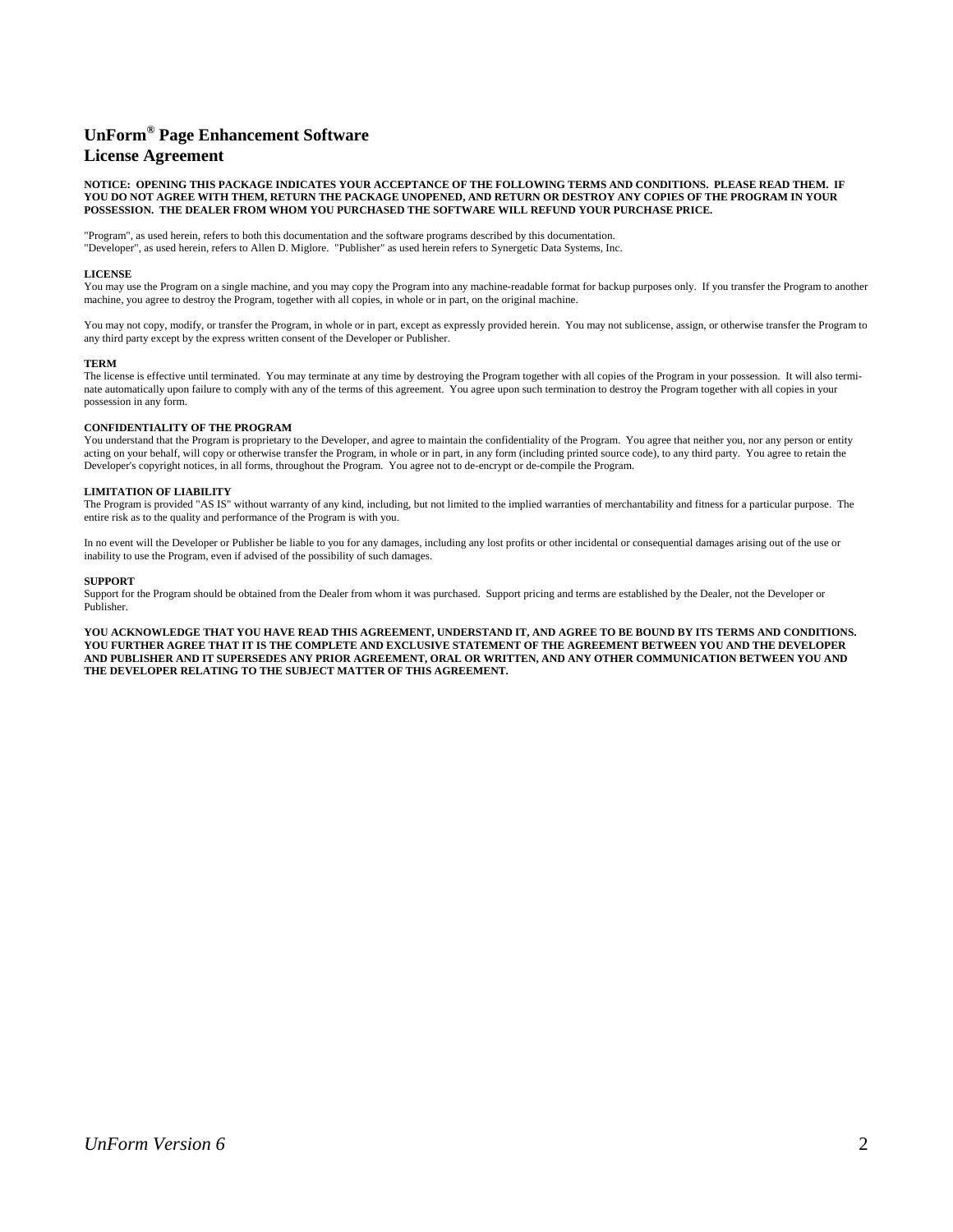# <span id="page-2-0"></span>**TABLE OF CONTENTS**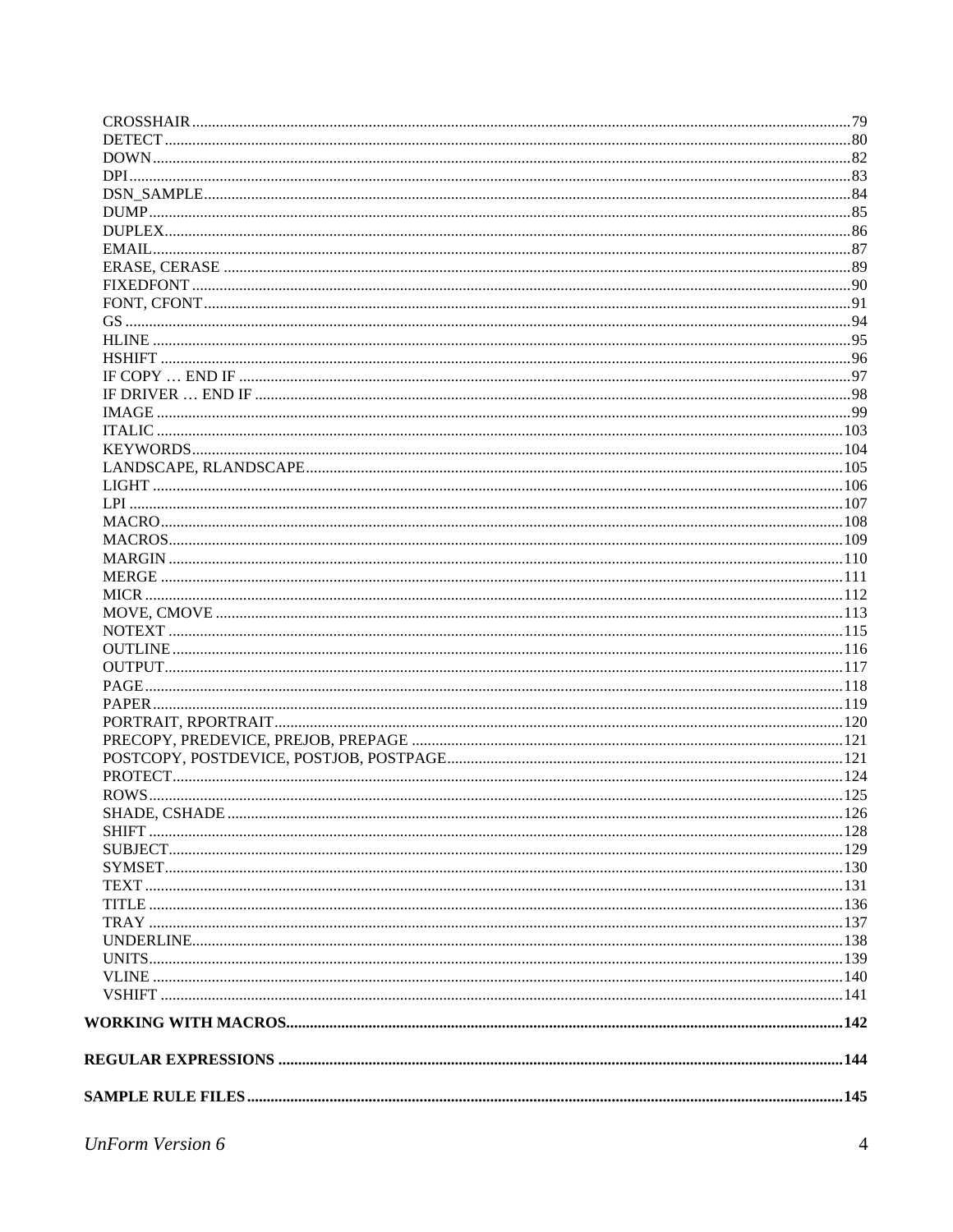| STATEMENT - PLAIN PAPER FORM, TWO PAGE FORMATS IN SAME JOB (ADVANCED.RUL)  165 |  |
|--------------------------------------------------------------------------------|--|
|                                                                                |  |
|                                                                                |  |
|                                                                                |  |
|                                                                                |  |
|                                                                                |  |
|                                                                                |  |
|                                                                                |  |
|                                                                                |  |
|                                                                                |  |
|                                                                                |  |
|                                                                                |  |
|                                                                                |  |
|                                                                                |  |
|                                                                                |  |
|                                                                                |  |
|                                                                                |  |
|                                                                                |  |
|                                                                                |  |
|                                                                                |  |
|                                                                                |  |
|                                                                                |  |
|                                                                                |  |
|                                                                                |  |
|                                                                                |  |
|                                                                                |  |
|                                                                                |  |
|                                                                                |  |
|                                                                                |  |
|                                                                                |  |
|                                                                                |  |
|                                                                                |  |
|                                                                                |  |
|                                                                                |  |
|                                                                                |  |
|                                                                                |  |
|                                                                                |  |
|                                                                                |  |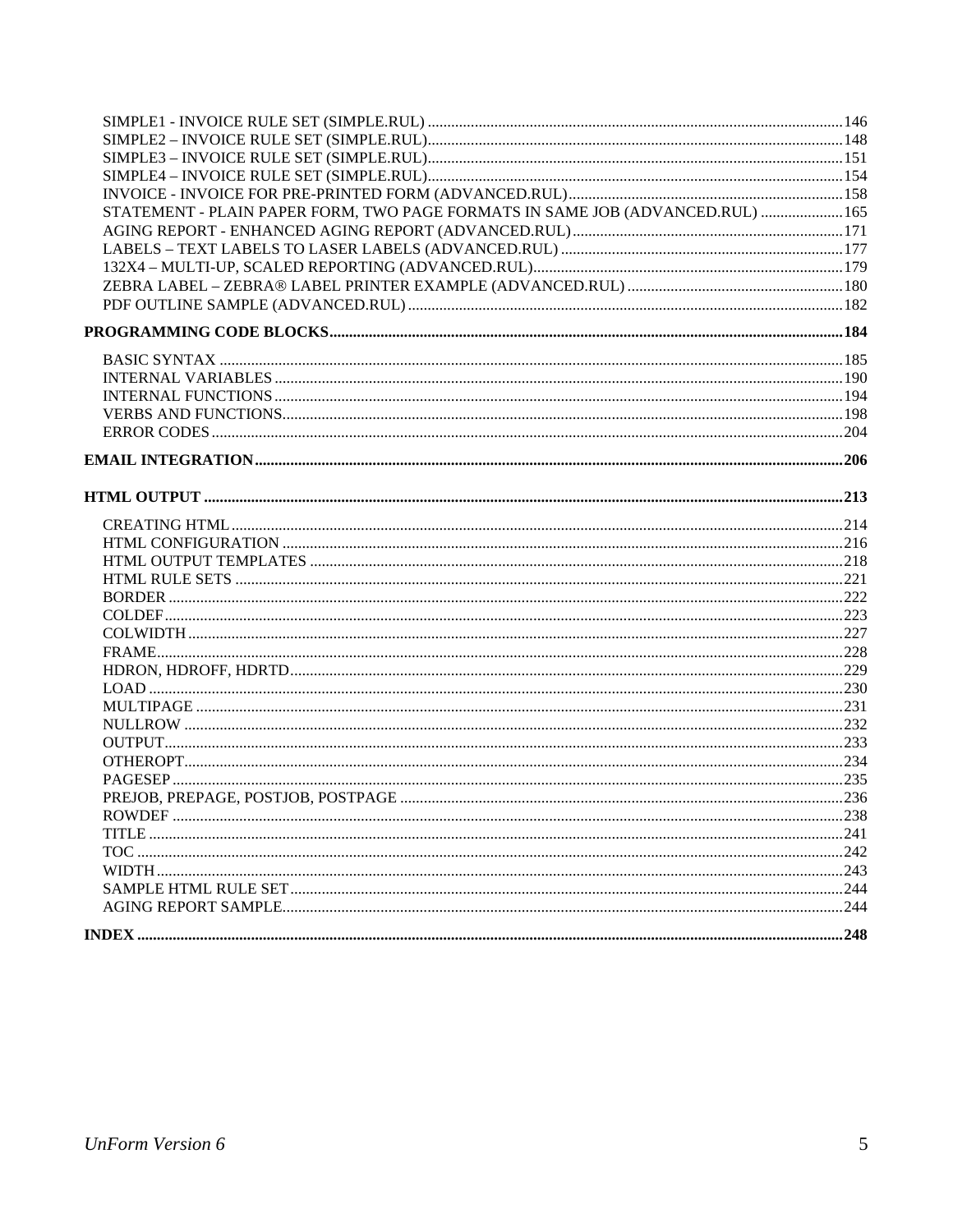## <span id="page-5-0"></span>**INTRODUCTION**

UnForm is a software product designed to work as a filter between an application and an output device like a LaserJet printer or a program like a fax product. Most applications can be simply configured to print through UnForm, which in turn processes the output from the application, determines if custom processing is necessary, and then applies any enhancements before it is output.

For example, if a UNIX program sends output to the spooler like this:

cat *file-name* | lp -dlaser -s 2>/dev/null

then the output can be changed to use UnForm (note the use of the –oraw option, which can vary by operating system):

cat *file-name* | uf60c -f acct.rul | lp -dlaser –oraw –s 2>/dev/null

or for better performance, UnForm can print directly from the server:

cat *file-name* | uf60c –f acct.rul –o ">lp –dlaser -oraw"

UnForm can also work in Windows environments, as long as the application can produce a file and then execute UnForm to process the file and produce output.

UnForm is unique in its ability to analyze report output to determine what, if any, customization to apply. When a report is detected that requires enhancements, UnForm can add line drawing, shading, attributes, font control, and text to the form. UnForm can also handle the processing of multiple copies, multiple output devices, attachments, overlays, and graphic images, and includes support for the complete Business Basic programming environment to add true programmed intelligence to any form.

The enhanced output can be used to simulate pre-printed forms, or to change the look of plain-paper forms, for which headings and dashed lines are printed by the application, from crude to professional. UnForm can also be used to enhance reports, such as financial statements or aging reports, raising them from mundane to board room quality.

UnForm can produce enhancements on any printer or device that offers the HP PCL5 printer language. This includes all HP LaserJet and compatible printers beginning with the HP LaserJet III, many UNIX faxing software packages, and other products.

UnForm can also produce virtually identical output in Adobe's Portable Document Format (PDF), and similar output in Zebra's ZPL II language, supported on many Zebra thermal label printers. With proper configuration, UnForm can automatically convert its PDF output to any format supported by Ghostscript, including postscript, tif, jpeg, png, and more. Lastly, UnForm can parse column and row oriented reports and produce formatted HTML output.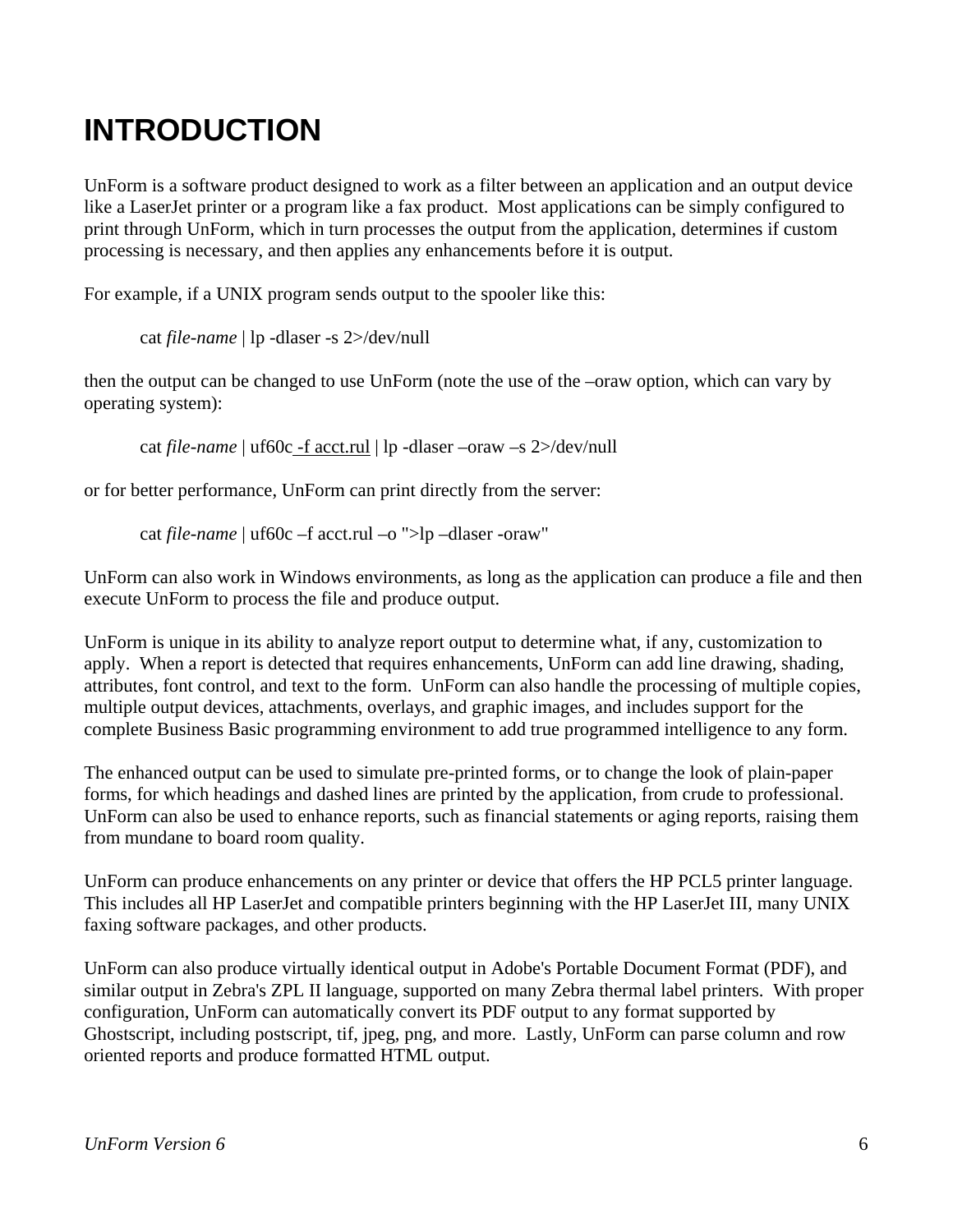# <span id="page-6-0"></span>**CLIENT-SERVER ARCHITECTURE**

UnForm Version 6 introduces a new client-server architecture, where the UnForm processing of documents can occur on a different machine from the application. The resulting enhanced document can be printed, emailed, sent to a fax gateway, or stored at the server, or can be returned to the client machine for printing or storage from its perspective. One important benefit of using a client-server model is that the application process that is sending jobs to UnForm via the client software need not wait for the job to finish if the server will be handling the output. This provides better performance to the application user, particularly for large or complex jobs that take time for UnForm to process.

The UnForm server can run on either UNIX or Windows systems. The server provides the UnForm processing logic and a listener, which handles job requests from clients located on the network.

The UnForm clients can be installed anywhere on the network, on Windows or UNIX systems. On Windows, the client is a native Windows executable. On UNIX, the client is a Perl program, so UNIX systems require Perl level 5 or above. Clients perform the application interface work, taking input from the application, submitting it to the server, and in many cases, returning the result back to the client for processing.

There is nothing to prevent the same machine from acting as both client and server, and in fact, the server installation automatically installs a client on that machine. Submitting a job to 'localhost' when the client and server run on the same machine can improve performance, as job data need not be transferred over the network.

For complete information about how to operate the client and server programs, read the Command Line Options chapter. In general, on Windows the server is operated from the Status Monitor option or as a Windows service, and on UNIX the server is operated like this:

**uf60d start uf60d stop** 

The client supports an extensive set of options. Some simple examples:

```
cat sample1.txt | uf60c –f simple.rul | lp –dhp –oraw 
 uf60c –i sample1.txt –f simple.rul –o ">lp –dhp –oraw" 
 uf60c –i sample1.txt –f simple.rul –p pdf –o client:sample1.pdf
```
In the first example, uf60c submits the job and returns the result to its spooler. In the second example, uf60c submits the job and the server prints the result to its spooler. In the third example, uf60c submits the job requesting PDF output, and returns the result to its file sample1.pdf.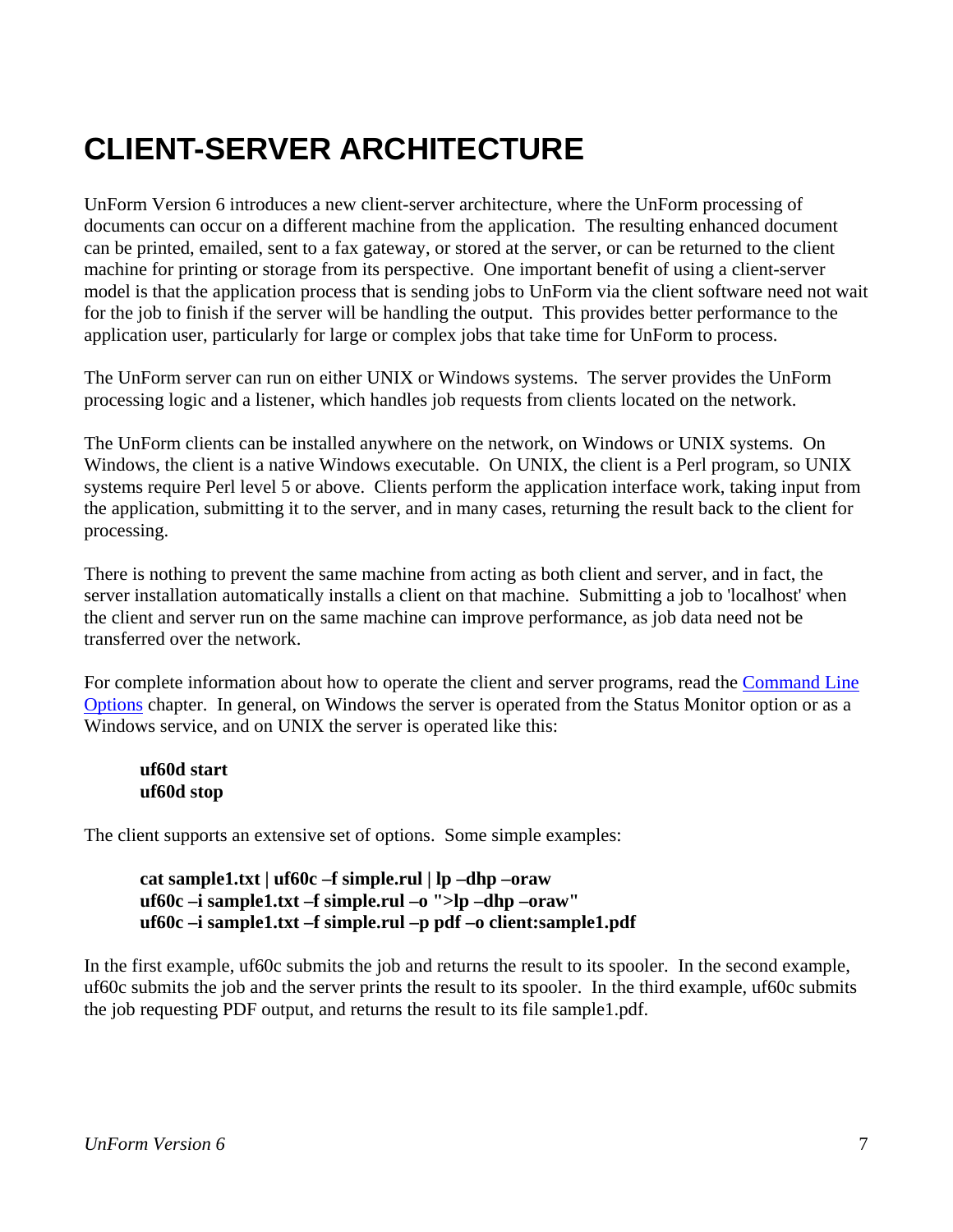# <span id="page-7-0"></span>**SERVER INSTALLATION**

### **UNIX Server CD installation instructions:**

- 1. Login as root.
- 2. Mount the CD as a file system that supports lowercase file names. If you are unsure how to do this, check your man pages: **man mount**. The following table illustrates sample mount commands for various operating systems, assuming standard CD device names and that the mount directory /mnt is available. You may need to adjust these commands according to your configuration.

| <b>SCO UNIX OS5</b> | mount –o lower/dev/cd0/mnt                        |
|---------------------|---------------------------------------------------|
| <b>SCO UNIX</b>     | mount $-r - f$ HS, lower /dev/cd0 /mnt            |
| Unixware            | mount $-F$ cdfs $-r$ /dev/cdrom/cdrom1 /mnt       |
| <b>AIX</b>          | mount $-vcdrfs - r/dev/cd0/mnt$                   |
| Sun Solaris         | mount $-rt$ hsfs /dev/sr0 /mnt                    |
| HP/IIX              | mount $-r$ –F cdfs –o cdcase /dev/dsk/c1d0s2 /mnt |

- 3. Change to the UnForm60 UNIX directory in the mount directory: **cd /mnt/unform60/UNIX**
- 4. Run the install script: **./install.sh**, or if you do not have execute permission to the file, **sh install.sh**. You must agree to the license agreement, then you will be presented a list of operating system versions. Choose the correct version for your system.
- 5. UnForm will then be installed to the selected directory, and the set up script ./ufsetup.sh will be automatically executed in the UnForm directory.

 The ufsetup.sh script will create two scripts, called /usr/bin/uf60c and /usr/bin/uf60d. The uf60c program is the client, while uf60d manages the server.

- 6. Activate demo mode, or activate permanently, using **./license.sh**.
- 7. Start the server: **uf60d start**
- 8. Use the **uf60c –v** command to ensure UnForm is installed and set up correctly. The output from this command will display information about the installation. Note that uf60c requires Perl version 5 or higher.

See the **Licensing** section for additional activation information.

Note that you will probably want to place the **uf60d start** command in your system boot scripts, often found in the /etc/init.d directory or a similar location, depending on your version of UNIX.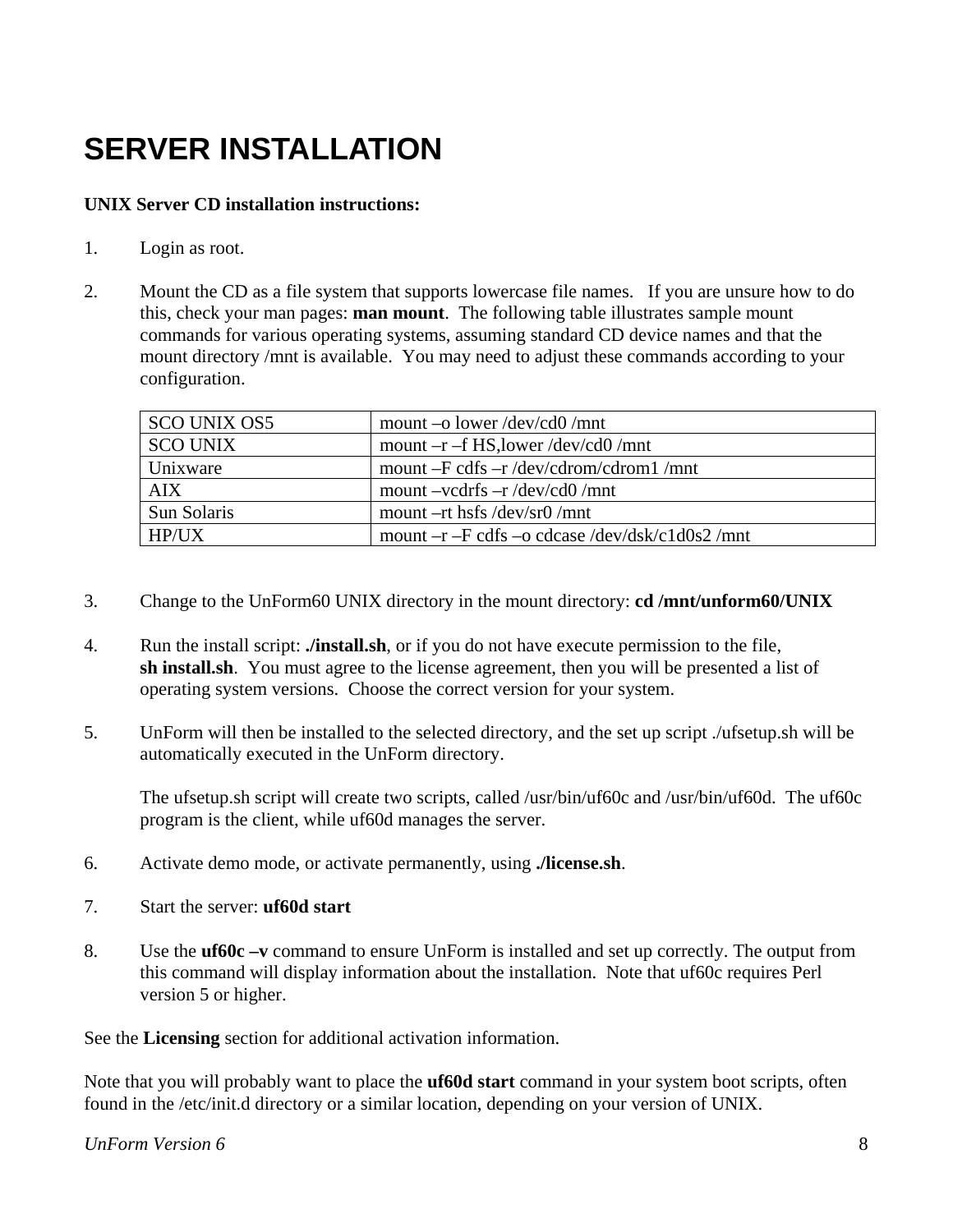#### **UNIX Server download installation instructions:**

- 1. Login as root.
- 2. Create a directory to hold the UnForm files, and change to that directory.

 Example: **umask 0 mkdir /usr/unform6 cd /usr/unform6**

3. Uncompress and extract UnForm from the download file.

#### **uncompress uf60\_xxx\_tar.Z tar xvf uf60\_xxx\_tar**

4. Execute the UnForm set up script.

#### **./ufsetup.sh**

 The ufsetup.sh script will create two scripts, called /usr/bin/uf60c and /usr/bin/uf60d. The uf60c program is the client, while uf60d manages the server.

- 5. Activate demo mode, or activate permanently, using **./license.sh**.
- 6. Start the server: **uf60d start**
- 7. Use the **uf60c –v** command to ensure UnForm is installed and set up correctly. The output from this command will display information about the installation. Note that uf60c requires Perl version 5 or higher.

See the **Licensing** section for activation information.

Note that you will probably want to place the **uf60d start** command in your system boot scripts, often found in the /etc/init.d directory or a similar location, depending on your version of UNIX.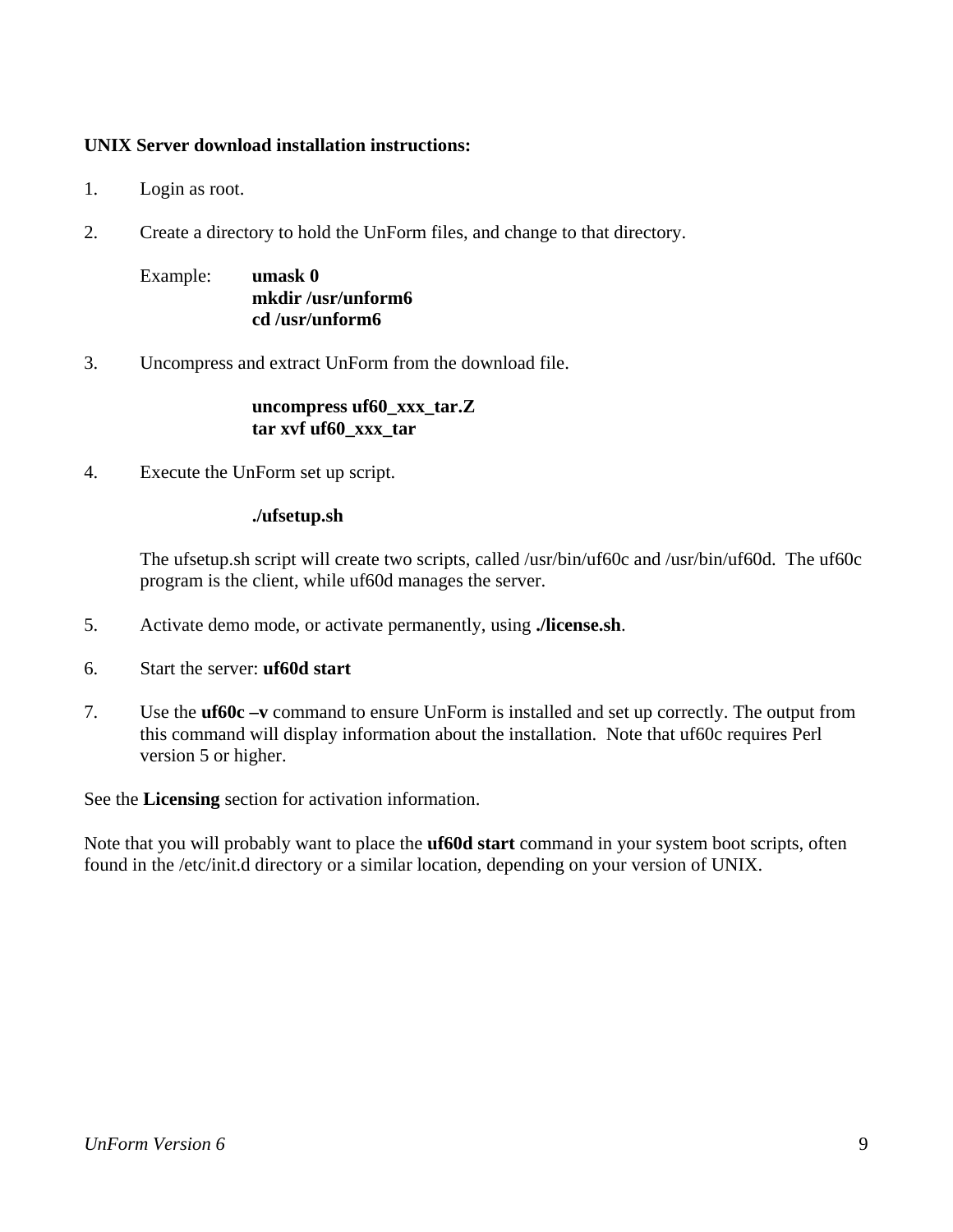#### **Windows Server installation instructions:**

- 1. From the CD, use Explorer to locate the D:\unform60\win directory, and double-click the setup.exe program (*use Control Panel Add/Remove Programs if the system supports Terminal Services*). If you downloaded UnForm from the Internet, simply execute the downloaded executable (*use Control Panel Add/Remove programs if the system supports Terminal Services*). Follow the on-screen prompts from the installer to install UnForm to your system. This will install both the uf60d.exe server program and the uf60c.exe client program. The client program and its associated support files will be installed in the Windows directory, enabling a command line launch without a full path, as the Windows directory is always included in the PATH environment variable.
- 2. Click the **Server Configuration** option from the Start menu. This will conditionally rename certain files and prompt for several configuration values. The values entered are stored in several local .ini files in the UnForm server directory. You can also use the **Configure** button from within the UnForm Server Manager.
- 3. Click the **Server Manager** option from the Windows Start, Programs, UnForm 6.0 Server menu.
- 4. Activate the demo mode, then if desired, activate permanently, by pressing the **Licensing** button and using the form that displays. On line help is available if needed.
- 5. Click the **Start** button from the Server Manager to start the server manually.
- 6. Use the **Server Version** option from the Start menu to ensure the server is running properly and the client can operate from the server computer. The output from this command will display the version and licensing information.
- 7. If desired, and you are running the server on Windows NT, 2000, XP or any of the Windows variants that support NT Services, you can install the server as a service by running the **Install as a Service** option. When the UnForm server is run as a service, it is automatically started when Windows boots up. You must start and stop the service using the Windows Services applet, found in the Control Panel Administrative Tools option. The UnForm Server Manager options for starting and stopping the server are disabled.

See the **Licensing** section for activation information.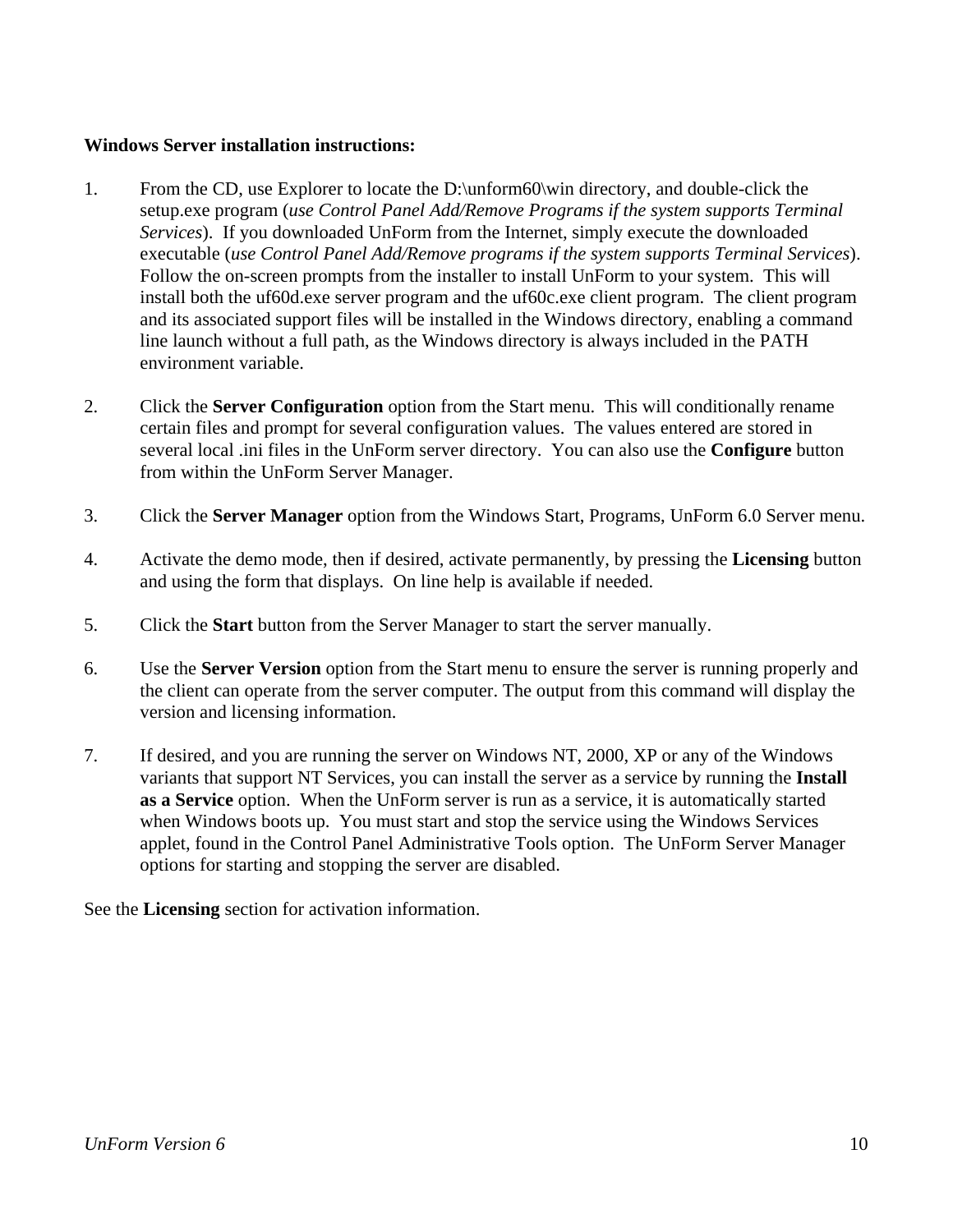## <span id="page-10-0"></span>**CLIENT INSTALLATION**

The uf60c client software can be used to submit jobs to UnForm from anywhere on your network after the server is installed and operating. The client software is automatically installed on the same machine as the server, so jobs can be submitted locally. However, you can install the client software on any network computer. Any client can talk to any server, so you can mix and match different operating systems as you need. For example, you could install the Windows server, and have both Windows and UNIX clients submit jobs to it.

Clients must be installed on any machine that will be submitting jobs to UnForm. For example, in a Windows network, with the UnForm server installed on a single network server, each workstation that will be submitting jobs must have a client installed and configured to communicate with that server.

The UNIX client is installed from the file uf60c\_tar.Z, while the Windows client installer is called uf60c\_setup.exe.

#### **The UNIX install steps are as follows:**

- Ensure the system has Perl level 5 or higher: **perl –v** If not, Perl can be obtained from http://perl.com or http://cpan.org.
- Create a directory for the client, such as **mkdir /usr/lib/sdsi/uf60client**
- Set permissions on that directory: **chmod 777 /usr/lib/sdsi/uf60client**
- Copy the uf60c tar.Z file to that directory and **cd** to that directory
- Uncompress the file: **uncompress uf60c\_tar.Z**. If you have gzip, then the gunzip utility can also uncompress the file.
- Extract the files: **tar xvf uf60c\_tar**
- Run the setup script: **./uf60csetup.sh**
- Edit the uford the to set up the client configuration:

The uf60c.ini file looks like this:

[defaults] server=localhost port=2714 #logfile=uf60c.log #mailto=root retry=30 wait=2

Change the server= line to point to the server host name or IP address, and the port line to the proper listening port configured in the server's uf60d.ini file. The port default is 2714, and will not normally be changed. Note that the server and port can also be specified on the uf60c command line. The values entered here serve as defaults.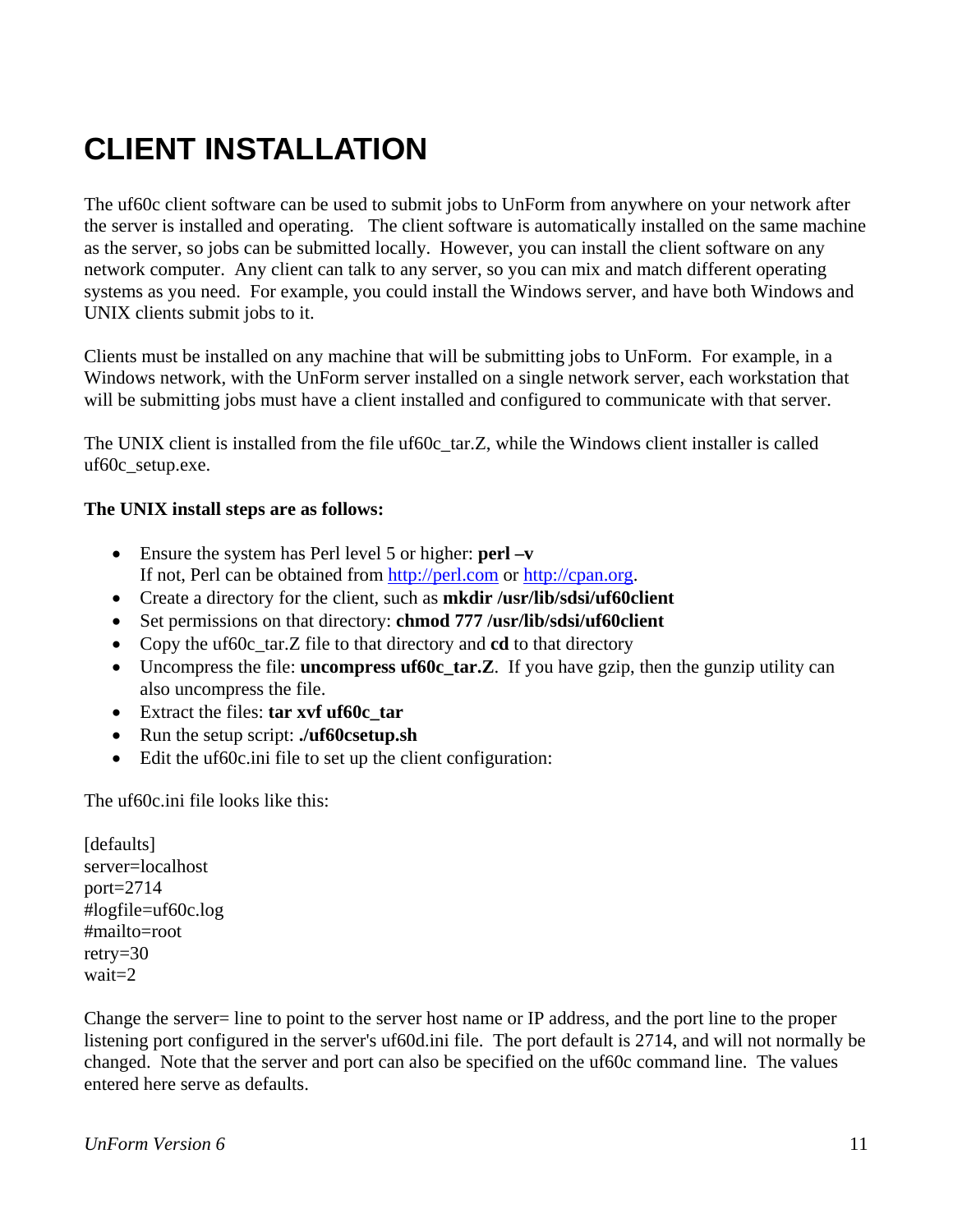If you want uf60c to log errors, uncomment the logfile= line, setting the value to a log file name.

If you want uf60c to email (using the UNIX mail command) error messages to an administrator, uncomment the mailto= line, setting the value to an email address available from the client computer. Note that the Windows client does not support emailing of error messages.

The retry and wait lines set the number of times, and delay between tries, that the client will attempt to connect to the server before giving up. If any retries are needed, and the log file is specified, then a message will be logged.

#### **On Windows, the installation steps are:**

- Run the **uf60c\_setup.exe** installer program.
- Run the **Configure UnForm Client** option from the Start menu. Enter the appropriate values for the server and port, and optionally the log file.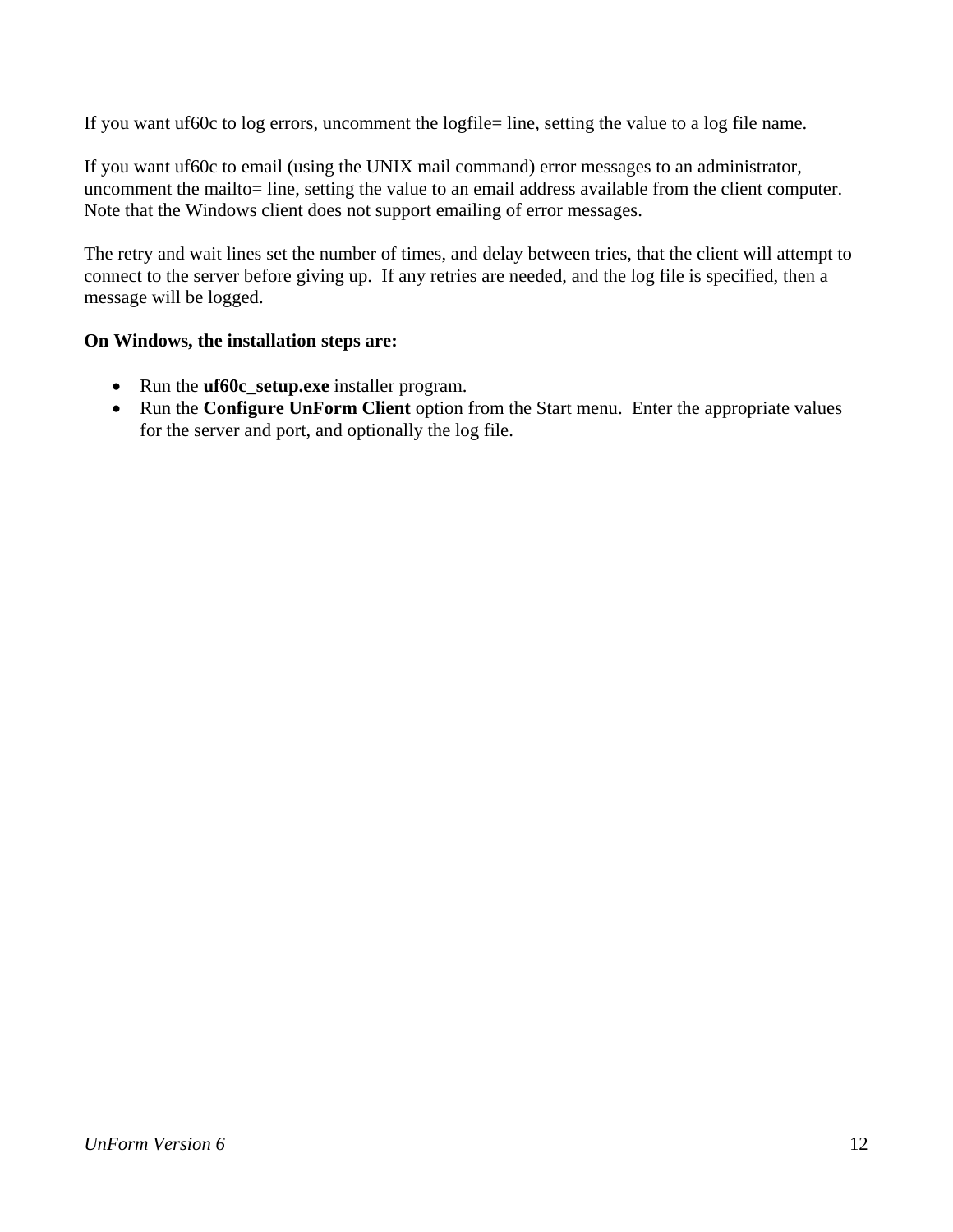# <span id="page-12-0"></span>**CONFIGURING THE SERVER**

The server is configured via the uf60d.ini file, which can be edited with any text editor. On Windows, many of these options can be configured with the Configure button in the Server Manager. In addition to these items, you can also configure access to Ghostscript, Image Magick, or Image Alchemy elsewhere in the uf60d.ini file. See the Configuring External Programs chapter for more details.

In the defaults and security sections, here are the values available:

| [defaults] section   |                                                                                              |  |
|----------------------|----------------------------------------------------------------------------------------------|--|
| port= $n$            | Sets the primary listing TCP/IP port to $n$ . The default is 2714. Note that if              |  |
|                      | you use NAT translation or if you have a firewall between the clients and                    |  |
|                      | server, then this port (along with the procports defined below) must be                      |  |
|                      | configured to allow clients access.                                                          |  |
| logfile=path         | Sets the name of the server's log file to <i>path</i> . By default, it is stored in the      |  |
|                      | UnForm directory. Standard log entries include connection information.                       |  |
|                      | Detailed logging includes verbose data transactions.                                         |  |
| $log detail = n$     | Set $n$ to 0 for standard logging, 1 for detailed logging. You should not leave              |  |
|                      | detailed logging enabled for normal use, as the log file can grow very large.                |  |
| timeout= $n$         | Set $n$ to the number of seconds that a connection can remain idle before                    |  |
|                      | closing. The default value is 3600, or one hour. Setting this value to 0 will                |  |
|                      | avoid timeout-based disconnects. This value primarily affects designer                       |  |
|                      | connections, which can remain active for long periods.                                       |  |
| $age=n$              | This value sets the maximum age, in days, of job log entries. When jobs are                  |  |
|                      | submitted, basic job information is kept in a log file. If errors were recorded,             |  |
|                      | the error file also remains in the temp directory under the UnForm server.                   |  |
|                      | After this many days, the files and log entries are automatically removed.                   |  |
| rulefile=path        | Sets the default rule file to <i>path</i> , used for jobs that do not specify a rule file on |  |
|                      | the command line.                                                                            |  |
| bbpath=path          | If the bbxread() function is used, this value points to the BBx executable that is           |  |
|                      | invoked when required, such as /usr/lib/basis/pro5/pro5.                                     |  |
| library=path1;path2; | Sets directory paths that are automatically searched for rule files, images, and             |  |
|                      | attachments. By default, UnForm searches the UnForm directory and also                       |  |
|                      | supports full paths.                                                                         |  |
| [security] section   |                                                                                              |  |
| allow=list           | This is a semi-colon delimited list of valid IP addresses or wildcards that are              |  |
|                      | allowed to connect to the server. Note that the loopback I address 127.0.0.1 is              |  |
|                      | always allowed to connect. The default list is 192.*.*.*;10.*.*.*, which allows              |  |
|                      | the two standard non-routable LAN spaces to work.                                            |  |
| $proceptors=list$    | This is a comma-delimited list of ports or port ranges that are used for                     |  |
|                      | secondary connections. When a client connects to the server on the primary                   |  |
|                      | port, a second task is launched to handle that connection. That task uses a                  |  |
|                      | procport value to communicate with the client. You should define at least as                 |  |
|                      | many procports as you have job and designer licenses.                                        |  |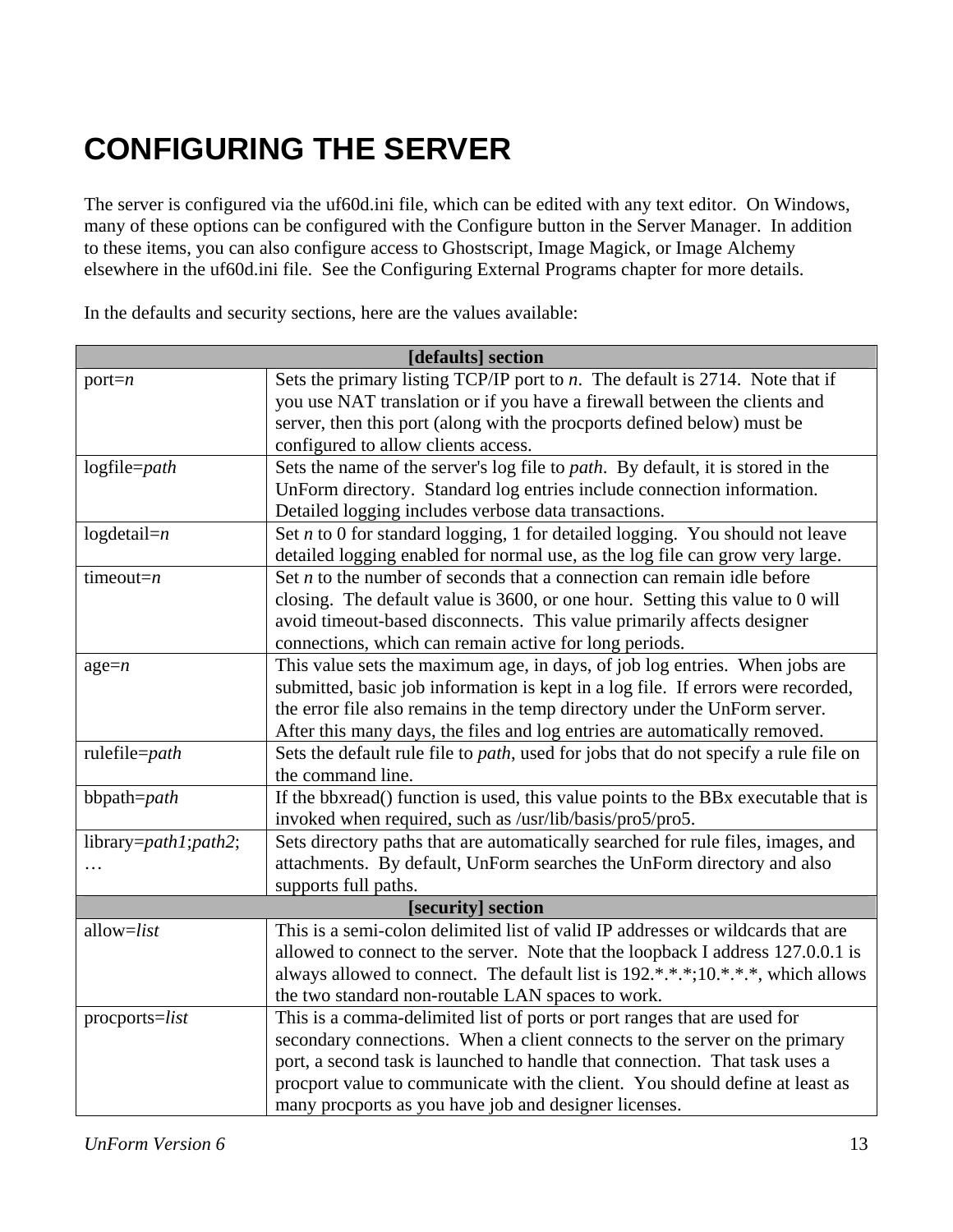|                     | Also note that if you use NAT translation or if there is a firewall between the<br>clients and the server, these ports need to be configured in addition to the<br>primary listening port. |  |
|---------------------|--------------------------------------------------------------------------------------------------------------------------------------------------------------------------------------------|--|
| hideconn= $n$       | This value, which defaults to 1, is supported on Windows installations. If $n$ is<br>0, and the server is running as an application rather than a service, connections                     |  |
|                     | show up on the task bar. Otherwise, they are hidden.                                                                                                                                       |  |
|                     |                                                                                                                                                                                            |  |
| [tepports] section  |                                                                                                                                                                                            |  |
| <i>port=options</i> | Each line defines a port on which the server listens for raw print job deliveries,                                                                                                         |  |
|                     | such as from Windows TCP/IP ports. Each job submission is then processed                                                                                                                   |  |
|                     | using a uf60c command line configured with a pre-defined -ix option plus any                                                                                                               |  |
|                     | other <i>options</i> defined. For more information, see the TCP/IP Monitor chapter.                                                                                                        |  |

Note also many parameters are stored in the ufparam.txt file. You can create a custom version of this file, called ufparam.txc, which will be used instead of ufparam.txt. Any new parameters that are added during a release cycle are documented in the readme.txt file, and can be added manually to keep ufparam.txc up to date if necessary.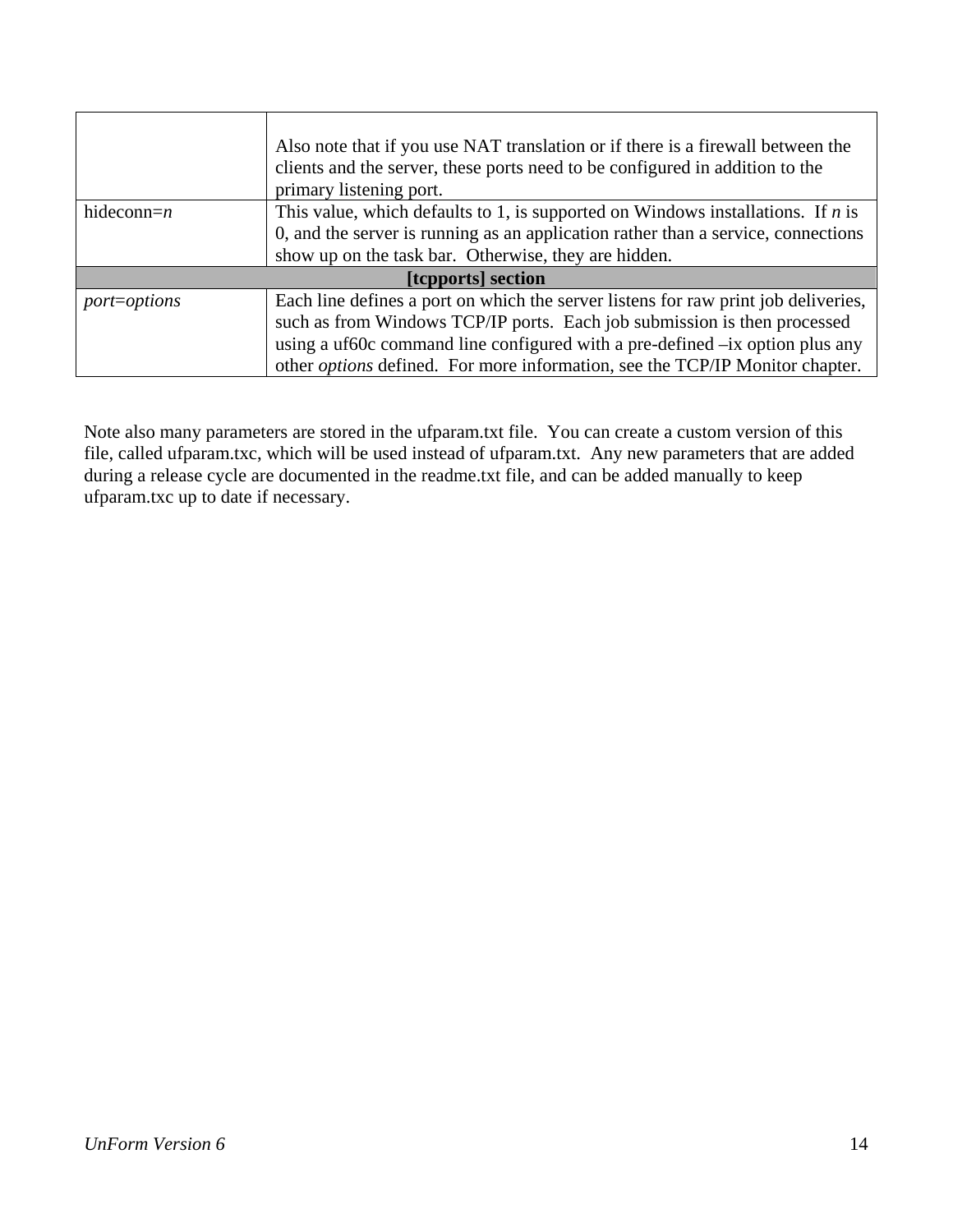### <span id="page-14-0"></span>**CONFIGURING EXTERNAL PROGRAMS**

The UnForm server supports the use of three external programs for handling two tasks: image scaling and conversion, and document imaging conversion.

For image scaling, you can configure either Image Alchemy, a commercial product available from Handmade Software (http://handmadesw.com), or Image Magick, an open source product available from http://imagemagick.com. Once configured, image scaling is automatically used when an image command contains size information and the image file is not a native laser or PDF file.

For document imaging conversion, you can configure Ghostscript, an open source or commercial product available from  $\frac{http://ghostscript.com}{http://ghostscript.com}$ . Document imaging is managed by the –p command line argument, and it enables a series of additional drivers, such as tif, postscript, and png.

Once the appropriate programs are installed, then edit the uf60d.ini file to configure them.

Use the [images] section to configure Image Alchemy or Image Magick, first by defining a converter=*path* entry, where *path* is the execution path of the alchemy or convert programs. If the path is in the operating system's PATH variable, then just a simple name will be required. Since the server, uf60d, will be executing the program, you should make sure that the user under which it runs includes the proper environment variable definitions. For example, Image Magick uses a variable called MAGICK\_HOME.

In addition to the executable, define several command line argument lines for pcl, pclc, and pdf, and optionally others that can be called out by the option item of the image command. Generally, you can simply uncomment the proper lines for Alchemy or Magick. The pcl command is invoked for laser output, and the pdf command is invoked for PDF output. If the image command's color option is used, or the –ci command line option is used, then the pclc command is invoked. Below is a sample uf60d.ini [images] section, with Image Magick enabled:

```
[images]
# External image conversion/scaling program setup 
# 1) Define program path: converter=pathname 
# Use a full path if necessary, as this becomes a system call in UnForm. 
# On Windows, this will very likely be necessary. 
# 2) Define arguments to be passed to converter here for pcl, pclc, and pdf.
# Use %i for input image, %o for output, %d for dpi, %x for width, %y for height 
# pdf should not contain %x/%y, as scaling is performed by Acrobat. 
# Options passed from image command line can be appended to the name with a dash. 
# i.e. image 10,10,10,10,"image.bmp",option 123 would use pcl-123 or PDF-123. 
# Options can be up to 10 characters long, and are case sensitive. 
# Examples for Image Alchemy: 
#converter=alchemy 
#pcl="%i" "%o" -o -Q -D %d %d -+ -Xc%x -Yc%y -P 103 >/dev/null 2>&1 
#pclc="%i" "%o" -o -Q -D %d %d -+ -Xc%x -Yc%y --r 9 >/dev/null 2>&1
```
*UnForm Version 6* 15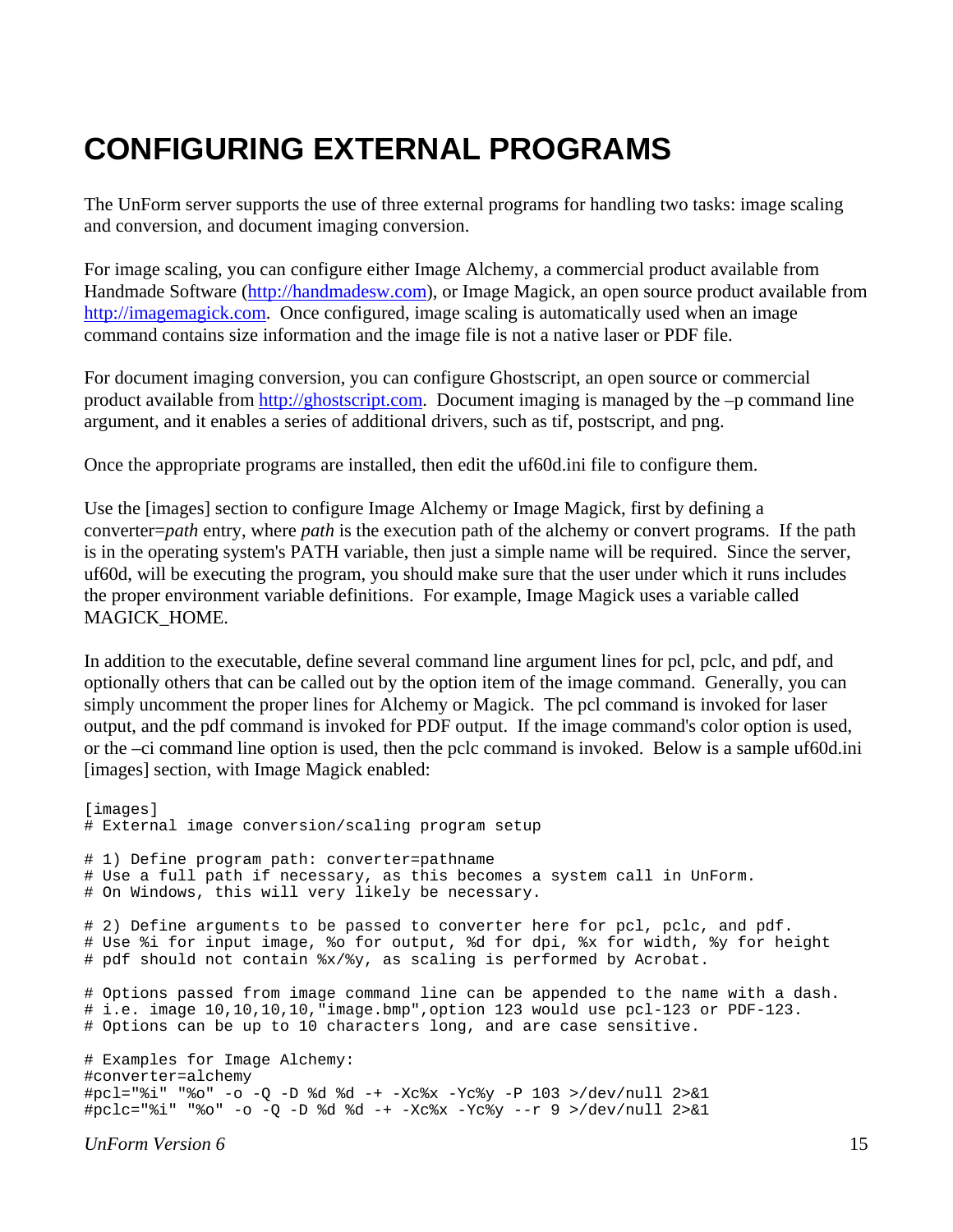#PDF="%i" "%o" -o -Q -D %d %d --d -8 >/dev/null 2>&1

# Examples for ImageMagick: converter=convert pclc="%i" -density %dx%d -colors 256 -dither -resize %xx%y "%o" >/dev/null 2>&1 pcl="%i" -density %dx%d -monochrome -resize %xx%y "%o" >/dev/null 2>&1 PDF="%i" -density 300x300 -colors 256 "%o" >/dev/null 2>&1 #PDF-72="%i" -density 72x72 -colors 256 "%o" >/dev/null 2>&1

# PDF-72, above, is a 72 dpi image conversion, and would be specified # with 'option 72' in an image command. The resulting file will be much # smaller than the 300 dpi image shown in PDF=, though quality may suffer # too much for use, depending on the image itself.

Use the [drivers] section to define the Ghostscript-hosted imaging drivers. When this feature is enabled, the –p *driver* option supports a series of new names, all derived from an intermediate PDF document that is converted at the end of the job to the specified format. First, enable the gs=*path* line to instruct UnForm how to run Ghostscript. On UNIX, this is often just the word "gs", while on Windows it is often a full path to the gswin32c.exe program.

Other entries are simply *name*=*device,multipage,dpi*, where *name* is the UnForm driver name, *device* is the –sDEVICE name used by Ghostscript, *multipage* is a 0 or 1, where 1 means the output is multipage=multi-file and 0 means all pages go to a single file, and *dpi* is the dots-per-inch resolution.

Note that the use of multi- or single-page output is often dependent on the image format. For example, bmp files do not support multiple pages per file, while tif files do.

Note that the graphical designer may rely on the png entry shown, depending on how it is configured.

```
[drivers]
# enable ghostscript drivers by uncommenting the gs= line 
gs=gs 
# windows would typically need a full path 
# gs=c:\gs\gs8.xx\bin\gswin32c.exe 
# driver lines are structured as name=gsdevice,multipage,density 
# gsdevice is the ghostscript sDEVICE value 
# multipage is boolean 0 or 1, 1 means -o file is file<page>.ext
# Many formats require a 1, as the image format supports only a 
# single image per file. 
# density is output density, as hhh[xvvv] (horizontalxvertical) dpi 
bmp=bmp256,1,300 
bmpmono=bmpmono,1,300 
tif=tiffcrle,0,300 
tifmono=tiffg3,0,300 
png=png256,1,300 
pngmono=pngmono,1,300 
jpeq=jpeq,1,300
```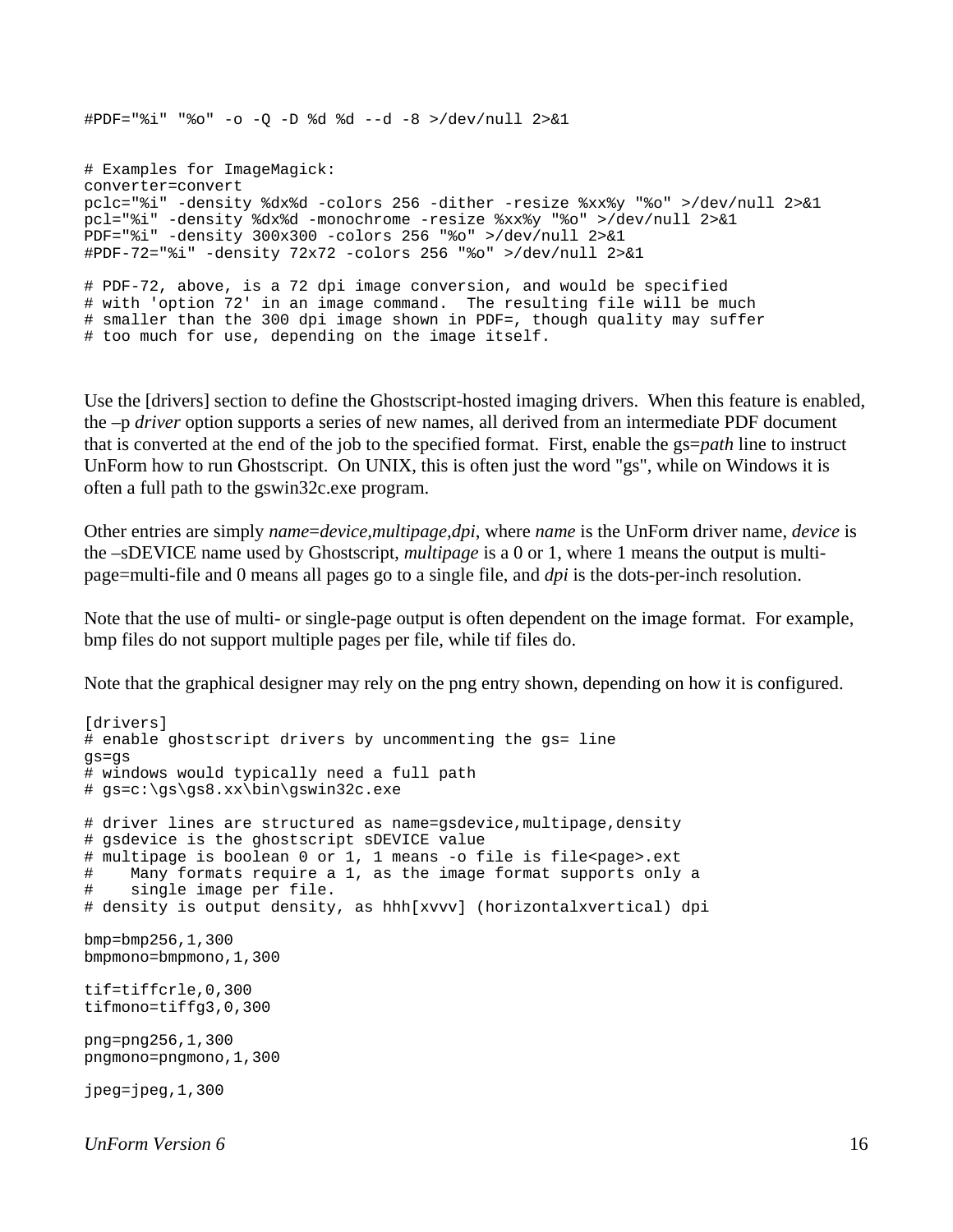ps=pswrite,0,300 eps=epswrite,1,300 deskjet=deskjet,0,300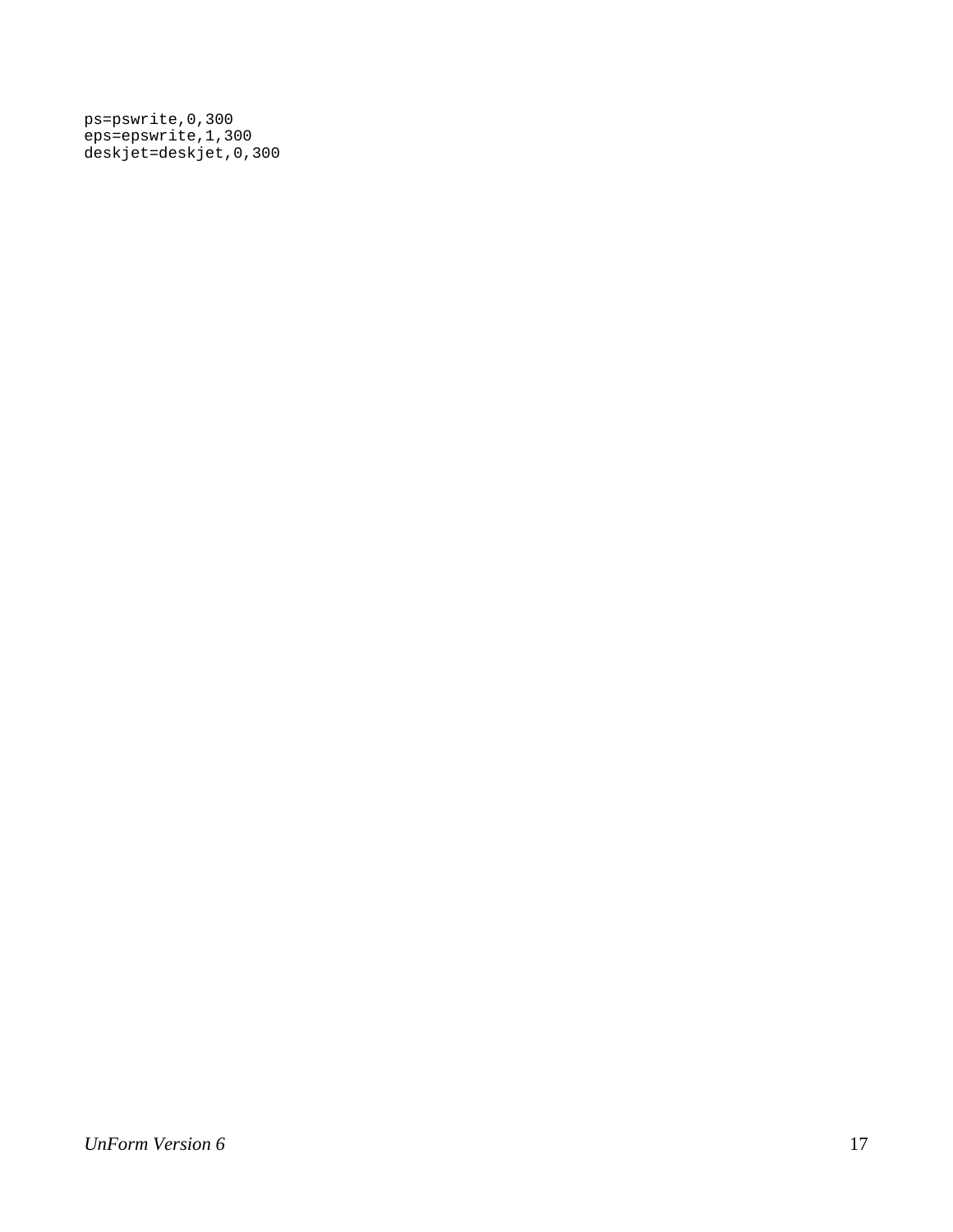# <span id="page-17-0"></span>**TCP/IP MONITOR**

Beginning with version 6.0.07, UnForm includes a TCP/IP monitor program that can watch for raw print jobs arriving from network computers, similar to how an HP JetDirect card would. In effect, the UnForm server can serve one or more virtual JetDirect ports, each with an associated UnForm client command line.

The monitor is automatically started if there are one or more port configuration lines defined in the [tcpports] section of uf60d.ini. For example:

This line would print to the server's spooler –dlaser device, processing jobs through the acme.rul file:

9100=-o ">lp –dlaser –oraw" –f acme.rul

This line would print to a Windows server shared UNC printer, processing jobs through the acme.rul file:

9101=-o \\winsrv\laser1 -f acme.rul

This line would generate pdf files to the path specified, using the date and job number to generate unique names:

```
 9102=-o "/usr/pdfs/%d.%j.pdf" –p pdf
```
The following subsititions are made in the command line definition:

| <b>Characters</b> | <b>Substitution</b>                                                   |
|-------------------|-----------------------------------------------------------------------|
| %d                | The date in YYYYMMDD format.                                          |
| %t                | The time in HHMMSS format, using a 24 hour clock.                     |
| %p                | The process ID (this is not necessarily unique).                      |
| %                 | The sequential job number, which is an ever-increasing unique number. |

When jobs are submitted to the UnForm server in this manner, it is important to realize that the submission is one-way, and once printed the job resides entirely on the server. It is therefore not possible to print a job and have data returned to the client (i.e. –o client:*device*), or to have PDF previews generated on the submitting workstation (-p winpvw). Once the job is submitted to the TCP/IP monitor, it becomes local to the UnForm server, as if uf60c is physically run on the server (which, in fact, is what happens).

When jobs are submitted, they are dropped into the rpq/ subdirectory under the UnForm server installation. All submission files are given a unique name with a ".in" extension, and a companion file with a ".cmd" extension is also created that contains the command line options. As jobs are received, and also at least once every 5 seconds, a sweep is made of newly submitted jobs, each submitted to the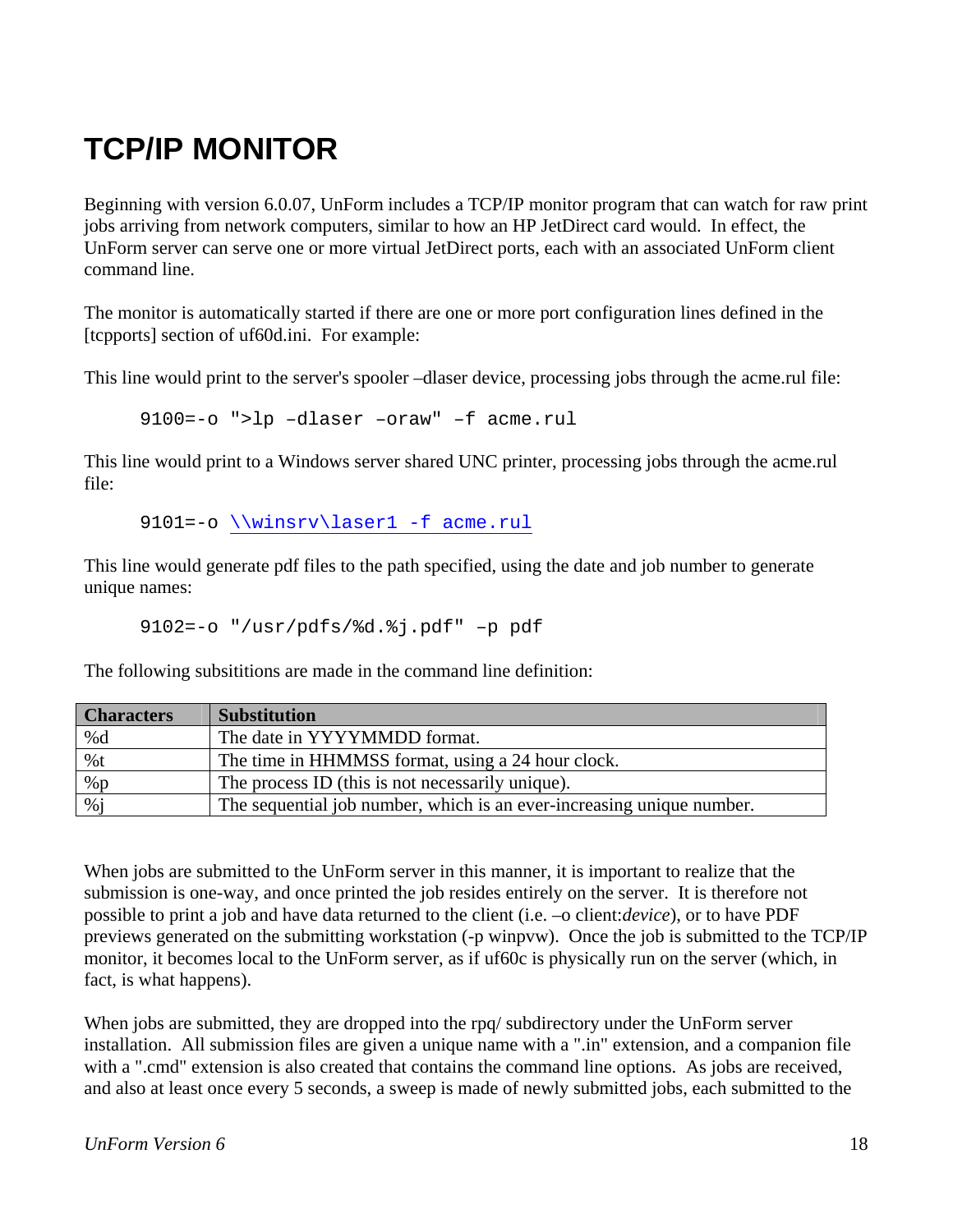server via the server's local "uf60c" program. As a byproduct, you can drop jobs into this directory independently of the server, being careful to create the ".cmd" file first, then the associated, complete ".in" file, using your own unique naming algorithm. Note that the sweep assumes that any \*.in file is a complete file and will have an associated .cmd file, so it is incorrect to open a .in file and begin writing to it, as the sweep may attempt to process an incomplete file. Instead, create the file with a different extension and then rename it when it is ready for processing.

To configure Windows printers to submit jobs to this monitor, you can use the built-in Windows support for TCP/IP printers. When configuring a printer, you can choose to Add a Port, selecting Standard TCP/IP Port. The Printer name or IP address of the "printer" will be the UnForm server, the Protocol is "Raw", and the Port Number is the number of the configured port line defined in uf60d.ini. Be sure to use the Generic/Text Only print driver when defining printers to use this port, as UnForm requires plain text input streams.

| <b>Configure Standard TCP/IP Port Monitor</b>                          |                |  |
|------------------------------------------------------------------------|----------------|--|
| Port Settings                                                          |                |  |
| Port Name:                                                             | inhouse2715    |  |
| Printer Name or IP Address:                                            | inhouse        |  |
| Protocol<br>⊙ Raw                                                      | $\bigcirc$ lpr |  |
| Raw Settings                                                           |                |  |
| Port Number:<br>9101                                                   |                |  |
| <b>LPR</b> Settings<br>Queue Name:<br><b>LPR Byte Counting Enabled</b> |                |  |
| SNMP Status Enabled                                                    |                |  |
| Community Name:<br>public                                              |                |  |
| SNMP Device Index:<br>$\mathbf{1}$                                     |                |  |
|                                                                        | OK<br>Cancel   |  |

The picture below shows a Windows XP example of the configuration screen:

Note that other operating systems also support methods of supporting raw TCP/IP printers. For example, Linux contains the "jetdirectprint" script that is used by LPRng to send jobs raw TCP/IP devices.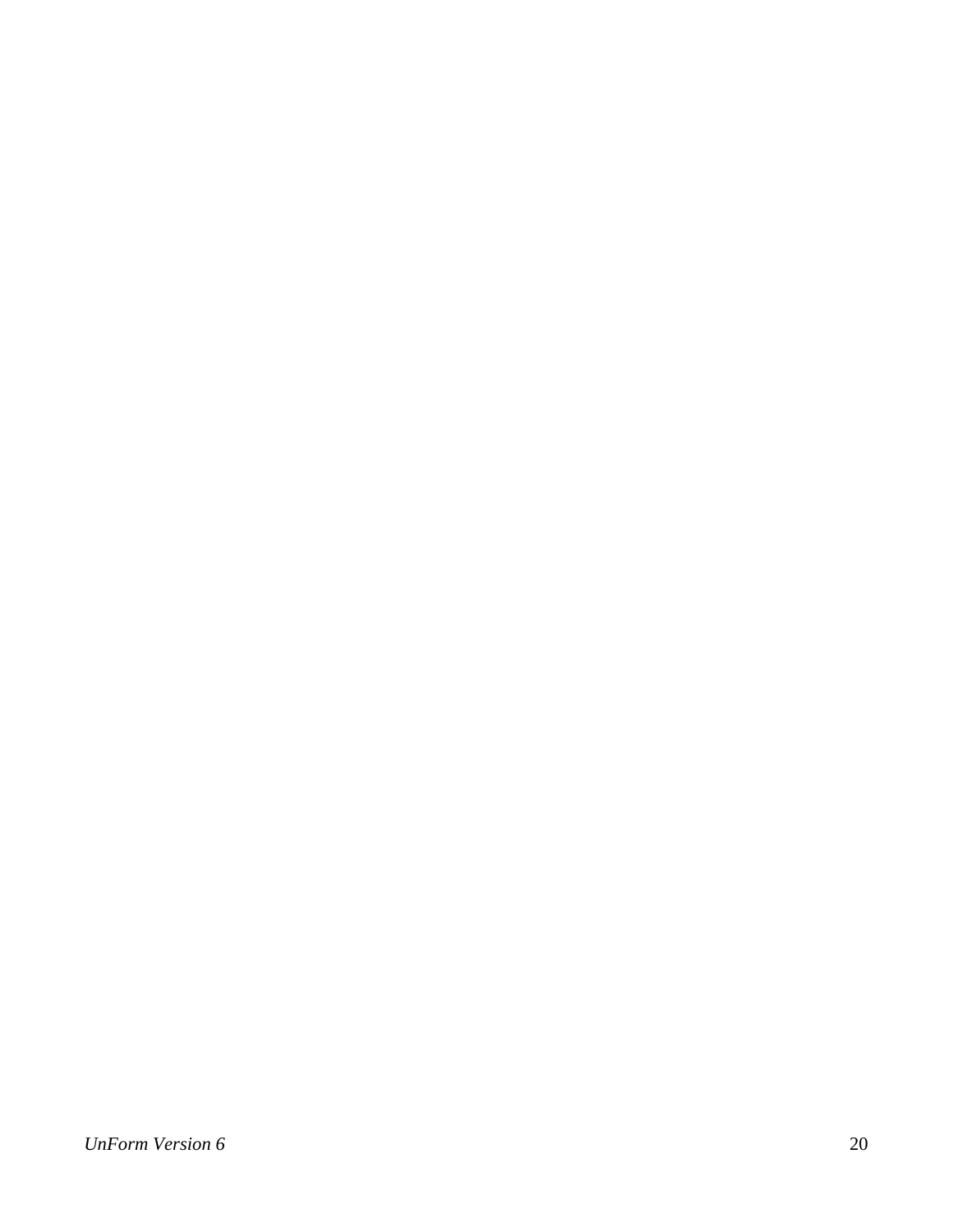## <span id="page-20-0"></span>**INTEGRATING UNFORM WITH BBX**

BBx handles printers via *alias* lines in a configuration file, typically called config.bbx. Printer alias lines identify a name, an output designation, a description, and several mode options. To incorporate UnForm into the configuration file on a UNIX system, you need only include an UnForm command line as part of the output designation.

BBx output designations can specify files, physical devices, or pipes, and UnForm can be installed to work with any type of definition. Note that any escape sequences configured in modes like PTON, SP, and CP are sent to UnForm and therefore need to be PCL sequences. UnForm understands how to strip a job of PCL codes, but not other printer codes. In some cases, when UnForm sends a job straight through without enhancements, these PCL sequences will also be passed on.

### **UNIX Aliases**

A printer alias line on UNIX generally pipes to a program, such as the uf60c client program. This client program in turn can pipe its output to the spooler, or to a file, or it can instruct the server to handle the output from its end, by specifying the –o option.

Here is a sample alias line that pipes through UnForm to the local spooler:

#### **alias P1 "|uf60c -f my.rul | lp -dxyz –oraw -s 2>/dev/null" "Printer Name" …** *various modes* **…**

Here is a sample alias line that instructs the server to print the job to its spooler. The advantage of this type of configuration is that the client doesn't have to wait for the job to finish. It submits the job to the server and exits quickly.

#### **alias P1 "|uf60c -f my.rul -o '>lp -dxyz –oraw'" "Printer Name" …** *various modes …*

Note the use of the –oraw option in the above examples. It is important for UnForm's output to be handled as binary data by the spooler. The –oraw option is used by some UNIX spoolers, such as the SCO LaserJet model script, and the CUPS printing system. Other spoolers require different options, such as "-o-dp" for AIX, –T pcl for Unixware, -b for some older Linux installations. Check your lp configuration tools or man pages for the appropriate settings for options such as "binary", "raw", or "pass-thru" printing.

UnForm can also print directly to a device, as in this example:

#### **alias P1 "|uf60c -f my.rul -o /dev/lp0" "Printer Name" …** *various modes* **…**

Note that this line will behave differently with the UnForm pipe than without. When opening and sending output directly to a device, printing will occur immediately, without closing the device. However, with the pipe to UnForm, the output will not appear until the device is closed. The application may need to be modified to account for this if UnForm is to be used in this circumstance.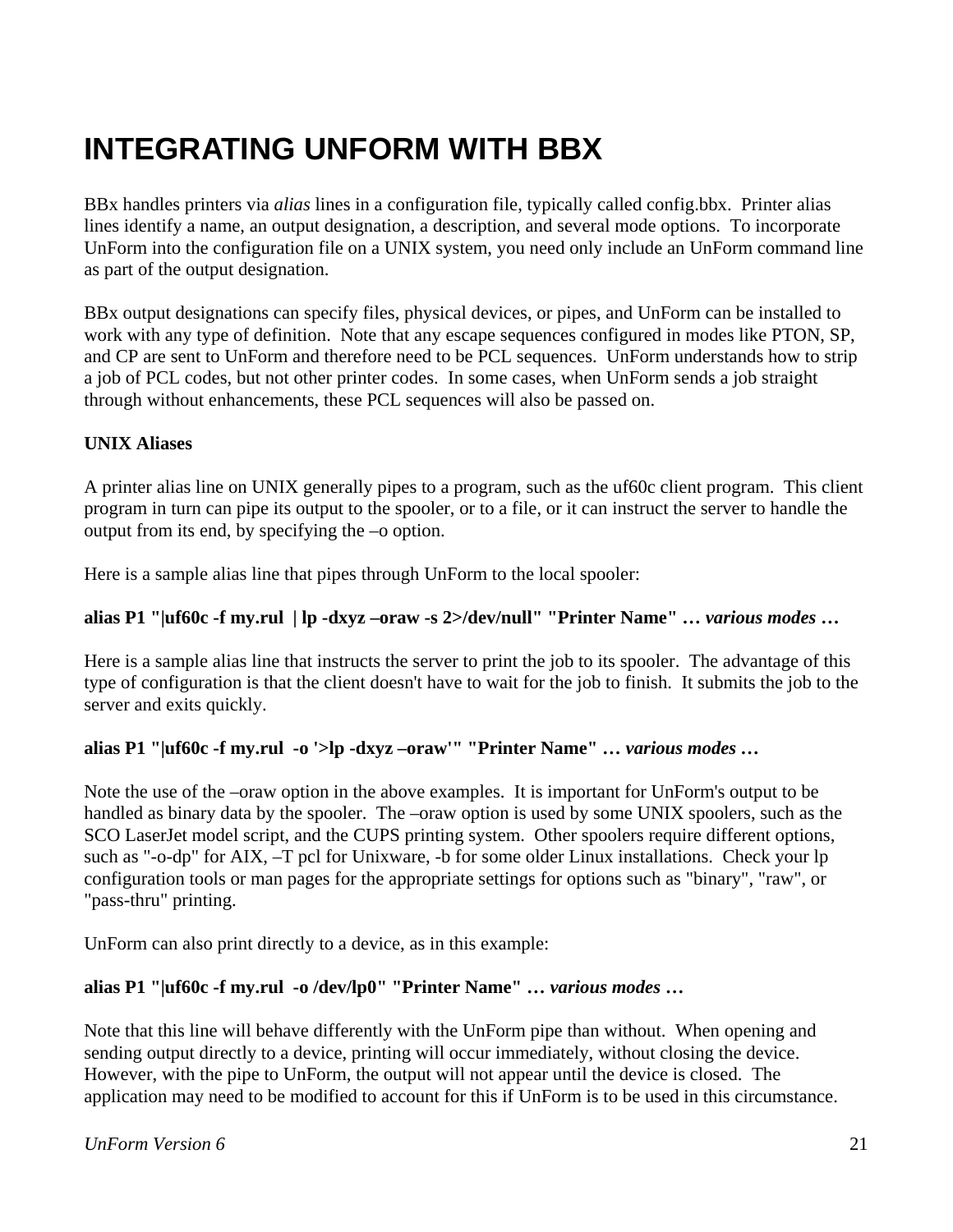#### **Windows Alias Lines**

Under Windows, where pipes are not available, change the printer definition to create a file, and then use a post-processing mode, called EXECOFF, to execute UnForm with options to read the file and output to a device.

A Windows alias line will look similar to this:

### **alias P1 C:/TEMP/P1.TXT "UnForm Printer" CR, LOCK=C:/TEMP/P1.LCK, O\_CREATE, SPCOLS=132, SP=1B451B287331362E3636481B266B3247, EXECOFF="uf60c.exe -ix C:/TEMP/P1.TXT -o** *device* **-f my.rul"**

In the above example, a file called P1.TXT is created, using the mode O\_CREATE to create the file if it doesn't exist, and using a lock file to prevent two users from writing to the same file at the same time. Note that if a file is specified with a local workstation path, such as  $C:\P1.TXT$ , then a lock file is probably unnecessary. Just remember to specify the same path in the –ix option. Once the printer is closed by the application, the code specified by the EXECOFF mode is executed, which runs UnForm as an executable, using the P1.TXT file as input and the printer as output.

Note that pathnames containing backslashes will need double backslashes, due to the way BBx parses the command line. For example, to refer to "uf60c.exe -i c:\data\p1.txt ...", you would need to specify "uf60c.exe -i c:\\data\\p1.txt ...". You can also use forward slashes in place of backslashes, and you don't need to double them.

The *device* in the –o argument can be one of two things:

- An LPT*n* port, which can be mapped to a UNC device name with the Windows "net use" command.
- A UNC device name, defined by sharing a printer, so the name becomes //*system*/*printer*, where *system* is the system with the shared printer, and *printer* is the "share name" of that printer.

Another variety of alias line can generate a temporary PDF file and display it on the client PC, assuming you have an Adobe Acrobat Reader installed. This alias doesn't require a –o argument, but will honor it as the client-side file name for the PDF document generated. The driver selected by the –p option must be either win or winpvw, like this:

### **alias PUNF C:/TEMP/PUNF.TXT "UnForm Printer" CR,LOCK=C:/TEMP/PUNF.LCK,O\_CREATE,SPCOLS=132, EXECOFF="uf60c.exe -ix C:/TEMP/PUNF.TXT -p winpvw -f my.rul"**

Note that **the uf60c client software must be installed locally on any workstation that will execute it** to submit jobs.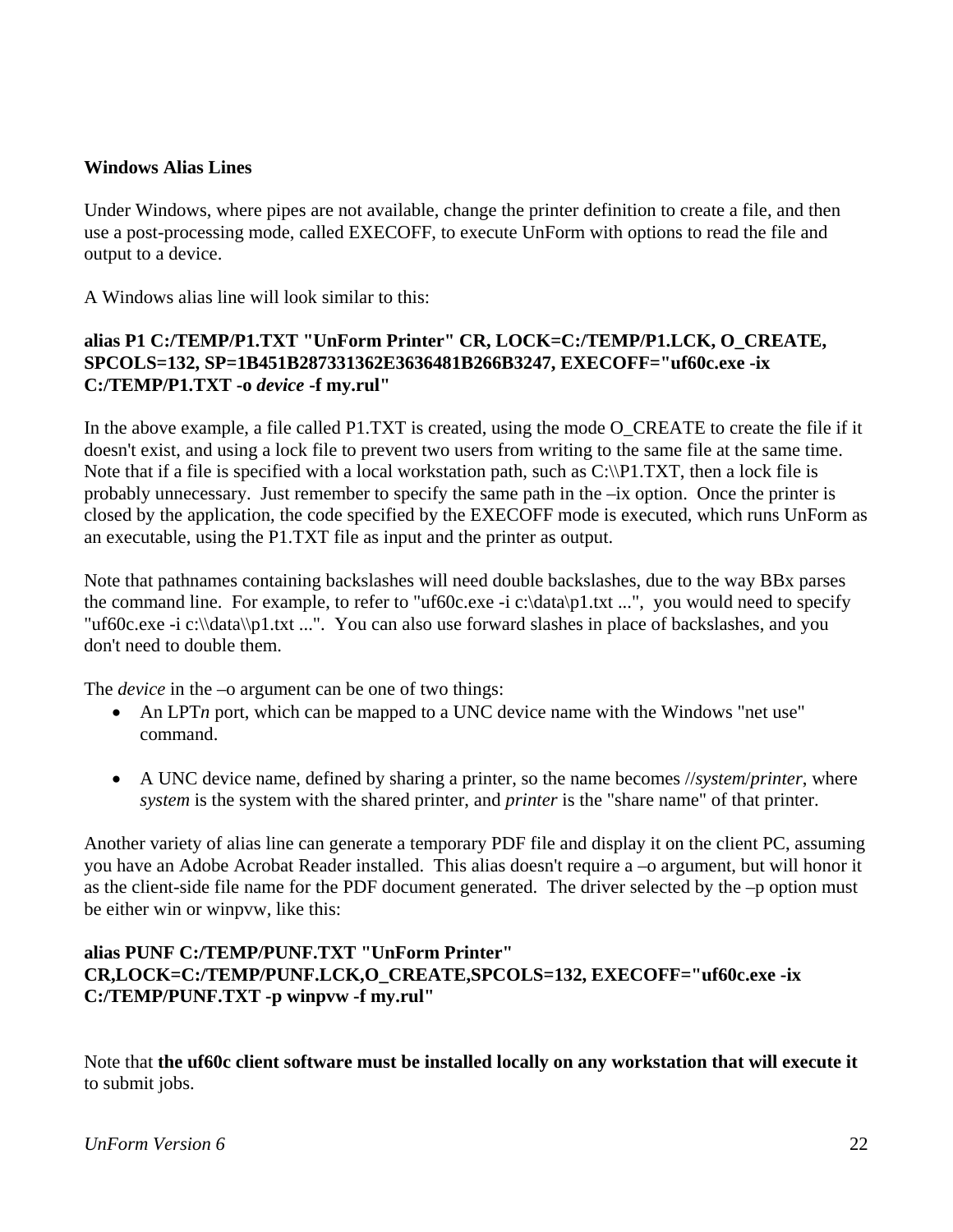## <span id="page-22-0"></span>**INTEGRATING UNFORM WITH PROVIDEX**

#### **Simple UNIX Integration**

On UNIX systems, you can integrate UnForm within the link file as the output device, and use a standard LaserJet or plain text print driver. The device used in the link file would be simply a re-direct to the uf60c program (if using ProvideX 6.0 features, a pipe ( $|$  rather than  $|$ ) can be used as well), such as " $>$ uf60c –f acme.rul –o ' $>$ lp –dhp –oraw'".

Note that this option was not available in prior versions of UnForm.

#### **Integration using the ProvideX Print Driver uf6ptr**

This method works for both UNIX and Windows environments, and provides more program control over the UnForm options when executing the uf60c client.

UnForm 6 installation includes a ProvideX print driver **uf6ptr** which should be copied to your ProvideX lib/\_dev directory. This driver provides platform-independent support for UnForm, along with additional capabilities for managing UnForm command lines from the ProvideX application. In addition, it supports WindX-based output. Once copied to your ProvideX lib/\_dev directory, this driver is available to use when defining ProvideX link files, which are used as printers in ProvideX.

**Version 6 differs considerably from prior releases when configuring ProvideX printers to use UnForm.** In prior releases of UnForm, there was a unique driver for each type of UnForm output, and the drivers often needed modification. With Version 6, there is a new universal print driver that should never need modification. All that is necessary is that the uf60c UnForm client be installed on the system where ProvideX is executed. When ProvideX and the UnForm server are installed on the same machine, the uf60c client will be available. If not, then simply install the desired UNIX or Windows client and configure the uf60c.ini file to point to the UnForm server.

#### **To use the uf6ptr print driver:**

When a link file is defined, you specify an output device and a driver program. The output device is generally something system specific, like ">lp –dhp –oraw" on UNIX, or //SERVER/PTR on Windows, or it can be a special driver name for Windows, such as \*windev**\***, or [WDX]\*windev\*. In some cases, it can be /dev/null or NUL, if the driver will be directing output somewhere for the user.

The uf6ptr driver determines a default output device based upon the link file's specified output, and then re-routes the printer output to a temporary work file.

It then looks for a configuration file for additional uf60c command line parameters. This file is simply a text file named *linkfile*.unf. For example, for a link file named P1, uf6ptr will look for a file called P1.unf for additional parameters. In this text file can be one or more lines with uf60c command line options.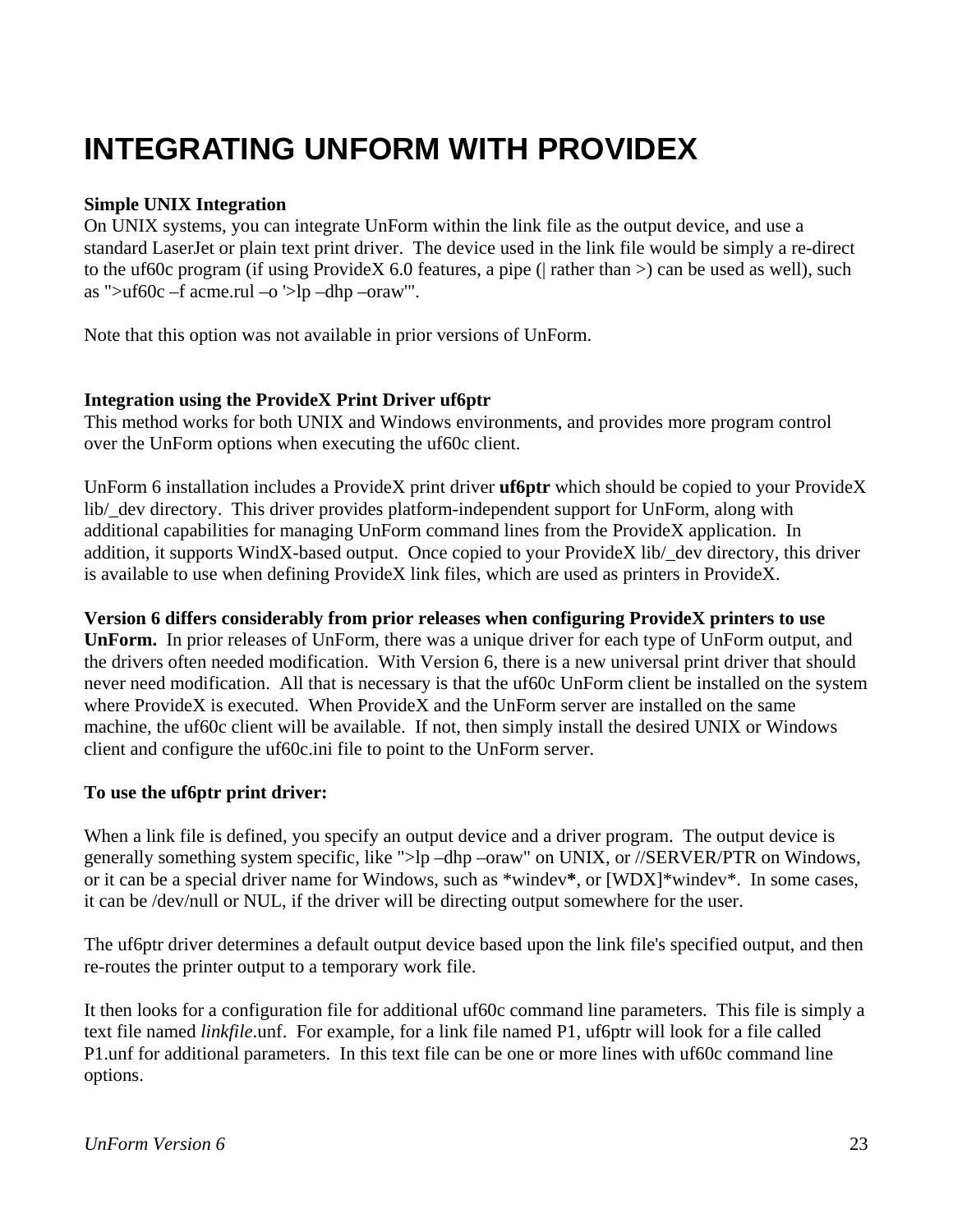Once the file-based parameters have been loaded, uf6ptr then looks for the OPT value that was used in the OPEN directive, if any, for additional parameters. Any parameters named in the OPT value will override those found in the configuration file.

When all parameters have been resolved, a uf60c command line is built for execution at the end of the job. In cases where the output needs to be returned to a WindX client, the driver handles uf60c appropriately to create local output and copy that output back to the WindX PC.

### **Example 1:**

LP is a link file pointing to device /dev/null. LP.unf contains: -p pdf.

```
invoiceno$="00015" 
OPEN(1,opt="-o /archive/"+invoiceno$+".pdf")"LP"
```
The result will be an uf60c command like this, which executes when the printer is closed:

uf60c –i *workfile* –p pdf –o /archive/00015.pdf

### **Example 2:**

P1 is a link file pointing to device ">lp –dhp4000 –oraw". No P1.unf file is defined OPEN(1,OPT="-f acme.rul")"P1"

This will override the default rule file defined at the server, using acme.rul. Output will go to  $\frac{1}{2}$  dhp4000 -oraw" on the machine where the UnForm server is running. Typically this is the same machine that runs ProvideX. If it is not, add a –server *servername* option to OPT or *linkfile*.unf. In such a case, if the >lp command isn't valid locally, you will need to add a –o option to the configuration and change the link file to point to /dev/null (or NUL on Windows).

#### **Example 3:**

P2 is a link file pointing to device [WDX]\*windev\*. Opening P2 will result in laser output being produced and sent to the WindX printer selected.

#### **Example 4:**

P3 is a link file pointing to device NUL.

P3.unf contains –p winpvw.

Opening P3 will cause production of a temporary PDF file. This file will automatically be viewed on a WindX client or in a Windows ProvideX session.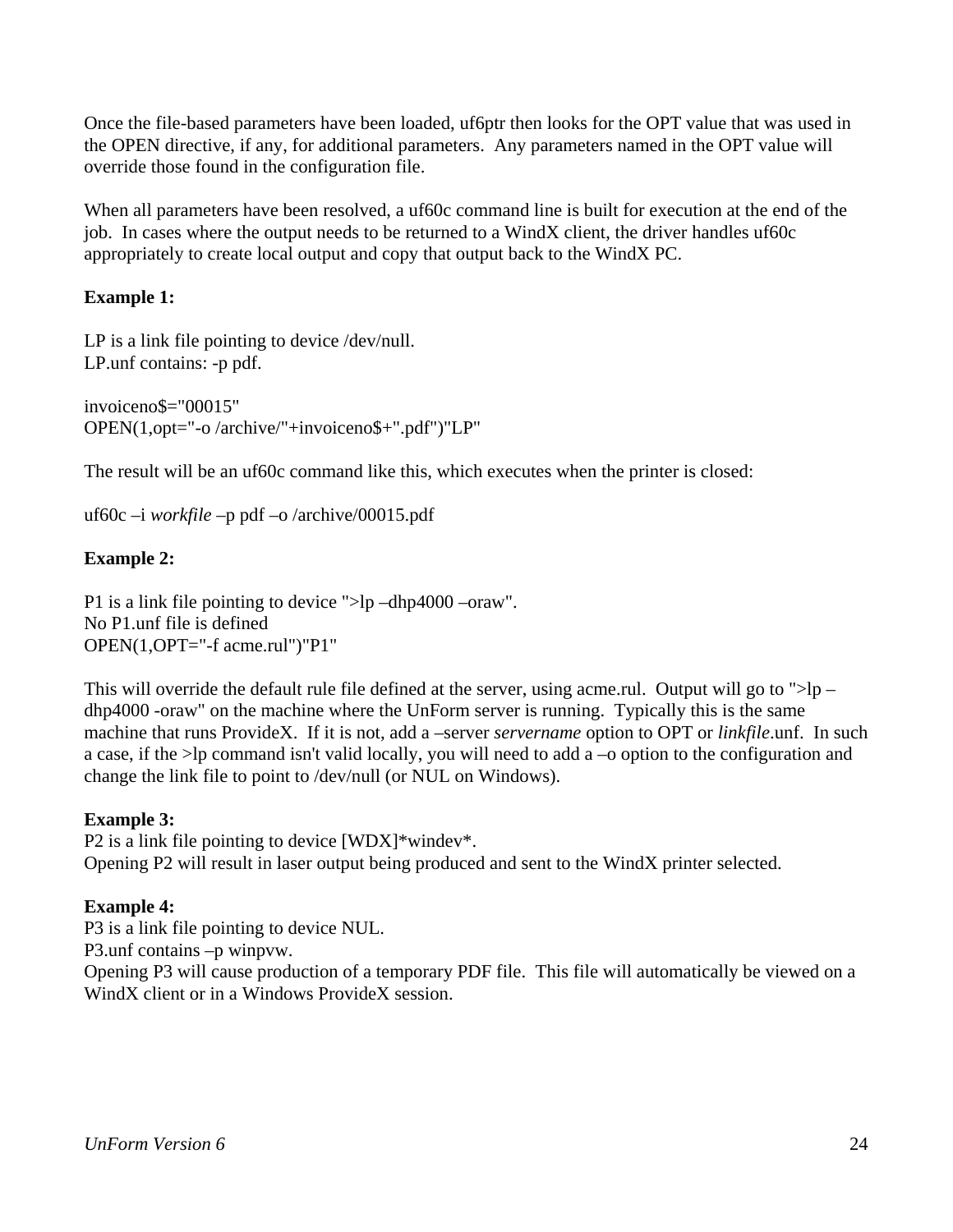### <span id="page-24-0"></span>**INTEGRATING UNFORM WITH NON-BUSINESS BASIC APPLICATIONS**

UnForm is capable of interfacing with any application that can provide it with text input. On UNIX, this integration is generally performed via pipes, similar to the way it is integrated with BBx. On Windows, your application must print to a text file, and then launch uf60c.exe when the printing is complete.

If your application prints by opening a pipe to the spooler, just insert UnForm into the pipeline:

Before:  $\qquad$   $\qquad$   $\qquad$   $\qquad$   $\qquad$   $\qquad$   $\qquad$   $\qquad$   $\qquad$   $\qquad$   $\qquad$   $\qquad$   $\qquad$   $\qquad$   $\qquad$   $\qquad$   $\qquad$   $\qquad$   $\qquad$   $\qquad$   $\qquad$   $\qquad$   $\qquad$   $\qquad$   $\qquad$   $\qquad$   $\qquad$   $\qquad$   $\qquad$   $\qquad$   $\qquad$   $\qquad$   $\qquad$   $\qquad$   $\qquad$   $\qquad$ After:  $|uf60c -f rulefile|$   $lp$  –dprinter –oraw –s 2>/dev/null |uf60c –f *rulefile* –o '>lp –dprinter –oraw'

The second option, above, submits the job for printing on the server, while the first option will wait for the server to return the job for local printing on the client.

If your application prints to a device, such as "/dev/lp0", then you can probably modify it like this:

Before: /dev/lp0

After:  $>$ uf60c –f *rulefile* –o /dev/lp0

Note the use of the –oraw option in the above spooler examples. It is important for UnForm's output to be handled as binary data by the spooler. The –oraw option is used by some UNIX spoolers, such as the SCO LaserJet model script, and the CUPS printing system. Other spoolers require different options, such as "-o-dp" for AIX, –T pcl for Unixware, -b for some older Linux installations. Check your lp configuration tools or man pages for the appropriate settings for options such as "binary", "raw", or "pass-thru" printing.

In the case of direct device output, you will need to develop a site-specific mechanism for turning off post-processing on the device, either permanently, or while an UnForm-modified job is printing.

If your application cannot print to a pipe, or runs on Windows, then your application can be modified to print a text file, then execute UnForm when complete. Your environment may provide a way to do this automatically, such as the EXECOFF mode in Visual PRO/5 noted earlier. Here is a simple Visual Basic example of creating a file and launching UnForm:

open "work.txt" for output as #1 print #1,tab(35); "INVOICE" … *more printing* …

*UnForm Version 6* 25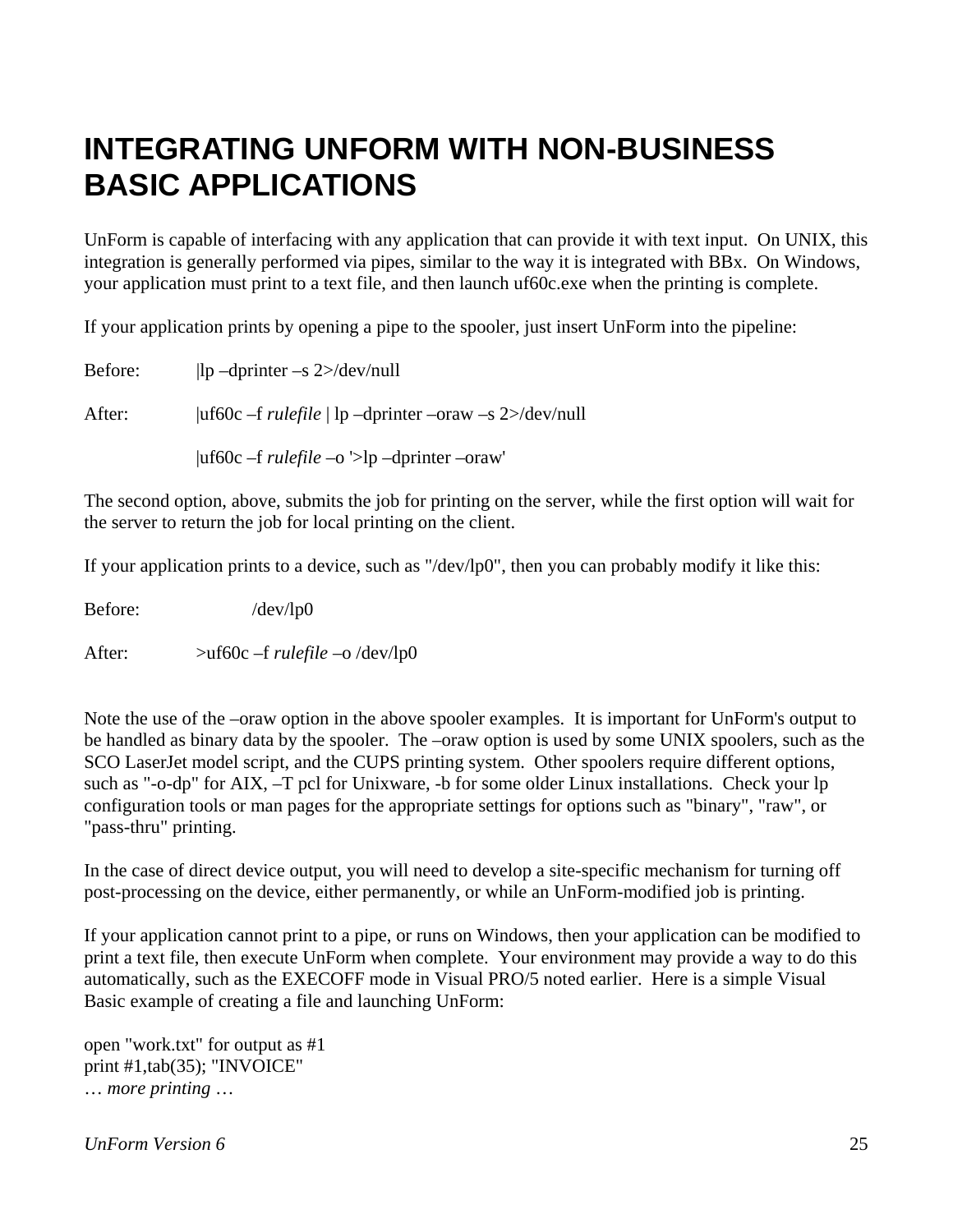```
close #1 
if shell("uf60c.exe –i work.txt –o //server/hplaser –f rulefile",6)=0 then 
       end 
else 
       msgbox "UnForm failed to start." 
end if
```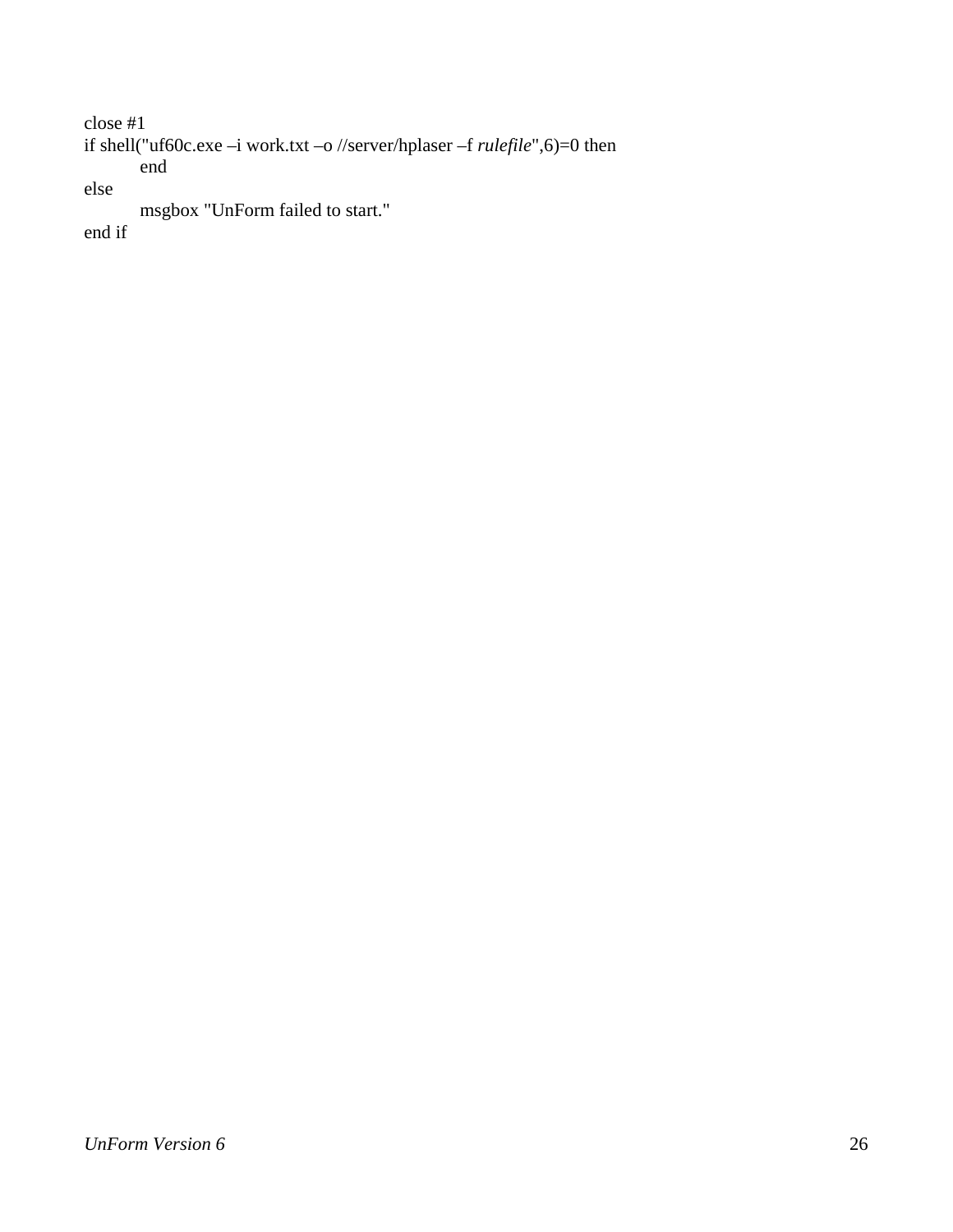# <span id="page-26-0"></span>**LICENSING**

UnForm is licensed based on the number of concurrent jobs it can process, with counts available as 1, 3, 5, 10, 15, 20, 25, 30, 40, 50, 75, 100, and unlimited. The UnForm Design Environment checks out a special "Designer" license, and it is available in different concurrent counts as well.

Licensing is controlled entirely by the server process, uf60d. You can install the uf60c client programs freely anywhere on your network.

Each UnForm installation has a serial number. There is one special serial number, UF0099999, reserved for demo mode use on any machine. All permanent licenses are assigned a unique serial number and must be licensed to a single machine installation. Serial numbers and their associated PIN codes are assigned by SDSI when UnForm is purchased. In order to obtain permanent or emergency temporary activation keys, the serial number and PIN code are required.

There are up to three activation keys that must be entered for full operation of UnForm: a system key, a jobs key, and a designers key. The system key enables UnForm to operate on a specific computer. The jobs and designers keys determine the number of concurrent job and design tasks that may run. For demo mode operation, just a temporary system key is required; demo mode operation automatically enables 3 jobs and 3 designers.

There are three types of system activation keys:

#### **30-Day Demo**

This license has a fixed serial number (UF0099999) and can run on any machine for 30 days. While running under this serial number, UnForm will print "Demonstration Version" phrases on any enhanced output, and will print a trailer page for each job. This is the first mode activated after an installation, as it enables the retrieval of a System ID and Machine Class needed for permanent licensing later, as well as allowing UnForm to operate in demo mode.

#### **Permanent**

This license has an assigned serial number, and requires a System ID and Machine Class to activate. A permanent license does not expire, enabling UnForm to run perpetually on the machine where installed and licensed. The System ID is derived from a given installation machine and attributes of a file in the UnForm rt\lib\keys directory (Windows) or the rt\lib directory (UNIX), so it will change if the installation is moved to a new machine, or even to a new location on the same machine. Once the System ID changes, the permanent activation key will no longer work, and UnForm must be reactivated.

If the original permanent installation of UnForm is no longer used, then you can request a reset of the permanent license to enable a new System ID and Machine Class to be associated with the permanent activation key. Contact sales@synergetic-data.com to request resets.

#### **Emergency Temporary**

*UnForm Version 6* 27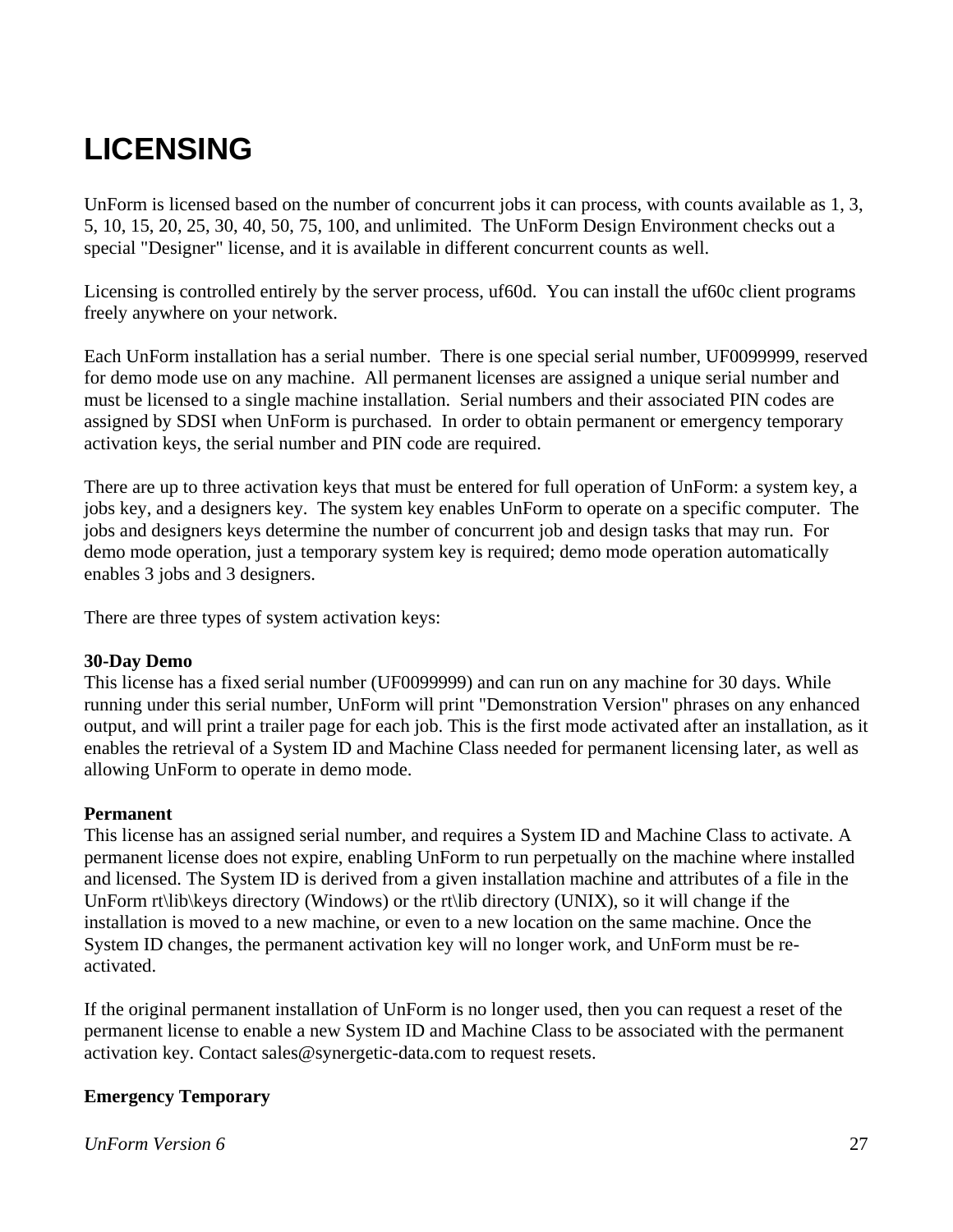This license is assigned a serial number, like a permanent license, but it does not require a System ID or Machine Class to activate. This allows you to re-install UnForm on a different machine than originally licensed, and operate it for 30 days. Once a temporary license has been issued for a given serial number, another temporary license cannot be issued for 45 days.

#### **UNIX Licensing**

To activate UnForm on UNIX, perform the following steps:

- Login as root.
- **cd** to the unform directory (i.e. cd /usr/lib/sdsi/uf60).
- Execute **./license.sh**.

The license.sh script prompts for the following options:

```
UNFORM LICENSING OPTIONS 
Use the following options if this machine is connected to the Internet: 
----------------------------------------------------------------------- 
1 - Permanent Activation (requires serial number and PIN code) 
2 - Emergency Temporary Activation (also requires SN and PIN) 
3 - 30-Day Demo Mode Activation 
Use the following options for manual activation. Activation keys 
can be obtained from http://unform.com/uf6lic.cgi. 
----------------------------------------------------------------- 
4 - Display System ID and machine class (needed for option 5) 
5 - Enter Permanent Activation 
6 - Enter Emergency Temporary Activation 
7 - Enter 30-Day Demo Mode Activation 
q - quit 
Enter selection:
```
To obtain either a permanent or emergency temporary activation, you will need to know your serial number and PIN code previously assigned by SDSI. These values are not necessary to obtain a 30-day demo mode activation.

If your machine has Internet access, you can perform activation easily by choosing options 1 through 3. Options 1 and 2 will prompt you for your serial number and PIN. Each of the three options will use the Internet to retrieve the desired activation key.

If the Internet is not available from the install machine, then you can perform activation manually by using another machine to visit http://unform.com/uf6lic.cgi. Use option 4 to display the System ID and Machine Class, which will be required to obtain a permanent activation key from this web site. Options 5 and 6 will prompt for a serial number, system key, jobs key, and designers key, in sequence. Option 7 will only prompt for a system key.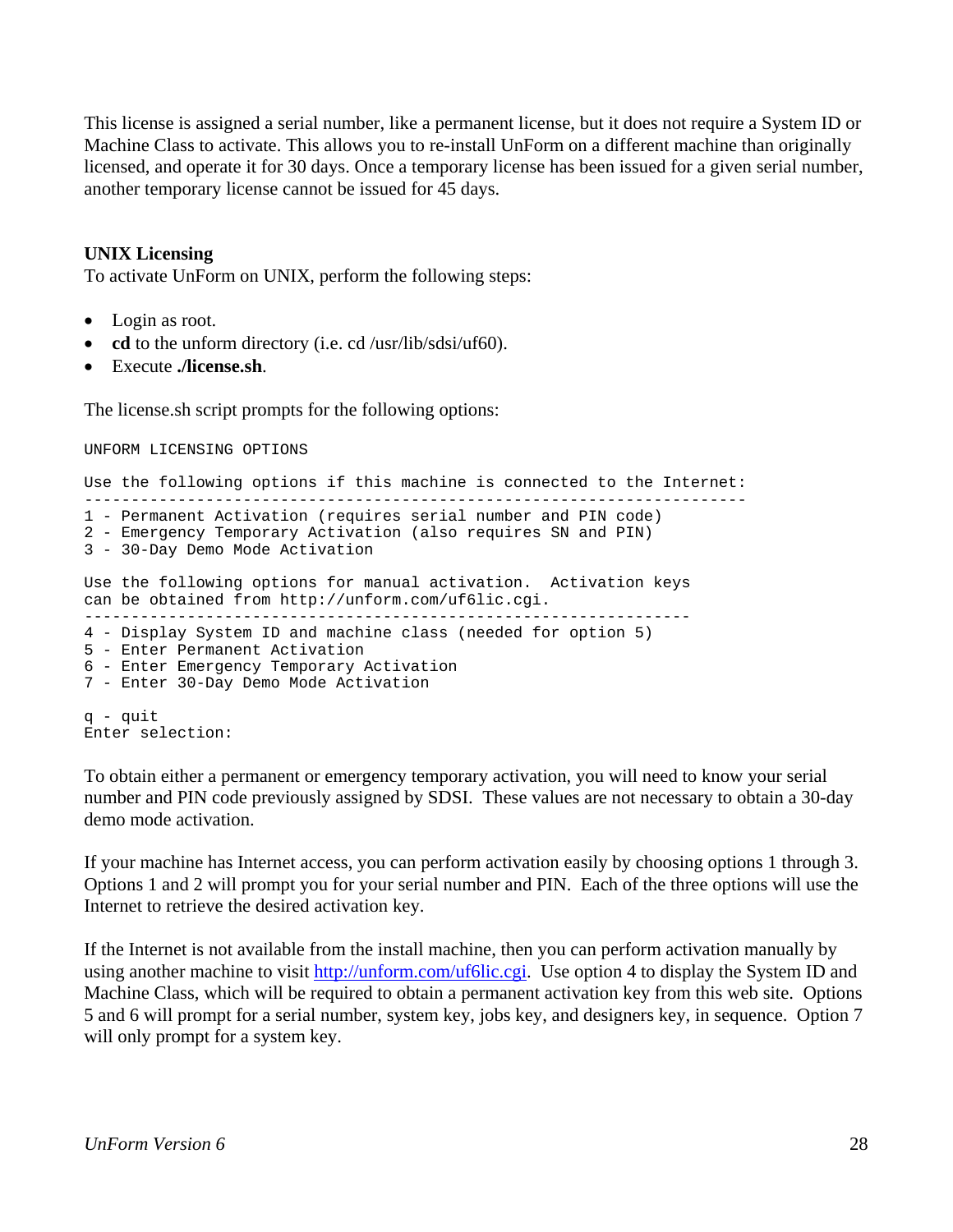### **Windows Licensing**

| <b>di</b> UnForm 6 Licensing                             |                   |                                   |
|----------------------------------------------------------|-------------------|-----------------------------------|
| (1) 30-Day Demo License                                  | (2) Get System ID | (3) Activation:<br>Serial Number: |
| Automatic Demo Activation                                | Show System ID    | <need id="" system=""></need>     |
| Enter today's 30-day demo license key                    | System ID:        | Auto Activate PIN:                |
| manually, obtained from<br>http://unform.com/uf6lic.cgi. | Machine Class:    | Emergency Temp Activation         |
| Demo Serial Number:<br>UF0099999                         |                   | Automatic Activation              |
| Demo Activation Key:                                     |                   | System Key:                       |
|                                                          |                   | Jobs Key:                         |
| Manual Demo Activation                                   |                   |                                   |
|                                                          |                   | Designers Key:                    |
|                                                          |                   | Manual Activation                 |
|                                                          |                   |                                   |
| Help                                                     |                   | Close                             |

The first step after an installation is to activate demo mode. This initializes the system ID file, enabling a permanent license to be obtained. If you get an error message after pressing the Show System ID button, then this installation has never been initialized, and you must activate demo mode first.

#### **To activate demo mode:**

If you are connected to the Internet, press the Automatic Demo Activation button. This will obtain a current demo mode activation key from SDSI's website and activate the run-time engine.

If you are not connected to the Internet, go to a computer that is, and go to http://unform.com/uf6lic.cgi, then click the link to get a 30-day trial. Note the activation key returned, and enter it exactly the same way in the Demo Activation Key field, then click the Manual Demo Activation button.

To verify the activation, click the Show System ID button. If the System ID and Class fields get filled in, then it worked.

#### **To activate permanent mode:**

To activate automatically over the Internet, you need to click the Show System ID button to get the System ID and Machine Class fields. Then fill in your serial number and PIN code, and click the Automatic Activation button. This will use your information to obtain a permanent activation key for the system, as well as your job and designer activation keys, and activate everything.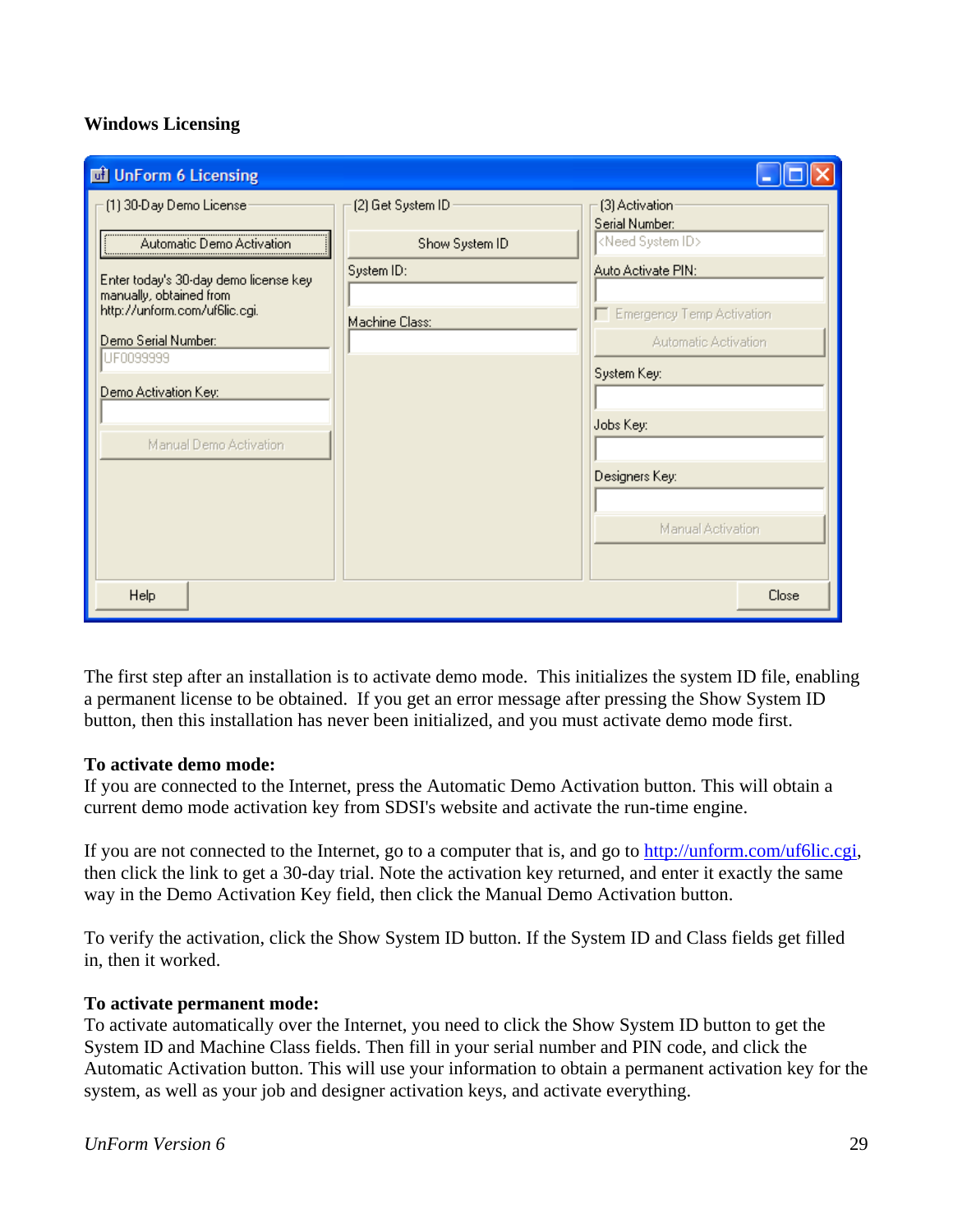To activate UnForm manually, note your System ID and Machine Class, then go to http://unform.com/uf6lic.cgi. Enter your serial number and PIN code, then click the button to get a permanent license. When prompted, enter the System ID and Machine Class exactly as noted on this screen. Note the three activation keys returned, and enter them exactly as provided in the three entry fields, then click the Manual Activation button.

#### **To activate in emergency temporary mode:**

To obtain a temporary activation over the Internet or manually, follow the steps for a permanent license, but check the Emergency Temp Activation option. The System ID and Machine Class are not used for temporary activations.

#### **Activation Errors**

Permanent activation keys are dependent on the system ID and machine class information generated by an installation. Therefore, a permanent activation key will only work on the original installation for which it was generated. If UnForm needs to be moved or re-installed, a new permanent activation key must be generated. This is only possible if SDSI resets the permanent key for your serial number, so you must contact SDSI, certify that the original installation is no longer in use, and request a reset.

In the meantime, you can obtain an emergency temporary activation to allow your serial number to be used on a new installation for 30 days.

If you attempt to get a new permanent activation key and are notified that one has already been assigned, then contact SDSI to request a reset. If this cannot be done in a timely fashion, get an emergency temporary key instead, and then contact SDSI at a later time.

Note that temporary keys are issued at most once every 45 days. If you get an error message indicating the temporary key availability has not expired, then you must contact SDSI to get a reset.

#### **Designer Evaluation Period**

In addition to the 30-day UnForm demonstration mode, if you license UnForm for jobs but not designers, an additional 30-day designer demo period is enabled. This demonstration period begins the first time a designer connects to a licensed UnForm server.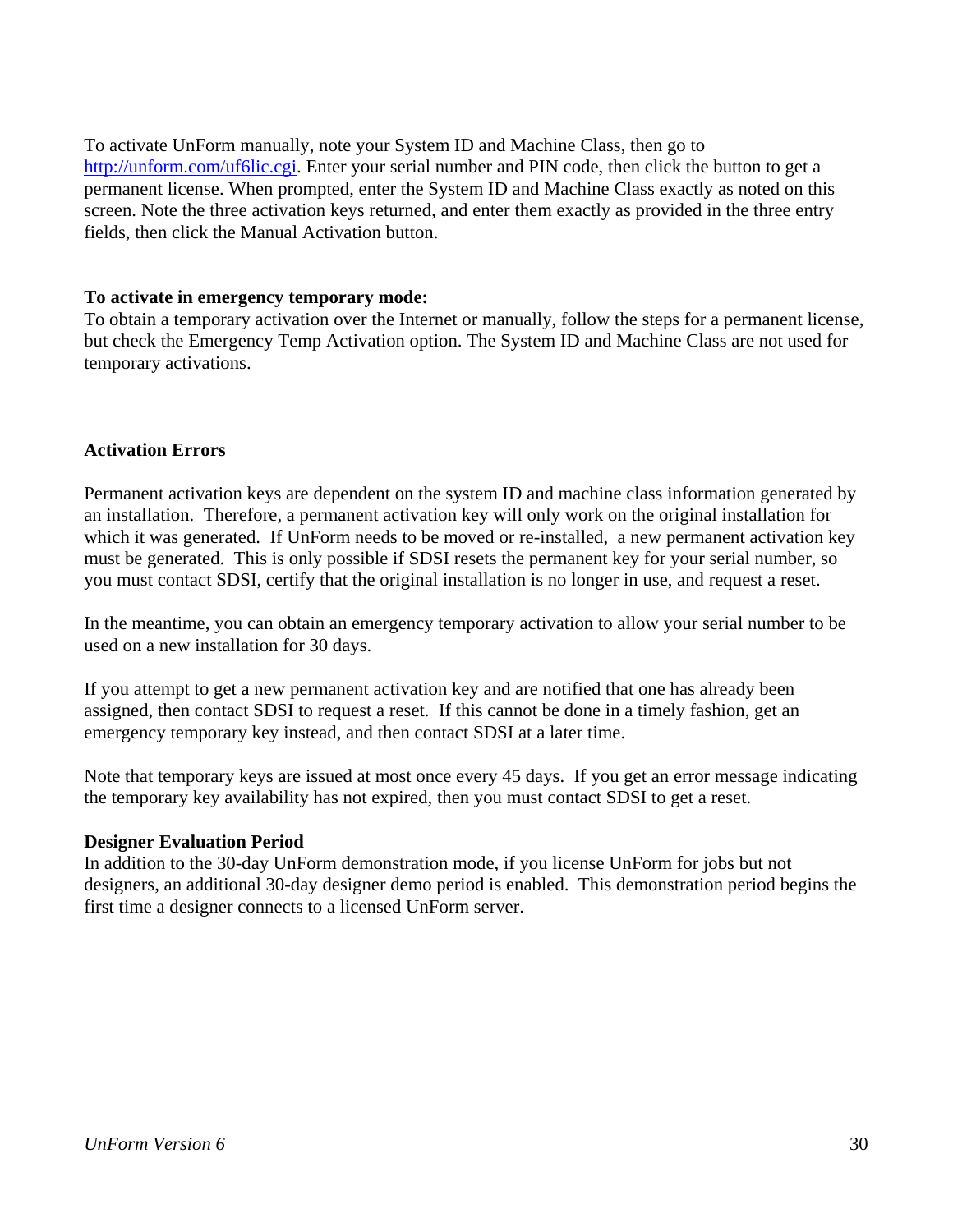# <span id="page-30-0"></span>**UNFORM COMMAND LINE OPTIONS**

The uf60d server program can be started with the following options:

| <b>UNIX</b> command lines |                                                                                                                                                                                                                                                                  |
|---------------------------|------------------------------------------------------------------------------------------------------------------------------------------------------------------------------------------------------------------------------------------------------------------|
| uf60d start               | Starts the server daemon.                                                                                                                                                                                                                                        |
| uf <sub>60</sub> d stop   | Stops the server daemon.                                                                                                                                                                                                                                         |
| uf60d restart             | Stops, then starts the server daemon.                                                                                                                                                                                                                            |
|                           | <b>Windows command lines</b>                                                                                                                                                                                                                                     |
| uf60d.exe/install         | Installs the server as a Windows Service. It will be started automatically on the<br>next boot, and may be started and stopped manually from the Control Panel,<br>Administrative Tools, Services applet. This option is available in the Windows<br>Start menu. |
| uf60d.exe/uninstall       | Uninstalls the server as a Windows Service. This option is available in the<br>Windows Start menu.                                                                                                                                                               |
| uf60d.exe /configure      | Displays the configuration window for the server. This option is available in the<br>Windows Start menu.                                                                                                                                                         |
| uf <sub>60d.exe</sub> /a  | Displays the server status window. If the server is NOT running as a service,<br>then it can be started and stopped from this window. This option is available in<br>the Windows Start menu.                                                                     |
| uf60d.exe/start           | Manually starts the server if it is NOT installed as a service.                                                                                                                                                                                                  |
| $\mu$ f60d.exe/stop       | Manually stops the server if it is NOT installed as a service.                                                                                                                                                                                                   |

The uf60c client program offers many options, which control various aspects of how it communicates with the server and how the server is told to execute the job. Note that if the command line becomes too long for the operating system, you can use the –z or –zx options, which cause command line options to be read from a text file.

| <b>Standard Options</b> |                                                                                      |
|-------------------------|--------------------------------------------------------------------------------------|
| Option                  | <b>Description</b>                                                                   |
| $-300$                  | Causes UnForm to suppress 300 dpi settings within the PCL output file. Some          |
|                         | PCL devices don't support the PCL unit of measure command, and instead               |
|                         | include it as printed output. If this option is used, any images (dump files) or     |
|                         | attachments must also be generated for 300 dpi and suppress any unit of              |
|                         | measure settings.                                                                    |
| -act                    | Causes UnForm to prompt for a new activation key. This is used when you              |
|                         | change from a demonstration copy of UnForm to a live copy.                           |
| -c copies               | Causes UnForm to issue multiple copies of the entire report. This differs from       |
|                         | the -pc option. If <i>copies</i> is set to less than 2, this option is ignored. This |
|                         | option and the "-pc" option are mutually exclusive; also, rule sets can specify      |
|                         | copy options that will override command line options.                                |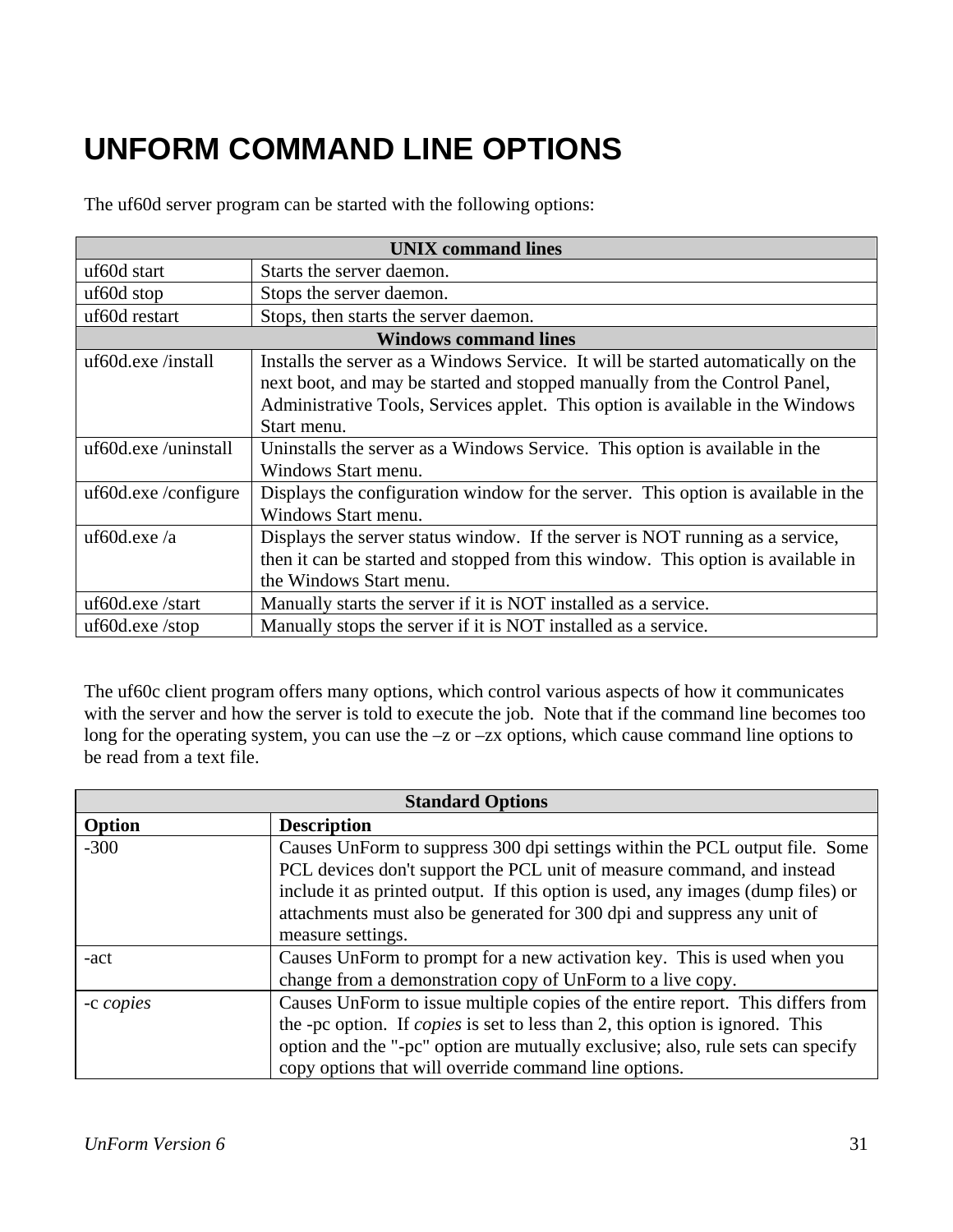| -ci                                                                                                                                                                                         | Forces pcl image conversions to retain color rather than force black and white.<br>See the image command for more information about automated image<br>conversion and scaling. This also implicitly sets the -gw option.                                                                                                                                                                                                                                                                                                                                                                                                |
|---------------------------------------------------------------------------------------------------------------------------------------------------------------------------------------------|-------------------------------------------------------------------------------------------------------------------------------------------------------------------------------------------------------------------------------------------------------------------------------------------------------------------------------------------------------------------------------------------------------------------------------------------------------------------------------------------------------------------------------------------------------------------------------------------------------------------------|
| -cmp or -compress                                                                                                                                                                           | Either of these options causes UnForm to attempt compression of PDF output<br>using the RLE compression algorithm. This is most effective if the report data<br>contains repetitions of characters or spaces, and can result in PDF files that are<br>as much as 30% smaller.                                                                                                                                                                                                                                                                                                                                           |
|                                                                                                                                                                                             | Some additional processing time is used when this option is selected. You can<br>turn on compression for individual jobs using the compress command in a rule<br>set.                                                                                                                                                                                                                                                                                                                                                                                                                                                   |
| -cols $n$                                                                                                                                                                                   | Sets the default columns per page when a job is using default scaling, as when<br>the -p pdf or -p laser options are used and no rule set is detected or specified.<br>See also the –rows option.                                                                                                                                                                                                                                                                                                                                                                                                                       |
| -e error-file                                                                                                                                                                               | Causes UnForm to output any errors to the file specified. Error files reside on<br>the client system, not the server.                                                                                                                                                                                                                                                                                                                                                                                                                                                                                                   |
| -emattach "value"<br>-embcc "value"<br>-emcc "value"<br>-emfrom "value"<br>-emlogin "value"<br>-emmsgtxt "value"<br>-emoh "value"<br>-empswd "value"<br>-emsubject "value"<br>-emto "value" | These options supply values for an automatic email command. See the email<br>command documentation for descriptions of each option. The -emto option is<br>required, all others are optional, though certainly the -emsubject and<br>-emmsgtxt are likely required for a given application. For emailing to work,<br>the job must be a PDF job, and the server's mailcall.ini file must be properly<br>configured with a server= line defining the SMTP server.                                                                                                                                                         |
| -exec "launch-<br>program"                                                                                                                                                                  | When the HTML output option (-p html) is used, UnForm can launch a<br>program once the first page of output is available for viewing. The program<br>launched must be resident on the machine where UnForm is operating.<br>Typically this will be a Web browser, but it can be any executable program.<br>UnForm will search the "launch-program" for the character " $@$ ", and<br>substitute the file name of the HTML document produced. If no "@" symbol<br>is present, then the file name is appended to the end of the <i>launch-program</i><br>value. If launch-program contains any spaces, it must be quoted. |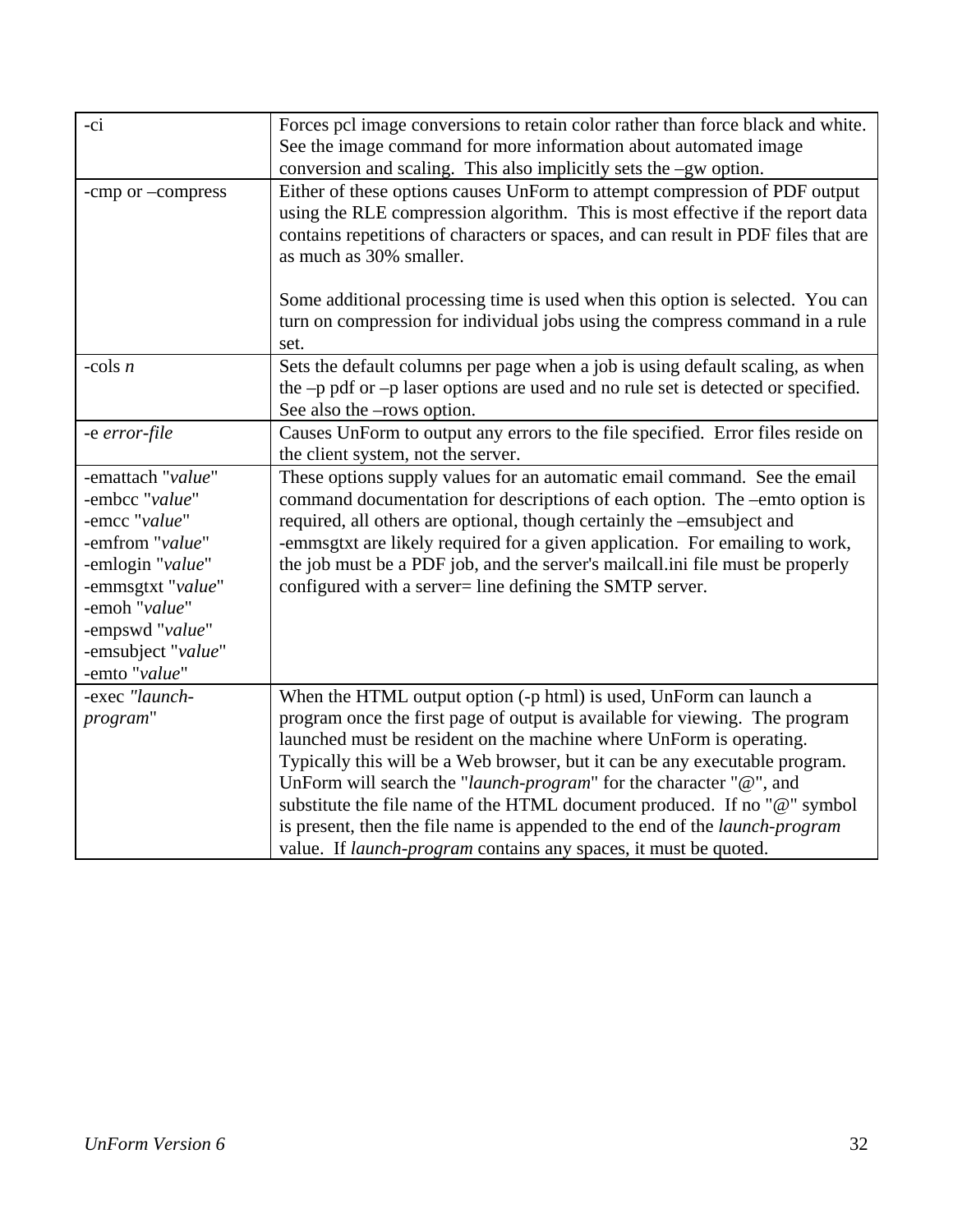| -f rule-file            | Establishes a different rule file than the default specified during the<br>installation. Rule files are text files that contain descriptions of the form<br>enhancements for one or more forms. The enhancement options are described<br>in detail under Rule Files, below.<br>UnForm will always search for the rule file first in the UnForm server<br>directory, then by the full pathname given. Rule files must reside on the<br>server machine, not the client.   |
|-------------------------|-------------------------------------------------------------------------------------------------------------------------------------------------------------------------------------------------------------------------------------------------------------------------------------------------------------------------------------------------------------------------------------------------------------------------------------------------------------------------|
|                         | By convention, rule files have a .rul suffix, though this is not a requirement,<br>and the <i>rule-file</i> value can be any file name. The UnForm Designer tool<br>maintains a .rud suffix for working rule files and a .rul suffix for published<br>rule files.                                                                                                                                                                                                       |
| -gb -greenbar [options] | Adds alternating shade patterns to simulate green bar paper. If the options<br>parameter is supplied, it should be in the form defined by the shade command<br>for repeating shade values. If no option value is supplied, the default is 3 lines<br>shaded at 10%, 3 lines skipped, repeated until the end of the page.                                                                                                                                                |
| -gs                     | Causes UnForm to generate laser driver shade regions graphically, rather than<br>using internal PCL shade commands. The result is finer shading detail,<br>especially at 600 dpi. Using this option will add between 2K and 4K per job.<br>The gs command can also be used in rule sets to control graphical shading at a<br>copy level.                                                                                                                                |
| -gw                     | Forces UnForm to pass through PCL image width and height escape<br>sequences to the printer. This is generally necessary on color laser images to<br>avoid a black stripe from the right image edge to the right margin. However,<br>if you are using PCL images, then it is important that all images on a form<br>contain width and height values so they won't conflict with one another. Some<br>image generating programs don't store the width and height values. |
| -i input-file           | Names an input text file for UnForm to process as input. If not specified, or if<br>it is a dash (-i -), then standard input (std input) is read. Under Windows,<br>standard input cannot be used, so an input file must be supplied. Note that the<br>input file must reside on the client's computer, not the server.                                                                                                                                                 |
| -ix <i>input-file</i>   | Same as the $-i$ option except the input text file is removed upon completion of<br>task. Note that the input file must reside on the client's computer, not the<br>server.                                                                                                                                                                                                                                                                                             |
| -land                   | Turns on landscape print mode as the default. A portrait command in a rule<br>set will override this option. Note that landscape printing usually requires a<br>reduction in the number of rows per page, as compared with portrait printing,<br>in order to produce usable results.                                                                                                                                                                                    |
| -macros                 | Turns on macros.                                                                                                                                                                                                                                                                                                                                                                                                                                                        |
| -macrocopy $n$          | Used in conjunction with the -makemacro option. A macro will be created for<br>the designated rule set copy.                                                                                                                                                                                                                                                                                                                                                            |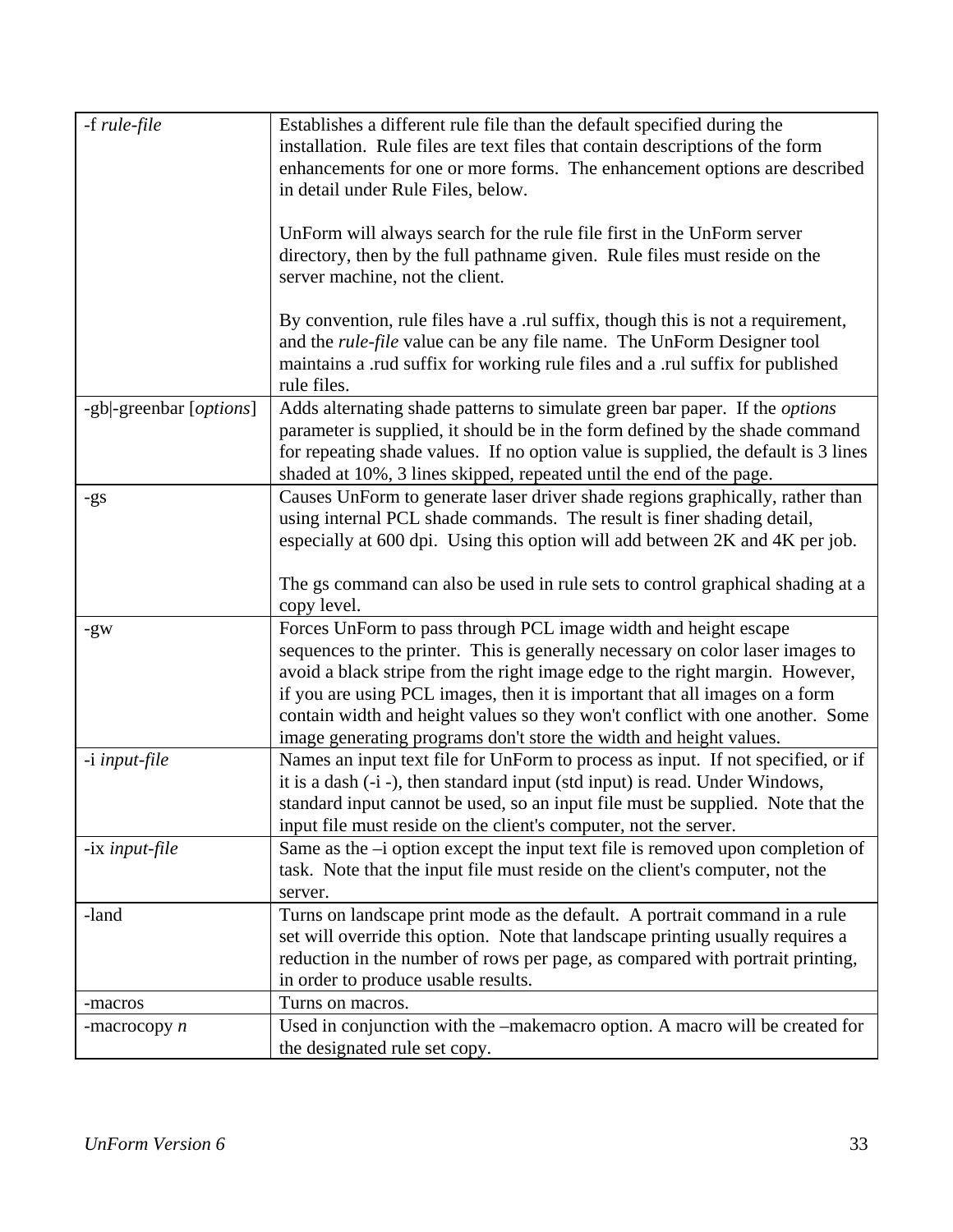| -makemacro $n$ | Causes UnForm to simply create the appropriate macro for the designated rule<br>set and designate it as the number <i>n</i> . It must be used jointly with the $-$ r option<br>and can be used in conjunction with the -macrocopy option. See special |
|----------------|-------------------------------------------------------------------------------------------------------------------------------------------------------------------------------------------------------------------------------------------------------|
|                | section discussing macros later in this documentation.                                                                                                                                                                                                |
| -nn            | Indicates that an error message should be issued if the input stream is empty.                                                                                                                                                                        |
|                | The value used for the error message is in the [defaults] section of ufparam.txt,                                                                                                                                                                     |
|                | in the entry nullmsg=message text.                                                                                                                                                                                                                    |
| -nohpgl        | Reverts to full PCL, rather than a mixture of PCL and HP/GL output. A                                                                                                                                                                                 |
|                | number of laser printed features use HP/GL, which is a standard feature of the                                                                                                                                                                        |
|                | PCL5 language. Some PCL interpreters, such as those that may be included in                                                                                                                                                                           |
|                | some fax or viewing software, may not support HP/GL, so this option can be                                                                                                                                                                            |
|                | used to force standard PCL5 coding for many options, such as box drawing                                                                                                                                                                              |
|                | and text alignment. A few features, such as rounded corner boxes, require                                                                                                                                                                             |
|                | HP/GL and are not supported if this option is specified.                                                                                                                                                                                              |
| -nointr        | With this flag set, the Unix/Linux client will ignore interrupt signals once the                                                                                                                                                                      |
|                | connection to the server is established. This allows it to keep running even if                                                                                                                                                                       |
|                | a parent process receives an interrupt signal on platforms that propogate the                                                                                                                                                                         |
|                | signal to child tasks.                                                                                                                                                                                                                                |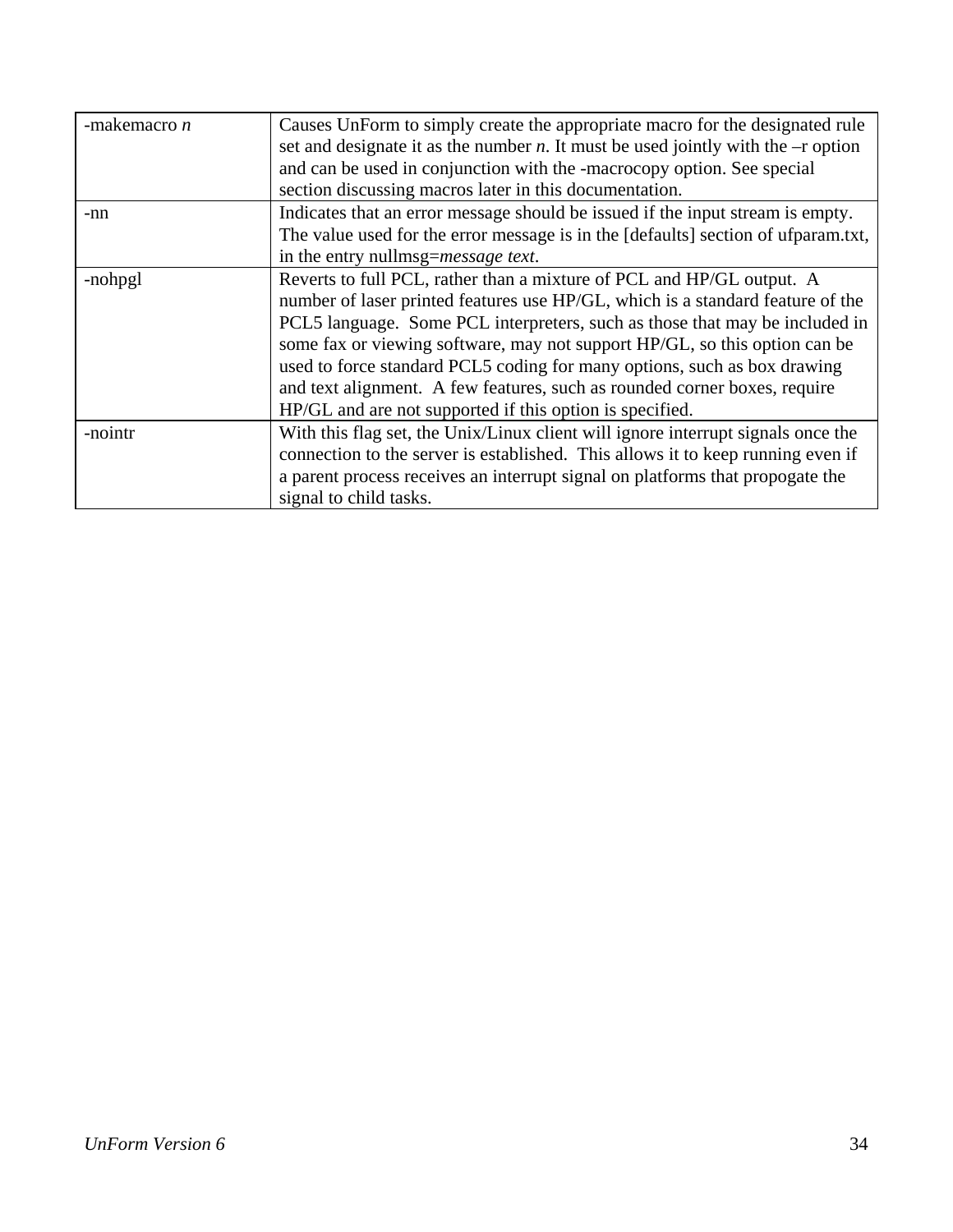| -o <i>output-file</i> | Specifies an output file or device. If not specified, then standard output<br>(stdout) is used. Under Windows, an output file must be supplied unless one<br>of the special drivers, win or winpvw, is used. On UNIX, the output can be a<br>redirect or pipe to another program, such as lp or lpr.             |
|-----------------------|------------------------------------------------------------------------------------------------------------------------------------------------------------------------------------------------------------------------------------------------------------------------------------------------------------------|
|                       | Output names that contain spaces must be quoted.                                                                                                                                                                                                                                                                 |
|                       | The output file or output will, by default, be generated on the server machine.<br>If the name is prefixed with the phrase "client:", then it is returned to the client<br>for local handling. Here are some examples:                                                                                           |
|                       | Server output:<br>-o ">lp -dhplaser -oraw -s 2>/dev/null"<br>-o "/tmp/archive/12345.pdf"                                                                                                                                                                                                                         |
|                       | Client output:<br>-o client://prntsrv/laser<br>-o client:c:\archive\12345.pdf                                                                                                                                                                                                                                    |
|                       | Note that on UNIX, if there is no $-$ o specified, or if the output is simply a dash<br>(-o -), then output goes to the client's standard out. A special output of<br>/dev/tty is also recognized as client-side output to the /dev/tty device, often<br>used for slave printing (see the -slon/-sloff options). |
|                       | If the output will be handled by the server, the client will generally exit as<br>soon as the job has been successfully started on the server. If the output is to<br>be returned to the client (or the –wait option is specified), then the client will<br>wait for the server to finish.                       |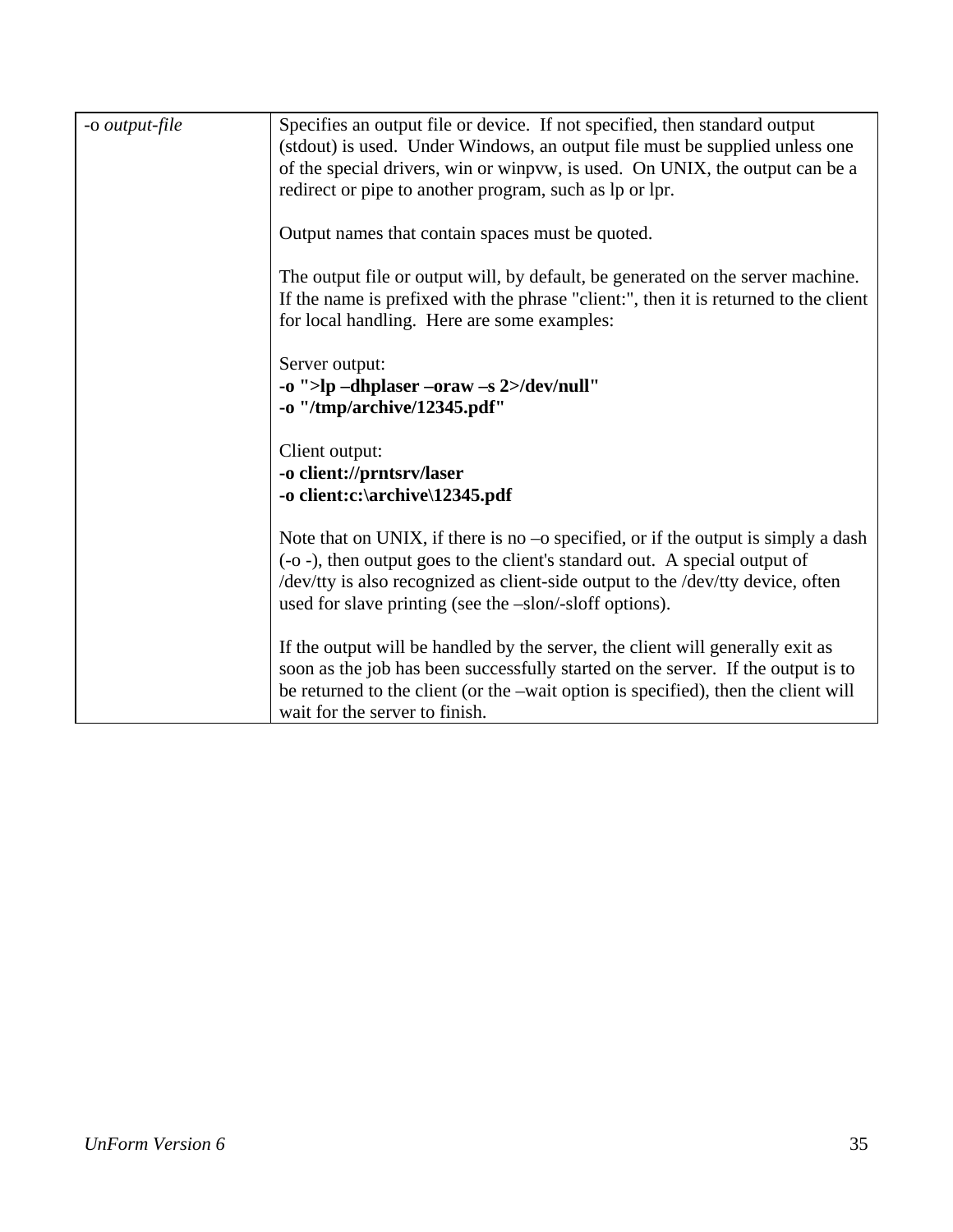| -p output-format        | Specifies the output format for the job. It may be one of the following values:                                                                                                                                                                                                                                                                                                                                                                                                                                                                                                                                                                                                                                                                                                                       |
|-------------------------|-------------------------------------------------------------------------------------------------------------------------------------------------------------------------------------------------------------------------------------------------------------------------------------------------------------------------------------------------------------------------------------------------------------------------------------------------------------------------------------------------------------------------------------------------------------------------------------------------------------------------------------------------------------------------------------------------------------------------------------------------------------------------------------------------------|
|                         | laser (or pcl), which produces PCL5 or PCL5c (color) output. The default<br>format is PCL5, but if this option is specified, and no rule set is detected or<br>specified, then the output is scaled to fit the page in conjunction with the –cols<br>and -rows options, or the content itself. Without any -p option, and without a<br>rule set, the job is passed through unmodified.                                                                                                                                                                                                                                                                                                                                                                                                                |
|                         | pdf, which generates files viewable by Adobe Acrobat Reader or PDF<br>viewers. If no rule set is detected or specified, then a scaled text job is<br>created, based on the –cols and –rows options, or the content itself.                                                                                                                                                                                                                                                                                                                                                                                                                                                                                                                                                                            |
|                         | <b>zebran</b> , which produces ZPL II output at <i>n</i> dots per mm $(6, 8, \text{ or } 12 - \text{default})$<br>of 12) for Zebra label printers.                                                                                                                                                                                                                                                                                                                                                                                                                                                                                                                                                                                                                                                    |
|                         | For special Zebra media handling, you can append the following to <b>zebran</b> :<br>Media tracking (Y=standard, N=non-standard label stock). Standard label<br>stock is non-continuous. NOTE: changing between standard and non-<br>standard requires recalibrating the printer.<br>Set print modes (T=tear-off, R=rewind, P=peel-off, C=cutter).                                                                                                                                                                                                                                                                                                                                                                                                                                                    |
|                         | The default values are YT. For continuous labels, 8 dpmm, with a cutter, you<br>would specify -p zebra8NC.                                                                                                                                                                                                                                                                                                                                                                                                                                                                                                                                                                                                                                                                                            |
|                         | <b>html</b> , which generates Web pages from reports, based on a special set of rule<br>set keywords.                                                                                                                                                                                                                                                                                                                                                                                                                                                                                                                                                                                                                                                                                                 |
|                         | win, win5, winpvw, which automatically produces a PDF file and launches<br>the Acrobat PDF viewer on the Windows client. win will automatically print<br>the document, using the Windows shell "print" option. This generally prints<br>the document to the default printer. The win5 option uses a command line<br>launch of Acrobat with a $/p$ option, which was the technique UnForm 5 used.<br>This generally results in a printer selection dialog. Both win and win5 options<br>are dependent on the behavior of Adobe Acrobat, which can vary from version<br>to version (and from Windows version to version). winpvw will provide a<br>print preview. These options only work in Windows clients, and require both<br>Internet Explorer and an Adobe Acrobat Reader as an Explorer plug in. |
|                         | Special Ghostscript-driven drivers are also available if Ghostscript is available<br>on the server machine, and if you have configured the uf60d.ini file [drivers]<br>section. The configuration specifies the path to Ghostscript and a set of driver<br>names with Ghostscript sDEVICE names, a multi-page flag, and a resolution.<br>For example:                                                                                                                                                                                                                                                                                                                                                                                                                                                 |
| <b>UnForm Version 6</b> | [drivers]<br>$gs = gs$<br>$bmp=bmp256,1,300$<br>36                                                                                                                                                                                                                                                                                                                                                                                                                                                                                                                                                                                                                                                                                                                                                    |
|                         | If the command line contains $-p$ bmp $-o$ imagefile.bmp, then UnForm will<br>generate an interim PDF file, and execute the gs command to convert that to<br>the format bmp256, with output files imagefile-1.bmp, imagefile-2.bmp, and                                                                                                                                                                                                                                                                                                                                                                                                                                                                                                                                                               |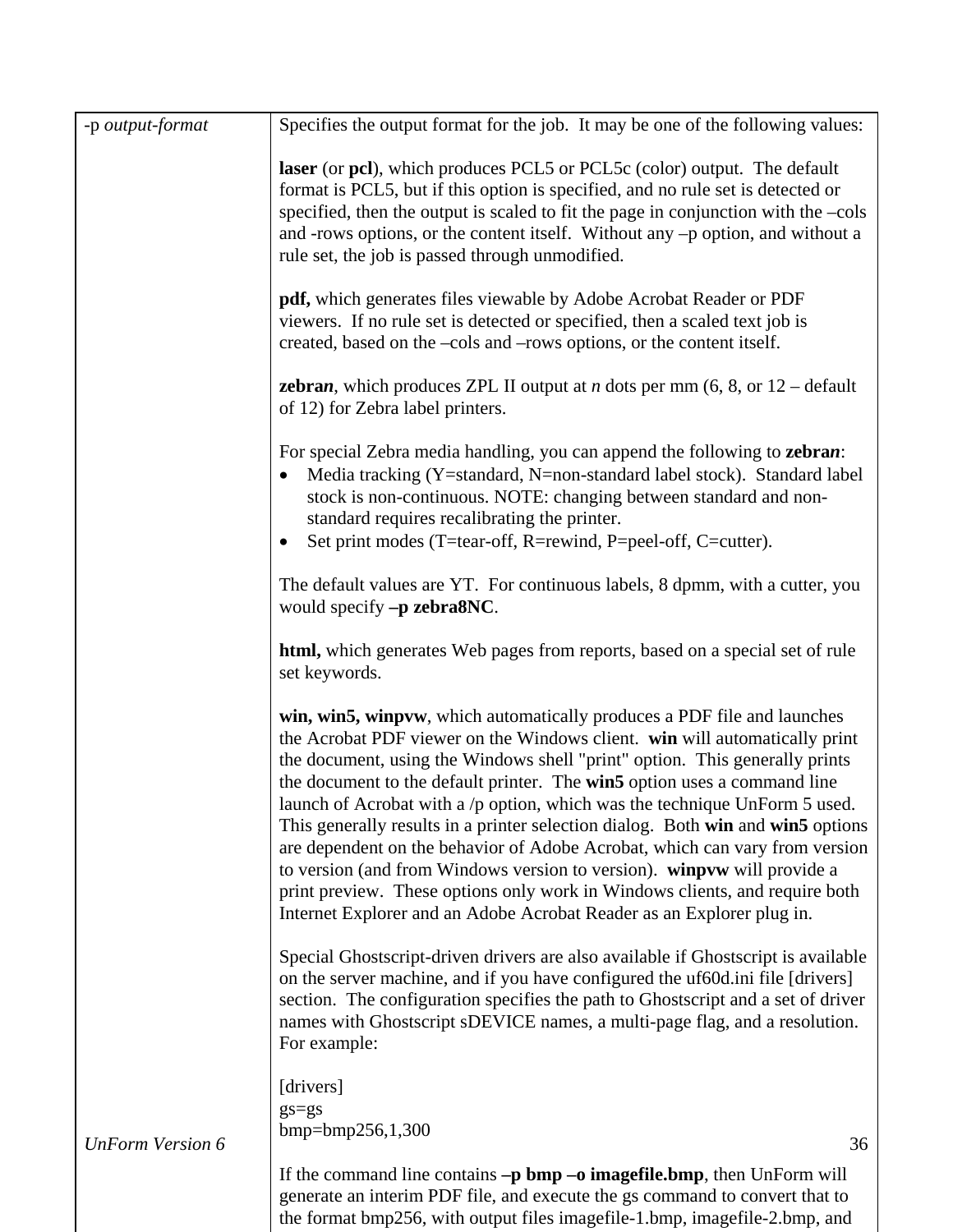| -page lines          | Specifies the number of lines per page that UnForm should read from the                  |
|----------------------|------------------------------------------------------------------------------------------|
|                      | input. Normally, UnForm will find form-feed characters to delimit pages.                 |
|                      | However, if the application simply prints even numbers of lines per page, this           |
|                      | can be used to define that value so UnForm can properly parse the input                  |
|                      | stream. The rule file page command is normally used rather than this                     |
|                      | command line option, since different reports can have different page sizes.              |
|                      | However, this option is useful when doing cross hair prints (the -x option) to           |
|                      | properly parse individual pages.                                                         |
| -paper paper         | Specifies the paper size used by the printer. Valid values include letter, legal,        |
|                      | ledger, executive, a3, and a4. The default is letter. For a complete list, see the       |
| -ps paper            | [paper] section of ufparam.txt.                                                          |
|                      |                                                                                          |
|                      | For Zebra printers, the <i>paper</i> setting is generally required, and is in the format |
|                      | widthxheight, where width and height are decimal numbers indicating width                |
|                      | and height in inches of each label. 3.25x5.5, for example, would define a label          |
|                      |                                                                                          |
|                      | size of 3.25 inches wide by 5.5 inches high. The default size is 4x6.                    |
| -pc copies           | Causes UnForm to issue multiple copies of the report, page by page. If <i>copies</i>     |
|                      | is less than 2, this option is ignored. This option and the "-c" option are              |
|                      | mutually exclusive; also, rule sets can specify copy options that will override          |
|                      | command line options.                                                                    |
| -pdfauthor "value"   | These options supply default values for the author, keywords, protect, subject,          |
| -pdfkeywords "value" | and title commands, respectively. All options are used exclusively with PDF              |
| -pdfprotect "value"  | output.                                                                                  |
| -pdfsubject "value"  |                                                                                          |
| -pdftitle "value"    |                                                                                          |
| -port $n$            | Specifies the port that the server is listening on, if other than the default of         |
|                      | 2714. The –server line can also be used to specify the port, in the format               |
|                      | server: port. The uf60c.ini file also can contain the default port to use in the         |
|                      | absence of this option.                                                                  |
| -printblanks         | Causes UnForm to process blank pages the same as non-blank pages.                        |
| -pb                  | Normally, blank pages are suppressed.                                                    |
| prm "parameters"     | Provides the ability for the application to send parameters to UnForm on the             |
|                      | command line. This might be used, for instance, to pass a company number                 |
|                      | for use in a code block. The format for <i>parameters</i> is " <i>parameter-1=value-</i> |
|                      | <i>I</i> [; parameter-2=value-2;]" Any number of parameters can be specified             |
|                      | within the limits imposed by the operating system for command line length.               |
|                      | Each <i>parameter</i> becomes a global string in Business Basic (use the GBL()           |
|                      | function to retrieve), and each is set to the <i>value</i> specified. Multiple           |
|                      | parameters need to be delimited by semi-colons (;). -prm                                 |
|                      | "company=01;name=Acme Paint", for example, would establish two global                    |
|                      | strings: company and name. These could be referenced within code blocks                  |
|                      | (prepage, precopy, etc.) as GBL("company") and GBL("name").                              |
| -quiet               | Forces the Windows version of uf60c to route any errors to the log file defined          |
|                      | in uf60c.ini, or "uf60c.log" by default, and to any -e file named on the                 |
|                      | command line. Without this option, errors are reported in message boxes.                 |
|                      |                                                                                          |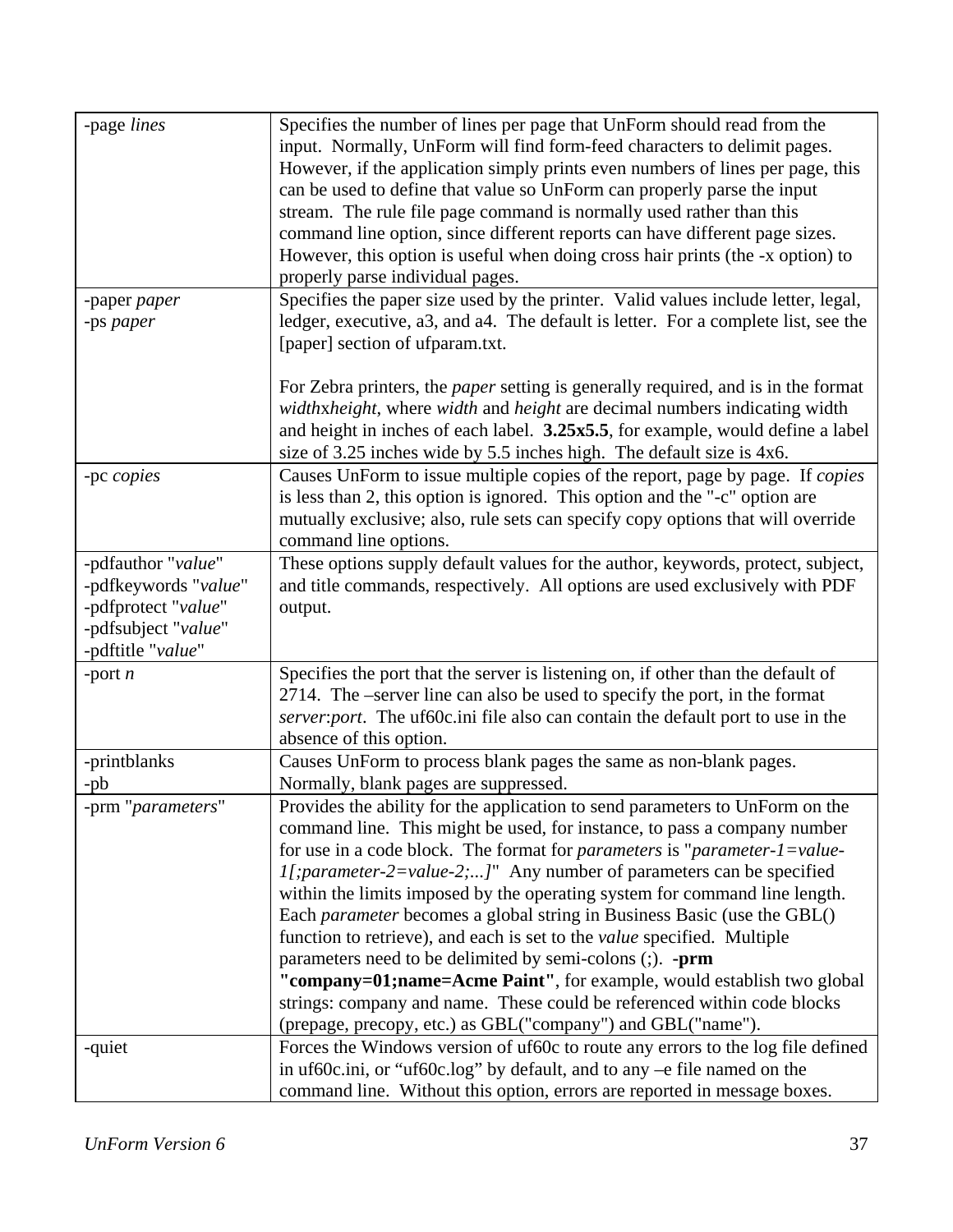| -r rule-set    | Used to specify a rule set name to use for the job. The rule set specified must<br>exist in the rule file used for the job (see the $-$ f option). If this option is not<br>used, UnForm will attempt to automatically detect what form is being<br>processed based on specifications contained in the rule file. If no form is<br>detected, then UnForm creates a simple text job or may pass the job through to<br>the output unmodified. If the <i>rule-set</i> contains spaces, it should be quoted.<br>Rule set names are not case sensitive.                                                                                                                                                                                                                                                       |
|----------------|----------------------------------------------------------------------------------------------------------------------------------------------------------------------------------------------------------------------------------------------------------------------------------------------------------------------------------------------------------------------------------------------------------------------------------------------------------------------------------------------------------------------------------------------------------------------------------------------------------------------------------------------------------------------------------------------------------------------------------------------------------------------------------------------------------|
| -rland         | Turn on reverse landscape or reverse portrait orientation. These options are                                                                                                                                                                                                                                                                                                                                                                                                                                                                                                                                                                                                                                                                                                                             |
| -rport         | only valid on laser output.                                                                                                                                                                                                                                                                                                                                                                                                                                                                                                                                                                                                                                                                                                                                                                              |
| -rows $n$      | Sets the default rows per page when a job is using default scaling, as when the<br>-p pdf or -p laser options are used and no rule set is detected or specified. See<br>also the –cols option.                                                                                                                                                                                                                                                                                                                                                                                                                                                                                                                                                                                                           |
| -s sub-file    | Specifies a text file to be used as a substitution file. Substitutions are used by<br>UnForm when placing text in the form output. If the text can vary from one<br>form to another, such as company names and addresses, then multiple<br>substitution files can be defined, each containing different names and<br>addresses, and the proper one identified with this command line option. See<br>the text keyword for more information. The default substitution file is called<br>"subst". If <i>sub-file</i> is not a full path, UnForm will look for it in the UnForm<br>directory. UnForm will automatically generate stbl("@name") definitions for<br>each line in the substitution file. Code blocks and expressions can use the<br>stbl() function (gbl() on ProvideX) to return these values. |
| -server server | Specifies the server, if the default server found in uf60c.ini is incorrect. The<br><i>server</i> value can be a hostname or IP address of the system running the<br>UnForm server, and may optionally include : <i>port</i> suffix, such as<br>ourserver: 2714. The port can also be specified with the -port option.                                                                                                                                                                                                                                                                                                                                                                                                                                                                                   |
| -shift $n$     | Causes all input text to shift $n$ columns to the right, similar to the action of the<br>shift command. This can be useful in conjunction with the $-x$ crosshair option<br>to force text to match the alignment it would have with a shift $n$ command in a<br>rule set.                                                                                                                                                                                                                                                                                                                                                                                                                                                                                                                                |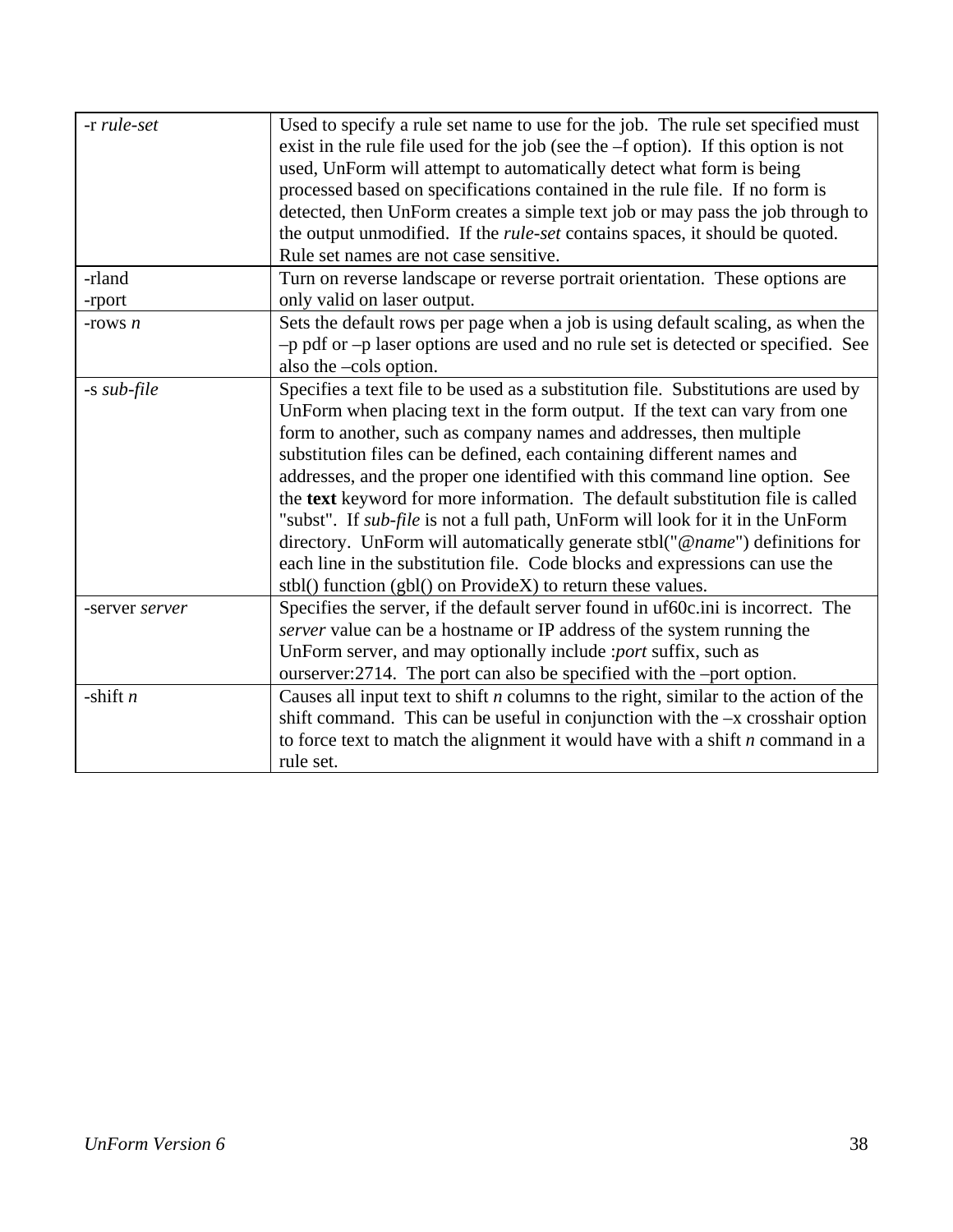| -slon "codes"<br>-sloff "codes" | Causes local (client side) output to be started with the slon <i>code</i> and ended<br>with the sloff code. This option is only supported in the UNIX client. The<br>code can contain text and special escaped characters:                                                                                                                                                                                                                                                                                                                                                |
|---------------------------------|---------------------------------------------------------------------------------------------------------------------------------------------------------------------------------------------------------------------------------------------------------------------------------------------------------------------------------------------------------------------------------------------------------------------------------------------------------------------------------------------------------------------------------------------------------------------------|
|                                 | Escape<br>$\setminus e$<br>Newline<br>$\ln$<br>Carriage return<br>$\sqrt{r}$<br>$\setminus 0$ nn<br>Octal character <i>nn</i> (i.e. $\setminus$ 033 is an escape)<br>Hex character $hh$ (i.e. \x1b is an escape)<br>$\xhh$<br>These values are typically set in conjunction with $a \rightarrow o$ /dev/tty option, in<br>order to send a job back to the client-side terminal device for slave printing.<br>Use of these options also causes the UNIX client to attempt to change the stty<br>setting of the $-\text{o}$ device to "raw" for the duration of the output. |
|                                 | A typical slave print client command line might look like this:<br>cat sample1.txt   uf60c -f simple.rul -slon "\e[5i" -sloff "\e[4i" -o /dev/tty                                                                                                                                                                                                                                                                                                                                                                                                                         |
| -status<br>-nostatus            | Overrides the default behavior of the status window when submitting jobs in<br>the Windows client uf60c.exe. The default behavior is to show the window<br>for jobs that will be returned to the client, and not show the window for jobs<br>that will be printed by the server.                                                                                                                                                                                                                                                                                          |
| -testpr font symset             | Generates a test print showing nearly all characters (ASCII 1 to 254) in the<br>font and symset codes identified. For a list of font codes and symbol sets, see<br>the ufparam.txt file, sections [fonts] and [symsets], respectively.                                                                                                                                                                                                                                                                                                                                    |
|                                 | This option supports both laser and pdf drivers. To generate a PDF file, add "-<br>p pdf" to the command line. Output can be sent to a file or device with the "-<br>o" option, or on UNIX can be piped to standard output. Note that with the pdf<br>driver, the only symbol set used is 9J.                                                                                                                                                                                                                                                                             |
| -timeout <i>n</i>               | Sets the socket timeout, for connecting to the server, to $n$ seconds. If the<br>server takes more than this amount of time to accept the connection, the client<br>produces an error. The default value is 10 seconds.                                                                                                                                                                                                                                                                                                                                                   |
| $-V$                            | Causes UnForm to print version information and exit.                                                                                                                                                                                                                                                                                                                                                                                                                                                                                                                      |
| -vshift $n$                     | Causes all input text to shift $n$ rows down, similar to the action of the vshift<br>command. This can be useful in conjunction with the $-x$ crosshair option to<br>force text to match the alignment it would have with a vshift $n$ command in a<br>rule set.                                                                                                                                                                                                                                                                                                          |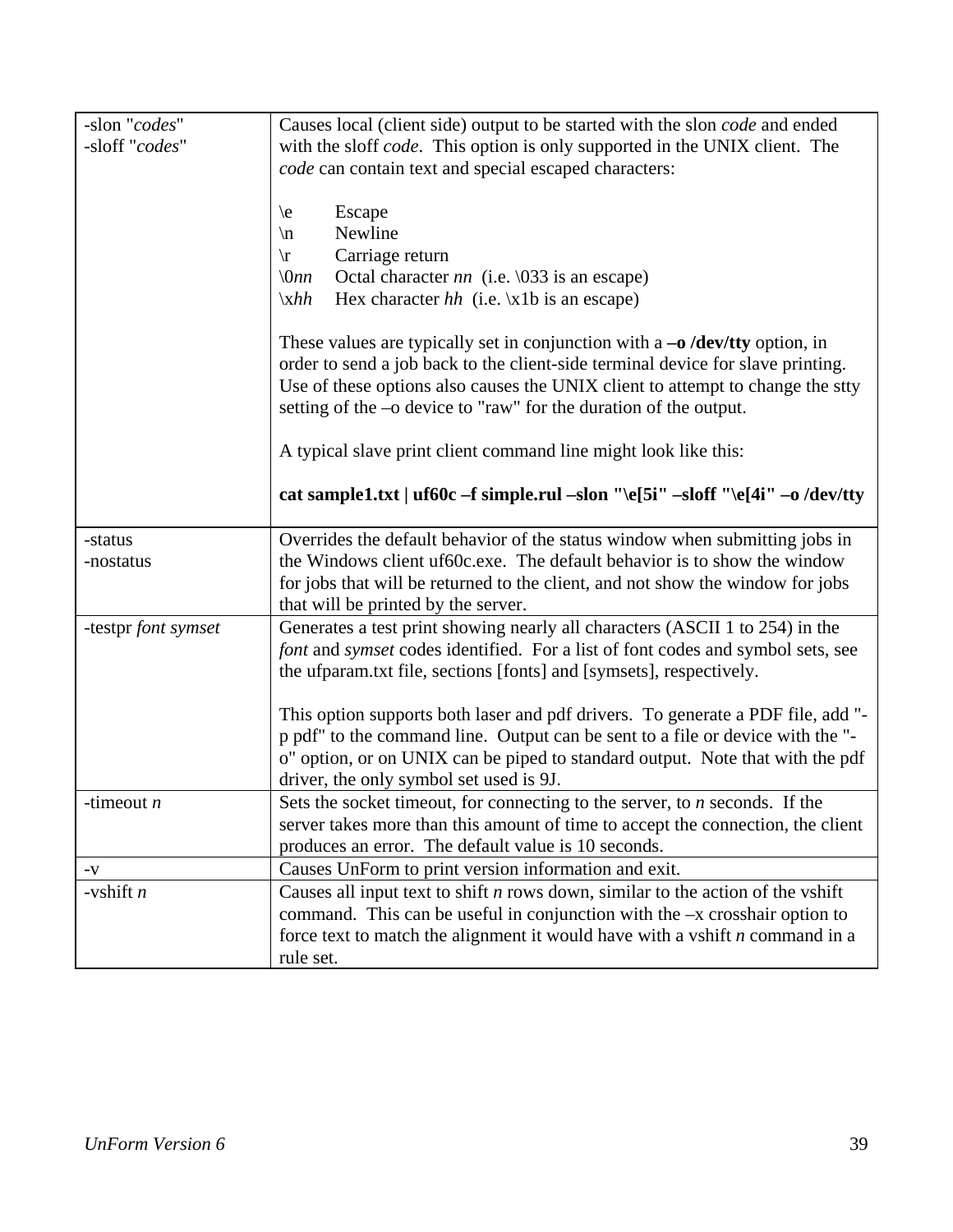| -wait                                         | Causes the client to wait for job completion, even if the server is printing the<br>job. Normally, when the client submits a job to the server, it will exit as<br>quickly as the server acknowledges the job has started (not, of course, if the<br>output needs to come back to the client). By including the -wait option, the<br>client will wait until the server job is complete, even if the output will be<br>handled by the server. The purpose of this option is to allow client reporting<br>of any errors the server might encounter once the job starts.                                                                                                                                                                                                                                                                                                                                                                                                                                                                                                                                                                               |
|-----------------------------------------------|-----------------------------------------------------------------------------------------------------------------------------------------------------------------------------------------------------------------------------------------------------------------------------------------------------------------------------------------------------------------------------------------------------------------------------------------------------------------------------------------------------------------------------------------------------------------------------------------------------------------------------------------------------------------------------------------------------------------------------------------------------------------------------------------------------------------------------------------------------------------------------------------------------------------------------------------------------------------------------------------------------------------------------------------------------------------------------------------------------------------------------------------------------|
| $-x$ [page[,page, ]]<br>$-xl$ [page[,page, ]] | Causes the first page of input, or the pages specified, to be printed with a cross<br>hair pattern. This is typically done once to assist in determining placement of<br>text, and then removed. Sometimes, a special printer definition is set up<br>within an application, using the -x option, so that any form can be printed to<br>that printer for layout purposes. Note that setting the environment variable<br>UFC to "y" will cause this option to be automatically implemented.<br>Optionally, specify one or more (comma-delimited with no spaces, or<br>hyphenated for ranges) page numbers to get UnForm to produce cross hair<br>patterns on specific pages of the input stream. For example, '-x 1,3-5' would<br>produce cross hair patterns on pages 1, 3, 4, and 5, suppressing all others. If<br>the input doesn't contain form-feed page delimiters, be sure to use the -page<br>option as well.<br>When the $-x$ option is used, no rule set is applied to the job. See the<br>crosshair command if you want to apply a grid to enhanced output.<br>The -xl option will produce a landscape version of the crosshair printing. |
| -z filename<br>-zx filename                   | Adds command line options contained in the text file <i>filename</i> to the<br>command line as if they were part of the command line itself. This option is<br>helpful if a command line length exceeds the operating system limit. If the -<br>zx option is used, then <i>filename</i> is erased once it has been read.                                                                                                                                                                                                                                                                                                                                                                                                                                                                                                                                                                                                                                                                                                                                                                                                                            |
|                                               | The file is simply a text file with arguments separated by white space or new<br>lines. Lines beginning with a # character are not included.                                                                                                                                                                                                                                                                                                                                                                                                                                                                                                                                                                                                                                                                                                                                                                                                                                                                                                                                                                                                        |
| <b>Job Status Viewing Options</b>             |                                                                                                                                                                                                                                                                                                                                                                                                                                                                                                                                                                                                                                                                                                                                                                                                                                                                                                                                                                                                                                                                                                                                                     |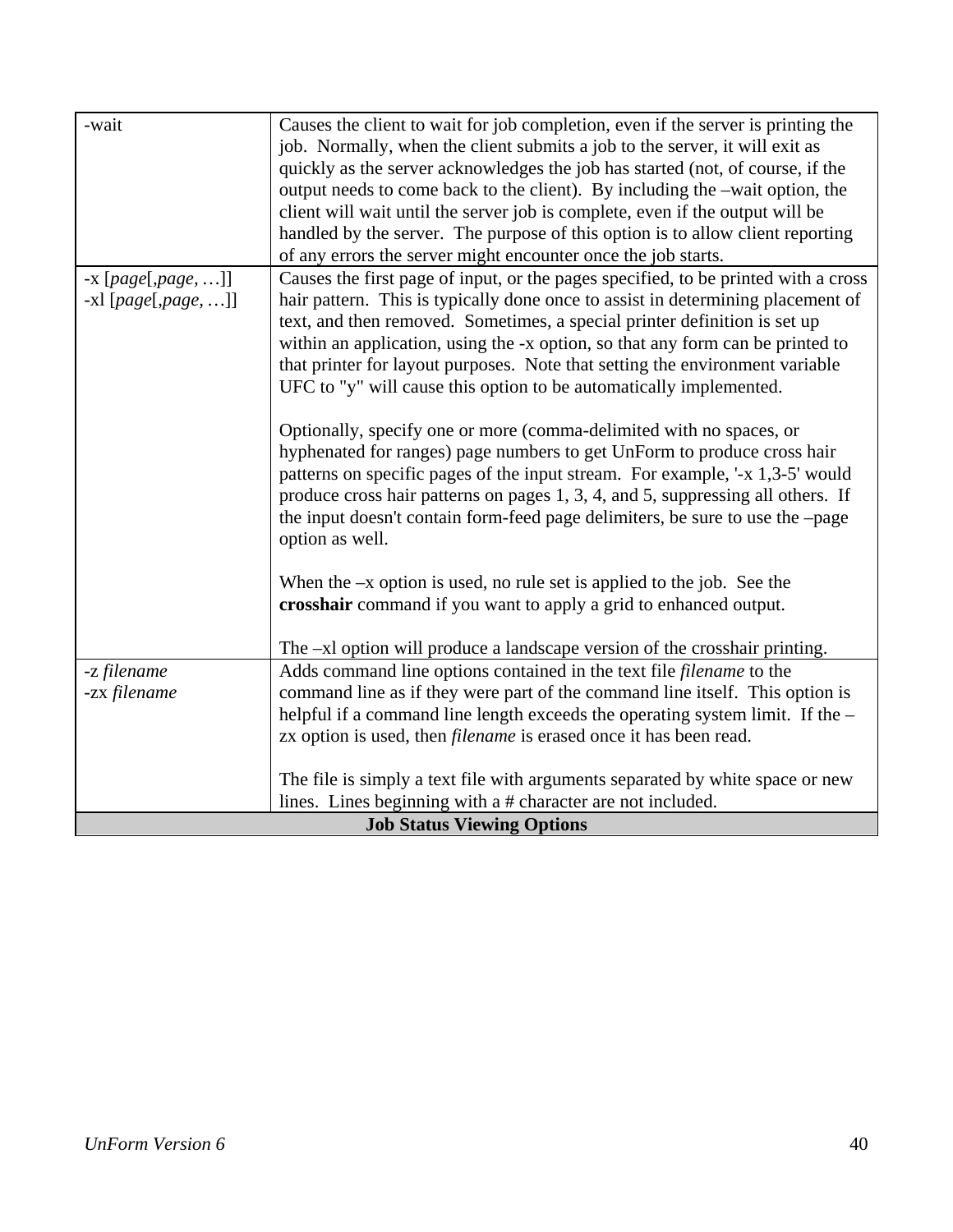| -jobs<br>-myjobs | These options trigger the viewing of jobs submitted to the server. The $-$ jobs<br>option shows all jobs submitted to the server, while -myjobs shows just those<br>jobs submitted by the current user. Job records are kept for a configurable<br>amount of time, determined by the age= setting in the uf60d in file on the<br>server.<br>By default, the data displayed includes the job number, date/time, user, input<br>size, pages complete, percentage complete, and status. The -detail option,<br>below, adds the rule set, driver, and error message columns.<br>In Windows, the jobs display in a grid. On UNIX, the jobs are displayed<br>continuously on the display terminal, and will generally need to be processed<br>through page filters. For example, to view a paginated display of any jobs that<br>ended with errors:<br>uf60c $-$ jobs   grep 'Errored'  more |
|------------------|----------------------------------------------------------------------------------------------------------------------------------------------------------------------------------------------------------------------------------------------------------------------------------------------------------------------------------------------------------------------------------------------------------------------------------------------------------------------------------------------------------------------------------------------------------------------------------------------------------------------------------------------------------------------------------------------------------------------------------------------------------------------------------------------------------------------------------------------------------------------------------------|
| -detail          | This option will cause the job listing to include additional data, including the<br>ruleset, driver, and any ending error message.                                                                                                                                                                                                                                                                                                                                                                                                                                                                                                                                                                                                                                                                                                                                                     |
| -active          | This option will limit the job display to jobs that are currently processing on<br>the server.                                                                                                                                                                                                                                                                                                                                                                                                                                                                                                                                                                                                                                                                                                                                                                                         |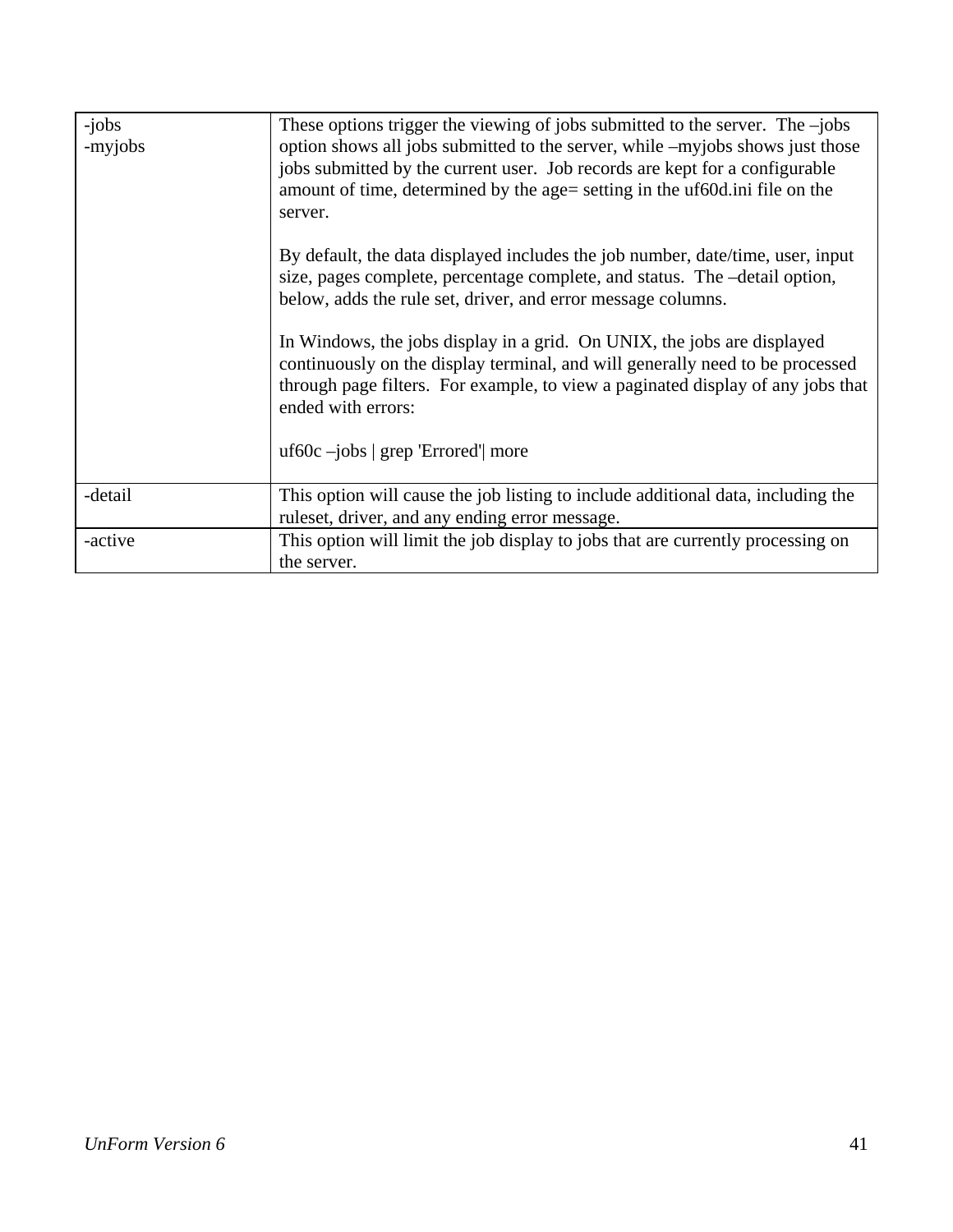# **VERSION 6 FEATURES**

#### **Graphical Design Tool**

A new Windows-based graphical design environment is available as an optional product for Version 6. This tool is designed primarily as a rule file editor, with syntax highlighting and custom forms for editing commands, setting job properties, viewing watch lists, previewing and drawing, and test printing.

#### **Client-Server Model**

UnForm 6 has a new architecture that allows a server to be running on a Windows or UNIX network server, and client programs to be run on any computer, Windows or UNIX, that runs the user's application software.

#### **PDF Enhancements**

New rule set commands include author, keywords, protect, and subject, in addition to the existing title and outline commands. The protect option adds encryption options to the PDF file. Each of these PDF options now has a command-line equivalent, so more command-line control is available when creating PDF files in a scripted environment.

#### **Email Enhancements**

The email command has been enhanced to add cc, bcc, additional attachments, optional RFC header support, and login/password options for mail servers that require authentication. All the email command options are now also available as command line options, making it easy to use UnForm for generic report emailing in a scripted environment.

In addition to the email command, which works on a single job at a time, the new email() function can be used in a code block to send an email at any point in the job stream. The new sub-job control functions, described below, make it easy to generate sub-jobs of UnForm to create PDF files out of job fragments, which can be coupled with the email function to easily support batch emailing of PDF files.

#### **Sub-job Support**

The traditional way to manage the sub-jobs of a nested UnForm procedure involved lots of sophisticated, platform-specific code block work. In addition, it occupied a run-time user slot. Version 6 adds four code block functions to easily manage sub-jobs without any impact on the license. The functions are jobstore(), jobfile(), jobexec(), and jobclose(). They are fully documented in the Programming Code Blocks chapter.

#### **Image Conversion and Scaling**

UnForm can be configured to use an external image program to convert and/or scale images on the fly to pcl or pdf format. Two external, platform-independent image products are supported: Image Alchemy (commercial) and Image Magick (open source). In addition, the images can be cached if desired, thereby only requiring a conversion once for any given set of characteristics, though conversion time for typical images is generally very fast. See the image command for information about configuring this feature.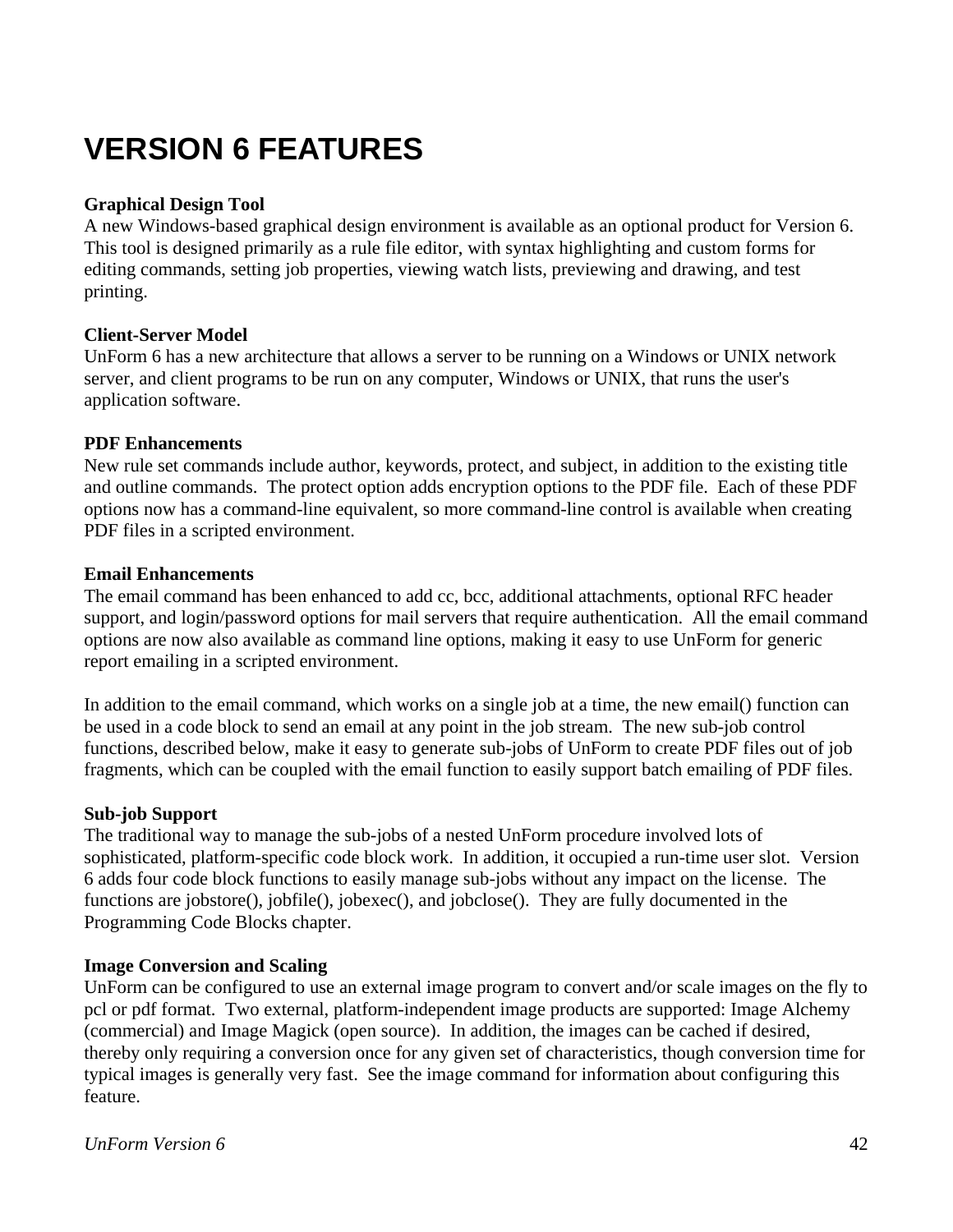Image Alchemy is available from Hand Made Software, http://handmadesw.com.

Image Magick is available from http://imagemagick.com.

#### **Ghostscript-based Drivers**

UnForm can be configured to use Ghostscript to generate various formats of output from an interim PDF output file. For example, an option such as **–p tiff –o mydoc.tif** can be used to generate a tif image document. This feature also provides an ability to generate Postscript and Deskjet output for printers not normally supported by UnForm. Ghostscript can be obtained from http://www.ghostscript.com.

#### **General Enhancements**

The new boxr and cboxr commands can be used to draw rounded corner boxes.

An improved graphical shading model uses less overhead and now can be applied to shaded text as well, giving text watermarks an improved look, especially at dpi settings of 600 or 1200. In addition, graphical shading can now be turned on and off in a code block using the gs\$ variable.

HP/GL has been implemented in many elements, including justified text, resulting in performance improvements in many cases.

The shade options of the box, font, and text commands now support numeric expressions.

New lcolor and scolor options are available on the box command, to provide distinct colors for lines and internal shading.

The grid options of the box command support a fourth segment value to shade the grid section with a specified color name or rgb value.

The barcode command is more flexible with regard to data lengths, so the correct symbology code of a given family is used without specifying the one that correctly matches the length.

The across and down commands have a new, optional *gap* parameter that is used to calculate inter-label gap pixels, which is helpful when formatting small labels to match a label stock.

The fit option has been added to the font command, so a given text region can be scaled to ensure it fits in a defined number of columns.

Style and weight options have been added to the font and text command, adding support for pcl fonts that require specification of a non-standard style or weight.

Added the getoffset and getcols options to the text command, for use in relative text commands (with a search string or pattern), so the data to print can be derived from the content stream. This matches a capability provided in the barcode command in Version 5.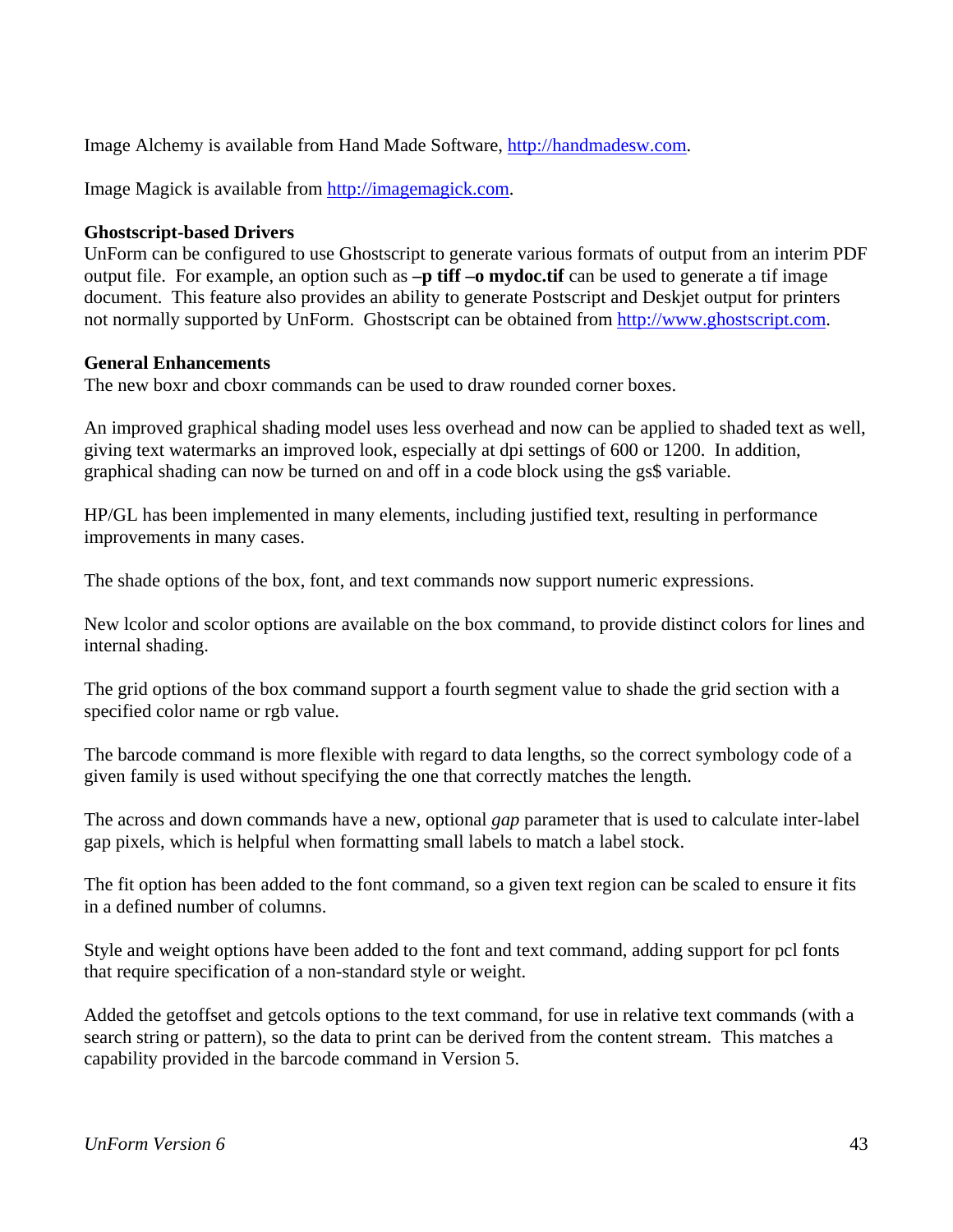Added the ccols option to the text command, as a complement to the cols option, the difference being that ccols specifies the ending column, while cols specifies the number of columns.

Added special handling of an input file called nul, null, or /dev/null, so that rule set output can be generated without requiring any input.

Added special handling of an input stream that starts with a rule set, so that a developer can dynamically include a rule set in a job stream, without relying on an external file.

Added a new –nn (not null) command line option, along with a configurable error message, to generate a message if the input stream is not empty.

Added a new –gb or –greenbar command line option to simulated green bar paper.

Added new behavior if the driver is specified as laser (-p laser) to automatically scale output to the page size if no rule set is detected or specified. This is similar to the behavior with –p pdf, in which a plain PDF file is generated and scaled to make the page content fit the physical page size.

Added –cols and –rows command line options to specify default columns and rows parameters for passthrough jobs.

Added –z and –zx command line options to read subsequent options from a file, providing support for long command lines that exceed operating system limits. The –zx option erases the file after it has been read.

Added a new string template (composite string) variable UF\$ that contains numerous sub-values related to the command line and the UnForm environment. For example, uf.home\$ contains the home directory of the UnForm server. This variable is available in code blocks and expressions, and is fully documented in the Programming Code Blocks chapter.

Added the new functions env(), parse(), parseq(), right(), left(), and sub() for use in a code block or expression. These functions are documented in the Programming Code Blocks chapter.

Added support for a configurable work file directory, using environment variables or a global string which can be defined in a prejob code block. UnForm now looks for the stbl/gbl("\$tempdir"), and failing that, the UFTEMP, TMP, and TEMP environment variables, in that order.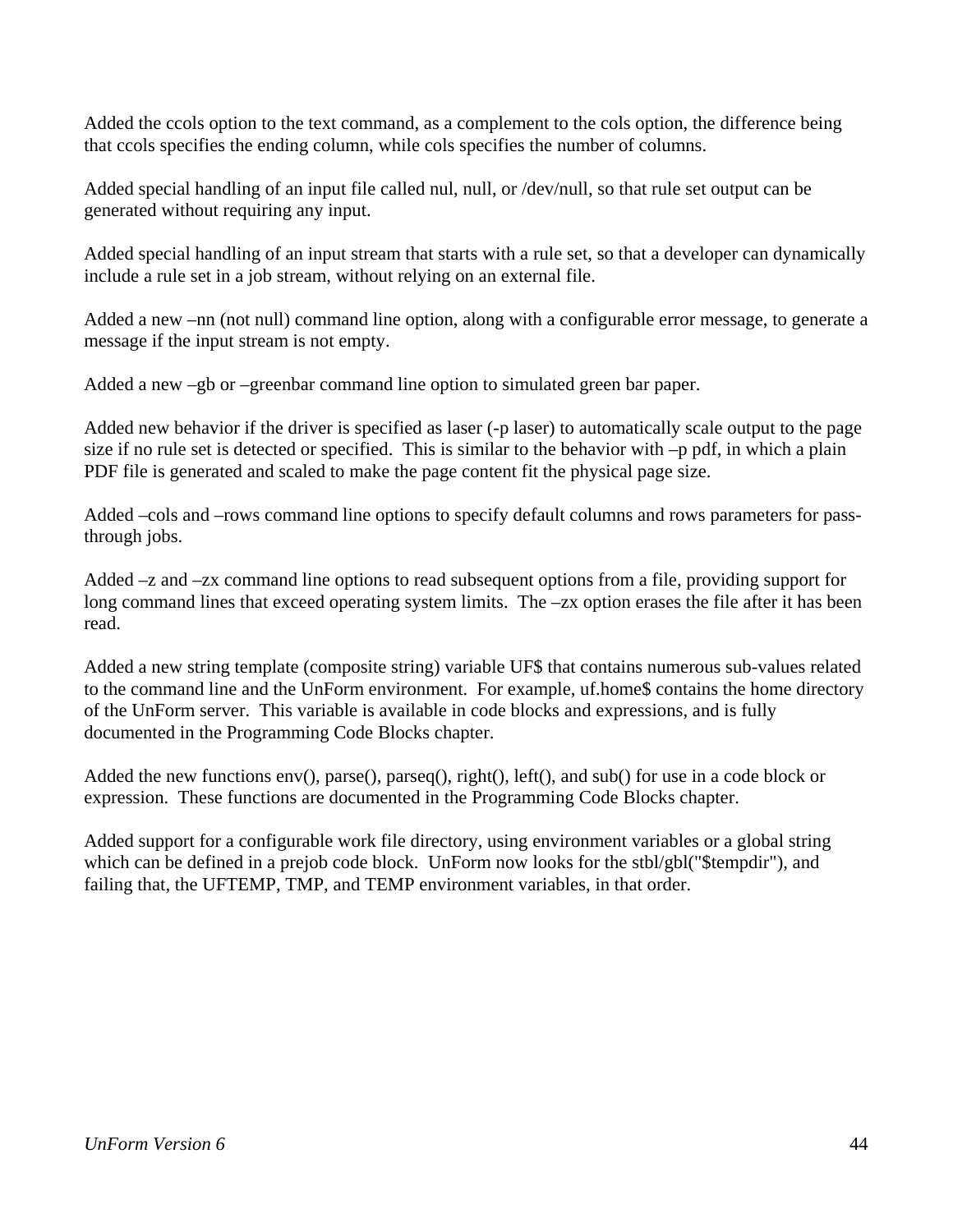# **FLOW OF PROCESSING**

UnForm processes jobs in a complex but defined manner. The following list describes in general what occurs when a job is submitted:

The client program is executed with options, generally including input and output specifications, a rule file, and any other command line arguments. On UNIX, it is possible for the input and/or the output to be "standard input" and "standard output", so that the client can process jobs in a pipe. Here are a few examples:

```
uf60c –i sample1.txt –o ">lp –dlaser –oraw" –f acme.rul 
cat sample1.txt | uf60c | lp –dmylaser –T pcl
cat sample1.txt | uf60c –p pdf >/home/mypdfs/xyz.pdf
uf60c –i sample1.txt –o client:myfile.pdf –p pdf
```
In all cases, the input file comes from the client and is sent to the server. With a –o option, the output normally stays on the server, though if the output designation is prefixed with "client:", then it is returned to the client. On UNIX, if "standard output" is designated, the output is also returned to the client. The rule file specified with the –f option resides on the server.

For performance reasons, it is normally desirable to specify a server-based output designation with the -o option. In that circumstance, the client only runs long enough to submit the job and ensure the command line arguments are acceptable to the server, then returns to the application. If the client will be receiving the output, it must wait for the job to finish and retrieve it, which can be time consuming (though certainly less so if the client and server are the same machine).

When the server receives the job, it stores the input in a temporary file, and calls the UnForm processor to handle the job.

UnForm reads the input file to obtain the first page. It looks for a form-feed, or if no form-feed is found, it reads the first 255 lines. It then strips the data of any PCL escape sequences in order to get a plain text array of lines. Lines must be terminated with line-feed characters (ASCII 10) or carriage-return, line-feed sequences (ASCII 13, 10).

This first page is processed against the rule file. If a –r *ruleset* command line argument was used, then the rule file is scanned for the specified rule set. Otherwise, each rule set's detect statements are tested using the first page of text. When the rule set is found, it is parsed into commands and code blocks. If no rule set is found, then the job is handled by pass-through logic, or if a rule set was specified with –r and not found, an error occurs and the job exits.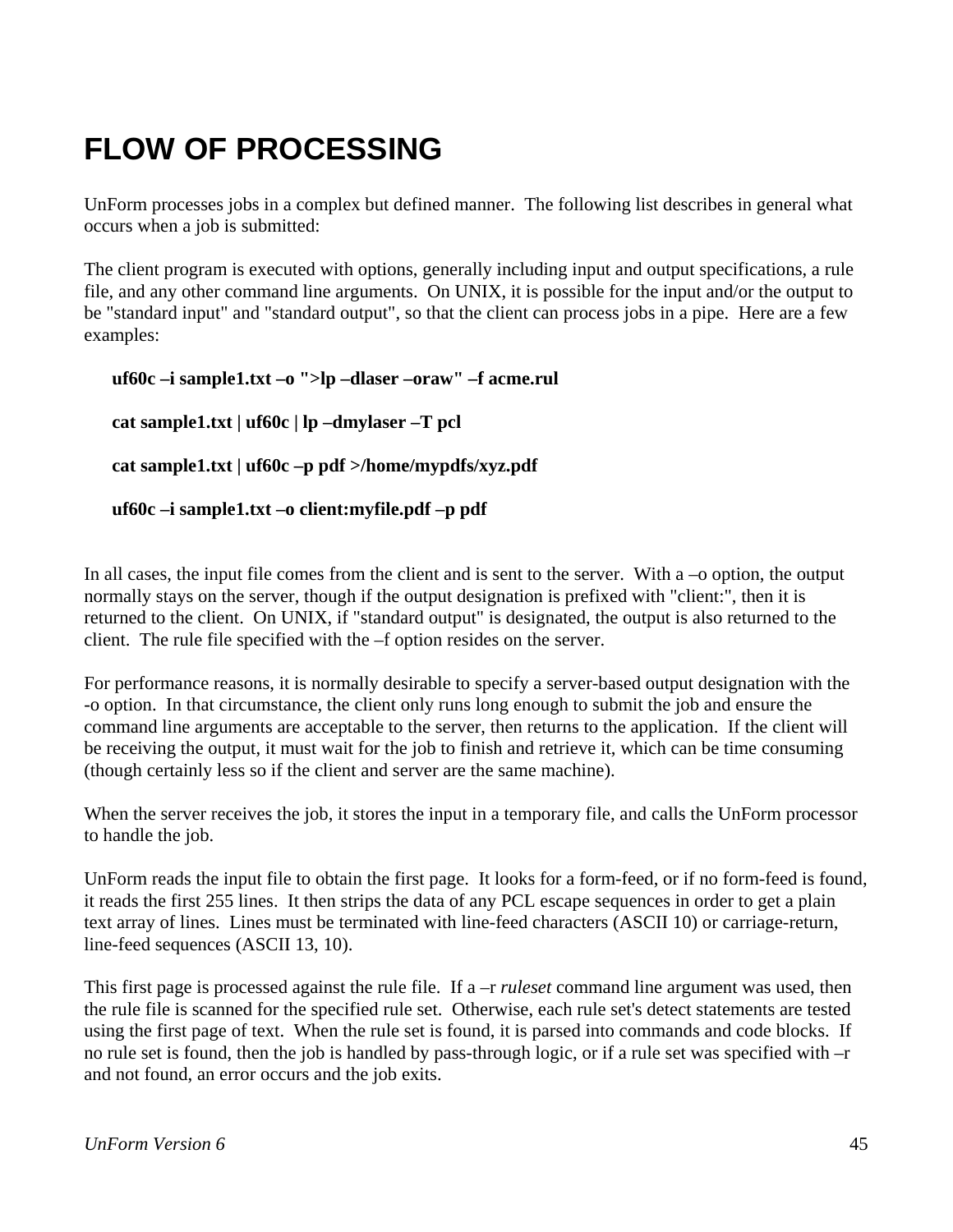If the parsed rule set indicates a page size with the page *n* command, any excess lines read from the first page are returned to the input buffer. As the input stream is read for additional pages, UnForm will read only *n* lines per page. Note that if a form-feed character is encountered before *n* lines have been read, then the page is also considered complete.

If a prejob code block is present, it is executed.

Now processing of the job begins. Each page is processed in the following order:

- The prepage code block is executed.
- Any command expression values are resolved.
- For each copy:
	- o The precopy code block is executed.
	- o Command expressions are resolved.
	- o Any hshift or vshift commands are executed (if shiftfirst=1 in ufparam.txt [defaults]).
	- o Move commands are executed.
	- o Font, bold, italic, underline, and light commands are executed.
	- o Shade commands are executed.
	- o Box commands are executed.
	- o Text commands are executed.
	- o Hline and vline commands are executed.
	- o Erase commands are executed.
	- o Any hshift or vshift commands are executed (if shiftfirst=0 in ufparam.txt [defaults])
	- o Attach commands are executed.
	- o Image commands are executed.
	- o Barcode commands are executed.
	- o The application text, with any font attributes applied, is added.
	- o Micr commands are executed.
	- o The postcopy code block is executed.
- The postpage code block is executed.
- When all pages have been processed, the postjob code block is executed.
- As the job is processed, the output designation for each copy is checked, and if the output is changed, predevice and postdevice code blocks are executed. When running a PDF job, the only time the output can be changed is in the prejob code block, or with an output command that is noncopy specific. The postdevice code block is executed after the output is complete and closed, making it suitable for handling the output file itself (for emailing, faxing, etc.).

Once the job is complete, it is available to return to the client, if the client's command line requires it. The client has monitored the job for completion in that case, and it then retrieves the job output. Note that if the rule set has overridden the output designation for the job, or part of the job, then the client will only be able to retrieve what was sent to the original output designation.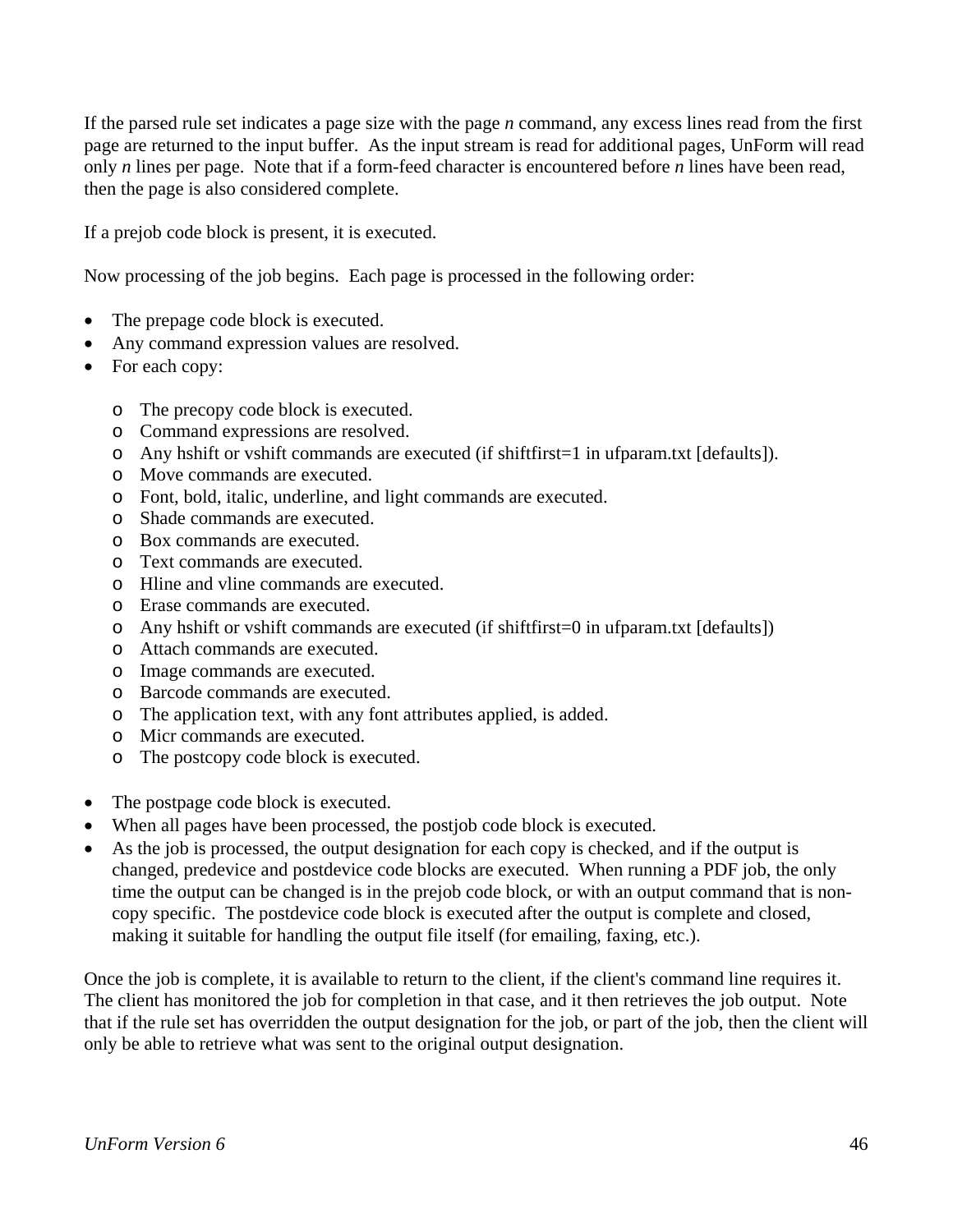So the following scenario will conflict:

- **uf60c –i sample1.txt –o client:/tmp/invoice.pdf –f advanced.rul –r invoice**
- In the invoice ruleset is this: **output "/home/pdfs/invoice.pdf"**
- The server will send output to its /home/pdfs/invoice.pdf file, leaving the temporary output for the client empty. The client /tmp/invoice.pdf file will be an invalid, empty file.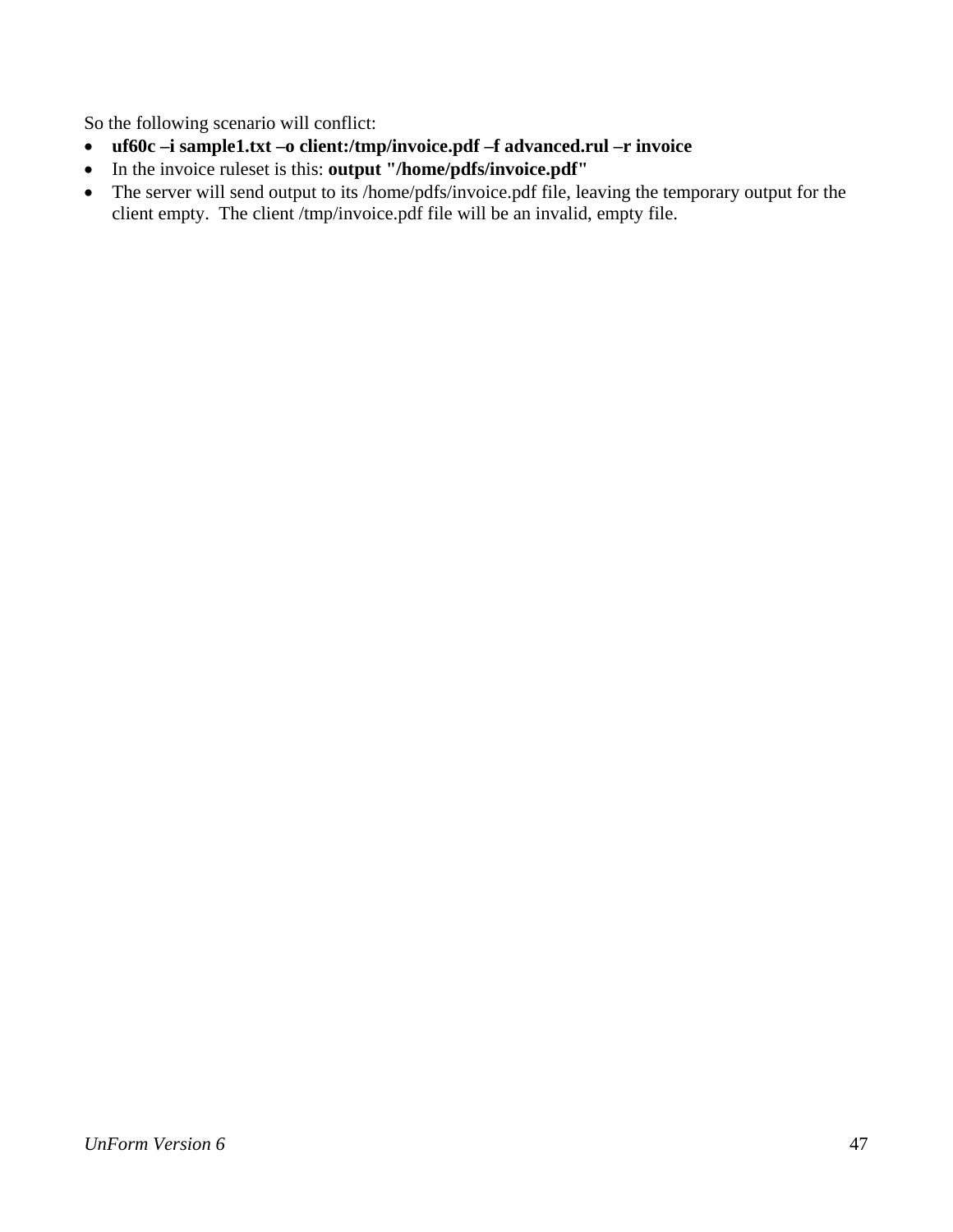# **CONCEPTS, PRIMER, AND TIPS**

UnForm is a very powerful tool, with dozens of commands and features. It can be difficult to grasp the basics from such a large toolset, but the basics are really very simple. Once UnForm is installed by an administrator, the only skills required to develop typical business forms are an ability to edit text files on your system, and an ability to execute UnForm as needed to test your changes.

Here are some basic concepts that you should understand before proceeding:

- UnForm processes text input and produces formatted output. The input can come from a file or, on UNIX, can come from UnForm's standard input. The output can go to a file or a device on either the server or the client, or on UNIX can go to the client's standard output.
- UnForm uses a *rule file* to define all the form and print jobs it might process. In that rule file are one or more *rule sets*, each of which represents one form or print job. Rule files and the rule sets they contain are simply text files with command lines, which you can edit with any text editor. The rule file should be stored in the UnForm directory, and specified with the "-f *rulefile*" command line argument. If you don't specify the rule file on the command line, then the default rule file named at installation is used.
- Unless the "-r *ruleset*" command line option is used, UnForm reads the first page of input and compares that first page with all the **detect** statements found in each rule set. These statements instruct UnForm to look for text or patterns at specified locations or lines (or anywhere on the page). If all the detect statements for a given rule set match the contents of the first page, then UnForm selects that rule set and begins to produce output. If a match is not found, then the next rule set is tested, and so on until all the rule sets have been tested. If no match is found, then UnForm will pass the job through without any changes or enhancements, or in the case when a pdf or pcl driver is specified with a **–p** *driver* command line option, will produce a text job scaled to fit each page.
- Each job has its own *geometry*, that is, the basic columns and rows to which UnForm scales everything. If you specify **cols 85**, then UnForm will scale each character and all the enhancement positions and sizes to  $1/85<sup>th</sup>$  of the printed space between the margins. In a sense, the job wraps enhancements around the text input as it is sent to the output.
- The commands in the rule set determine what enhancements are applied. These can be text additions, font changes, boxes, shade regions, barcodes, images, and more. Each change is controlled by a command line in the rule set, such as **box 5.5,2,20,4**.

Some commands don't add output, but instead modify the text input to UnForm. The text will normally print in the Courier font, scaled to the number of columns you specify. You can change the attributes of that text in any rectangular region with **font** command, or manipulate it with the **move** and **erase** commands.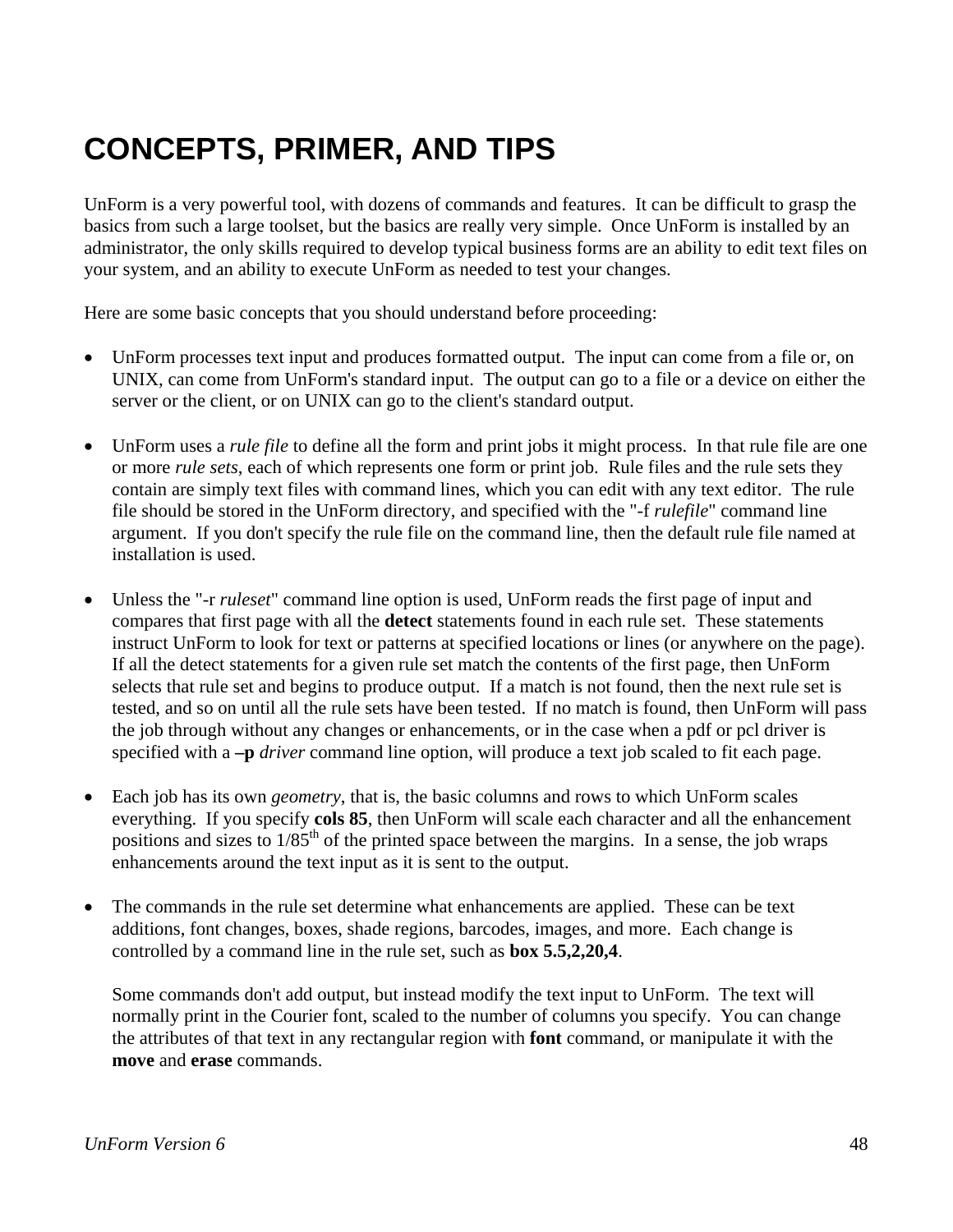- Some commands control the printer. For example, the **tray** command can select the input tray on a laser printer, and the **bin** command can select an output bin.
- You can have UnForm generate multiple copies of each page of input. Each copy can have unique characteristics by using **if copy** *n* blocks. This is a simple structure that starts with a line "**if copy**  *n*", where *n* is the copy number, followed by any number of lines of enhancement commands, followed by a line "**end if**".

### **Creating Rule Files with the UnForm Graphical Designer**

• Obtain sample output from your application for the form you want to design. Most applications provide the means to print to a text file. If no other means exists, you can define a printer that prints to UnForm with a **–debug** command line option, in which case UnForm will leave a copy of the input stream on the server, under the UnForm directory, in temp/*jobno*.in. You can find job numbers and their print times and size with the **uf60c –myjobs** command.

Store this text file in the UnForm directory on the server.

• Start the UnForm Designer on a Windows system, and connect to the UnForm server when prompted. Create a new rule file, then a new rule set, then set the sample to the file created above. The UnForm Designer is a rule file editor with on line help, command editors, and drawing and preview capabilities. More information about using it can be found in the on line help that comes with the product.

### **Manual Rule Set Creation Steps**

- Obtain sample output from your application for the form you want to design. This output can be printed to a text file, or you can simply use two printers defined with UnForm, one with the crosshair option (-x), the other with normal output. If you are working on a Windows system or have network access from a Windows system to the server where UnForm operates, you can use the pdf driver and an Acrobat Reader to save paper while developing the design.
- Print your sample through UnForm with the crosshair option turned on. This will provide you with a grid of text positions printed by your application. If you have a file printed by your application, the command line for a grid would look like this: uf60c –x 1-99 –i *input-file* –o *output-device* or uf60c -x 1-99 –i *input-file* | lp -d*xxx* . If your sample does not contain form-feeds, you can add a **–page** *n* option to tell UnForm how many lines are to be read per page.
- Since you will be printing this sample many times, you may wish to create a script or batch file to automate the command line, which will be something like: uf60c -i *input-file* -f *rule-file* -o *outputdevice* or uf60c –i *input-file* –f *rule-file* | lp -d*xxx*.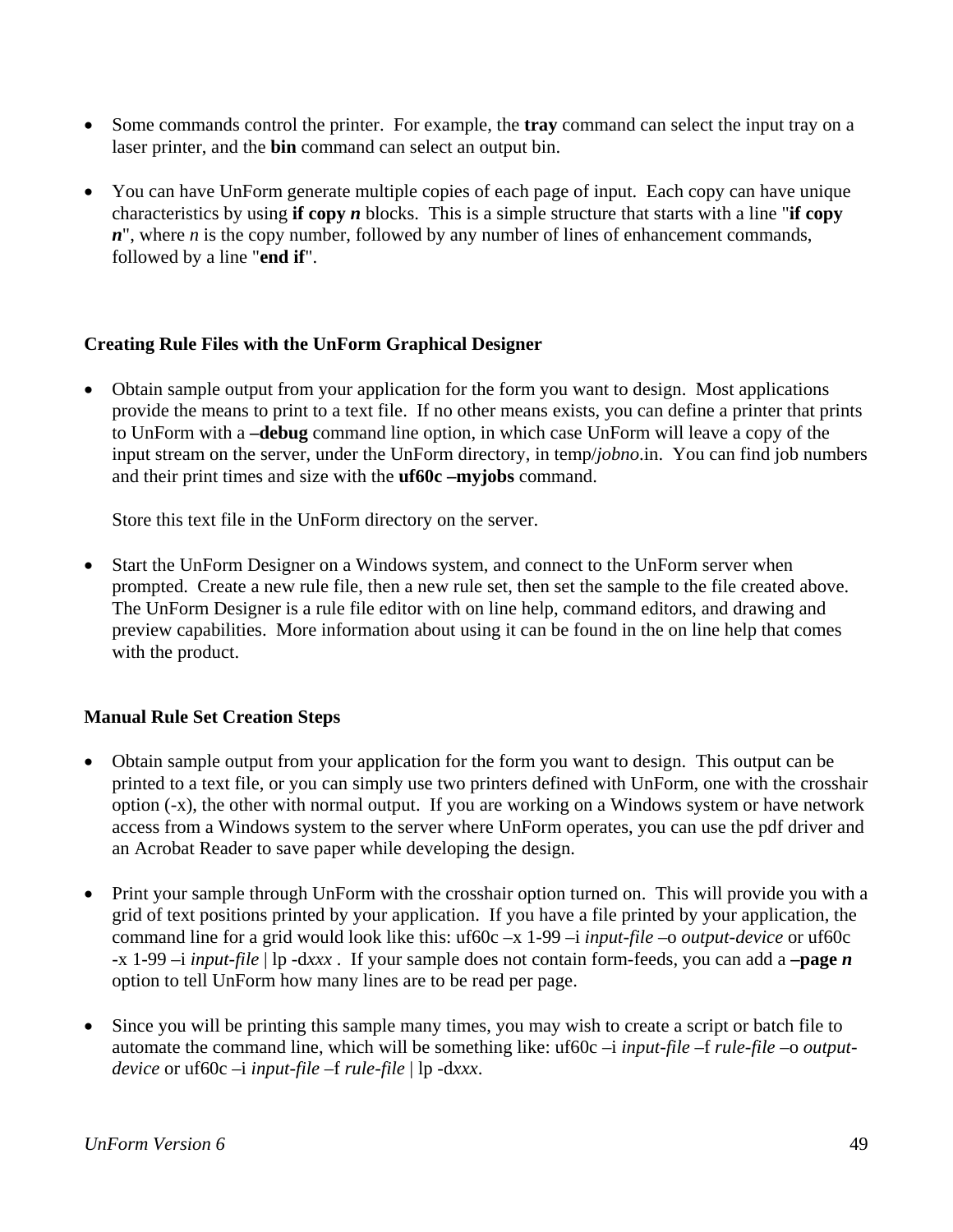• Looking at the text of the input file, determine what makes this job unique. Sometimes there is a title, such as "PURCHASE ORDER", printed at a specific position. That may be enough to determine the uniqueness of the document so just add detect *column*, *row*, "PURCHASE ORDER". You might need to find multiple patterns by using more than one detect statement. Patterns are specified by starting the detect string argument with a  $\sim$  character. The balance of the string is a regular expression. Common syntax elements for regular expressions include "." to match any character, [0-9] to match any digit, [A-Z] to match any capital letter, and \* to match any number of repetitions of the prior match character. A more complete description of regular expressions is in the Regular Expressions chapter.

To try out your detect statement(s), try adding just those statements plus a single text command, then print the job. If your job prints with that text in addition to the text from your application, then your detect statements are working. This is what the rule set will start to look like:

[purchase\_order] detect 40,2,"PURCHASE ORDER" text 1,1,"Test Text"

Note that it is possible to execute a rule set without detect statements, by adding "-r *ruleset*" to the command line.

• The rest of the form design is simply a matter of adding commands for text, boxes, and shade regions. It is usually best to work consistently from top to bottom, left to right in the different sections of the form. Use comments (lines starting with #) liberally; they make the rule set easier to follow when you come back later to make a change.

A good place to see complete rule sets are the sample rule files provided with UnForm, simple.rul and advanced.rul. These two files are thoroughly documented in Sample Rule Sets chapter. In addition to simple form designs, the samples show techniques with complex designs, such as jobs with multiple formats of input, and jobs that have embedded programming capabilities.

### **Tips and Techniques**

- Always start with a crosshair pattern, so the basic text provided by the application, and its exact placement, can be seen. As the crosshair mode prints just the first page, use short versions of the reports or forms. There are several ways to create a crosshair version of a report:
	- o Print the report to a file, then process that file with UnForm's command line, such as **uf60c -i**  *filename* **-o** *output-device* **–x**
	- o Add a printer configured with the "-x" option, and print to that printer.

If your report doesn't contain form-feed characters at the end of the page, then you should print just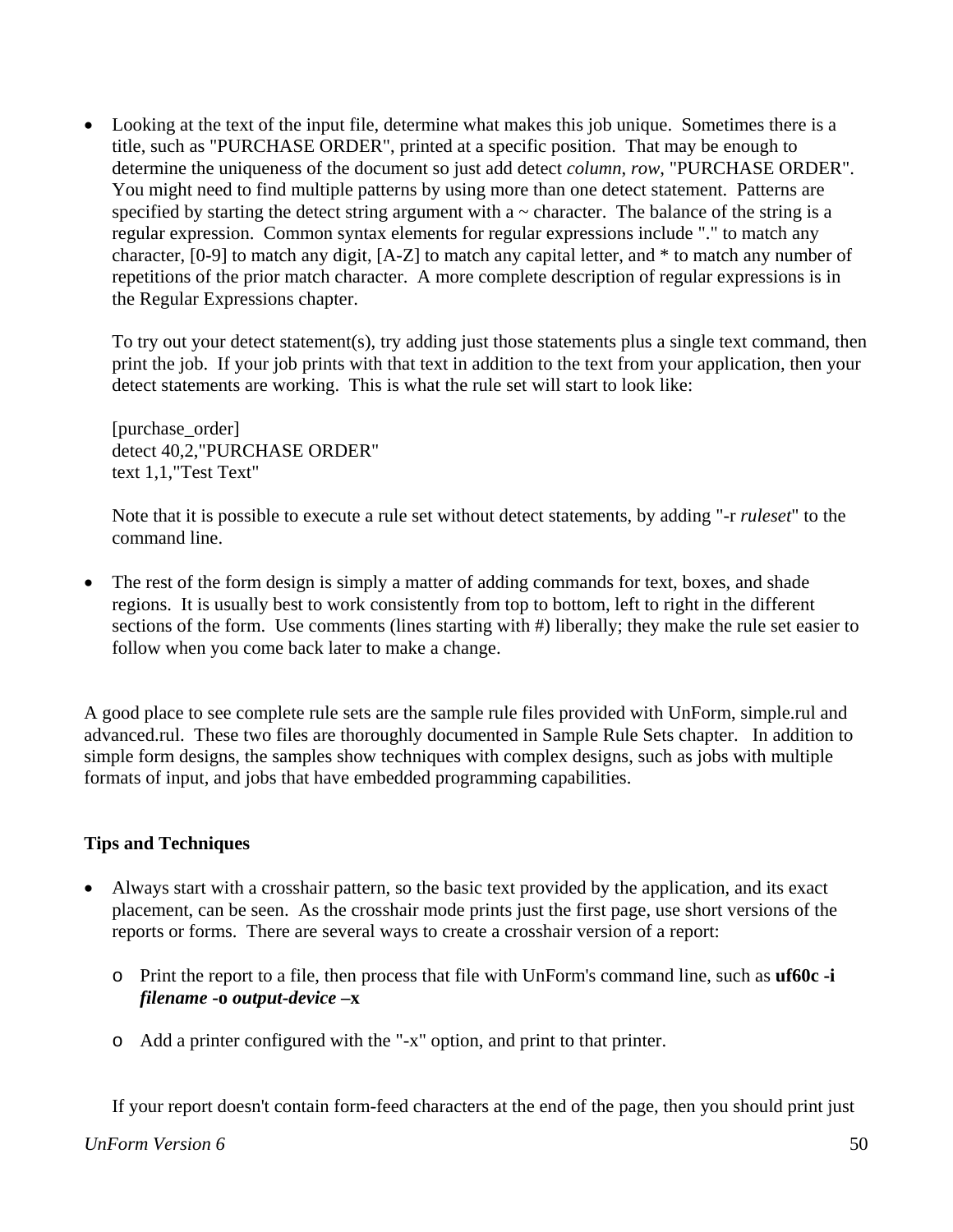one page worth of data, or add a **–page** *n* option to the command line. Otherwise, UnForm will assume the page is made up of as many lines as are printed, up to 255 lines.

- Use **detect** statements to identify each form. UnForm is designed to process all your reports and just enhance those it can identify; all others are passed through unchanged. This is easier to set up than forcing a given printer device to be named for every form or report, as is required of most form packages.
- Specify the columns and rows for the form or report using the **cols** and **rows** commands. If this isn't done, then UnForm will assume 80 columns by 66 rows. An exception to this assumption is that if a **page** keyword is used, then the rows will be taken to be that value unless a rows command is also present.
- Remove unwanted text with the **erase** command, or move it with the **move** command. In programming code, such as in the prepage or precopy routines, you can modify the text\$[] array directly or via the set() function.
- Apply attributes to the text with the **bold**, **italic**, **light**, or **underline** commands. These apply to the text generated by the application (not to text you add with the **text** keyword). Or use the **font** command, which can apply any of these attributes as well as apply other characteristics to the application text data.
- Use the **font** command to modify the font of text from the application, All text printed by the application will print in Courier unless changed with the font command. When changing to a proportional font, be sure to make the changes to specific logical regions, such as a column of prices. If you change the font for the entire page, then columns will not align properly.
- Add text, such as headings or messages, with the **text** command. Text can be literals enclosed in quotes, named values from a substitution file if prefixed with "@", environment variables prefixed by \$, or an expression enclosed in { } characters. Text can be rendered at any size and in any font supported by the printer or device. Remember that fixed pitch fonts, such as Courier, are sized in characters per inch, while proportional fonts are sized in points. The larger the cpi, the smaller the font. The larger the point size, the larger the font.
- Add shading and box drawing with the **shade** and **box** commands. Reverse shading is accomplished by shading a region with 100% (black) shading, and using a **font** or **text** command to modify the text to shading of 0% gray (white). Simply using a row or column value of 1 will draw lines. To draw a box and shade the interior, use the shade option of the **box** keyword.
- Add logos and other images with the **image** command. With this command, UnForm normally looks specifically for PCL raster images (or PDF images if the pdf driver is used) in the file. UnForm can also be configured to use Image Magick or Image Alchemy for on-the-fly conversion of tradional image formats to native PCL or PDF.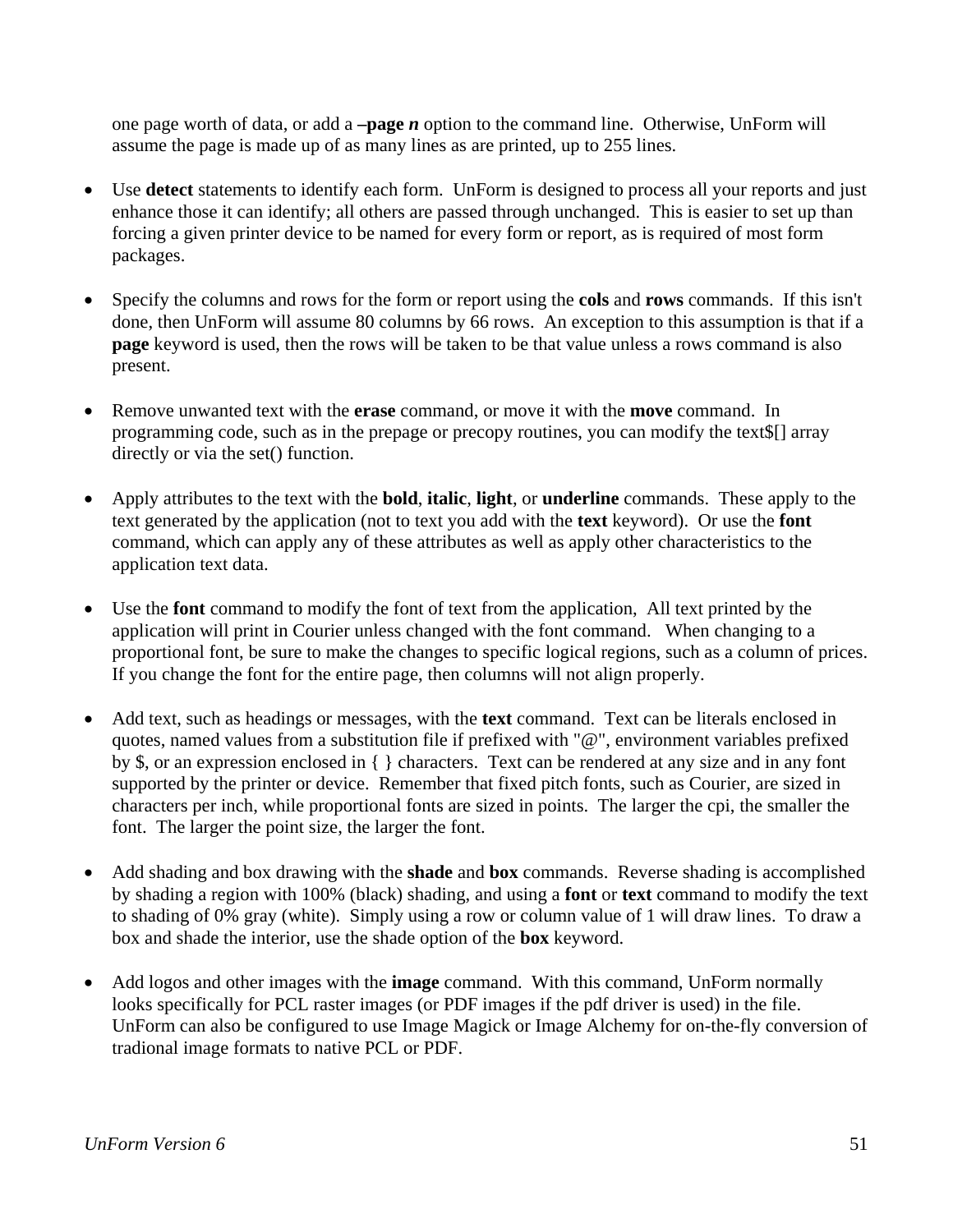• Use the **attach** command to add overlays or attachments. This command does not search only for image data. It does, however, search for and remove initialization and form-feed codes.

Attachments should be treated as separate copies: use the **pcopies** command to allocate enough copies, then use **if copy** *n* to add the attachment, **notext** to suppress the application text output, and make sure your other enhancements don't apply to the attachment copy.

To create an overlay, use the **attach** command, but allow the text and enhancements to also be applied on the same copy. Attachment documents for PCL output can be created using a PCL5 printer on Windows, selecting the Print to File option or setting it up to use a FILE: port. For PDF attachments, use Adobe Distiller, choosing non-optimized, ASCII output options.

• If the application doesn't use form-feeds at the end of each page, then use the **page** keyword to tell UnForm how many lines are used for each page. Many applications, especially with forms, will use just line-feeds when scrolling to the top of each form. UnForm will need to be told where the end of a page is, in this case.

Use Business Basic programming as a powerful macro language. All the data that is sent by the application to each page is available for your use. Use this data to get fax numbers and generate faxed copies, or to print shipping labels derived from the invoice ship-to addresses while packing lists are printed, or to add additional information such as costs or comments to forms, or to print logs or send email. See the precopy{} command reference, and the Programming Code Blocks chapter for more information.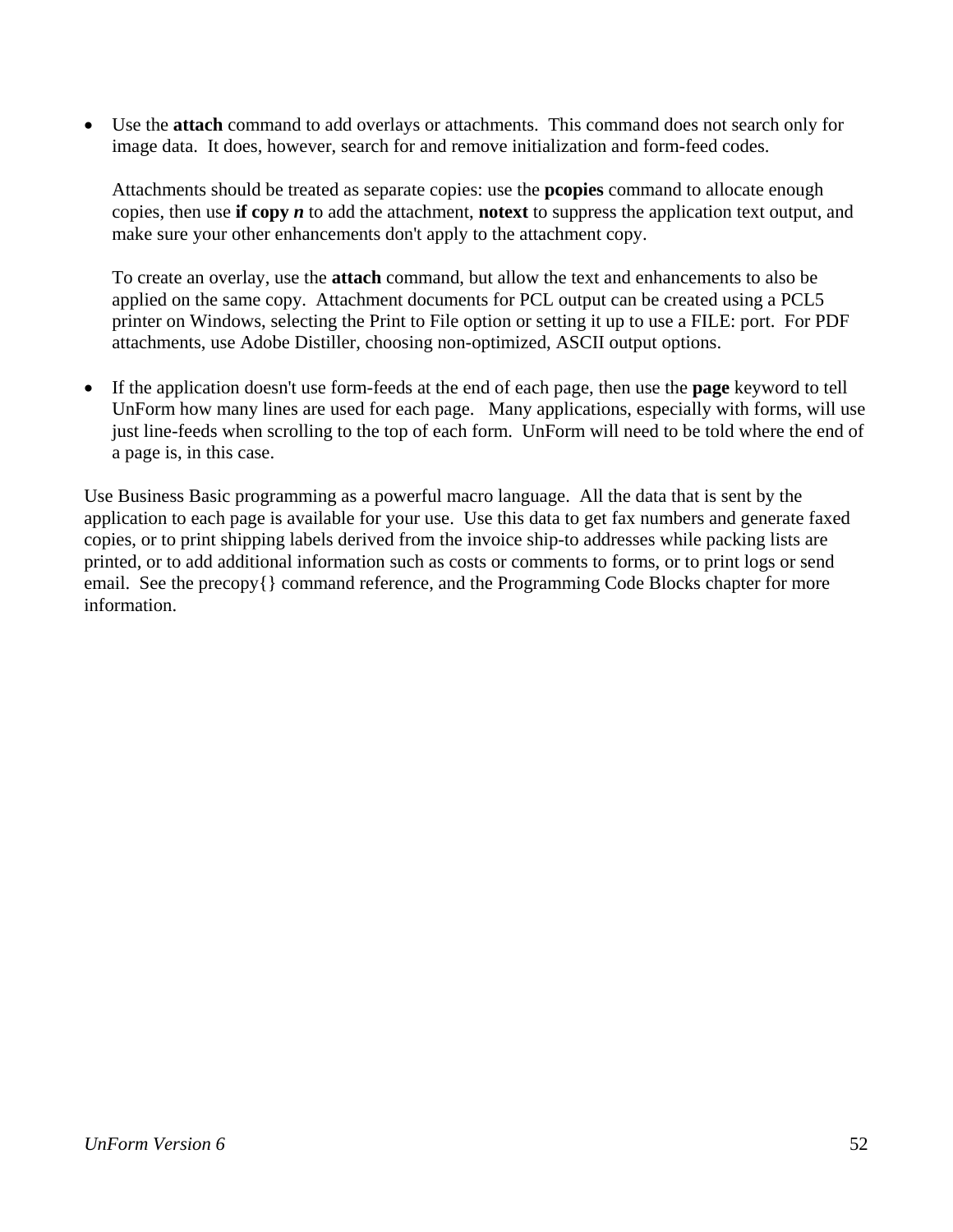# **RULE FILES**

Rule files are text files that contain descriptions of form enhancements. There can be any number of these enhancements, called *rule sets*, in a rule file. A header line composed of a unique name enclosed in square brackets indicates a new rule set. For example, an invoice form rule set would begin with the line **[Invoice]**, followed by lines indicating enhancements to the invoice output sent by the application. Without a rule set to work with, UnForm will not perform any enhancements. UnForm determines which rule set to work with based on either a command line option (-r), or **detect** commands contained in the rule set.

The enhancements that follow the [*form-name*] line are made up of commands and (usually) a list of parameters separated by commas. The available enhancements are described on the following pages.

Unless otherwise noted, all column and row specifications are 1-based (i.e. the first column is 1, rather than 0).

Commands that have parameters accept either a space or an equal sign between the keyword and the first parameter; **page 66** and **page=66** are equivalent.

If a command and its parameters require a large amount of text, it is possible to split a command across multiple lines by adding a backslash character at the end of a line to indicate the command continues on the next line. You can have as many continuation lines as necessary. UnForm removes leading spaces and tabs from continuation lines, so you can use indention to improve readability, as long as you remember to place any required spaces before the backslash on the initial line. For example:

```
text 1,30,"This line of text is continued \setminus on this line.",12,cgtimes
```
Note that the UnForm Design Tool puts continuation lines back together, so this feature is useful only when using a text editor for rule file development.

The driver differences and support for different keywords is noted. Note, however, that when a command indicates all drivers, this doesn't necessarily indicate support by html. For the HTML driver, please refer to the HTML chapter.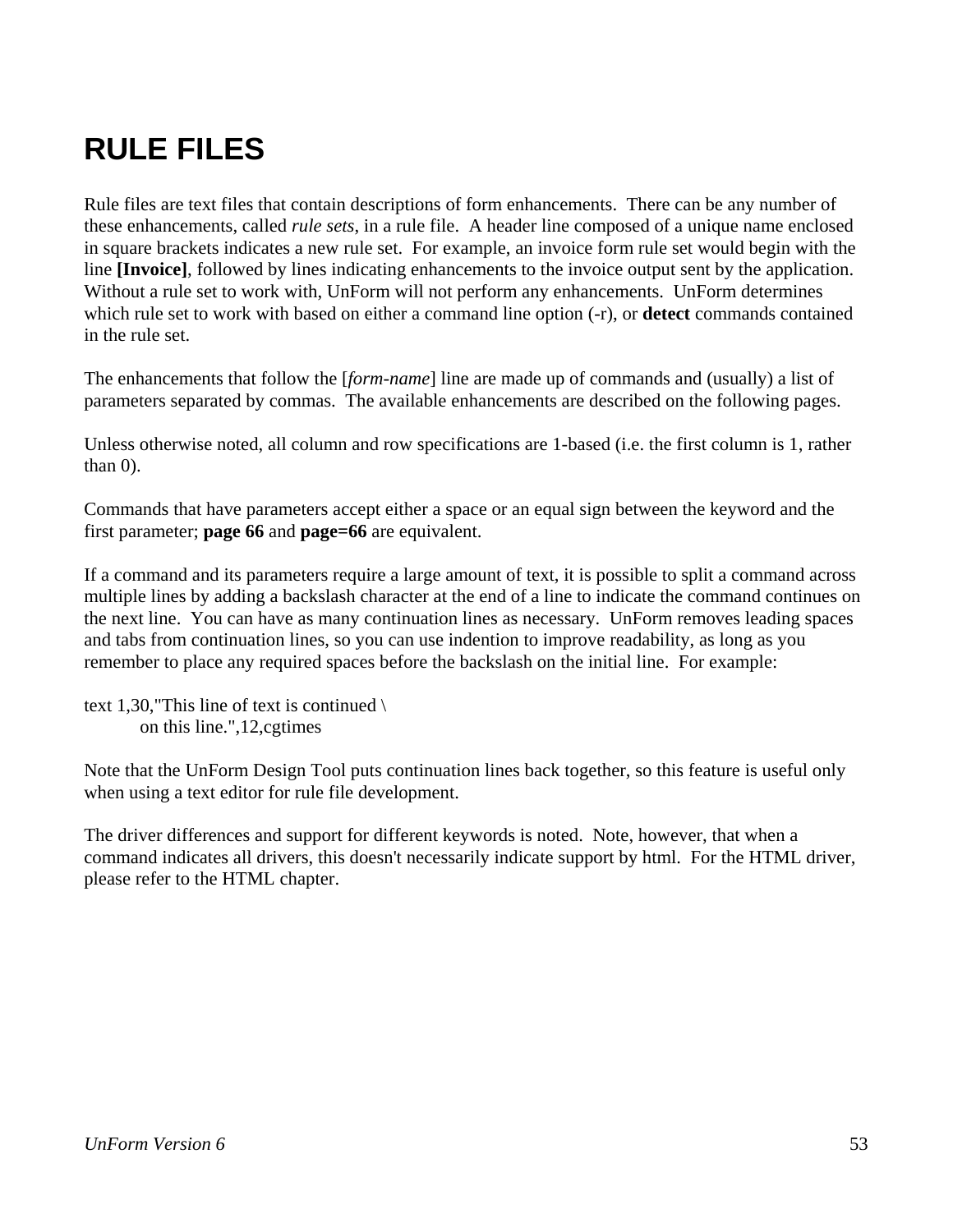## **CONTENT-BASED RULE SETS**

In addition to rule files, it is also possible to include a rule set in the content of a job, by beginning the job with a name in square brackets, like [ruleset]. If UnForm sees this line structure as the first line of a job, it then reads the input stream until it encounters a form-feed (ASCII 12, hex 0C), and then doesn't process the rule file at all. Instead, it uses the rule set provided for the job. The first character after the form-feed is treated as the start of the document, so take care that you don't have an extra line-feed that would throw off line numbers.

Using this technique, it is possible for applications such as report generators to enhance output programmatically.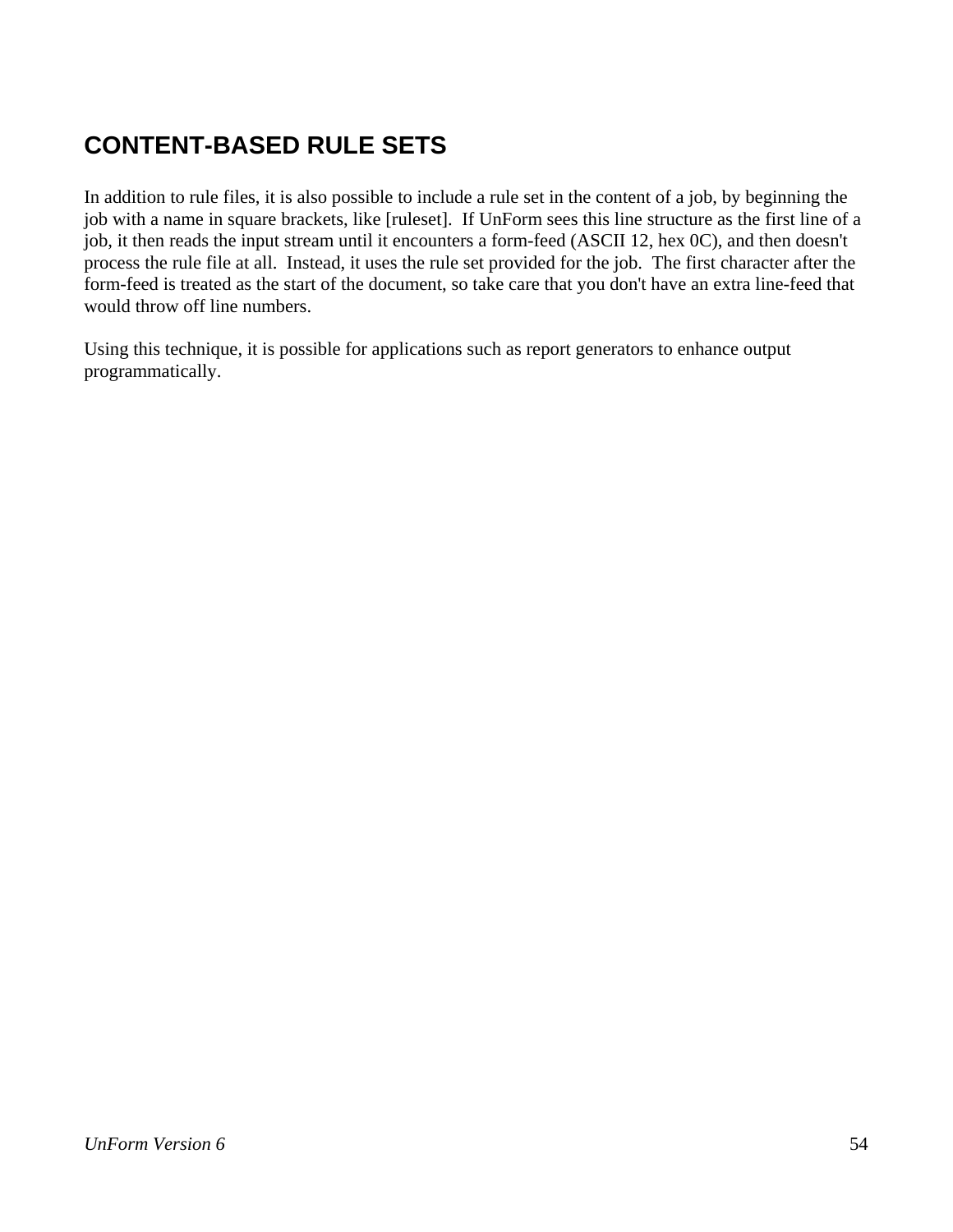## **ACROSS**

## **Syntax**

across *n* [,*gap*]

### **Description**

This instructs UnForm to allocate virtual pages across the physical page, evenly spaced within the left and right margins. Use this feature for multi-up printing of standard reports, or for laser labels.

UnForm will automatically scale text (to as small as 4 point), boxes, and shading. It will not scale images, barcodes, or attachments. Also see the **down** command.

**Across** can be used inside an 'if copy' block, but is only compatible with non-collated copies. As a result, copy-specific **across** is only available in the laser driver, and only in conjunction with the **copies** command, not **pcopies**.

If the optional *gap* value is specified, it indicates the number of horizontal pixels between each virtual page. If it is not specified, the default is to use one *column* (as opposed to pixels).

See the 132x4 rule set in advanced.rul for an example of using the across and down commands.

Drivers: laser, pdf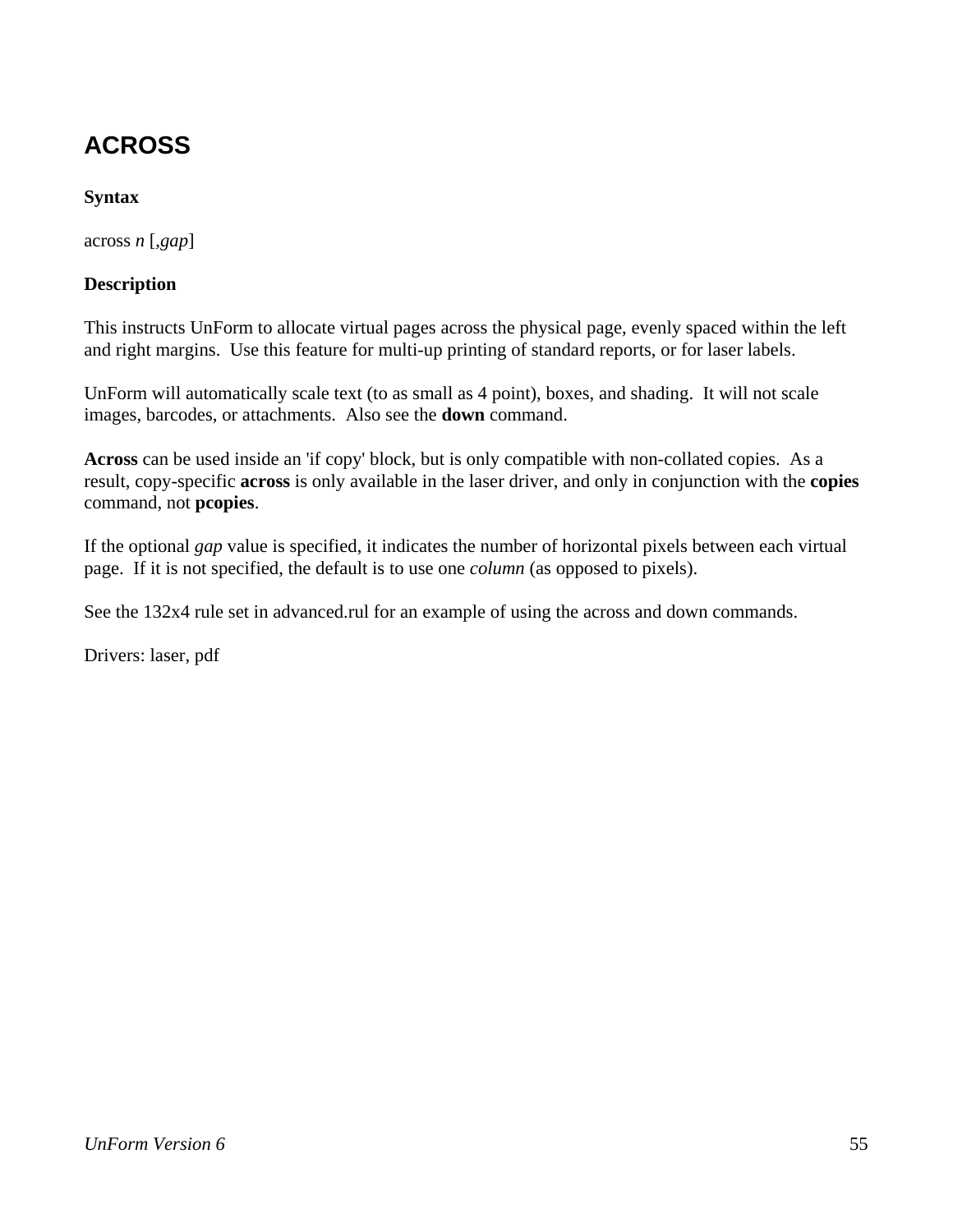## **ATTACH**

## **Syntax**

```
attach "filename" | {expr}
```
## **Description**

This will add the specified file to the output. The file will be added before any other text or data for a given copy is sent to the printer, so this can work as an overlay file, or it can be placed in the output instead of any text or other output, appearing like a stand-alone attachment.

If *expr* is used, then it should be a valid Business Basic expression that resolves to a string value, which will be interpreted as the file name as each copy prints.

When used as an attachment, assign a copy to the attachment, and use the **notext** keyword to suppress printing of text, like this:

```
if copy 1 
  # the standard format 
  # duplexing? add duplex 1 in this copy 
 text … 
 box … 
  etc… 
end if 
if copy 2 
  # the attachment 
 attach "/usr/unform/attach/attach1.pcl" 
 notext 
end if
```
When processing the file, UnForm will remove any printer initialization codes and page ejects from the file.

The easiest way to create an attachment file is to use a Windows workstation and install a PCL5 type printer, such as the HP LaserJet III or higher. Set the port for the printer to FILE:. Then create the attachment using any word processor and print to that printer. Windows will ask for a file name, and when printing is complete, the resulting file is suitable for use as an attachment. If your document contains fonts that are not present in the printer you will be using, be sure to modify the print driver to print True Type Fonts as graphics, if possible. Also, it is sometimes necessary to use a PCL5 type driver, rather than a PCL6 driver.

To create an attachment file for the pdf driver, use Adobe Distiller, part of the Adobe Acrobat product. When using Distiller, be sure to set the job options to turn OFF the "Optimize PDF" flag, and ON the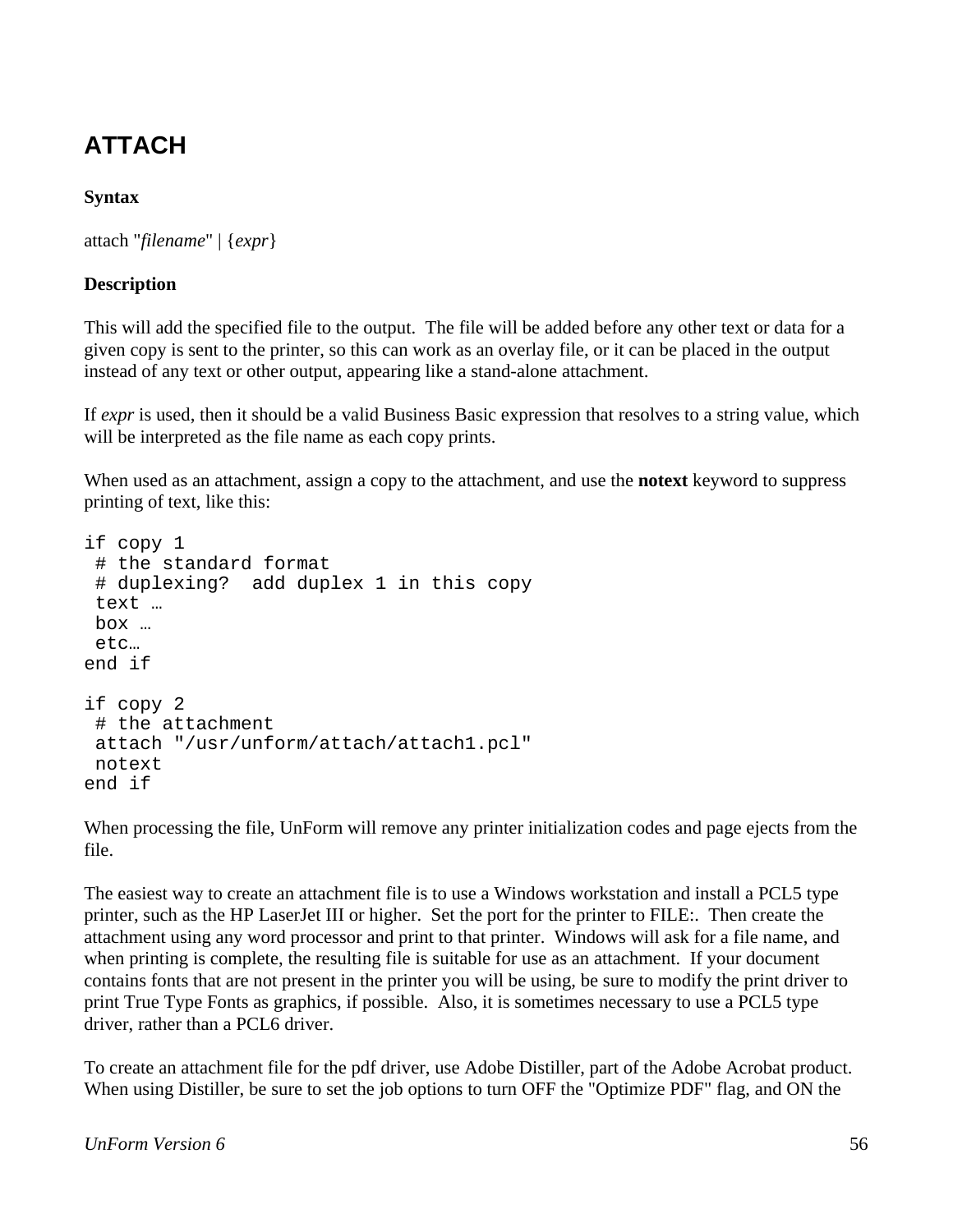ASCII flag. UnForm's PDF parser relies on a standard (old) PDF file format, which the optimization does not produce.

Drivers: laser (pcl format), pdf (PDF format)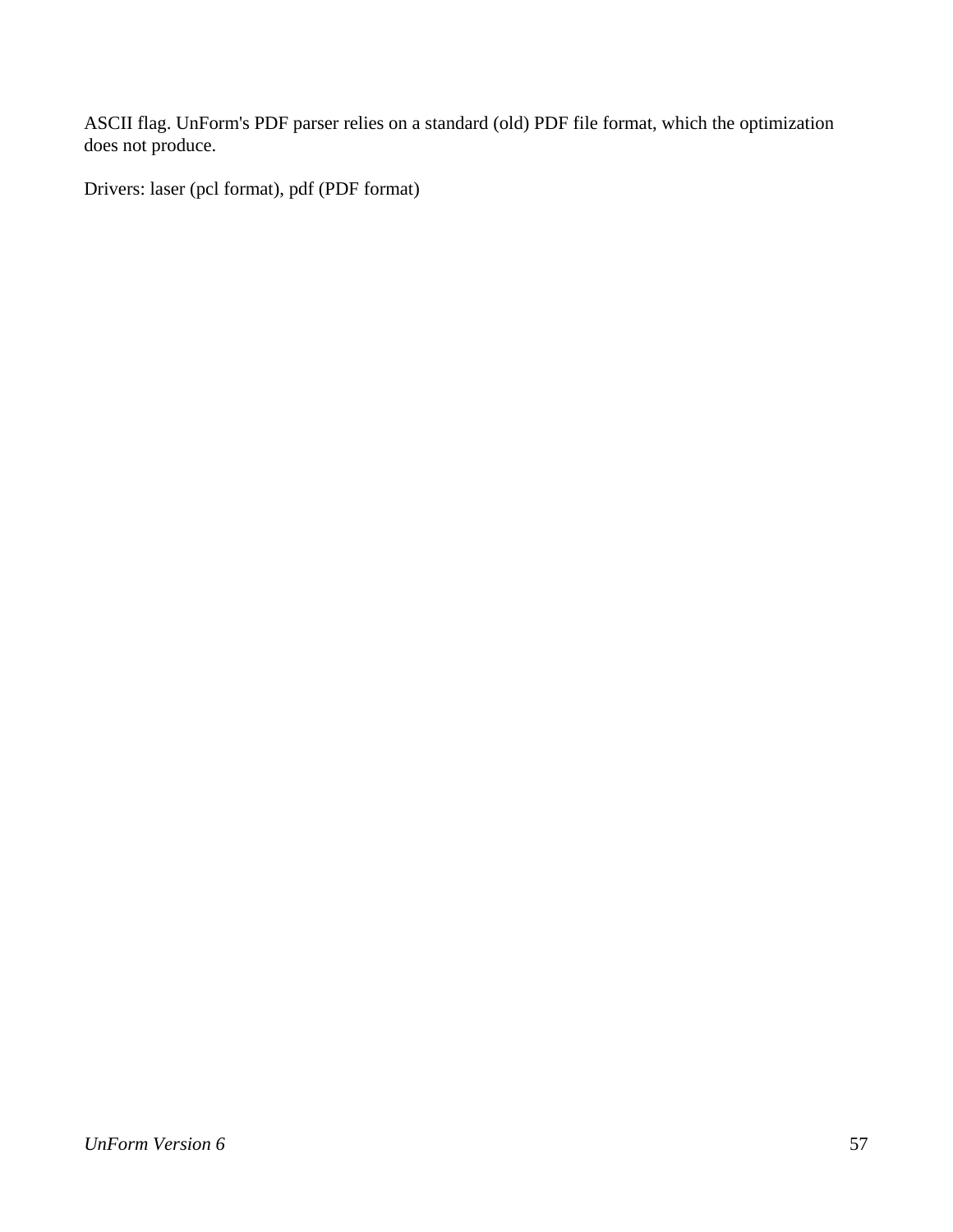## **AUTHOR**

## **Syntax**

author "*authorstring*" | {*expression*}

## **Description**

If this command is present, then PDF document creation adds an author *authorstring*, or the result of *expression*, to the document content. This value is available in the General Properties Display dialog in the Adobe Acrobat Reader.

Drivers: pdf only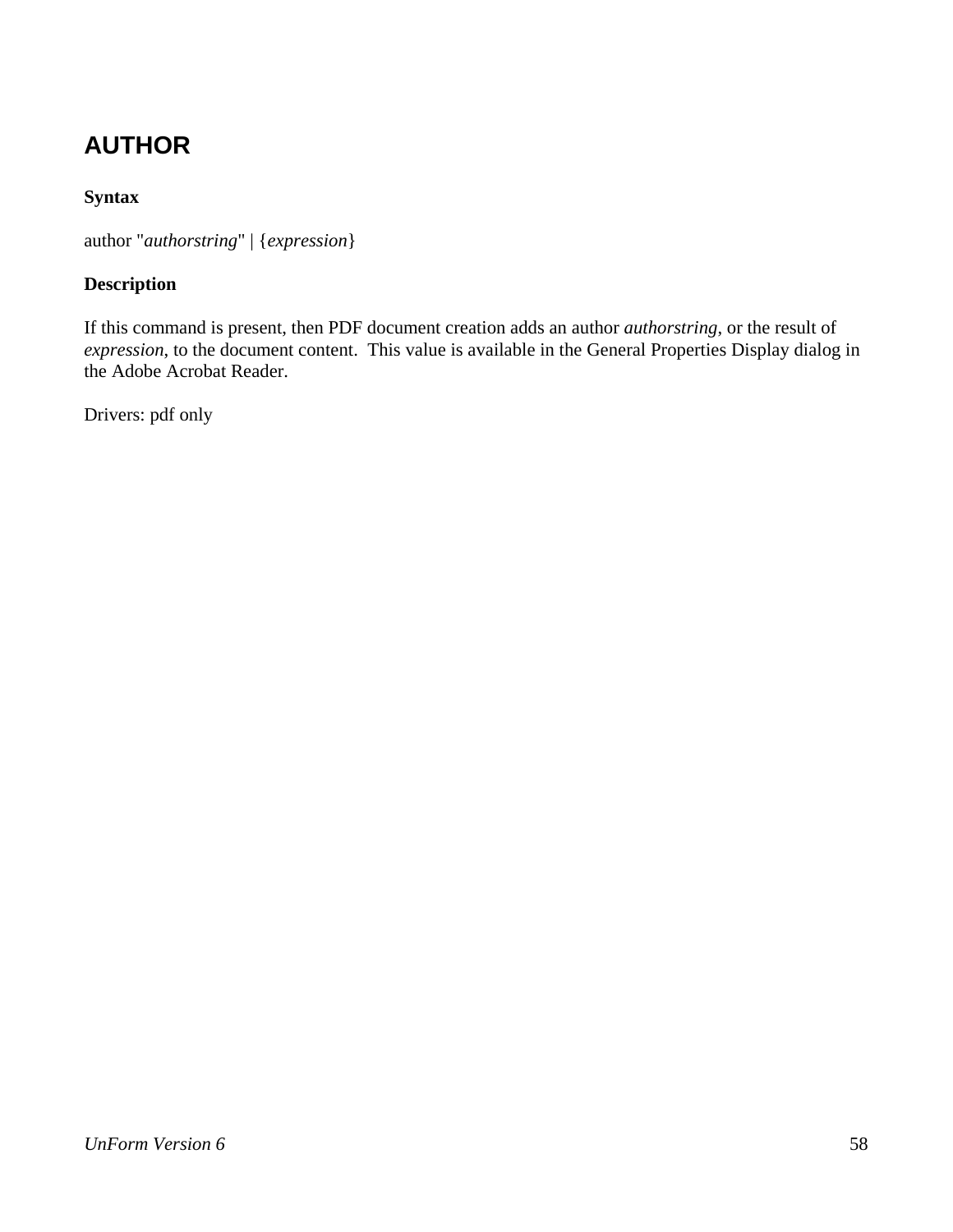## **BARCODE (PCL,PDF)**

## **Syntax**

1. barcode *col*|{*numexpr*}, *row*|{*numexpr*},"*value*"|{*expr*},*symbology*,*height*,*spc-pixels*

2. barcode "*text|~regexpr*|!=*text*|!~*regexpr*[@*left,top,right.bottom*]", *col*|{*numexpr*}, *row*|{*numexpr*}, "", *symbology*, *height*, *spc-pixels*, getoffset *cols*, getcols *cols*, eraseoffset *cols*, erasecols *cols* 

## **Description**

*col* and *row* determine the upper left corner of the barcode. If used, *numexpr* is a Business Basic expression that generates a numeric value for the column or row.

*value* is a text string, up to 28 characters, to barcode. Often this is symbology-dependent. If check digits are required, they are generated internally in UnForm. Within barcode families, if a unique symbology is associated with a specific length, then UnForm will internally select the correct symbology. For example, if a 9-digit zip code is specified with symbology 900 (5-digit postnet), then symbology 905 will be used automatically.

*expr* is a Business Basic expression that generates the text to barcode.

*symbology* is one of the following numbers:

| Code | <b>Description</b>                                      |
|------|---------------------------------------------------------|
| 100  | <b>UPC VERSION A</b>                                    |
| 105  | UPC VERSION $A + 2$ DIGIT SUPPLEMENTAL ADD-ON           |
| 110  | UPC VERSION $A + 5$ DIGIT SUPPLEMENTAL ADD-ON           |
| 125  | <b>UPC VERSION E</b>                                    |
| 126  | UPC VERSION E supporting number series 1, 6-digit input |
| 130  | UPC VERSION $E + 2$ DIGIT SUPPLEMENTAL ADD-ON           |
| 135  | UPC VERSION $E + 5$ DIGIT SUPPLEMENTAL ADD-ON           |
| 150  | $UPC/EAN/IAN - 13$                                      |
| 155  | $UPC/EAN/IAN-8$                                         |
| 200  | INTERLEAVED 2 OF $5 - 2:1$ CHECK DIGIT                  |
| 205  | INTERLEAVED 2 OF $5 - 2:1$ NO CHECK DIGIT               |
| 220  | INTERLEAVED 2 OF $5 - 3:1$ CHECK DIGIT                  |
| 225  | INTERLEAVED 2 OF $5 - 3:1$ NO CHECK DIGIT               |
| 300  | STANDARD CODE 2 OF 5 - 2:1 CHECK DIGIT                  |
| 305  | STANDARD CODE 2 OF 5 - 2:1 NO CHECK DIGIT               |
| 320  | STANDARD CODE 2 OF 5 - 3:1 CHECK DIGIT                  |
| 325  | STANDARD CODE 2 OF 5 - 3:1 NO CHECK DIGIT               |
| 400  | CODE 39 (3 OF 9) $-2:1$ NO CHECK DIGIT                  |
| 405  | CODE 39 (3 OF 9) $-2:1$ CHECK DIGIT                     |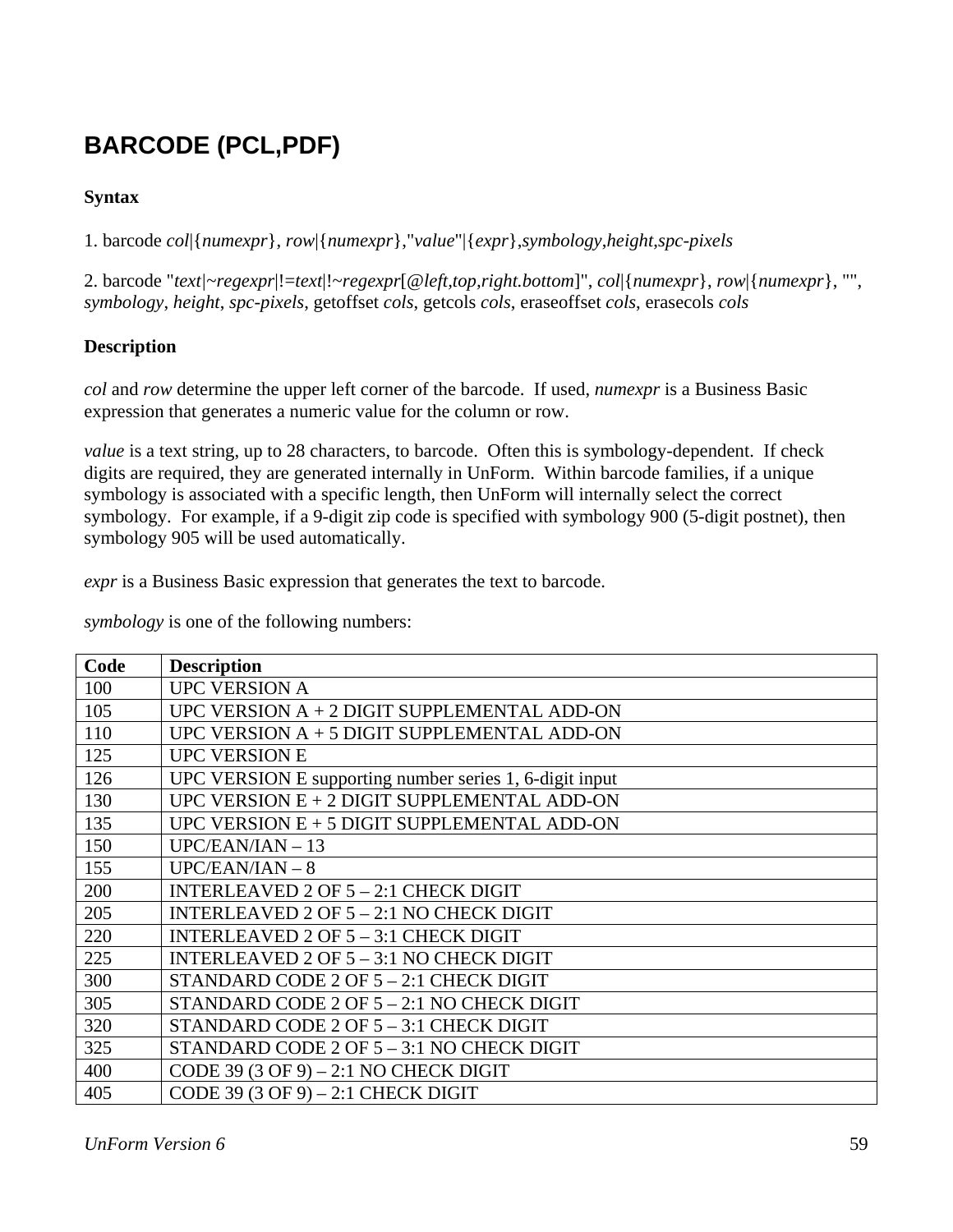| 410 | CODE 39 (3 OF 9) $-2:1$ NO CHECK DIGIT (FULL 128 ASCII) |
|-----|---------------------------------------------------------|
| 415 | CODE 39 (3 OF 9) $- 2:1$ CHECK DIGIT (FULL 128 ASCII)   |
| 440 | CODE 39 (3 OF 9) $-3:1$ NO CHECK DIGIT                  |
| 445 | CODE 39 (3 OF 9) $-3:1$ CHECK DIGIT                     |
| 450 | CODE 39 (3 OF 9) $-3:1$ NO CHECK DIGIT (FULL 128 ASCII) |
| 455 | CODE 39 (3 OF 9) $-3:1$ CHECK DIGIT (FULL 128 ASCII)    |
| 500 | CODE 93                                                 |
| 600 | CODE 128 - SERIES "A"                                   |
| 605 | CODE 128 - SERIES "B"                                   |
| 610 | CODE 128 - SERIES "C"                                   |
| 700 | <b>CODABAR - NO CHECK DIGIT</b>                         |
| 705 | <b>CODABAR – CHECK DIGIT</b>                            |
| 900 | USPS Postnet $-5$ DIGIT                                 |
| 905 | USPS Postnet $-9$ DIGIT                                 |
| 910 | USPS Postnet $ABC - 11$ DIGIT                           |

*height* is expressed in points or pixels. If it is an integer, such as 50 or 175, then it is treated as pixels at 300 dpi. If it is a floating-point number, like 18.7 or 12.0 (it contains a decimal point), then it is treated as points (1 point=1/72 inch). The maximum height is 3000 pixels.

*spc-pixels* is the number of pixels allocated to spacing between bars, from one to 50, the default being 2.

In syntax 2, triggered by a quoted value as the first argument, barcodes will be generated at all locations on a page where the *text* or the regular expression *regexpr* occurs. The value(s) to barcode will be based upon what text matches occur. Each match will determine the value to barcode based on the word found (up to the first space or the end of the line), and the placement of the barcode. The value to barcode can be adjusted by the getoffset *cols* (integer columns from the location of the match) and getcols *cols* (number of columns to use for the value). The location of the barcode can be adjusted by the *col* and *row* parameter, where 0,0 is the location where the match is found. The match text found can be erased from the report by setting eraseoffset *cols* and erasecols *cols*.

If the syntax "!=*text*" or "!~*regexpr*" is used, then the search is for positions NOT equal to the text or NOT matching the regular expression. When using the NOT syntax, only one search is performed per line in the search region.

The search for *text* or *regexpr* can be limited to a region on the page by adding a suffix in the format '@*left,top,right,bottom*'. To use a literal "@" character in *text* or *regexpr*, it is necessary to specify "\@".

**Version 5 Note:** The positioning algorithm for PDF versions of the barcode was modified in Version 5 to match the positioning of laser barcodes. If your application depends on this older algorithm, then you can modify your ufparam.txt file (preferably by copying it to ufparam.txc and then modifying that file, to avoid losing your changes during an update) to add (or change) 'v4pdfbcd=1' in the [defaults] section.

Drivers: laser, pdf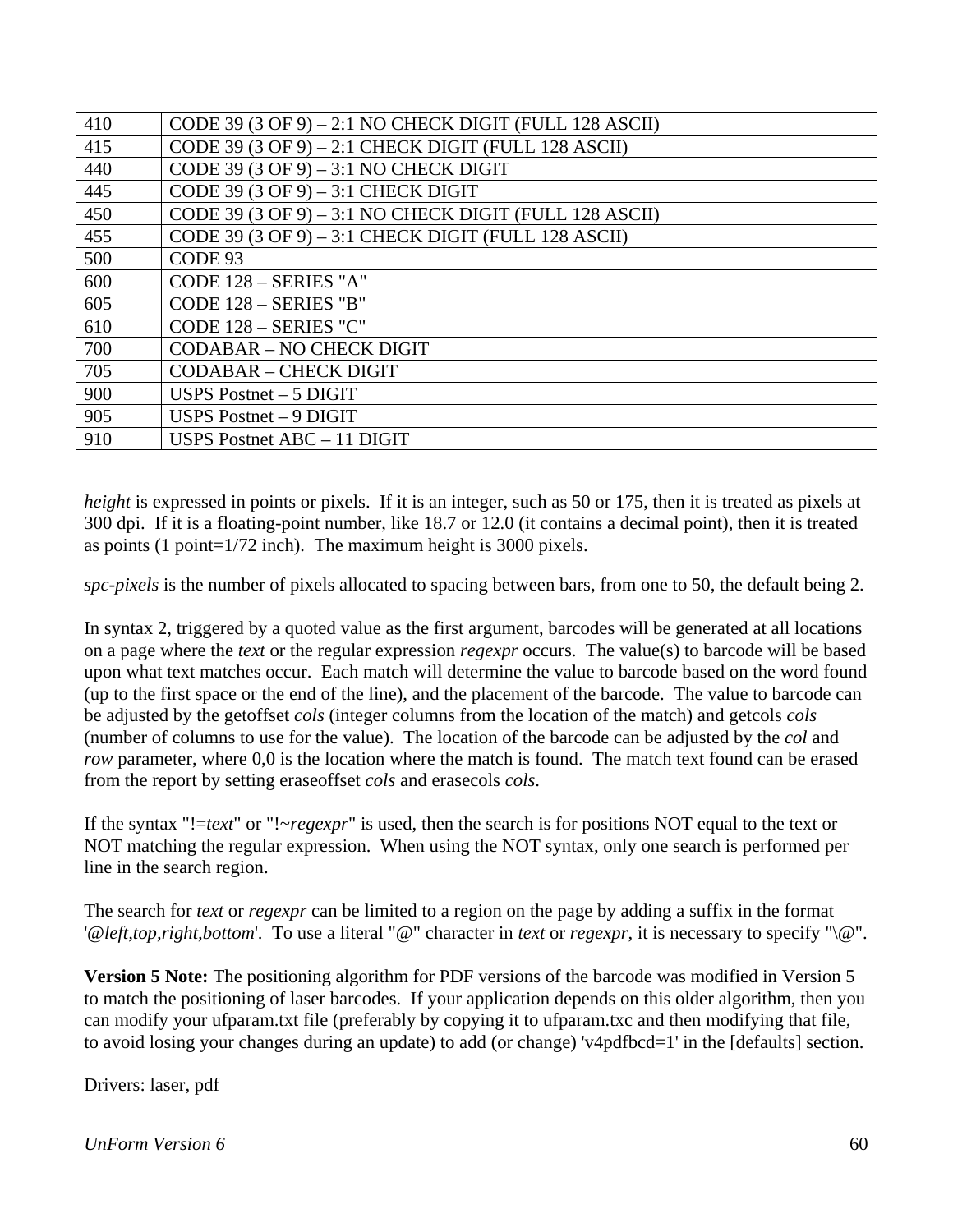## **Examples:**

**barcode 10.5,22,{get(10,21,5)},900,12.0,2** will add a 12.0 point high, 5-digit postnet barcode based on a zip code found at column 10, row 21.

**barcode "bcd:@16,22,20,55",0,0,"",600,75,2, getoffset 4, getcols 10, erasecols 14** will search for data starting with "bcd:" in the region starting at column 16, row 22, through column 20, row 55, barcode the 10 characters following it, and erase the underlying text.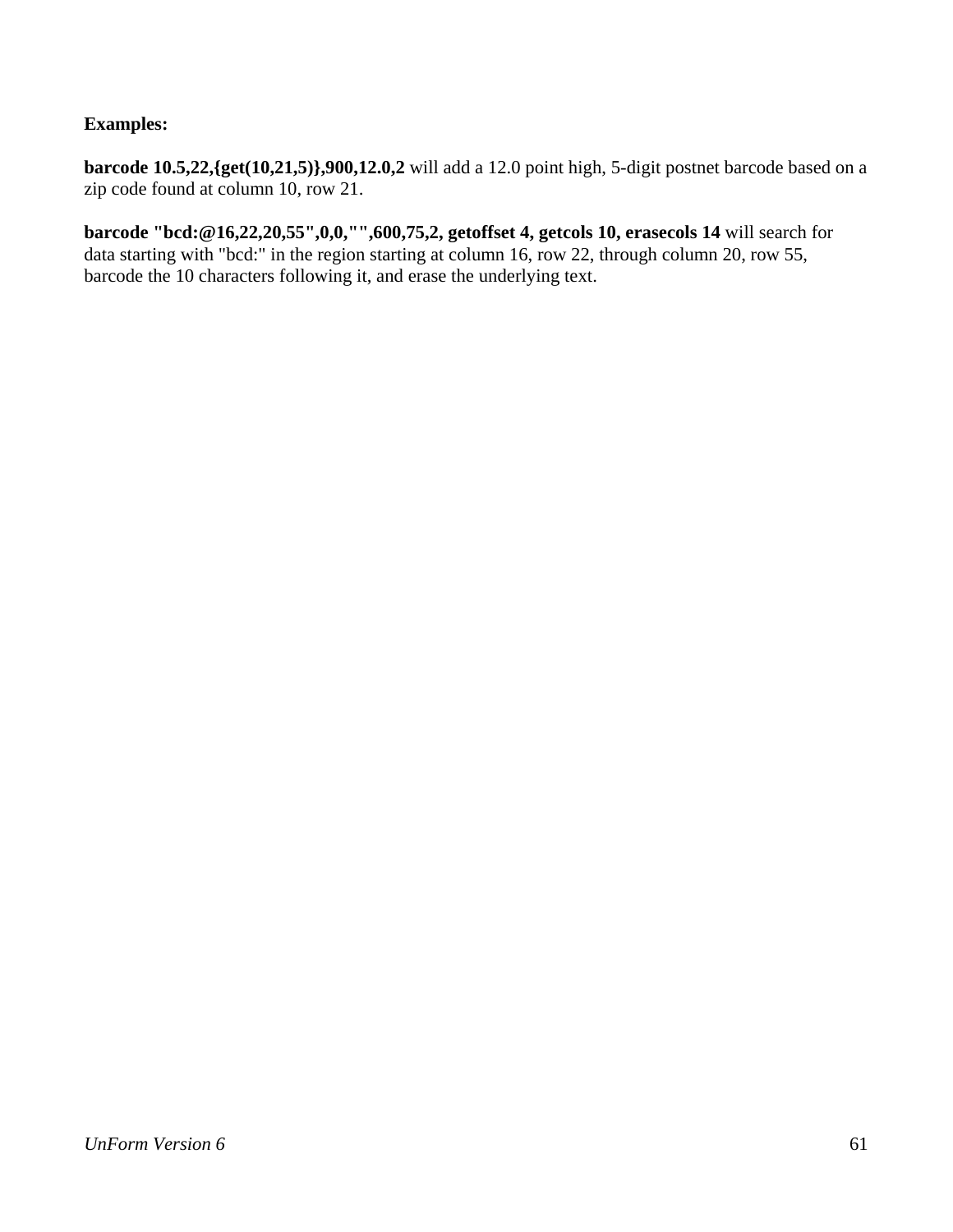## **BARCODE (ZEBRA)**

## **Syntax**

barcode *col*|{*numexpr*}, *row*|{*numexpr*}, ( "*value*" | {*expr*} ), *symbology*, *height*, *spc-pixel*s, text [above|yes|no], rotate [90|180|270], ratio *rvalue*, checkdigit, start *startc*, stop *stopc*, ucc, mode *m*, security *s*, cols *c*, rows *r*

### **Description**

*col* and *row* define the upper left corner of the barcode. If used, *numexpr* is a Business Basic expression that generates a numeric value for the column or row.

*value* is a literal value to barcode, *expr* is a Business Basic expression that generates the text to barcode.

*symbology* is one of:

| <b>Symbology Code</b> | <b>Name</b>               |
|-----------------------|---------------------------|
|                       | Code 11                   |
| $\mathbf{2}$          | Interleaved 2 of 5        |
| 3                     | Code 39                   |
| $8\,$                 | EAN-8                     |
| 9                     | $UPC-E$                   |
| $\mathbf{A}$          | Code 93                   |
| $\mathsf{C}$          | Code 128                  |
| E                     | <b>EAN-13</b>             |
| $\bf I$               | Industrial 2 of 5         |
| J                     | Standard 2 of 5           |
| $\bf K$               | <b>ANSI</b> Codabar       |
| L                     | <b>LOGMARS</b>            |
| $\mathbf M$           | <b>MSI</b>                |
| ${\bf P}$             | Plessey                   |
| ${\bf S}$             | <b>UPC/EAN</b> extensions |
| $\mathbf U$           | UPC-A                     |
| Z                     | Postnet                   |
| $\overline{4}$        | Code 49                   |
| $\overline{7}$        | <b>PDF417</b>             |
| $\bf{B}$              | <b>CODEABLOCK</b>         |
| D                     | <b>UPS Maxicode</b>       |

For Maxicode, you may specify a *mode* of 2 for UPS US addresses, 3 for UPS non-US addresses, or 4 for non-UPS coding (the default is 2). The data must consist of 2 segments: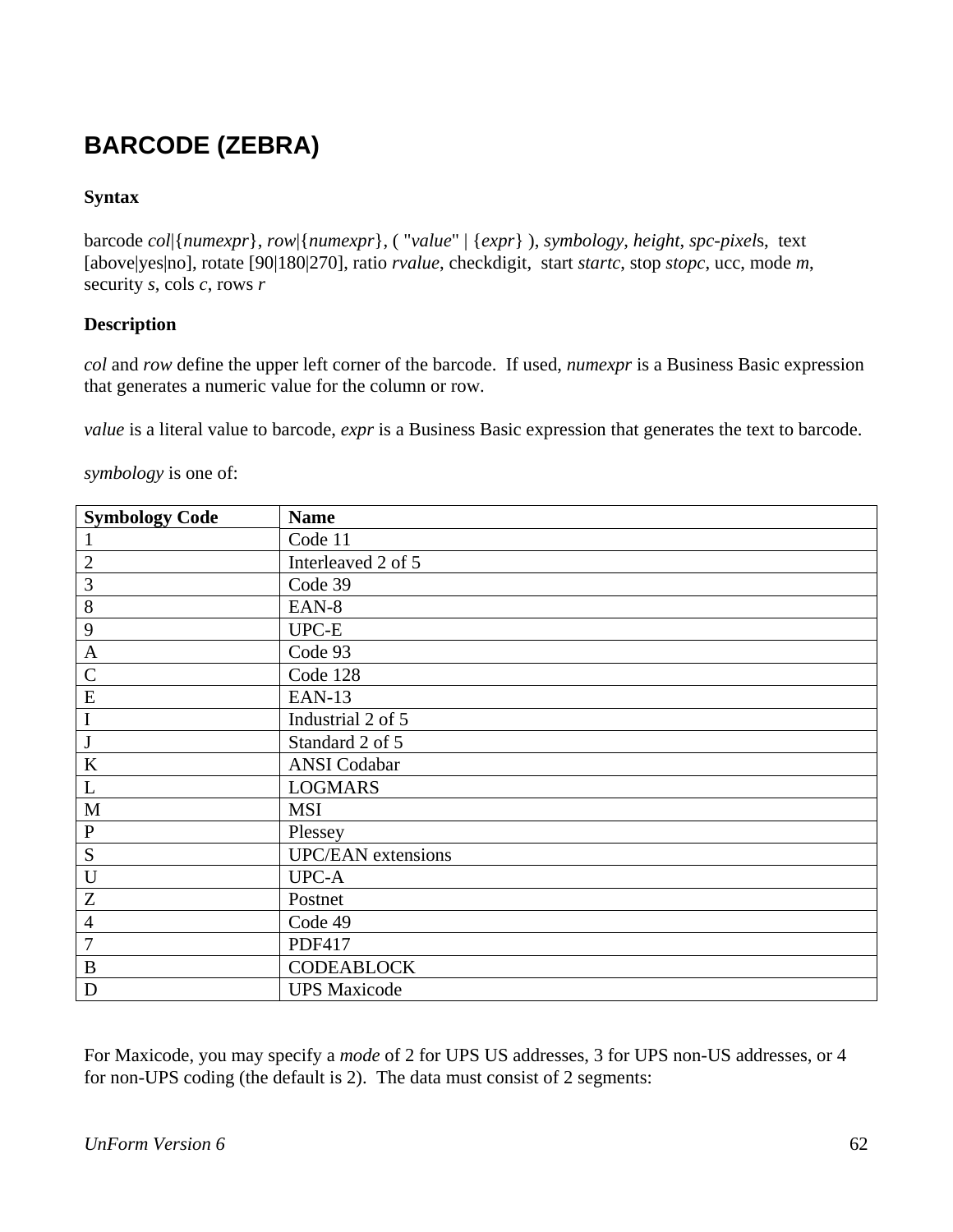Segment 1:

- Mode 2: 3-digit class of svc, 3-digit country code, 9-digit zip code
- Mode 3: 3-digit class of svc, 3-digit country code, 6-character zip code

Zebra requires this segment; the remaining segment format is specified by UPS.

Segment 2:

• Data content as required by UPS, starting with the "[ $\ge$ "+\$1E\$ header.

For modes other than 2 or 3, segment 2 can contain variable content.

*height* is either an integer, interpreted as the number of pixels, or a decimal number, such as 20.0 or 40.6, interpreted as points (1/72 inch).

*spc-pixels* is the narrow bar width in pixels, from one to 10, defaulting to 2.

Following spc-pixels, the options can be in any order.

**Rotate** will rotate the barcode the given number of degrees.

**Ratio** will modify the wide bar to narrow bar ratio, from 2.0 to 3.0 in 0.1 increments. The default ratio is 2.0. Some symbologies have fixed ratios.

**text** or **text yes** will print the human readable value below the barcode. **text above** (or just **above**) will print this value above the barcode.

**text no** will not print the value, even if that is the default for the given symbology.

**checkdigit** will cause a checkdigit to be calculated and printed by the printer.

**start** *char* will set the start character, if used by the symbology.

**stop** *char* will set the stop character.

**ucc** will set the UCC Case Mode on code 128 barcodes.

**mode** *m* will set the mode code, which is symbology dependent. The UCC Case Mode may be set for code 128 with 'mode U'. The code 49 mode can be A for auto, or 0-5 as defined in the ZPL programmers' guide.

**security** *n* well set the security and/or error correction level for the PDF417 bar code. *n* can be a digit from 0 to 8.

**cols** *c*, **rows** *r* will set the cols and rows values for the PDF417 barcode. If not set, this barcode will assume a 1:2 row to column aspect ratio. *c* can range from 1 to 30, *r* from 3 to 90, and the product of *c* x *r* can't exceed 927.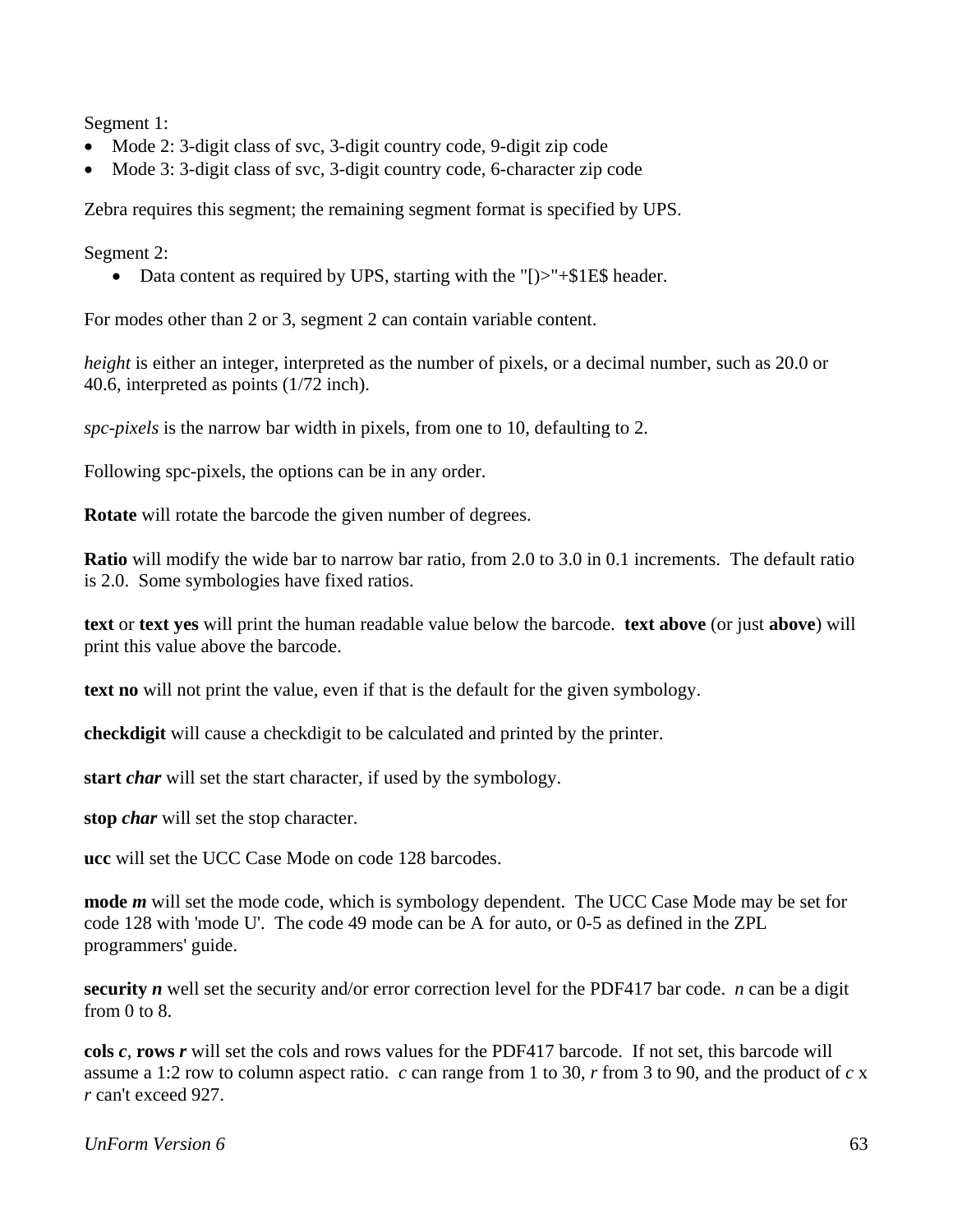Drivers: zebra only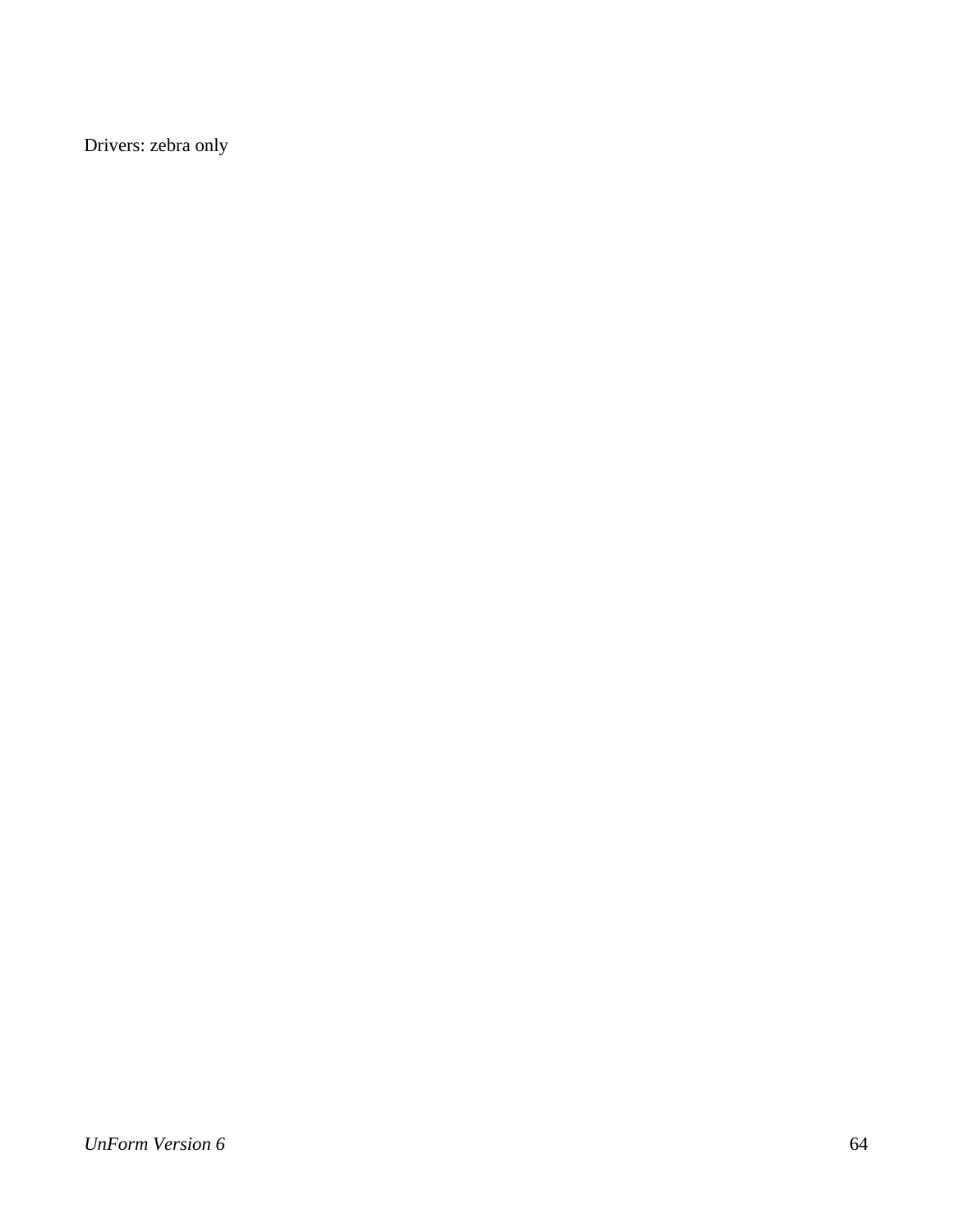## **BIN**

## **Syntax**

bin *bin-number*

## **Description**

The **bin** keyword is used to specify the output bin for any copy. Larger, departmental laser printers often have two or more bins, allowing print job output to be separated. In UnForm, you can specify a bin for each copy, or for the whole job.

*bin-number* is printer-specific, with one generally being the top, face-down bin, and 2 being a side or rear face-up bin. Some models may offer additional bins; see your printer's documentation for additional bin codes.

Drivers: laser only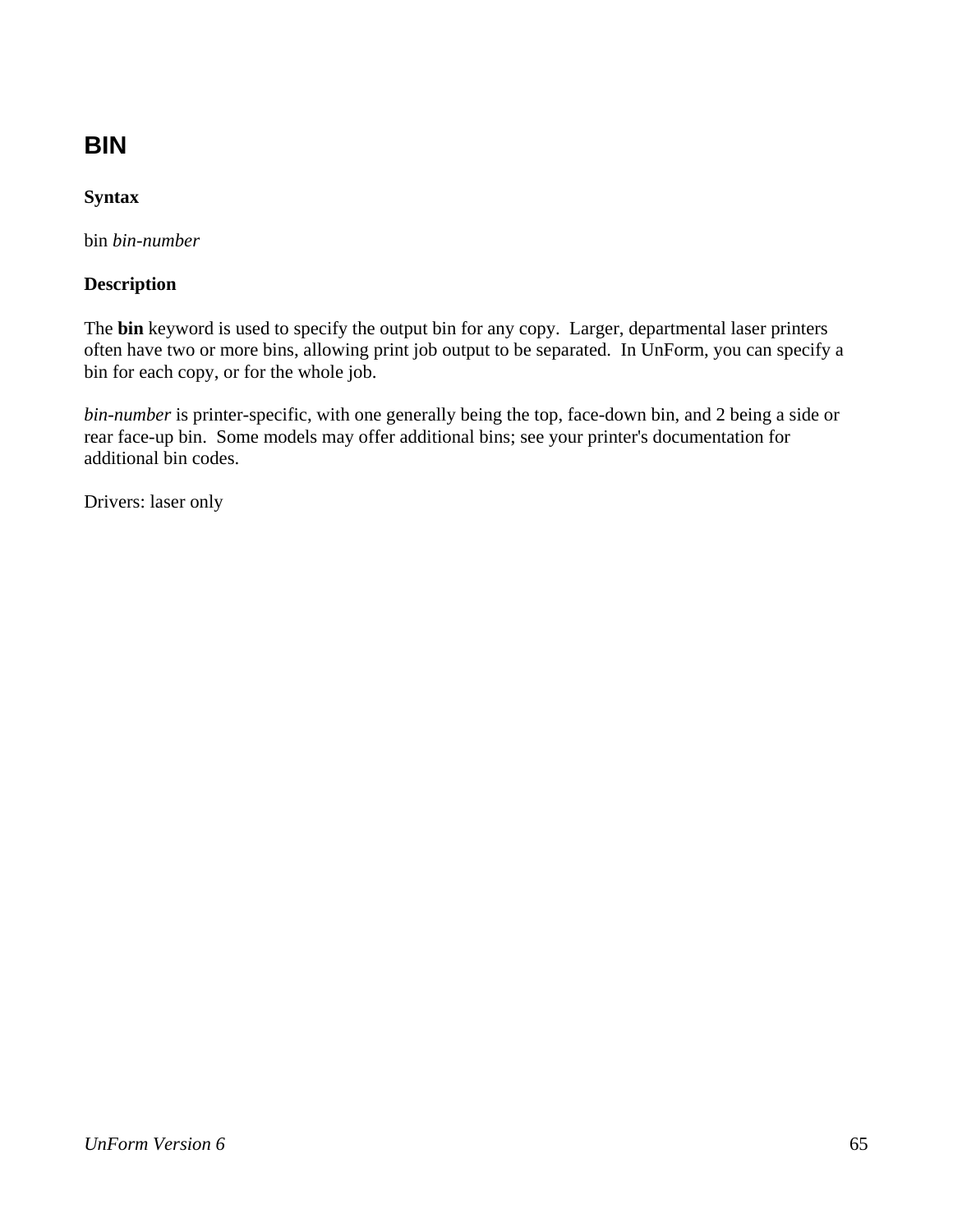## **BOJ, BOP, EOJ, EOP**

## **Syntax**

- 1. {boj | bop | eoj | eop} *hex codes*
- 2. {boj | bop | eoj | eop}"*text string*"

### **Description**

These keywords provide the ability to add escape codes to the beginning of the job (after the printer is initialized but before any data prints), before each page of each copy, after each page of each copy, and after the job ends, just before the printer is re-initialized.

The escape sequences can be entered either as hex codes, such as 1b28633045 (interleaved with spaces if desired), or as a text string. To enter a text string, the value must be quoted.

When entering a text string, it is possible to include non-printable characters with angle bracket notation, such as "<27>&k10G", where "<27>" is used to include an escape character.

UnForm will normally provide all the control needed for a job. These keywords are included to handle unusual requirements, such as perhaps adding PJL coding to a job for special paper handling requirements.

## **Examples:**

This example shows adding PJL codes to a job, setting the title to "Title Of Job".

boj "<27>%-12345X@PJL<10>@PJL JOB NAME=<34>Title Of Job<34><10>@PJL ENTER LANGUAGE=PCL<10>"

Drivers: laser only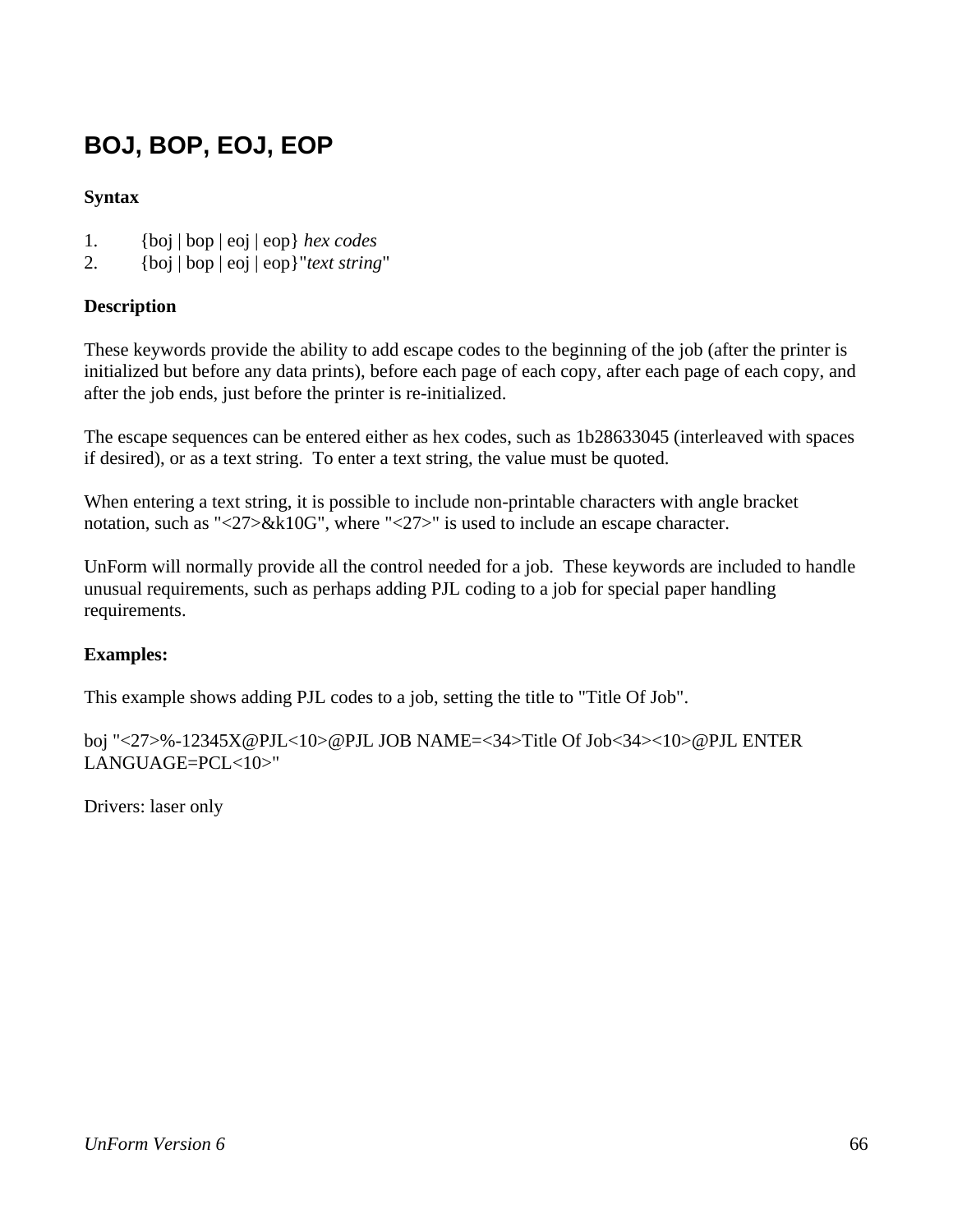## **BOLD, ITALIC, LIGHT, UNDERLINE**

## **CBOLD, CITALIC, CLIGHT, CUNDERLINE**

### **Syntax**

1. bold|italic|light|underline *col*|{*numexpr*}, *row*|{*numexpr*}, *cols*|{*numexpr*}, *rows*|{*numexpr*}

2. bold|italic|light|underline "*text*|!=*text*|~*regexp*|!~*regexp*[@*left,top,right.bottom*]", *col*|{*numexpr*}, *row*|{*numexpr*}, *cols*|{*numexpr*}, *rows*|{*numexpr*}

If **cbold**, **citalic**, **clight**, or **cunderline** is used, then *columns* and *rows* are interpreted to be the opposite corner of the region, and columns and rows are calculated by UnForm.

### **Description**

The region indicated by the *col*, *row*, *cols*, and *rows* parameters will have the indicated attribute (**bold**, **italic**, **light**, **underline**) applied. All text in the input within that region, but not text generated by **text** keywords, will be affected. If used, *numexpr* is a Business Basic expression that generates a numeric value for the column, row, columns, or rows.

If syntax 2 is used, then the region is defined relative to any occurrence of the *text*, or of text that matches the regular expression *regexpr*. In these cases, there may be no affected regions, or several. c*olumn* and *row* are 0-based in these formats. The search for *text* or *regexpr* can be limited to a region on the page by adding a suffix in the format '@*left,top,right,bottom*'. To use a literal "@" character in *text* or *regexpr*, it is necessary to specify " $\langle \omega \rangle$ ".

If the syntax "!=*text*" or "!~*regexpr*" is used, then the search is for positions NOT equal to the text or NOT matching the regular expression. When using the NOT syntax, only one search is performed per line in the search region.

Note that the **font** command is a more powerful alternative to these commands, and it also offers support for fonts that support specific weights or styles other than these.

### **Examples:**

**bold 1,5,30,4** bolds a region from column 1, row 5, for 30 columns and 4 lines.

**underline "TOTAL:",0,0,36,1** underlines a region beginning at a position where the text "TOTAL:" is found, extending for 36 columns. If "TOTAL:" isn't found, the keyword is ignored until the next page is analyzed.

Drivers: laser, pdf. **underline** and **light** is supported on laser only. Not all pcl fonts support the **light** and **bold** options.

### *UnForm Version 6* 67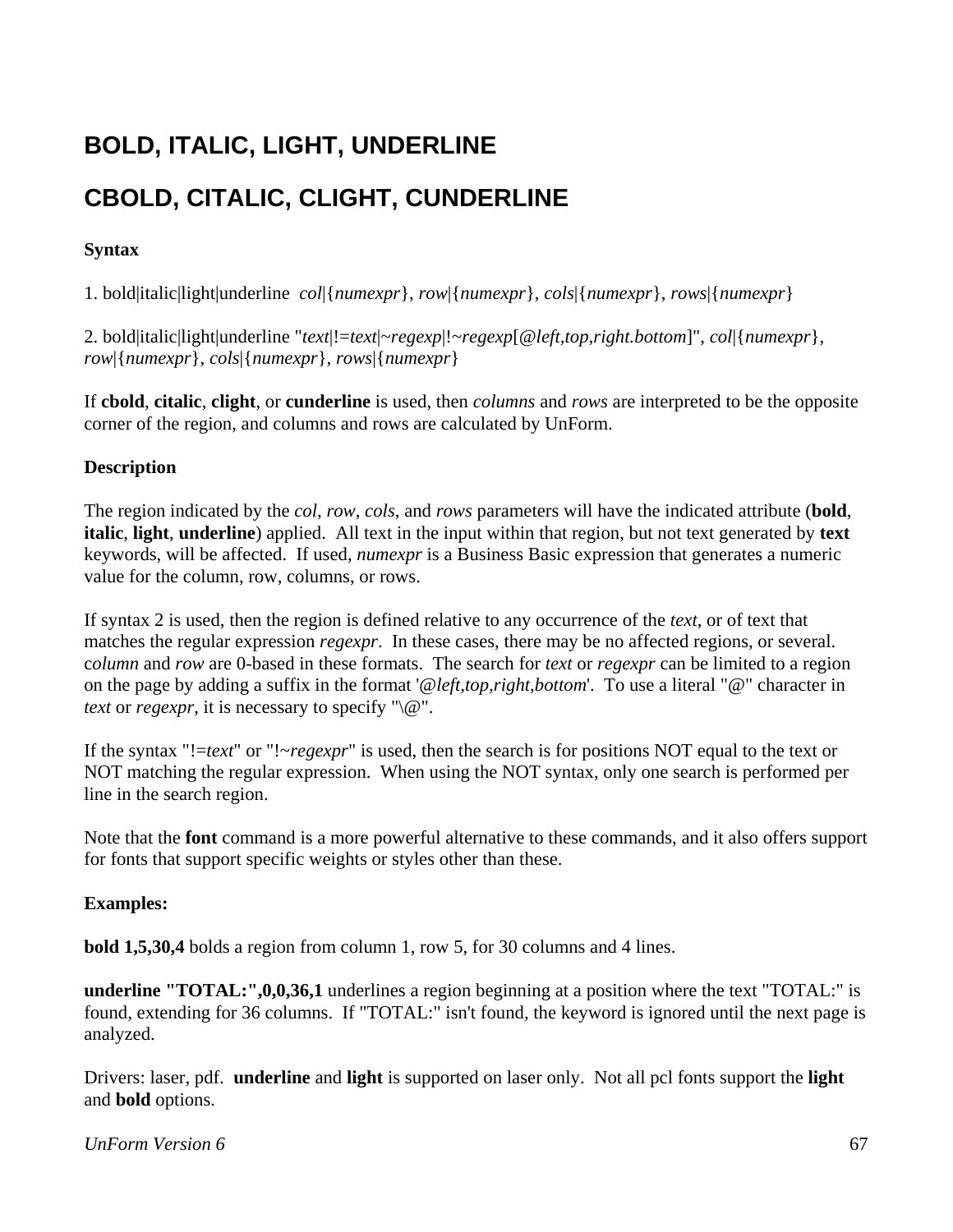## **BOX, CBOX**

## **Syntax**

1. box *col*|{*numexpr*}, *row*|{*numexpr*}, *cols*|{*numexpr*}, *rows*|{*numexpr*} [,*thickness]* [,*shade*] [,*color*] [,rgb *rrggbb*] [,dbl|double [*gap*]] [,left *l*] [,right *r*] [,top *t*] [,bottom *b*] [,icols=*gridcols*] [,irows=*gridrows*] [,ccols=*gridcols*] [,crows=*gridrows*] [,lcolor=*color*] [,lcolor rgb=*rrggbb*] [,scolor=*color*] [,scolor rgb=*rrggbb*]

2. box "*text*|!=*text*|~*regexp*|!~*regexp*[@*left,top,right.bottom*]", *col*|{*numexpr*}, *row*|{*numexpr*}, *cols*|{*numexpr*}, *rows*|{*numexpr*} [*,thickness]* [,*shade*] [,*color*] [,rgb *rrggbb*] [,dbl|double [*gap*]] [,left *l*] [,right *r*] [,top *t*] [,bottom *b*] [,icols=*gridcols*] [,irows=*gridrows*] [,ccols=*gridcols*] [,crows=*gridrows*] [,lcolor=*color*] [,lcolor rgb=*rrggbb*] [,scolor=*color*] [,scolor rgb=*rrggbb*]

If **cbox** is used, then *columns* and *rows* are interpreted to be the opposite corner of the box, and columns and rows are calculated by UnForm.

## **Description**

A box of the indicated dimensions will be drawn. All dimensions can be specified to 2 decimal places, in the range of -255 to +255. Whole number *col* and *row* represent center points; lines are drawn to the center point of the character position identified in order to facilitate connections between lines. This differs from the **shade** keyword, which shades full character cells. It may be easier to use the **box** keyword's shade parameter than to calculate shade positions that are offset from similar box parameters. To draw lines rather than boxes, simply set the *cols* or *rows* to 1. If both *cols* and *rows* are 1, then a vertical line is drawn 1 character high. To draw a box that is 1 column wide or 1 row deep, use 1.01 or .99. If used, *numexpr* is a Business Basic expression that generates a numeric value for the column, row, columns, or rows.

If syntax 2 is used, then the box is drawn relative to any occurrence of the *text*, or of text that matches the regular expression *regexpr*. In these cases, there may be no boxes drawn, or several. *column* and *row* are 0-based in these formats and can be negative if required. The search for *text* or *regexpr* can be limited to a region on the page by adding a suffix in the format '@*left,top,right,bottom*'. To use a literal "@" character in *text* or *regexpr*, it is necessary to specify "\@".

If the syntax "!=*text*" or "!~*regexpr*" is used, then the search is for positions NOT equal to the text or NOT matching the regular expression. When using the NOT syntax, only one search is performed per line in the search region.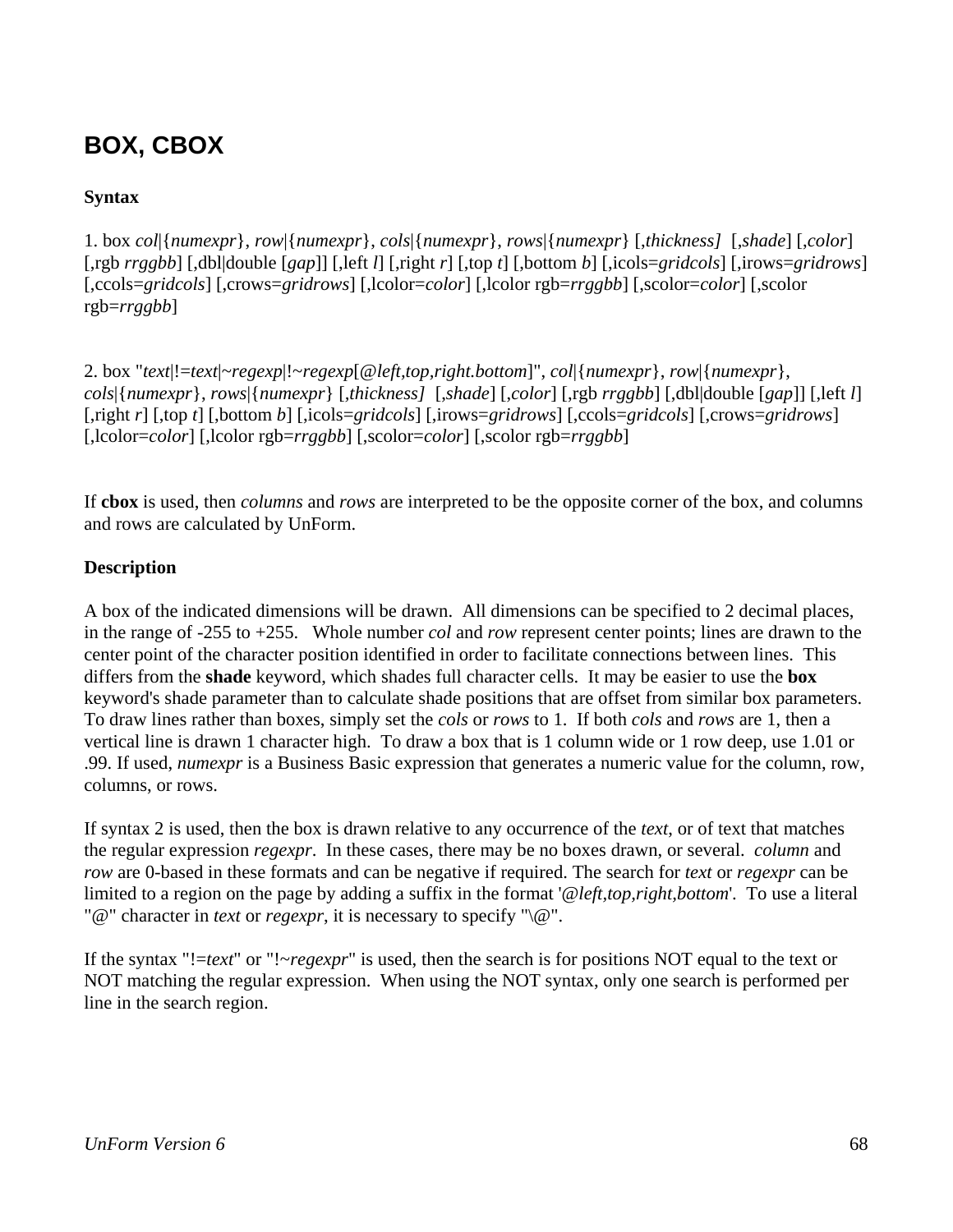### **Line Thickness**

The optional *thickness* parameter may be a number from 1 to 99, indicating the number of dots or pixels to use when drawing the box outline. The default thickness is 1 dot. UnForm always uses dots at 1/300 inch. If a shade parameter is desired, then the thickness parameter is required.

The left, right, top, and bottom options override the specified *thickness* for any given side of the box. Setting "left 0", for example, would erase the left side of the box, while "right 4" would set the right side to 4 pixels wide.

The double or dbl option indicates a double-lined box. Both the inner and outer lines will be drawn at the normal thickness, and the optional *gap* may be specified to set the pixels between each line. The default *gap* is 1 pixel. The *gap* must be a digit between 1 and 9.

#### **Shading**

The optional *shade* parameter may be used to specify a "percent gray" value from 1 to 100. Most laser printers can only print about 8 different shades of gray, so a value of 45, for example, may print the same pattern as 50. Note that if you specify a shade level of 0, this differs from not specifying any shade at all: a shade level of 0 will force a white interior, even if another box or shade command draws shading inside the bounds of the box. If an interior color is specified, shading is ignored.

#### **Color**

Color can be specified as "white", "cyan", "magenta", "yellow", "blue", "green", "red", or "black", or you can name an RGB value as a 6-character hex string with "rgb *rrggbb*", where *rr* is red (00-FF), *gg* is green (00-FF), and *bb* is blue (00-FF). To distinguish colors between the line and the shade region, use "lcolor" or "lcolor rgb" for lines, and "scolor" or "scolor rgb" for shade.

#### **Grids**

The *gridcols* and *gridrows* settings are used to draw grid lines and/or shade regions inside the box. *gridcols* specifies one or more vertical column settings in the structure of *column*[:*thickness*[:*shade*[:*color|rrggbb*]]]. Multiple columns can be delimited by any character other than digits, the decimal point (.), and the colon. Each column designates a vertical line to draw from the top to bottom edges of the outer box. If a thickness is specified, then the line is drawn using that thickness (0 would draw no line at all). The default thickness is 1. If shade is specified, then a shade region is drawn from the left edge or prior column. *gridrows* is identical in structure to *gridcols*, but specifies the horizontal rows rather than vertical columns. The "icols" and "irows" introducers indicate columns and rows relative to the upper-left corner of the outer box. The "ccols" and "crows" introducers indicate absolute columns and rows. In each case, any column or row specification outside the bounds of the box is ignored.

For partial shading, partial color shading, or multiple color shading, see the **shade** keyword. You can improve the look of shade regions on laser printers, especially at medium shade levels and 600 or higher dpi settings, by using the **gs** command.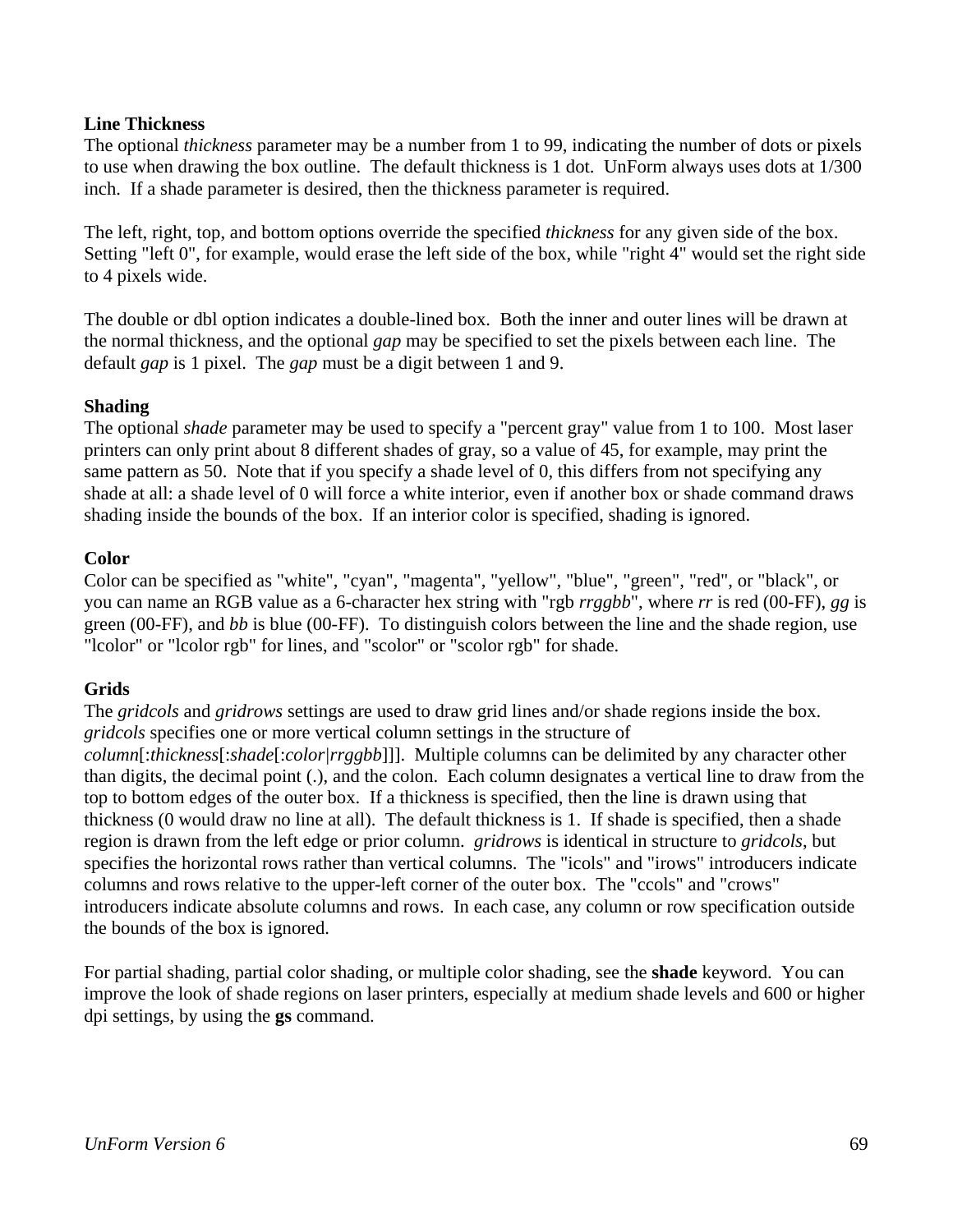## **Examples:**

**box 5.5,2.5,34,3,2,10** will draw a box 34 columns wide and 3 lines high, at column 5.5, line 2.5. The box border will be 2 dots wide (1/150 inch). It will be filled with 10% gray shading.

**box 1,1,55,1** will draw a horizontal line, 55 columns wide, at column 1, line 1.

**box "Customer Total",-1,-1,60,3** will draw a box around the text "Customer Total", beginning 1 column before and 1 row up, for 60 columns and 3 rows.

**cbox 12,{start\_row-.5},40,{end\_row+.5}** will draw a box with the top and bottom lines based on two numeric variables, which would have been previously calculated in a prepage or precopy code block. In using the **cbox** version, the second pair of numbers indicates the lower-right corner, rather than the number of columns and number of rows. The code block used to calculate these positions might look something like this code, which finds the first and last rows that contain any data in the row range of 22 through 55:

```
prepage{ 
start_row=0,end_row=0
for line=22 to 55 
  if trim(text$[line])>"" then if start_row=0 then start_row=line 
  if trim(text$[line])>"" then end_row=line 
next line 
}
```
**cbox .5,22,80.5,66,3, ccols=10.5 30 55.5 67.5, crows=23.25:1:20 60** will draw a box from column 0.5, row 22 through column 80.5, row 66. The lines of this outer box will be 3 pixels wide. Inside this box will be vertical lines at columns 10.5, 30, 55.5, and 67.5. Also inside the box will be a 1 pixel high horizontal line at row 23.25, with 20% shading from row 22 to row 23.25, and another 1 pixel horizontal line at row 60.

Drivers: all (*gridcols* and *gridrows* options supported only in laser and pdf)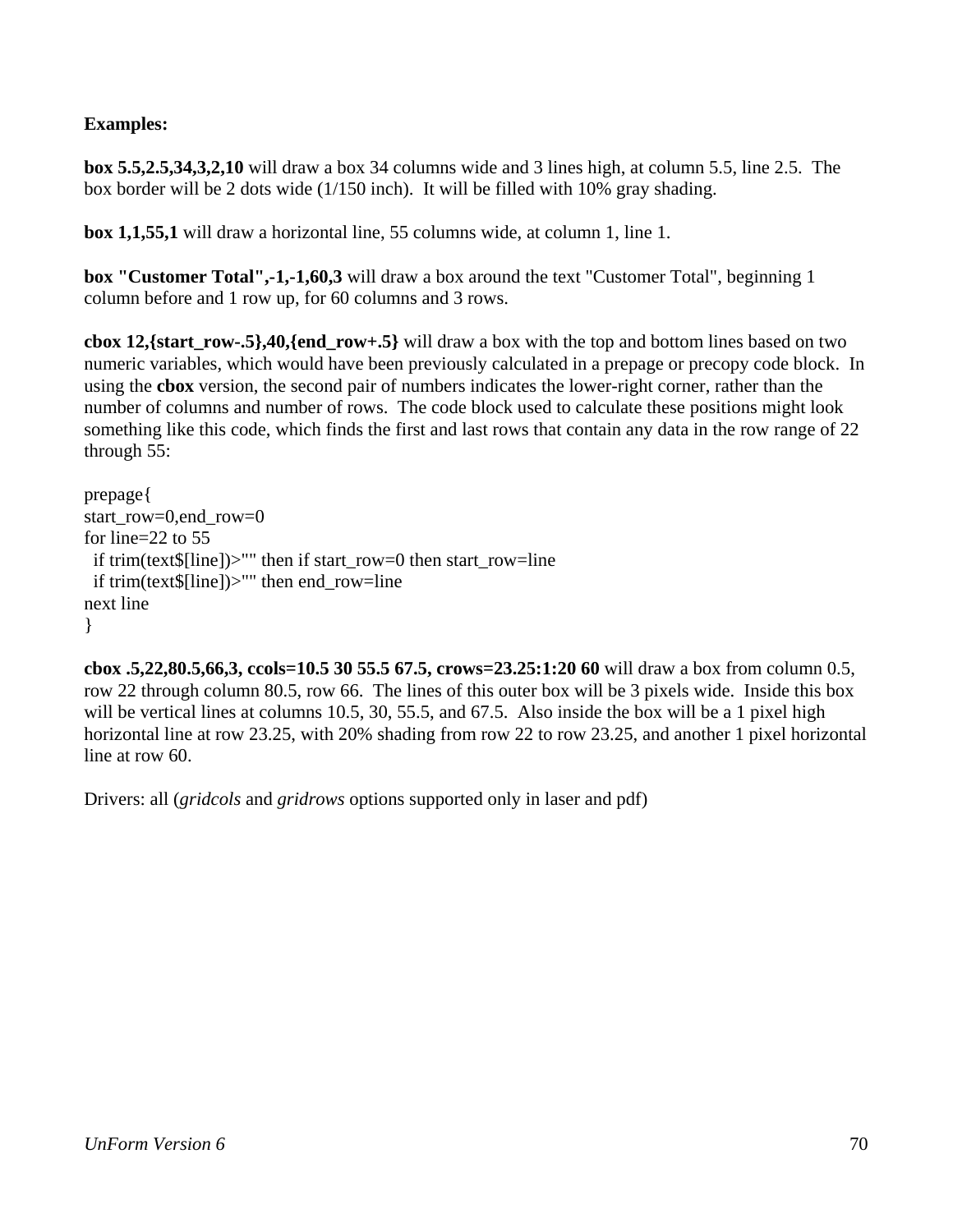## **BOXR, CBOXR**

## **Syntax**

1. boxr *col*|{*numexpr*}, *row*|{*numexpr*}, *cols*|{*numexpr*}, *rows*|{*numexpr*} [,*thickness]* [,*shade*] [,*color*] [,rgb *rrggbb*] [,tl=*topleft*] [,tr=*topright*], [,bl=*bottomleft*], [,br=*bottomright*] [,icols=*gridcols*] [,irows=*gridrows*] [,ccols=*gridcols*] [,crows=*gridrows*] [,lcolor=*color*] [,lcolor rgb=*rrggbb*] [,scolor=*color*] [,scolor rgb=*rrggbb*]

2. boxr "*text*|!=*text*|~*regexp*|!~*regexp*[@*left,top,right.bottom*]", *col*|{*numexpr*}, *row*|{*numexpr*}, *cols*|{*numexpr*}, *rows*|{*numexpr*} [*,thickness]* [,*shade*] [,*color*] [,rgb *rrggbb*] [,tl=*topleft*] [,tr=*topright*], [,bl=*bottomleft*], [,br=*bottomright*] [,icols=*gridcols*] [,irows=*gridrows*] [,ccols=*gridcols*] [,crows=*gridrows*] [,lcolor=*color*] [,lcolor rgb=*rrggbb*] [,scolor=*color*] [,scolor rgb=*rrggbb*]

If **cboxr** is used, then *columns* and *rows* are interpreted to be the opposite corner of the box, and columns and rows are calculated by UnForm.

### **Description**

A box with rounded corners of the indicated dimensions will be drawn. All dimensions can be specified to 2 decimal places, in the range of -255 to +255. Whole number *col* and *row* represent center points; lines are drawn to the center point of the character position identified in order to facilitate connections between lines. If used, *numexpr* is a Business Basic expression that generates a numeric value for the column, row, columns, or rows.

If syntax 2 is used, then the box is drawn relative to any occurrence of the *text*, or of text that matches the regular expression *regexpr*. In these cases, there may be no boxes drawn, or several. *column* and *row* are 0-based, in these formats, and can be negative if required. The search for *text* or *regexpr* can be limited to a region on the page by adding a suffix in the format '@*left,top,right,bottom*'. To use a literal "@" character in *text* or *regexpr*, it is necessary to specify "\@".

If the syntax "!=*text*" or "!~*regexpr*" is used, then the search is for positions NOT equal to the text or NOT matching the regular expression. When using the NOT syntax, only one search is performed per line in the search region.

### **Line Thickness**

The optional *thickness* parameter may be a number from 1 to 99, indicating the number of dots or pixels to use when drawing the box outline. The default thickness is 1 pixel. UnForm always uses dots at 1/300 inch. If a shade parameter is desired, then the thickness parameter is required.

### **Corner Rounding**

To specify the degree of rounding for different sides, specify values for tl, tr, bl, and br, as desired. The specification for each corner is *col*:*row*:*scale*, where *col* is the number of columns from the corner to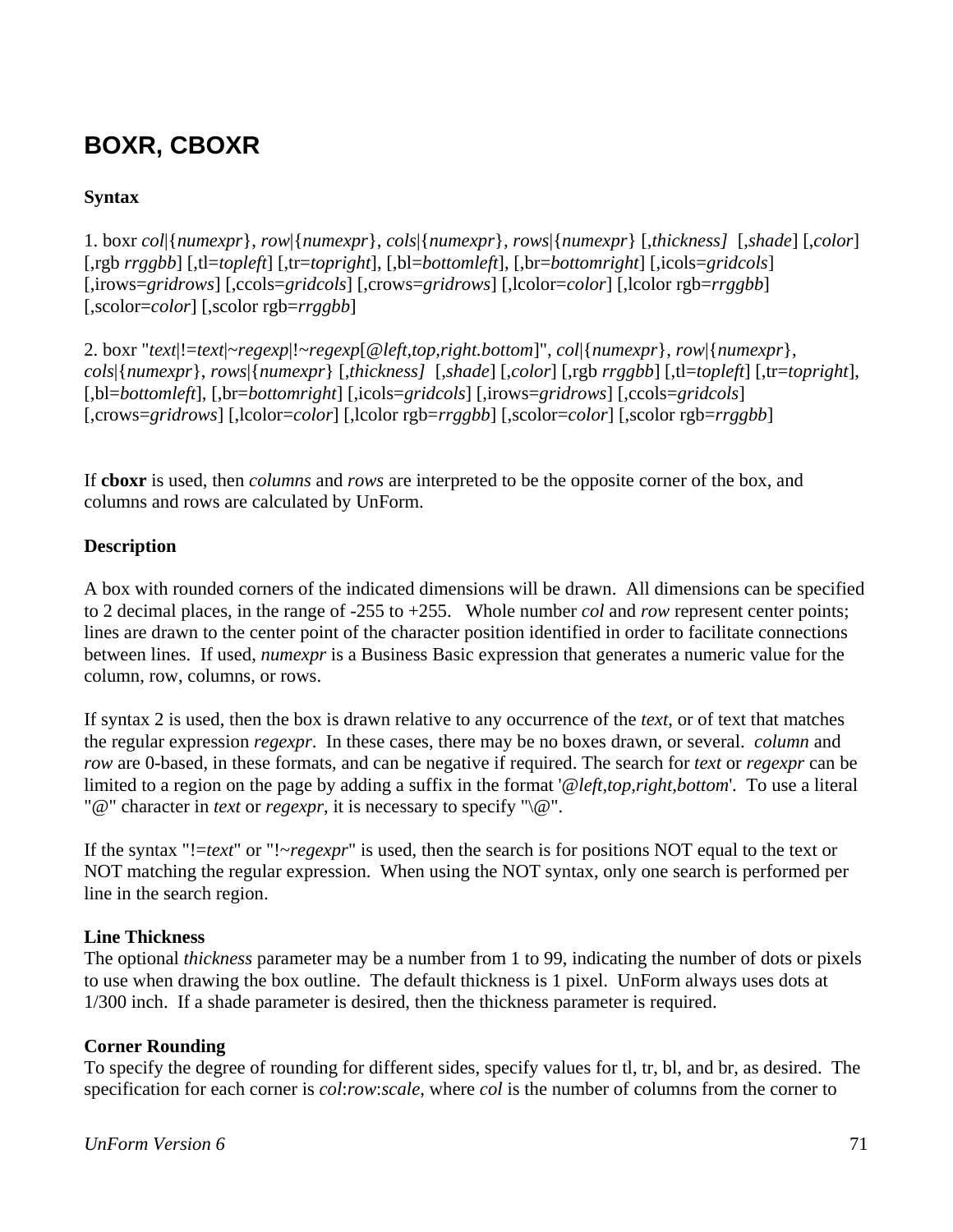begin the rounding, *row* is the number of rows from the corner to begin rounding, and *scale* is the level of rounding, from –100 for fully convex, to 100 for fully concave, where 0 becomes a straight line from the column and row break points. If no rounding options are specified at all, then UnForm will apply default rounding to all four corners. If any rounding is specified, then any unspecified corners become square corners.

### **Shading**

The optional *shade* parameter may be used to specify a "percent gray" value of from 1 to 100. Most laser printers can only print about 8 different shades of gray, so a value of 45, for example, may print the same pattern as 50. Note that if you specify a shade level of 0, this differs from not specifying any shade at all: a shade level of 0 will force a white interior, even if another box or shade command draws shading inside the bounds of the box.

### **Color**

Color can be specified as "white", "cyan", "magenta", "yellow", "blue", "green", "red", or "black", or you can name an RGB value as a 6-character hex string with "rgb *rrggbb*", where *rr* is red (00-FF), *gg* is green (00-FF), and *bb* is blue (00-FF). To distinguish colors between the line and the shade region, use "lcolor" or "lcolor rgb" for lines, and "scolor" or "scolor rgb" for shade.

### **Grids**

The *gridcols* and *gridrows* settings are used to draw grid lines and/or shade regions inside the box. *gridcols* specifies one or more vertical column settings in the structure of *column*[:*thickness*[:*shade*[:*color|rrggbb*]]]. Multiple columns can be delimited by any character other than digits, the decimal point (.), and the colon. Each column designates a vertical line to draw from the top to bottom edges of the outer box. If a thickness is specified, then the line is drawn using that thickness (0 would draw no line at all). The default thickness is 1. If shade is specified, then a shade region is draw from the left edge or prior column. *gridrows* is identical in structure to *gridcols*, but specifies the horizontal rows rather than vertical columns. The "icols" and "irows" introducers indicate columns and rows relative to the upper left corner of the outer box. The "ccols" and "crows" introducers indicate absolute columns and rows. In each case, any column or row specification outside the bounds of the box is ignored.

For partial shading, partial color shading, or multiple colors shading, see the **shade** keyword. You can improve the look of shade regions on laser printers, especially at medium shade levels and 600 or higher dpi settings, by using the **gs** command.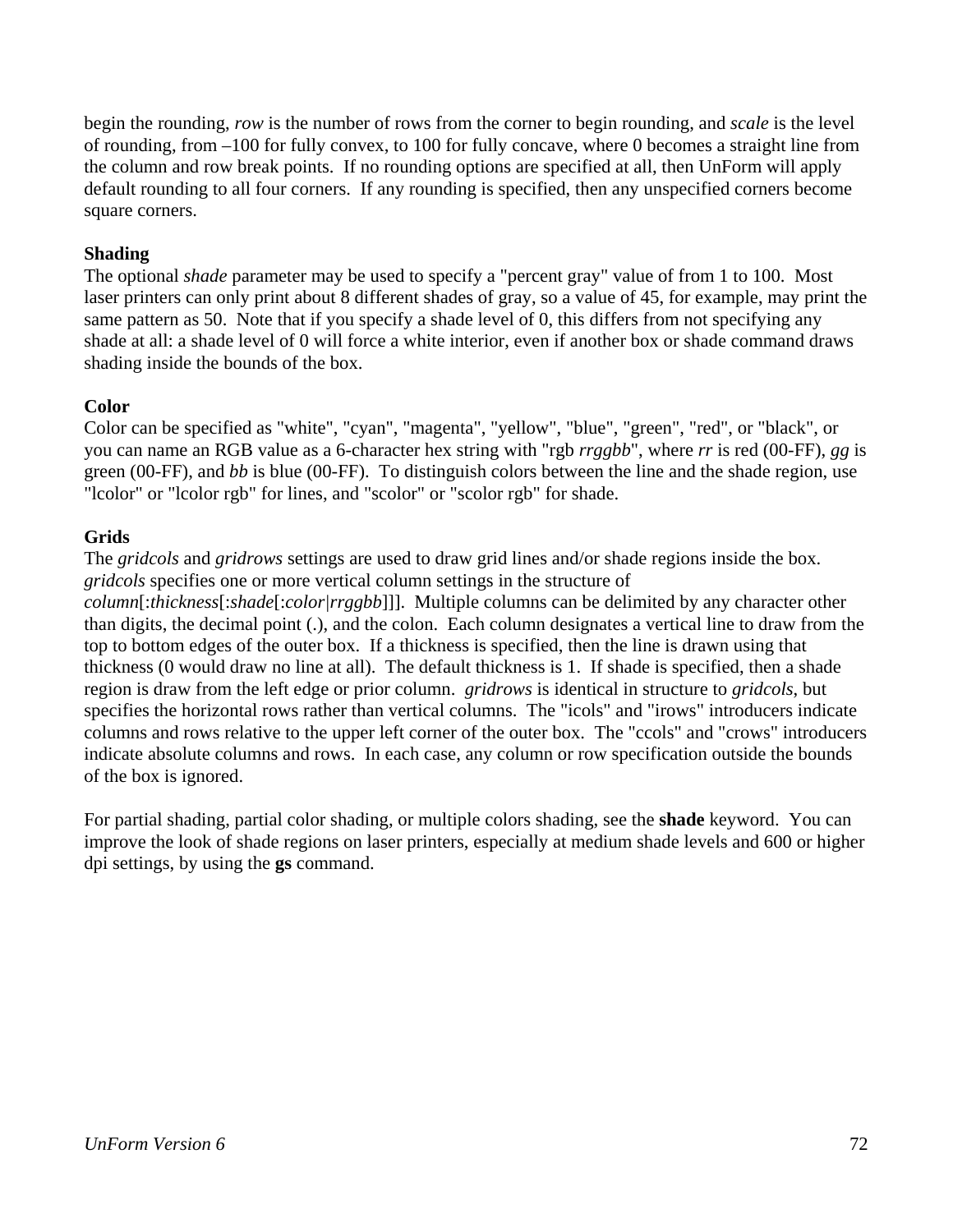## **Examples:**

**boxr 10,9.5,70,4.25,2,5,lcolor=blue** will draw a box with default rounding on all corners, with a 2 pixel edge and 5% shading. The edge line will be drawn in blue if the output device supports color.

**cboxr 0.5,60,80.5,66,1,0,bl=3:1.5:75,br=3:1.5:75** will draw a box with corners 0.5,60 and 80.5,66, with a 1 pixel border, no shading, and just the bottom left and right corners rounded. The rounding will start 3 columns and 1 row from the corners, and be rounded outward.

Drivers: laser, pdf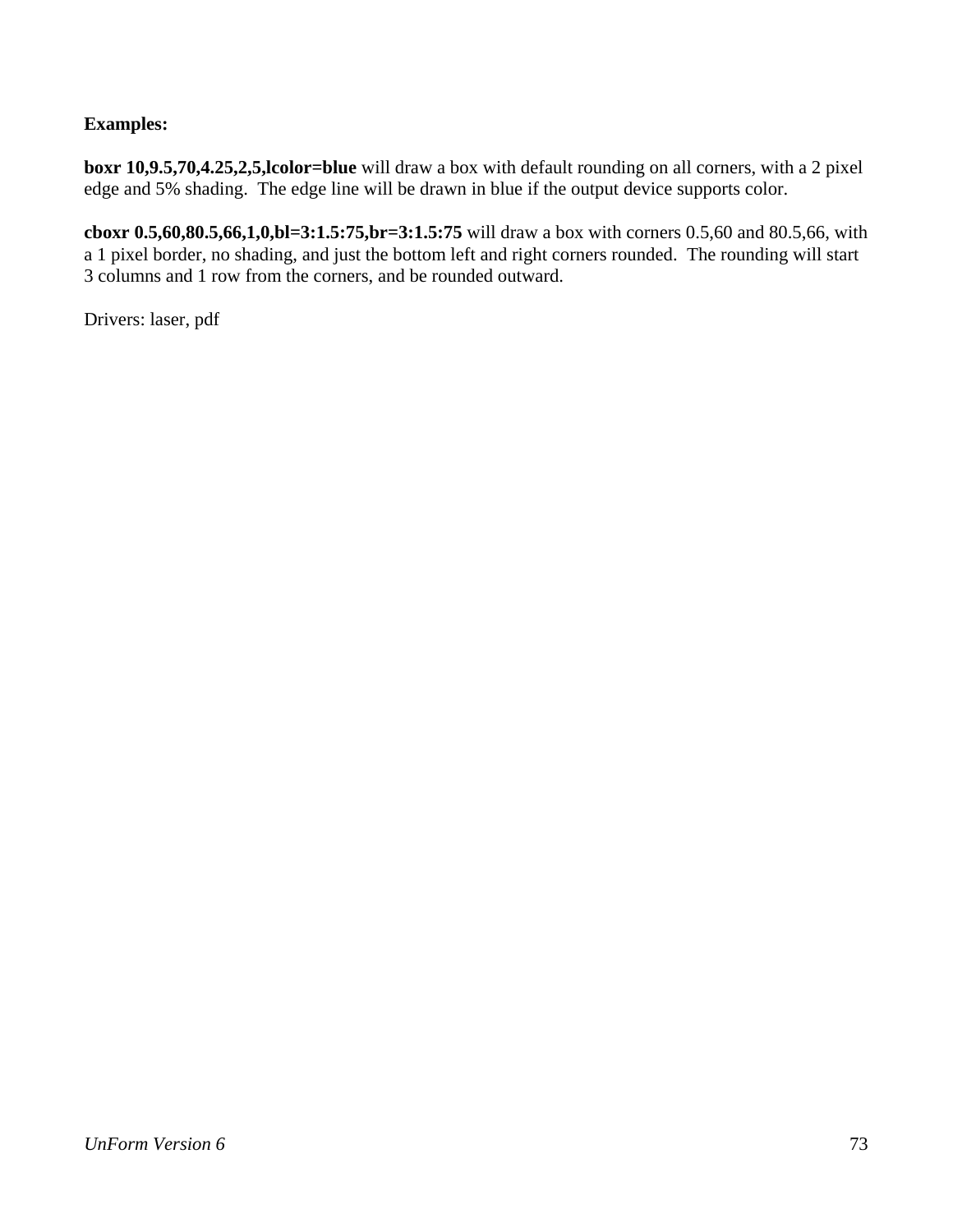# **COLS**

## **Syntax**

cols *n*

## **Description**

This keyword specifies the number of columns to use for the form or report. The base font is scaled to accommodate this many columns. If present, this value will override any calculation based on the **cpi** keyword.

The number of columns *n* can be any value up to 255.

### **Examples:**

**cols 80** will set the print pitch to accommodate 80 columns per page.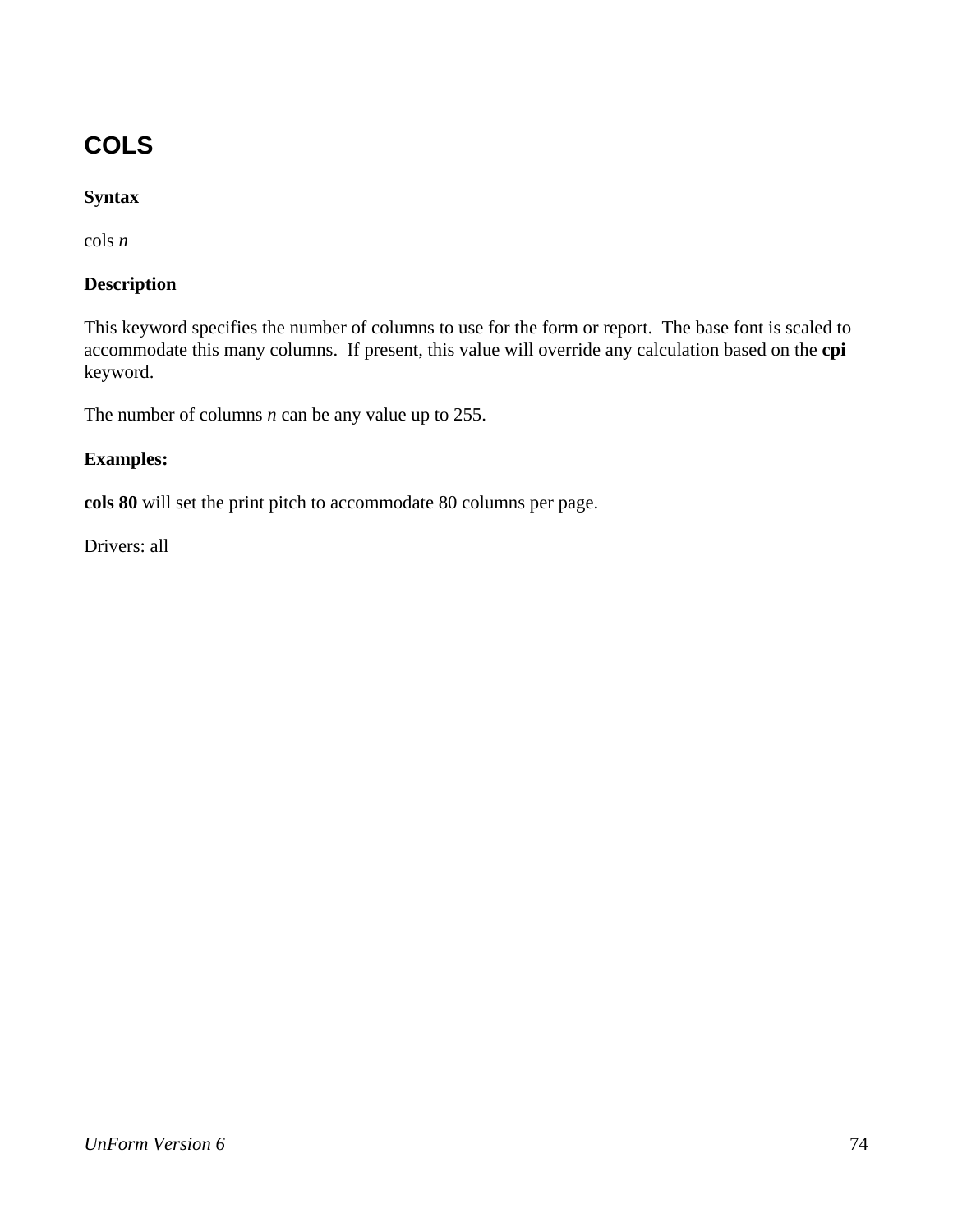## **COMPRESS**

## **Syntax**

compress

### **Description**

If this command is present, then PDF output is compressed using the RLE compression algorithm. This is most effective when repeated characters like spaces are present in the output, such as wide reports with empty space between columns. Pdf output can be reduced by as much as 30%, though in some jobs there may be little or no change. Compression requires extra processing and will therefore affect performance.

Compression can also be turned on with the –compress command line option.

Drivers: pdf only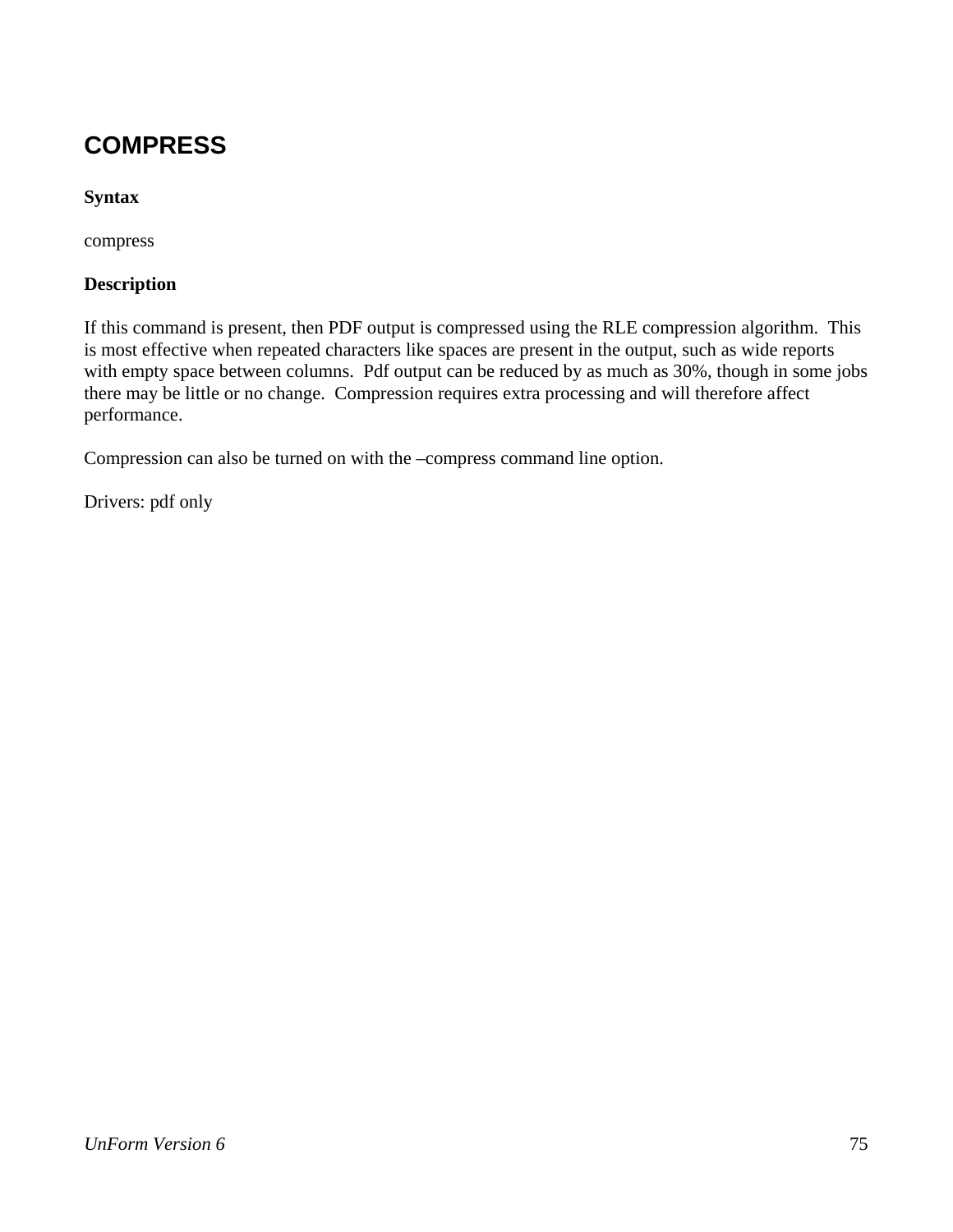## **CONST**

## **Syntax**

const *ID*=*value*

### **Description**

The **const** keyword provides the capability to use a named value as a parameter to other keywords. If, for example, you want to place a series of text values at a certain column position, but may need to adjust the position in the future, and then set a constant *ID* to the column position *value*, then use the *ID* in the column position of all the text values.

```
const COLPOS=22.25 
text COLPOS,30,"Text line 1" 
text COLPOS,31,"Text line 2" 
text COLPOS,32,"Text line 3"
```
A given constant ID can be reused, and references to it in subsequent rule set lines will reflect the new value. Also, a constant defined before the first rule set in the rule file will apply to any rule sets in the file, unless the same ID is reused in any particular rule set.

Note that case does make a difference. "COLPOS" and "colpos" are different constants. Take care not to use constant names that may inadvertently cause unintended replacements. For example, it may be tempting to use a constant named "font", but this would conflict with any font command. There would be no conflict, however, between a constant named FONT and a lower-case font command.

Constant names are limited to 25 characters, and constant values are limited to 75 characters. If you use a quoted value, the outer quotes are removed before the value is substituted into the rule file commands.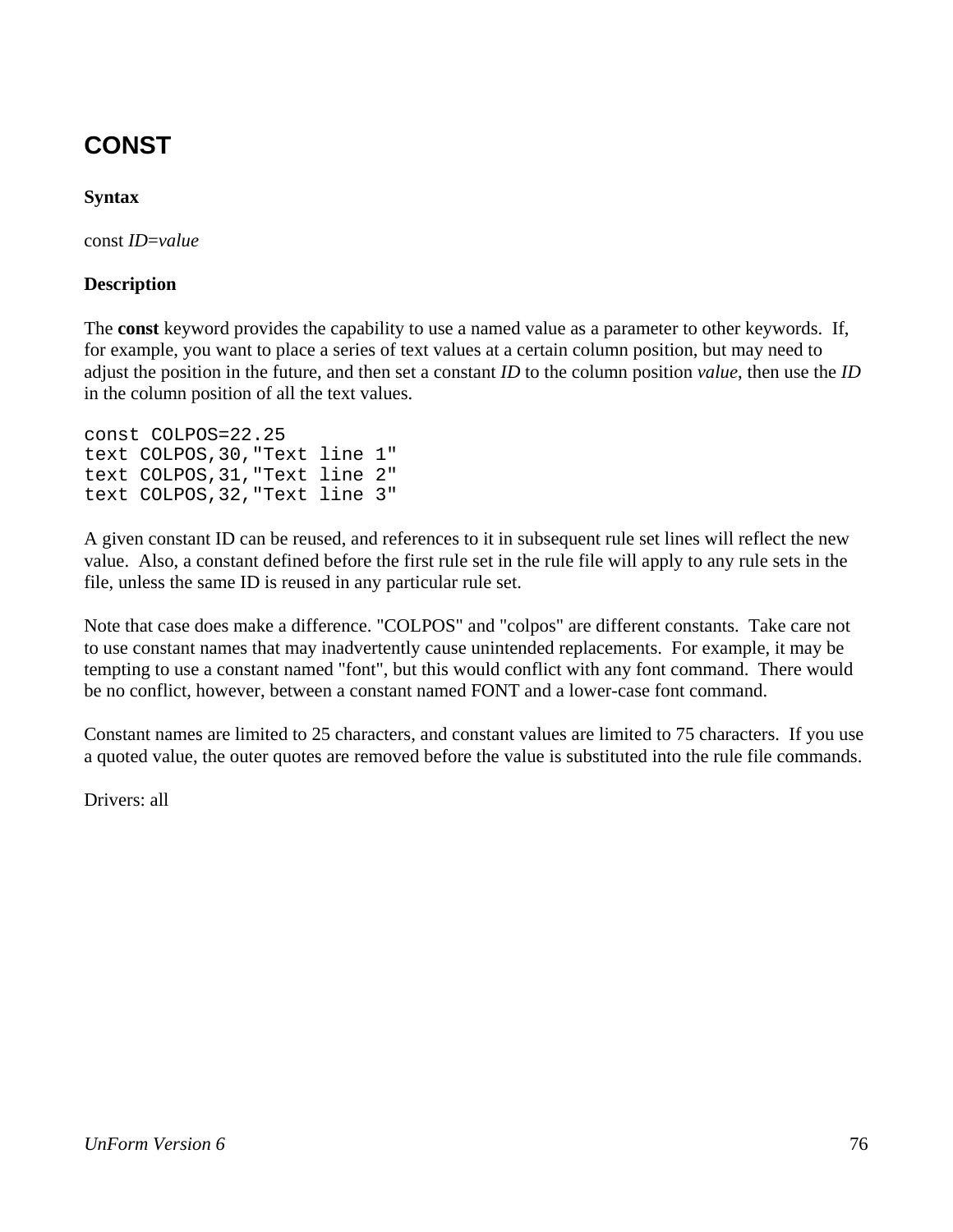## **COPIES, PCOPIES**

### **Syntax**

copies *copies* pcopies *copies*

### **Description**

These keywords are used to generate multiple copies of the form. The number of copies is specified by the number *copies*. If the **copies** form is used, then the entire print job is duplicated the number of times indicated. If the **pcopies** form is used, then each page is duplicated as it is printed, so the pages come out collated.

The two versions of this keyword are mutually exclusive; the last one that is found in the rule set is the one used. Note also the **-c** and **-pc** command line options can be used, though these keywords take precedence, if specified.

Individual copies can be managed to any degree necessary via "if copy *n*" rule set logic, and also full programming logic with the "precopy {}" and "postcopy {}" logic entry points. Use this to modify the output device for specific copies, or to modify the content of specific copies.

To add attachments that are separate pages from the standard form pages, assign a copy to the attachment, and add a **notext** keyword for that copy.

```
copies 2 
if copy 2 
notext 
attach "/usr/unform/attachments/attach1.pcl" 
end if
```
## **Examples:**

**copies 2** will print the entire report twice.

**pcopies 3** will print each page three times.

Drivers: all, pdf driver treats copies as pcopies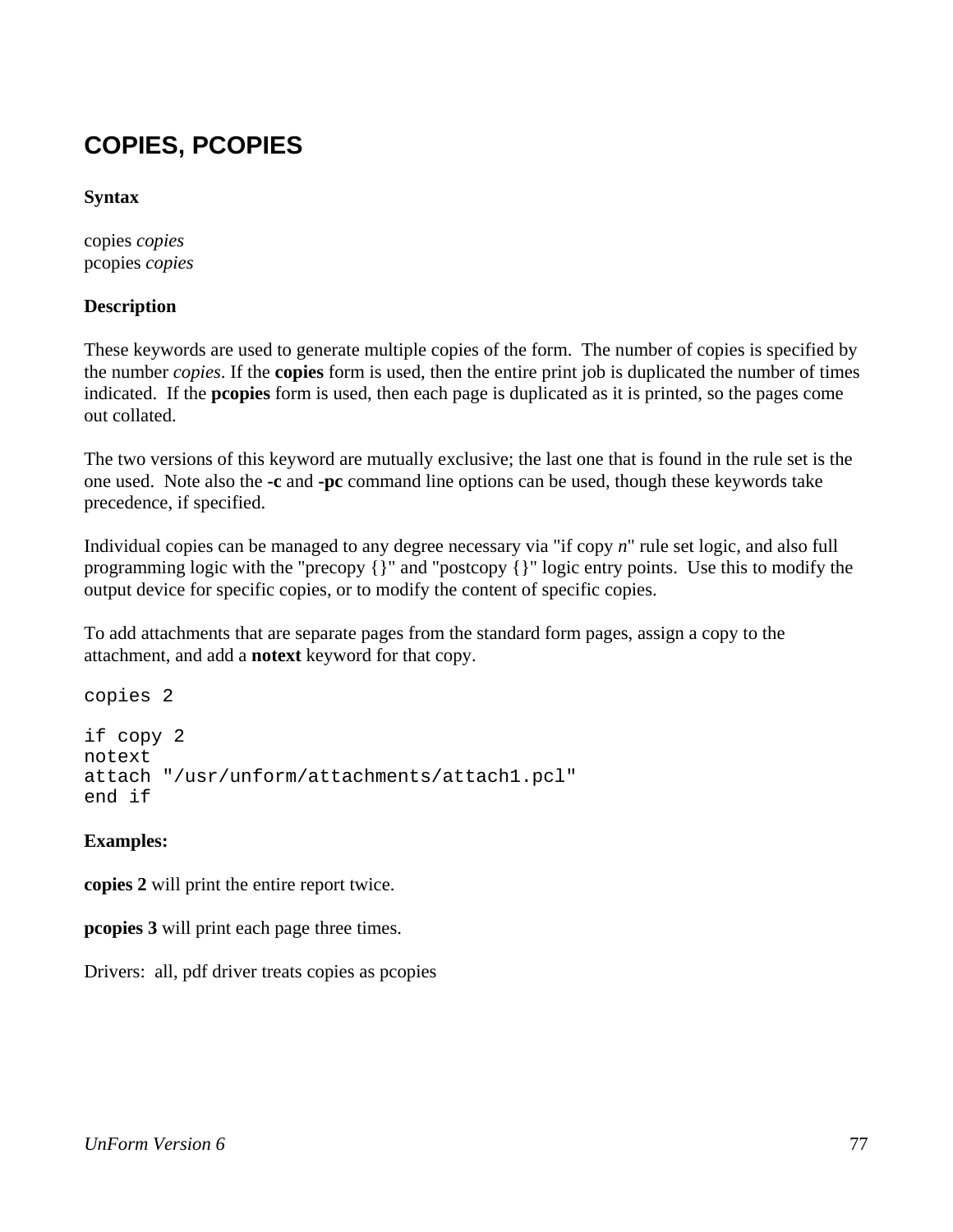# **CPI**

## **Syntax**

cpi *characters-per-inch*

## **Description**

The **cpi** keyword indicates what pitch UnForm should use when printing the text of a form or report. From this, along with the paper dimensions, UnForm can determine the columns per page and ensure that the proper pitch is selected. As UnForm uses **cpi** to calculate a **cols** value, **cpi** values are rounded to allow even character spaces. It is advisable to use **cols** rather than **cpi**.

See also **lpi**, **cols**, **rows**.

## **Examples:**

**cpi 16.66** will set the character spacing to a common "compressed" character pitch.

Drivers: laser, pdf, zebra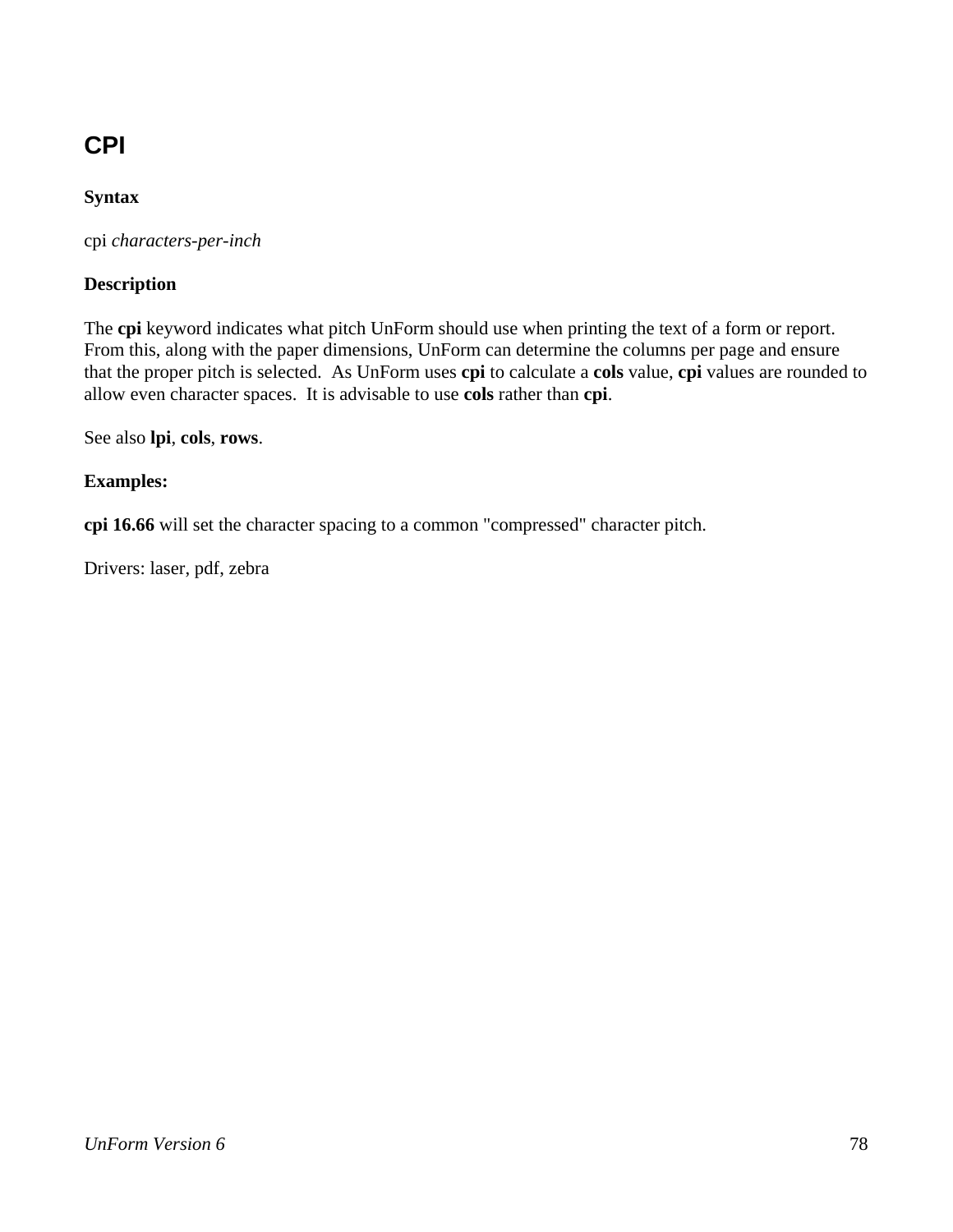## **CROSSHAIR**

## **Syntax**

crosshair

## **Description**

If this command is present in a rule set, then UnForm will generate a crosshair grid over the page, making rule file development easier. Crosshair mode can also be turned on from a code block with the crosshair\$ variable.

Drivers: laser, pdf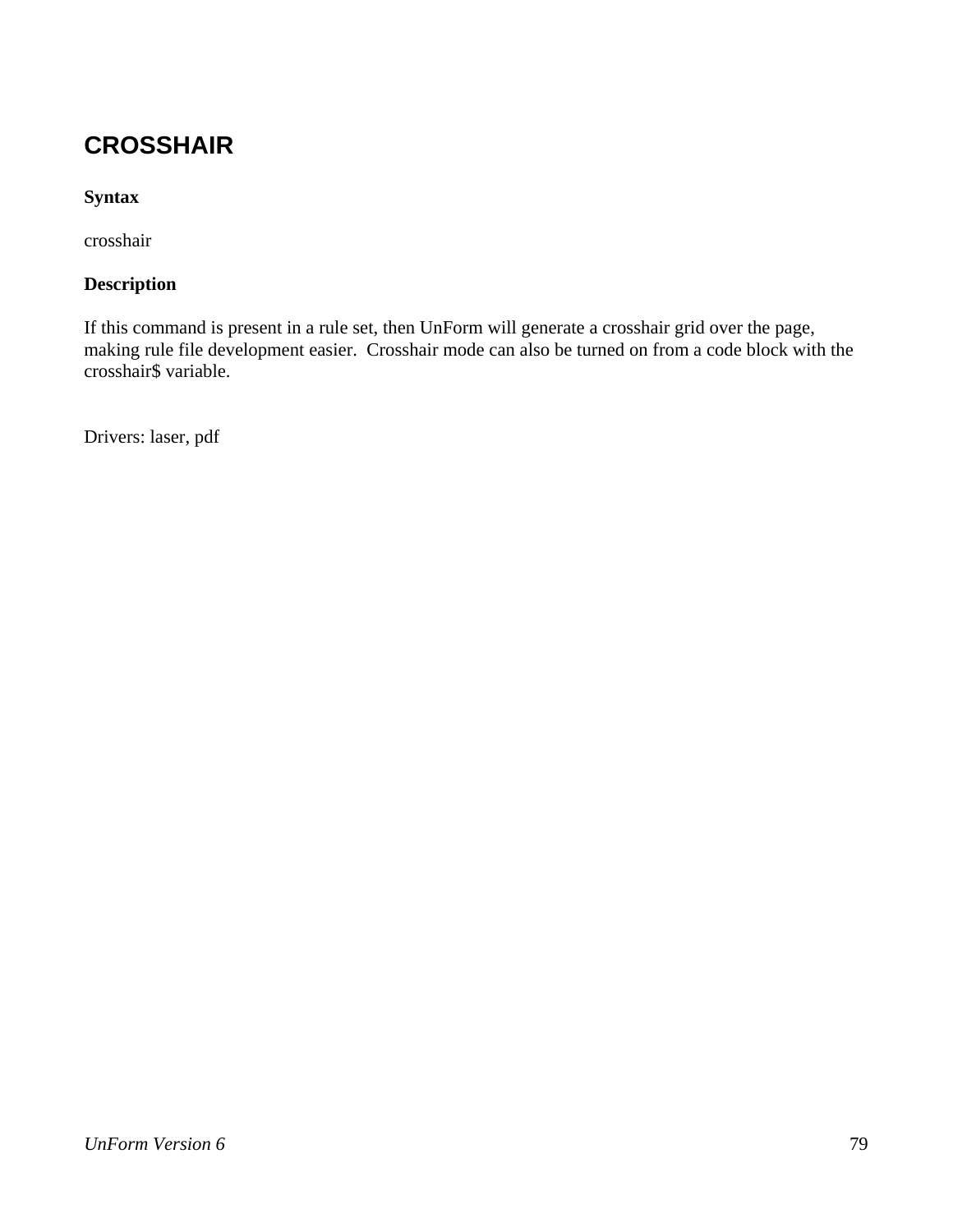## **DETECT**

### **Syntax**

detect *column(s)*,*row(s)*,"[^[!]]*text"*  detect *column*(s),*row(s)*,"[^[!]]~*regexpr*"

#### **Description**

This option is used to identify a form from the data read by UnForm. If the **-r** option is used on the UnForm command line, then **detect** keywords are ignored. Otherwise, each rule set's detects are analyzed until a match is found. If more than one **detect** keyword is specified for a rule set, then the job must match all of them. Detection occurs only at the start of the job, using the first page of data read from the input stream.

If *column* and *row* are 0, then the whole page is scanned for the occurrence of the text. If *column* is 0 and *row* is greater than 0, then the whole line is scanned.

*column* and *row* can contain ranges in the format *from*-*through*, such as '20-25' for the columns (or rows) 20 through 25.

The format of the quoted third parameter determines how the detection scan is handled. If plain text is specified, then a literal match for *text* is performed. If the text begins with the prefix character  $\sim$ , then a regular expression search for *regexpr* is performed.

If the text begins with  $\land$ , then a case insensitive match is performed.

Following the optional  $\wedge$  character, but before the  $\sim$  character, may be a ! character, indicating a scan for NON-matches.

The following prefix sequences are valid:  $\land$ ,  $\land \sim$ ,  $\land$ ,  $\land \lor$ ,  $\land \land \lor$ , meaning, respectively: case insensitive text, case insensitive regular expression, text not found, regular expression not found, case insensitive text not found, case insensitive regular expression not found.

#### **Examples:**

**detect 0,2,"INVOICE"** would search for INVOICE anywhere on line 2.

**detect 10-12,4,"~../../.."** would match a date format at column 10, 11, or 12, on row 4.

**detect 65-66,6-8,"!~../../.."** would match a date format NOT occurring at column 65 or 66, on rows 6 through 8.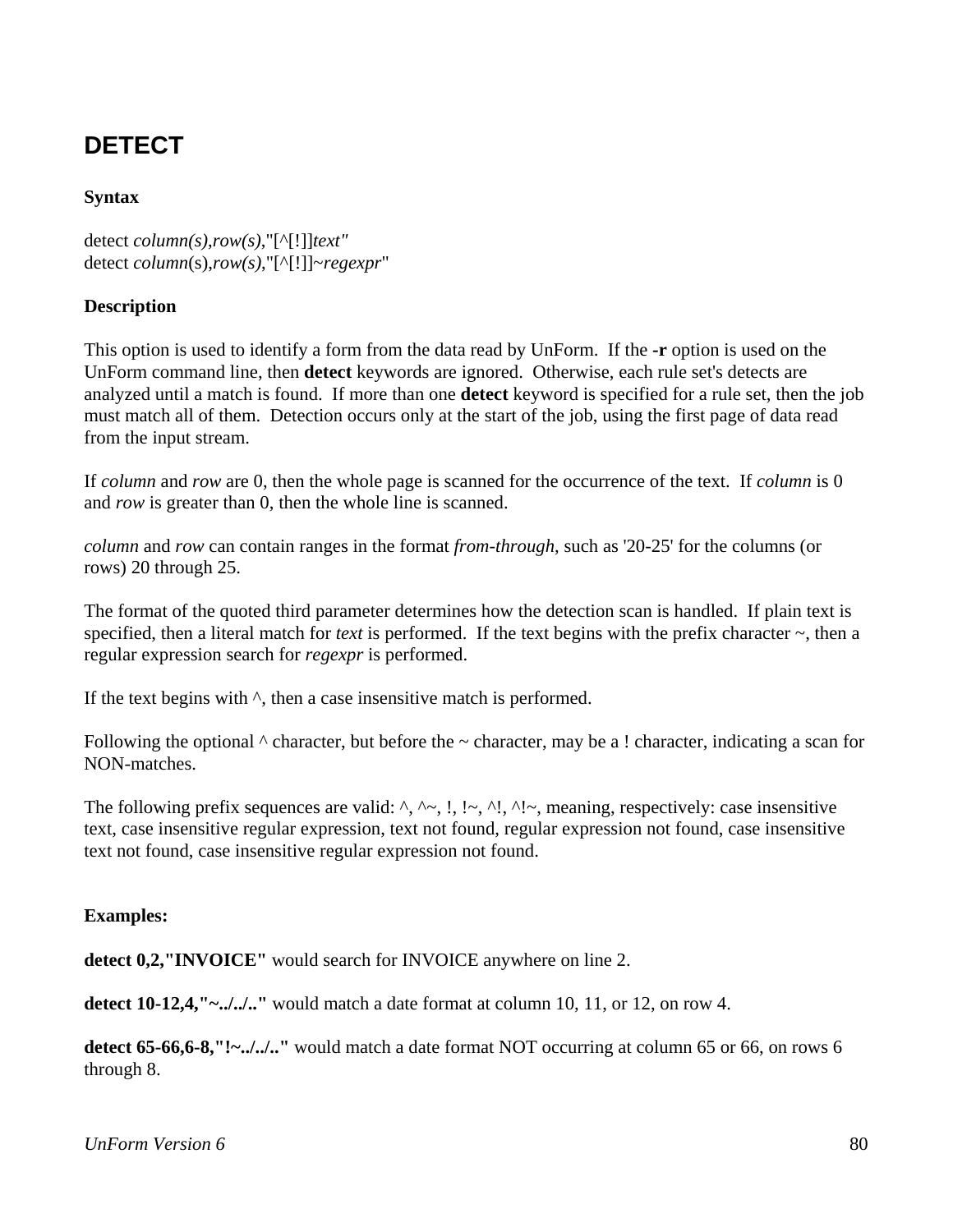detect 0,2-3,"^invoice" would match INVOICE, Invoice, invoice, etc. anywhere on lines 2 or 3.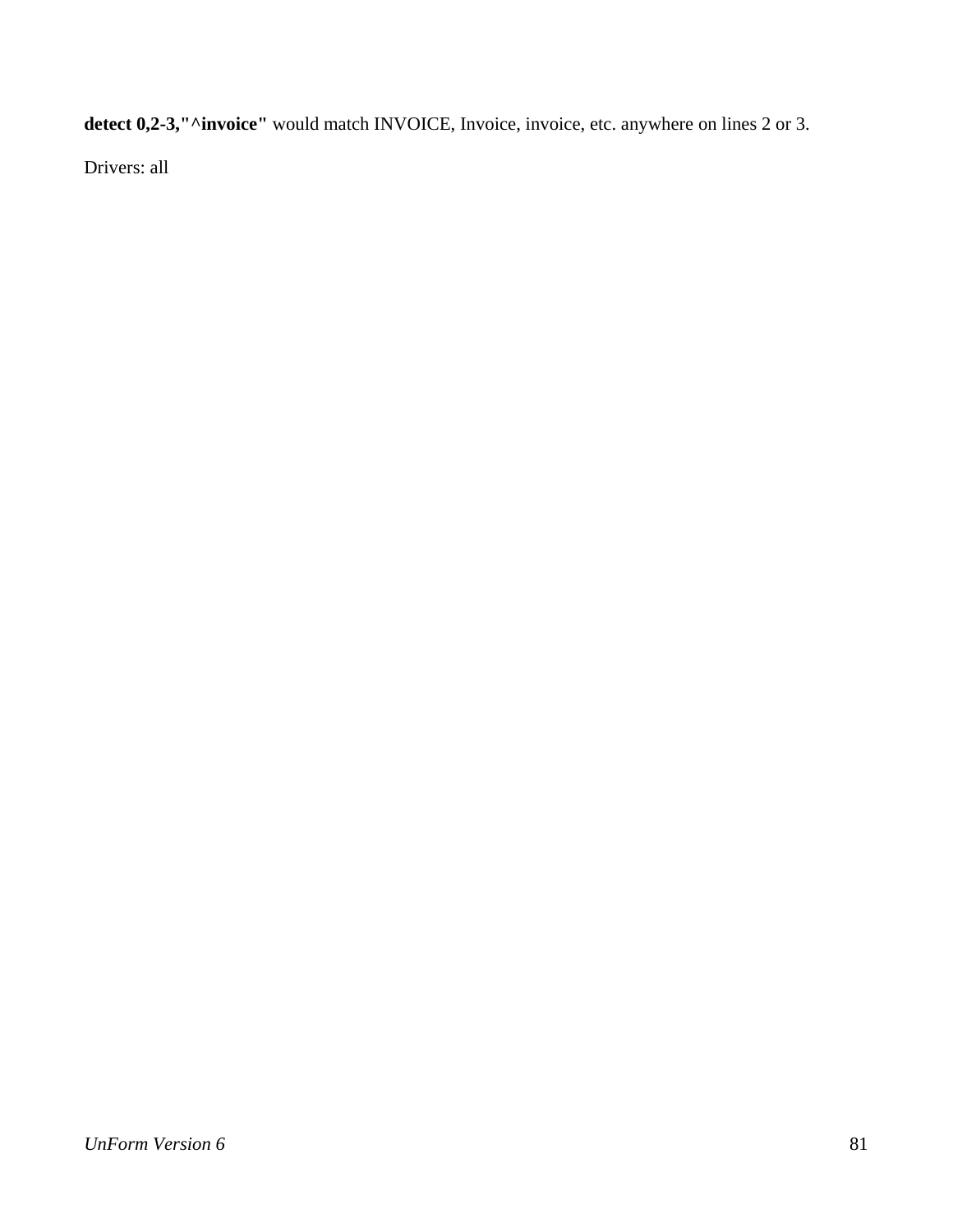## **DOWN**

## **Syntax**

down *n* [,*gap*]

### **Description**

This instructs UnForm to allocate virtual pages down the physical page, evenly spaced within the top and bottom margins. Use this feature for multi-up printing of standard reports, or for laser labels.

UnForm will automatically scale text (to as small as 4 point), boxes, and shading. It will not scale images, barcodes, or attachments. Also see the **across** command.

**Down** can be used inside an 'if copy' block, but is only compatible with non-collated copies. As a result, copy-specific **down** is only available in the laser driver, and only in conjunction with the **copies** command, not **pcopies**.

If the optional *gap* value is specified, it indicates the number of vertical pixels between each virtual page. If it is not specified, the default is to use 1 *row* (as opposed to pixels).

See the 132x4 rule set in advanced.rul for an example of using the across and down commands.

Drivers: laser, pdf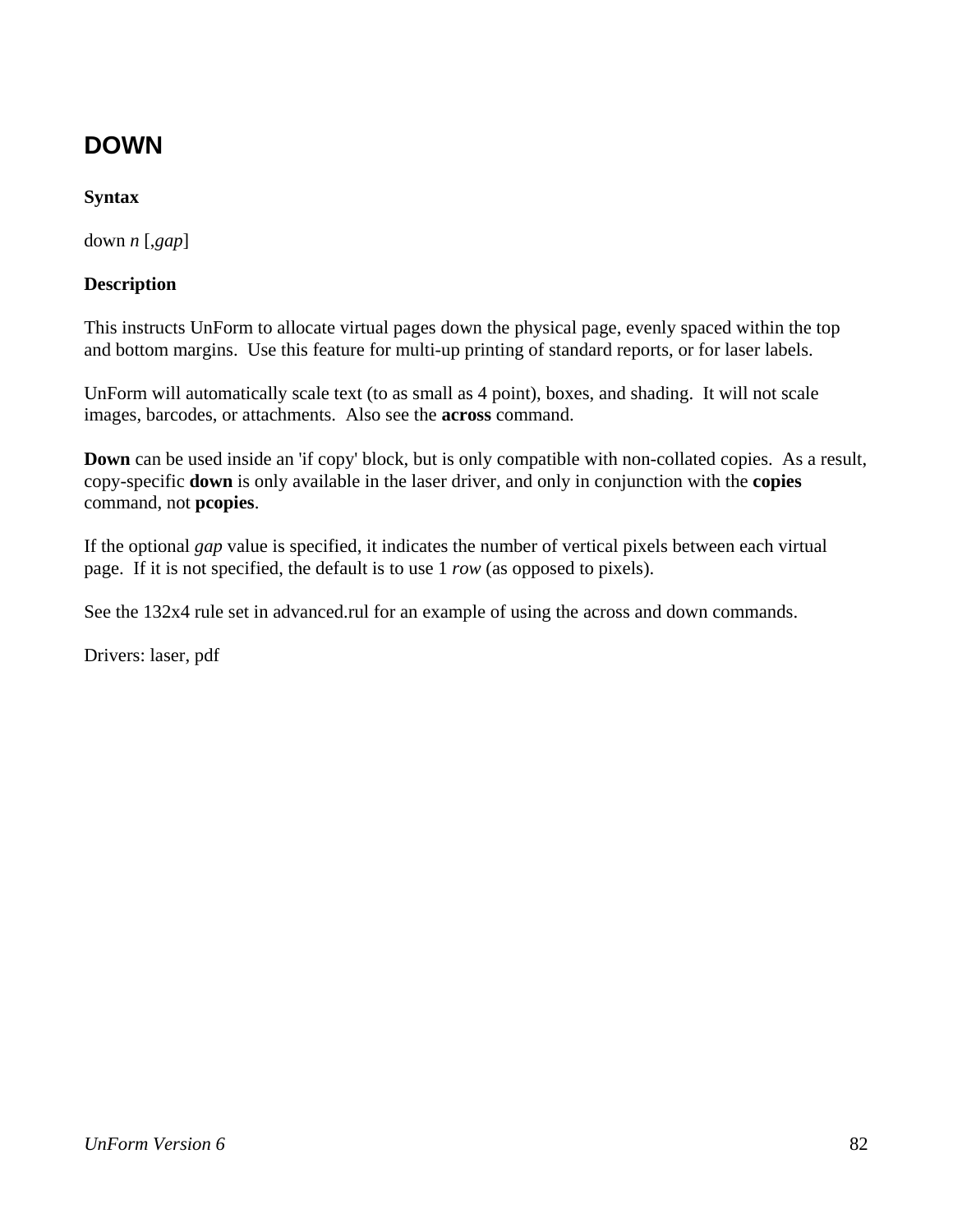## **DPI**

## **Syntax**

dpi 300 | 600 | 1200

## **Description**

The **dpi** keyword instructs PCL printers to print at the specified dots per inch. The default dpi value is 300; however, many printers are capable of printing at 600 or 1200 dpi (or possibly even higher values). This takes more printer memory, but results in crisper characters and lines.

Drivers: laser only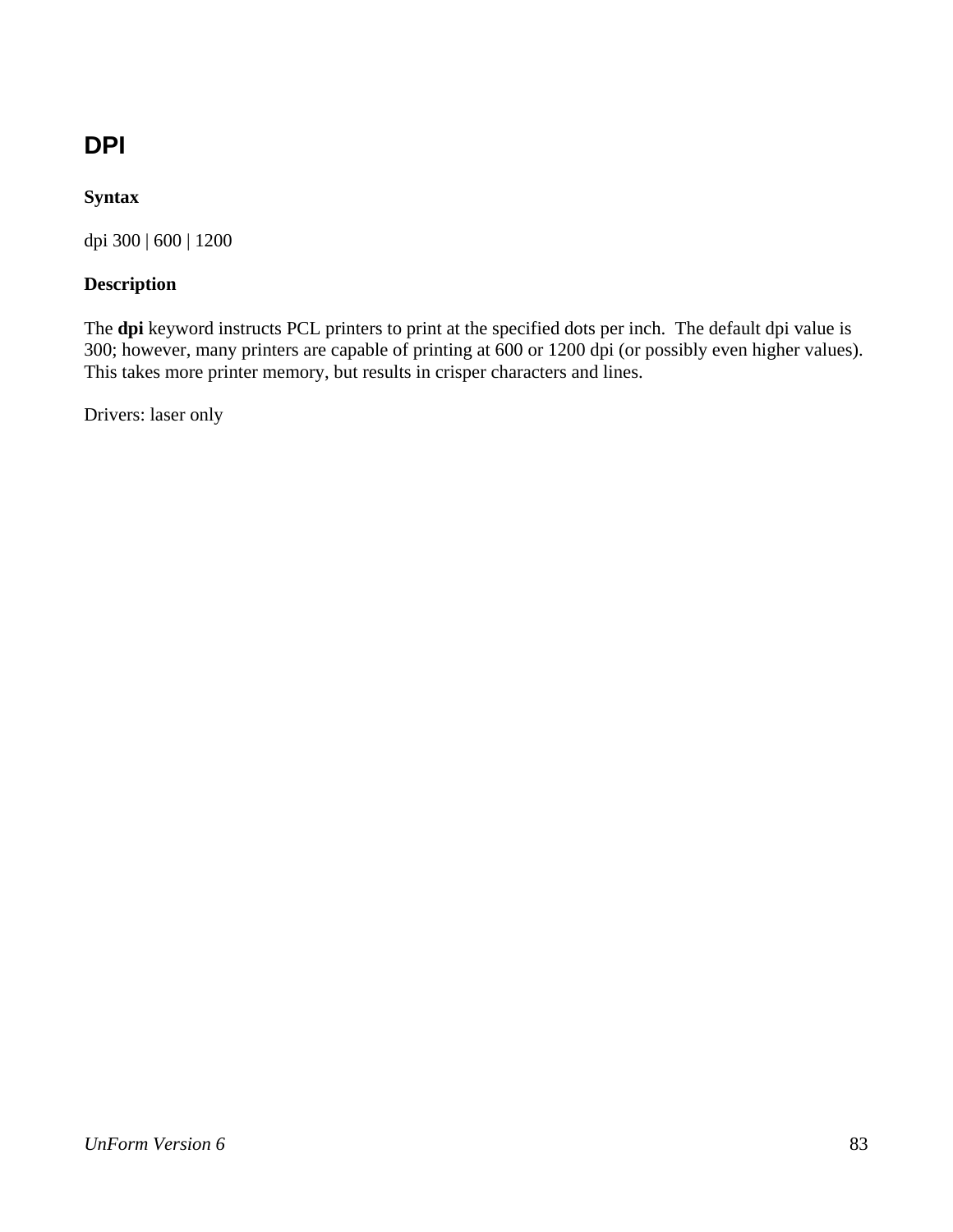## **DSN\_SAMPLE**

This command is used exclusively by the UnForm Designer tool, to store the name of a sample text file to apply to previews generated in the design environment.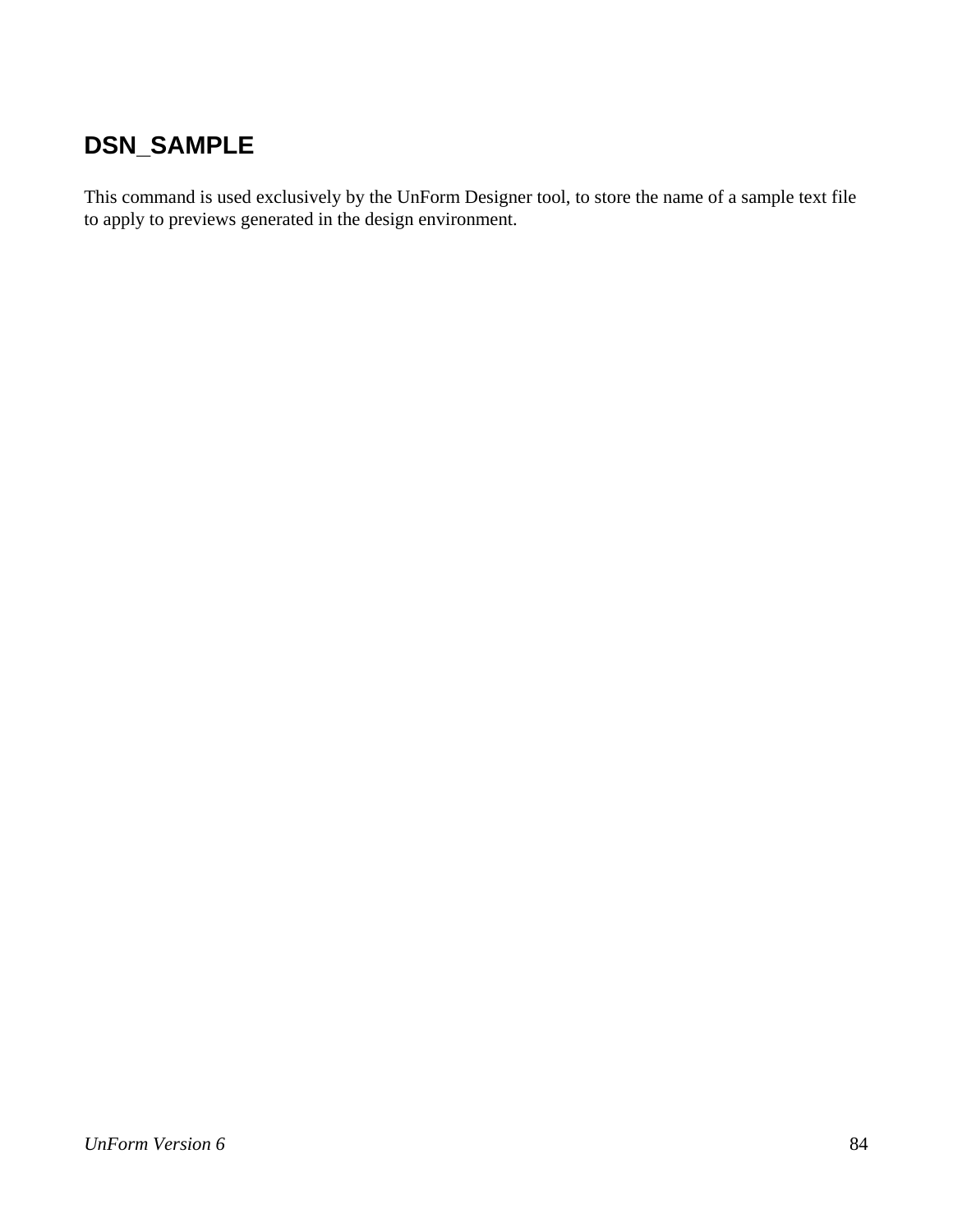## **DUMP**

See the **image** command.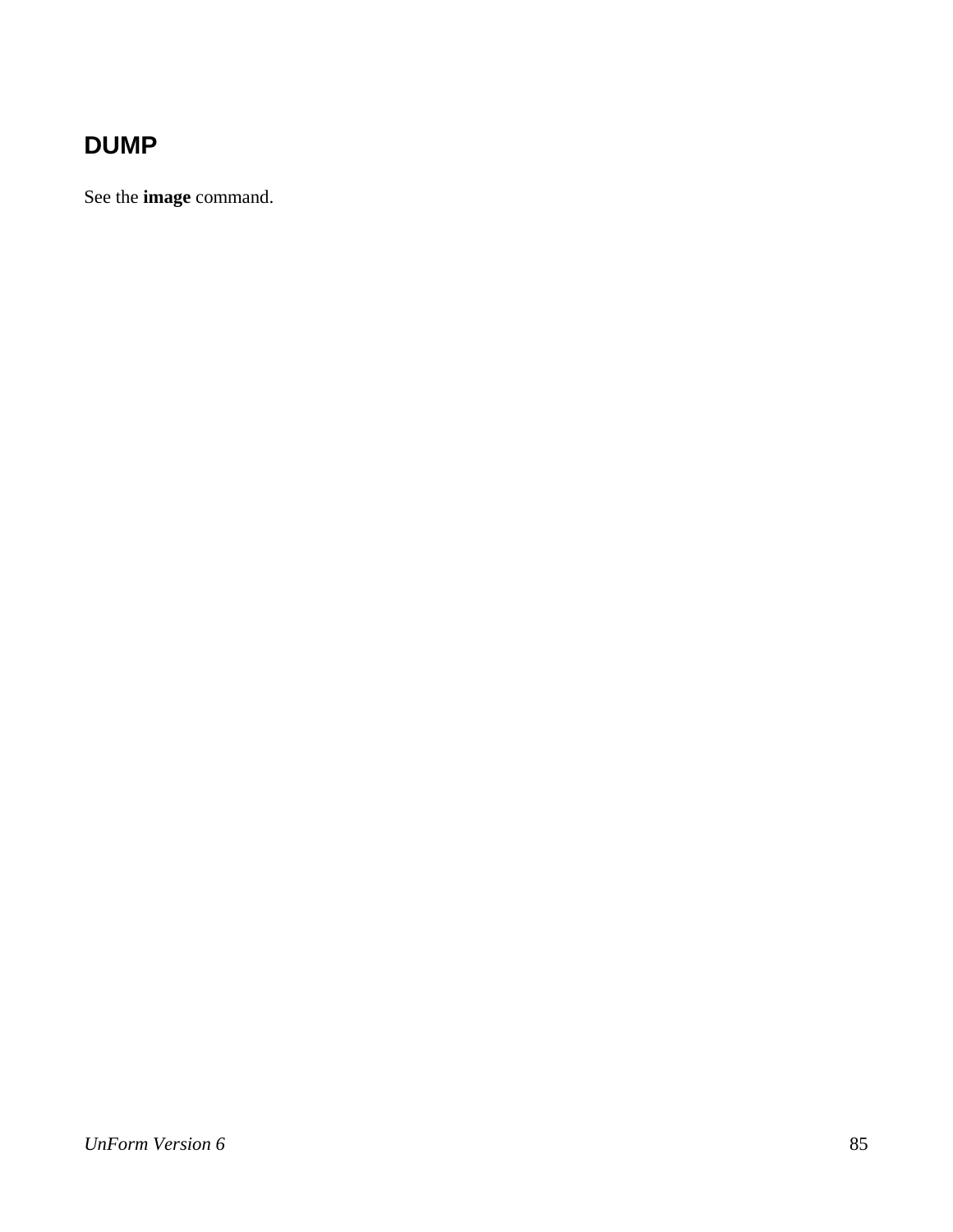## **DUPLEX**

### **Syntax**

duplex *mode* [, *left-offset*] [, *top-offset*]

### **Description**

Duplex printing, if supported by your printer, causes printing on both sides of the paper.

*mode* can be 1 for long-edge binding, or 2 for short-edge binding. A *mode* of 0 will print in simplex (single-sided) mode.

*left-offset* and *top-offset* are optional values in decipoints (1/720<sup>th</sup> inch) that indicate how far to shift the page printing from the left and top edges, respectively. Note that margins may need to be adjusted (with the **margin** keyword) if offsets are used.

Note that any duplex command will cause a page eject on a laser printer, so timing of the duplex command is important. For example, if you use pcopies 2, and the second reserved for a back side attachment, the duplex command should be in the 'if copy 1' block. This forces copy 1 to be on the front side and copy 2 to follow on the back side. This concept is shown in the example below.

## **Examples:**

pcopies 2 if copy 1 duplex 1 # complete form for front of page end if if copy 2 # attachment for back of page notext attach "terms.pcl" end if

Drivers: laser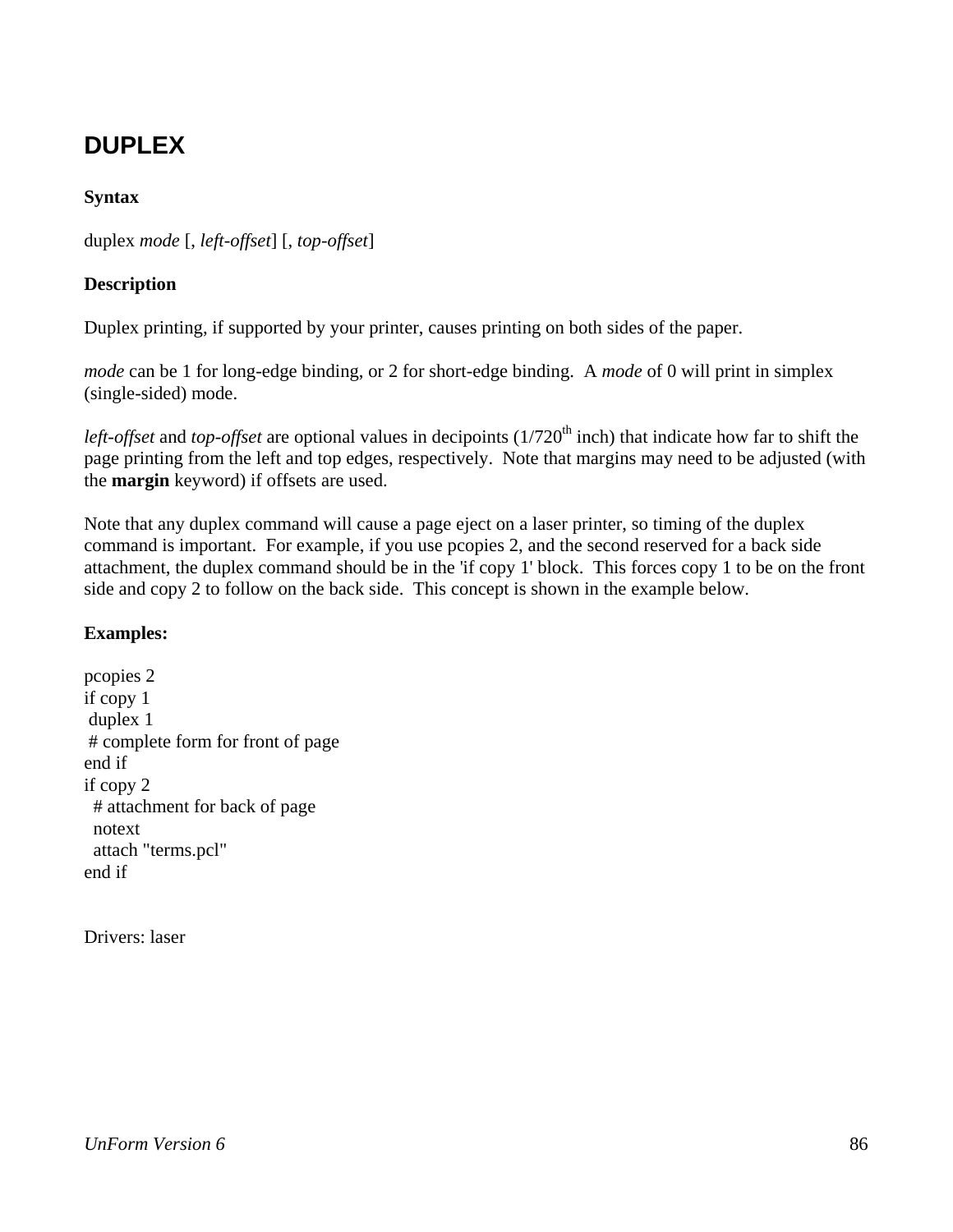## **EMAIL**

## **Syntax**

email { *to* | {*toexpr*} }, { *from* | {*fromexpr*} }, { *subject* | {*subjectexpr*} }, { *msgtxt* | {*msgtxtexpr*} } [,cc "*cc*"|{*ccexpr*}] [,bcc "*bcc*"|{*bccexpr*}], [,attach "*attach*"|{*attachexpr*}] [,otherhead|oh "*otherhead*"|{*otherheadexpr*}] [,login "*login*"|{*loginexpr*}] [,password|pswd "*password*"|{*passwordexpr*}]

### **Description**

The PDF document being created will be emailed as an attachment upon completion, using the information supplied. The name of the attached file is supplied with the "-o" argument on the UnForm command line, or can be overridden by setting the variable output\$ in a prejob code block.

Each of the first 4 values is positional, and each can be a literal value or an expression enclosed in curly braces. The *to* value is the only required value, and must be a fully qualified email address, or a commaseparated list of email addresses. The *from* value, if supplied, must also be a fully qualified email address. If it is not supplied, then a default address will be used from the mailcall.ini file.

Note that the expressions are resolved as of the last copy of the last page of the job. If you need to use data from an initial page, use a prejob code block to assign variables, and then use those variables in the expressions.

In order to use this command, the mailcall.ini file must be edited to configure a mail server (server=*value*) line. See the Email Integration chapter for more detail about configuration, and also for information about using direct calls to the MailCall program bundled with UnForm. Direct calls enable more control over email processing.

The *msgtxt* value can contain line-feed characters to break lines. These characters can be added in expressions as CHR(10) functions or as \$0A\$ hex literals, or with the literal backslash-n  $(\n)$  character sequence. Note that if the message text starts with a structure "<*value*>", then it is assumed to be an HTML message, and the appropriate header tag is set to send the message as HTML.

| cc     | Followed by a literal that is, or an expression in curly braces that resolves to, a list |
|--------|------------------------------------------------------------------------------------------|
|        | of email addresses separated by commas. These addresses become the CC, or                |
|        | carbon copy, list for the email.                                                         |
| bcc    | Followed by a literal that is, or an expression in curly braces that resolves to, a list |
|        | of email addresses separated by commas. These addresses become the BCC, or               |
|        | blind carbon copy, list for the email. Blind carbon copy addresses are stripped          |
|        | from the email header before the message is sent.                                        |
| attach | Followed by a literal that is, or an expression in curly braces that resolves to, a list |

Optional arguments can follow the message text value in any order, prefixed by the appropriate option name: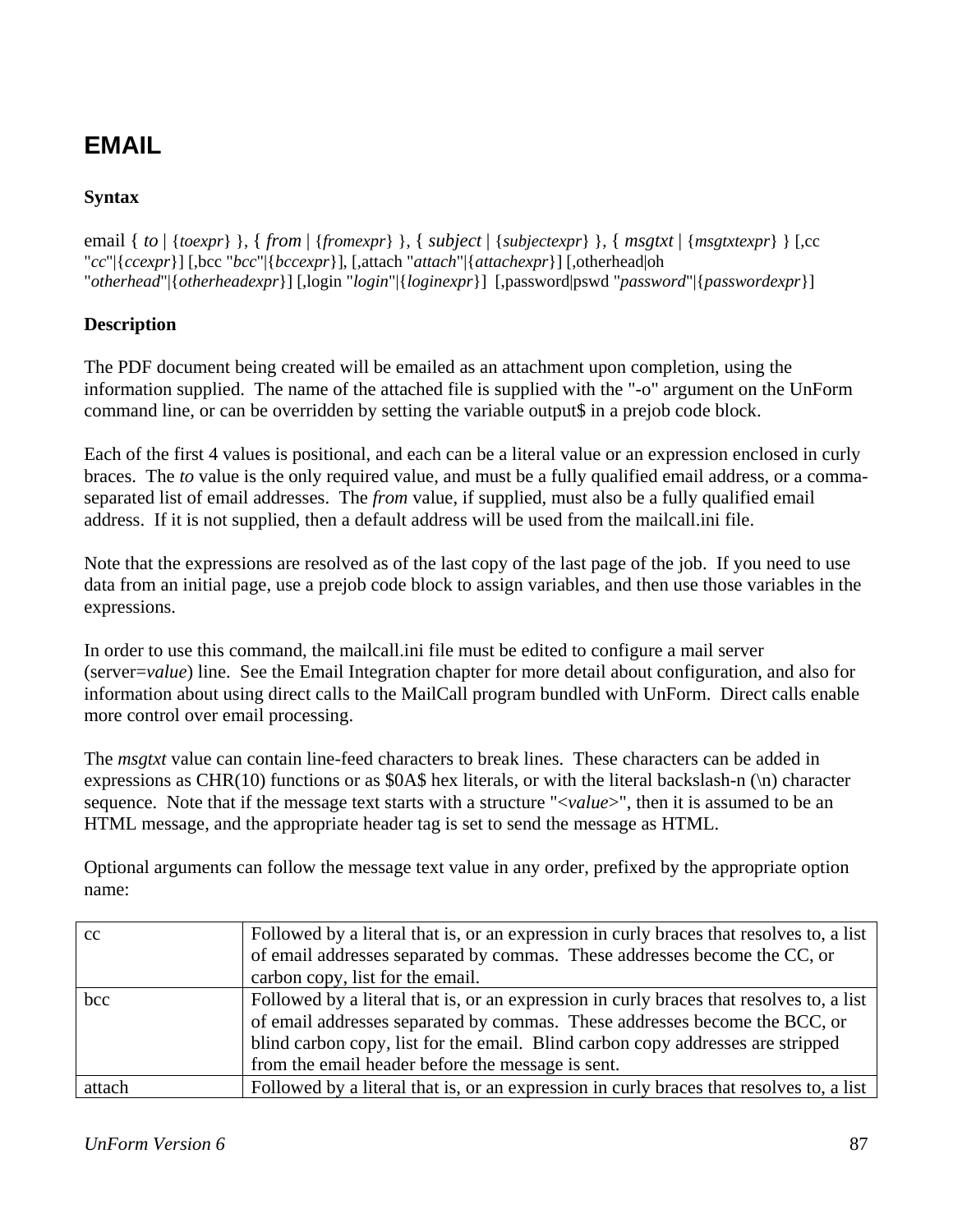|                  | of additional attachment files, separated by commas. Note that the PDF job itself     |
|------------------|---------------------------------------------------------------------------------------|
|                  | is always emailed as an attachment, so only use this option for adding additional     |
|                  | attachments to the message.                                                           |
| otherhead or oh  | Followed by a literal that is, or an expression in curly braces that resolves to, one |
|                  | or more line-feed or "\n" delimited custom email headers.                             |
| login            | Followed by a literal that is, or an expression in curly braces that resolves to, a   |
|                  | login name. Some mail servers are configured to require a login and password for      |
|                  | authentication. This value and the password value are then required.                  |
| password or pswd | Followed by a literal that is, or an expression in curly braces that resolves to, a   |
|                  | login password. Some mail servers are configured to require a login and               |
|                  | password for authentication. This value and the login value are then required.        |

## **Example**

```
prejob{ 
email_to$=trim(get(1,1,50))
invoice-no\=get(60,5,6)
}
```
email {email\_to\$}, "sales@acme.com", {"Invoice number "+invoice\_no\$}, "Please pay the attached invoice promptly.\n\nBest regards,\n\nAcme Distributing", cc "accounting@acme.com"

Drivers: pdf only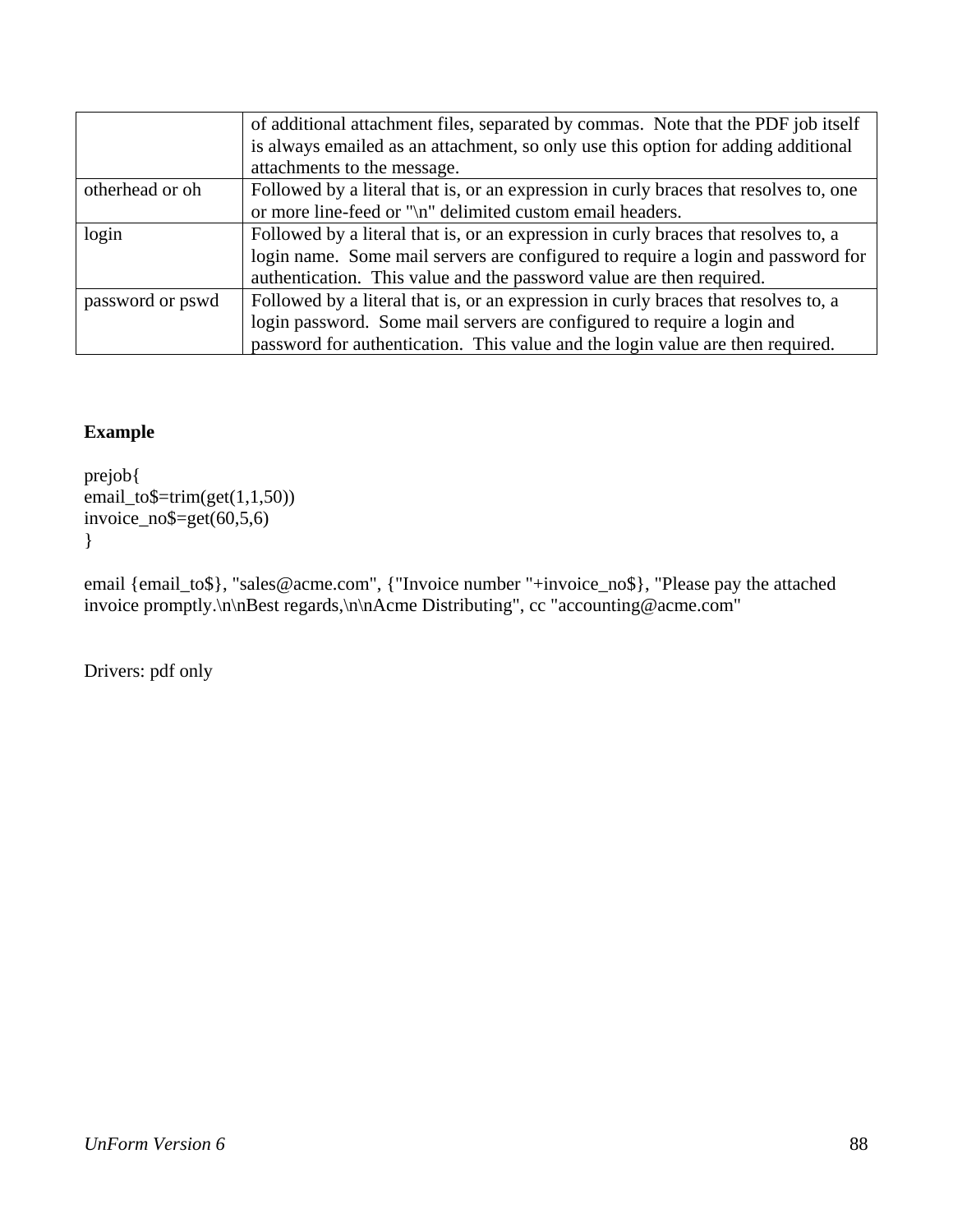## **ERASE, CERASE**

## **Syntax**

1. erase *col*|{*numexpr*}, *row*|{*numexpr*}, *cols*|{*numexpr*}, *rows*|{*numexpr*}

2. erase "*text*|!=*text*|~*regexp*|!~*regexp*[@*left,top,right.bottom*]", *col*|{*numexpr*}, *row*|{*numexpr*}, *cols*|{*numexpr*}, *rows*|{*numexpr*}

If **cerase** is used, then *columns* and *rows* are interpreted to be the opposite corner of the region, and columns and rows are calculated by UnForm.

## **Description**

The text from the input, in the region indicated by the *column*, *row*, *columns*, and *rows* parameters, is erased. This keyword may be used to easily clear unwanted text from the output. The text is erased after text expressions and prepage and precopy code blocks are executed, so the information to be erased is available to those routines. If used, *numexpr* is a Business Basic expression that generates a numeric value for the column, row, columns, or rows.

If syntax 2 is used, then the region is defined relative to any occurrence of the *text*, or of text that matches the regular expression *regexpr*. In these cases, there may be no erased regions, or several. *column* and *row* are 0-based in these formats. The search for *text* or *regexpr* can be limited to a region on the page by adding a suffix in the format '@*left,top,right,bottom*'. To use a literal "@" character in *text* or *regexpr*, it is necessary to specify " $\mathbb{Q}$ ".

If the syntax "!=*text*" or "!~*regexpr*" is used, then the search is for positions NOT equal to the text or NOT matching the regular expression. When using the NOT syntax, only one search is performed per line in the search region.

Also see the erase option of the **hline** and **vline** keywords.

#### **Examples:**

**erase 1,5,30,4** erases text from a region from column 1, row 5, for 30 columns and 4 lines.

**erase "John Smith",0,0,10,1** erases all occurrences of "John Smith" from the page.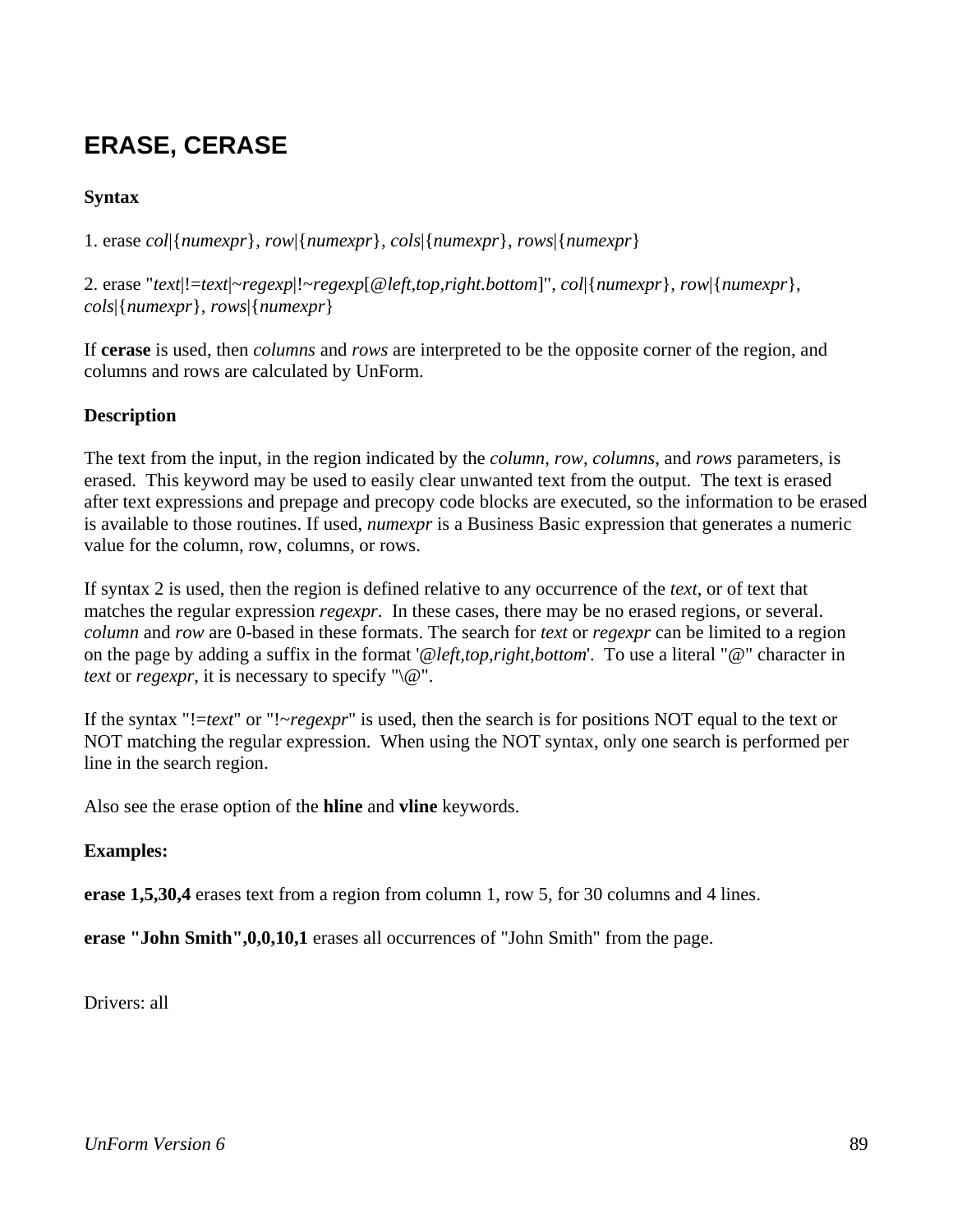## **FIXEDFONT**

## **Syntax**

fixedfont *fontcode* 

The **fixedfont** keyword overrides the default fixedfont setting found in the [default] section of the ufparam.txt file. If there is no fixedfont value in that file, then the *fontcode* 4099 (Courier) is used.

The *fontcode* specified is used for the text sent to UnForm by the application. It must be a nonproportional, scaleable font, except in the circumstance where a non-scaleable font provides the exact pitch required by UnForm to lay out the columns within the margins.

Drivers: laser only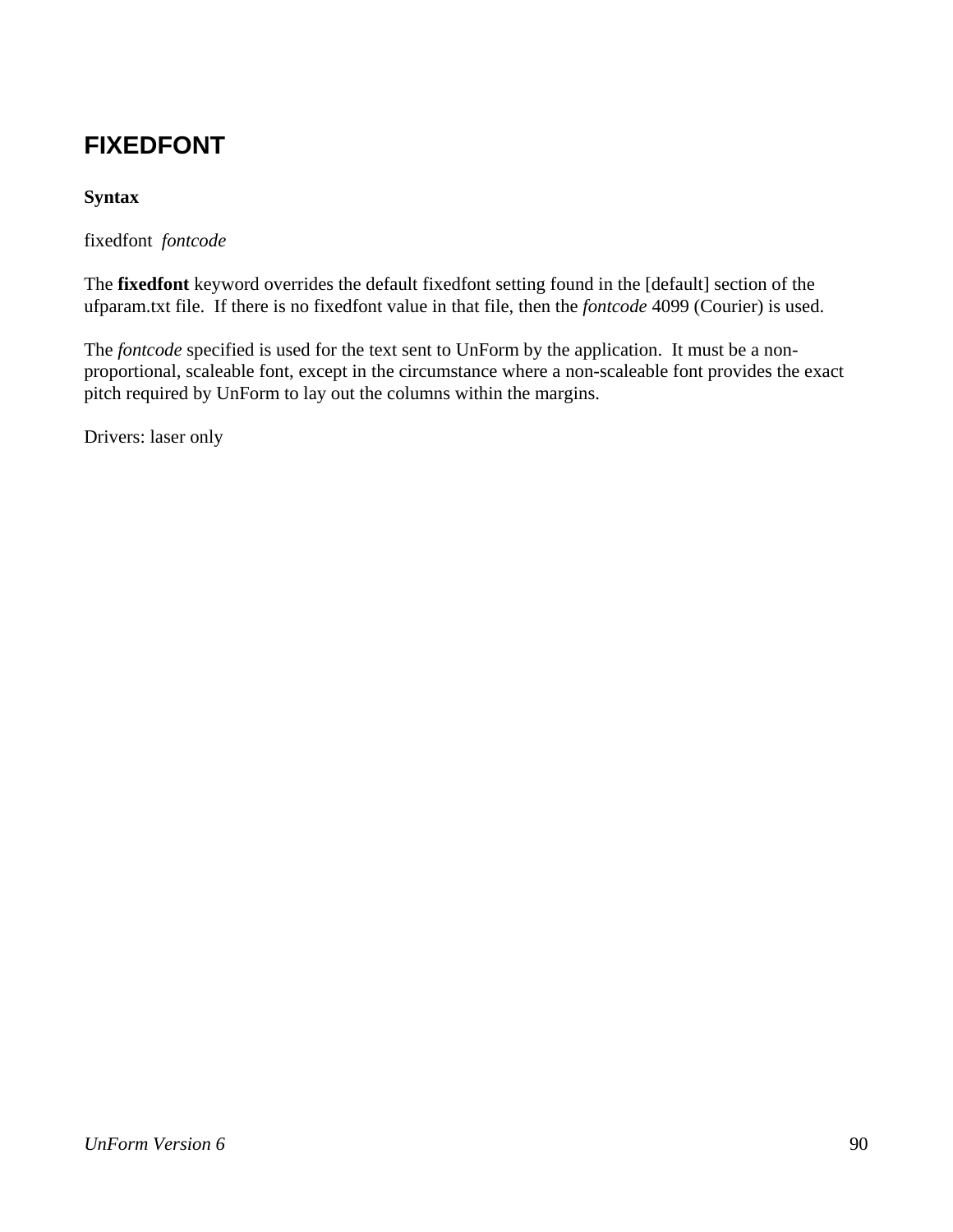## **FONT, CFONT**

## **Syntax**

1. font *col*|{*numexpr*}, *row*|{*numexpr*}, *cols*|{*numexpr*}, *rows*|{*numexpr*} [*,fontname*] [,font *fontcode* ] [*,*symset *symset*] [*,size*] [*,*bold] [,italic] [,underline] [,light] [,shade *percent*] [,fixed | proportional] [,*color*] [,rgb *rrggbb*] [,*justification*] [,upper|lower|proper] [,fit] [,weight *w*|*weightname*] [,style *style*|*stylename*]

2. font "*text*|!=*text*|~*regexp*|!~*regexp*[@*left,top,right.bottom*]"*, col*|{*numexpr*}, *row*|{*numexpr*}, *cols*|{*numexpr*}, *rows*|{*numexpr*} [*,fontname*] [,font *fontcode* ] [*,*symset *symset*] [*,size*] [*,*bold] [,italic] [,underline] [,light] [,shade *percent*] [,fixed | proportional] [,*color*] [,rgb *rrggbb*] [,*justification*] [,upper|lower|proper] [,fit] ] [,weight *w*|*weightname*] [,style *style*|*stylename*]

If **cfont** is used, then *columns* and *rows* are interpreted to be the opposite corner of the region, and columns and rows are calculated by UnForm.

### **Description**

The **font** keyword applies font control to all input stream text in the defined region of column, row, columns, and rows. The other parameters are all optional. If used, *numexpr* is a Business Basic expression that generates a numeric value for the column, row, columns, or rows.

If syntax 2 is used, then font attributes are applied relative to the occurrence of *text* or the regular expression *regexpr*. In these cases, there may be no attribute regions, or several. *column* and *row* are 0 based in these formats, and can be negative if required. The search for *text* or *regexpr* can be limited to a region on the page by adding a suffix in the format '@*left,top,right,bottom*'. To use a literal "@" character in *text* or *regexpr*, it is necessary to specify " $\langle \omega \rangle$ ".

If the syntax "!=*text*" or "!~*regexpr*" is used, then the search is for positions NOT equal to the text or NOT matching the regular expression. When using the NOT syntax, only one search is performed per line in the search region.

#### **Font Names and Numbers**

*fontname* can be Courier (the default), CGtimes, or Univers. These fonts are standard on virtually all PCL5 compatible printers. Alternately, font *fontcode* can specify a specific fontcode supported by your printer. For example, if your printer supports True Type Arial, specify "font 16602". Bitmap fonts (as opposed to scaleable fonts) should not be used. *fontname* and *fontcode* can also be specified from the "ufparam.txt" file. UnForm 6 uses HP/GL by default for laser output, and justification is supported on all native printer fonts. However, if the –nohpgl command line option is used, then only certain, known fonts (found in fonts.txt in the UnForm directory) can be properly justified, if the center, decimal, or right *justification* option is used. When producing PDF output, only native PDF fonts are supported. All others are mapped to one of these fonts: Courier, Helvetica, or Times-Roman.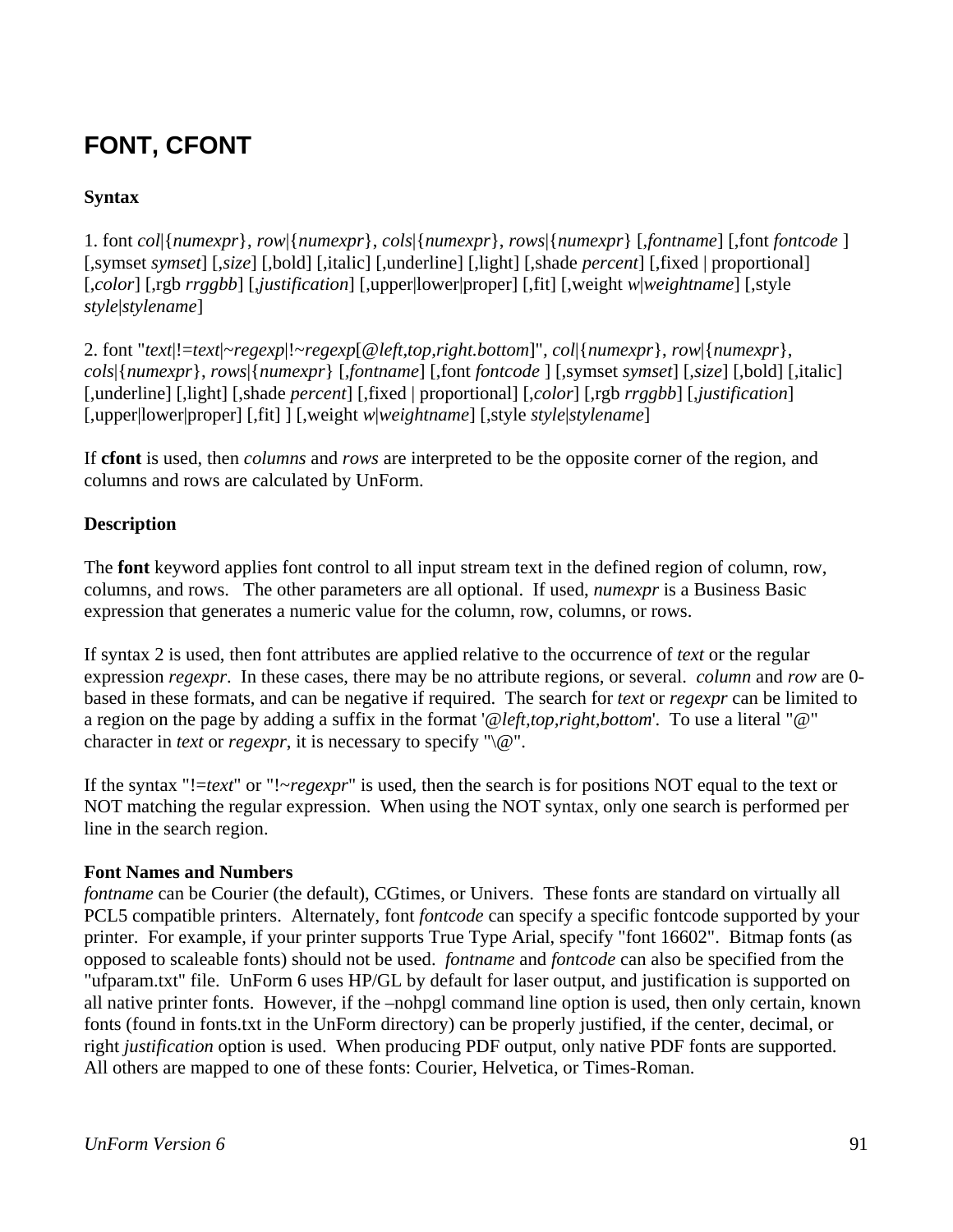#### **Symbol Sets**

*symset* can be any symbol set supported by your printer. The default symbol set is "9J", using a Windows ANSI character set. *symset* can also be a name from the "ufparam.txt" file. The pdf driver only supports the Windows ANSI symbol set.

#### **Point and Pitch Sizes**

*size* is a numerical value that specifies the point size of a proportionally spaced font or the pitch size of a fixed font. Values range from about 4 to 999.75. The default is based on the rows per page. Note that for proportional fonts, the larger the number, the larger the size printed. Fixed fonts are the opposite.

#### **Attribute Styles**

The words "bold", "italic", "underline", and "light" will apply the indicated attribute(s) to the text.

#### **Shaded Text**

*percent* indicates the percent gray to print the text, from 0 (white) to 100 (black). The default is black.

#### **Fixed and Proportional Text**

Any font code below 4100 is presumed to be fixed (mono-spaced), and codes 4100 and up are presumed to be proportional. To override this assumption, specify one of the words "fixed" or "proportional".

#### **Color**

Color can be specified as "white", "cyan", "magenta", "yellow", "blue", "green", "red", or "black", or you can name an RGB value as a 6-character hex string with "rgb *rrggbb*", where *rr* is red (00-FF), *gg* is green (00-FF), and *bb* is blue (00-FF).

#### **Justification**

*justification* can be one of the following words: "left", "center", "right", or "decimal". UnForm will remove leading and trailing spaces from the text and justify it within the column specification. Decimal justification will use a "." character unless a "decimal=*character*" line is placed in the ufparam.txt file under the [defaults] section.

#### **Text Case Conversion**

The mutually exclusive "upper", "lower", and "proper" options will convert the text in the fonted region to all UPPER, lower, or Proper case. Proper case capitalizes the initial letter of each word or word segment preceded by a non-letter or non-digit character.

#### **Fit to Width**

If the "fit" option is used, then each line in the font region is scaled down, if necessary, to fit within the defined number of columns for the region. This differs from the text command's fit option, in that each line is treated distinctly, rather than the entire set of lines being calculated as a unit.

#### **Weight and Style**

Some laser printer fonts must be specified with given weight or style in order to be selected by the printer. For example, the font Clarendon Condensed is only available if the condensed style is specified, by adding "style 4" or "condensed" to the font command. Style and weight options and codes can be found in the ufparam.txt file. Note that fonts are expressly designed for certain weights and styles, and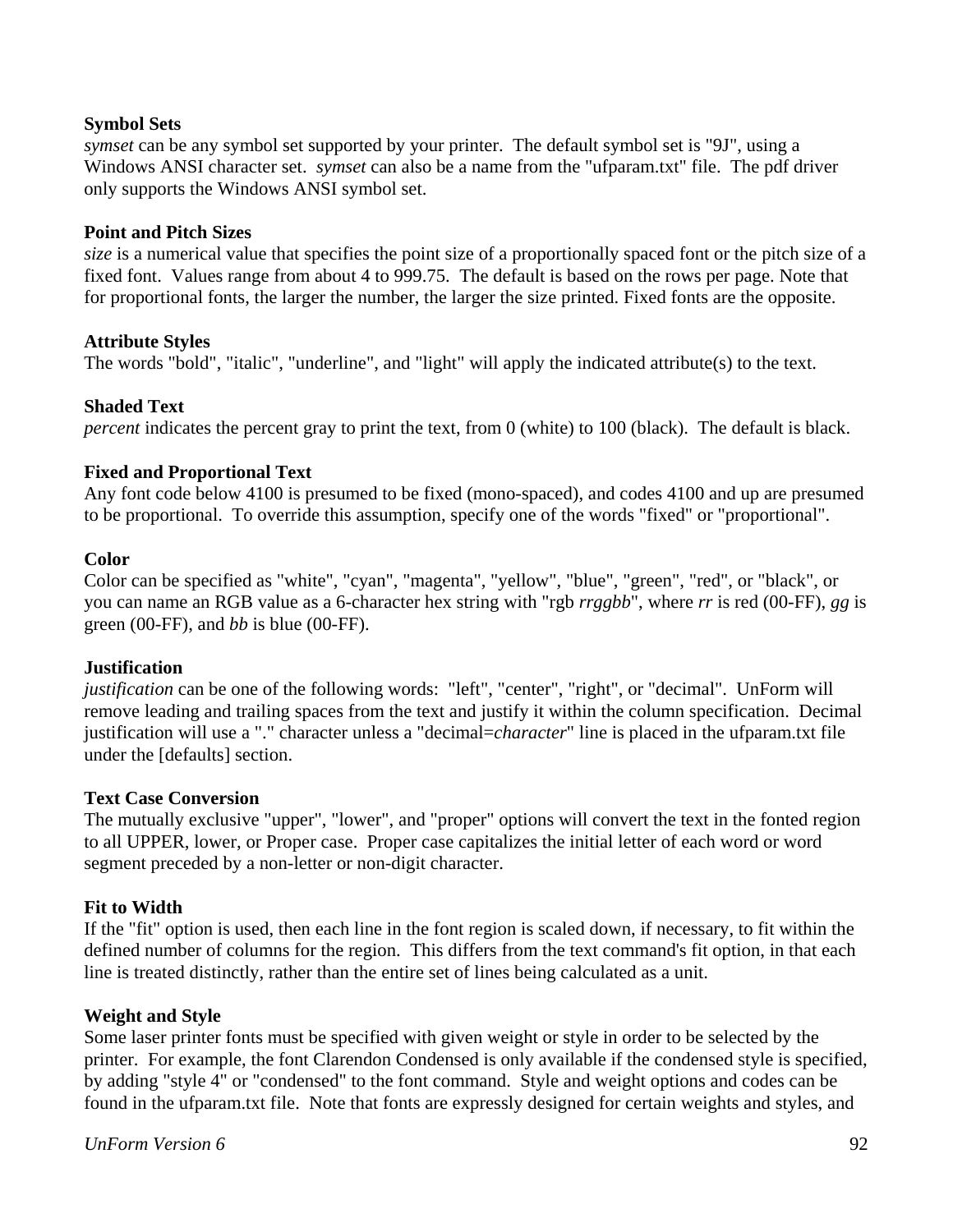simply specifying an unsupported value does not produce the desired result. In fact, it may result in selection of a different font entirely. Check your printer's documentation or control panel prints for supported fonts.

Note that if you use identical font commands for two adjacent or overlapping regions, UnForm will combine the regions. For proportionally spaced fonts, the result will be misaligned columns. To avoid this, you can add non-operational options, like "black" or "shade 100" to alternating commands, so UnForm will not treat them as identical.

## **Examples:**

**font 10,20,29,50,cgtimes,12,center** will change the text in the region starting at column 10, row 20, for 29 columns and 50 rows, to 12-point cgtimes. The text will be centered within the 29 column width.

**cfont 1,20,132,52,courier,16.67** will change the font of the region specified to 16.67 pitch courier. Since courier is a mono-spaced font, the number 16.67 is interpreted as a pitch (characters per inch) rather than a point size.

**cfont {pos("Description"=text\$[22]},23,{pos("Units"=text\$[22])-1},60,univers,10** will calculate the starting and ending column based upon where "Description" and "Units" occur in line 22, and change the font for that column range, for rows 23 through 60.

Drivers: all, but note the following:

PDF: maps pcl font names and numbers to Courier, Helvetica, or Times-Roman. Symbol set 9J is the default and the only symbol set supported.

zebra: symbol sets are not supported. *size* is limited to scalability of the font in the printer's firmware, typically integer multiples of the base font size in dots. Color is not supported, nor is justification. Shading can be either 100% (black) or 0% (white). Font names are not mapped. Specify fonts instead as font codes, which must be internal font identifiers, such as a-f, 0-9. See the ZPL documentation for font codes.

The fit option is only supported in laser and pdf drivers.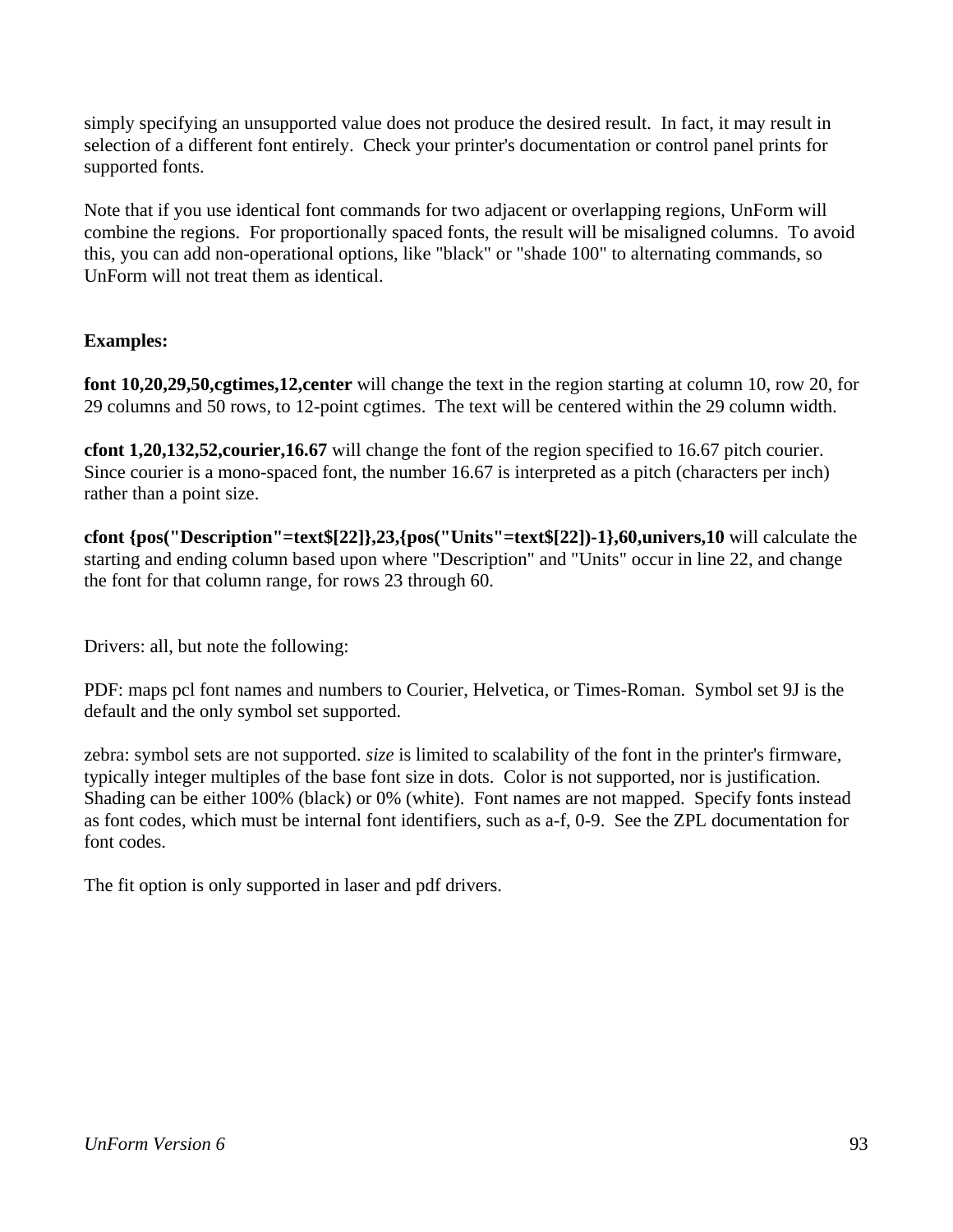# **GS**

## **Syntax**

gs [yes | on]

### **Description**

The **gs** command can be used to control graphical shading. The command by itself or followed by the words "yes" or "on" will turn on graphical shading. Any other parameter value will turn graphical shading off, resulting in the highly efficient, though not as finely rendered, internal laser shade commands. The –gs command line option can be used to specify graphical shading by default.

If dpi is set to 600 or above (and the printer supports 600 dpi printing), graphical shading is even more finely rendered. Note that some faxing products that convert pcl code into low-density bitmaps provide more readable output without graphical shading. You can selectively turn graphical shading on or off within "if copy" blocks.

Using the **gs** command will add approximately 2000 bytes of additional overhead to a job.

### **Example:**

```
gs on 
if copy 2 
  gs off 
 output "vfx -n" + faxnumber$ +" –F pcl"
end if
```
Drivers: laser only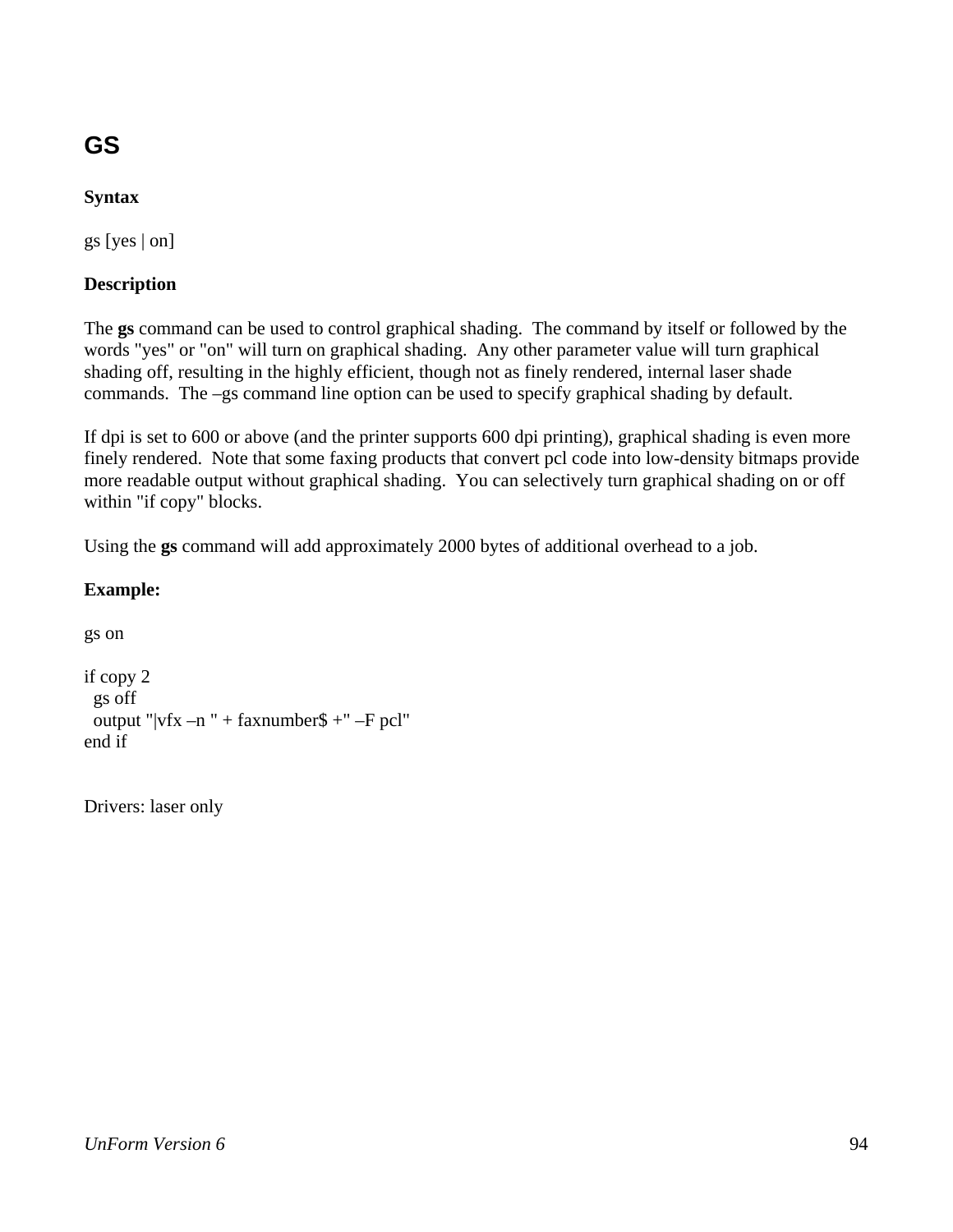## **HLINE**

## **Syntax**

hline "*text*" [,erase] [,extend] [,*thickness*]

### **Description**

Any horizontal occurrence of the *text* indicated, of at least the length indicated, will be replaced with a horizontal line. The *text* must be composed of a single character repeated any number of times. There can be multiple **hline** keywords in a rule set, if needed. For example, if both dashes (-) and equal signs (=) are used for lines in a form, both can be specified in separate **hline** keywords.

This keyword is useful if the application already produces boxes and lines with standard characters. Also see the **vline** keyword.

As with all box drawing, UnForm will consider line endpoints to be at the center position of a character, which may impact how lines intersect. Lines are drawn 1 pixel (1/300 inch) thick.

If the "erase" option is used, then no line is drawn. Instead, the horizontal text values are simply removed from the output.

If the "extend" option is specified, the lines are extended ½ character left and right. The *thickness* parameter specifies a pixel width to draw.

The search for *text* can be limited to a region on the page by adding a suffix in the format '@*left,top,right,bottom*'. To use a literal "@" character in *text*, it is necessary to specify "\@".

## **Example:**

**hline "---"** will search the report for 3 or more horizontal dashes. All such dashes found will be replaced with a horizontal line.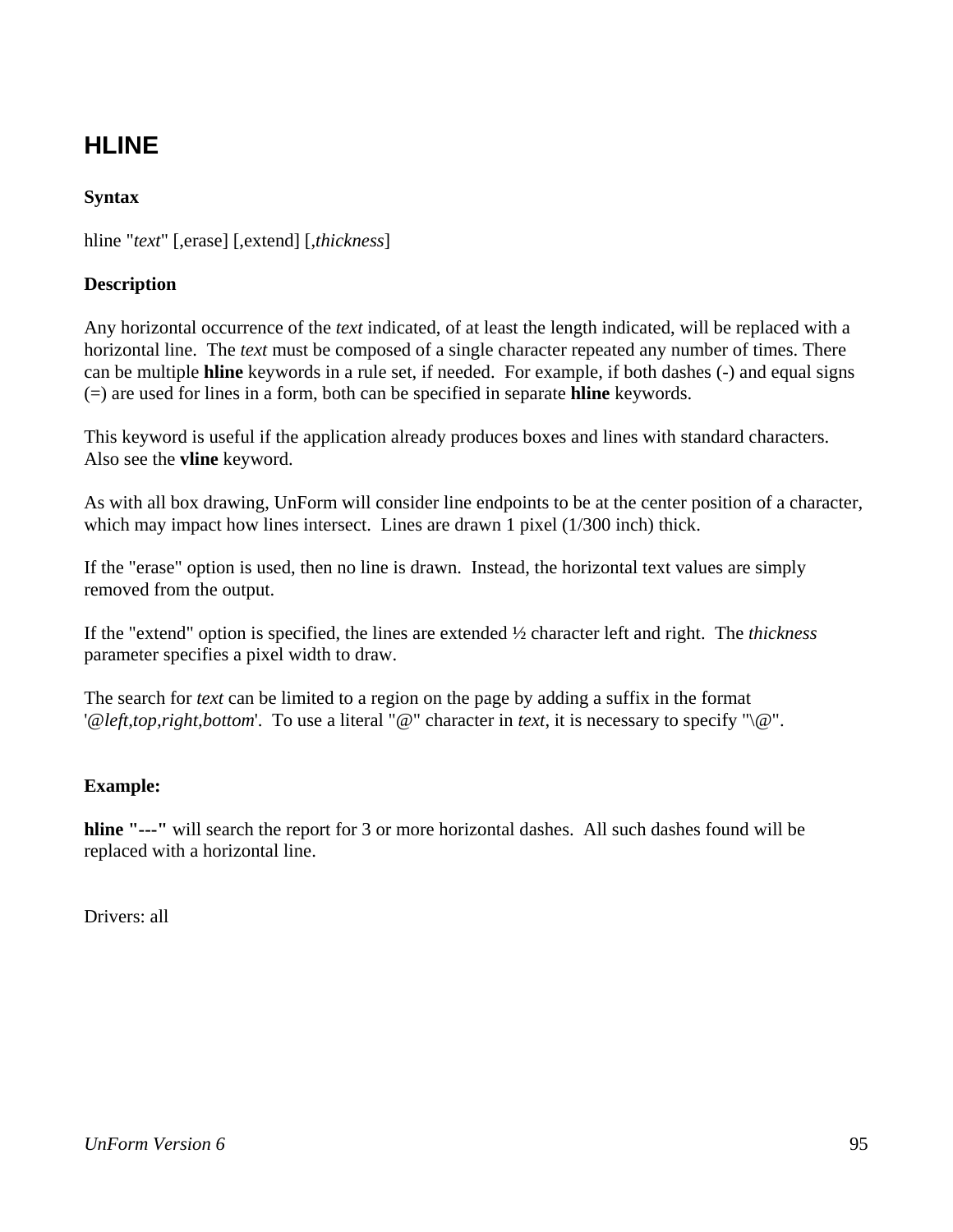## **HSHIFT**

See the **shift** command.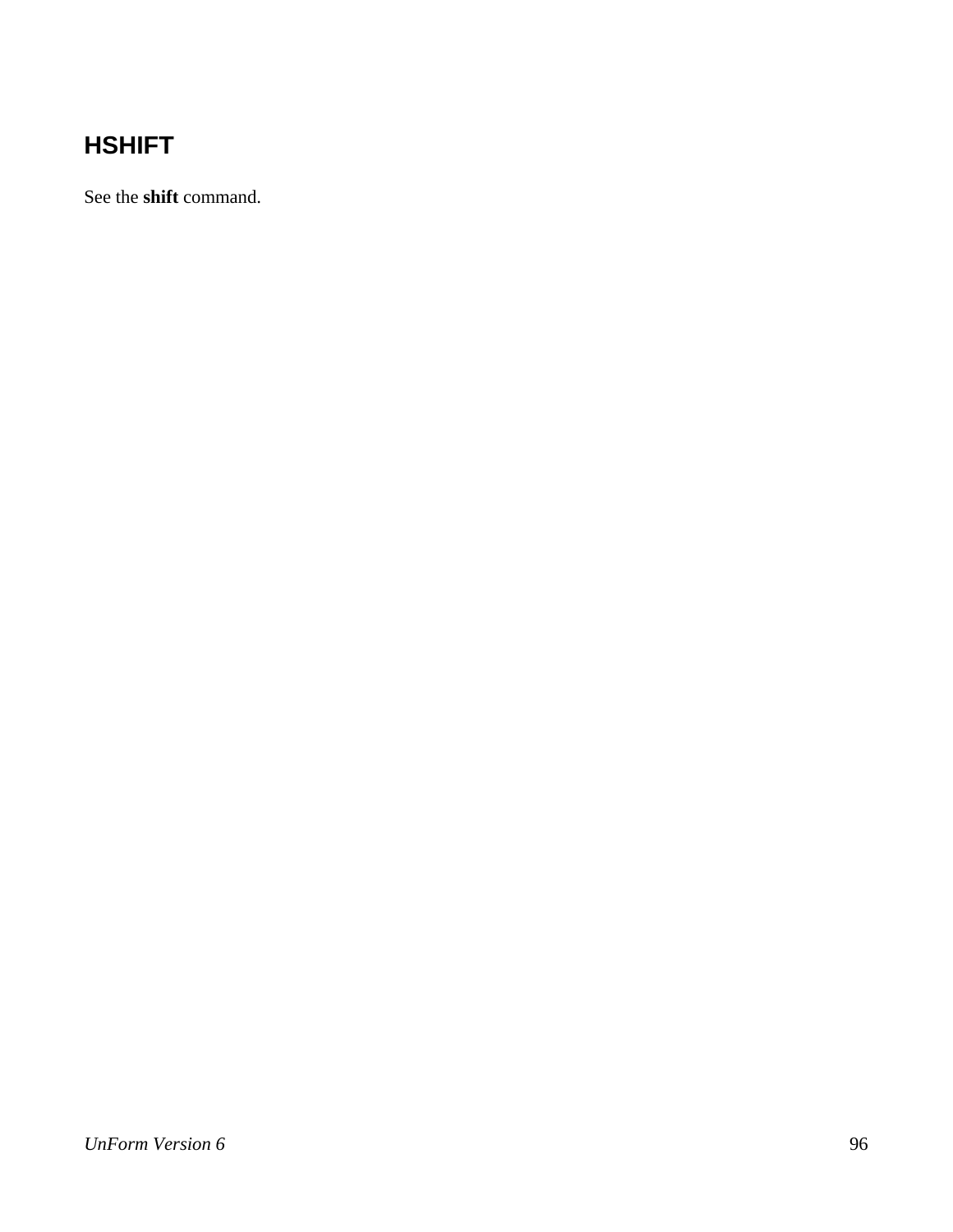## **IF COPY … END IF**

## **Syntax**

if copy *n,n,…* 

… end if

## **Description**

The **if copy** command will cause any following commands, up to an **end if** command, to apply only to the copy or copies specified. The feature is used to manipulate the content of various copies. For example, you may wish to add a text message on a specific copy, or suppress a region of text with a white shade. When combined with **attach** and **notext** keywords, attachments can be added without the printing of text.

**end if** indicates that conditional processing of the rule set is done, and keywords apply to all copies again. The **end if** keyword may also be entered as **endif** or **fi**.

## **Examples:**

**if copy 2** will process keywords following this line, until an **endif** keyword is found, and apply keywords only to copy 2.

**if copy 3,4,6** will apply keywords to the 3 copies identified.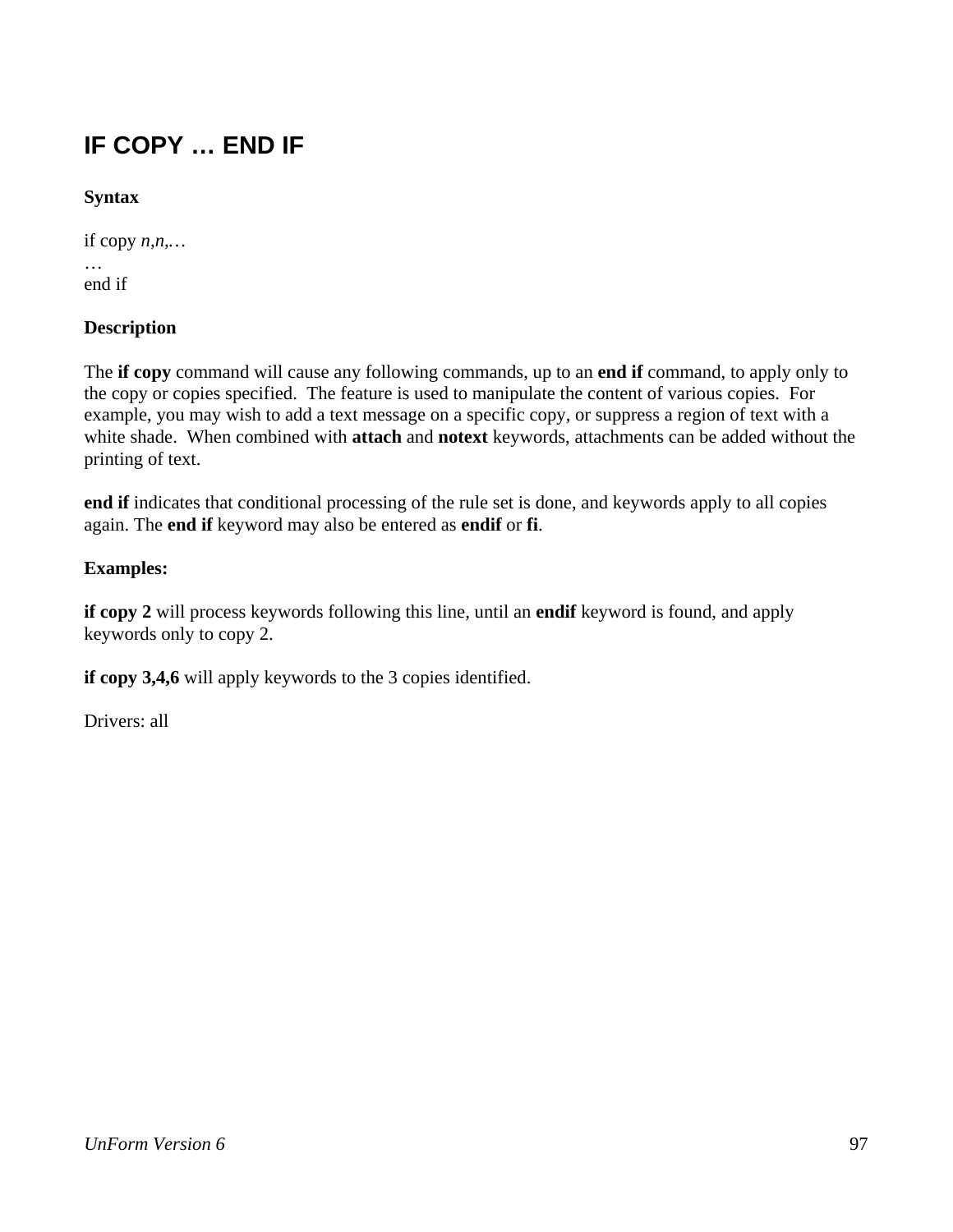## **IF DRIVER … END IF**

## **Syntax**

if driver *n* 

*…*  end if

### **Description**

The command **if driver** will cause any commands to apply only when the rule set is evaluated under the driver *n*. The driver is specified with the command line option "-p", and defaults to "laser". **end if** indicates that conditional processing of the rule set is done, and keywords apply to all copies again. The **end if** keyword may also be entered as **endif** or **fi**.

### **Example:**

This example will use the image "pdflogo.pdf" when "-p pdf" is used on the command line.

if driver pdf image 1.5,2,15,6,"pdflogo.pdf" end if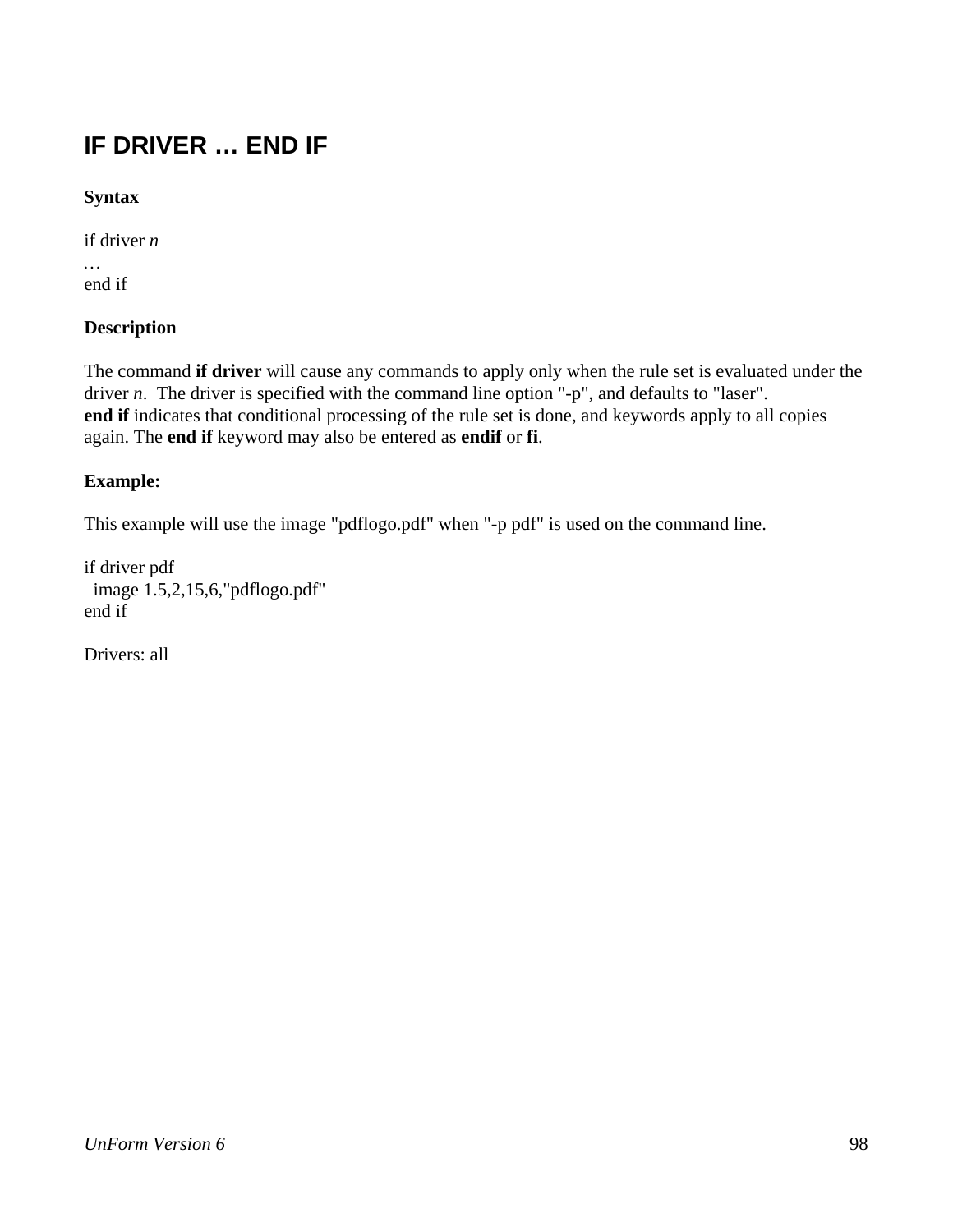## **IMAGE**

## **Syntax**

image *col*|{*numexpr*}, *row*|{*numexpr*} [, *cols*|{*numexpr*}, *rows*|{*numexpr*}], {"*file*" | {*expr*}} [,color], [,cache] [,option *code*] [,shade *percent*]

## **Description**

The **image** command is used to print an image file specified by *file* to each page when the output position is the *column* and *row* indicated. This option is typically used to add graphic logos to forms. The column and row can be specified with decimal fractions to 1/100 character. The image file must be in the native format for the driver being used: pcl raster for laser, PDF for pdf, zpl for zebra. An exception to this is that if image conversion is configured, then most image formats can be converted to pcl or pdf as needed. See Automated Image Conversion, below.

If the *row* is 0 or 255, then UnForm will apply no positioning to the output. In this case, the positioning desired should be present in the file. UnForm will scan the file, looking for image information and possibly position data. Just that information will be sent to the output device. If the row is greater than 0 and less than 255, then UnForm will ignore any positioning that might be contained in the image file, and instead place the upper left corner of the image where specified.

The optional *cols* and *rows* parameters are used in some circumstances. If not supplied, and scaling is possible, then each defaults to 10. The following list specifies how *cols* and *rows* are used:

- PDF images are scaled so that they fit within the *cols* and *rows* specified.
- Laser images are scaled only if automated image conversion is enabled (see below).

If used, *numexpr* is a Business Basic expression that generates a numeric value for the column, row, columns, or rows.

If *expr* is used, then it should be a valid Business Basic expression that resolves to a string value, which will be interpreted as the file name as each copy prints.

If UnForm is producing PDF output, and the image file name ends in .pcl, .prn, or .rtl, then the file name is modified to have a .pdf extension automatically. This allows a single fixed file name to accommodate both laser and PDF output without special logic. If automated image conversion is enabled, and the extension is other than one of these four values, then the image is converted to the appropriate format and size.

Shading of an image, most often used for producing a watermark, can be specified using the shade *percent* option. This causes a shade mask of the *percent* specified to be applied as a mask to the image, resulting in a portion of the pixels being converted to white.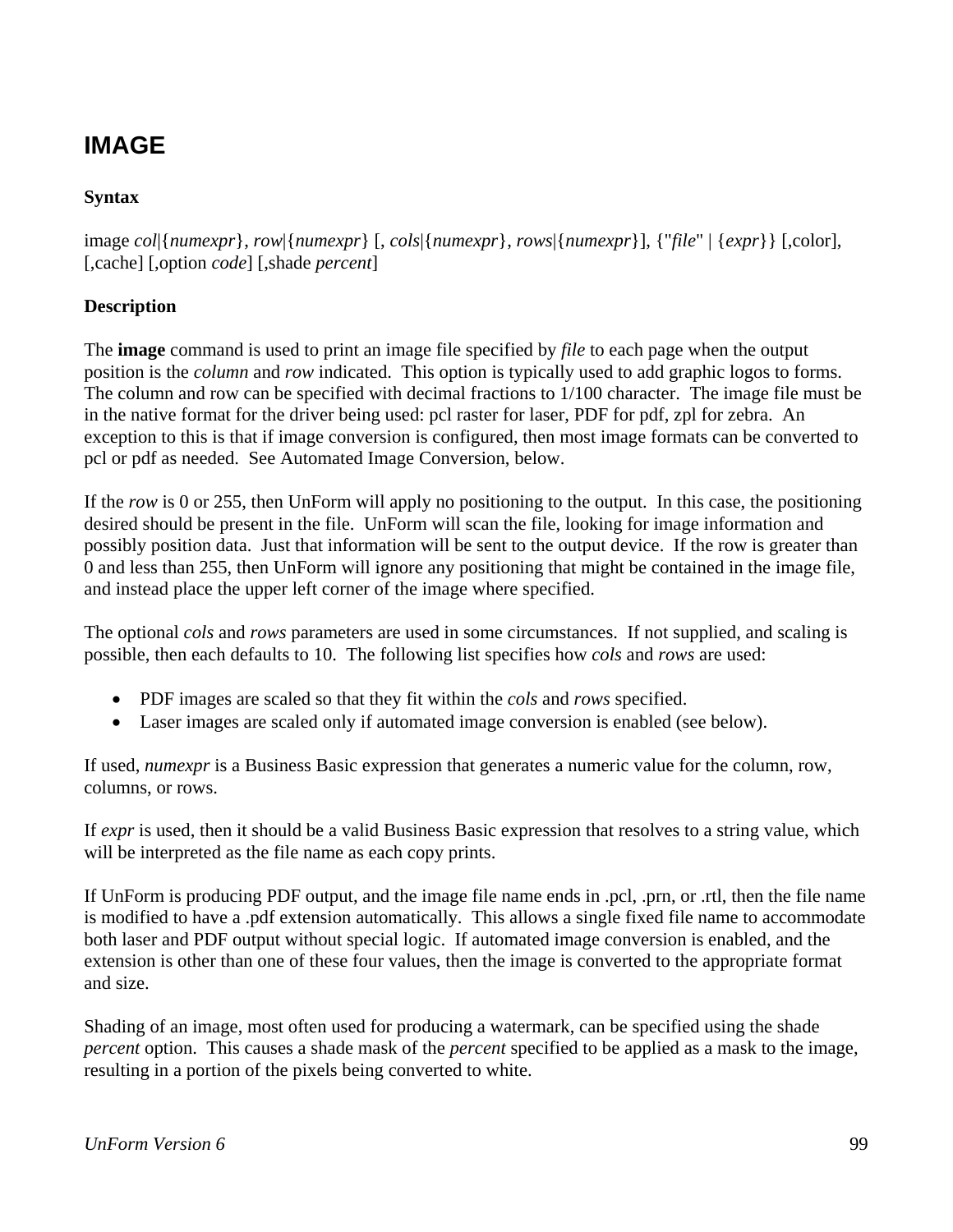#### **Creating Native Image Formats Manually**

The most commonly used method is to use the publisher's web site image conversion utility, available from the UnForm page at http://synergetic-data.com. You can upload an image file and receive back images in PCL, RTL, or PDF format.

Another way to generate a PCL image for UnForm is to set up a HP LaserJet III or higher printer on a Windows workstation, and specify the "port" to be a file. You don't need a physical printer, just the Windows printer driver. Then use a graphics or word processing tool to display the image and print to that printer. Make sure that the properties are set to raster graphics and not vector graphics. Windows will prompt for a file name, and produce that file as a PCL raster image that UnForm can use. Note that even if the file has a .prn extension, it will still be a PCL file. Do not select a driver that uses PCL6, as that may not produce a PCL raster image. Choose PCL5 driver, or a sub-level, such as PCL5e.

Note that for color laser printers, UnForm requires a HP RTL (raster transfer language) format file. Color LaserJet printer drivers for Windows do not produce RTL images. Image Alchemy, from Handmade Software Inc. (http://www.handmadesw.com), is recommended to create RTL files, or you can use the image conversion utility mentioned above.

To create an image file for the pdf driver, use either Adobe Acrobat Distiller or rely on the automated image conversion, if configured. If you use Distiller, be sure to set the job options to turn OFF the "Optimize PDF" flag, and ON the ASCII flag. UnForm's PDF parser relies on a standard, non-optimized PDF file format.

#### **PDF Image Considerations**

Image file names can be up to 75 characters in length.

The default value for *cols* and *rows* is 10, if not supplied. Version 5 and prior allowed image sizes to vary by device by simply not enforcing a scaled size.

PDF images are scaled to the largest size that will fit within *cols* and *rows* while maintaining the aspect ratio of the source image. Version 5 and prior scaled images to both *cols* and *rows*, even if the result stretched the original image.

#### **Automated Image Conversion and Scaling**

UnForm can be configured to use external image management software to perform scaling and conversion as needed, if a supplied image is not in pcl or PDF native format. Two commonly used products are the commercial Image Alchemy, available from http://handmadesw.com, and open source ImageMagick from http://imagemagick.org. The configuration for this is entered into the [images] section of the uf60d.ini file. One entry, converter=*program* sets the path of the converter executable (usually "convert" or "convert.exe" for ImageMagick, and "alchemy" or "alchemy.exe" for Image Alchemy). Entries for command lines for pcl, pclc, and PDF are configured for pcl, color pcl, and PDF, image conversion lines, respectively.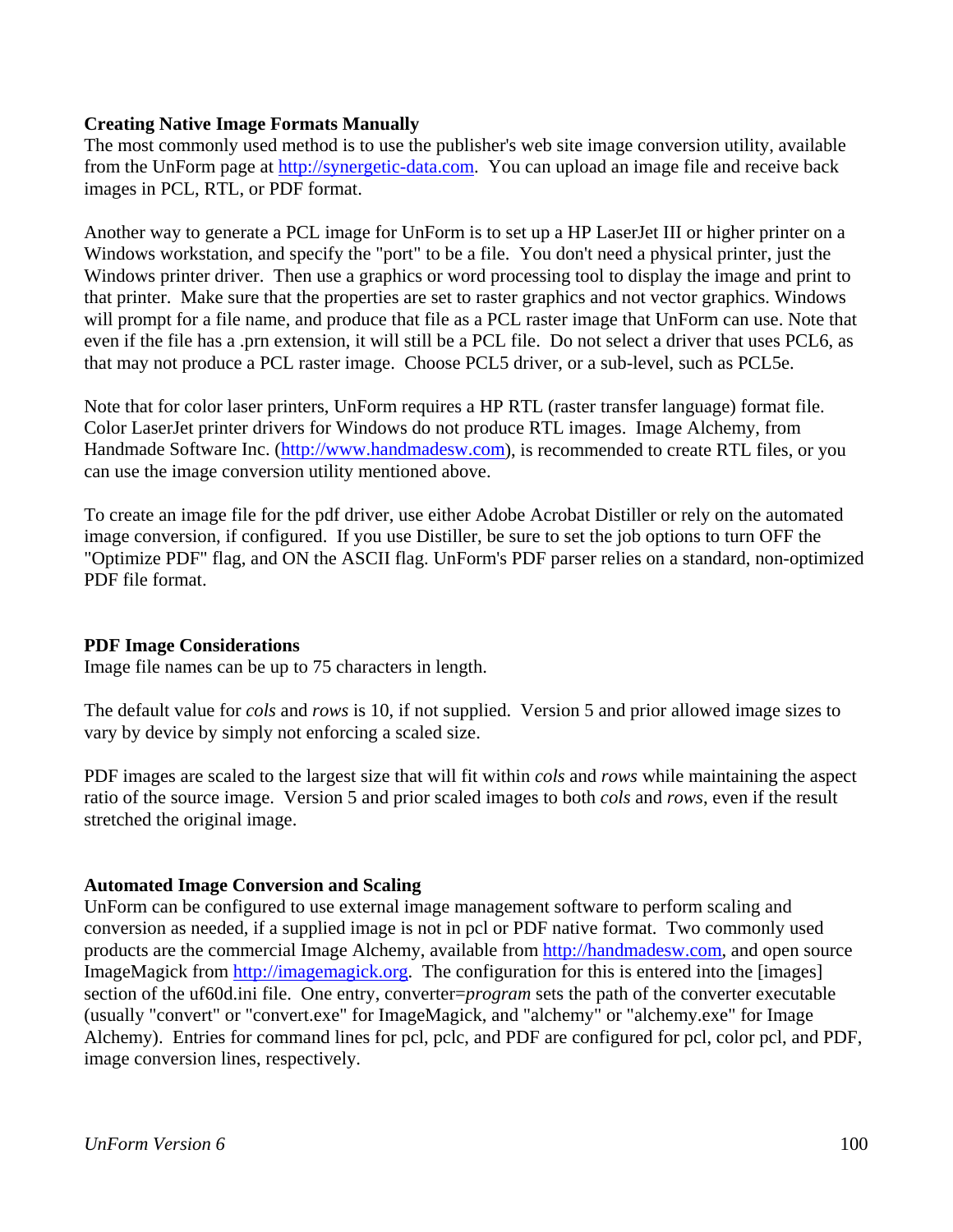Related to the conversion are three options: **color**, **cache**, and **option** *code***.** These three options have the following use:

If the word **color** is present, then the command line configured for pclc is used, rather than the default pcl line. Note that this has no effect on PDF output, and it should not be used if the target device is a black and white laser printer, as the image produced will probably be incompatible with that type of printer. The **–ci** command line option can also be used to specify color images by default.

If the word **cache** is present, then UnForm will store converted files by their base name and characteristics in the images sub-directory in the UnForm directory. UnForm will then use this preconverted file in subsequent jobs calling for the same file and options. Note that this technique will not work if different paths are used for the same base file name. For example, if a standard file called "signature.bmp" is found in different users' home directories, it would not work to cache the images, as every user's signature would be have the same name. If the source image ever changes, simply remove the file(s) from the images directory, and UnForm will re-convert the files as needed.

The **option** *code* entry can be used to reference secondary conversion lines in the uf60d.ini file. By referencing *code*, different conversion command lines can be configured and specified by the image command. The name referenced will be pcl-*code* or PDF-*code*, as required. Option code values can be up to 10 characters long and are case sensitive.

Within each line, UnForm will replace the following markers with appropriate values determined from the image command:

| %i     | for the input image file.                                 |
|--------|-----------------------------------------------------------|
| $\%$ O | for the output PDF or pcl image file that UnForm will use |
| %d     | for resolution in dots per inch                           |
| $\% X$ | for image width in pixels                                 |
| $\%$ y | for image height in pixels                                |

Here is an example of configuration using Image Magick for UNIX, using the convert command:

# Examples for ImageMagick (note pcl requires 5.5.7+) converter=convert pclc=%i %o -density %dx%d -dither -resize %xx%y >/dev/null 2>&1 pcl="%i" -density %dx%d -monochrome -resize %xx%y "%o" >dev/null 2>&1 pdf="%i" -density 300x300 -colors 256 "%o" >/dev/null 2>&1 pdf-72="%i" -density 72x72 -colors 256 "%o" >/dev/null 2>&1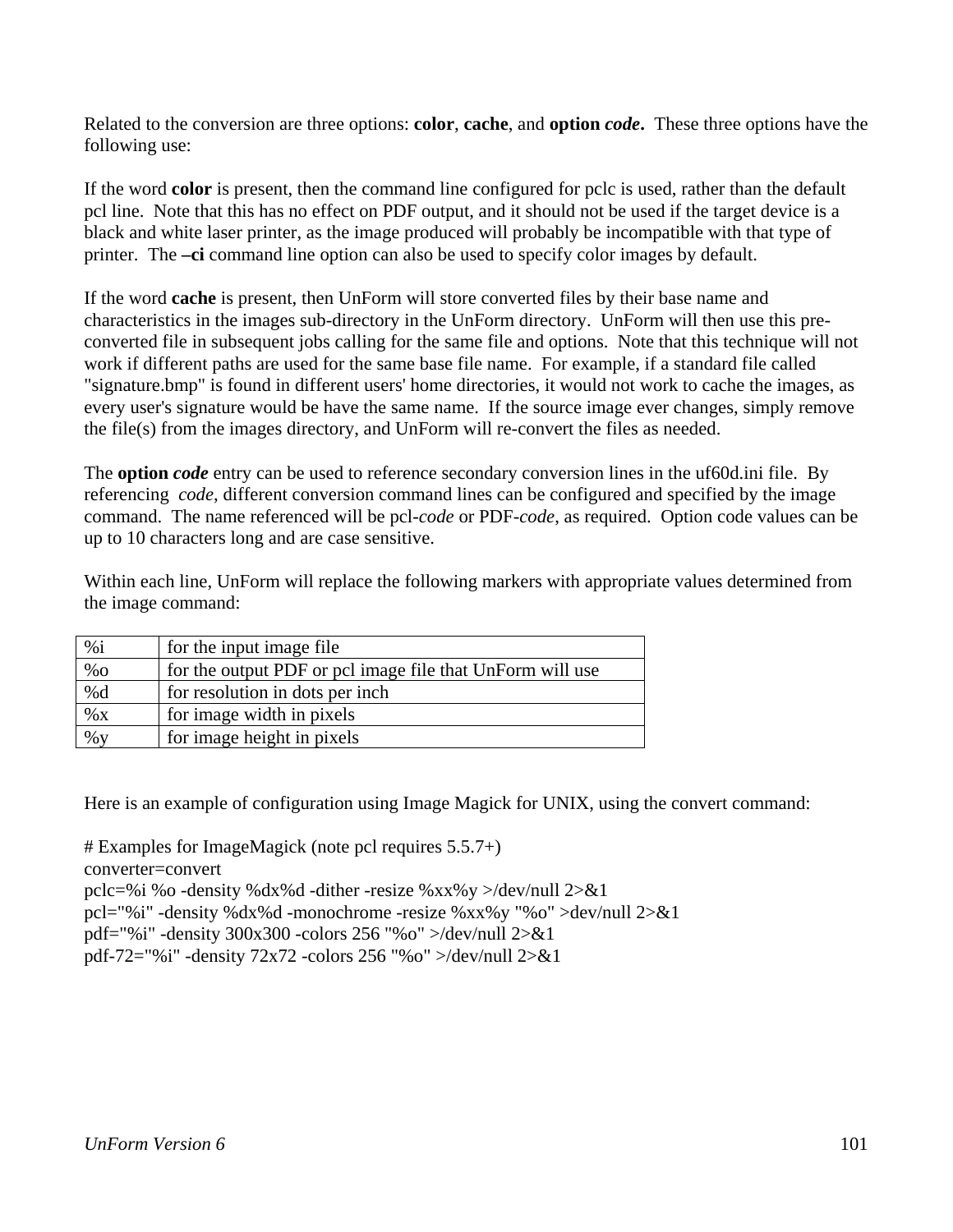## **Examples:**

**image 0,255,"/usr/unform/logo.pcl"** will place the named file on each page. The file should contain the desired cursor positioning.

**image .5,1.25,"/usr/unform/logo.pcl"** will place the raster image contained in the named file at column .5, row 1.25.

**image {icol}, {irow}, {icols}, {irows}, {logo\$}** will place an image file specified in the variable logo\$ at the position specified by the variables icol and irow. If used in a pdf driver or when automated conversion and scaling is invoked, the variables icols and irows would specify the image size (more specifically, its bounding box) in columns and rows. All the variables would have to be created in a code block, such as prejob{ } or prepage{ }.

Drivers: all.

Laser requires pcl raster format, pdf driver requires PDF format, zebra requires zpl format. If automatic image conversion is configured, then laser and PDF images can be produced from various formats supported by the configured converter. Shading applies only to laser images.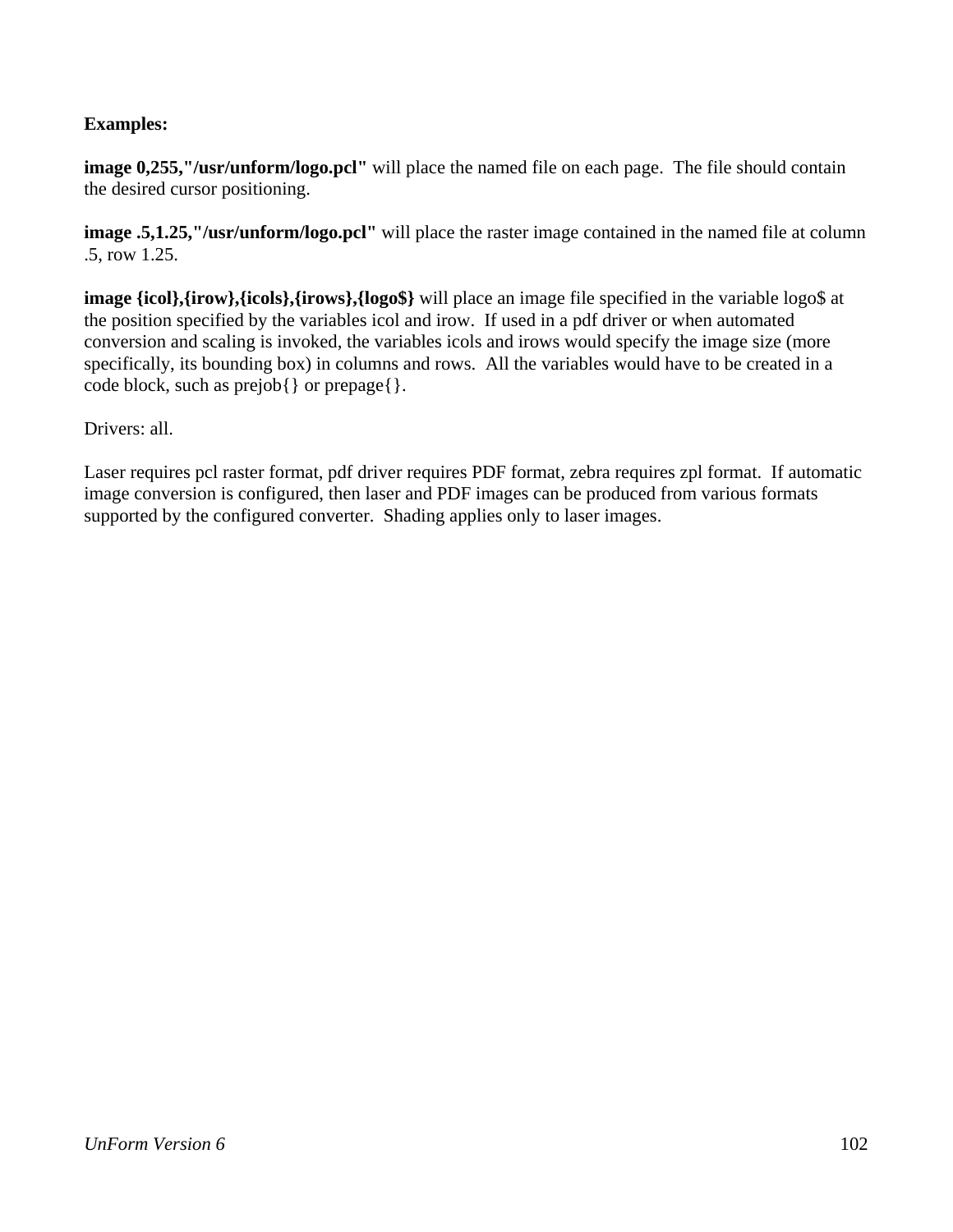# **ITALIC**

See the **bold** keyword.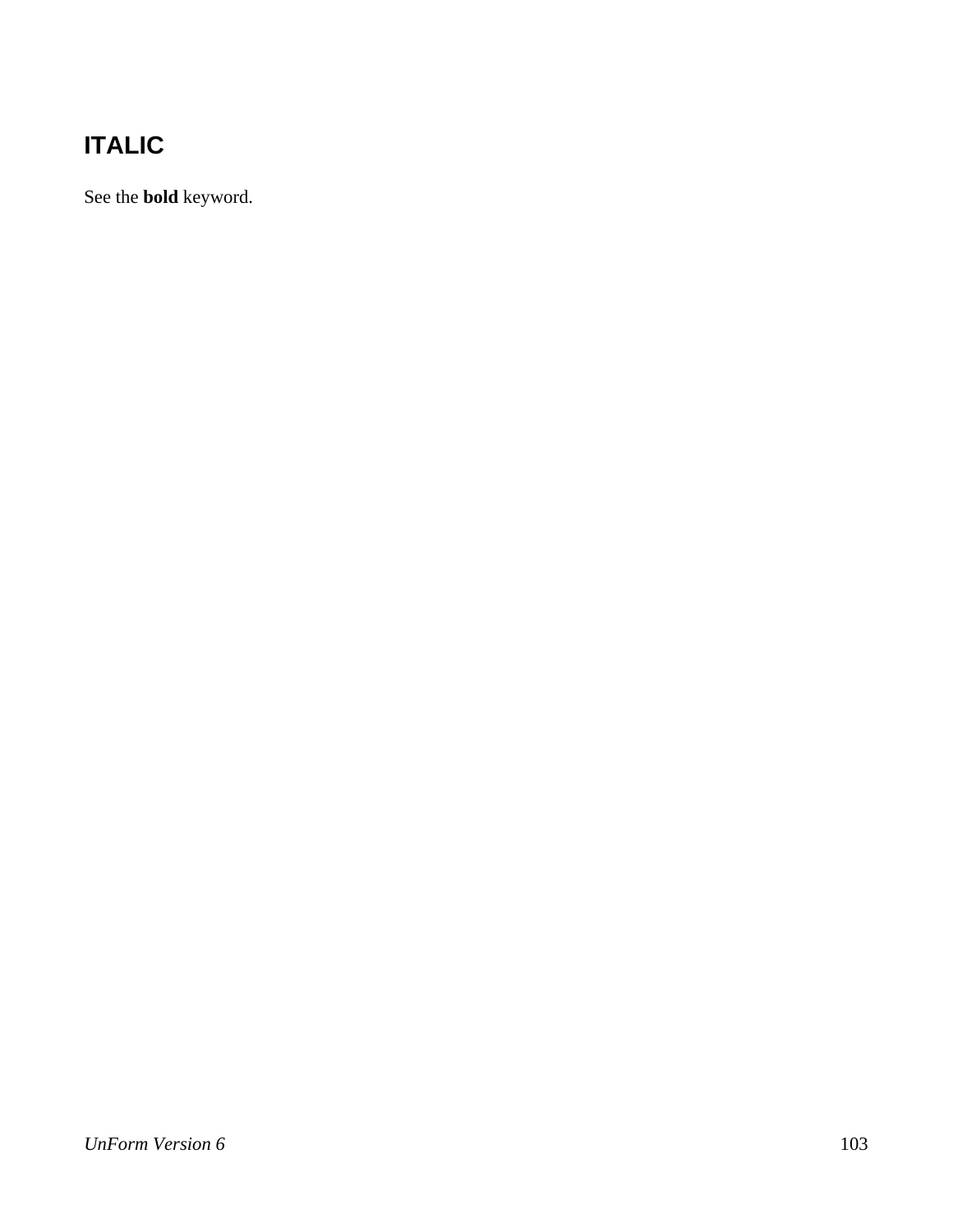## **KEYWORDS**

## **Syntax**

keywords "*keywordstring*" | {*expression*}

## **Description**

If this command is present, then PDF document creation adds a keyword *keywordstring*, or the result of *expression*, to the document content. This value is available in the general properties display dialog in the Adobe Acrobat Reader.

Drivers: pdf only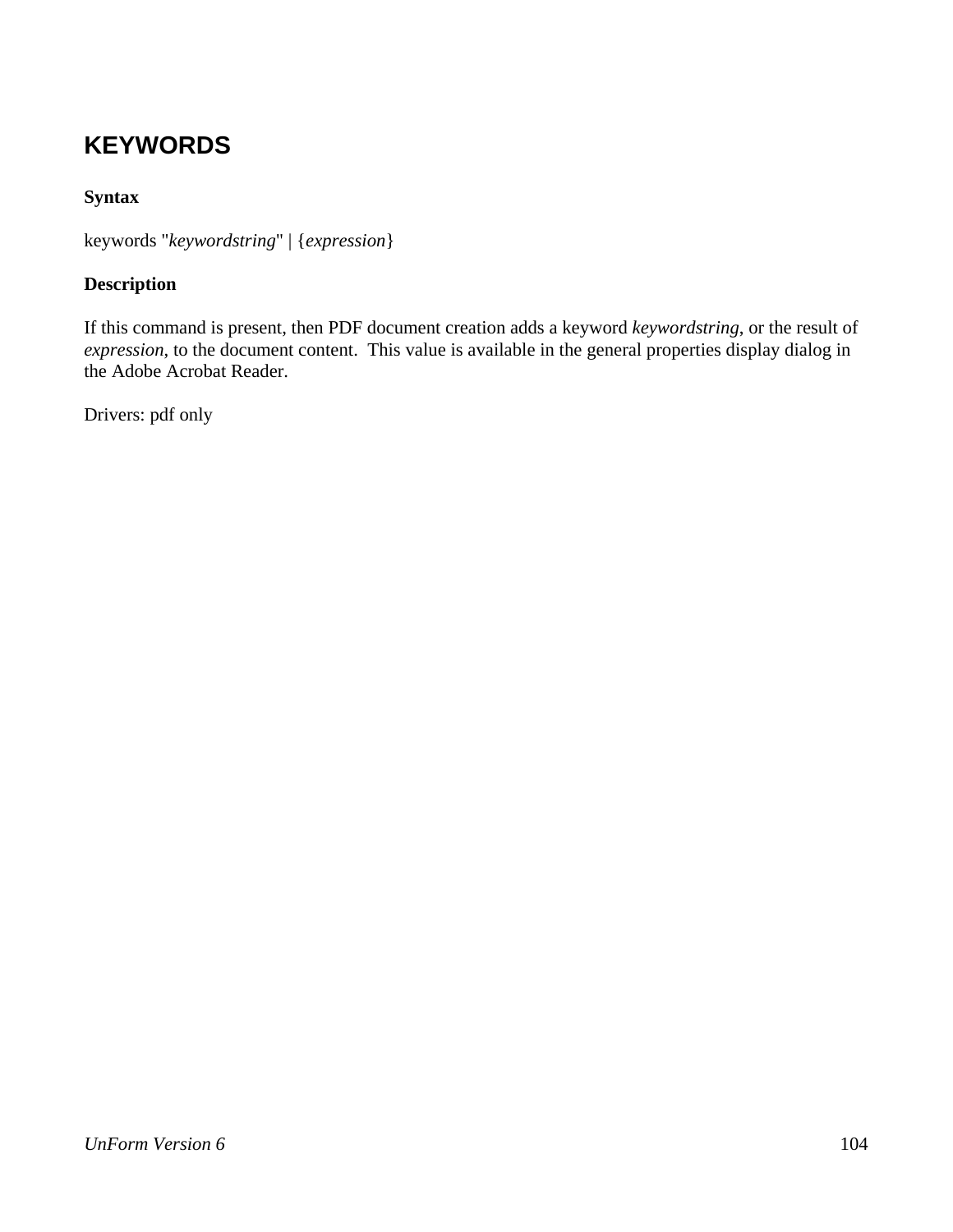# **LANDSCAPE, RLANDSCAPE**

## **Syntax**

landscape or rlandscape

### **Description**

This keyword will ensure that UnForm produces output in landscape (horizontal) orientation. The default orientation is portrait (vertical), unless UnForm encounters a PCL control code setting landscape mode (hex 1B266C314F) on the first page. Use of this keyword will force landscape mode regardless of PCL control codes found in the input.

The **rlandscape** command will turn on reverse landscape mode.

Note that landscape is supported inside 'if copy' blocks, allowing different copies to be in different orientations.

Also see the **portrait** keyword.

Drivers: laser, pdf (rlandscape is laser only)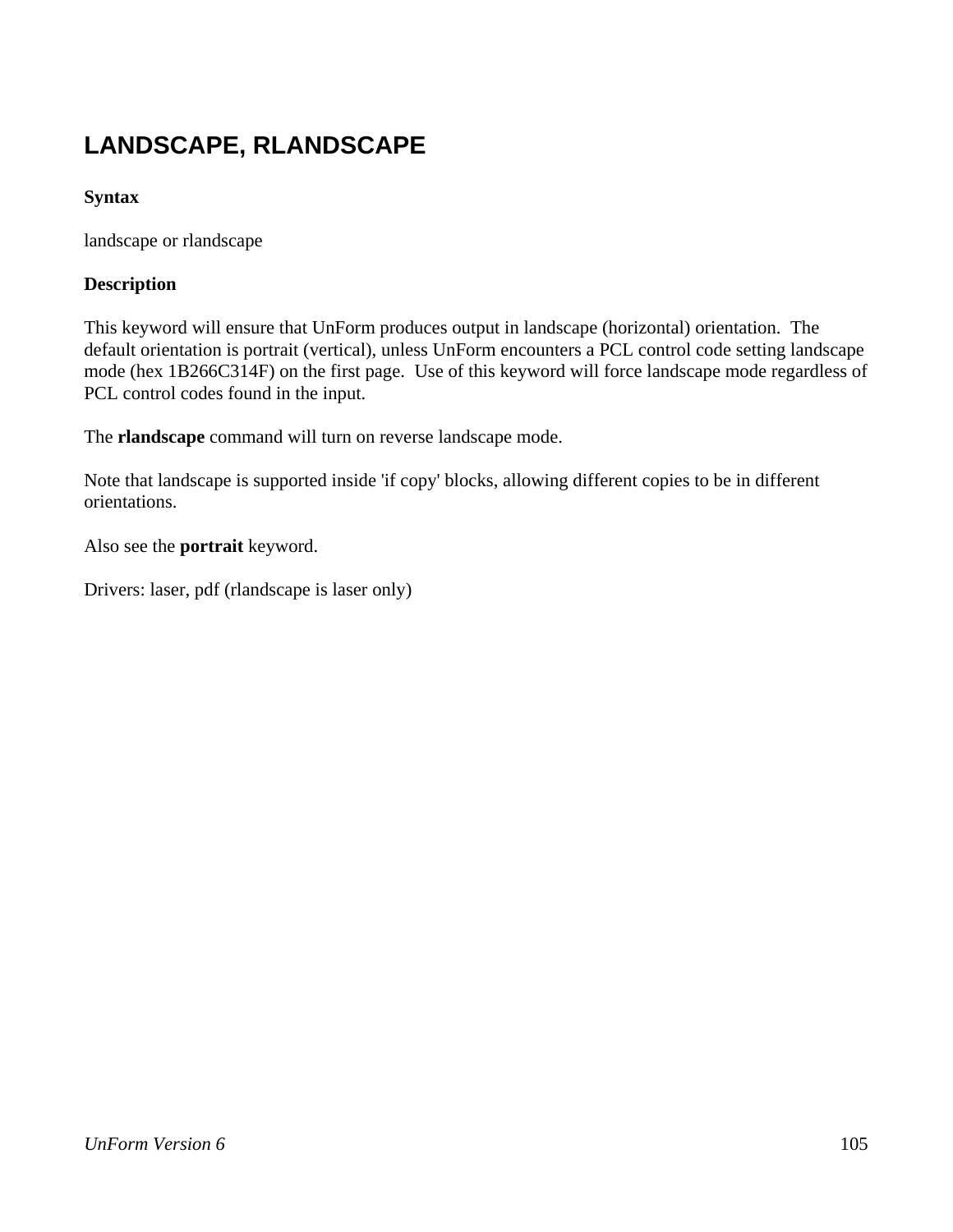# **LIGHT**

See the **bold** keyword.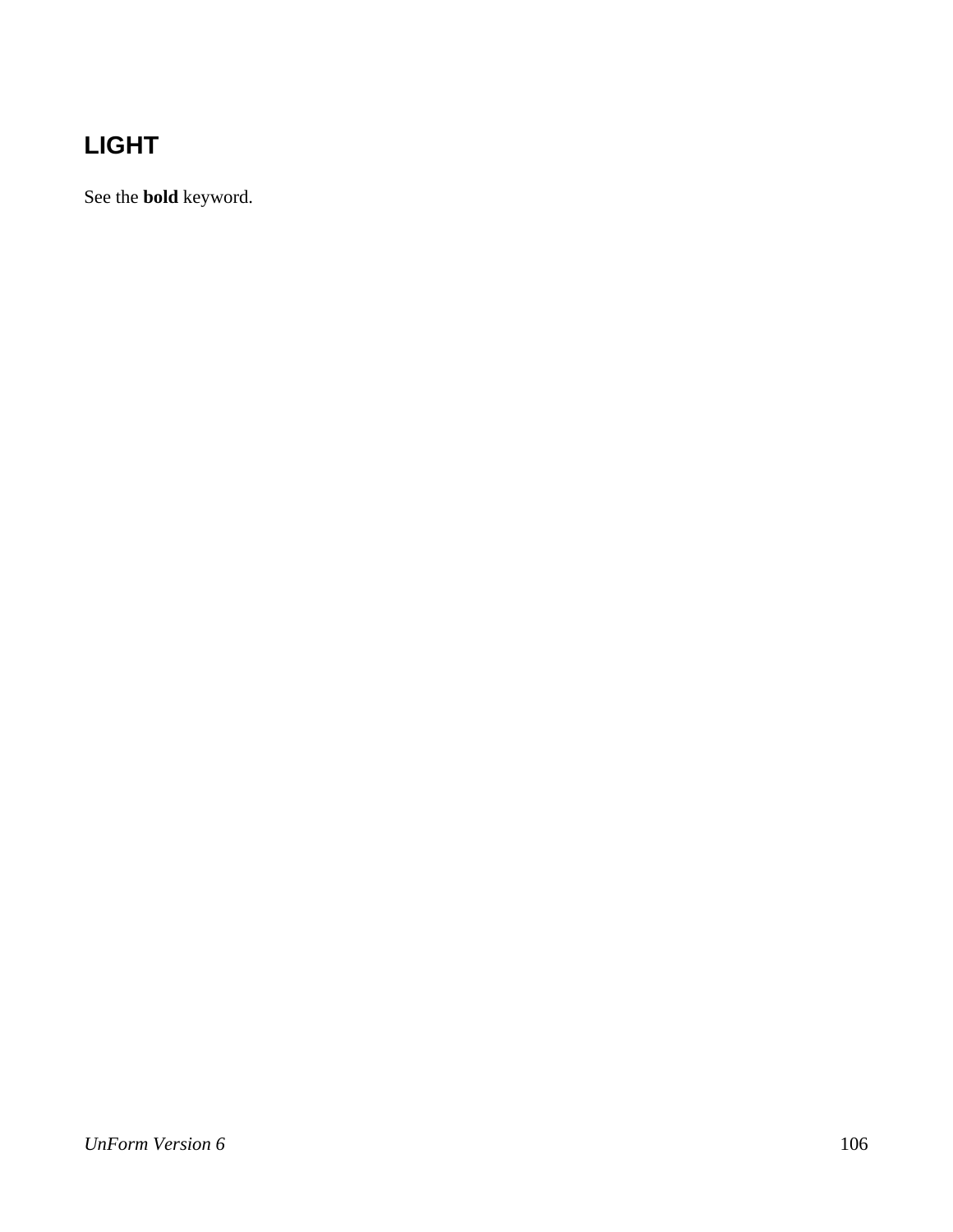# **LPI**

## **Syntax**

lpi *line-height*

### **Description**

The **lpi** keyword indicates the vertical line height UnForm should use when printing the text of a form or report. From this, along with the paper dimensions, UnForm can determine the rows per page and ensure that the proper vertical placement is selected for each line. To save time and effort, use the **rows**  keyword and UnForm will calculate the lpi.

See also **cpi**, **cols**, **rows**.

#### **Examples:**

**lpi 8** sets 8 lines per inch.

**lpi 6.6** uses a common laser printer value based on 66 lines in a 10 inch printable page length on letter paper.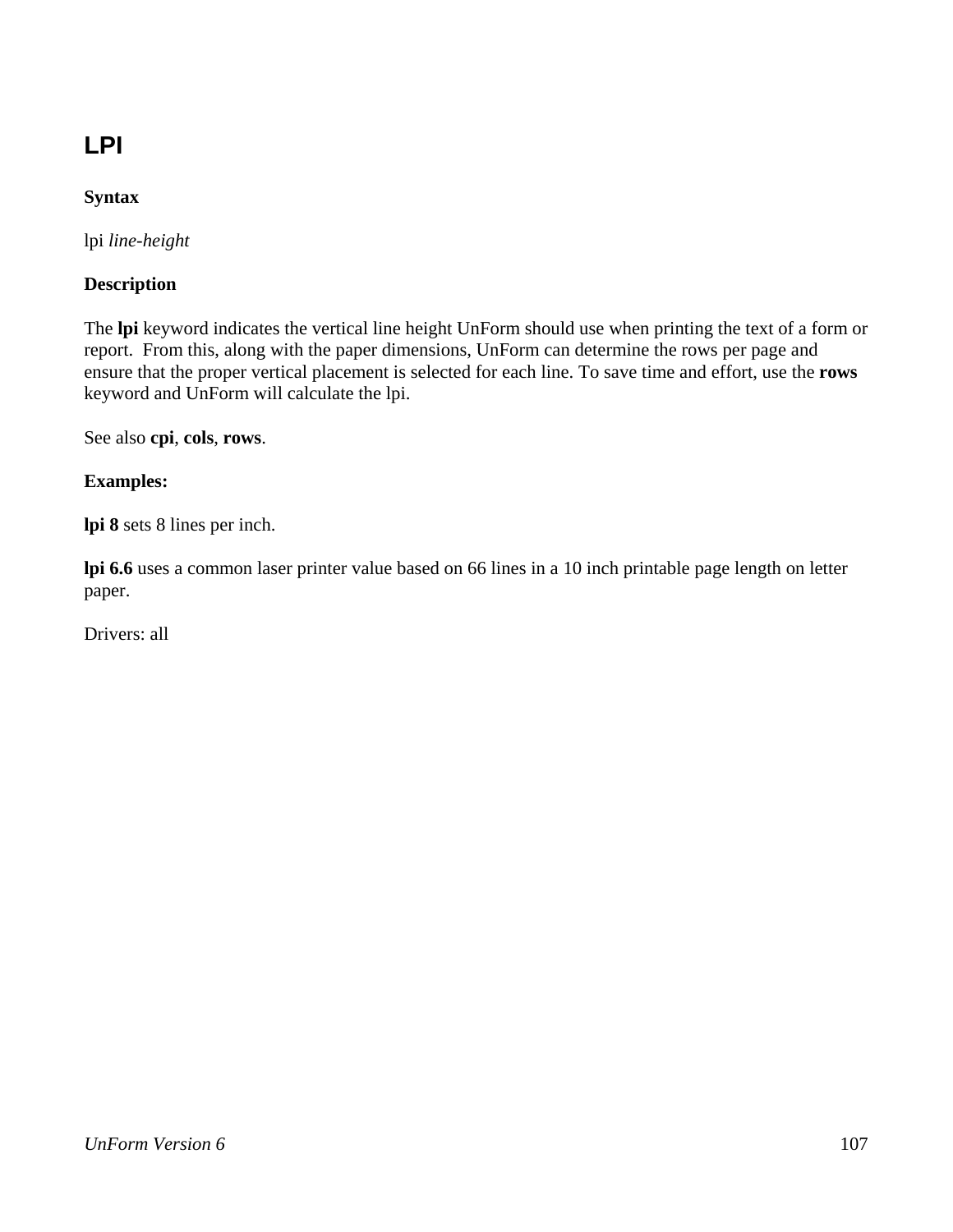## **MACRO**

## **Syntax**

macro *n*

### **Description**

This keyword will cause UnForm to invoke macro number *n* in the LaserJet printer. This macro must be defined and downloaded to the printer as a permanent macro. This keyword could be used to call a macro for a company letterhead, for example. For more information, see the Working With Macros chapter.

Drivers: laser only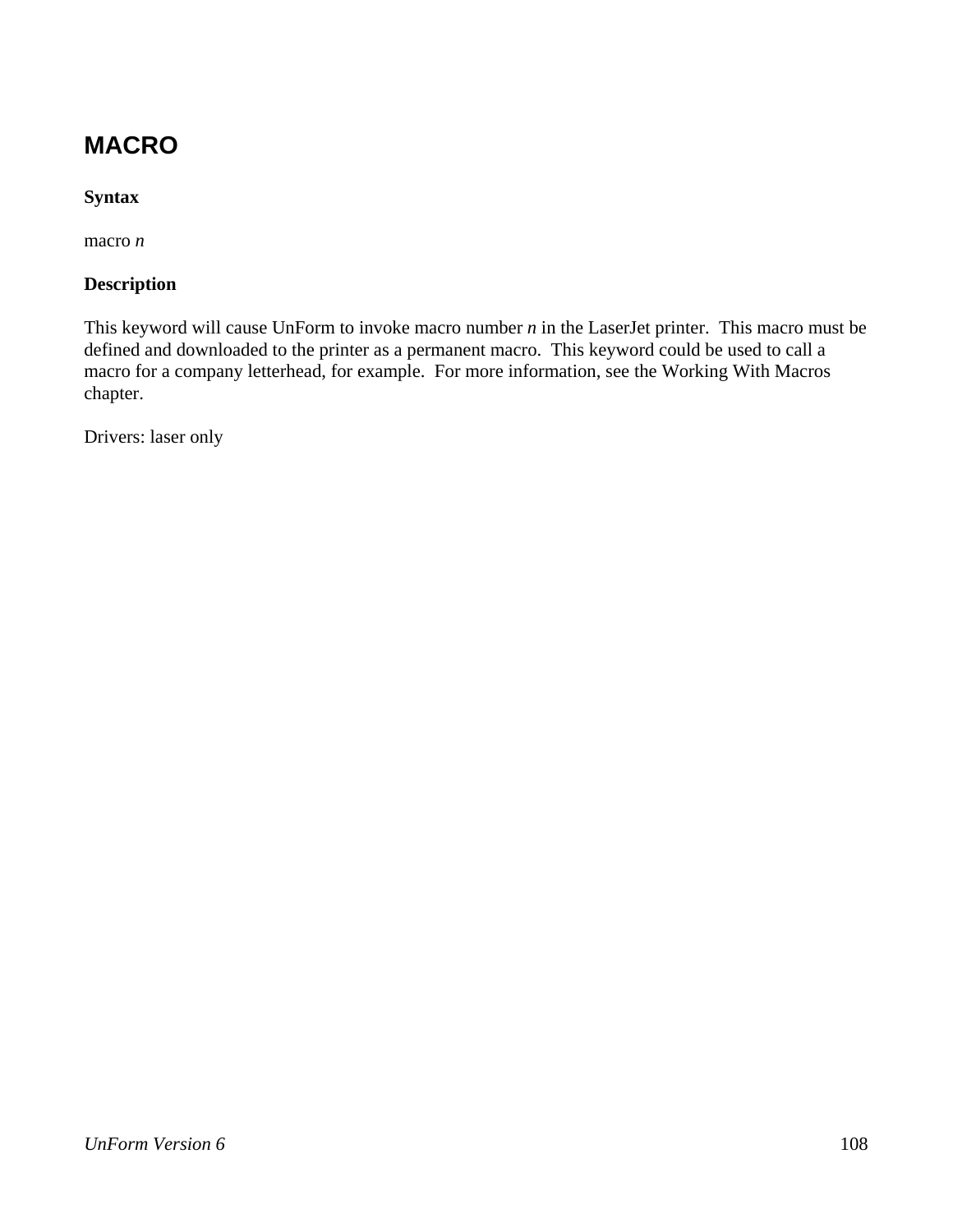# **MACROS**

### **Syntax**

macros on|off

#### **Description**

This keyword causes UnForm to invoke (or not invoke) macros for fixed raster elements (**box**, **shade**, **text**, **image**, and **attach**). Macro usage can significantly reduce the data transfer requirements to the printer, most noticeably on a serial or parallel connection with many pages of similar output. The printer must have enough memory to store and execute the macros.

The default macros setting is "off"; the "-macros" command line option establishes the default macros setting to "on". This keyword overrides either default for this rule set.

Macros are numbered from 0 to 32767. UnForm will start macro definitions at 32000 unless the "[defaults]" section, "macrono" field is set to a different value in the ufparam.txc file. If a site uses macros and finds a conflict with this number, then the value should be changed to allow an available contiguous range for UnForm.

Drivers: laser only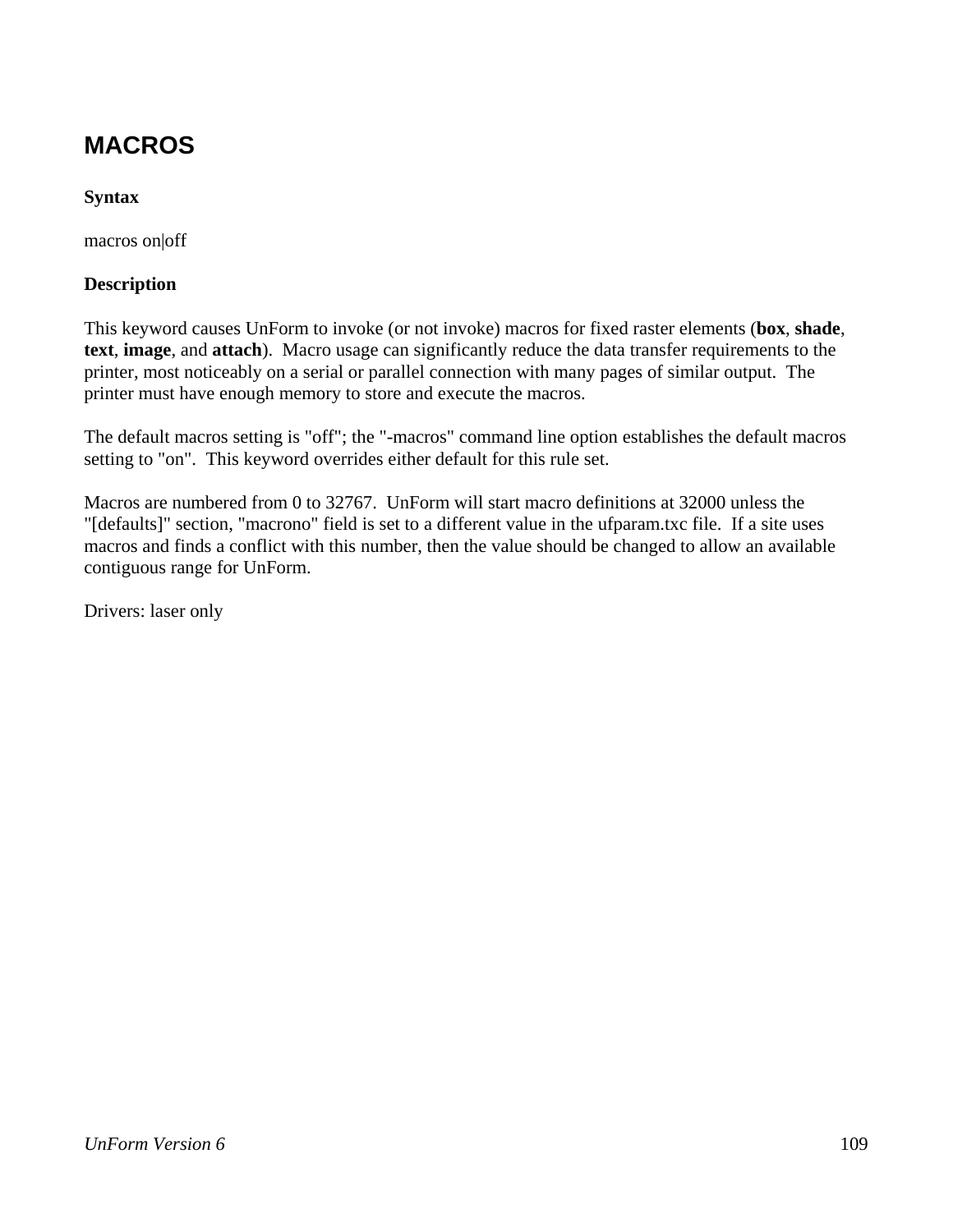# **MARGIN**

### **Syntax**

margin[s] *left*, *right*, *top*, *bottom*

#### **Description**

The **margin** keyword is used to increase the margins used by UnForm when calculating row and column positions. Normally, UnForm will use a 0.25 inch margin on all 4 sides, based on the paper size in use. If you need to increase any margin, you can specify the dot offsets desired. Note that the values for *left*, *right*, *top*, and *bottom* are entered in dots, which default to 300 dpi, but can be modified by the **dpi** keyword.

For example, **margin 75,75,0,150** (at 300 dpi) would set left and right margins to 0.5 inches, the top margin would remain at 0.25 inches, and the bottom margin would be 0.75 inches.

Drivers: laser, pdf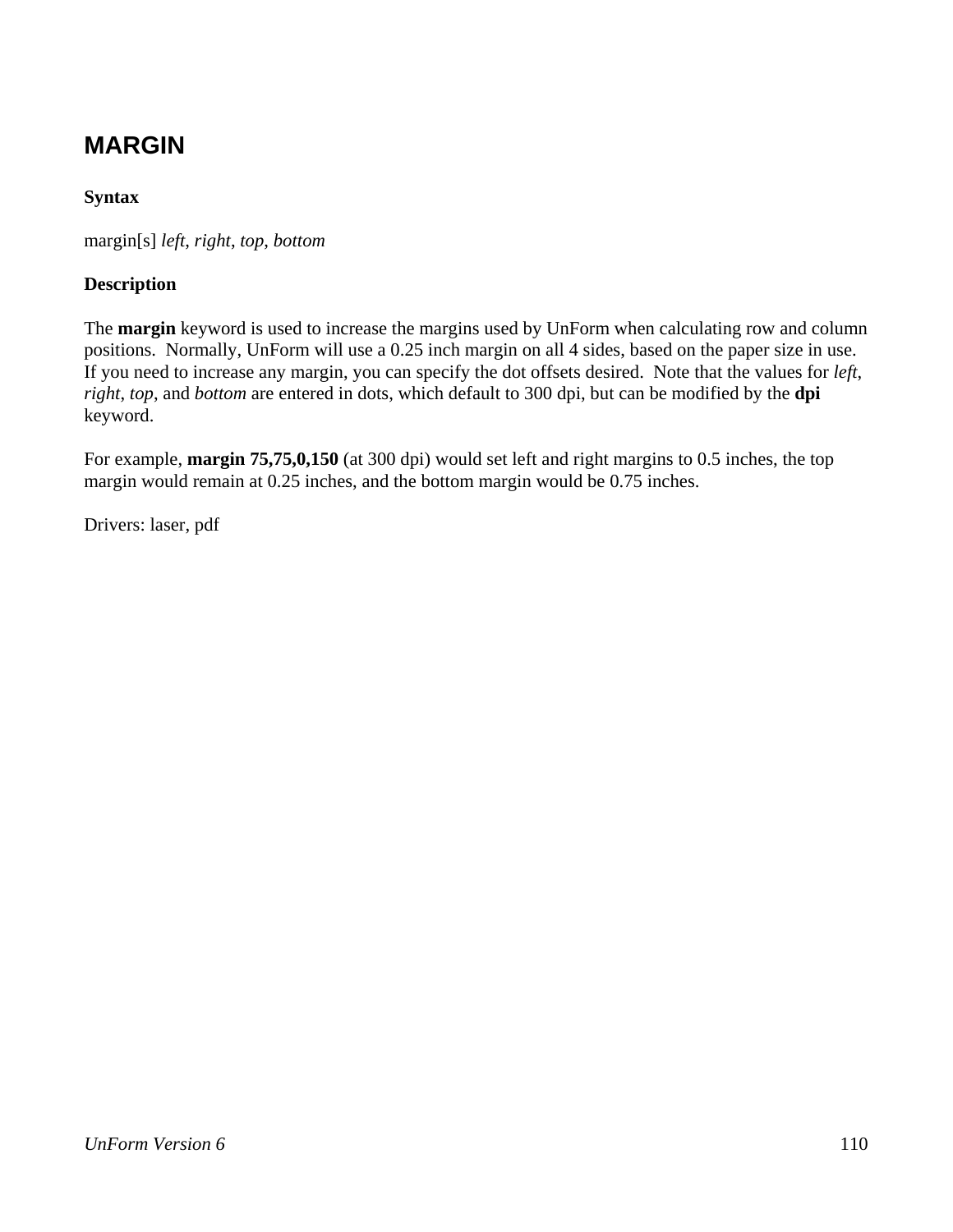# **MERGE**

### **Syntax**

merge "*ruleset*" [ , "*rulefile*" ]

#### **Description**

This command will insert the contents of the *ruleset* into the currently parsed rule set. If the *rulefile* parameter isn't supplied, the current rule file is used. Otherwise, *rulefile* is opened in the UnForm directory or by full path, if specified, and is scanned for *ruleset*. This command can be used to incorporate common elements into many rule set formats. For example, a name and address heading could be placed into a rule set called "address\_header", and various forms could use the command **merge "address header"** to include the commands it contains.

Note that if no *rulefile* is specified, then the rule file specified for the job is used for the merge, even if the merge is nested within another merge that specifies another rule file.

Unlike other UnForm commands, **merge** works within code blocks, such as precopy or prepage, as well as outside of code blocks.

Drivers: laser, pdf, zebra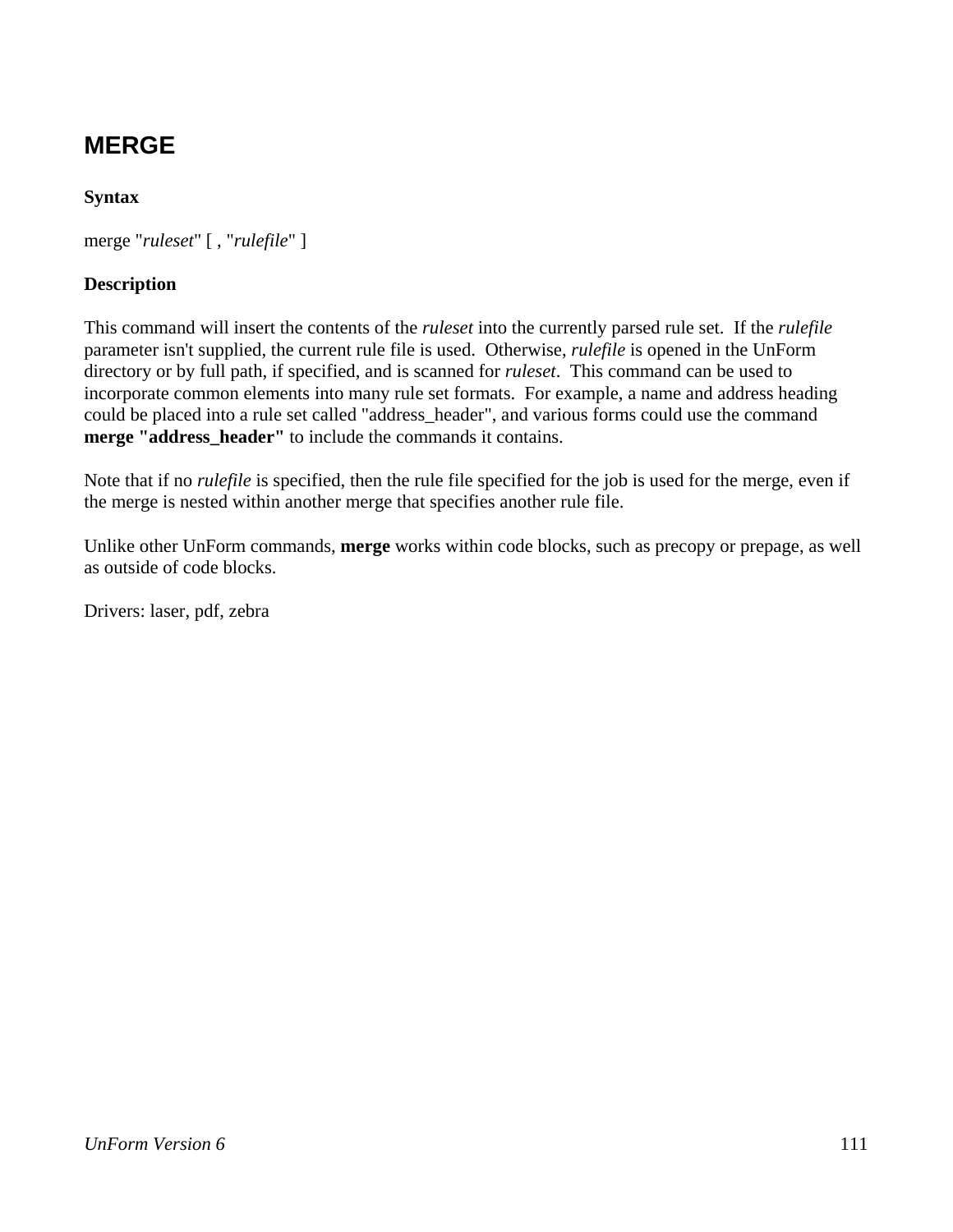# **MICR**

## **Syntax**

micr *col*|{*numexpr*}, *row*|{*numexpr*}*, "account"*|{*expr*}*, "check"*|{*expr*}

### **Description**

Prints MICR font at the *col* and *row* specified, for laser check printing. If used, *numexpr* is a Business Basic expression that generates a numeric value for the column and row. The account number must be in the format **:123456789:xxx"**, where the colons surround the 9-digit bank number, and the balance of the account number is terminated with, or contains, a quote. Quotes can be identified in a text literal with <34>. A space after the bank number and terminating colon is optional. When the MICR code is generated, colons or A become a "transit" symbol, B becomes an "amount" symbol, quote or C become an "on us" symbol, and a hyphen or D becomes a dash . Account numbers can contain these symbols, spaces, and digits. The check number can be up to 12 digits long. This keyword supports 8 inch checks only, not the smaller 6 inch variety, which requires a different format for the MICR.

If no "on us" symbol is present in the account number (i.e. no  $\langle 34 \rangle$  or C character), then one is appended automatically.

The fixed bank number is typically hard-coded, but can be an expression if enclosed in braces {}. The check number will generally be an expression, which can use get() to retrieve the number from the application print, or can be a variable defined in a prepage{} block.

Note that with proper soft font configuration, you can use the text command to print MICR encoded data in any format, such as that required by a deposit slip. The same MICR soft fonts included for use with this command can be used as text soft fonts.

#### **Example:**

**micr 6,42.25,":123456789:9999-1234<34>",{trim(get(65,5,6))}** would print a MICR encoded line with the indicated bank and account number, and a check number derived from the input stream data printed at column 65, row 5, for 6 characters.

Drivers: laser only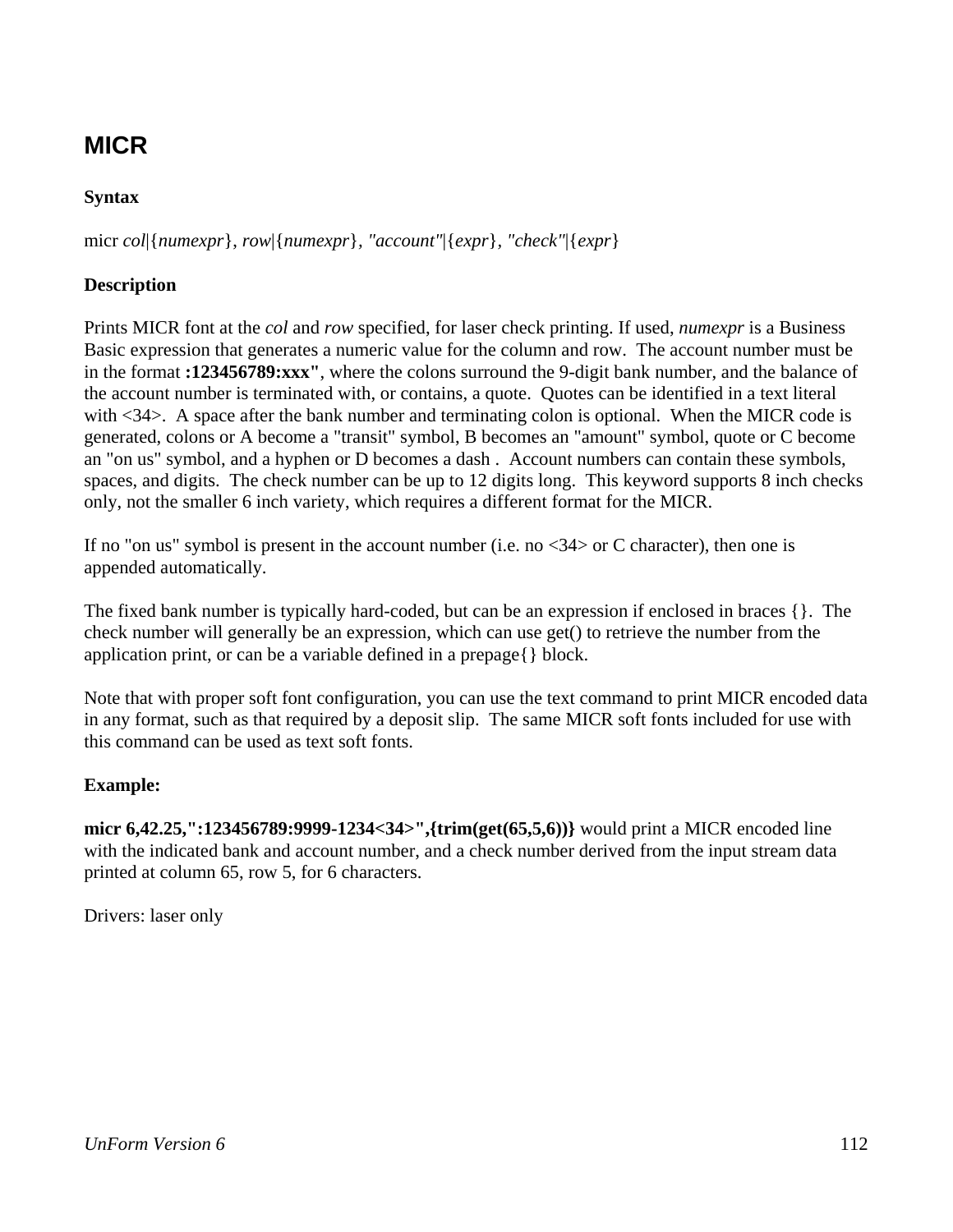# **MOVE, CMOVE**

### **Syntax**

1. move *col*|{*numexpr*}, *row*|{*numexpr*}, *cols*|{*numexpr*}, *rows*|{*numexpr*}*, newcol*|{*numexpr*}*, newrow*|{*numexpr*} [,retain]

2. move "*text*|!=*text*|~*regexp*|!~*regexp*[@*left,top,right.bottom*]", *col*|{*numexpr*}, *row*|{*numexpr*}, *cols*|{*numexpr*}, *rows*|{*numexpr*}*, movecols*|{*numexpr*}*, moverows*|{*numexpr*} [,retain]

#### **Description**

cmove causes *cols* and *rows* to be interpreted as the opposite corner of the region to be moved.

The **move** keyword moves a block of text to a new location on the page. Syntax 1 moves the region indicated by *col, row, cols,* and *rows* so the new upper left point is at *newcol, newrow*. Syntax 2 searches for occurrences of *text* or the regular expression *regexpr*, respectively, and uses each location found as a point from which *col* and *row* are measured (0-based movement). The rectangular region specified is then moved *movecols* left or right, and *moverows* up or down. The search for *text* or *regexpr* can be limited to a region on the page by adding a suffix in the format '@*left,top,right,bottom*'. To use a literal "@" character in *text* or *regexpr*, it is necessary to specify "\@".

If used, *numexpr* is a Business Basic expression that generates a numeric value for the column, row, columns, or rows, and also the "new" column and row (syntax 1) and the "move" columns and rows (syntax 2).

If the syntax "!=*text*" or "!~*regexpr*" is used, then the search is for positions NOT equal to the text or NOT matching the regular expression. When using the NOT syntax, only one search is performed per line in the search region.

The optional "retain" parameter will cause UnForm to leave the text in its original location, in effect copying the text rather than moving it.

**Move** commands simply shift text around in an internal array, so it is possible for moves to cascade to other moves. Moves that specify positions (syntax 1) are performed in the order found in the rule set, then moves that are relative to text (syntax 2) are performed in the order found in the rule set.

Note that **move** commands occur *after* any **shift** or **vshift** commands. If you would like to move data based on positions before the **shift** and **vshift** commands, consider using a **text** command with an expression using the cut() or mcut() functions.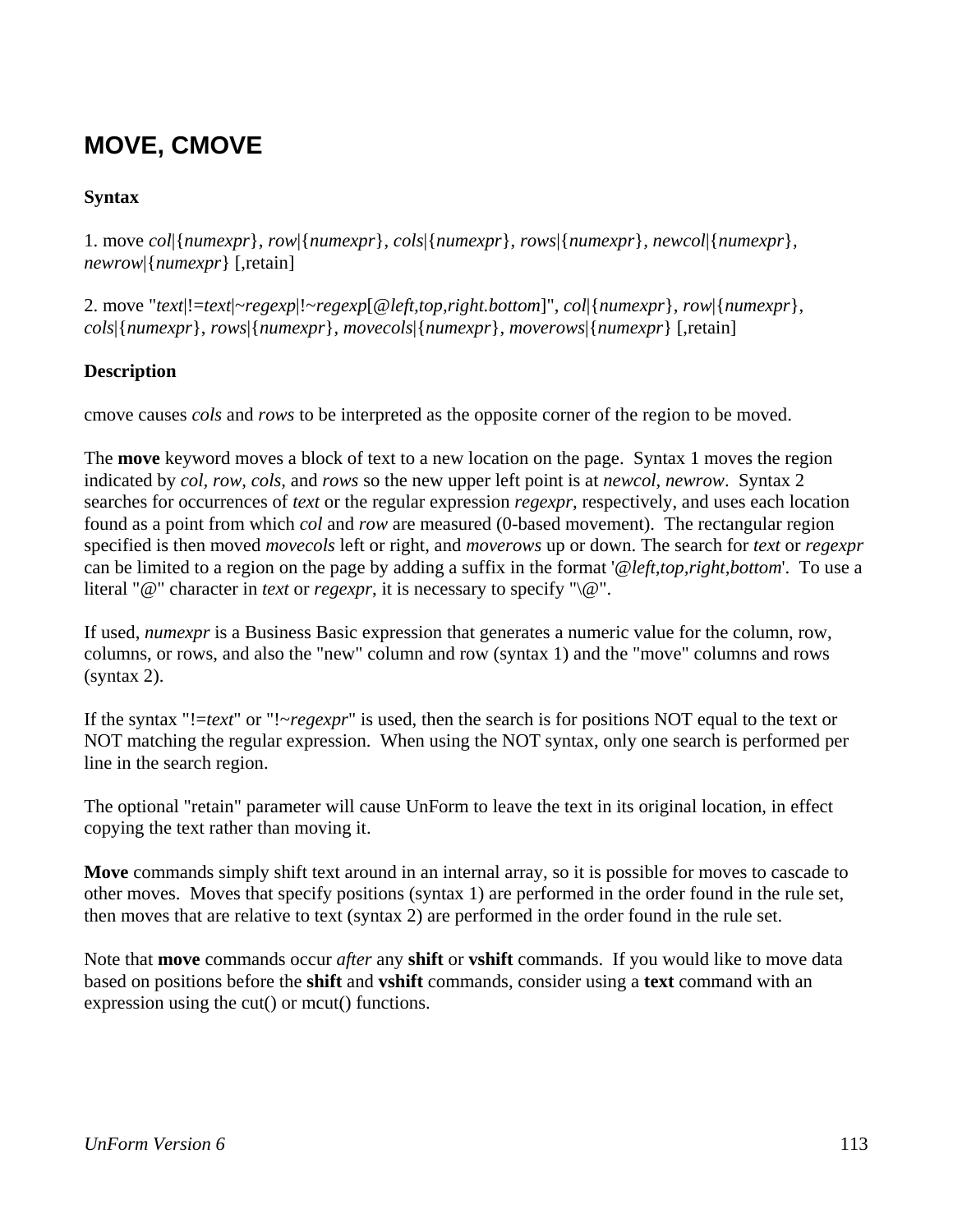### **Examples:**

**move 5,10,40,4,20,20** moves text at column 5, row 10, 40 columns wide and 4 rows high, to the region 20,20,40,4.

**move "Date",0,0,4,1,-4,0** moves all occurrences of the word Date left by 4 columns.

Drivers: laser, pdf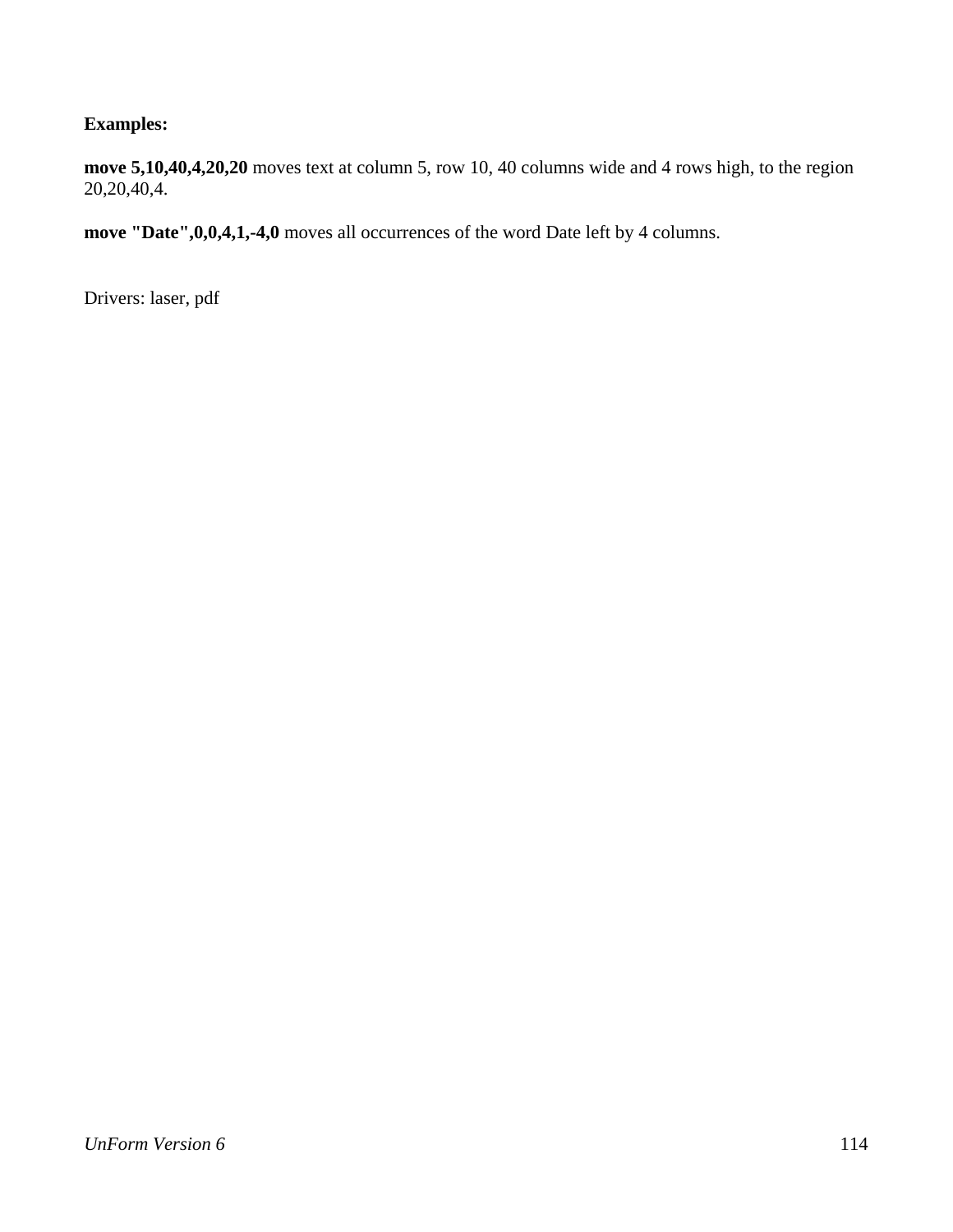# **NOTEXT**

### **Syntax**

notext

#### **Description**

This keyword specifies that no report text should be printed. Typically, this would be placed inside an "if copy *n*" block in order to add an attachment and prevent overwriting of the form text.

### **Example:**

```
if copy 2 
         attach "/usr/unform/attachments/attach1.pcl" 
         notext 
end if
```
Drivers: all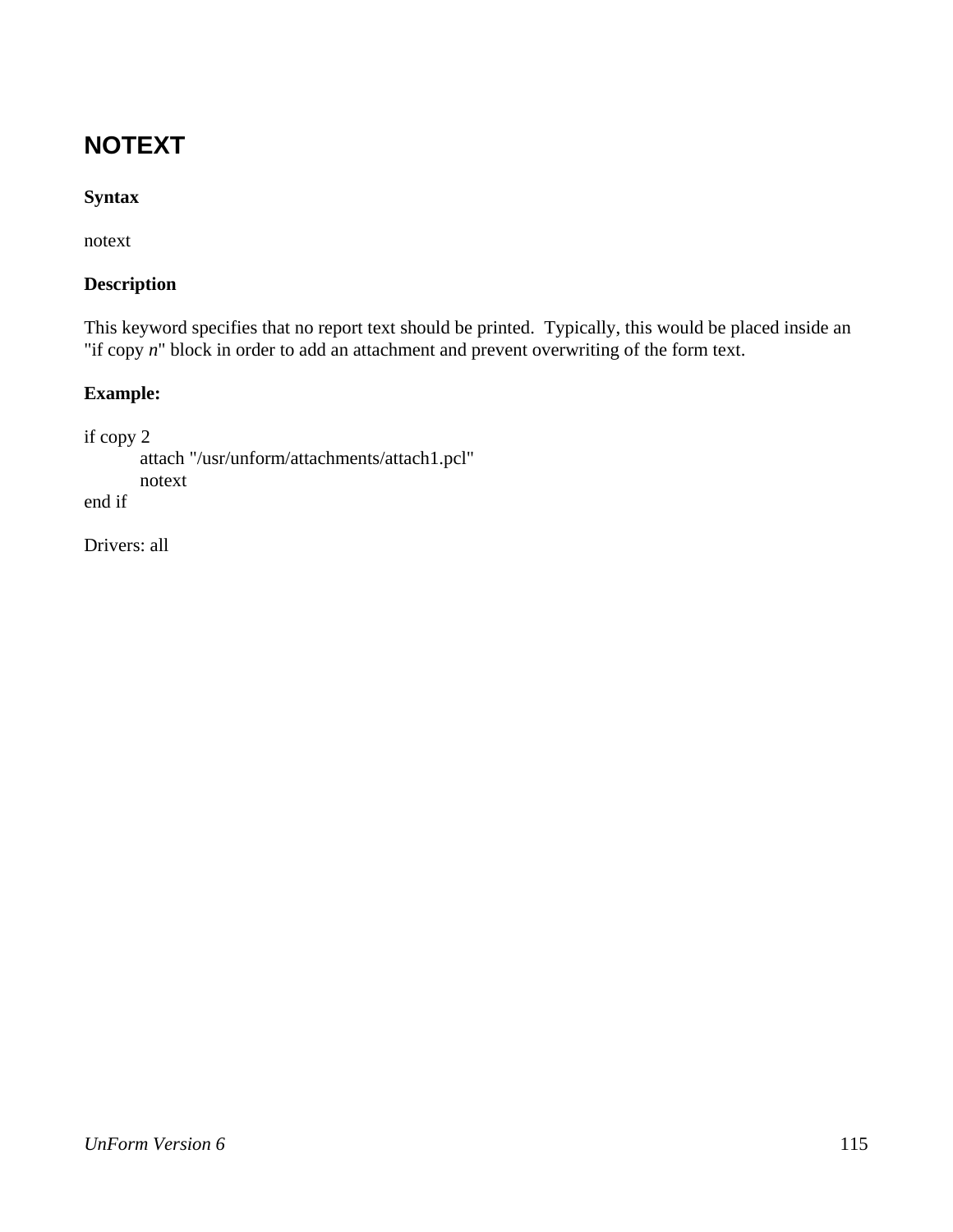# **OUTLINE**

### **Syntax**

outline [*level*]

#### **Description**

The **outline** keyword turns on the production of PDF outlines (also called bookmarks) and the automatic display of the outline when the document is displayed in an Adobe Acrobat Reader. The content of the outline is set page by page, by setting the variable "outline\$" in a precopy or prepage code block. Multilevel outlines can be specified by delimiting the levels with vertical bar (|) characters in the outline\$ string.

If *level* is supplied, it must be an integer greater than zero. This indicates the highest outline level that will be initially opened when Acrobat displays the document. The default behavior is to have all levels open, but with exceptionally large reports, it may be desirable to have just the first 1 or 2 levels initially opened.

See the outline rule set in advanced.rul for and example.

Drivers: pdf only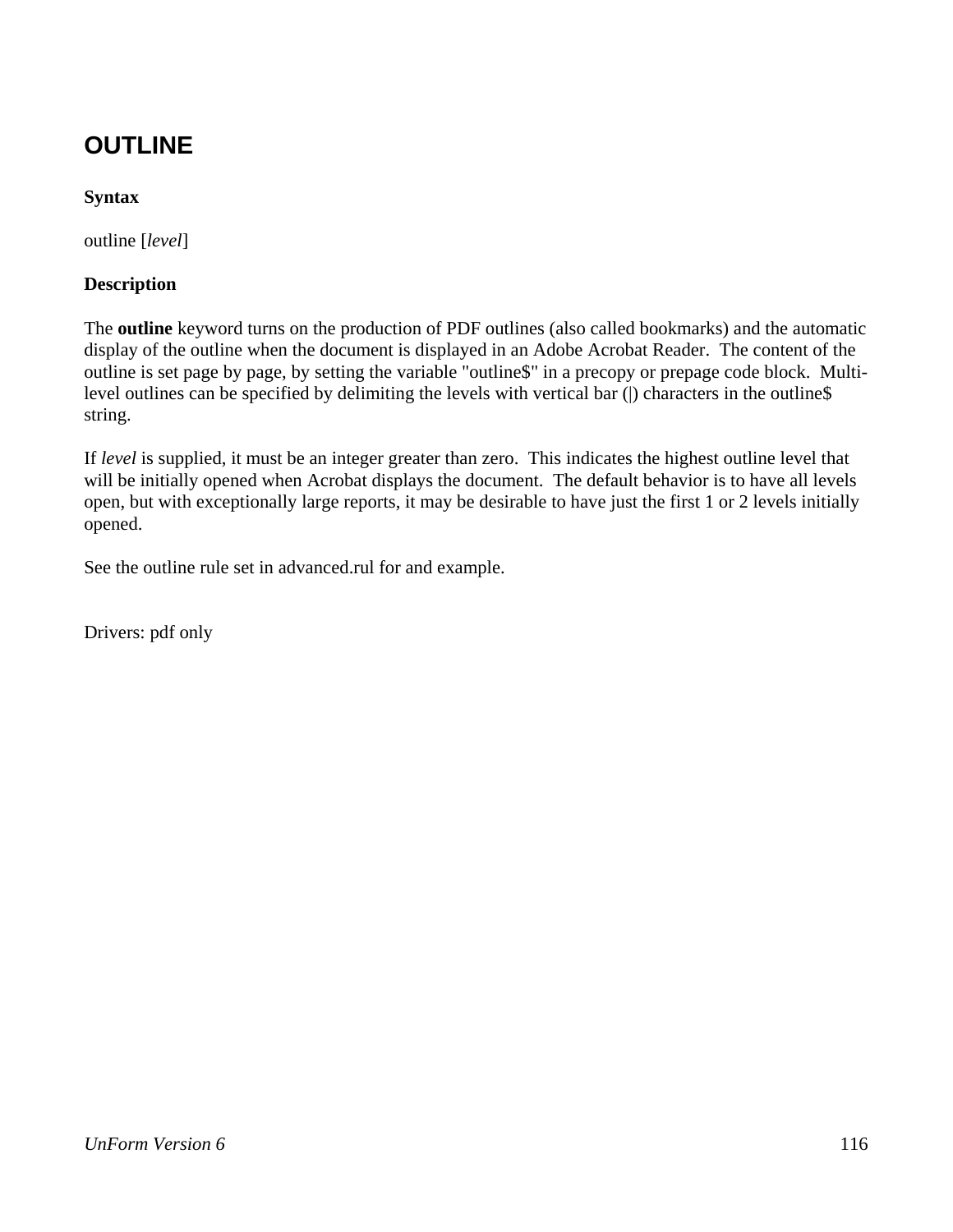# **OUTPUT**

### **Syntax**

1. output "*output-device*"

2. output {*expression*}

#### **Description**

The **output** keyword is used to modify the output device of any copy. Normally, all copies are printed to the output device specified in the "-o" option, or to standard out on UNIX. However, it is sometimes desirable to have copies of forms sent to different devices, such as a different laser printer, or a fax product.

The *output-device* can be a printer device, a pipe or re-direct (starting with  $|$  or  $>$ ), or a filename. Beware of pipes or redirects on UNIX, noting that any shell-aware characters, such as ampersands (&), must be quoted.

If the second syntax is used, *expression* is evaluated after each page of input has been loaded and the prepage subroutine has been executed.

When used inside an **if copy** block, the output for that copy only is changed. Note that this feature is only supported in the laser driver. When using the pdf driver, any change to output for different copies is ignored.

The "output\$" variable can also be set in a code block for equivalent results.

#### **Example:**

if copy 2 **output** "|lp -daccounting -s" end if

The above example would send the second copy of the form to the printer named "accounting".

Drivers: laser, pdf only for a job-wide specification outside of "if copy" blocks as PDF output cannot be changed during printing.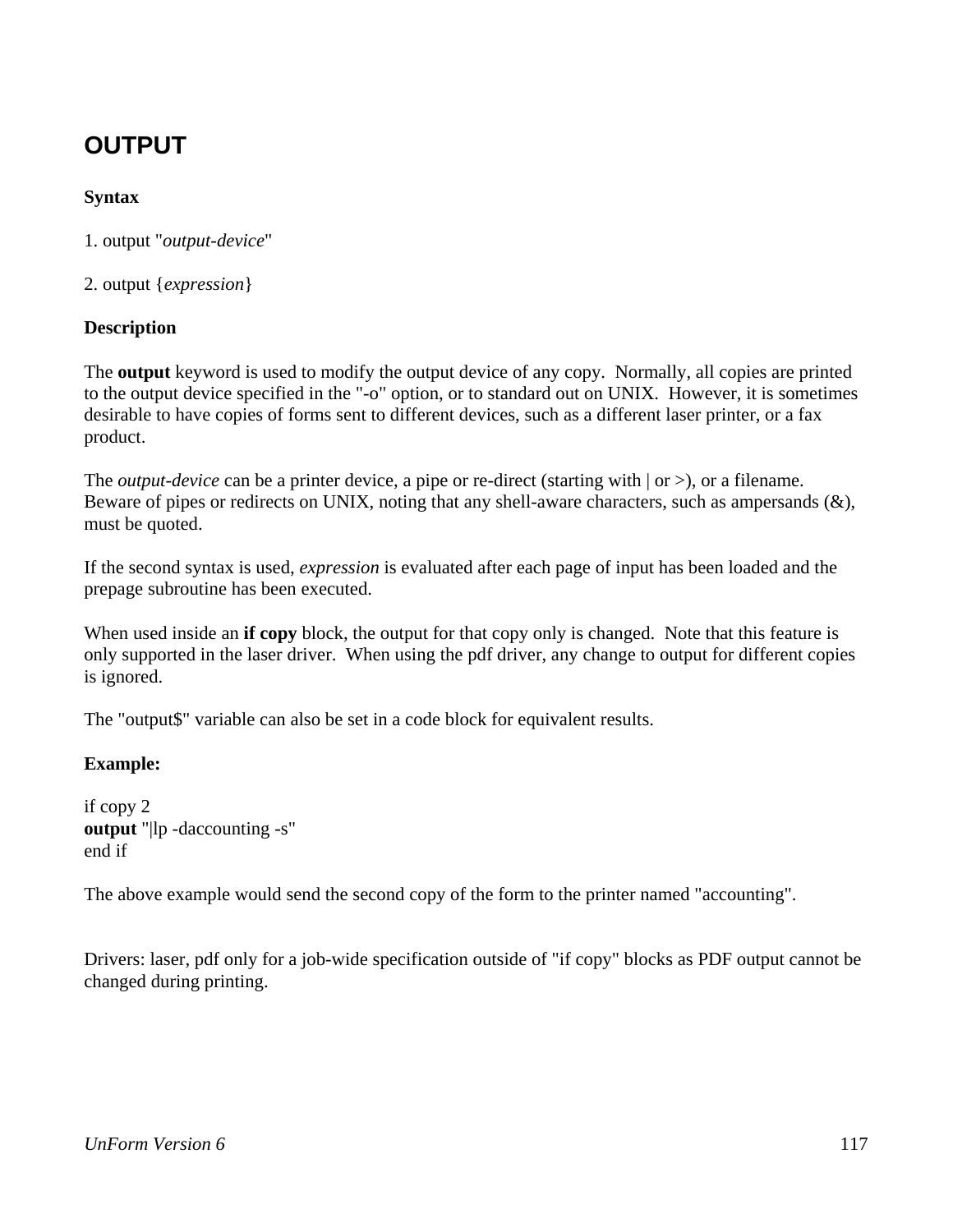# **PAGE**

### **Syntax**

1. page *rows* 

2. page *cols*, *rows*

#### **Description**

Syntax 1 specifies an input page length of no more than *rows* lines. If a form-feed character is encountered first, then the page is considered complete also. This keyword is useful if the application creates a form with line-feeds rather than form-feeds.

If syntax 2 is used, then each page worth of rows is divided into column groups of *cols* wide and treated as virtual pages from left to right. For example, if an application prints mailing labels as 4-up labels each 30 columns wide and 6 rows deep, then the command **rows 30,6** would produce 4 pages, each 6 rows. This can be useful to convert *n*-up continuous label print jobs into laser label jobs using the **across** and **down** commands.

If no **rows** or **lpi** keyword is specified, then *n* is assumed to be the rows per page.

#### **Examples:**

**page 42** treats each 42 lines of input as a full page.

#### **page 42**

**rows 66** treats each 42 lines input as a full page, but produces output scaled to 66 lines per page.

Drivers: all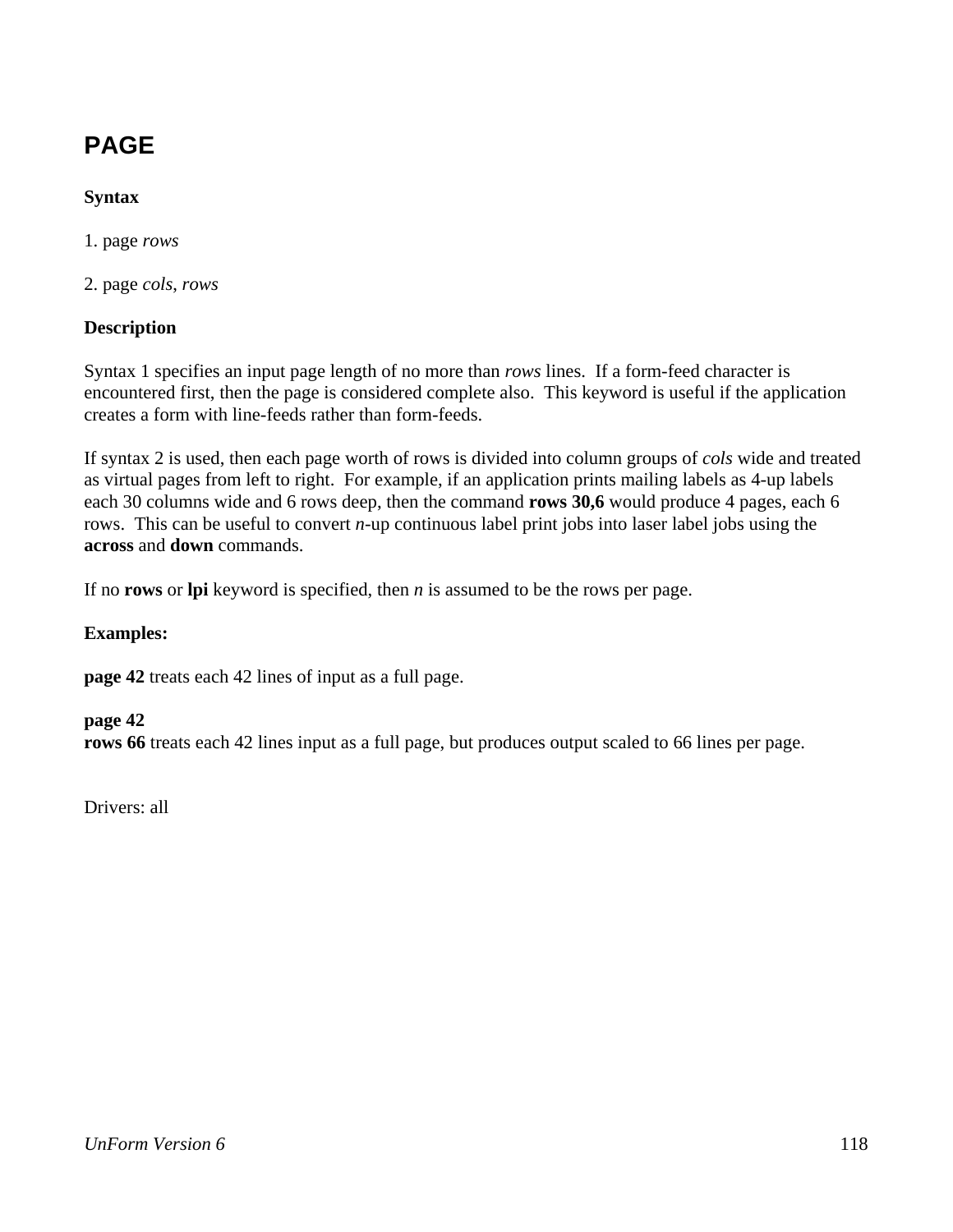# **PAPER**

### **Syntax**

paper *size*

#### **Description**

The **paper** keyword overrides the "-paper" command line option. It tells UnForm the paper size to instruct the printer to use, and also defines the page size from which UnForm calculates column and row widths.

Common sizes for laser and PDF output include the following, plus any sizes defined in the [paper] section of the ufparam.txt file (or ufparam.txc if defined).

| <b>Value</b>   | <b>Size</b>               |
|----------------|---------------------------|
| Letter         | $8.5 \times 11$ inches    |
| Legal          | $8.5 \times 14$ inches    |
| Ledger         | $11 \times 17$ inches     |
| Executive      | $7.25 \times 10.5$ inches |
| A <sub>4</sub> | 210 x 297 mm              |
| A <sub>3</sub> | 297 x 420 mm              |

For Zebra printers, indicated by the "-p zebra*n*" command line option, the *size* is given as a single word made up of the width in inches, a letter "x", and the height in inches. For example, a 3-inch by 5.25 inch label would be specified by **paper 3x5.25**.

If you specify the "custom" paper size for laser output, UnForm will use the defined size for scaling and will issue the proper custom paper command to the printer, but you may still have to modify the custom paper setting via the printer's control panel to avoid prompts to load custom paper into the printer.

Drivers: all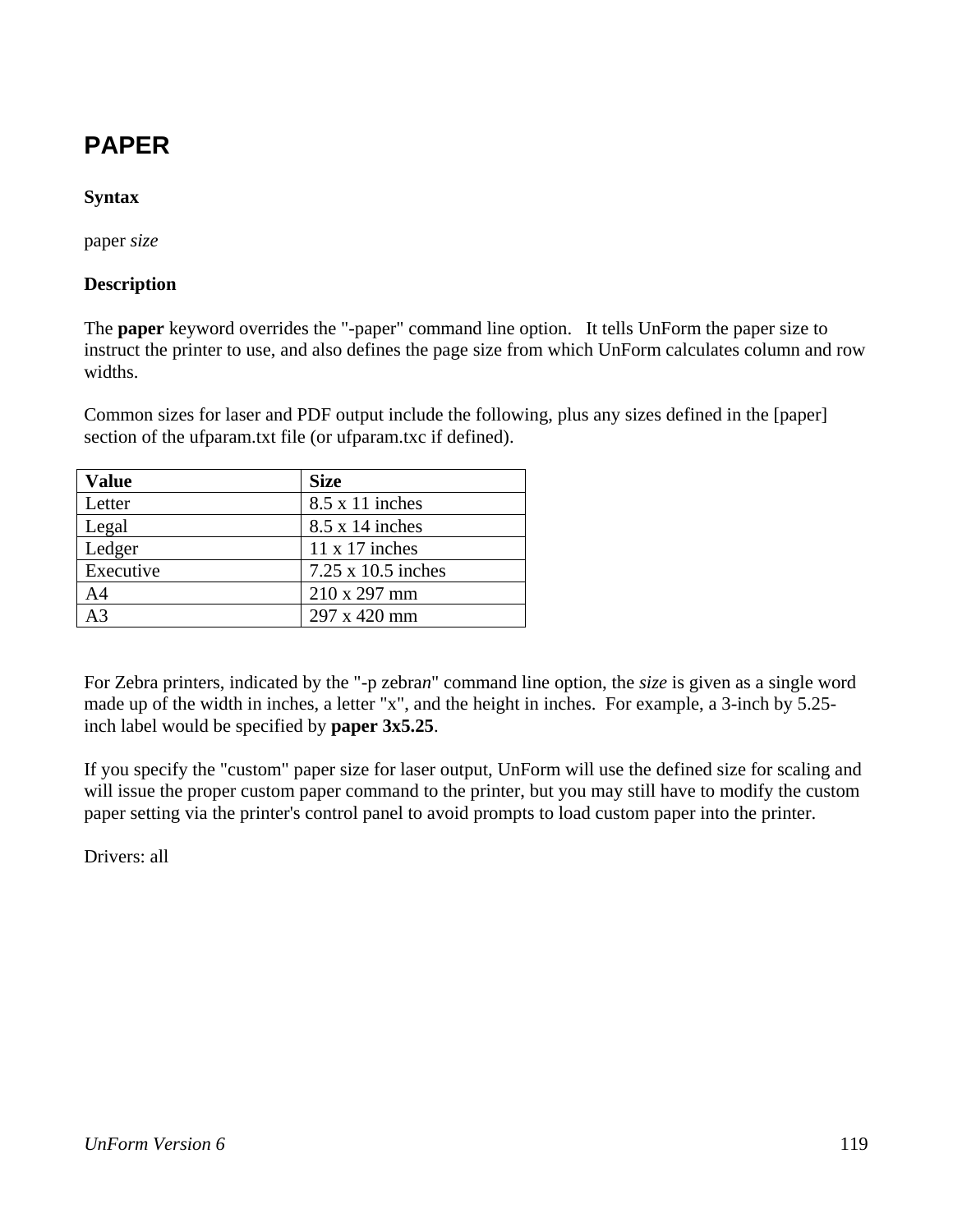# **PORTRAIT, RPORTRAIT**

### **Syntax**

portrait or rportrait

#### **Description**

This keyword ensures that UnForm will print pages oriented in portrait (vertical) fashion. If, while analyzing the report text, UnForm detects a PCL control sequence to turn on landscape mode, then landscape will be the default orientation. Use this keyword to guarantee that the orientation will be vertical.

The **rportrait** command turns on reverse portrait mode.

Note that **portrait** is supported inside **if copy** blocks, allowing different copies to be in different orientations.

See also the **landscape** keyword.

Drivers: laser, pdf (rportrait is laser only)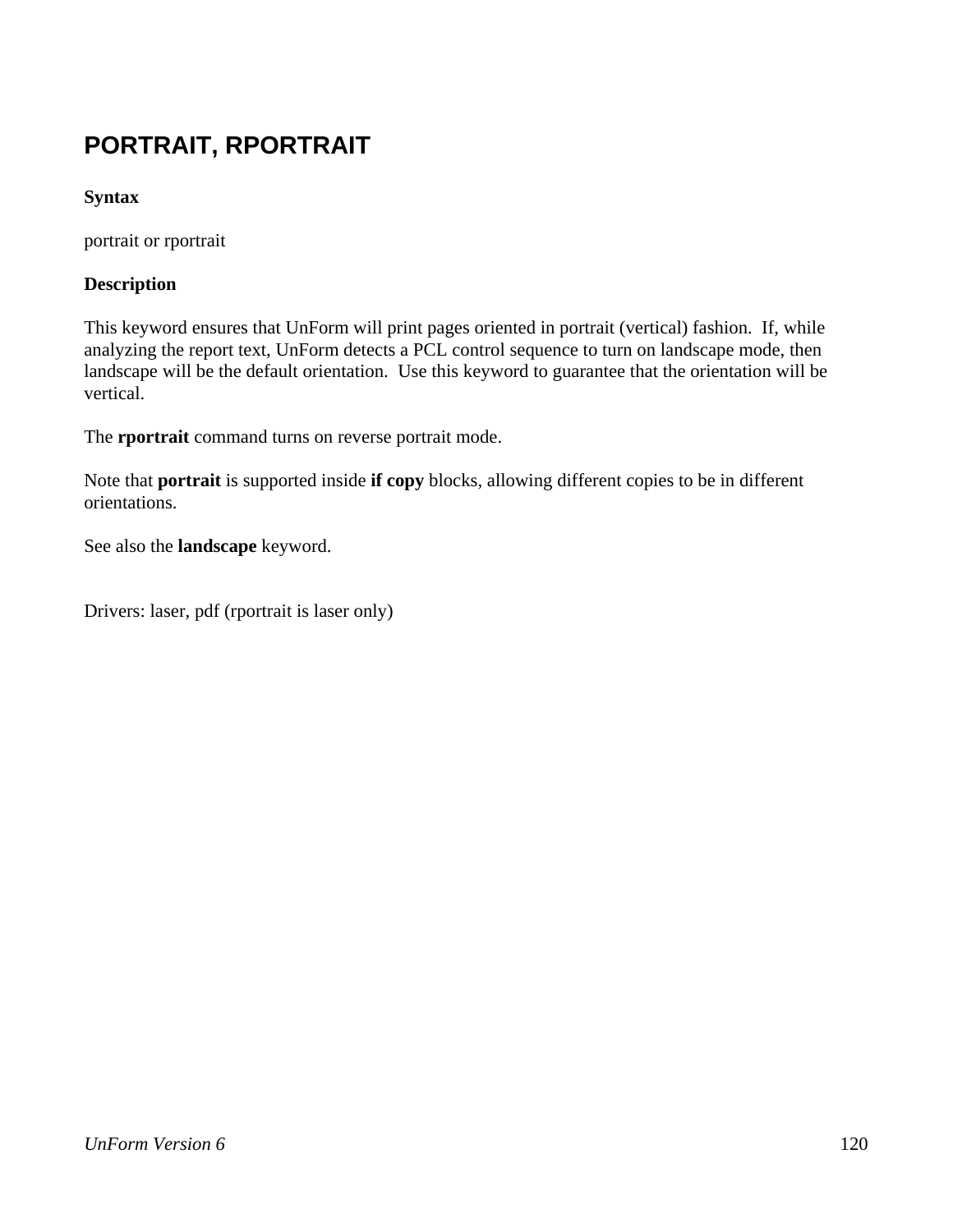# **PRECOPY, PREDEVICE, PREJOB, PREPAGE POSTCOPY, POSTDEVICE, POSTJOB, POSTPAGE**

#### **Syntax**

precopy | postcopy | prejob | postjob | prepage | postpage { *code block* }

Note: the opening brace "{" needs to be on the same line as the keyword. The closing brace may follow the last statement, or be on the line below the last statement.

#### **Description**

These keywords are used to add Business Basic processing code to the form or report. They represent six different subroutines that UnForm executes at specific points during processing. The *code block* can be an arbitrary number of Business Basic statements; the total number of statements in all code blocks can be about 6,000.

- **prejob** executes after the rule set has been read, and after the first page is read, but before any printing takes place. Use this code to open files, define string templates, create user-defined functions, and initialize job variables.
- **postjob** executes after the last page has been printed. Use this to close out your logic, such as adding totals to log reports. There is no need to close files, since UnForm will RELEASE Business Basic.
- **predevice** executes just after a device has been opened. With the laser driver, the output device can be changed with the **output** command or by modifying the output\$ variable in a prepage or precopy code block. Whenever a new device is opened for any given copy, this code block is executed. The programmer can then store information from the page that causes the device to be opened, such as a customer code or fax information.
- **postdevice** executes just after the output device has been closed. Use this code block to perform processing with prior output device, once UnForm has closed the device. For example, if the output device changed when the customer number changed, then one or more pages for a given customer would be in the output file and could be sent as a group to a fax product.
- **prepage** executes after each page is read, but before any printing takes place. Use this to gather data associated with any page, or to modify the content of the text if you need such modifications to apply to all copies.
- **postpage** executes after the last copy of each page has printed.
- **precopy** executes before each copy is printed. Use this to modify copy text content, to skip specific copies, or to modify a copy's output device.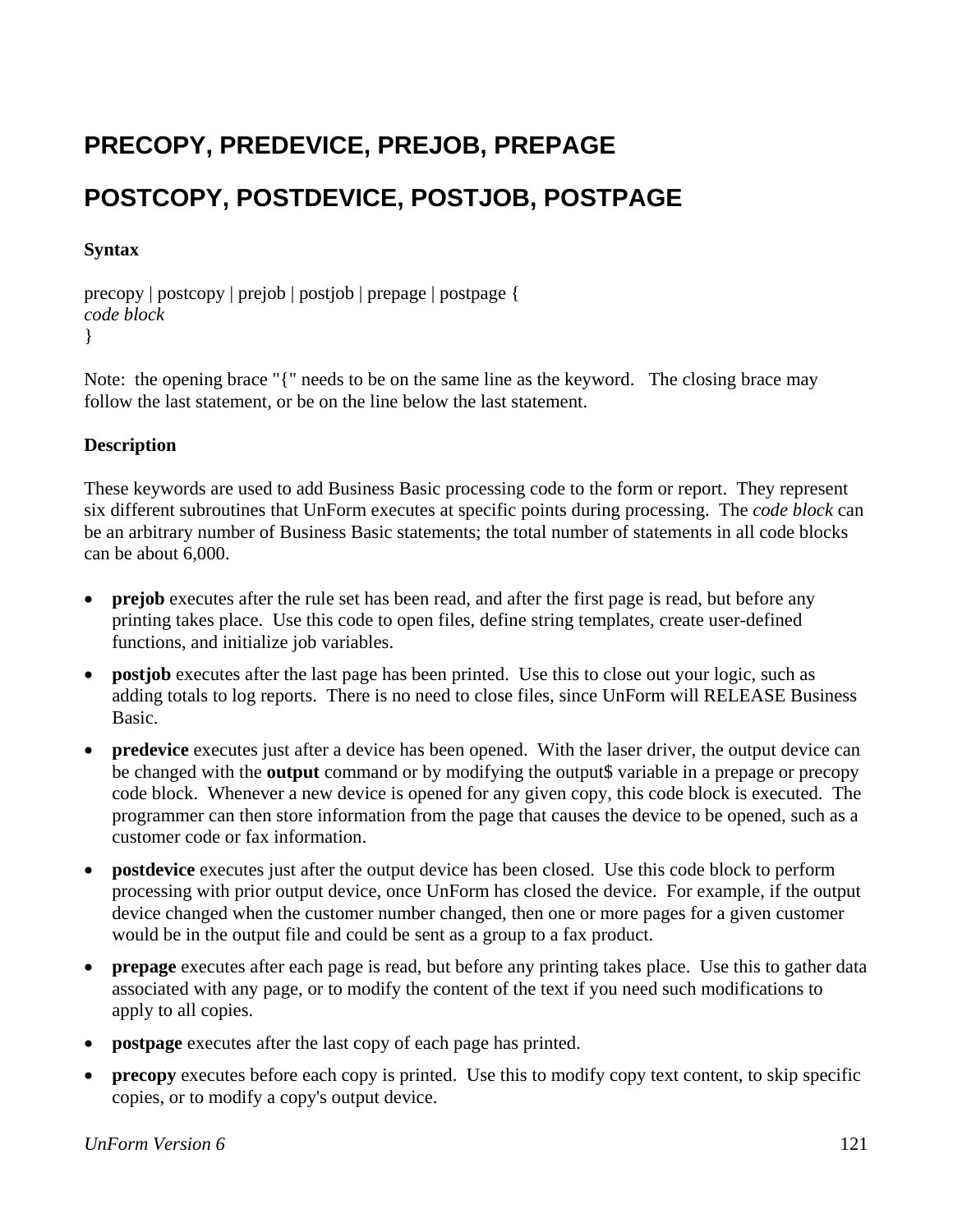**postcopy** executes after each copy is printed.

Any valid Business Basic programming code can be entered, including I/O logic, loops, variable assignments, and more. Program to your heart's content. UnForm will add extensive error handling code within your code, and report syntax errors to the error log file or a trailer page.

Note that the **merge** command, while not executable code, is honored within a code block. The merged data must be valid code block syntax.

For more details about programming code blocks, see the Programming Code Blocks chapter.

#### **Important Note for BBx Developers**

As UnForm 6 provides its own ProvideX-based run-time engine, it is important to note that code blocks now operate under a ProvideX interpreter. UnForm includes lexical substitution for nearly all BBx syntax; however, in order to read BBx data files, you must use the new bbxread() function, or develop your own method of accessing the files via a native BBx execution in a pipe or one that uses a socket or other means of communication. The bbxread() function is provided expressly for this purpose, and allows for reading of records or record-based string templates with a file-name and a key.

Here is an example of using bbxread:

```
prepage{ 
ky\=get(65,5,6)
dim rec$:"id:c(5*=10),*:c(1*=10),...,fax:c(15*=10)"
bbxread("/usr/data/CUSTOMER",ky$,rec$,errcode) 
if errcode=-1 then faxnum$=rec.fax$ 
}
```
In order to use the bbxread function, you must specify the bbpath value in the uf60d.ini file.

#### **Example:**

This example shows how to use various routines to make copy 2 of a form be a conditionally faxed invoice, which is logged to another printer for verification.

```
prejob { 
cust=unt; open(cust)"custfile.dat" 
dim cust$:"id:c(5),name:c(30),*:c(100),faxnum:c(12)" 
} 
prepage { 
if trim(get(10,2,30))="Acme Systems" comp$="01" else comp$="02"
```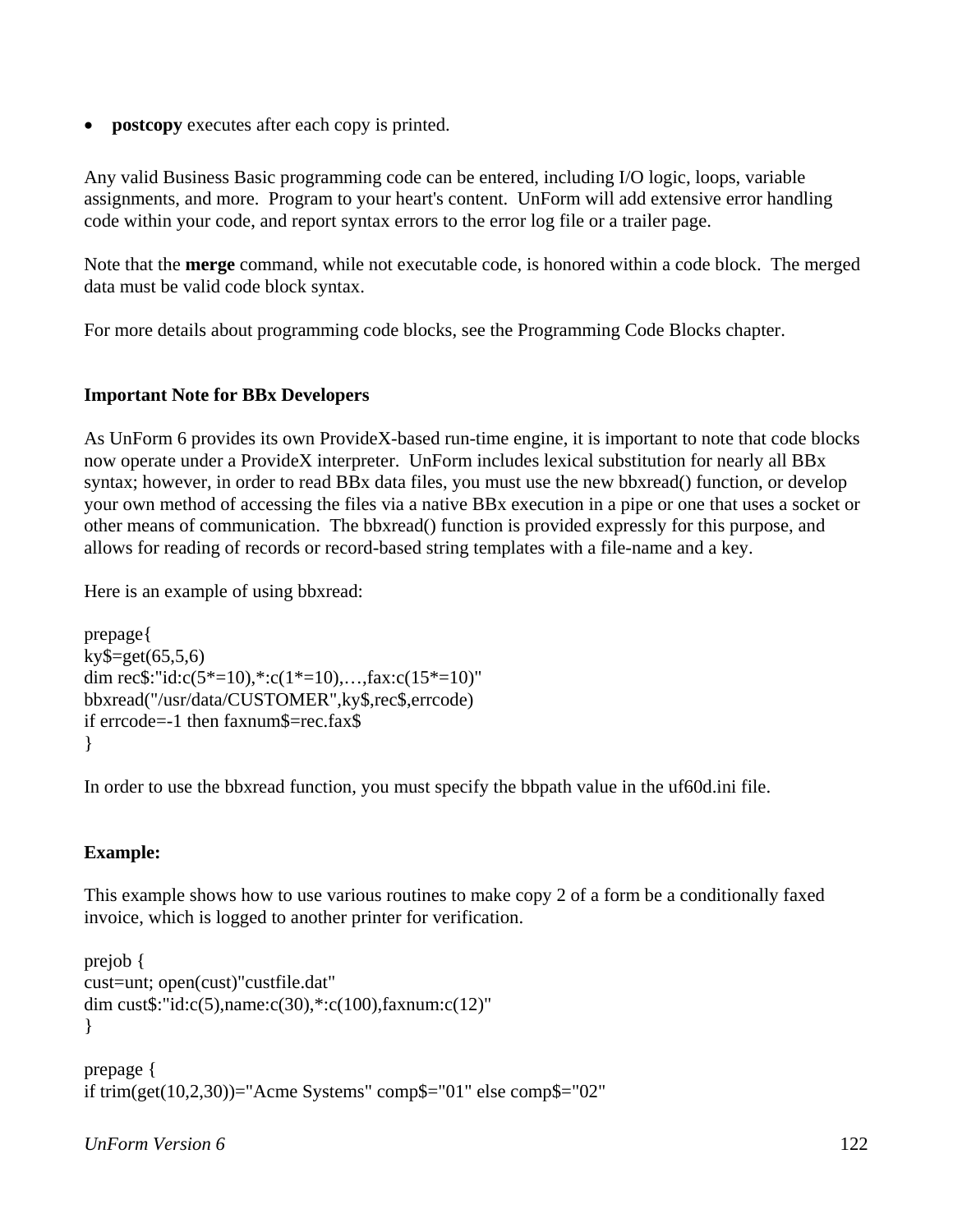```
dim cust$:fattr(cust$) 
read record (cust,key=comp$+get(10,5,6),err=next)cust$
} 
precopy { 
if copy=2 if cvs(cust.faxnum$,3)>"" output$="|fx -n "+ \
cust.faxnum$, log$=log$+cust.name$+$0d0a$ else skip=1 
} 
postjob { 
if log$="" goto endjob 
log=unt; open(log)">lp -dprinter" 
print (log)"Fax Verification Log" 
print (log)log$,chr(12), 
close(log) 
endjob: 
}
```
Drivers: all, but predevice and postdevice are only supported by laser and pdf drivers.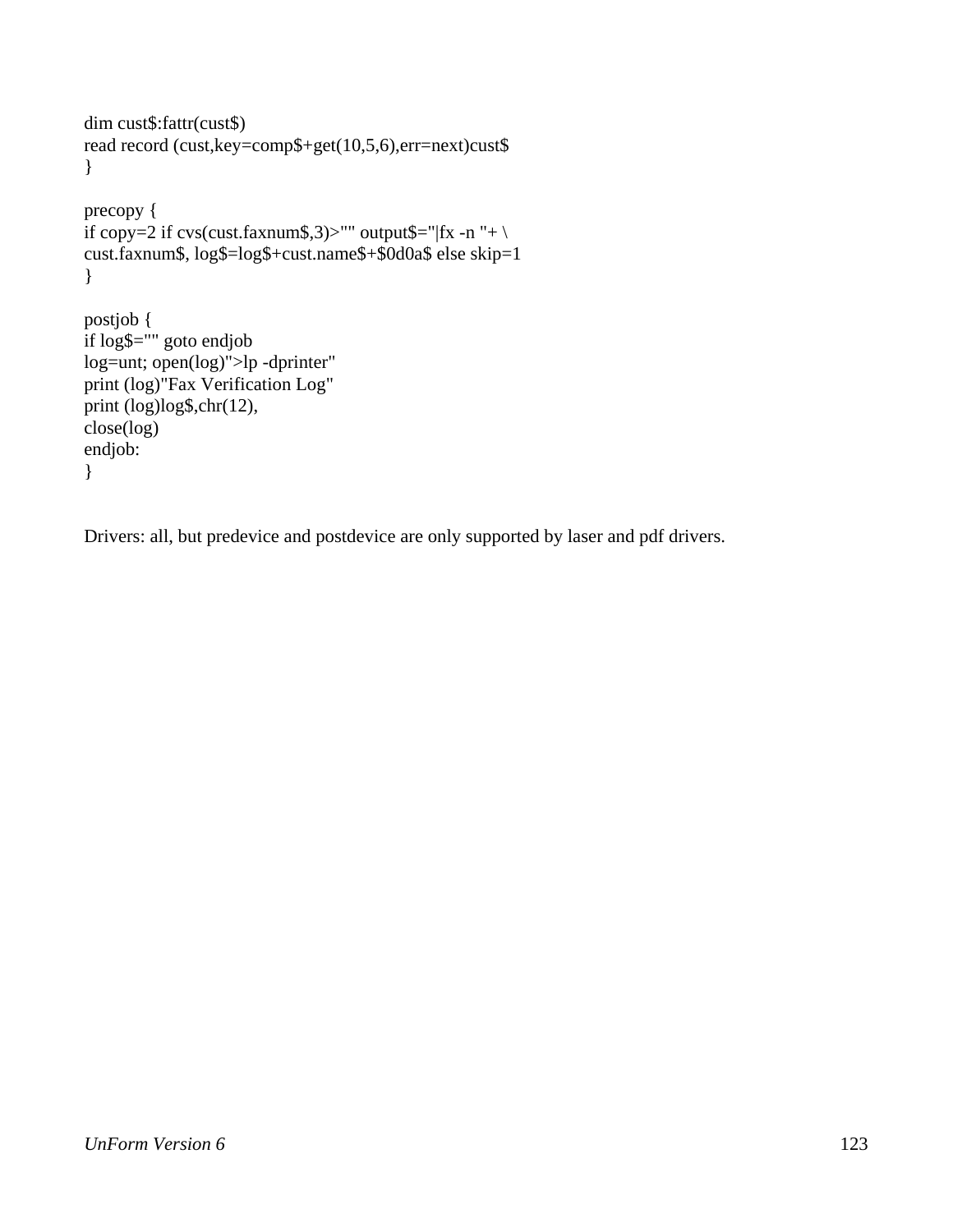# **PROTECT**

### **Syntax**

protect [print] [,annotate] [,extract] [,modify]

#### **Description**

Without the **protect** command, UnForm generates a standard PDF document that can be opened, viewed, printed, and modified by a user. This suffices for most business documents, but if an application requires protection of the PDF contents, then this command can be used. It adds encryption and protection to a PDF document.

By default, only viewing access is provided to users. Additional access can be granted by including the following options:

**print** adds the ability to print the document.

**annotate** adds the ability to add text annotations and fill in form fields.

**extract** adds the ability to copy text or graphics from the document for pasting into other applications.

**modify** adds the ability to modify document contents.

Drivers: PDF only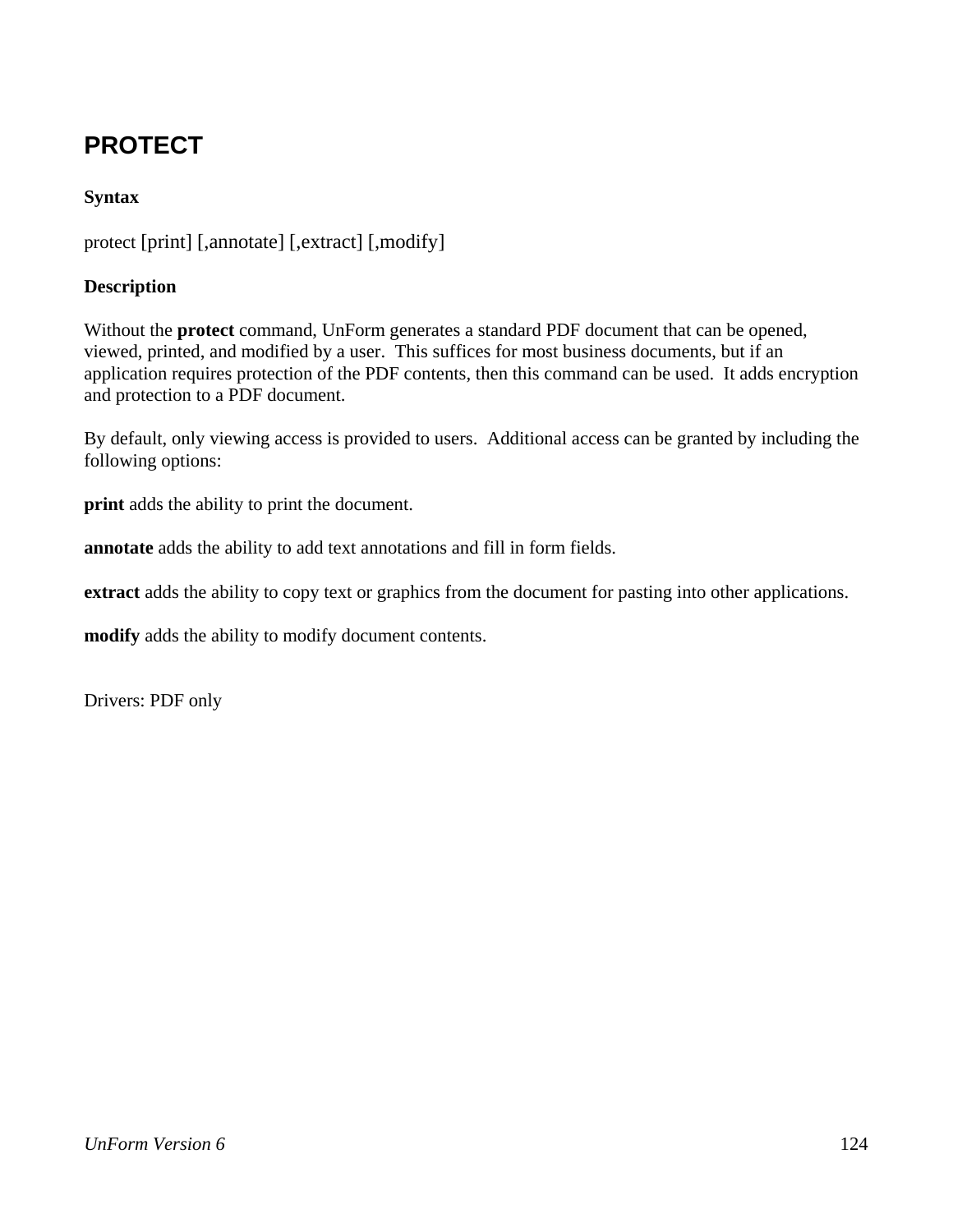# **ROWS**

### **Syntax**

rows *n*

#### **Description**

This keyword specifies the number of output rows to use for the form or report. The placement of each line is calculated to accommodate this many rows within the printable area of the paper. For example, with letter paper, the printable area is about 10.5 inches; **rows** 66 will cause each line to be 10.5/66 inches high. If present, this value will override any calculation based on the **lpi** keyword.

The number of rows (*n)* can be any value up to 255. It will default to 66 if no **rows**, **lpi**, or **page** keywords are present.

Note there is an important distinction between the **page** and **rows** commands. **Rows** refers to output scaling, whereas **page** defines the number of text lines to read per page from the input stream. However, if a **page** command is used, and a **rows** command is not, then the **rows** defaults to the value of the **page** command.

#### **Examples:**

**rows 80** will set the line height to accommodate 80 rows per page.

Drivers: all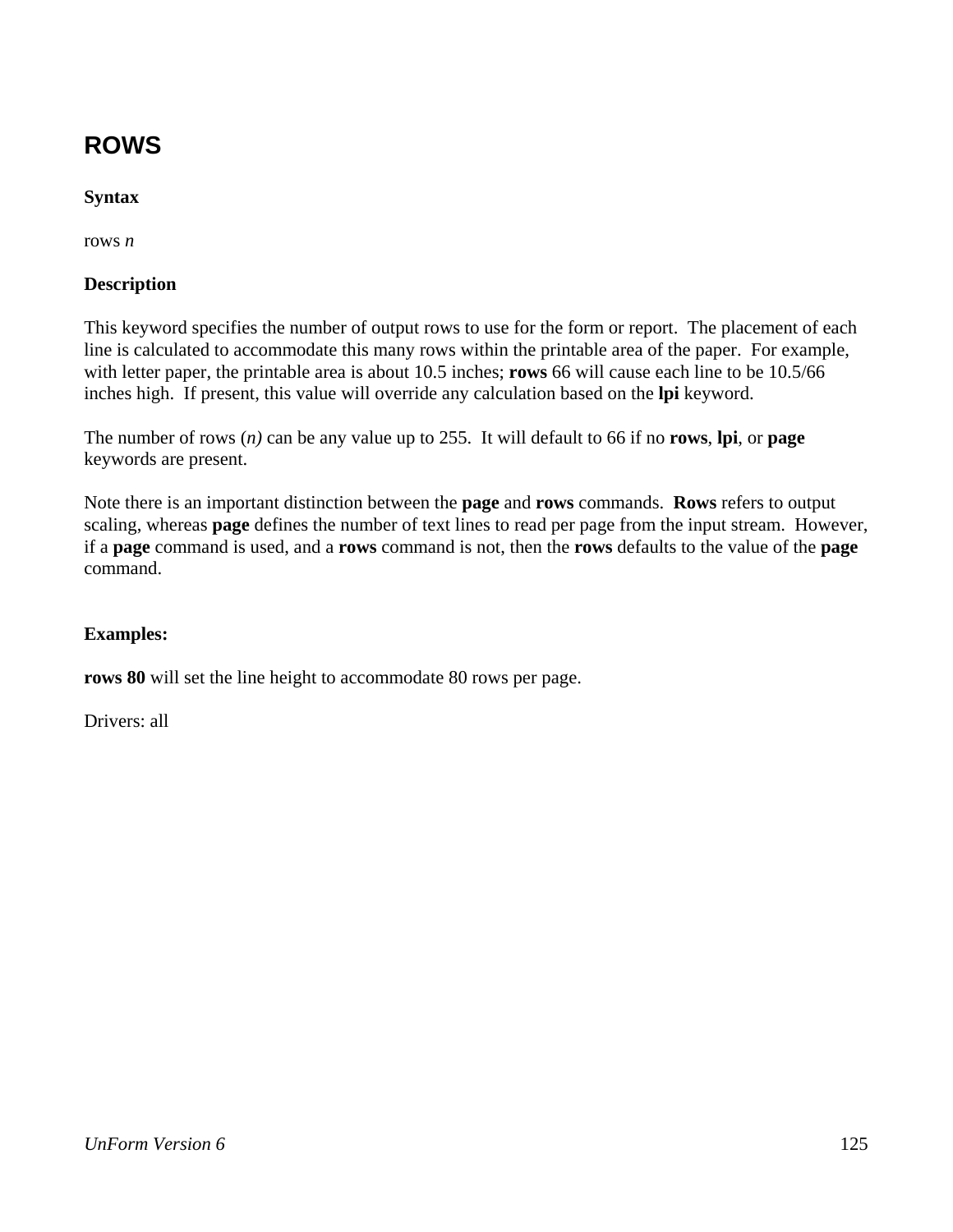# **SHADE, CSHADE**

### **Syntax**

1. shade *col*|{*numexpr*}, *row*|{*numexpr*}, *cols*|{*numexpr*}, *rows*|{*numexpr*}, *percent* [,extend] [,*color*] [,rgb *rrggbb*]

2. shade *col*|{*numexpr*}, *row*|{*numexpr*}, *cols*|{*numexpr*}, *rows*|{*numexpr*}, *percent*, *skip*, *times* [,extend] [,*color*] [,rgb *rrggbb*]

3. shade "*text*|!=*text*|~*regexp*|!~*regexp*[@*left,top,right.bottom*]", *col*|{*numexpr*}, *row*|{*numexpr*}, *cols*|{*numexpr*}, *rows*|{*numexpr*}, *percent* [,extend] [,*color*] [,rgb *rrggbb*]

If cshade is used, then *cols* and *rows* are interpreted to be the opposite corner of the shade region, and columns and rows are calculated by UnForm.

#### **Description**

The region indicated by *col*, *row*, *cols*, and *rows* will be shaded, using the *percent* as the percent-gray value. The region parameters can be specified as decimal values to 1/100 character. The region is based on the full character cell, starting at the upper left corner of the cell. This differs from the **box** keyword, which measures from the center point of a cell. The *percent* can be any value from 0 to 100, where 0 is white (useful for erasing regions), and 100 is black. The default shade value is 5% (which renders as 10% in PCL5 devices). PCL5 printers actually support only eight levels of gray, generally: 2%, 10%, 20%, 35%, 55%, 80%, 99%, and 100%. Given values less than these are rounded up to the next supported value.

For compatibility with Version 1 rule files, Version 2 and above will convert shade values of 1, 2, 3, and 4 to 2%, 20%, 55%, and 100%, respectively.

If used, *numexpr* is a Business Basic expression that generates a numeric value for the column, row, columns, or rows.

Syntax 2 provides for repeating regions to be easily specified. The *skip* parameter is a number indicating the number of blank lines that follow the shade region. The *times* parameter is the number of times to repeat the shade/blank pattern. UnForm will generate multiple rows of shading until either the number of repetitions is met or the end of the page is found. For example, **shade 1,21,80,2,1,2,8** would produce 8 shaded regions, each 80 columns by 2 rows with shade grade level 1. Two blank lines would separate the shade regions. These two parameters are ignored if the first parameter is a text string, as in syntax 3.

If syntax 3 is used, then the shading is drawn relative to any occurrence of the *text*, or of text that matches the regular expression *regexpr*. In these cases, there may be no shaded regions, or several. *column* and *row* are 0-based, in these formats, and can be negative if required. The search for *text* or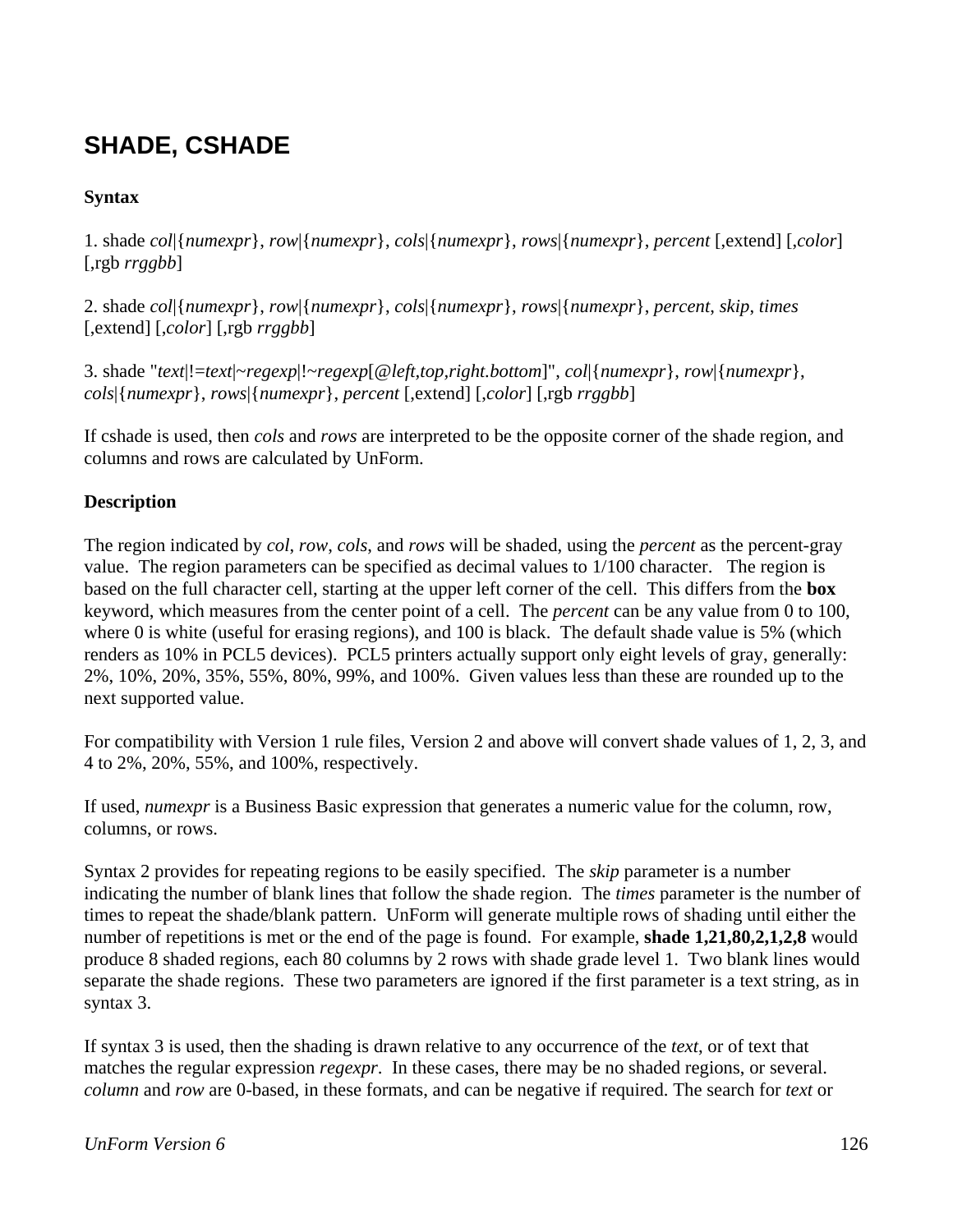*regexpr* can be limited to a region on the page by adding a suffix in the format '@*left,top,right,bottom*'. To use a literal "@" character in *text* or *regexpr*, it is necessary to specify "\@".

If the syntax "!=*text*" or "!~*regexpr*" is used, then the search is for positions NOT equal to the text or NOT matching the regular expression. When using the NOT syntax, only one search is performed per line in the search region.

All formats support the **extend** option. This simply expands the shade region by ½ character in all directions, making it easy to fill in a box that is placed at the mid-point of each character position surrounding the shade region.

Note that the **box** keyword also supports shading, and may be more convenient to use if an outlined shaded region is desired.

Color can be specified as white, cyan, magenta, yellow, blue, green, red, or black, or you can name a RGB value as a 6-character hex string with rgb *rrggbb*, where *rr* is red (00-FF), *gg* is green (00-FF), and *bb* is blue (00-FF).

You can improve the look of shade regions on laser printers, especially at medium shade levels and 600 or higher dpi settings, by using the gs command.

#### **Examples:**

**shade 41,3,40,6,2** will fill the indicated region with a medium (20%) shade.

**shade 10.5,3.01,40,4.98,25** will shade the indicated region with 25% gray.

**shade "No. Item/Desc",0,0,79,1,10,extend** will shade from the position the noted text is found, for 79 columns and 1 line. The shaded region will then be extended ½ column and row in each direction. 10% gray will be used.

**shade 1,14,80,2,1,2,12** will produce a repeated pattern of 80 columns wide, 2 lines high, light shading, followed by two blank lines. The pattern will be repeated 12 times, occupying a total of 48 lines.

Drivers: all, zebra only supports 0% or 100%.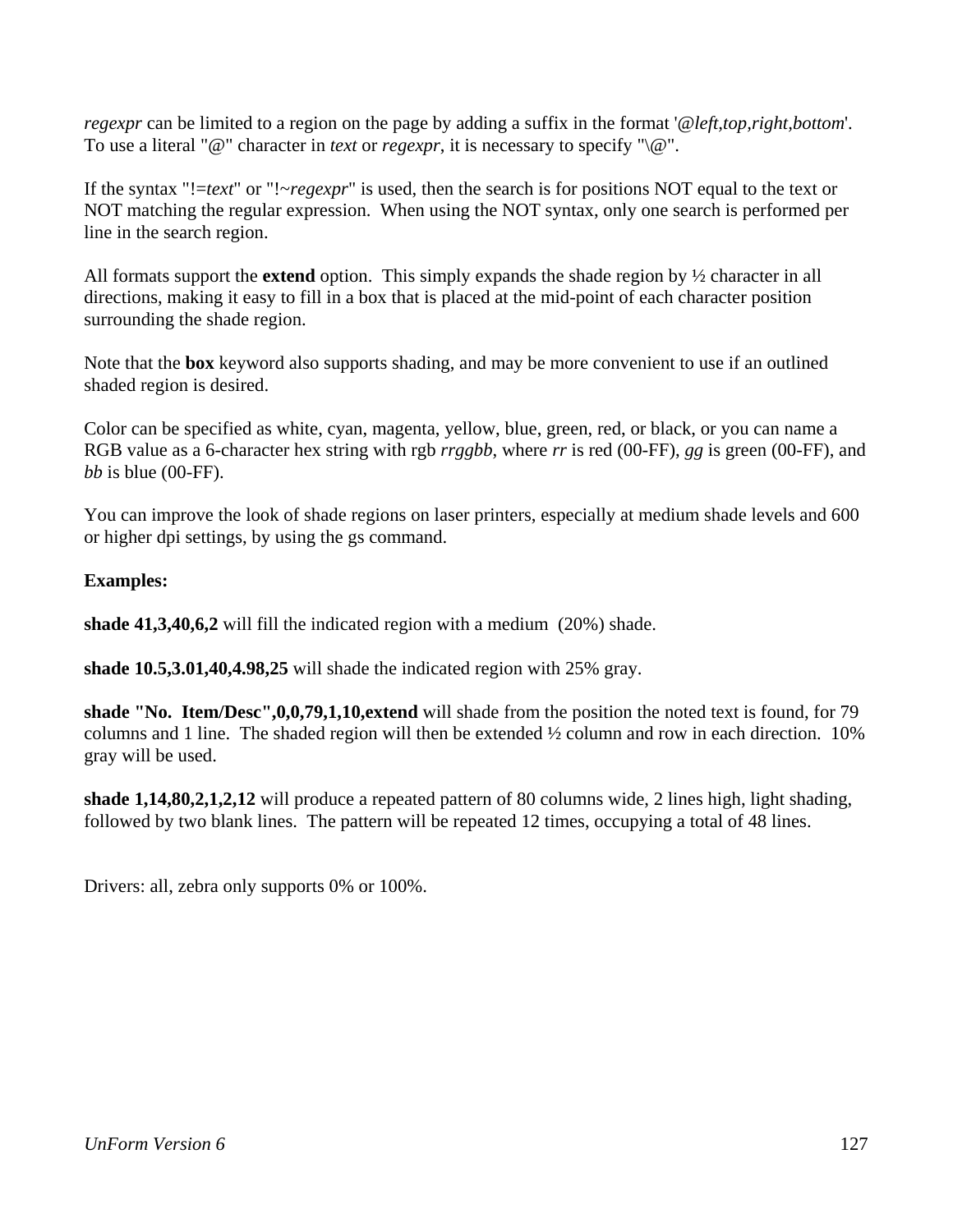# **SHIFT**

### **Syntax**

shift *n*

#### **Description**

The text in the report is shifted *n* characters to the right (or left, if *n* is negative). If a report starts in column 1, but doesn't extend all the way to the right edge of the page, it is possible to shift the data to the right to allow for box drawing around text elements on the left margin.

The placement of relative shading, drawing, and attributes is determined *before* any shift.

See **vshift** also, for shifting text vertically.

#### **Example:**

**shift 1** will shift all text 1 character to the right.

Drivers: all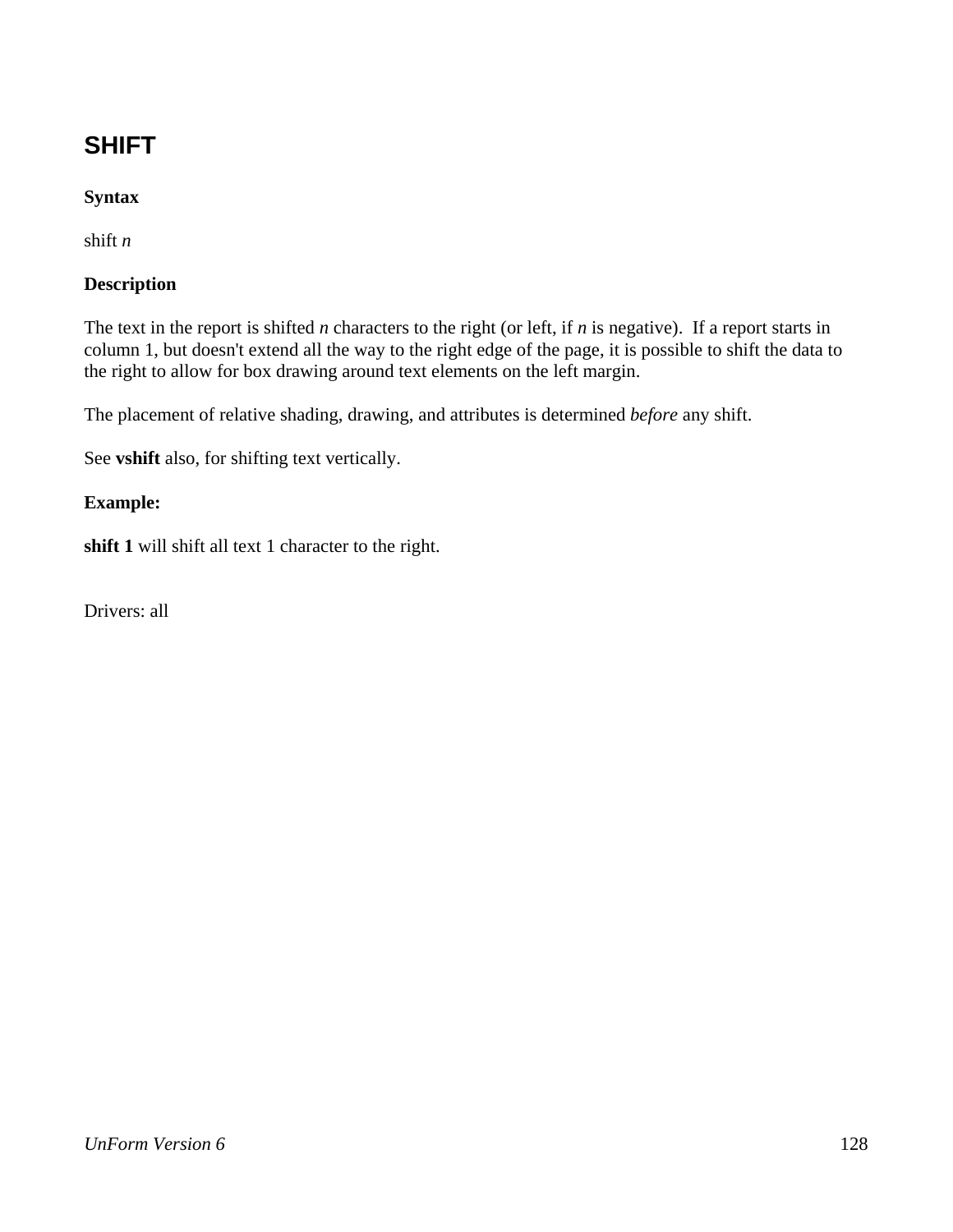# **SUBJECT**

### **Syntax**

subject "*subjectstring*" | {*expression*}

#### **Description**

If this command is present, then PDF document creation adds a subject *subjectstring*, or the result of *expression*, to the document content. This value is available in the general properties display dialog in the Adobe Acrobat Reader.

Drivers: PDF only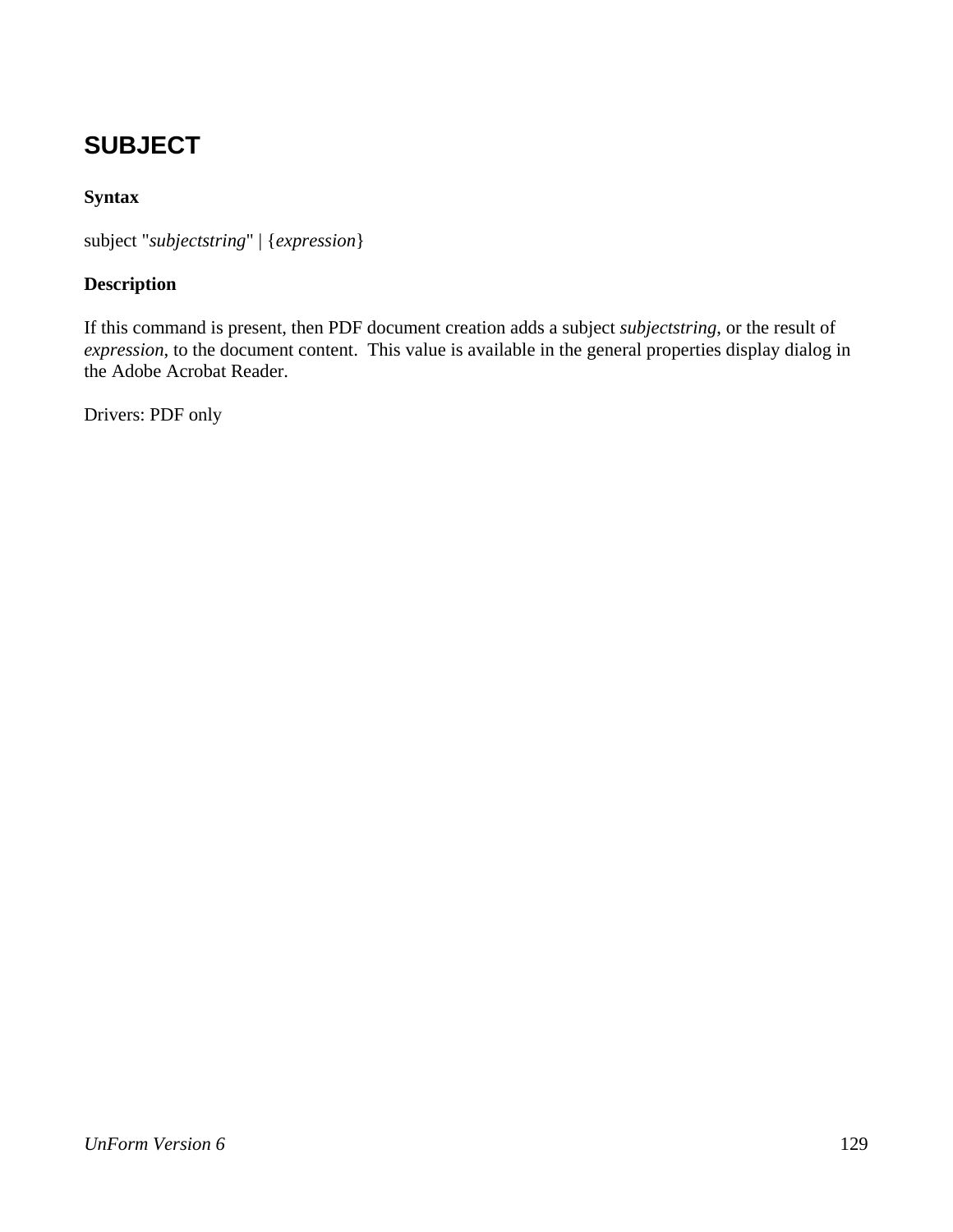# **SYMSET**

### **Syntax**

symset "*symbolset"*

#### **Description**

The **symset** keyword overrides the default symbol set setting found in the [defaults] section of the ufparam.txt file. If there is no [defaults] section, then the symbol set 10U is used. Symbol set values for the LaserJet are always integers followed by an uppercase letter. Be sure to quote the *symbolset* value to maintain the uppercase letter (unquoted values in rule sets get converted to lowercase by UnForm's rule file parser).

Symbol sets are used to display specific international character sets or symbols. See your LaserJet documentation for symbol set codes supported by your printer.

If you plan to use the pdf driver in addition to the laser driver, you should specify your symbol sets as 9J if you intend to use special characters in the ASCII 128 to 255 ranges.

Drivers: laser only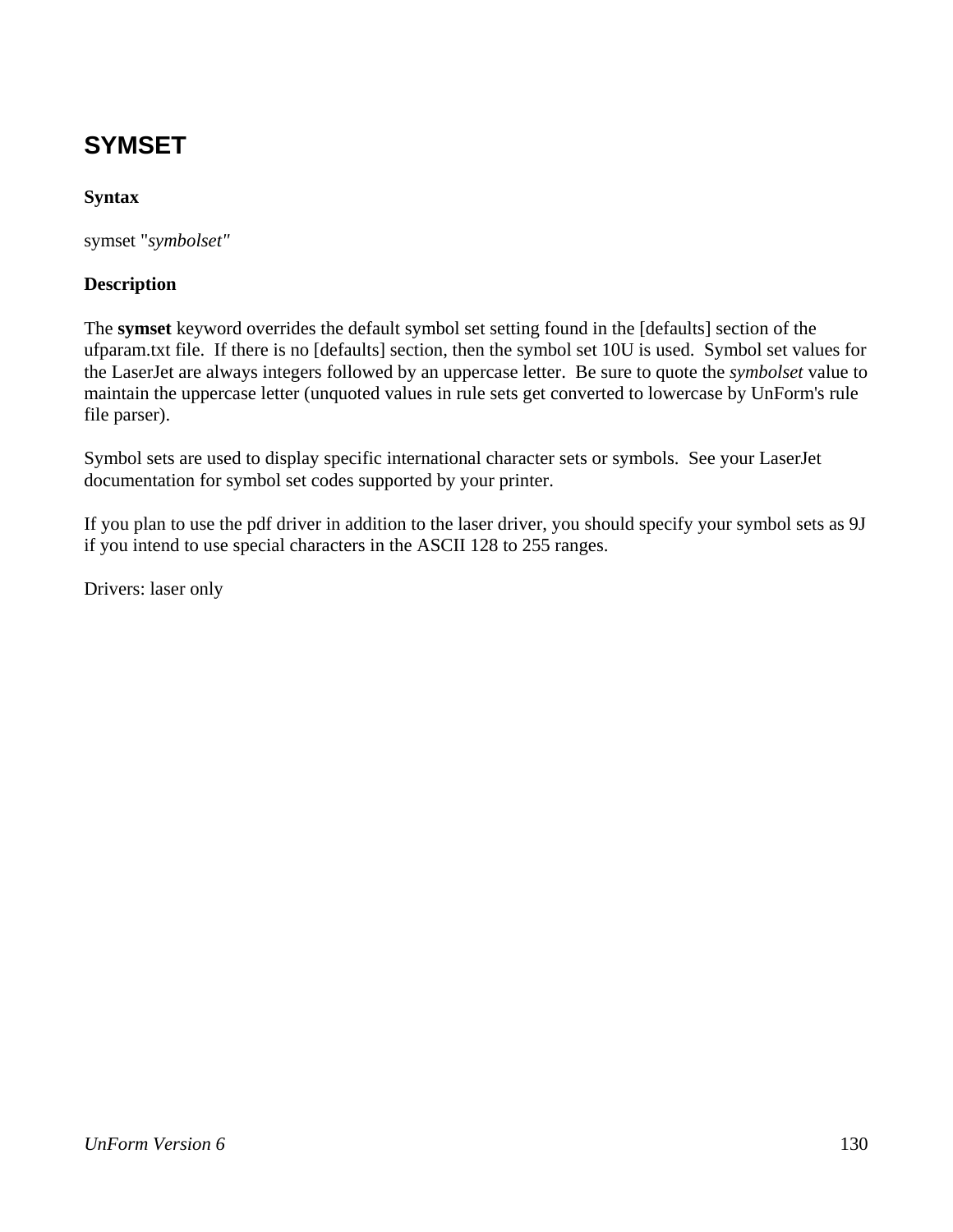# **TEXT**

### **Syntax**

1. text *col*|{*numexpr*}, *row*|{*numexpr*}, "*text"* | @*name* | \$*name* | {*expression*} [*,fontname*] [,font *fontcode* ] [*,*symset *symset*] [*,size*] [*,*bold] [,italic] [,underline] [,light] [,shade *percent*] [,rotate 90 | 180 | 270][,fixed | proportional | prop] [,*color*] [,rgb *rrggbb*] [,*justification*, cols *ncols*|icols ncols|ccols *endcol*] [,wrap] [,fit] [,spacing *spacing*] [,weight *w*|*weightname*] [,style *style*|*stylename*]

2. text "*text*|!=*text*|~*regexp*|!~*regexp*[@*left,top,right.bottom*]", *col*|{*numexpr*}, *row*|{*numexpr*}, { "*text"* | @*name* | \$*name* | {*expression*} } [*,fontname*] [,font *fontcode* ] [*,*symset *symset*] [*,size*] [*,*bold] [,italic] [,underline] [,light] [,shade *percent*] [,rotate 90 | 180 | 270][,fixed | proportional | prop] [,*color*] [,rgb *rrggbb*] [,*justification*] [,cols *ncols*|icols ncols|ccols *endcol*], [eraseoffset *cols*, erasecols *cols*] [,getoffset *cols*, getcols *cols*] [,wrap] [,fit] [,spacing *spacing*] [,weight *w*|*weightname*] [,style *style*|*stylename*]

#### **Description**

The *text* indicated in quotes will be printed at the column and row indicated by *col* and *row*. The column and row can be specified to 1/100 character. The position specified becomes the baseline left edge for the first character. If used, *numexpr* is a Business Basic expression that generates a numeric value for the column, row, columns, or rows.

If *text* begins with "@", such as **@company**, then the substitution file is searched. In the example above, if a line **company=ABC Company** was found, the text "ABC Company" is used. The substitution file defaults to "subst", but may be specified on the command line with the "-s" option.

If *text* begins with "\$", then the operating system environment is searched for the indicated variable and its value is used. For example, **\$USER** would use the value stored in the environment variable "USER".

If *text* should be a literal value that starts with  $\omega$  or \$, then use  $\langle \omega \rangle$  or  $\langle \xi \rangle$ , respectively.

If braces surround *text*, then it is taken to be an expression to be evaluated after each page of input has been loaded and the **prepage** subroutine has been executed. The expression can be any valid Business Basic statement that would appear on the right side of an assignment statement and produces a string data type result. Some UnForm supplied functions and data can be useful, such as TEXT\$[], which contains the text of the page in an array, and GET(col,row,length), a function that returns data from the TEXT\$ array. For example, {"Copy 2, generated on "+date(0)} would generate text similar to this: "Copy 2, generated on 03/31/99". See the Programming Code Blocks chapter for more information about programming expressions.

If *text* contains line-feed characters (CHR(10) or \$0A\$), or the mnemonic character string "\n", then UnForm will break the text into multiple lines and space them according to the *spacing* value. For example, if the point size is 12, and *spacing* is set to 1.5, then line spacing is set to 18 points. The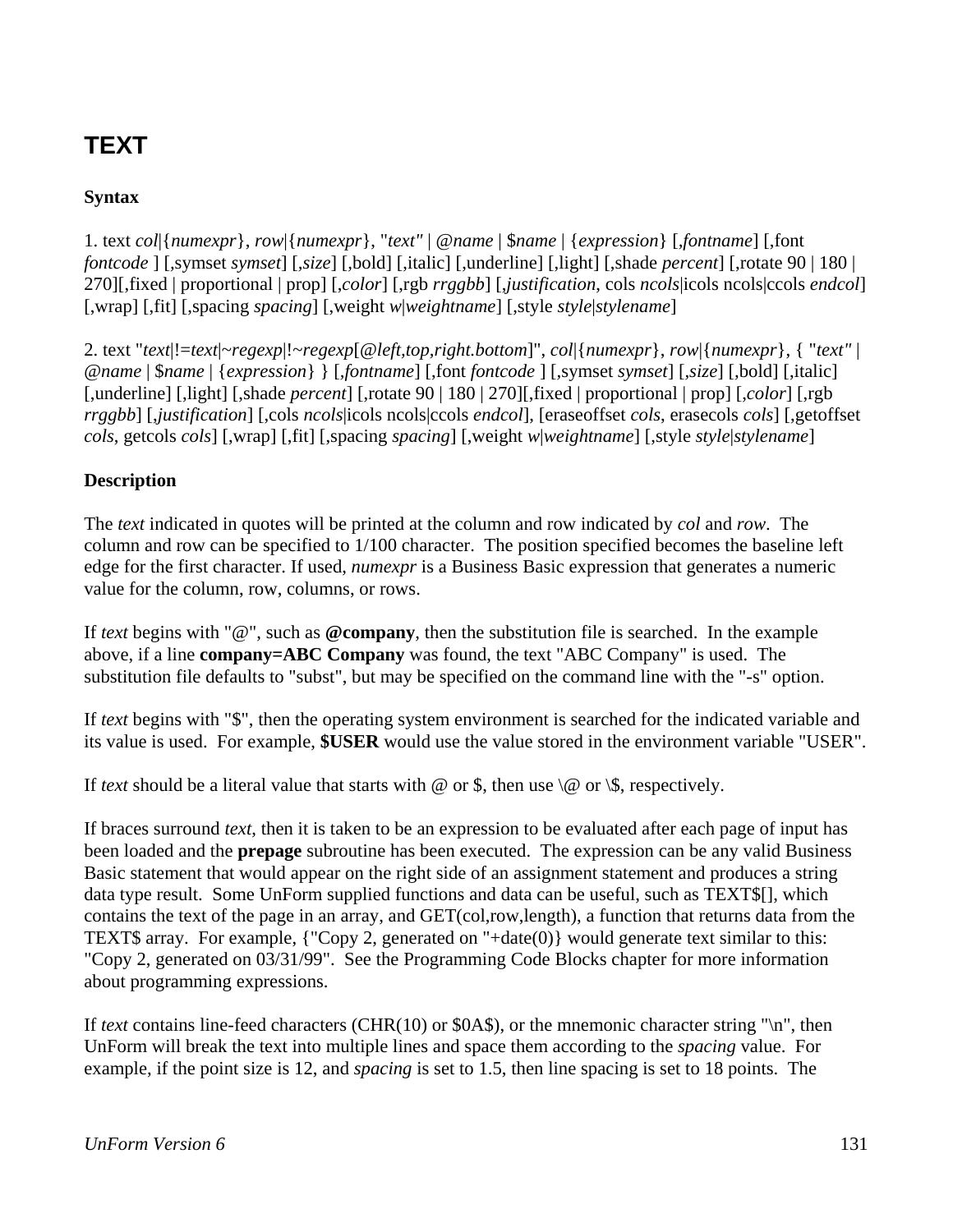default *spacing* is calculated from the number of rows per page, so multi-line text data will match the vertical placement of single line text data.

If syntax 2 is used, then UnForm will search for occurrences of *text* or the regular expression *regexpr*. In this case, *col* and *row* become 0-based offsets from each location where matches are found. In addition, the erasecols *cols* and eraseoffset *cols* can be used to remove match text. The search for *text* or *regexpr* can be limited to a region on the page by adding a suffix in the format '@*left,top,right,bottom*'. To use a literal "@" character in *text* or *regexpr*, it is necessary to specify "\@".

If the syntax "!=*text*" or "!~*regexpr*" is used, then the search is for positions NOT equal to the text or NOT matching the regular expression. When using the NOT syntax, only one search is performed per line in the search region.

#### **Font Names and Numbers**

*fontname* can be Courier (the default), CGtimes, or Univers. These fonts are standard on virtually all PCL5 compatible printers. Alternately, a specific *fontcode* supported by your printer can be specified by its font number. For example, if your printer supports True Type Arial, specify "font 16602". Bitmap fonts (as opposed to scaleable fonts) may be specified, but proper use depends on the form's or report's cpi value matching that of the font. Bitmap fonts have low *fontcode* values, like 0 for Line Printer, or 4 for Helvetica. *fontname* and *fontcode* values can also be specified from the "ufparam.txt" file.

Note that font 15002 is configured by default (in ufparam.txt) as a reference to the default MICR soft font, and can be used (with 'fixed, 8' options) to print MICR encoded text lines in cases where the micr command can't be used, such as with deposit slips, unusual bank account numbers, or non-standard check sizes.

#### **Symbol Sets**

*symset* can be any symbol set supported by your printer. The default symbol set is "10U", using the PC-8 character set. Other examples include 19U for Windows ANSI or 0Y for Postnet Bar Code. You can also specify symbol sets by name from the "ufparam.txt" file. Only symbol set 9J is supported by the pdf driver.

To include non-printable characters, such as control codes or 8-bit characters from a specific symbol set, include the character's numeric (ASCII) value in angle brackets. For example, to include a copyright symbol from the Desktop (7J) symbol set, use something like this: "<165>2000 Synergetic Data Systems Inc.".

#### **Point and Pitch Size**

*size* is a numerical value that specifies the point size of a proportionally spaced font or the pitch size of a fixed font. The values range from about 4 to 999.75 with a default of 12. PCL printers generally round this value to the nearest or smallest ¼ point. Note that for proportional fonts, the larger the number, the larger the size printed. Fixed fonts, such as Courier, are the opposite. If you specify the "fit" option, then the *size* value represents the largest acceptable size.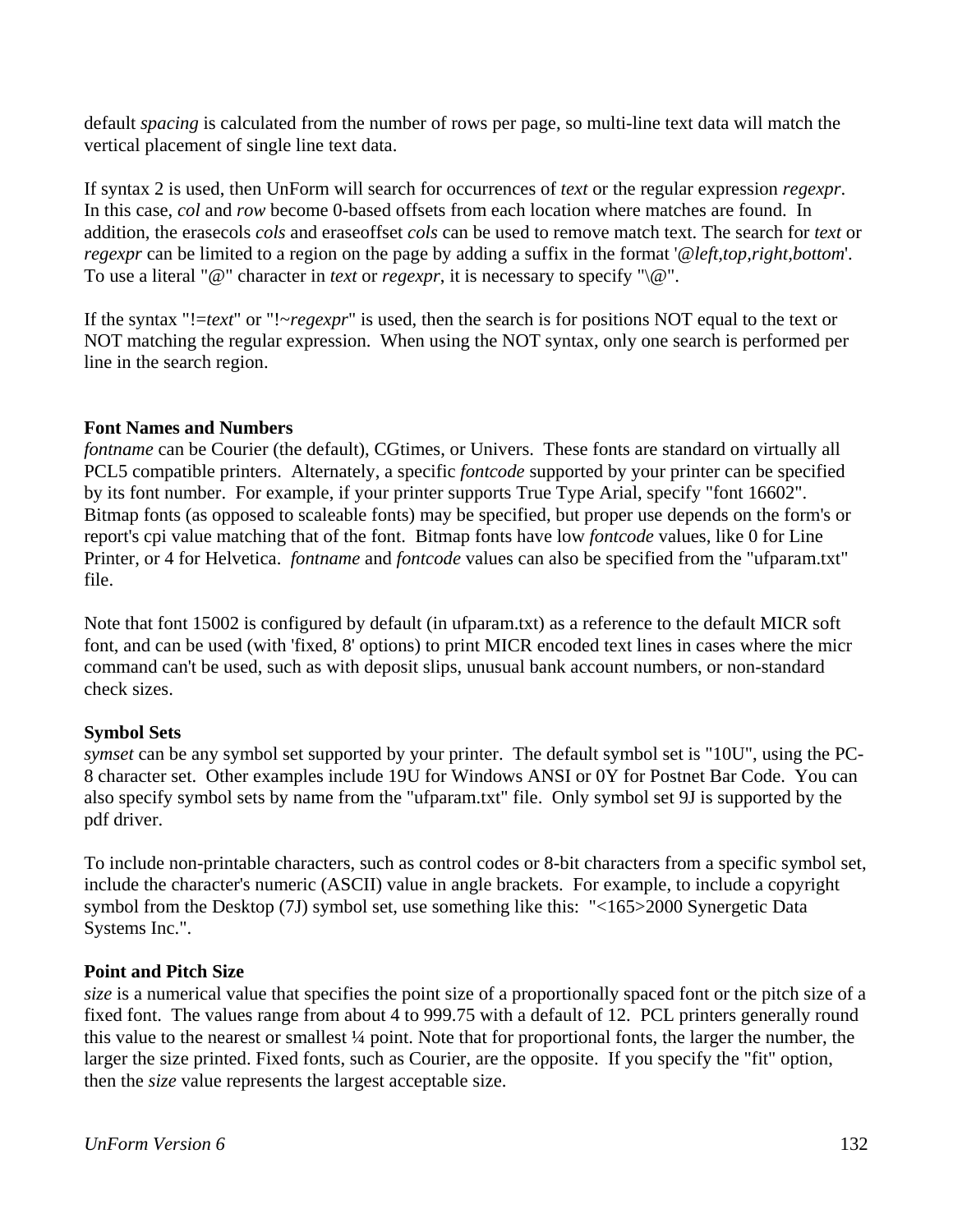#### **Fit and Wrap Options**

The "fit" option will scan *text* for line breaks and decrease the *size* value as necessary to ensure that all lines will fit in the number of specified *ncols* or through *endcol*. The smallest point size that will be used is 4, and the largest pitch that will be used is 30.

The "wrap" option will scan *text* and insert line breaks as needed to ensure no line at the specified *size* will exceed the specified *ncols*. If no spaces exist in word that exceeds the line width, UnForm will print the word in its entirety, exceeding the allocated space.

The "fit" and "wrap" options are mutually exclusive, and in either case, if no *ncols* or *endcol* value is specified with the "cols" option, then *ncols* defaults to the page width in columns minus *column*.

#### **Attribute Styles**

The attribute words "bold", "italic", "underline", and "light" will apply the indicated attribute(s) to the text.

#### **Shading**

*percent* indicates the percent gray to print the text, from 0 (white) to 100 (black). The default is black. Note that the **gs** command can be used to improve laser printer shading.

#### **Rotation**

The "rotate" option will cause the text to be rotated around the baseline left edge at 90, 180, or 270 degrees. PCL5 supports rotation only in these increments.

#### **Fixed and Proportional Spacing**

Specify "fixed" or "proportional" (or "prop") to override the default of fixed for Courier (or any *fontcode* below 4100), and proportional for all else. For example, if a mono-spaced font, such as the MICR soft font, has a font code higher than 4100, then the "fixed" option is required in order to ensure the proper font is selected, rather than a default proportional font. Proportional vs. fixed carries a very high priority when a printer chooses a font, and if the desired font is not specified with the correct spacing, a different font will be chosen by the printer.

#### **Color**

Color can be specified as "white", "cyan", "magenta", "yellow", "blue", "green", "red", or "black", or you can name an RGB value as a 6-character hex string with "rgb *rrggbb*", where *rr* is red (00-FF), *gg* is green (00-FF), and *bb* is blue (00-FF).

#### **Justification**

*justification* can be one of the following words: "left", "center", "right", "decimal". UnForm will remove leading and trailing spaces from the text and justify it within the column specification. Decimal justification will use a "." character unless a "decimal=*character*" line is placed in the ufparam.txt file under the [defaults] section.

For justification, you must also specify *ncols* or *endcol* with the "cols", "icols", or "ccols" option, so that UnForm can determine the right edge of the justification region.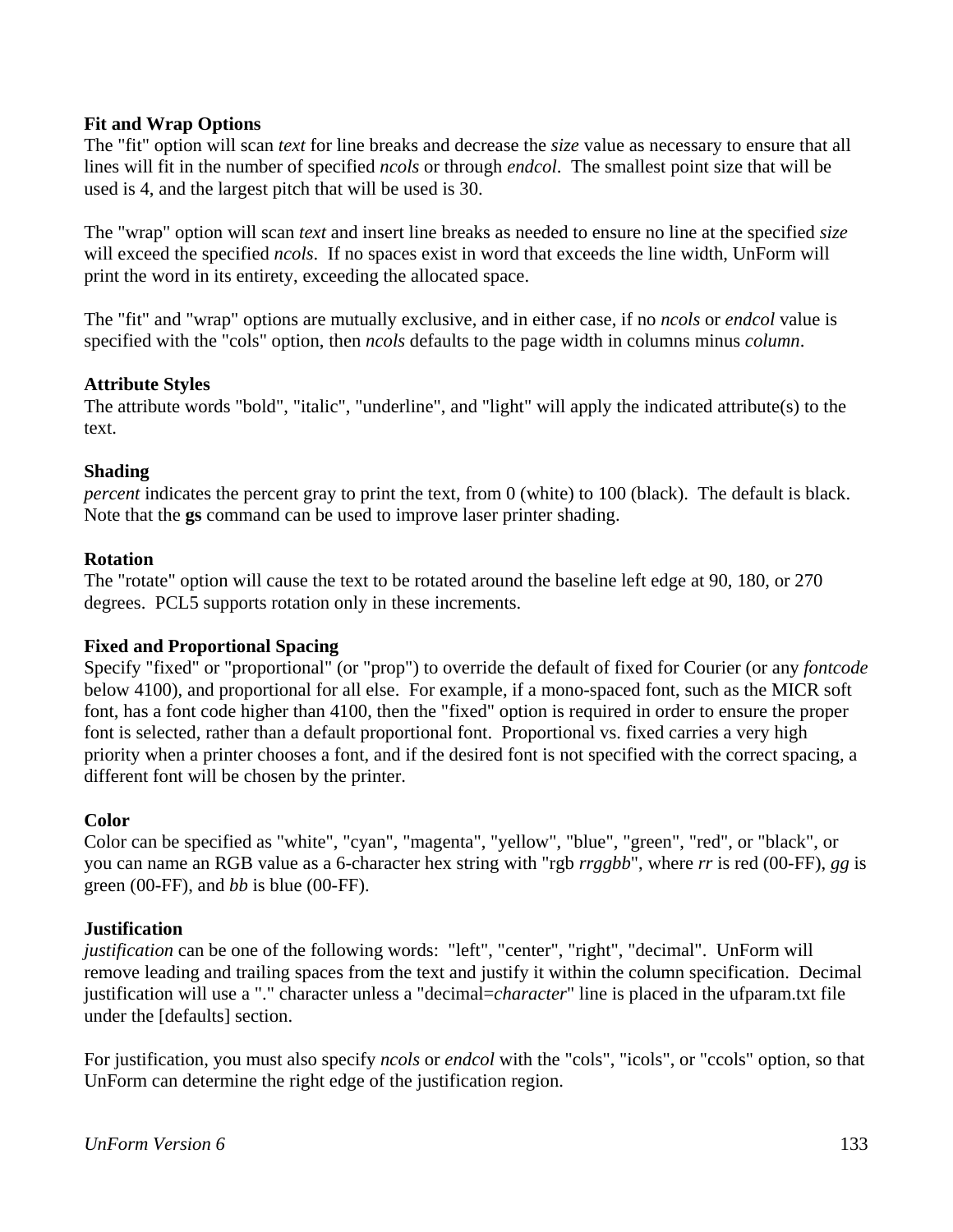#### **Weight and Style**

Some laser printer fonts must be specified with given weight or style in order to be selected by the printer. For example, the font Clarendon Condensed is only available if the condensed style is specified, by adding "style 4" or "condensed" to the font command. Style and weight options and codes can be found in the ufparam.txt file. Note that fonts are expressly designed for certain weights and styles, and simply specifying an unsupported value does not produce the desired result. In fact, it may result in selection of a different font entirely. Check your printer's documentation or control panel prints for supported fonts.

#### **Get Text From Input Stream**

If "getoffset" and "getcols" are specified in a syntax 2 command, then the value printed is taken from the data stream at the offset and length specified from each occurrence (any *text* value supplied is ignored). Further, "eraseoffset" and "erasecols" can be used to remove any data stream text from the point of occurrence as well.

#### **Barcode Note**

The text command can be used to print a human-readable version of a barcode value, which can be useful in cases where the human readable value differs from the supplied value, such as UPC-E, or when a check digit value is needed.

Text in this syntax: "bcd*sss*|*value*" to print the human readable barcode value for symbology *sss* and barcode text *value*, "ck1*sss*|*value*" to print check digit 1, or "ck2*sss*|*value*" to print check digit 2. See the barcode command for symbology values.

#### **Special Symbol Fonts**

There is a difference between PDF and laser output for special symbols. In the laser printer environment, you need to select a symbol set *and* font that contains the special characters you want, but in the PDF environment, you need only select the font (font 4141 for Dingbat and 16686 for Symbol). Once a symbol set or font is identified, use the appropriate decimal value of text to print the character you want. The easiest way to do this is with angle bracket notation in a literal, like "<182>", or with the CHR function in an expression, like {CHR(182)}.

On many LaserJet printers, the available symbol sets and fonts differ from those specified in UnForm's ufparam.txt file, and the only way to know for sure what is available is to do a font list print on the printer. This should show you the proper symbol set and font number to use for your printer.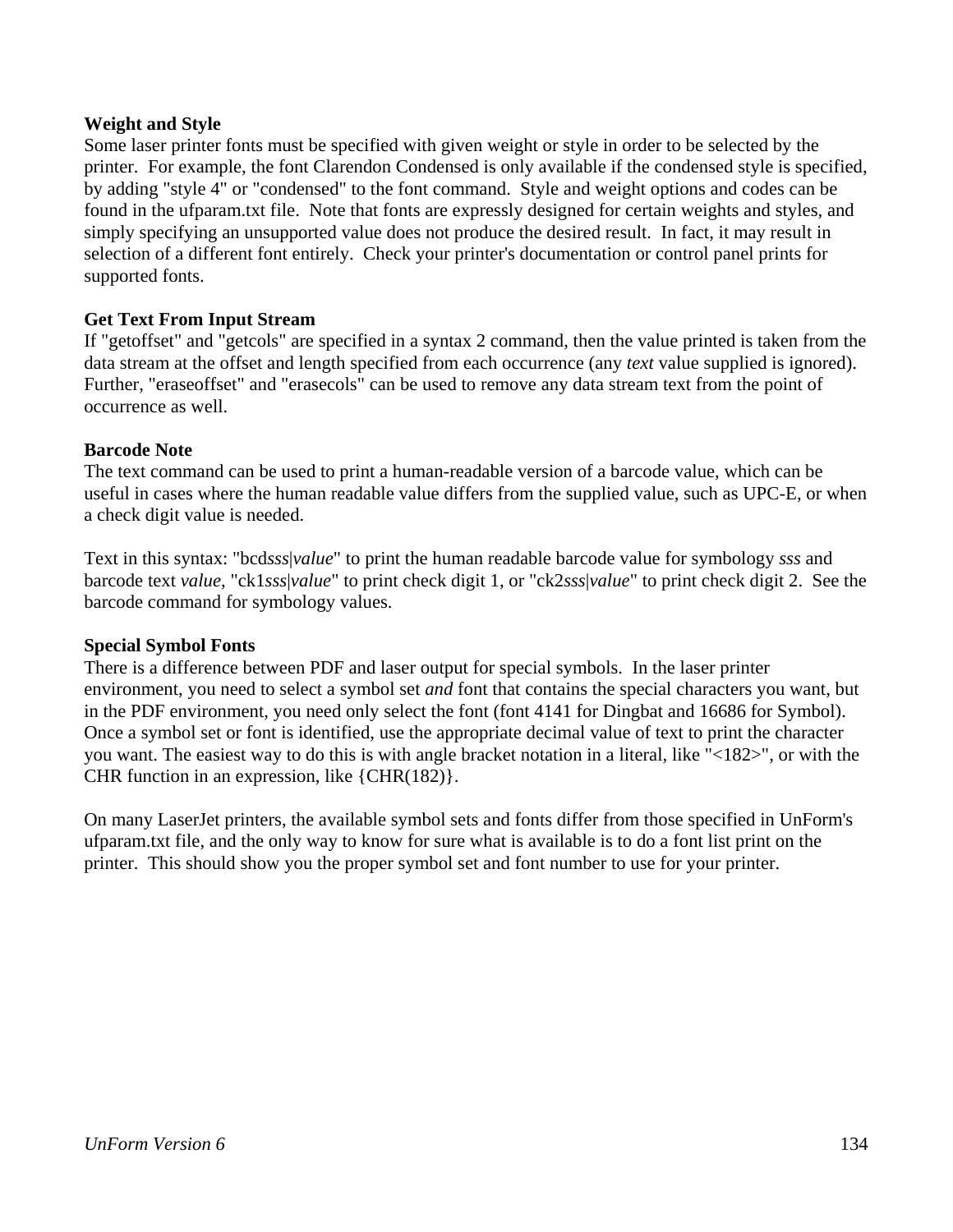#### **Examples:**

**text 10,2,"SOLD TO"** prints the text SOLD TO at the indicated position.

**text 120,3,\$LOGNAME** prints user's login name at column 120, line 3.

**text 1.25,63.25,{"Printed on "+date(0)}, cgtimes, 6, italic** would place a small (6 point), italic note about the date near the lower left corner of a page.

**text "TOTAL:",-1,0,"Total:",cgtimes,12,bold,eraseoffset 0, erasecols 6** changes words TOTAL: to Total: in CGTimes, 12 point, after backing up 1 column from where TOTAL: is found. It also erases the word TOTAL: to avoid overprinting.

**text 67,21,"bcd125|00010000654",univers,12** will print the UPC-E human readable barcode value.

**text 20,62,{terms\$},cgtimes,10,cols 40,wrap,spacing 1** will print a paragraph of text contained in terms\$ between column 20 and 59, in CGtimes 10 point text, word-wrapping as necessary, using a nominal line height matching the 10 point text.

**text {pos("Item"=text\$[20])},21,"Number",cgtimes,12** will print the word "Number" on line 21, in the same column where the word "Item" is found in line 20.

**text 20.5,20,{mcut(10,20,12,40,"","y","y")},cgtimes,12,right** will cut text from the data stream, at column 10, row 20, for 12 columns, 40 rows, retaining line breaks, and print it as a column of 40 rows at column 20.5, row 20. The column will be printed in the font CGtimes, 12 point size, right justified.

**text 1,60,{mcut(1,60,200,5,"","","")},univers,10,wrap,cols 60** will cut a large message block from the data stream, at column 1, row 60, for 200 columns, 5 rows, removing line breaks. It will then print it at column 1, row 60, at 10 point size and word wrapping to make it fit within 60 columns.

Drivers: all. pdf driver fonts map to Courier, Helvetica, or Times-Roman, and support only symbol set 9J (Windows ANSI characters). Zebra fonts are limited in scalability, and the font codes are letters or numbers that identify internal font codes specified in the ZPL documentation. Zebra shading is limited to 0% or 100%. Zebra doesn't support colors or justification. **Wrap** and **fit** options are only available on pcl and pdf drivers. **Light** and **underline** options are are only supported by the pcl driver.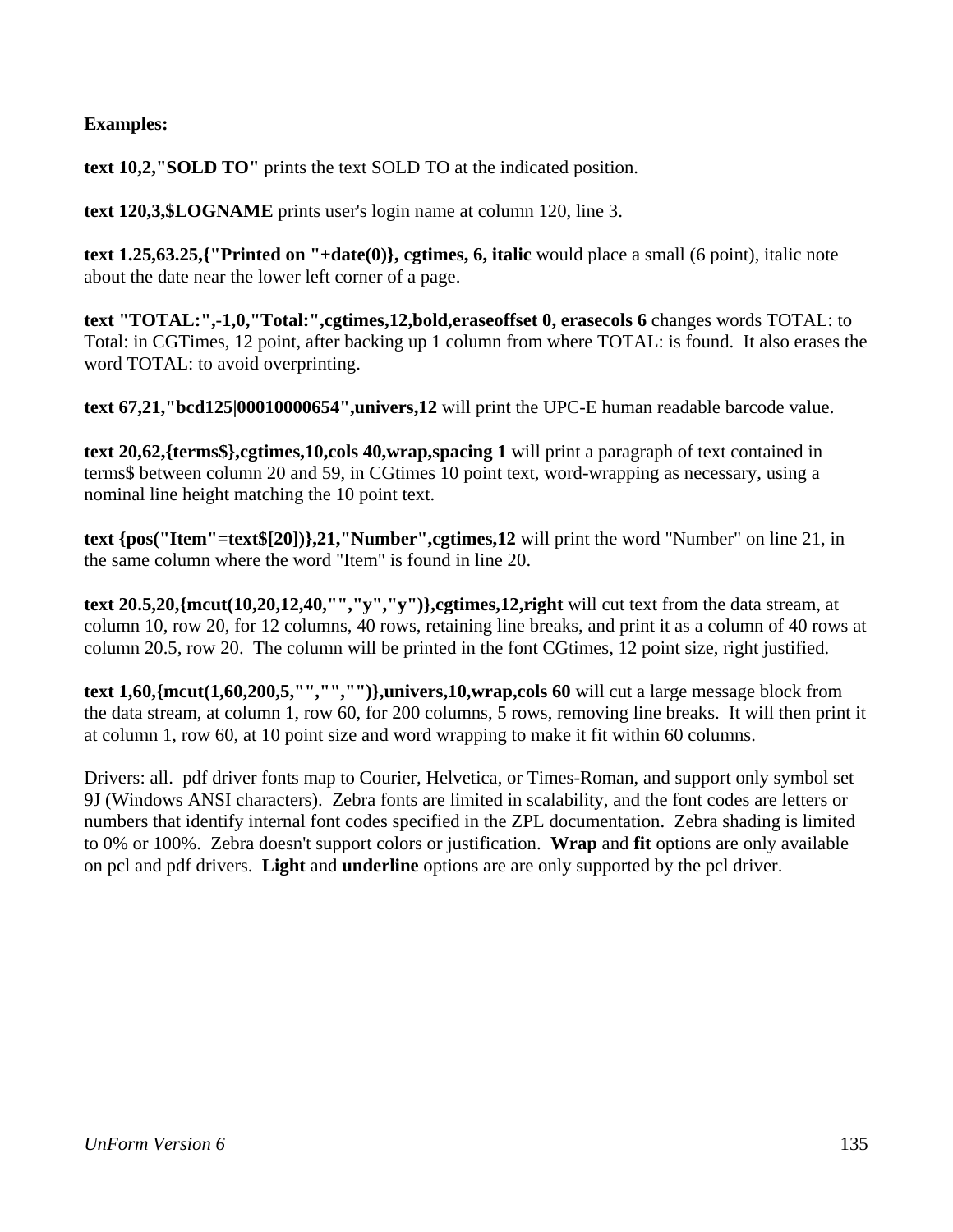# **TITLE**

### **Syntax**

title "*titlestring*" | {*expression*}

### **Description**

If this command is present, then PDF document creation adds a title *titlestring*, or the result of *expression*, to the document content. This value is available in the general properties display dialog in the Adobe Acrobat Reader.

Drivers: PDF only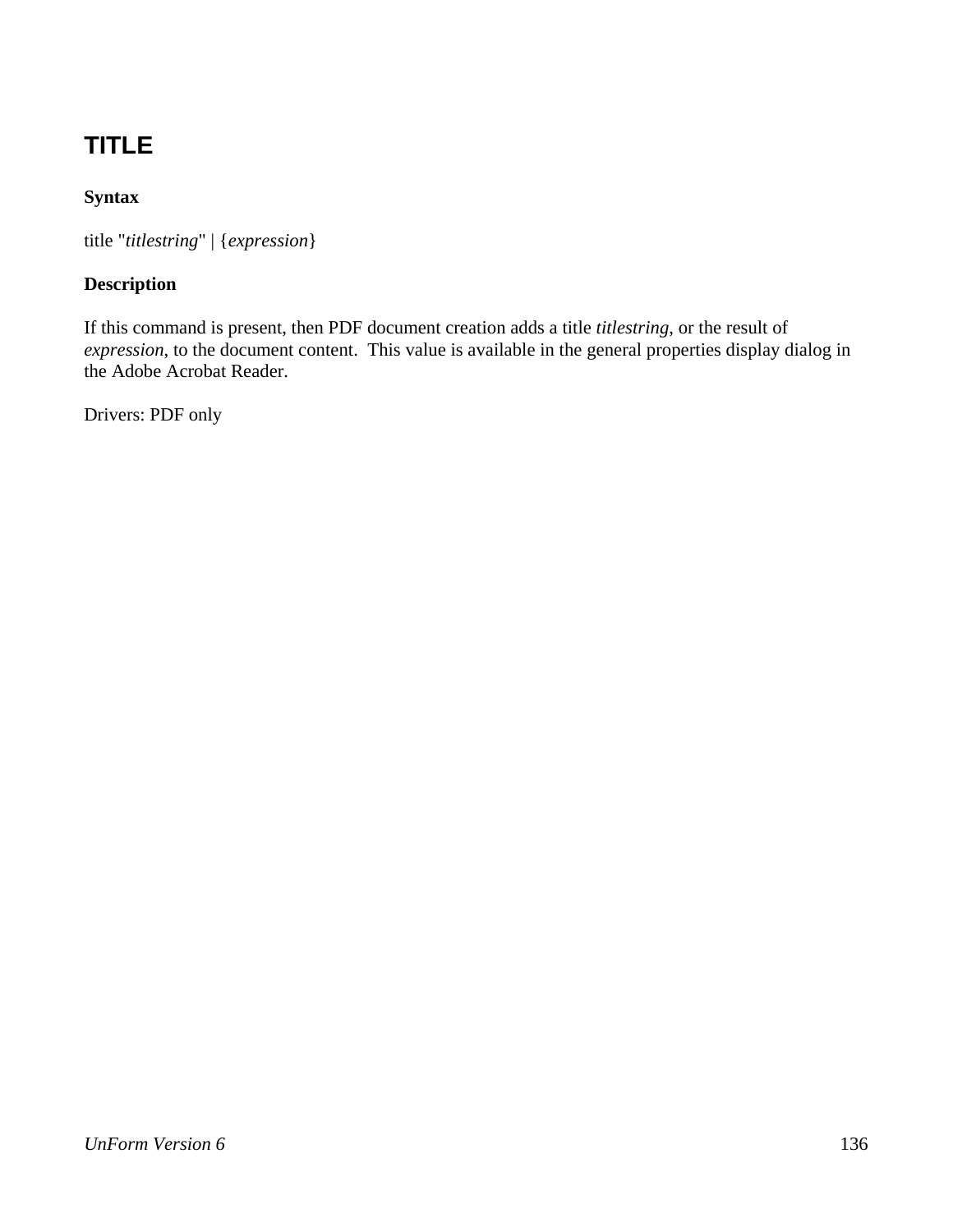# **TRAY**

### **Syntax**

tray *paper-source*

#### **Description**

The **tray** keyword can be used to specify the paper source for any copy or for the print job. If, for example, you have two input trays, one with letterhead stock and one with plain stock, you can specify which paper stock to use for any form or copy of a form.

The *paper-source* is printer dependent. Typically, tray 1 is an upper tray source, tray 2 is a manual feed source, and tray 4 is a lower tray paper source. These will likely not coincide with physical tray numbers labeled on the printer itself, unfortunately. To determine the proper tray values, see your printer's documentation for the paper source command.

Drivers: laser only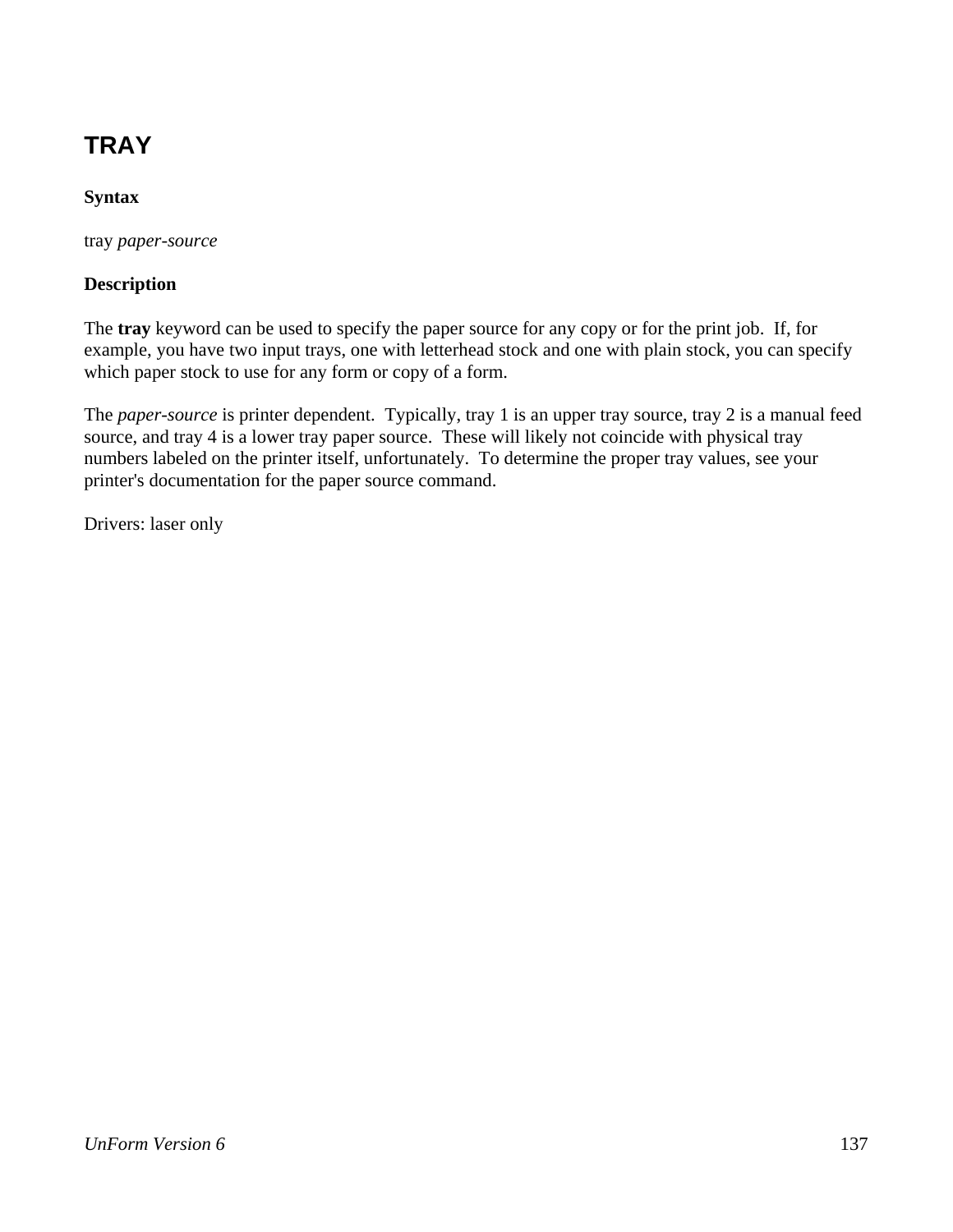## **UNDERLINE**

See the **bold** keyword.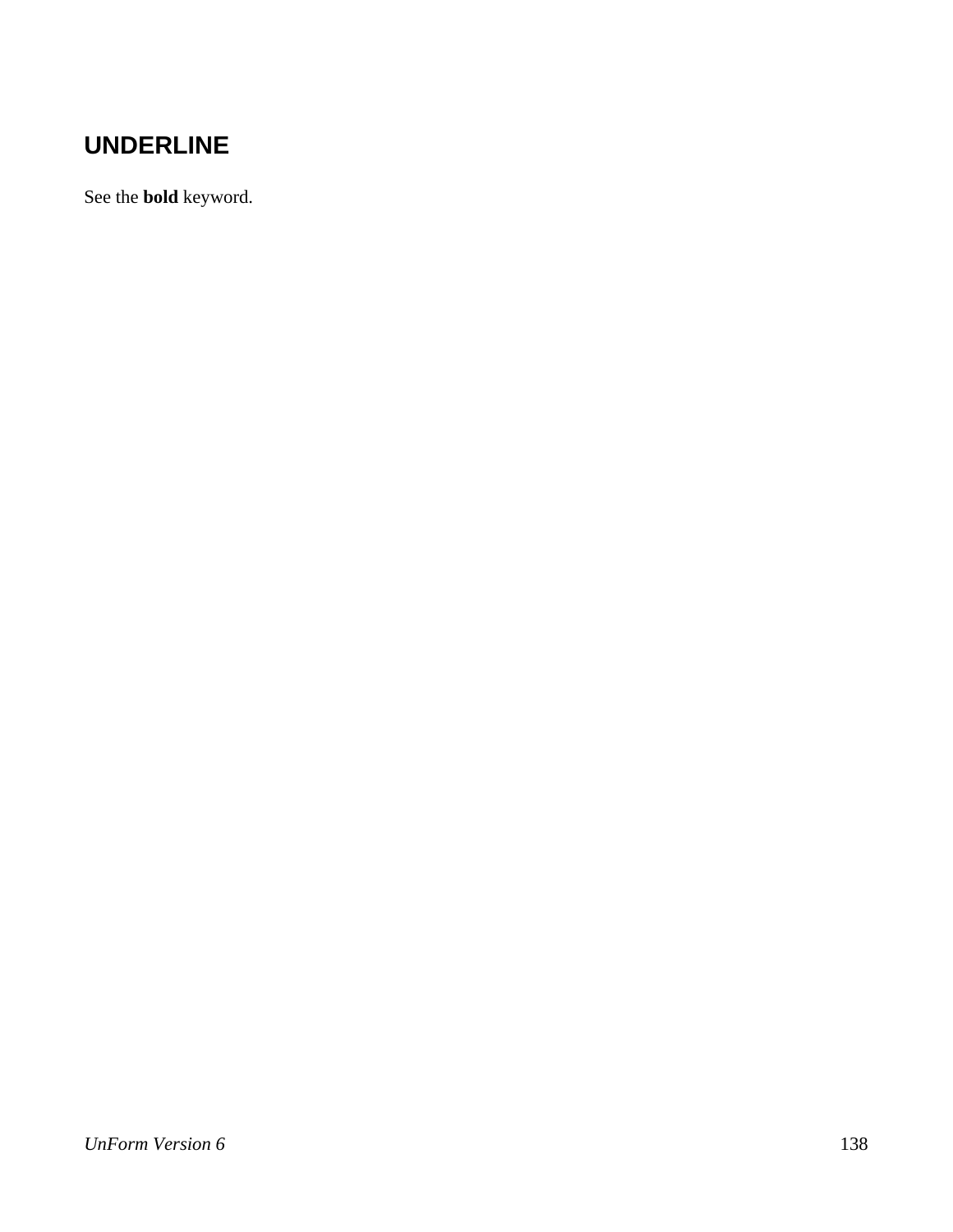# **UNITS**

### **Syntax**

units dpi | char

### **Description**

As UnForm parses a rule set, column and row specifications are normally interpreted as decimal column and row numbers that align enhancement elements such as boxes and shade regions with characters in the source data. If you need to specify absolute dot positions, however, you can change the units to dpi. From that point in the rule set, until a **units char** is found, row and column values are interpreted as integer dot positions. Note that the **dpi** keyword has a direct impact on dpi units, though no impact on char units.

For example, the following will print two text phrases at column 1 inch, row 1.5 inch.

```
units dpi 
text 300,450,"Hello, world" 
dpi 600 
text 600,900,"Over printing hello world" 
units char
```
Drivers: laser, PDF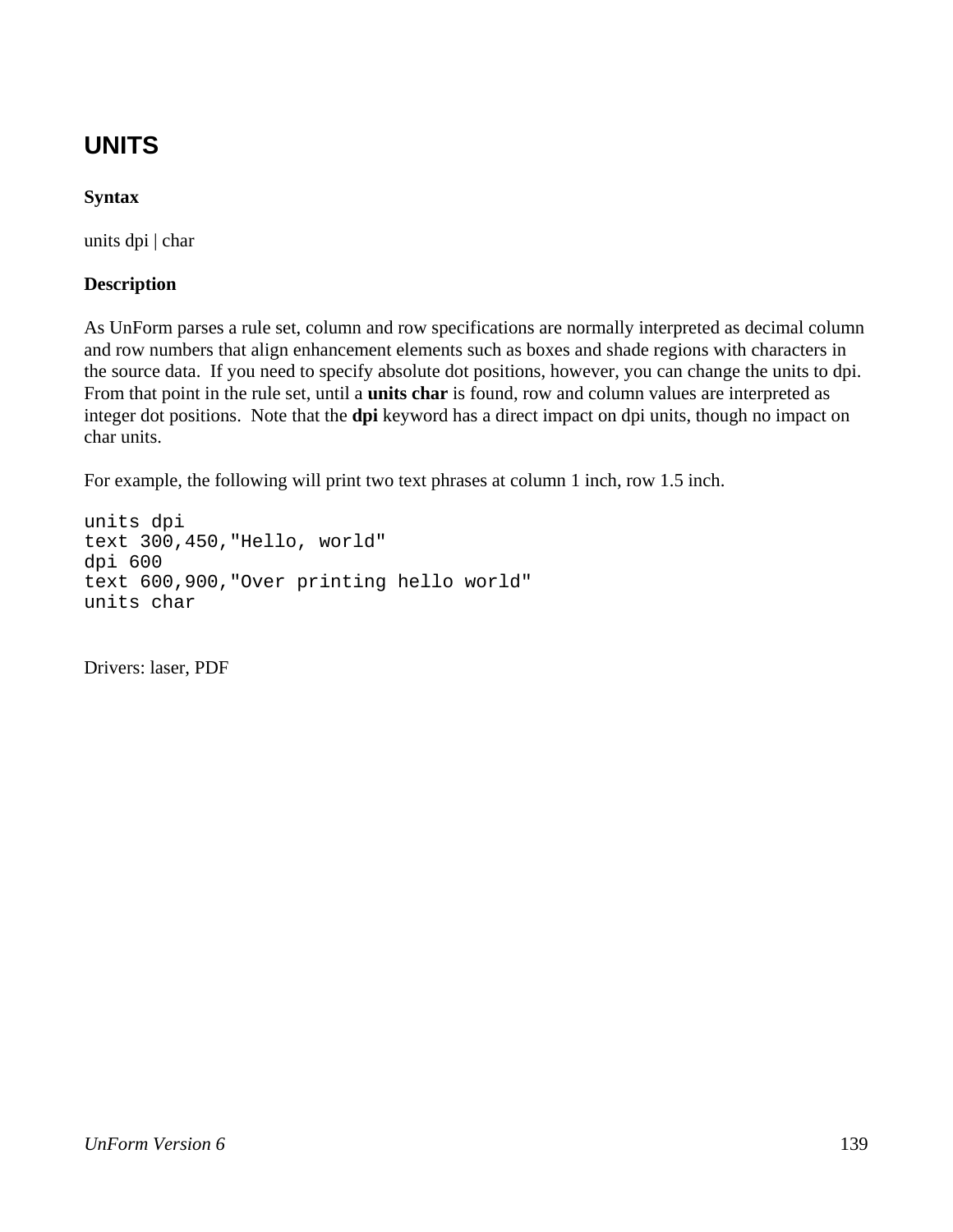## **VLINE**

### **Syntax**

vline "*text*" [,erase] [,extend] [,*thickness*]

#### **Description**

Any vertical occurrence of the *text* indicated, of at least the length indicated, will be replaced with a vertical line. The *text* must be composed of a single character repeated any number of times. There can be multiple **vline** keywords in a rule set, if needed.

This keyword is useful if the application already produces boxes and lines with standard characters. See also the **hline** keyword.

As with all box drawing, UnForm will consider line end-points to be at the center position of a character, which may impact how lines intersect. Lines are drawn one dot (1/300th inch) thick.

If the "erase" option is used, then no line is drawn. Instead, the vertical text values are simply removed from the output.

If the "extend" option is used, the lines are extended ½ characters up and down. The *thickness* parameter specifies a pixel width to draw.

The search for *text* can be limited to a region on the page by adding a suffix in the format '@*left,top,right,bottom*'. To use a literal "@" character in *text*, it is necessary to specify "\@".

#### **Example:**

**vline "|"** will search the report for pipe characters. All such characters found will be replaced with vertical line draw (box) characters.

Drivers: all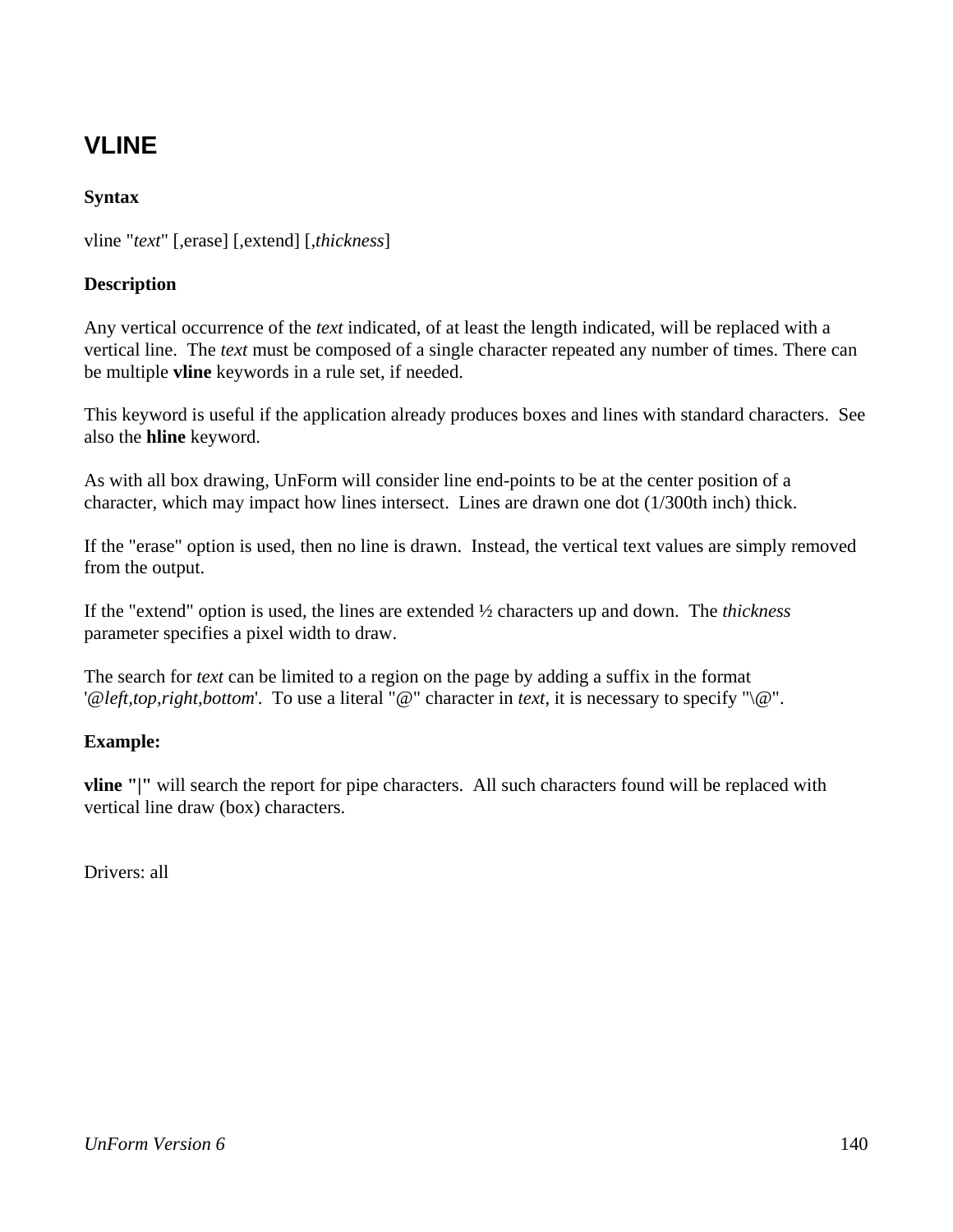# **VSHIFT**

### **Syntax**

vshift *n*

#### **Description**

The **vshift** keyword shifts text vertically down (or up, if *n* is negative) the indicated number of lines. The shifting is done before placement of any fixed shading or boxes. Lines shifted out of the printing region (line 1 through the page specification, or 255 if not specified) are not printed. See the **shift** keyword, also, for horizontal shifting.

The placement of relative shading, drawing, and attributes is determined *before* any shift.

#### **Example:**

**vshift 1** shifts all text down 1 line, providing room for a box definition at the top of the page.

Drivers: all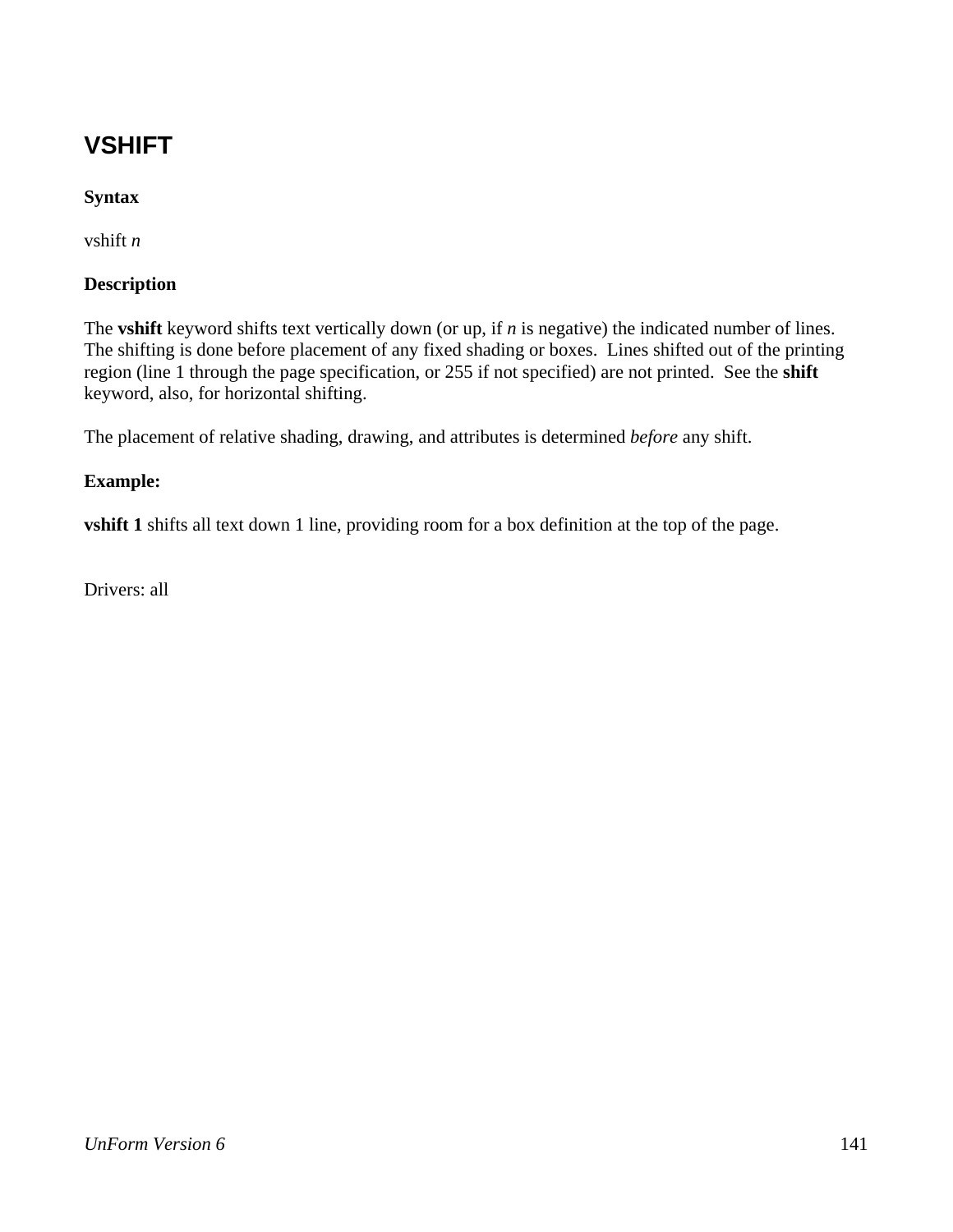# **WORKING WITH MACROS**

Using macros can increase the speed and efficiency of printing your enhanced forms and documents by storing fixed raster graphics (e.g. logos) on the printer instead of transmitting these graphics on every page being printed. With the graphics stored on the printer, only 12 to 14 bytes are transmitted to the printer to select the macro to print. The time savings for printing are most noticeable when your system can't communicate to your printer at a high speed. For parallel or local network connections, macro usage doesn't often make too much difference. However, if you use serial connections or wide area network printing with low- or shared-bandwidth, then implementing macros can help performance. The more graphics used in enhancing forms, the more print transmission time you can save by using macros.

The PCL5 specification defines two types of macros: temporary and permanent. Temporary macros are downloaded at the start of a print job, and can be executed by the printer until it is reset at the end of the job. Permanent macros remain in printer memory until the printer power is turned off. A number from 1 to 32767 always identifies macros.

To access permanent macros, simply add **macro** *n* (n=macro #) to the rule set. To instruct UnForm to utilize temporary macros, add the **macros on** command to the rule set. UnForm will then generate temporary macros for any fixed elements of the job, download them at the start of the job, and execute them as the job is printed.

If you print large batches of forms at one time, and use a serial or low-bandwidth network connection, temporary macros can produce considerable time savings by reducing the amount of data transmitted to the form. For example, if a logo image is 20,000 bytes, and line drawing and shading add another 5,000 bytes, a 50 page form will save about 49 x 25,000 bytes, or about 1.2MB. At typical serial throughput, this could save as much as 10 minutes of print time. High-speed printer connections (parallel or local network) only produce minimal time savings, which is sometimes offset by the extra overhead incurred by UnForm to manage the macros in memory.

UnForm also provides the ability to generate permanent macro files. Permanent macros can be downloaded when the printer is turned on, and then UnForm can execute them without the overhead of downloading them at the start of a job. To utilize this enhanced functionality, you must modify the rule file and create a command line script to load the graphics into the printer.

To use this capability, you should split a rule set into two rule sets. One will be used to generate the permanent macros (there can be a macro for each copy defined in the rule set); the other will be used as before, but will replace the elements placed in the macros with **macro** *n* commands.

The rule set used to generate the macro can contain these commands that are in fixed positions: **image**, **attach**, **box**, **shade**, and **text**. It can also contain **if copy** blocks. It should not contain any other commands or any of the named commands if they incorporate relative positioning. **Detect** commands are ignored; you will use the "-r *ruleset*" command line option instead. The remaining commands should be left in the original rule set, and **macro** *n* commands added based upon the macro numbers assigned in the command described below.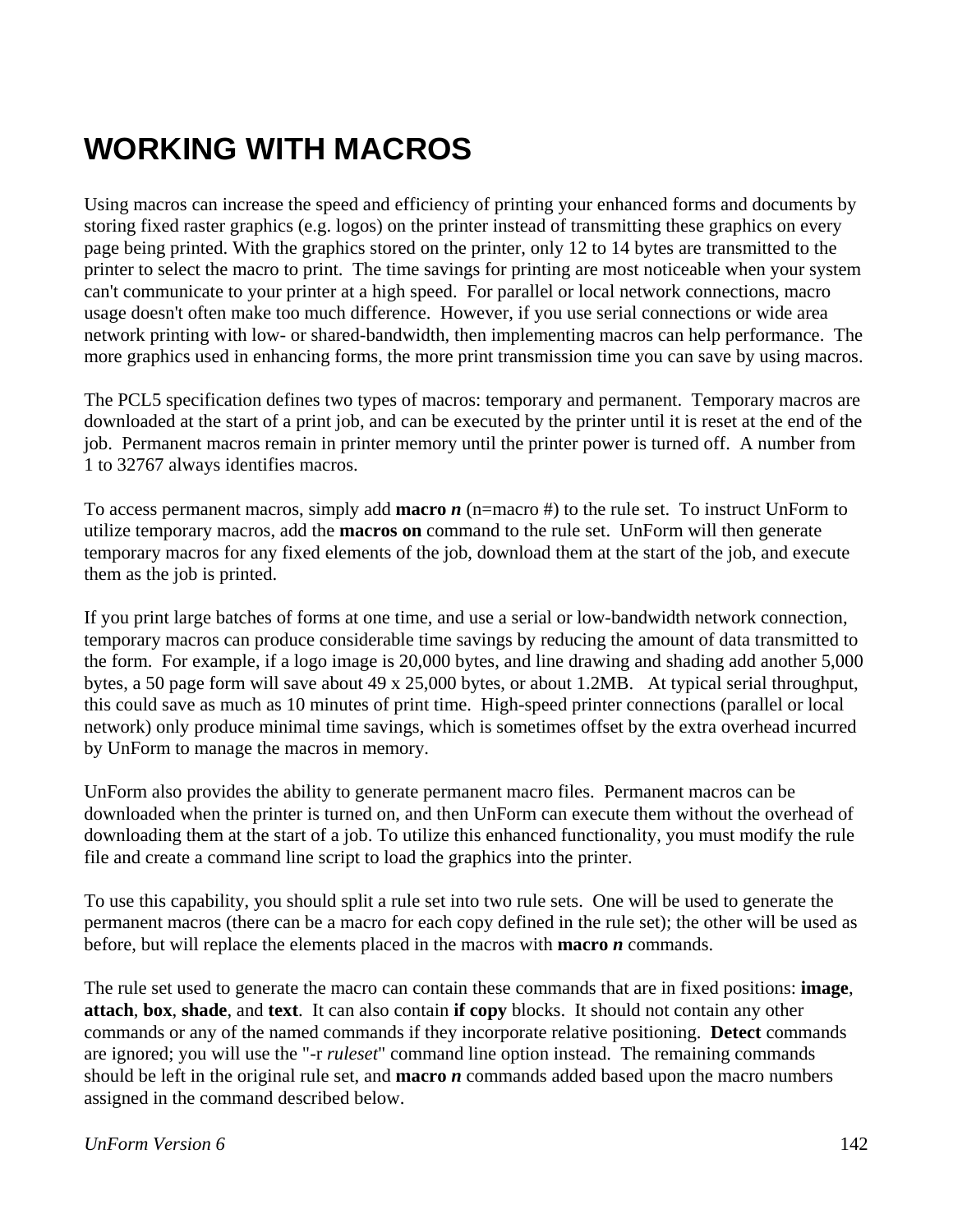Next, you need to generate macro files for each copy that is used in the rule set. To do this, use this command line:

#### uf60c –makemacro *macro-number* –f *rulefile* –r *macro-rule-set* –macrocopy *copy* –o *output-file*

UnForm will generate a permanent macro in *output-file*, numbered as *macro-number*. This is the same number you would then specify in the regular rule set, as macro *macro-number*. On UNIX, the output can be piped directly to the spooler, either by removing the –o option or by using a quoted pipe as the output file: –o "|lp –o raw –d *printername*".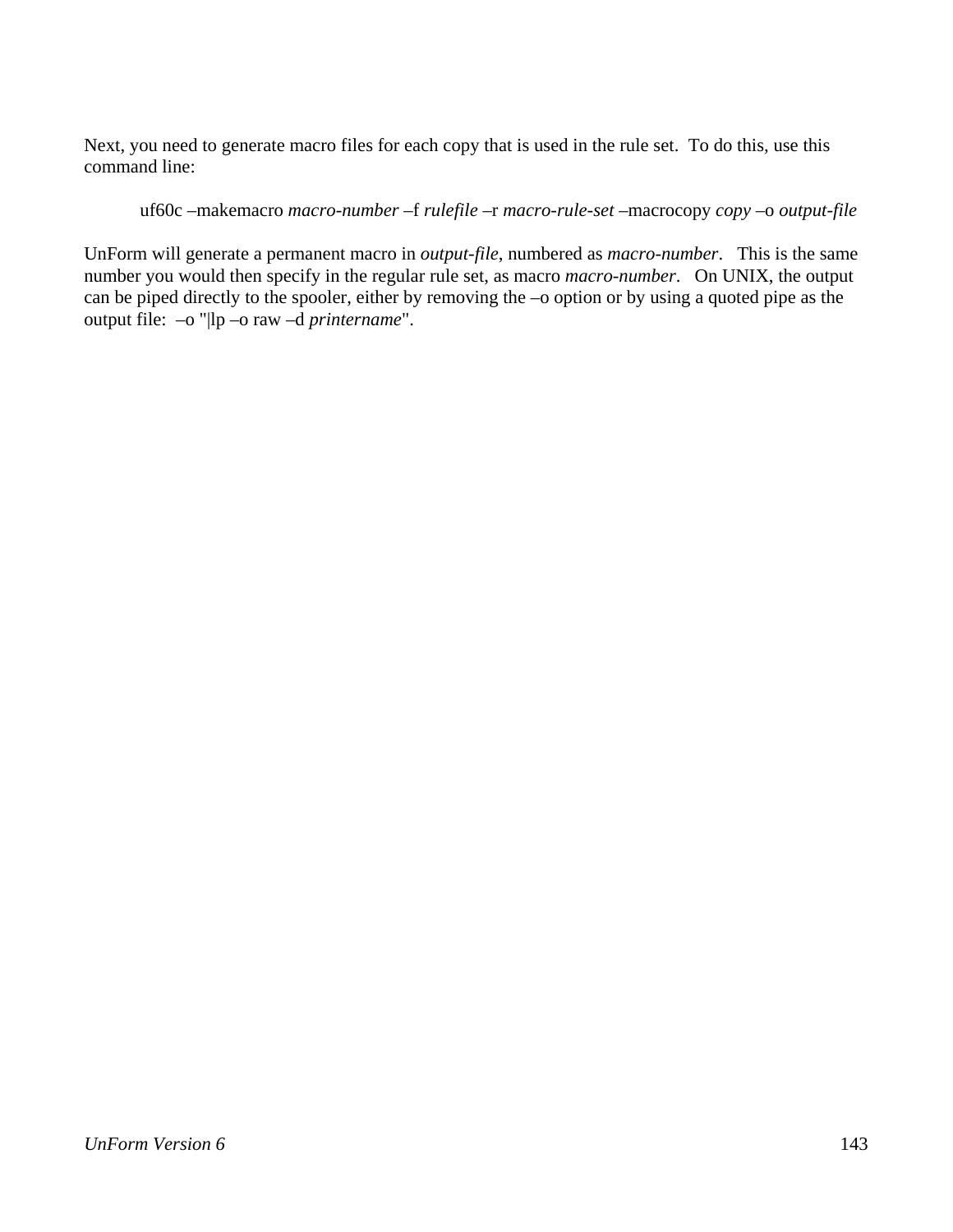# **REGULAR EXPRESSIONS**

Regular expressions are supported in many of UnForm's keywords, and can be used to great advantage in detect statements and relative enhancements. Regular expressions are similar to, but much more powerful than, MS-DOS or UNIX *wildcards*.

A regular expression is used to match patterns in text. By using special characters, called *meta characters*, UnForm can be instructed to search for patterns, such as dates or codes, and use them in processing. Below is a description of the various meta characters and how to use them.

- The simplest regular expression contains no meta characters. It just matches itself. **John** will match any occurrence of the text "John".
- Brackets can be used to match any of a group of values: **[Jj]ohn** will match both "John" and "john".
- If a range of letters or numbers is valid in a position, then the range can be indicated in a similar manner: **[A-Za-z]ohn** will match any letter, upper or lower case, followed by the letters "ohn".
- If single character positions are not enough, then groups of options can be used with parentheses and vertical bars, like this: **(John|Jack|Jill) Smith**, which matches any of the first names, along with "Smith".
- If any character will do in a position, use a dot: **Jo.n** will match "Jo", followed by any single character, followed by "n".
- To repeat any pattern, including a dot, use an asterisk  $(*)$  for 0 or more repetitions, or  $+$  for 1 or more repetitions: **J.\*n** will match a "J", followed by 0 or more characters, followed by "n". **Jo+n** would match a "J" followed by one or more "o"s, followed by "n".
- You can include multiple meta characters and patterns in the expression. For example, to search for 3 digits followed by 2 letters: **[0-9][0-9][0-9][A-Z][A-Z]**.
- To disable the special meaning of any of the meta characters, prefix it with a backslash. For example, a phone number might include parentheses; to include them in the expression, they must be disabled: **\(...\)-...-....**.
- The meta characters are: .,  $*, +$ , (, ), |, [, ],  $\land$ , and \$.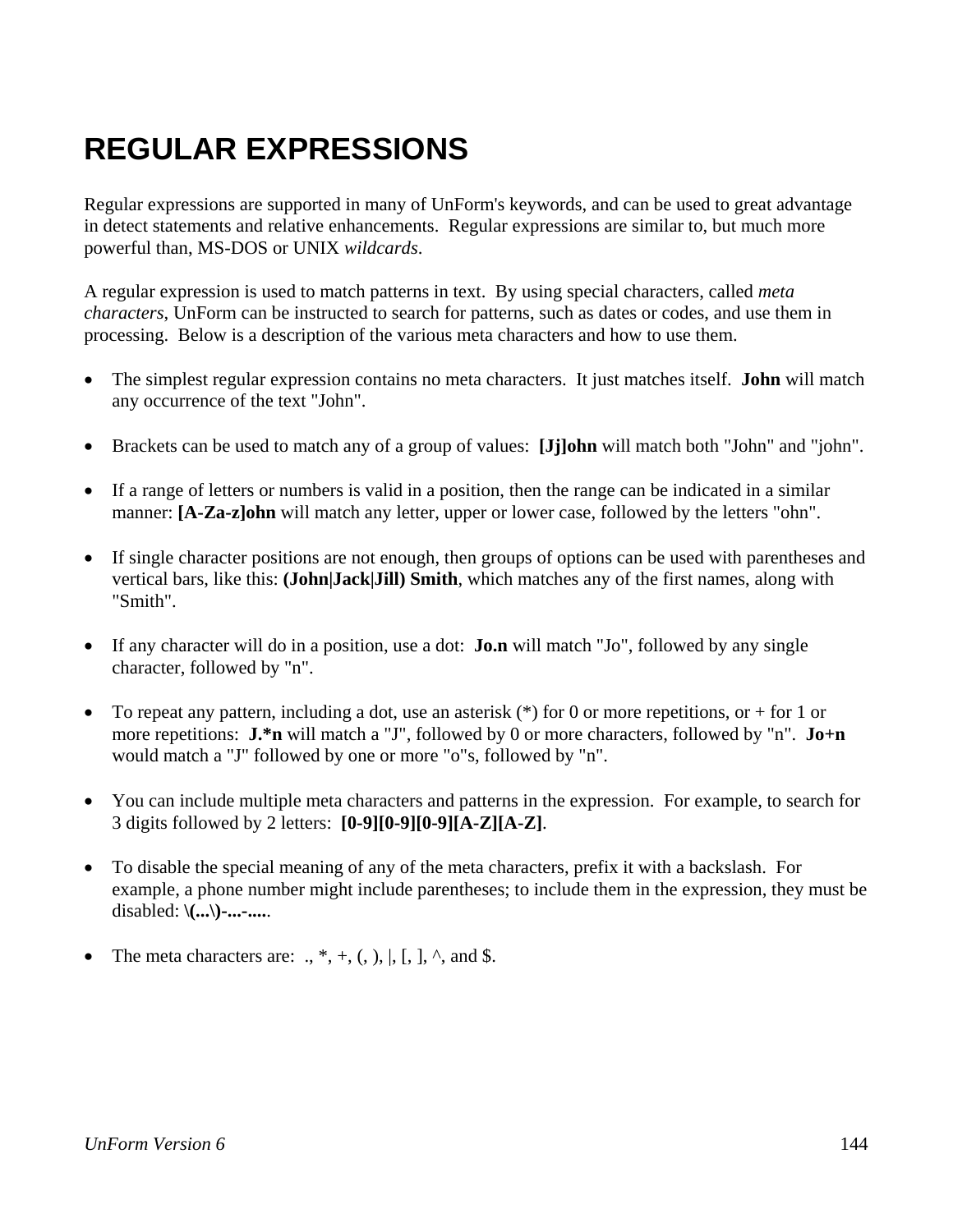# **SAMPLE RULE FILES**

UnForm is supplied with several sample report text files and associated rule sets. A description of each report and rule set follows. Each of the sample reports is in the UnForm directory, named "sample*n*.txt." All example rule sets can be found in the files simple.rul and advanced.rul in the UnForm directory.

The simple.rul file contains a series of examples that use the sample invoice text file, sample1.txt. Beginning with the rule set simple1, and incrementally advancing in capabilities through simple4, this rule file is designed to help a new user learn fundamental UnForm concepts. To try these out, use this command, varying the rule set name (-r argument) simple1 with one of the four samples, simple1, simple2, simple3, or simple4:

uf60c –i sample1.txt –f simple.rul –r simple1 –o *output-device*

The advanced.rul file contains rule sets that show a variety of topics, and is designed to show advanced concepts. To produce these samples on your own laser printer or to a PDF file, you can use the following command, substituting the proper sample text file:

uf60c –i *sample-file* –f advanced.rul –o *output-device*

For the output device, you can use a device name, like LPT1 or /dev/lp0, a file name, or a quoted pipe command to a spooler. For example, to print the first sample to a spooler, use something like this:

uf60c –i sample1.txt –f advanced.rul –o "|lp –dhp –oraw"

To produce PDF versions of these files, change the output device to a PDF file name, and add "-p pdf" to the command line:

uf60c –i sample1.txt –f advanced.rul –p pdf –o invoice\_sample.pdf.

Change "-o invoice\_sample.pdf" to "-o client:invoice\_sample.pdf" to store the output on the client's system.

A few of the samples don't support detection capabilities, and they must be specified on the command line with a "-r *ruleset*" option. If necessary, the documentation will state this requirement.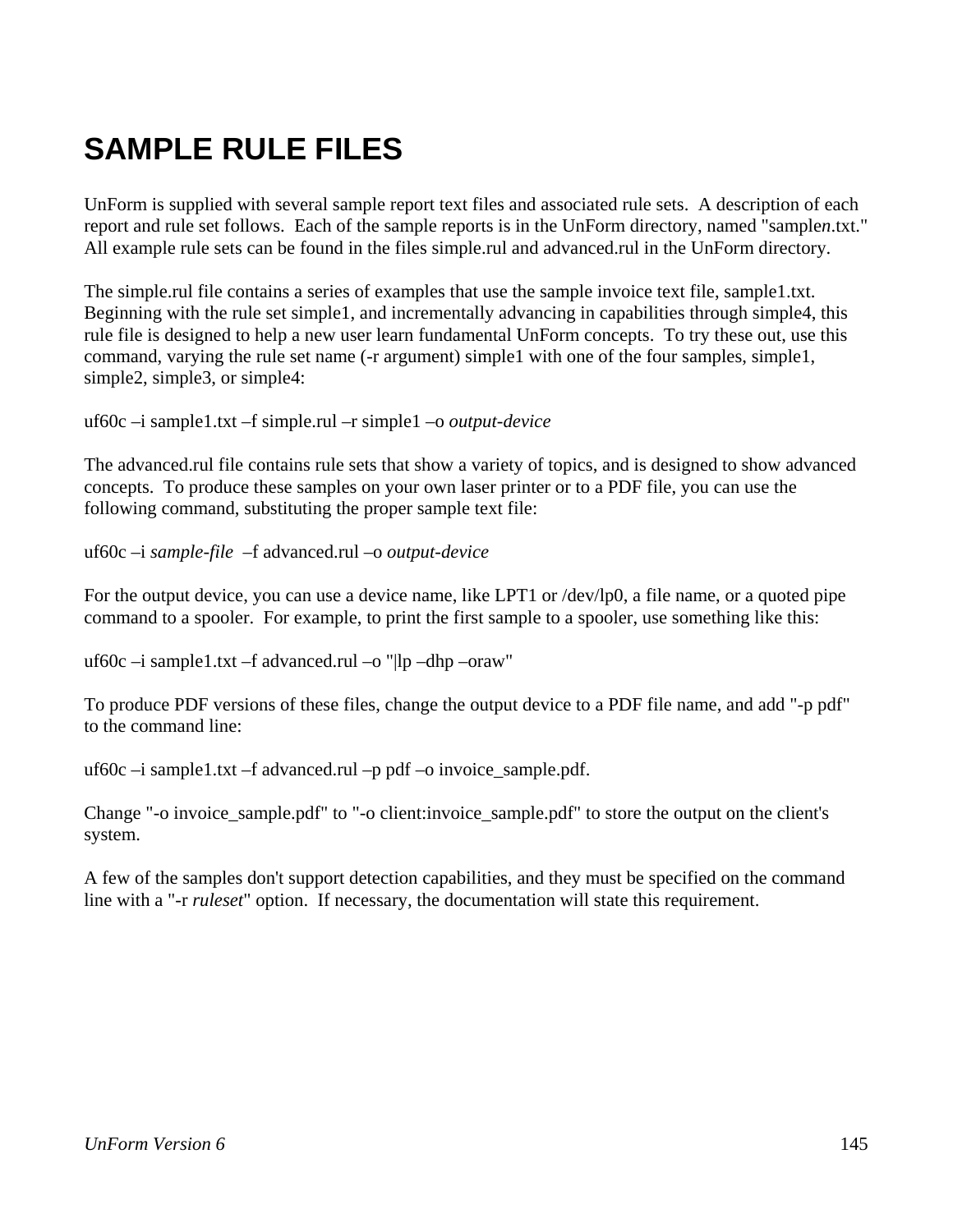#### **SIMPLE1 - INVOICE RULE SET (SIMPLE.RUL)**

This is the first example of an invoice rule set, found in simple.rul. To produce this example:

uf60c –i sample1.txt –f simple.rul –p pdf –o client:simple1.pdf

*A title header prefixes all rule sets, which is just a unique name enclosed in brackets.*

[simple1]

*Detect statements are used to identify this form from any other report that the application might send to the printer through UnForm. Unlike most form packages, UnForm doesn't dedicate a printer name to a particular form (though it can be configured to do so). Instead, it reads the first page of data, then compares it to the detect statements found in the various rule sets in the rule file.* 

*The detect statements below indicate that* 

- • *a date (mm/dd/yy format) followed by 2 spaces, followed by 7 more characters will appear at column 61, row 5*
- *6 characters will appear at column 9, row 11*
- *a date, a space, and 6 characters will appear at column 10, row 21*

detect  $61.5, " \sim ./../. . . . . . . . . "$  # invoice date and # detect  $9, 11, " \sim \ldots$ ..." # customer code detect  $10, 21, "~././. . . . . . . . "$  # ord date and cust code

*The following lines define that the dimensions of the page are 80 columns by 66 rows. All positioning will be based on 80 columns and 66 rows appearing within the printed margins of the page.* 

cols 80  $\#$  max output columns rows 66  $\qquad$  # max output rows

*The header section draws a box around the entire form with a cbox command, then adds a logo and some header text. The" \n" character sequence represents a line break, so you can print a column of text easily. All the text commands are using the univers font, which is standard in all supported laser printers and which maps to Helvetica in PDF output.*

```
# header section 
cbox .5,.5,80.5,66.5,5 
image 1,1,12,6,"sdsilogo.pcl" 
text 15,2,"Company Name",univers,14,bold 
text 15,3,"Company Address\nCompany City, St Zipcode\nCompany Phone",univers,12,bold 
text 15,6,"Web: www.myweb.com\nEmail: sales@myweb.com",univers,11,bold 
text 70,2,"INVOICE",univers,16,bold
```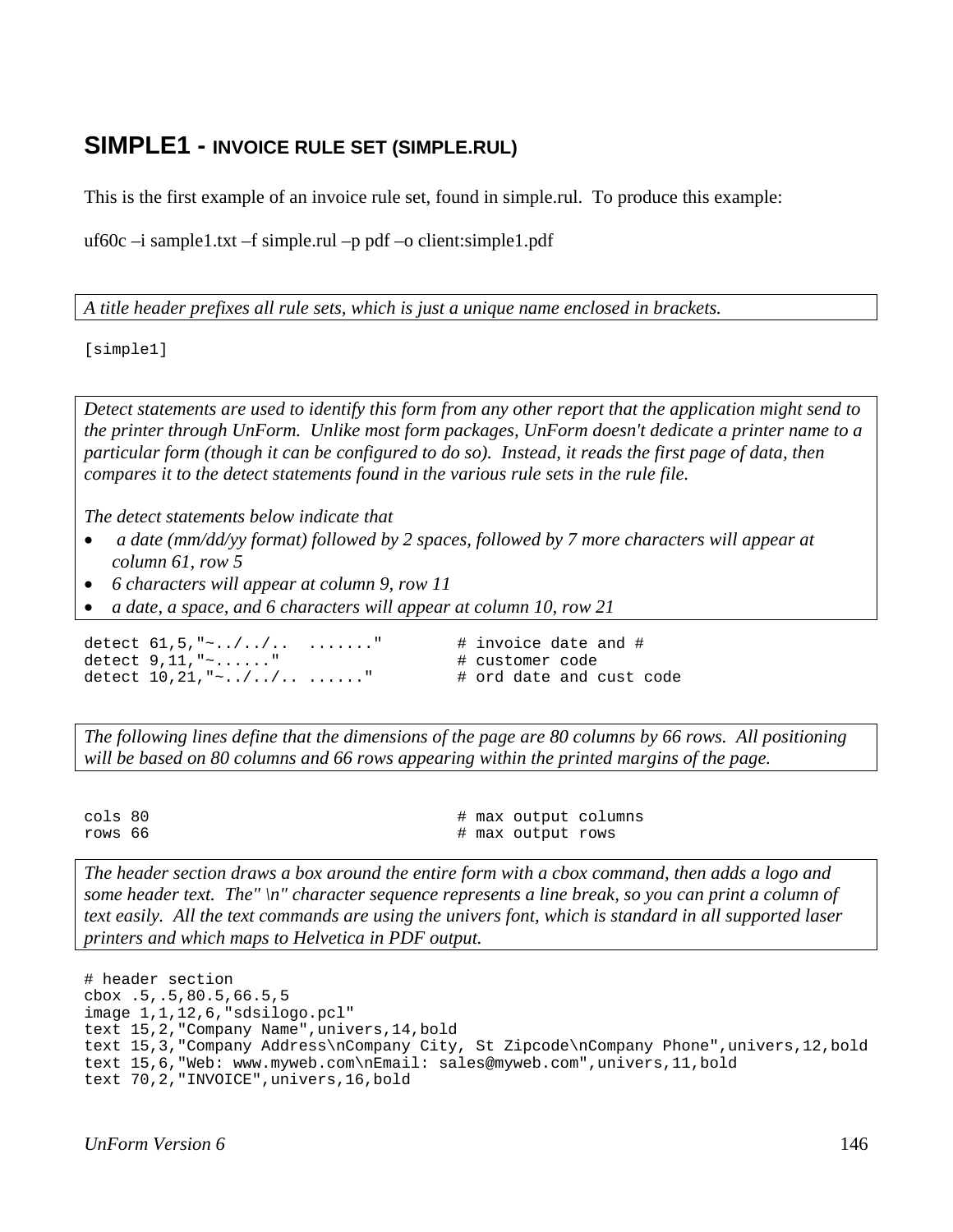*The upper right of the form contains a box with grid lines and some title text, placed around the existing text supplied from the input stream (in this example, the file sample1.txt). The cbox command draws an outer box using the primary dimensions, and then adds internal horizontal lines at rows 6 and 8, and internal vertical lines at columns 69 and 78. The second row simply duplicates the bottom row, but adds 20% shading between rows 6 and 8.* 

*Additional heading and box sections are drawn in a similar manner, for the remainder of the form. All the drawing simply adds details on top of, or around, the input data stream.*

```
# invoice # section 
cbox 60,4,80.5,8,crows=6 8::20,ccols=69 78 
text 61,7,"Date",univers,italic,10 
text 70,7,"Invoice #",univers,italic,10 
text 79,7,"Pg",univers,italic,10 
# bill to / ship to section 
cbox .5,10,80.5,18.5,5,ccols=7::20 43.5 50::20 
text 2,11,"Sold To",cgtimes,italic,10 
text 45,11,"Ship To",cgtimes,italic,10 
# ribbon section 
cbox .5,18.5,80.5,22.5,5,crows=20.5::20,ccols=9 18 25 65 
# special internal grid in ribbon box 
cbox 29,18.5,65,21.5 
cbox 42,18.5,56,21.5 
text 1,19,"Order\nNumber",univers,italic,10 
text 10,19,"Order\nDate",univers,italic,10 
text 19,19,"Cust.\nNumber",univers,italic,10 
text 26,19,"Sls\nPrs",univers,italic,10 
text 30,19,"Purchase\nOrder No.",univers,italic,10 
text 43,19,"\nShip Via",univers,italic,10 
text 57,19,"Ship\nDate",univers,italic,10 
text 66,19,"\nTerms",univers,10,italic 
# detail section 
cbox .5,22.5,80.5,56.5,5,crows=24.5::10,ccols=5 10 16 51 55 69 
text 1,23,"Qty\nOrd",univers,italic,10 
text 6,23,"Qty\nShip",univers,italic,10 
text 11,23,"Qty\nBkord",univers,10,italic 
text 17,23,"\nItem & Description",univers,italic,10 
text 52,23,"\nU/M",univers,italic,10 
text 56,23,"Unit\nPrice",univers,italic,10 
text 70,23,"Extended\nPrice",univers,italic,10 
# footer section 
cbox 57,57,80.5,65,crows=59 63,ccols=69::20 
text 58,58,"Sales Amt",univers,11 
text 58,61,"Sales Tax",univers,11 
text 58,62,"Freight",univers,11 
text 58,64.25,"TOTAL",univers,bold,14
```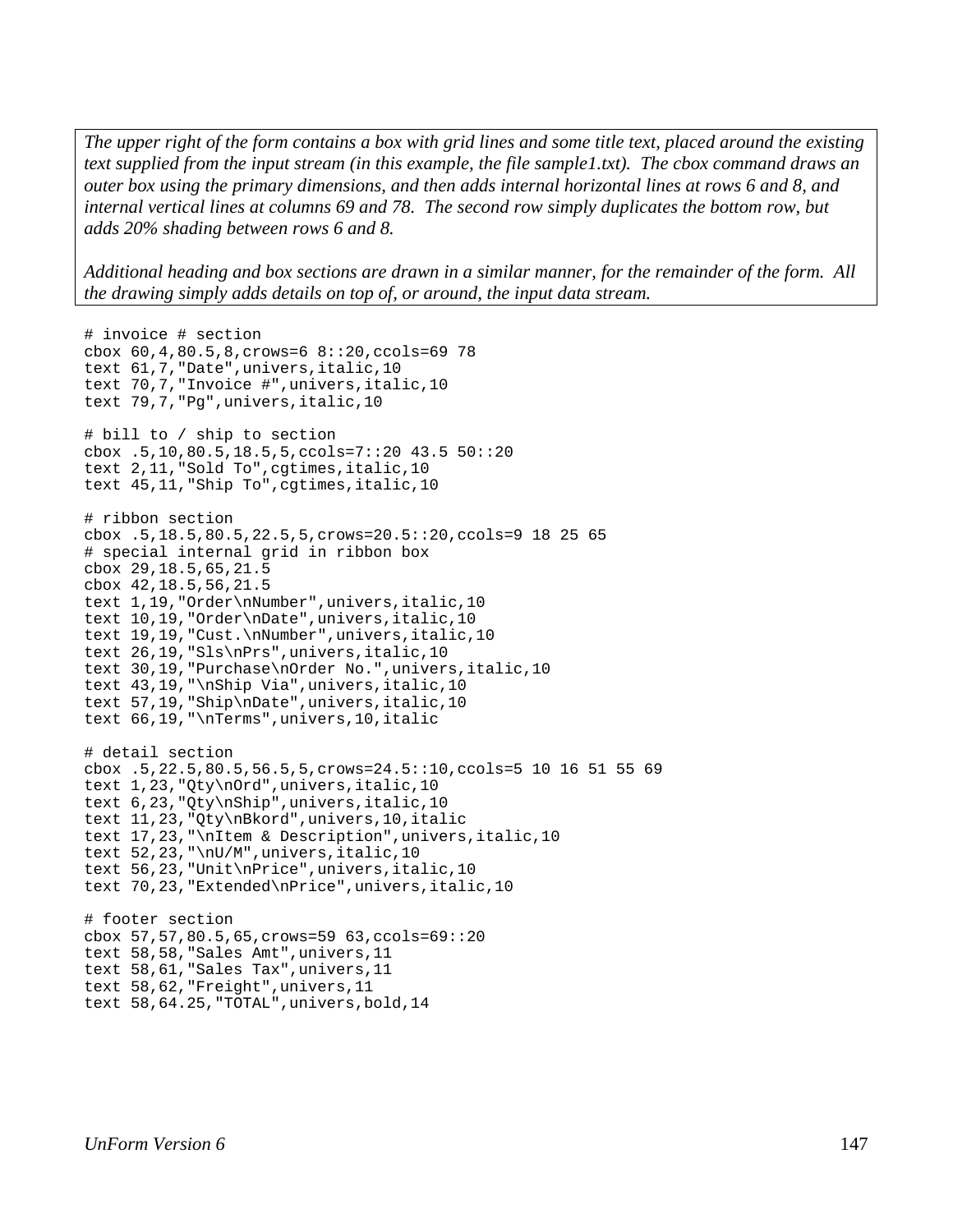#### **SIMPLE2 – INVOICE RULE SET (SIMPLE.RUL)**

This is a somewhat more advanced rule set than simple1, demonstrating how to add fonting, justification, and text movement to the job. Additional notes are supplied to highlight these concepts. To prevent simple1's detection code from selecting the job, add  $a - r$  option to the command line:

uf60c –i sample1.txt –f simple.rul –r simple2 –p pdf –o client:simple2.pdf

```
[simple2] 
# to use this rule set, you need to FORCE the rule set with the -r option 
# or remark (#) out the detect command in the rule sets above. 
# 
# This rule set takes the rule set above and improves it by adding 
# fonting and justification. 
# It also cuts and pastes the invoice #/date/pg fields which allows 
# more room for company name and address to be centered 
# Also notice first use of relative expression in a text command to fix 
# a problem with fonting a series of rows. Put a # in front of this 
# command to see the problem that occurs. See memo section. 
# 
detect 61,5, " \sim . / ../.. ......." # invoice date and #
detect 9, 11, " \sim \ldots \cdot \cdot \cdot" # customer code<br>detect 10, 21, " \sim \ldots \cdot \cdot \cdot \cdot \cdot \cdot \cdot \cdot " # ord date and cust code
detect 10, 21, "2.../...........
cols 80 \qquad \qquad \qquad \qquad \qquad \qquad \qquad \qquad \qquad \qquad \qquad \qquad \qquad \qquad \qquad \qquad \qquad \qquad \qquad \qquad \qquad \qquad \qquad \qquad \qquad \qquad \qquad \qquad \qquad \qquad \qquad \qquad \qquad \qquad \qquad \qquad# max output rows
```
*The header section has changed to use center and right justification. Note the use of* cols=79 *in each text command, which tells UnForm the bounds of the justification region. For example, the text "Company Name" is centered in the region starting at column 1, for 79 columns.*

```
# header section 
cbox .5,.5,80.5,66.5,5 
image 1,1,12,6,"sdsilogo.pcl" 
text 1,2,"Company Name",univers,14,bold,center,cols=79 
text 1,3,"Company Address\nCompany City, St Zipcode\nCompany 
Phone", univers, 12, bold, center, cols=79
text 1,6,"Web: www.myweb.com\nEmail: sales@myweb.com",univers,11,bold,center,cols=79 
text 1,2,"INVOICE",univers,16,bold,right,cols=79
```
*The Invoice number section is re-formatted here, by first drawing a new, vertically-oriented grid and heading section, then by using text commands with expressions that use the cut() function. The expression is indicated by the curly braces, such as* {cut(61,5,8,"")}*, which directs UnForm to resolve the function as the job processes each page. In the line starting with* "text 75,5"*, the data from the input stream at column 61, row 5, for 8 characters is cut and replaced with nothing (""), and it becomes the value printed at column 75, row 5.*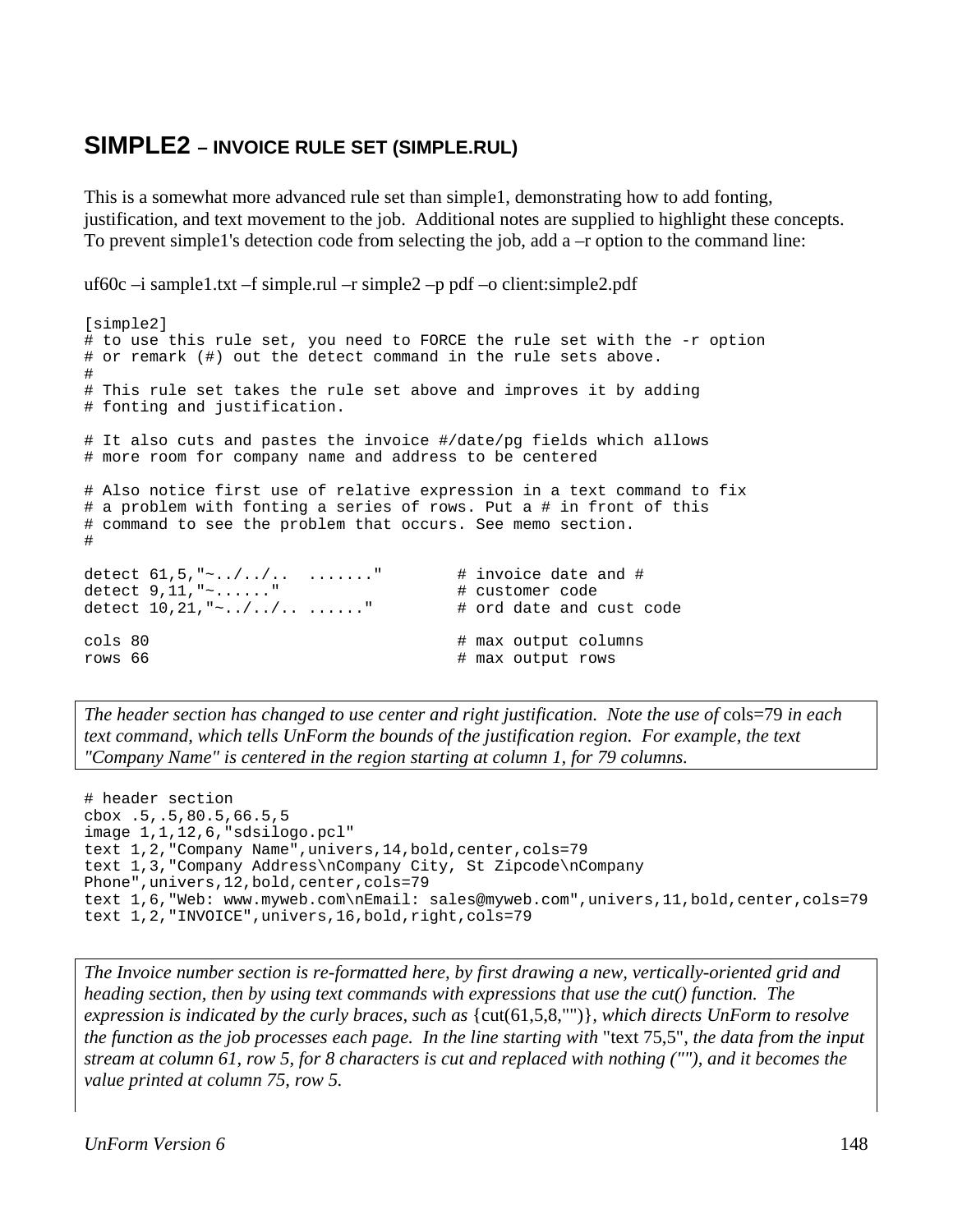*Further down, in the bill to/ship to section, is an example of the mcut() function, which cuts multiple lines and replaces them with "", retaining line breaks and trimming each line of leading and trailing spaces.*

```
# invoice # section 
cbox 67,4,80.5,10,1,crows=6 8,ccols=74::20 
text 68,5,"Date",univers,italic,10 
text 68,7,"Invoice",univers,italic,10 
text 68,9,"Page #",univers,italic,10 
# cut data from old position and place in new 
text 75,5,{cut(61,5,8,"")},cgtimes,bold,10 
text 75, 7, \{cut(71, 5, 7, "")\}, cgtimes, bold, 10
text 75,9,{cut(79,5,2,"")},cgtimes,bold,10 
# bill to / ship to section 
cbox .5,10,80.5,18.5,5,ccols=7::20 43.5 50::20 
text 2,12,"Sold To",cgtimes,italic,10,center,cols=5 
cfont 8,11,40,11,cgtimes,bold,10,left 
cfont 8,12,40,15,cgtimes,bold,10 # sold to address 
text 45,12,"Ship To",cgtimes,italic,10,center,cols=5 
cfont 51,11,80,11,cgtimes,bold,10,left 
text 51,12,{mcut(51,12,30,4,"","Y","Y")},cgtimes,bold,10 
# ribbon section 
cbox .5,18.5,80.5,22.5,5,crows=20.5::20,ccols=9 18 25 65 
# special internal grid in ribbon box 
cbox 29,18.5,65,21.5 
cbox 42,18.5,56,21.5 
text 1,19, "Order\nNumber", univers, italic, 10, center, cols=8
text 10,19,"Order\nDate",univers,italic,10,center,cols=8 
text 19,19,"Cust.\nNumber",univers,italic,10,center,cols=6 
text 26,19,"Sls\nPrs",univers,italic,10,center,cols=3 
text 30,19,"Purchase\nOrder No.",univers,italic,10,center,cols=12 
text 43,19,"\nShip Via",univers,italic,10,center,cols=13 
text 57,19,"Ship\nDate",univers,italic,10,center,cols=8 
text 66,19,"\nTerms",univers,italic,10,center,cols=14
```
*This section changes the fonts of the input data stream in the invoice ribbon section. For example, the first cfont command changes the data in column 1, row 21 through column 8, row 21, to cgtimes, bold, 10 point, centered text. Note how the font command applies to the incoming data stream, which differs from the text command, which adds additional output to the job. Font commands therefore work with integer positions, as they modify the character-base data stream as it passes through to the output.*

```
cfont 1, 21, 8, 21, cgtimes, bold, 10, center \# order \#cfont 10, 21, 17, 21, cgtimes, bold, 10, center \# order date
cfont 19, 21, 24, 21, cgtimes, bold, 10, center # cust #
cfont 26, 21, 28, 21, cgtimes, bold, 10, left # sls prs code
cfont 26,22,64,22, cgtimes, bold, 10, left # sls prs name
cfont 30, 21, 41, 21, cgtimes, bold, 10, center # po #
cfont 43, 21, 55, 21, cgtimes, bold, 10, center # ship via
cfont 57, 21, 64, 21, cgtimes, bold, 10, center # ship date
cfont 66, 21, 80, 22, cgtimes, 10, center \# terms
# detail section 
cbox .5,22.5,80.5,56.5,5,crows=24.5::10,ccols=5 10 16 51 55 67 
text 1,23,"Qty\nOrd",univers,italic,10,right,cols=4
```
*UnForm Version 6* 149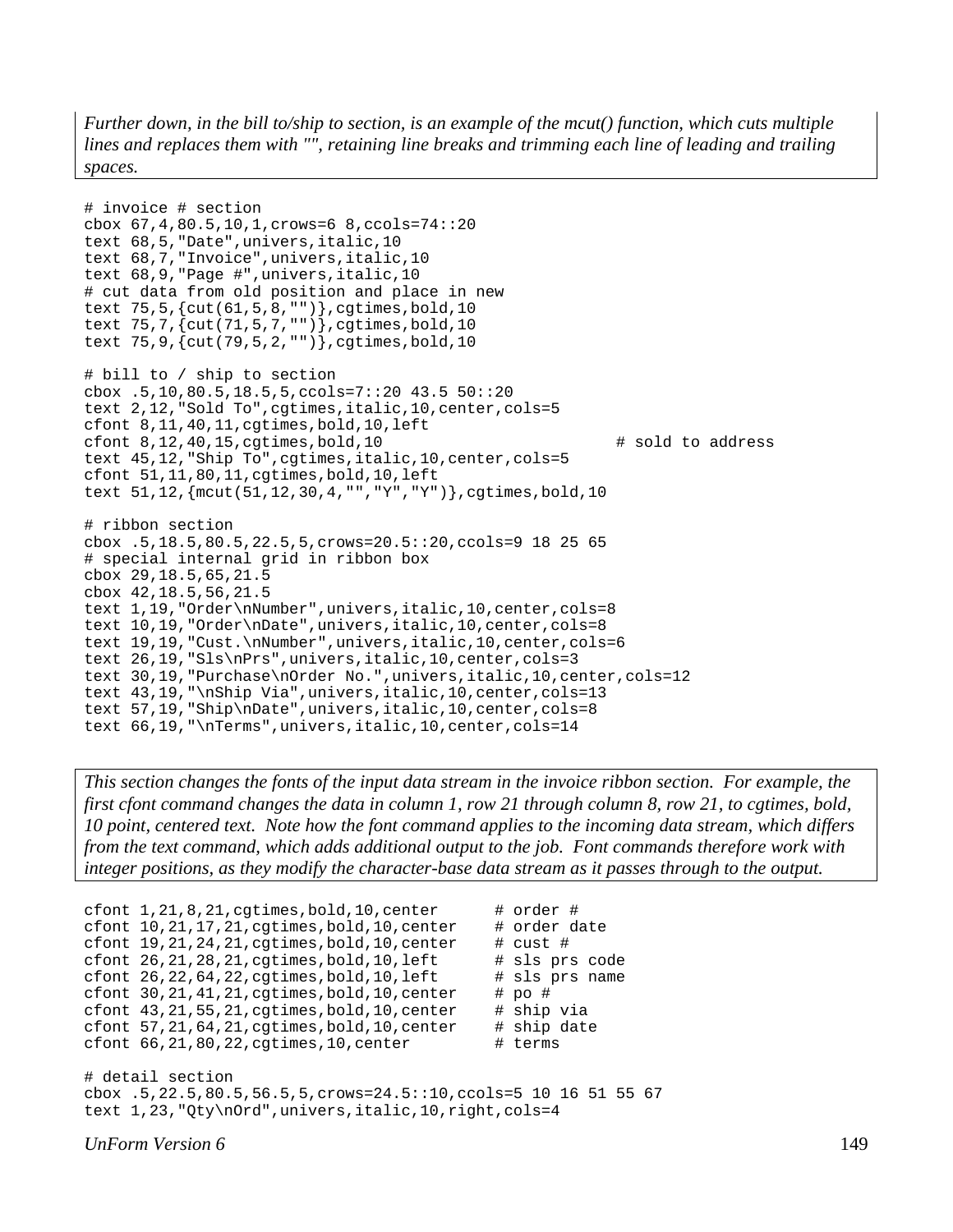```
text 6,23,"Qty\nShip",univers,italic,10,right,cols=4 
text 11,23,"Qty\nBkord",univers,10,italic,right,cols=4 
text 17,23,"\nItem & Description",univers,italic,10 
text 52,23,"\nU/M",univers,italic,10,center,cols=3 
text 56,23,"Unit\nPrice",univers,italic,10,right,cols=11 
text 68,23,"Extended\nPrice",univers,italic,10,right,cols=12
```
*This section performs two distinct fonting functions. First, the detail item columns are fonted. Note that you can't simply font the entire detail section in a proportional font, as the spacing between columns would be lost. Instead, each column is fonted individually.* 

*However, the data stream for the invoice also contains memo lines in the middle of the detail item lines, and those memo lines should not be broken into individual columns.* 

 *Therefore, an additional font command is added after the column fonting, which will override any font characteristics defined for any given data position in a prior font command. This memo section fonting uses a technique that will scan the page for a pattern (in this example, 4 spaces in the region outlined by column 1, row 25 through column 4, row 56), and change font characteristics relative to those locations found. In this example, wherever the 4 spaces are found, fonting will occur 17 columns to the right, 0 rows down, for 60 columns and 1 row. These are the memo lines found in the midst of the item detail lines.* 

```
cfont 1,25,4,56, cgtimes, 10, bold, right # qty ord
cfont 6, 25, 9, 56, cgtimes, 10, bold, right # qty shipped
cfont 11,25,15,56, cgtimes, 10, bold, right # qty b/o
cfont 17, 25, 50, 56, cgtimes, 10, left # item # & desc
cfont 52,25,54,56, cgtimes, 10, bold, center \qquad # u/m<br>cfont 56,25,66,56, cqtimes, 10, bold, right \qquad # unit price
cfont 56,25,66,56, egtimes, 10, bold, right
cfont 68, 25, 79, 56, cqtimes, 10, bold, right \# extended
# memo section 
font " @1,25,4,56",17,0,60,1,cgtimes,10,left 
# footer section 
cbox 57,57,80.5,65,crows=59 63,ccols=67::20 
text 58,58,"Sales Amt",univers,11 
cfont 58,60,66,60,univers,11,left 
text 58,61,"Sales Tax",univers,11 
text 58,62,"Freight",univers,11 
text 58,64.25,"TOTAL",univers,bold,14 
cfont 68,58,79,65, cgtimes, bold, right, 14 \qquad # totals
```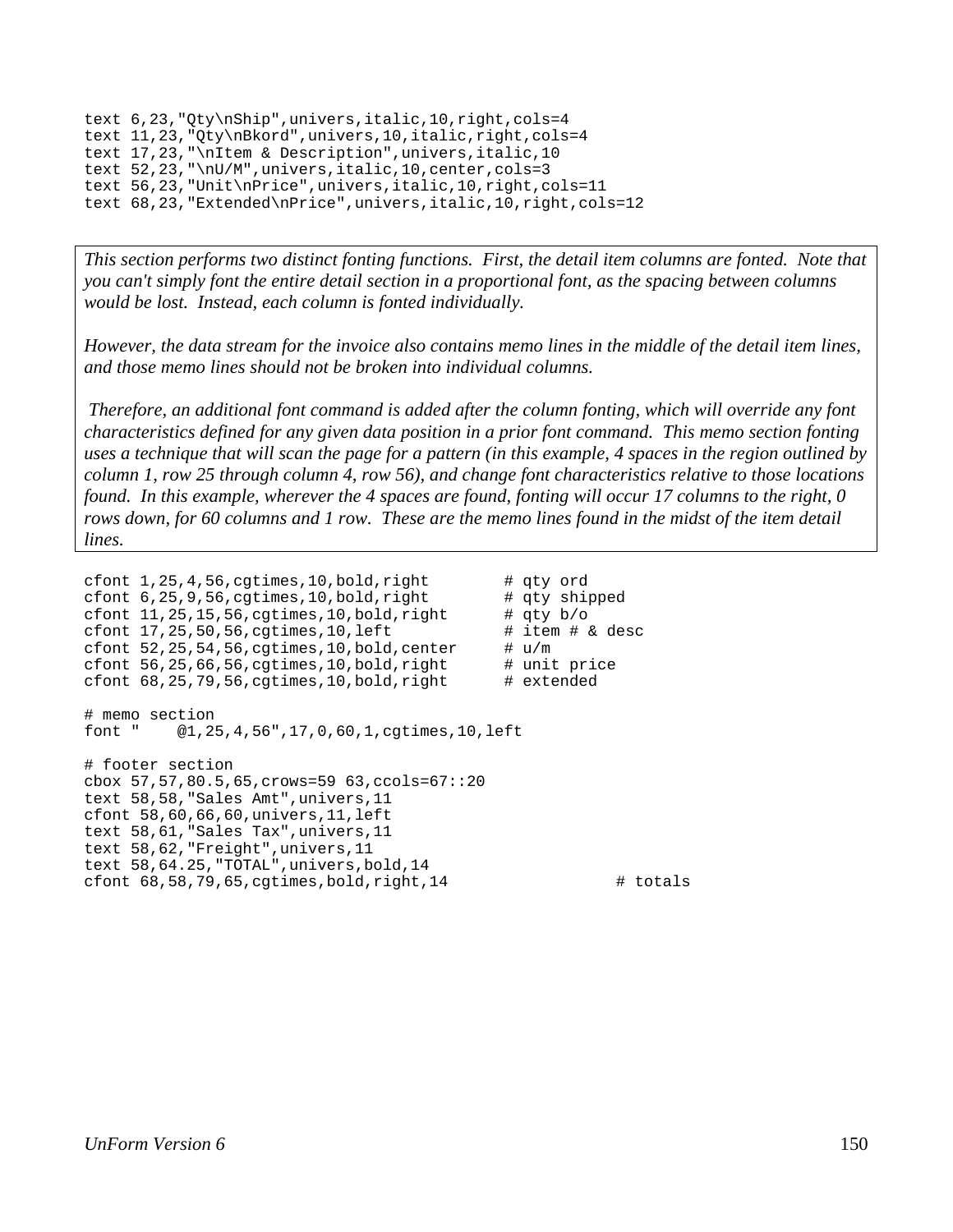#### **SIMPLE3 – INVOICE RULE SET (SIMPLE.RUL)**

This rule set adds copy handling, a watermark, and a barcode. To produce this sample, use this command:

uf60c –i sample1.txt –f simple.rul –r simple3 –p pdf –o client:simple3.pdf

*A title header prefixes all rule sets, which is just a unique name enclosed in brackets.*

```
[simple3] 
# to use this rule set, you need to FORCE the rule set with the -r option 
# or remark (#) out the detect command in the rule sets above. 
# 
# This rule set takes the rule set above and improves it by adding 
# copies, watermark, and a barcode. 
dsn sample "sample1.txt"
detect 61,5, " \sim ./-./.. ......." # invoice date and #<br>detect 9.11, " \sim . . . . . . " # customer code
detect 9, 11, " ~ . . . . . . "
detect 10, 21, " \cdots ........" \qquad \qquad # ord date and cust code
cols 80 \qquad \qquad \qquad \qquad \qquad \qquad \qquad \qquad \qquad \qquad \qquad \qquad \qquad \qquad \qquad \qquad \qquad \qquad \qquad \qquad \qquad \qquad \qquad \qquad \qquad \qquad \qquad \qquad \qquad \qquad \qquad \qquad \qquad \qquad \qquad \qquad# max output rows
```
*This rule set produces two copies of each page, with each copy sequentially produced as each page is read from the data stream. The pcopies command indicates this page-oriented copy production. There is also a copies command, which produces job-oriented copies for laser jobs. Note that PDF output always is produced as page-oriented copies, whether copies or pcopies is used.* 

*When copies are produced, all rule set content that is not bracketed within 'if copy' blocks is produced on all copies. The majority of this rule set is outside of such blocks, so the majority will be applied to both copies. Near the bottom of the rule set is some code that will apply distinctly to each copy.*

```
# copies 
pcopies 2 
# header section 
cbox .5,.5,80.5,66.5,5 
image 1,1,12,6,"sdsilogo.pcl" 
text 1,2,"Company Name",univers,14,bold,center,cols=79 
text 1,3,"Company Address\nCompany City, St Zipcode\nCompany 
Phone", univers, 12, bold, center, cols=79
text 1,6,"Web: www.myweb.com\nEmail: sales@myweb.com",univers,11,bold,center,cols=79 
text 1,2,"INVOICE",univers,16,bold,right,cols=79 
# invoice # section 
cbox 67,4,80.5,10,1,crows=6 8,ccols=74::20 
text 68,5,"Date",univers,italic,10 
text 68,7,"Invoice",univers,italic,10 
text 68,9,"Page #",univers,italic,10 
# cut data from old position and place in new
```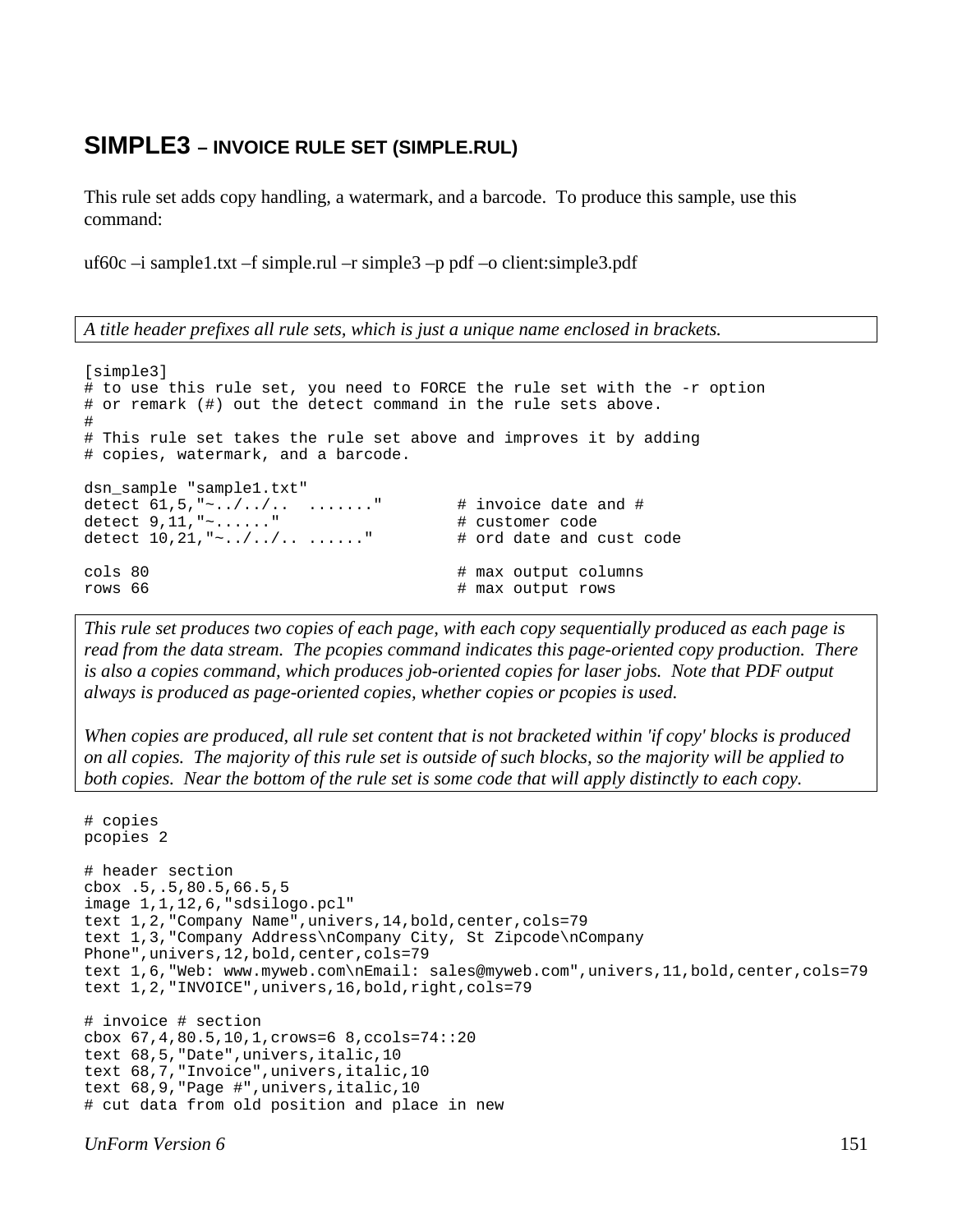```
text 75,5,{cut(61,5,8,"")},cgtimes,bold,10 
text 75,7,{cut(71,5,7,"")},cgtimes,bold,10 
text 75,9,{cut(79,5,2,"")},cgtimes,bold,10 
# bill to / ship to section 
cbox .5,10,80.5,18.5,5,ccols=7::20 43.5 50::20 
text 2,12,"Sold To",cgtimes,italic,10,center,cols=5 
cfont 8,11,40,11,cgtimes,bold,10,left 
cfont 8,12,40,15,cgtimes,bold,10 # sold to address 
text 45,12,"Ship To",cgtimes,italic,10,center,cols=5 
cfont 51,11,80,11,cgtimes,bold,10,left 
text 51,12,{mcut(51,12,30,4,"","Y","Y")},cgtimes,bold,10 
# ribbon section 
cbox .5,18.5,80.5,22.5,5,crows=20.5::20,ccols=9 18 25 65 
# special internal grid in ribbon box 
cbox 29,18.5,65,21.5 
cbox 42,18.5,56,21.5 
text 1,19,"Order\nNumber",univers,italic,10,center,cols=8 
text 10,19,"Order\nDate",univers,italic,10,center,cols=8 
text 19,19,"Cust.\nNumber",univers,italic,10,center,cols=6 
text 26,19,"Sls\nPrs",univers,italic,10,center,cols=3 
text 30,19,"Purchase\nOrder No.",univers,italic,10,center,cols=12 
text 43,19,"\nShip Via",univers,italic,10,center,cols=13 
text 57,19,"Ship\nDate",univers,italic,10,center,cols=8 
text 66,19,"\nTerms",univers,italic,10,center,cols=14 
cfont 1, 21, 8, 21, cqtimes, bold, 10, center \# order \#cfont 10, 21, 17, 21, cgtimes, bold, 10, center \# order date
cfont 19, 21, 24, 21, cqtimes, bold, 10, center \# cust \#cfont 26, 21, 28, 21, cgtimes, bold, 10, left # sls prs code
cfont 26, 22, 64, 22, cgtimes, bold, 10, left # sls prs name
cfont 30, 21, 41, 21, cgtimes, bold, 10, center # po #
cfont 43, 21, 55, 21, cgtimes, bold, 10, center \# ship via
cfont 57, 21, 64, 21, cgtimes, bold, 10, center \# ship date
cfont 66, 21, 80, 22, cqtimes, 10, center \# terms
# detail section 
cbox .5,22.5,80.5,56.5,5,crows=24.5::10,ccols=5 10 16 51 55 67 
text 1,23,"Qty\nOrd",univers,italic,10,right,cols=4 
text 6,23,"Qty\nShip",univers,italic,10,right,cols=4 
text 11,23, "Qty\nBkord", univers, 10, italic, right, cols=4
text 17,23,"\nItem & Description",univers,italic,10 
text 52,23,"\nU/M",univers,italic,10,center,cols=3 
text 56,23,"Unit\nPrice",univers,italic,10,right,cols=11 
text 68,23,"Extended\nPrice",univers,italic,10,right,cols=12 
cfont 1, 25, 4, 56, cgtimes, 10, bold, right # qty ord
cfont 6, 25, 9, 56, cgtimes, 10, bold, right # qty shipped cfont 11, 25, 15, 56, cgtimes, 10, bold, right # qty b/o
cfont 11,25,15,56, cgtimes, 10, bold, right
cfont 17,25,50,56, cgtimes, 10, left \qquad # item \# & desc
cfont 52, 25, 54, 56, cgtimes, 10, bold, center \# u/mcfont 56, 25, 66, 56, cgtimes, 10, bold, right # unit price
cfont 68, 25, 79, 56, cgtimes, 10, bold, right \# extended
# memo section 
font " @1,25,4,56",17,0,60,1,cgtimes,10,left
```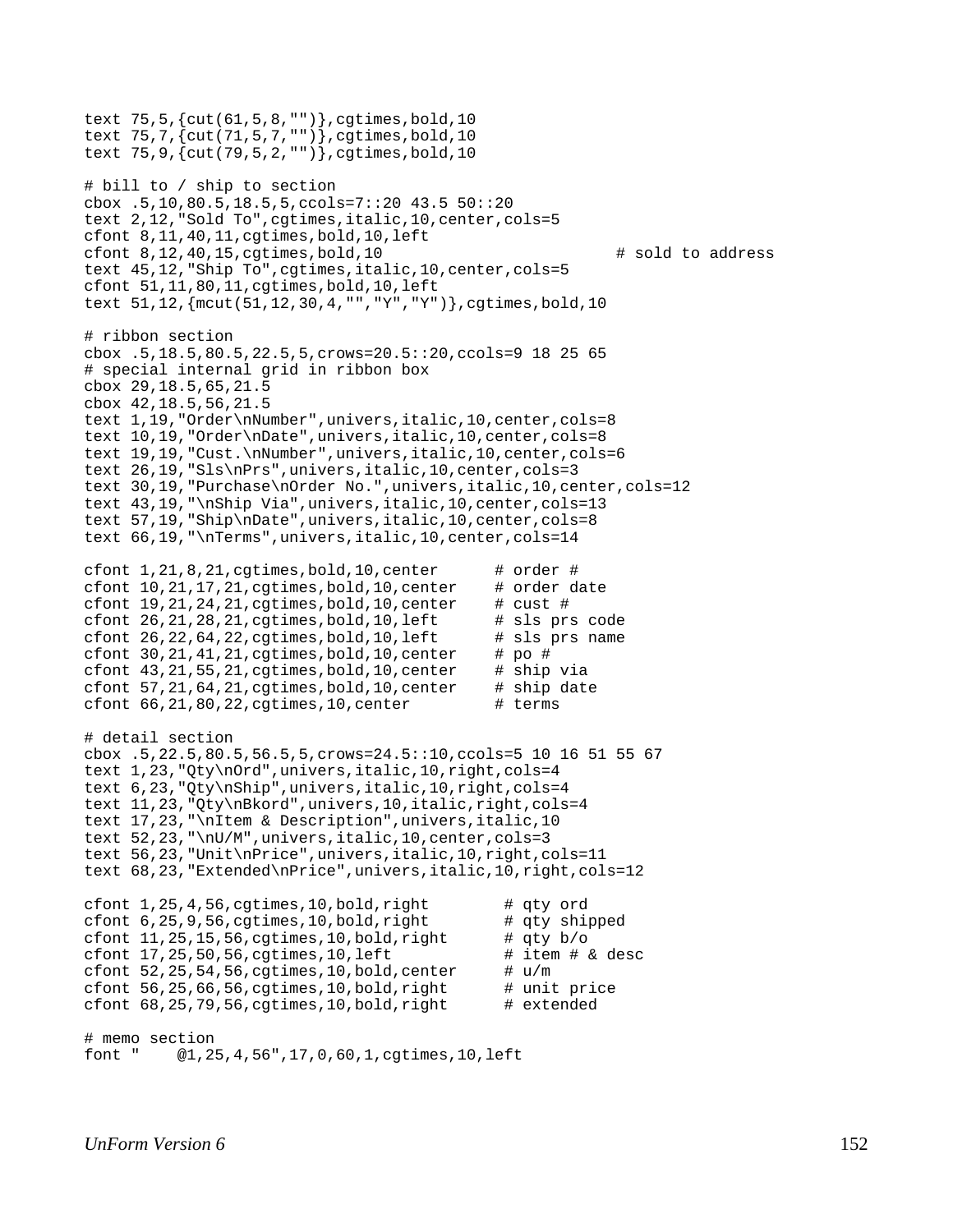*This text line adds a large text watermark on line 56, centered horizontally. The text is printed in cgtimes, 120 point, with 10% shading applied.*

```
. 
# watermark 
text 1,56,"INVOICE",cgtimes,120,shade=10,center,cols=80,fit 
# footer section 
cbox 57,57,80.5,65,crows=59 63,ccols=67::20 
text 58,58,"Sales Amt",univers,11 
cfont 58,60,66,60,univers,11,left 
text 58,61,"Sales Tax",univers,11 
text 58,62,"Freight",univers,11 
text 58,64.25,"TOTAL",univers,bold,14 
cfont 68,58,79,65, cgtimes, bold, right, 14 \qquad # totals
```
*The barcode command can be used to add barcodes in many symbologies. It is similar to other commands, in that you provide a column, row, and value. In addition, you specify a symbology (400 is Code 3 of 9), a point size or pixel height (14.0, being a decimal rather than integer value, is treated as point size), and a bar spacing value in pixels. Like most commands, you can use expressions in the value element of the command. In this example, the data stream data from column 9, row 11, for 6 characters is used on each page, using the get() function within an expression.*

text 2,58,"Customer code as 3 of 9 barcode",univers,italic,10 barcode 2,58.67,{get(9,11,6)},400,14.0,4

*The following lines produce different output for each of the two copies. Copy 1 is labeled with a text command to say it is the "Customer Copy", while copy 2 is labeled as "Accounting Copy". Any commands outside of 'if copy' blocks are applied to all copies.*

```
# copy name section 
if copy 1 
     text 1,65.5,"Customer Copy",univers,12,bold,center,cols=80 
end if 
if copy 2 
     text 1,65.5,"Accounting Copy",univers,12,bold,center,cols=80 
end if
```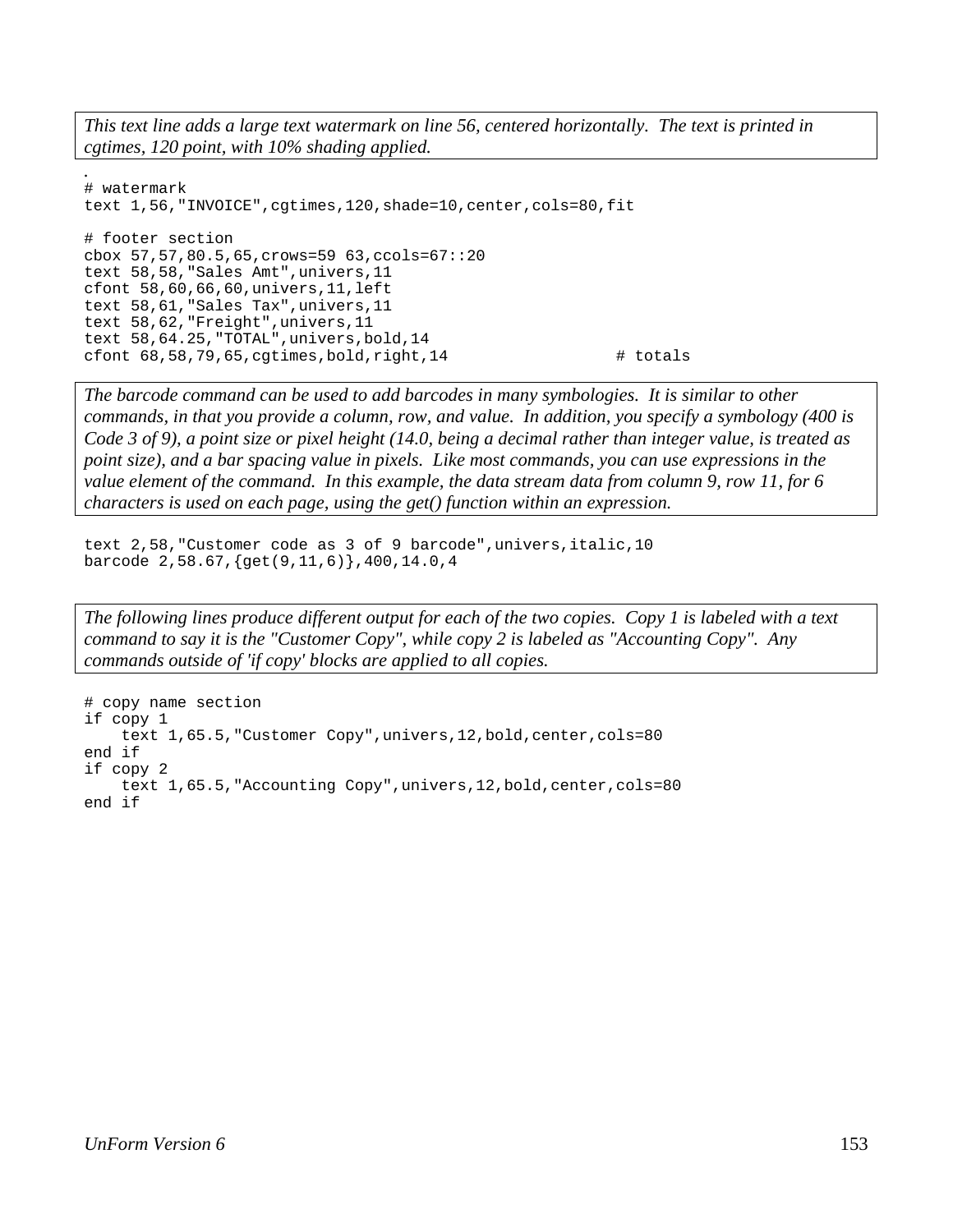#### **SIMPLE4 – INVOICE RULE SET (SIMPLE.RUL)**

This rule set demonstrates the use of constants, graphical shading, colors, and expressions to produce explanatory notes in the document. To produce this sample, use this command:

uf60c –i sample1.txt –f simple.rul –r simple4 –p pdf –o client:simple4.pdf

*A title header prefixes all rule sets, which is just a unique name enclosed in brackets.*

| [simple4]                                                                 |                          |
|---------------------------------------------------------------------------|--------------------------|
| # to use this rule set, you need to FORCE the rule set with the -r option |                          |
| # or remark (#) out the detect command in the rule sets above.            |                          |
| #                                                                         |                          |
| # This rule set takes the rule set above and improves it by adding        |                          |
| # constants, graphical shading, increases the resolution,                 |                          |
| $\#$ and adds explanatory text commands for cust $\#$ and ship to $\#$ .  |                          |
| #                                                                         |                          |
| # Also adds a copy for a packing slip with no prices.                     |                          |
|                                                                           |                          |
| dsn sample "sample1.txt"                                                  |                          |
| detect $61, 5, "//  "$                                                    | # invoice date and #     |
| detect $9, 11, "$ "                                                       | # customer code          |
| detect $10, 21, "// ".$                                                   | # ord date and cust code |

*Constants are simple text names that are replaced by values later in the rule set. They can be used to simplify maintenance of the rule set, or to make it easier to read. In this example, a series of constants is defined using the const command, and you will find the names referenced throughout the balance of the rule set.*

```
const MAXRCOLS=79 # MAXCOLS-1 
const LEFTCOL=.5 <br>
const RIGHTCOL=80.5 <br>
# use LEFTCOL for
const MAXROWS=66 \qquad # max rows to output
cols MAXCOLS 
rows MAXROWS 
# copies 
const CUSTOMER_COPY=1 
const FILE_COPY=2 
const PACK_COPY=3 
pcopies 3
```
const MAXCOLS=80 # max cols to output # use LEFTCOL for symmetry

*The dpi setting applies to laser output only, and instructs the printer to produce output at 600 dpi, providing a typically crisper, more professional look. In addition, the* gs on *command turns on graphical shading mode, so that shade regions and shaded text are rendered as graphical data rather than using pcl's internal, typically coarse, shade macros.*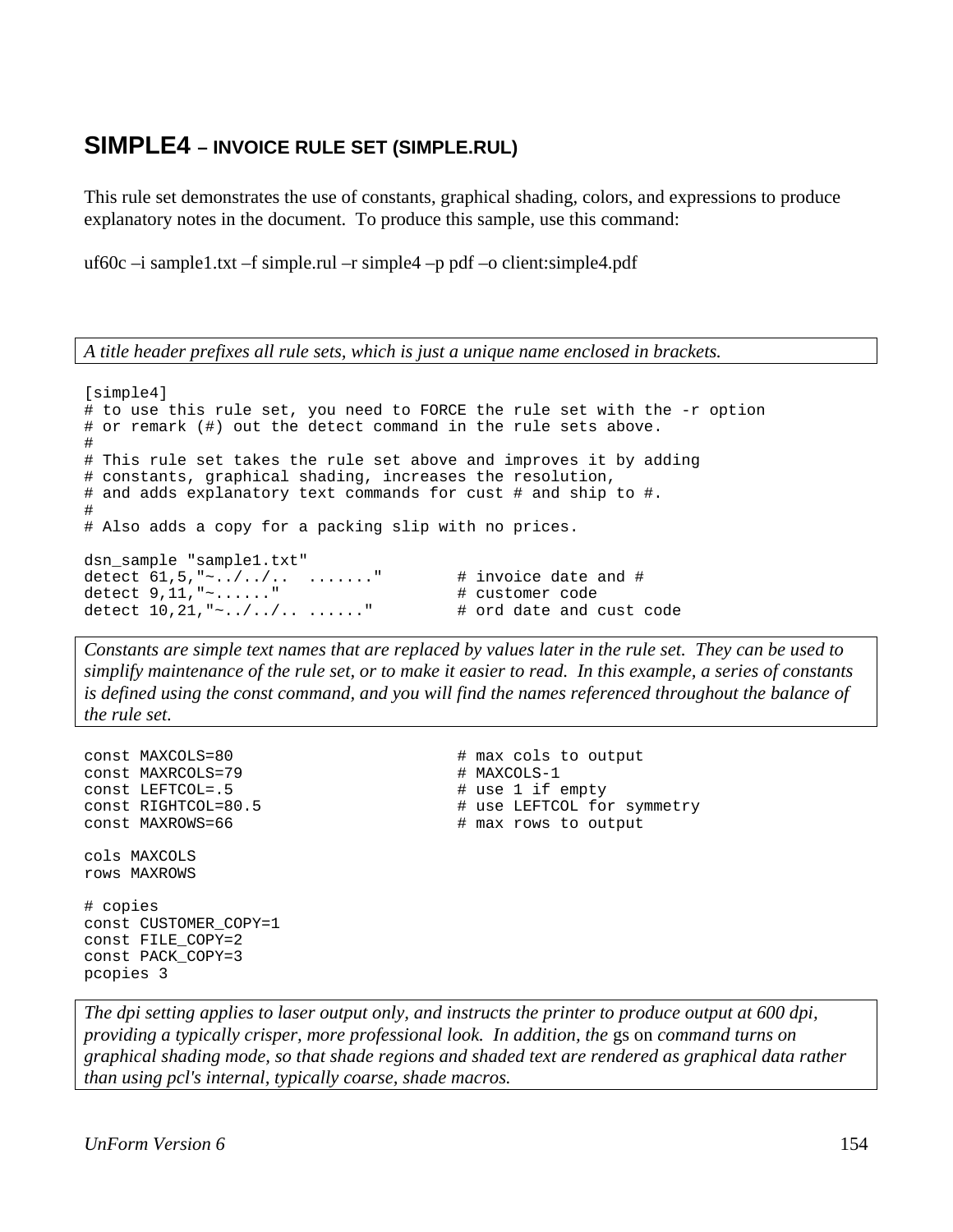dpi 600 gs on  $\qquad$   $\qquad$   $\qquad$   $\qquad$   $\qquad$   $\qquad$   $\qquad$   $\qquad$   $\qquad$   $\qquad$   $\qquad$   $\qquad$   $\qquad$   $\qquad$   $\qquad$   $\qquad$   $\qquad$   $\qquad$   $\qquad$   $\qquad$   $\qquad$   $\qquad$   $\qquad$   $\qquad$   $\qquad$   $\qquad$   $\qquad$   $\qquad$   $\qquad$   $\qquad$   $\qquad$   $\qquad$   $\qquad$   $\qquad$   $\qquad$   $\qquad$  # enhancement constants const HSHADE=30 const ISHADE=20 const DSHADE=10 const HFONT=univers,11 const IFONT=univers,italic,10 const DFONT=cgtimes,10 const DBFONT=DFONT, bold # header section cbox LEFTCOL,.5,RIGHTCOL,{MAXROWS+.5},5 image 1,1,12,6,"sdsilogo.pcl" text 1,2,"Company Name",HFONT,14,bold,center,cols=MAXRCOLS text 1,3,"Company Address\nCompany City, St Zipcode\nCompany Phone", HFONT, 12, bold, center, cols=MAXRCOLS text 1,6,"Web: www.myweb.com\nEmail: sales@myweb.com",HFONT,bold,center,cols=MAXRCOLS text 1,2,"INVOICE",HFONT,16,bold,right,cols=MAXRCOLS # invoice # section cbox 67,4,RIGHTCOL,10,1,crows=6 8,ccols=74::ISHADE text 68,5,"Date",IFONT text 68,7,"Invoice",IFONT text 68,9,"Page #",IFONT # cut data from old position and place in new text 75,5,{cut(61,5,8,"")},DBFONT text 75,7,{cut(71,5,7,"")},DBFONT text 75,9,{cut(79,5,2,"")},DBFONT

*The cbox command shown here uses constants defined above, plus shows the use of color options, which are supported by PDF and color laser output. In this example, the interior is colored in cyan, and the lines are colored in blue. Alternately, RGB hex triplets (such as 800000 for dark red) can be specified using the rgb, scolor rgb, or lcolor rgb options.*

```
# bill to / ship to section 
cerase 1,11,MAXCOLS,11 # erase cust#,ship# used later in text commands 
cbox LEFTCOL,11,RIGHTCOL,18.5,5,cyan,lcolor=blue,ccols=7::ISHADE 43.5 50::ISHADE 
text 2,12,"Sold To",IFONT,center,cols=5 
cfont 8,11,40,11,DBFONT,left 
cfont 8,12,40,15, DBFONT \qquad \qquad \qquad \qquad \qquad sold to address
```
*This text command shows an example of how to use an expression to construct a message using a combination of hard-coded text and information from the data stream. In this example, the phrase "Your customer code is" is concatenated with the data at column 9, row 11, for 6 characters, on each page, and the result is printed at column 9, row 18, using the specifications provided by the constant IFONT, defined earlier in the rule set.*

text 8,18,{"Your customer code is "+get(9,11,6)+"."},IFONT

```
text 45,12,"Ship To",IFONT,center,cols=5 
cfont 51,11,80,11,DBFONT,left 
text 51,12,{mcut(51,12,30,4,"","Y","Y")},DBFONT
```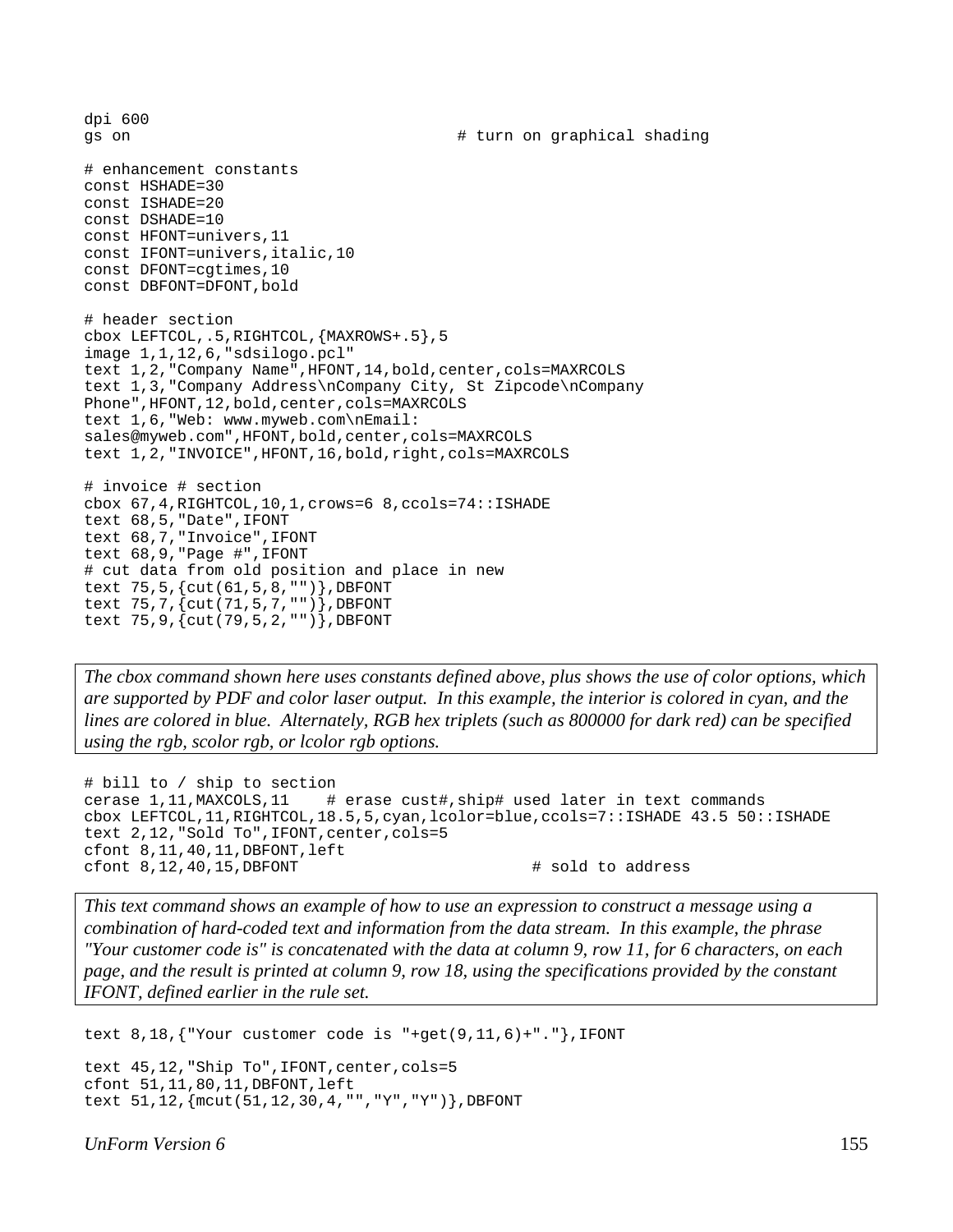```
text 51,18,{"Your ship to code is "+get(55,11,6)+"."},IFONT 
# ribbon section 
cbox LEFTCOL,18.5,RIGHTCOL,22.5,5,lcolor=blue,crows=20.5::ISHADE:cyan,ccols=9 18 25 
65 
# special internal grid in ribbon box 
cbox 29,18.5,65,21.5 
cbox 42,18.5,56,21.5 
text 1,19,"Order\nNumber",IFONT,center,cols=8 
text 10,19,"Order\nDate",IFONT,center,cols=8 
text 19,19,"Cust.\nNumber",IFONT,center,cols=6 
text 26,19,"Sls\nPrs",IFONT,center,cols=3 
text 30,19,"Purchase\nOrder No.",IFONT,center,cols=12 
text 43,19,"\nShip Via",IFONT,center,cols=13 
text 57,19,"Ship\nDate",IFONT,center,cols=8 
text 66,19,"\nTerms",IFONT,center,cols=14 
cfont 1, 21, 8, 21, DBFONT, center \# order \# cfont 10, 21, 17, 21, DBFONT, center \# order date
cfont 10, 21, 17, 21,DBFONT, center
cfont 19, 21, 24, 21, DBFONT, center \# cust \# cfont 26, 21, 28, 21, DBFONT, left \# sls prs code
cfont 26, 21, 28, 21, DBFONT, left \# sls prs code<br>cfont 26, 22, 64, 22, DBFONT, left \# sls prs name
cfont 26,22,64,22, DBFONT, left
cfont 30, 21, 41, 21, DBFONT, center # po #
cfont 43, 21, 55, 21, DBFONT, center # ship via
cfont 57, 21, 64, 21, DBFONT, center # ship date
cfont 66, 21, 80, 22, DBFONT, center # terms
# detail section 
if copy PACK_COPY 
     erase "\sim\}. [0-9][0-9]@62,25,79,56", -6,0,11,1endif 
cbox LEFTCOL,22.5,RIGHTCOL,56.5,5,crows=24.5::DSHADE,ccols=5 10 16 51 55 67 
text 1,23,"Qty\nOrd",IFONT,right,cols=4 
text 6,23,"Qty\nShip",IFONT,right,cols=4 
text 11,23,"Qty\nBkord",IFONT,right,cols=4 
text 17,23,"\nItem & Description",IFONT 
text 52,23,"\nU/M",IFONT,center,cols=3 
text 56,23,"Unit\nPrice",IFONT,right,cols=11 
text 68,23,"Extended\nPrice",IFONT,right,cols=12 
cfont 1,25,4,56, DBFONT, right # qty ord
cfont 6, 25, 9, 56, DBFORM, right # qty shipped
cfont 11, 25, 15, 56, DBFONT, right # qty b/o
cfont 17, 25, 50, 56, DFONT, left # item # & desc
cfont 52, 25, 54, 56, DBFONT, center # u/mcfont 56,25,66,56,DBFONT, right # unit price<br>cfont 68,25,79,56,DBFONT, right # extended
cfont 68,25,79,56, DBFONT, right
# memo section 
font " @1,25,4,56",17,0,60,1,DFONT,left 
# watermark 
if copy CUSTOMER_COPY,FILE_COPY 
      text 1,56,"INVOICE",DFONT,120,shade=DSHADE,center,cols=MAXCOLS,fit 
endif 
if copy PACK_COPY 
      text 1,56,"PACK SLIP",DFONT,120,shade=DSHADE,center,cols=MAXCOLS,fit 
endif 
# footer section
```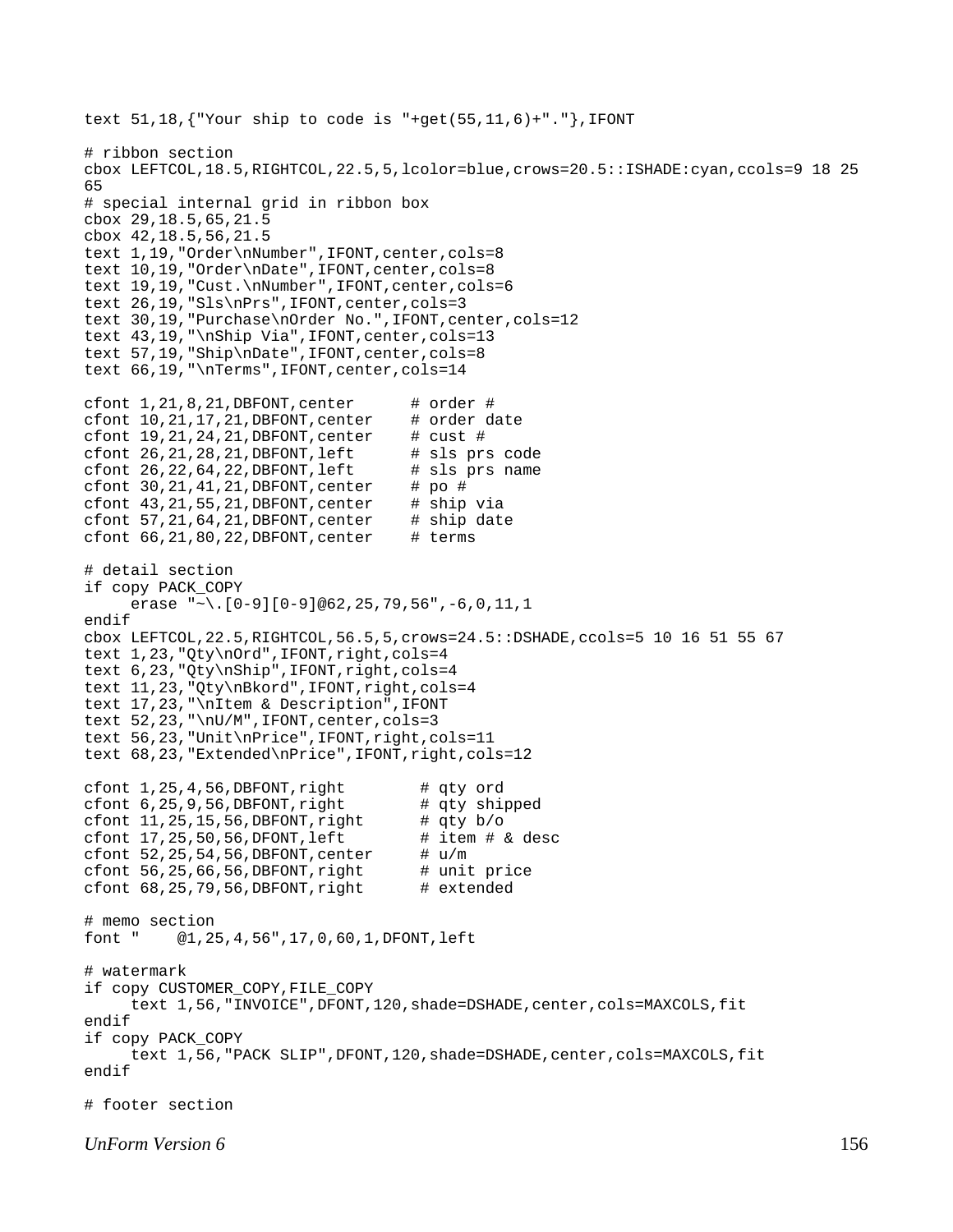```
cbox 57,57,RIGHTCOL,65,lcolor=red,crows=59 63,ccols=67::HSHADE 
text 58,58,"Sales Amt",HFONT 
cfont 58,60,66,60,HFONT,left 
text 58,61,"Sales Tax",HFONT 
text 58,62,"Freight",HFONT 
text 58,64.25,"TOTAL",HFONT,bold,14 
cfont 68,58,79,65, DBFONT, right, 14 \qquad # totals
text 2,58,"Customer code as 3 of 9 barcode",IFONT 
barcode 2,58.67,{get(9,11,6)},400,14.0,4
```
*Note the use of constants to make this section easier to read.*

```
# copy name section 
if copy CUSTOMER_COPY 
     text 1,65.5,"Customer Copy",HFONT,12,bold,center,cols=MAXCOLS 
end if 
if copy FILE_COPY 
    text 1,65.5, "Accounting Copy", HFONT, 12, bold, center, cols=MAXCOLS
end if 
if copy PACK_COPY 
     text 1,65.5,"Packing Slip",HFONT,12,bold,center,cols=MAXCOLS 
end if
```
*This text line demonstrates the use of multi-line text forced to fit within a certain number of columns. UnForm scans each of the two lines (delimited by the \n character sequence, or it could contain data with line-feed or carriage-return line-feed delimiters) to determine the width, beginning with the point size 12 specified in the command. The size is reduced until both lines will fit within the 20 columns specified with the cols option. Once the correct point size is determined, the lines are spaced normally for that height. For example, if the size required is 8.25 points, then the lines will be spaced 8.25 points apart. If spacing had been set to 1.5, then the lines would be spaced 12.33 points apart.*

text 2,62,"This sample message text, which contains\nline breaks, is sized to fit in 20 columns.",cols 20,cgtimes,12,fit,spacing 1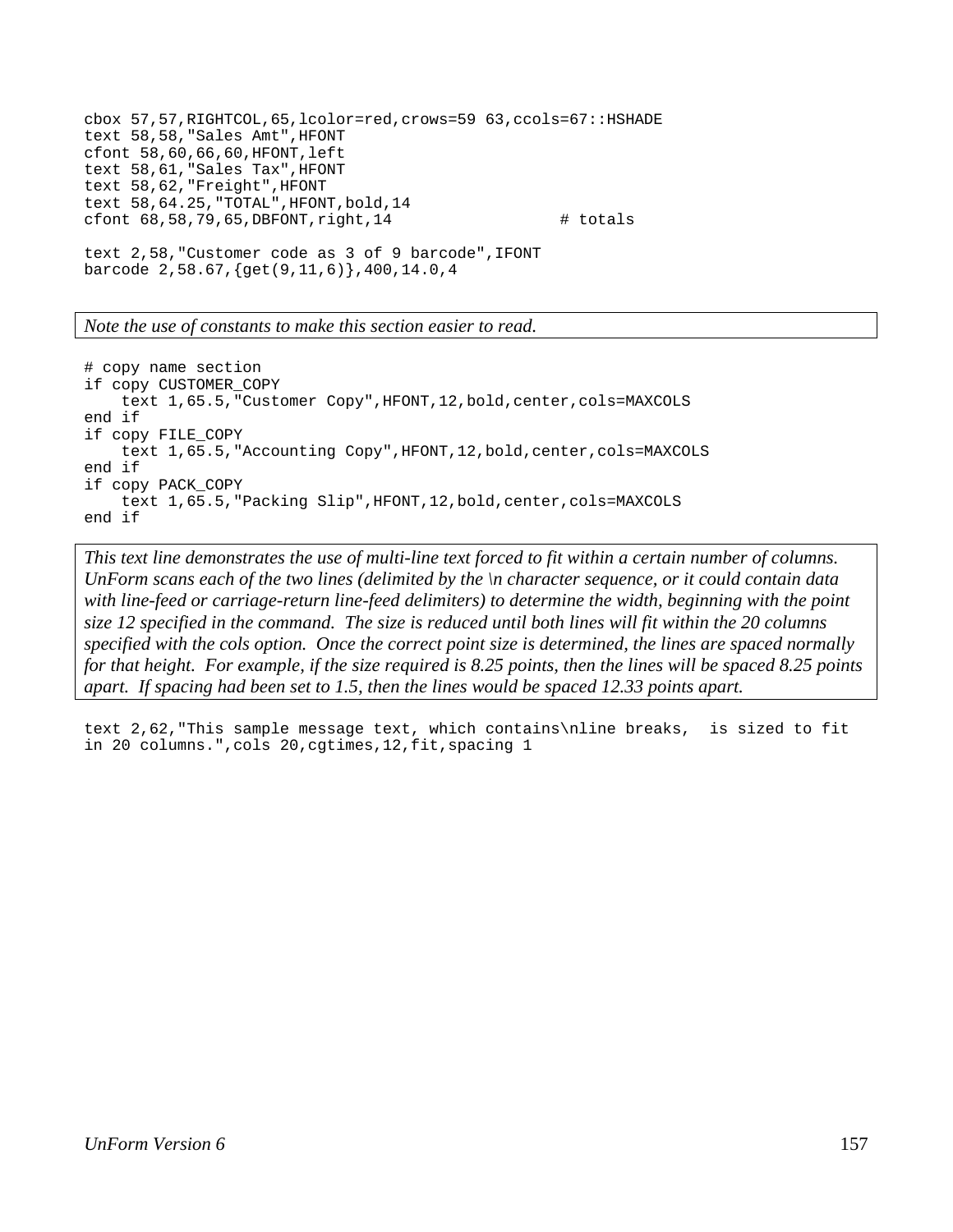### **INVOICE - INVOICE FOR PRE-PRINTED FORM (ADVANCED.RUL)**

This sample is an invoice that is intended for a pre-printed form. The data generated by the application doesn't include any headings or simulated line drawing like a plain-paper invoice might. In this case, UnForm must simulate the entire pre-printed invoice form.

uf60c –i sample1.txt –f advanced.rul –p pdf -o client:invoice.pdf

*A title header prefixes all rule sets, which is just a unique name enclosed in brackets.*

[Invoice]

*Detect statements are used to distinguish this form from any other report that the application might send to the printer through UnForm. Unlike most form packages, UnForm doesn't dedicate a printer name to a particular form (though it can be configured to do so). Instead, it reads the first page of data, then compares it to the detect statements found in the various rule sets in the rule file.* 

*The detect statements below indicate that* 

- • *a date (mm/dd/yy format) followed by 2 spaces, followed by 7 more characters will appear at column 61, row 5*
- *6 characters will appear at column 9, row 11*
- *a date, a space, and 6 characters will appear at column 10, row 21*

detect  $61,5, "~.../~...~...$  ......." # invoice date and # detect  $9, 11, " \sim \ldots \cdot \cdot \cdot"$  # customer code<br>detect  $10.21, " \sim \ldots \cdot \cdot \cdot \cdot \cdot \cdot \cdot \cdot "$  # ord date and cust code detect  $10, 21, "2.../...$ ........

*The following lines define several constants that are used elsewhere in the rule set. Wherever the constant names appear in a command, the value is substituted. Constants are not variables and are not interpreted while the job is processed. They are simply literal placeholders used while UnForm reads rule set lines.* 

```
# set up document constants 
const MAXCOLS=80 # max cols to output 
const MAXRCOLS=79
const LEFTCOL=.5 # use 1 if empty 
const RIGHTCOL=80.5 # use LEFTCOL for symmetry 
const MAXROWS=66 \qquad # max rows to output
```
*The following lines define the page size and orientation. The dpi command sets the printer to 600 dots per inch. The rows and cols commands set the dimension for positioning and scaling. All positioning will be based on 80 columns and 66 rows appearing within the printed margins of the page. The* gs *on*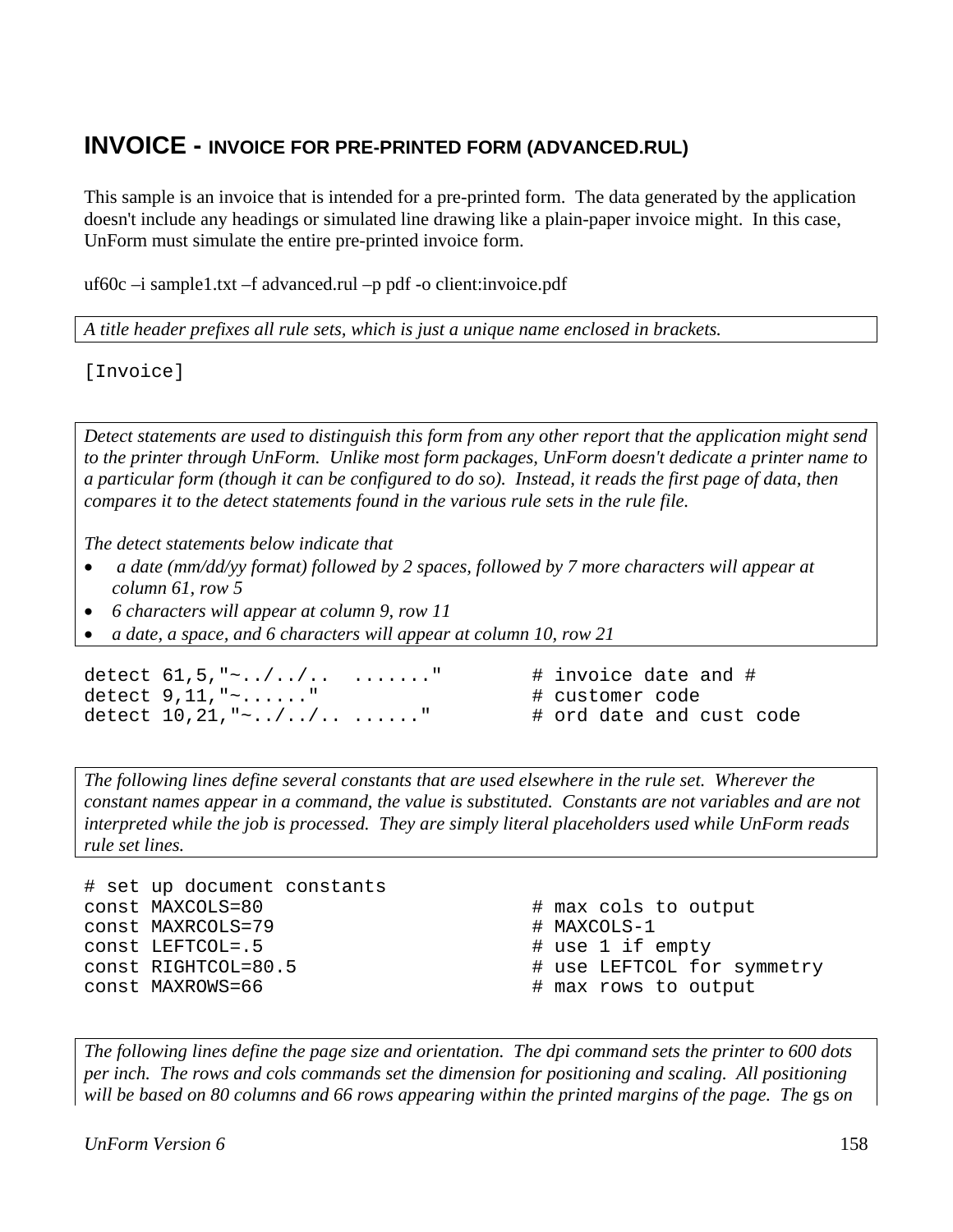*command triggers the use of graphical shading, which improves the look of shade regions over the native pcl shading of most laser printers, especially at higher dpi settings and shade percentages. In addition, UnForm will generate two copies of the job, with each page producing two copies as processed (collated).* 

portrait dpi 600 gs on  $\#$  graphical shading cols MAXCOLS  $\qquad$   $\qquad$   $\qquad$   $\qquad$   $\qquad$   $\qquad$   $\qquad$   $\qquad$   $\qquad$   $\qquad$   $\qquad$   $\qquad$   $\qquad$   $\qquad$   $\qquad$   $\qquad$   $\qquad$   $\qquad$   $\qquad$   $\qquad$   $\qquad$   $\qquad$   $\qquad$   $\qquad$   $\qquad$   $\qquad$   $\qquad$   $\qquad$   $\qquad$   $\qquad$   $\qquad$   $\qquad$   $\qquad$   $\qquad$   $\qquad$ rows MAXROWS  $\qquad$   $\qquad$   $\qquad$   $\qquad$   $\qquad$   $\qquad$   $\qquad$   $\qquad$   $\qquad$   $\qquad$   $\qquad$   $\qquad$   $\qquad$   $\qquad$   $\qquad$   $\qquad$   $\qquad$   $\qquad$   $\qquad$   $\qquad$   $\qquad$   $\qquad$   $\qquad$   $\qquad$   $\qquad$   $\qquad$   $\qquad$   $\qquad$   $\qquad$   $\qquad$   $\qquad$   $\qquad$   $\qquad$   $\qquad$   $\qquad$ # to print more copies, increase value and add copy titles in prejob pcopies 2  $\qquad$  # max # of copies

*If this rule set is used to produce a PDF document, then the title of "Sample Invoice" will be added to the PDF file. For laser output, the title command is ignored.* 

title "Invoice Sample"  $\qquad$  # view in PDF properties

*The prejob code block is executed once at the beginning of the job, after the first page of data has been read and the rule set parsed. This example is simply setting a variable* form\_title\$ *to a literal value INVOICE. This variable is used later in the rule set.* 

*The prepage code block is executed once per page, just after UnForm has read the text for the page, but before any copies of that page have been printed. Within a prepage code block, you can insert any valid Business Basic code (though you need to be careful not to insert any UnForm commands.) This code initializes a variable shipzip\$ to null, then looks for a regular expression pattern of 5 digits on line 15. If the pattern is found, it sets shipzip\$ to the zip code. After the code block is closed, a barcode command is used to place a postnet barcode below the shipping address. The barcode command uses the syntax "{shipzip\$}", indicating the expression shipzip\$ should be used to generate the data to barcode.* 

*Once the prepage code block creates shipzip\$, it then scans a range of rows looking for special memo format lines. It marks these lines with the characters "mL" in the first two columns. Later in the rule set, you'll see how these markers are used to treat memo lines differently than standard invoice lines.* 

*The order of execution is controlled by UnForm. There is actually no need to place the barcode command below the prepage code block, as UnForm will properly execute the code block before any form commands are executed at run-time.*

```
prejob { 
      # set up variables needed by merged routines below 
      # if form title changes per page, 
      # set up in prepage routine below
```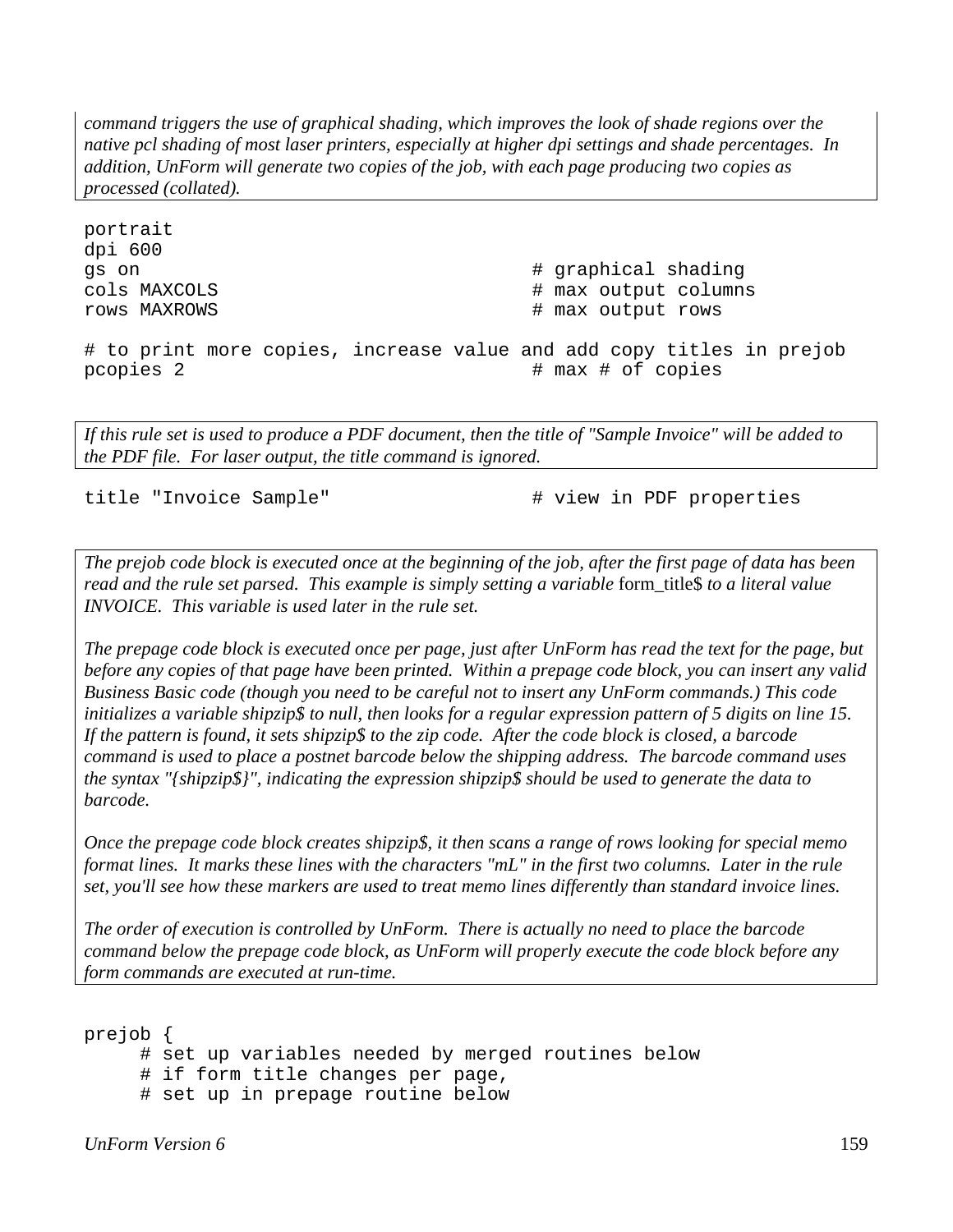```
 form_title$="INVOICE" 
} 
prepage { 
      # find zip code in city,state,zip line for bar code 
      shipzip$="" 
      # regular expression of 5 digits on line 15 
      x=mask(text$[15],"[0-9][0-9][0-9][0-9][0-9]") 
      if x>0 then shipzip$=get(x,15,5) 
      # mark memo lines for special handling in detail section below 
      # memo start in column 28 with all spaces before 
      for i=25 to 56 
           if len(text$[i])>27 and trim(text$[i](1,27))="" then \setminustext{[i]}(1,2) = "mL" next i 
}
```
*The pdf driver supports the ability to email the PDF file created using the email command. The commented # email line below provides an example of the command. It requires four arguments, each of which can be a literal string value or a string expression enclosed in braces. In order for the email command to work, the mailcall.ini file must be properly configured for your system.* 

```
# When run in PDF mode, and if mailcall.ini is configured properly, 
# and if the system can communicate with the mail server, then the 
# next line would send the PDF invoice as an attachment to an email. 
# email "someone@somewhere.com","me@mycompany.com", \ 
# {"A test invoice "+cvs(get(71,5,7),3)}, \ 
# "Attached is a sample invoice\n"
```
*The next group of commands creates a page header with box and text commands. The box commands are given as the cbox variant, which accepts two pairs of numbers as opposite corners of the box. Some of the commands are stored in a different rule set, called "Mrg Form Header". This rule set is also located in the advanced.rul file. The lines in that rule set are merged in here as if they were part of this rule set.* 

*Note that some of the text commands, and also a barcode command, use an expression rather than a literal. An expression is an executable value assignment enclosed in braces. For example, one text command uses an expression* {cut(61,5,8,"")}*,which cuts out the text at column 61, row 5, for 8 columns, returning the result, while setting those positions to "". The result is printing at position 75,5 what was at position 61,5.* 

```
# heading section 
const HFONT=univers, 12 # headings
cbox LEFTCOL,1,RIGHTCOL,MAXROWS,5 # complete page box 
merge "Mrg Form Header" # merge std hdr rules
```
- 
- 
-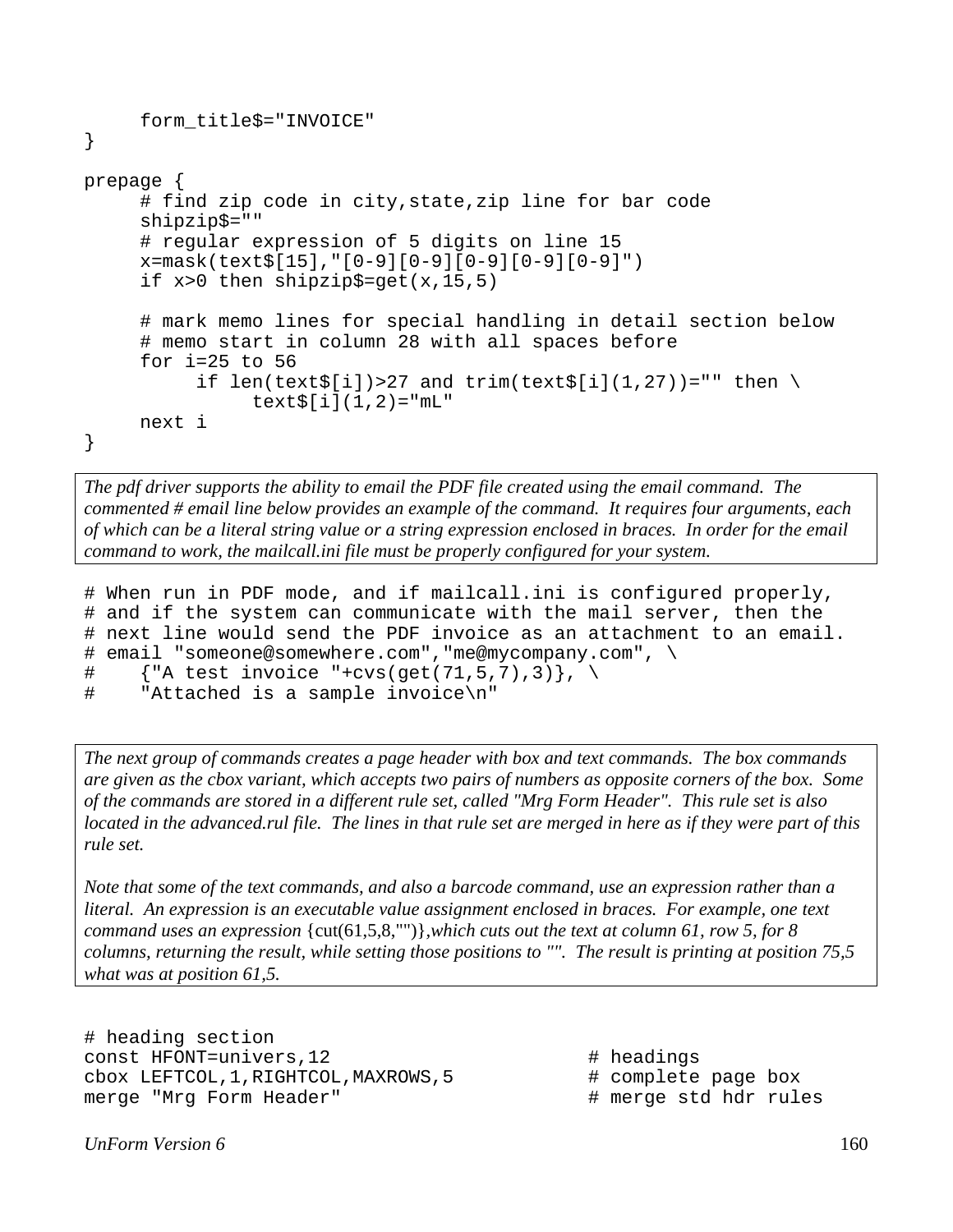```
# right top ribbon 
const HFONT=univers, 11, italic \qquad # headings
const DFONT=cqtimes, 11, bold \qquad # data
# draw info box with internal grid and shading 
# horizontal lines at 6 and 8 
# vertical line at 74 with shading between 67 and 74 
cbox 67,4,RIGHTCOL,10,5,crows=6 8,ccols=74::20 
text 68,5,"Date",HFONT 
text 68,7,"Invoice",HFONT 
text 68,9,"Page #",HFONT 
# cut data from old position and place in new 
text 75,5,{cut(61,5,8,"")},DFONT 
text 75,7,{cut(71,5,7,"")},DFONT 
text 75,9,{cut(79,5,2,"")},DFONT 
# sold to section 
cbox LEFTCOL,10,41,18.5,5 
cbox LEFTCOL,10,41,11.25,0,10 
text 8,10.75,"SOLD TO",HFONT,bold 
cfont 8,12,40,15,DFONT \qquad # sold to address
if copy 1 
      barcode 8,16,{shipzip$},900,9.0,2 
end if 
text 2,18, \{ "Your customer code is "+cut(9,11,6,"")+"."},8,cgtimes
# ship to section 
cbox 41,10,RIGHTCOL,18.5,5 
cbox 41,10,RIGHTCOL,11.25,0,10 
text 48,10.75,"SHIP TO",HFONT,bold 
# cut ship to address and place in new position 
text 48,12,{mcut(51,12,30,4,"","Y","Y")},DFONT 
text 43,18,{"Your ship to code is "+cut(55,11,6,"")+"."},8,cgtimes
```
*This section draws order detail boxes and headings. The first cbox command draws a grid, using the internal crows and ccols options. In addition to the boxes and headings, the font used for the data from the input stream is changed using a series of cfont commands, one for each section.* 

```
# ribbon section 
const L1=19 
const L2=20 
# draw info box with internal grid and shading 
# horizontal line at 20.5 with shading between 18.5 and 20.5 
# vertical lines at 9, 18, 25, and 65 
cbox LEFTCOL,18.5,RIGHTCOL,22.5,5,crows=20.5::20,ccols=9 18 25 65 
# special internal grid in ribbon box 
cbox 29,18.5,65,21.5
```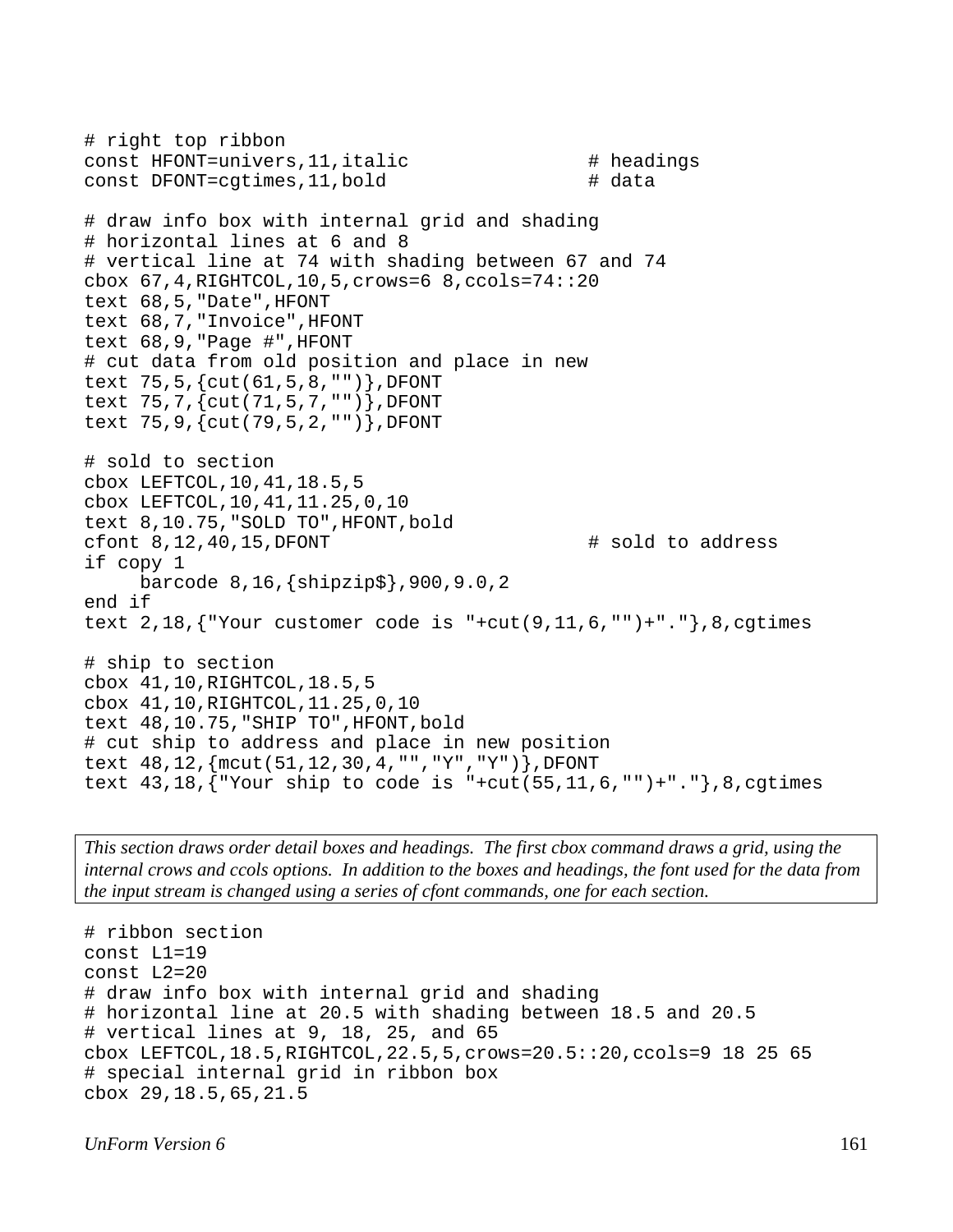cbox 42,18.5,56,21.5 # ribbon headings text 1, L1, "Order", HFONT, right, cols=8 text 1, L2, "Number", HFONT, right, cols=8 text 10,L1,"Order",HFONT,center,cols=8 text 10,L2,"Date",HFONT,center,cols=8 text 19,L1,"Cust.",HFONT text 19,L2,"Number",HFONT text 26,L1,"Sls",HFONT text 26,L2,"Prs",HFONT text 30,L1,"Purchase",HFONT text 30,L2,"Order No.",HFONT text 43,L2,"Ship Via",HFONT text 57,L1,"Ship",HFONT,center,cols=8 text 57,L2,"Date",HFONT,center,cols=8 text 66,L2,"Terms",HFONT # ribbon data cfont  $1, 21, 8, 21,$  DFONT, right  $\qquad$   $\qquad$   $\qquad$   $\qquad$   $\qquad$   $\qquad$   $\qquad$   $\qquad$   $\qquad$   $\qquad$   $\qquad$   $\qquad$   $\qquad$   $\qquad$   $\qquad$   $\qquad$   $\qquad$   $\qquad$   $\qquad$   $\qquad$   $\qquad$   $\qquad$   $\qquad$   $\qquad$   $\qquad$   $\qquad$   $\qquad$   $\qquad$   $\qquad$   $\qquad$   $\qquad$  cfont  $10, 21, 17, 21$ , DFONT, center  $\qquad$  # order date cfont  $19, 21, 24, 21,$  DFONT  $\#$  cust  $\#$ cfont 26,21,28,21,DFONT # sls prs code cfont 26,22,64,22,DFONT # sls prs name cfont 30, 21, 41, 21, DFONT # po # cfont  $43, 21, 55, 21,$  DFONT  $\qquad$   $\qquad$   $\qquad$   $\qquad$   $\qquad$   $\qquad$   $\qquad$   $\qquad$   $\qquad$   $\qquad$   $\qquad$   $\qquad$   $\qquad$   $\qquad$   $\qquad$   $\qquad$   $\qquad$   $\qquad$   $\qquad$   $\qquad$   $\qquad$   $\qquad$   $\qquad$   $\qquad$   $\qquad$   $\qquad$   $\qquad$   $\qquad$   $\qquad$   $\qquad$   $\qquad$   $\qquad$ cfont  $57, 21, 64, 21,$ DFONT, center  $\qquad$  # ship date cfont 66, 21, MAXCOLS, 22, DFONT # terms

*This section of lines controls the formatting of the invoice detail lines. A grid is drawn around the column headers and detail lines. The column headers are shaded. Item detail lines are fonted using a series of font commands that look for the pattern "*~\.[0-9][0-9][0-9][0-9]" *which is a period followed by 4 digits. Wherever that occurs, font changes are made relative to that position. Similarly, the memo lines identified by the prepage code block and marked with the text marker "mL" are fonted with a different column structure. In addition to the font command, an erase command is used to remove the text markers.* 

```
# detail section 
# detail headings 
const L1=23 
const L2=24 
# draw info box with internal grid and shading 
# horizontal line at 24.5 with shading between 22.5 and 24.5 
# vertical lines at 5, 10, 16, 51, 55, and 67 
cbox LEFTCOL, 22.5, RIGHTCOL, 56.5, 5, crows=24.5::10, \setminus ccols=5 10 16 51 55 67 
text 1, L1, "Qty", HFONT, right, cols=4
text 1,L2,"Ord",HFONT,right,cols=4 
text 6,L1,"Qty",HFONT,right,cols=4 
text 6,L2,"Ship",HFONT,right,cols=4 
text 11, L1, "Qty", HFONT, right, cols=5
```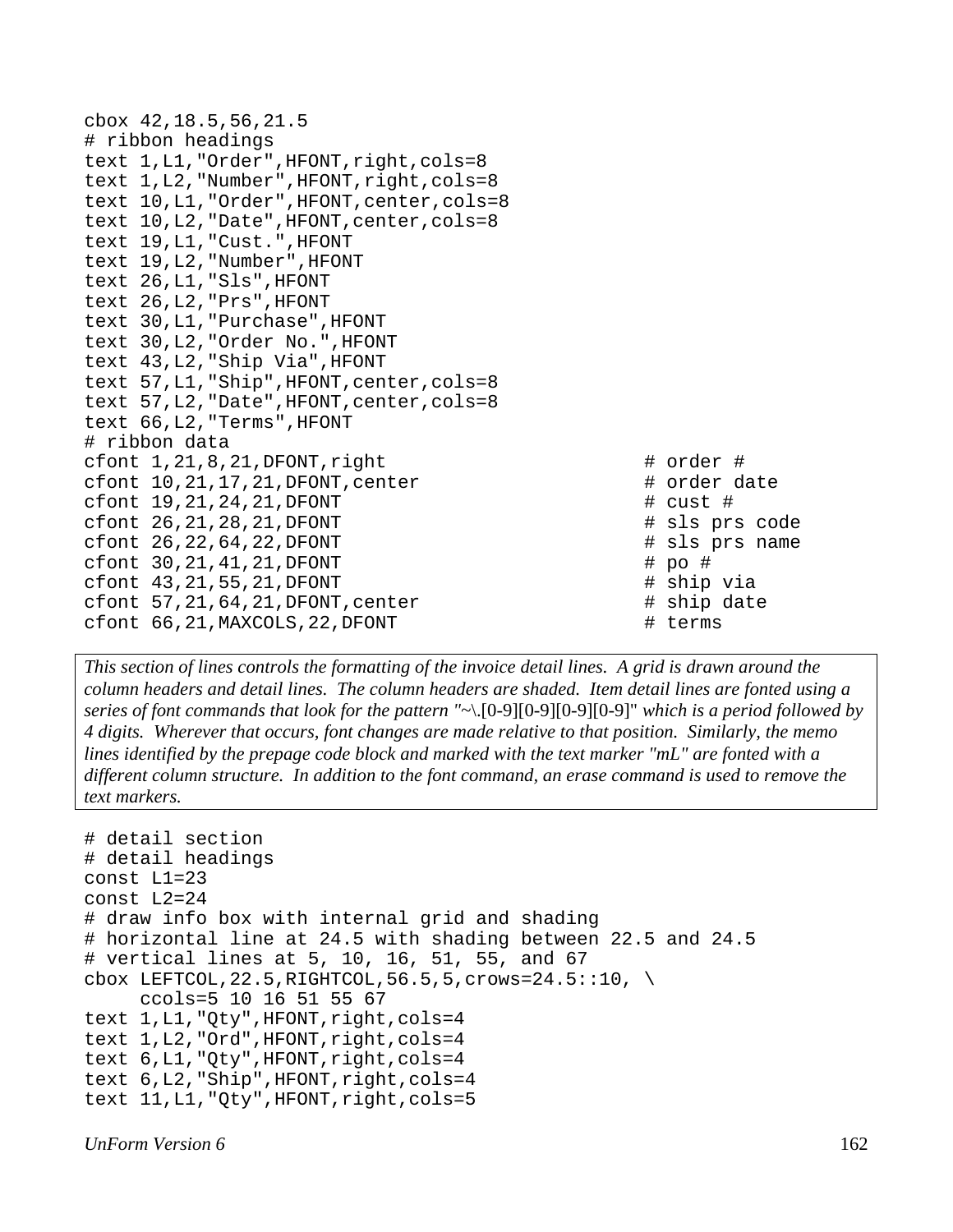```
text 11,L2,"Bkord",HFONT,right,cols=5 
text 20,L2,"Item & Description",HFONT 
text 52,L2,"U/M",HFONT,center,cols=3 
text 56,L1,"Unit",HFONT,right,cols=11 
text 56,L2,"Price",HFONT,right,cols=11 
text 68,L1,"Extended",HFONT,right,cols=12 
text 68,L2,"Price",HFONT,right,cols=12 
# detail data 
# Modify fonts for lines. As comments may be present in the same rows, 
# use a pattern to locate the .nnnn in the price column, 
# which indicates a part number line. 
# Use a prepage routine to find the comments and change their font. 
font "~\.[0-9][0-9][0-9][0-9]",-61,0,4,1,DFONT,right # qty ord
font "~\.[0-9][0-9][0-9][0-9]",-56,0,4,1,DFONT,right # qty shipped
font "~\.[0-9][0-9][0-9][0-9]",-50,0,4,1,DFONT,right # qty b/o
font "~\.[0-9][0-9][0-9][0-9]",-42,0,30,2,DFONT # item # & desc
font "\sim\}. [0-9][0-9][0-9][0-9]',-10,0,3,1,DFONT,center # u/m
font "~\.[0-9][0-9][0-9][0-9]', -6,0,11,1,DFONT,right # unit price
font "~\.[0-9][0-9][0-9][0-9]",6,0,12,1,DFONT,right # ext price
# handle memo lines 
# inserted 'mL' in prepage above 
font "mL@1,25,2,56",10,0,63,1,HFONT 
erase "mL@1,25,2,56",0,0,2,1
```
*Watermark text is placed in the middle of the detail lines. This text is centered between column 1 and MAXCOLS, is rendered at 120 points, and is printed at 20% gray shading.*

# watermark - large font with light shading text 1,52,{form\_title\$},cgtimes,120,shade 20,center,cols=MAXCOLS

*The totals section is formatted like the other sections, with a grid, text headings, and font changes that apply to the input stream text.*

```
# totals section 
# draw info box with internal grid and shading 
# horizontal lines at 59 and 63 
# vertical line at 69 with shading between 58 and 69 
cbox 58,57,RIGHTCOL,65,5,ccols=69::20,crows=59 63 
text 59,58,"Sales Amt",HFONT 
text 59,61,"Sales Tax",HFONT 
text 59,62,"Freight",HFONT 
text 59,64.25,"TOTAL",HFONT,bold,14 
cfont 59,60,68,60, HFONT # disc hdr
cfont 70,58,MAXRCOLS,65,DFONT,14,decimal # totals
```
*These text lines simply demonstrate some of UnForm's paragraph features. The first text command forces the longest line in the paragraph to fit within the number of defined columns. The maximum* 

*UnForm Version 6* 163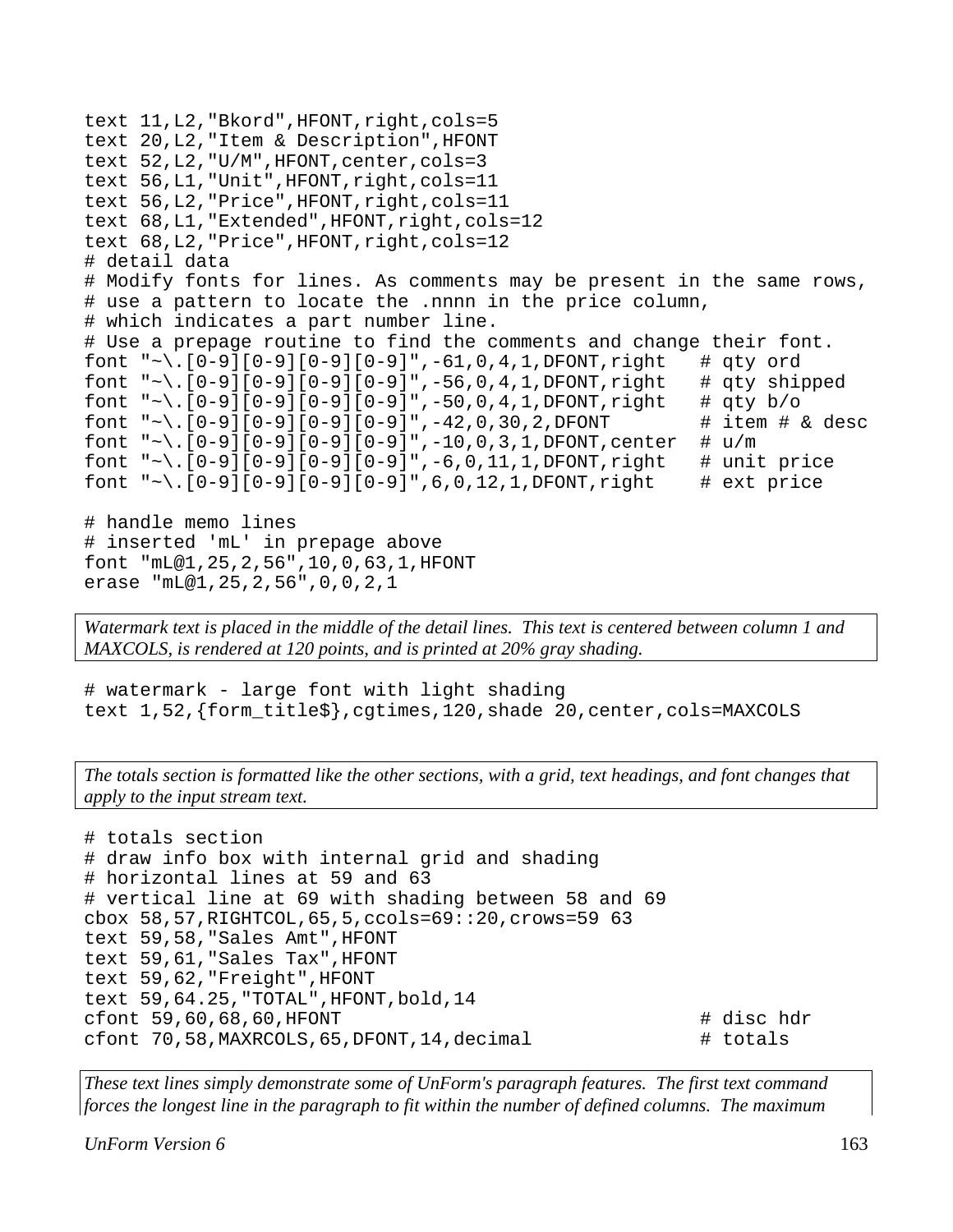*point size is 12, but that may be adjusted down to accommodate the longest line. Lines are delimited by the \n character sequence, or by a CHR(10) within an expression. Line spacing is determined by the final point size, and may be adjusted with the spacing option. For example, if the rendered size is 8 point, then the spacing of 1 will result in 9 lines per inch (9 x 8=72), while spacing of 1.5 would result in 6 lines per inch (9/1.5=6).* 

*The second example will force use the defined point size to render the text, but any lines wider than the specified columns will be word-wrapped.* 

*The third example shows how to use a specified ASCII value in a text command. The ASCII value 174, when printed using the symbol set 9J, is a trademark symbol. This technique can be used to print Latin characters and special symbols. The symbol set determines what any given character value prints as. The 9J symbol set is the default. See the –testpr command line option for viewing printed tables of different symbol sets.*

```
# footer section 
# These lines show fitting and wrapping of text 
text 2,60, "This sample message text, which contains\nline breaks, \
     is sized to fit in 20 columns.", cols 20, cgtimes, 12, \setminus fit,spacing 1 
text 28,60, "This sample message text is word wrapped to not exceed \setminus20 columns, while retaining the specified 12 point size.", \setminus cgtimes,cols 20,12,wrap,spacing 1 
text 2,64, "This sample was generated by UnForm<174>.",7,cgtimes, \setminus symset 9J,blue
```
*This set of commands places the phrase "Customer Copy" on copy 1, and "Remittance Copy" on copy 2. The text is placed at row 65.5, and is centered within the columns defined at column 1 and the constant* 

```
# copy name section 
const ROW=65.5 
if copy 1 
      text 1,ROW,"Customer Copy",HFONT,bold,center,cols=MAXCOLS 
end if 
if copy 2 
     text 1, ROW, "Accounting Copy", HFONT, bold, center, cols=MAXCOLS
end if
```
*MAXCOLS, which represents the whole page width.*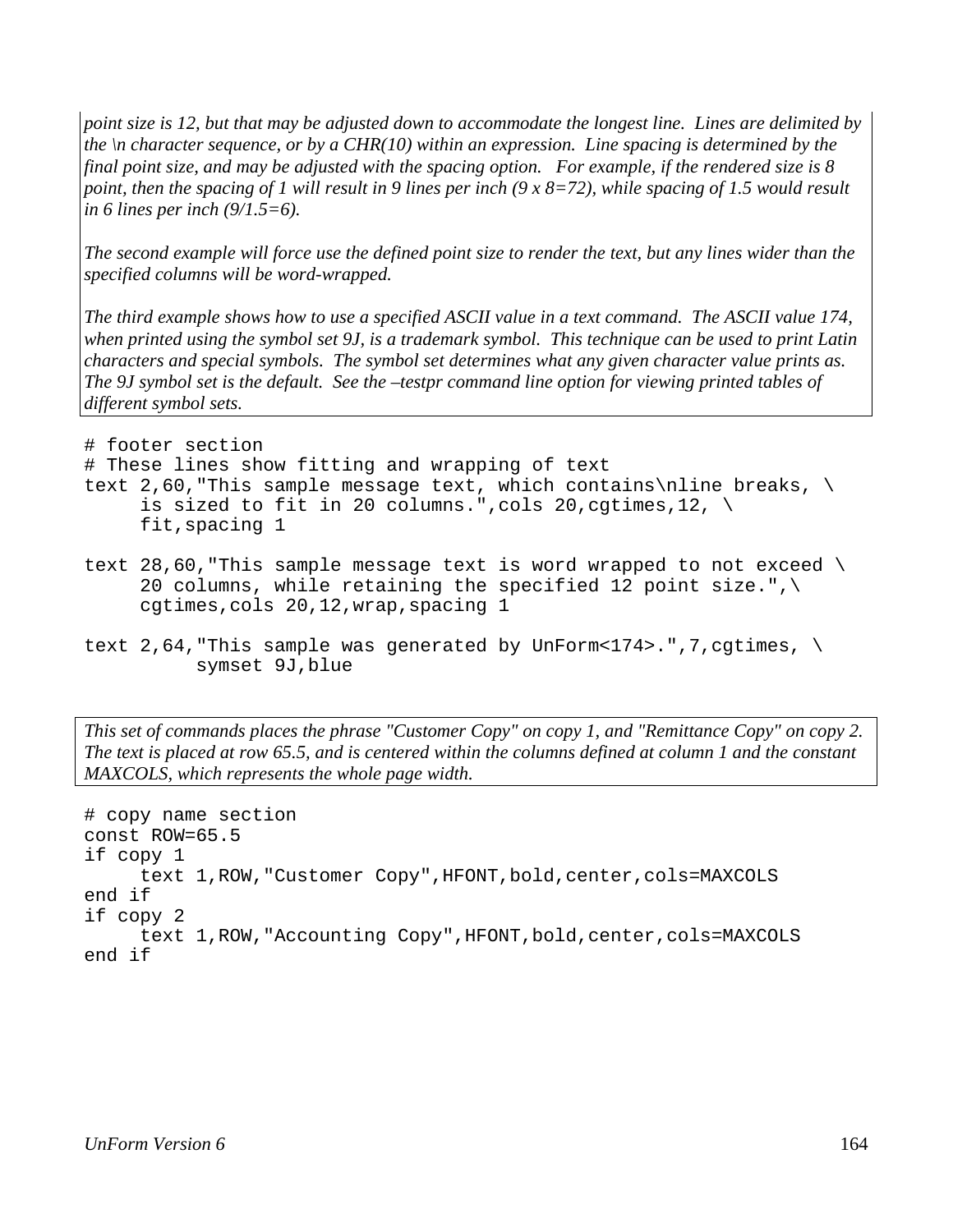#### **STATEMENT - PLAIN PAPER FORM, TWO PAGE FORMATS IN SAME JOB (ADVANCED.RUL)**

In this sample, a two-page, plain paper statement is printed. The two pages contain two slightly different formats, with the second page containing detail lines and a customer aging, and the first page containing some more detail lines and the phrase "CONTINUED" at the bottom. In the same statement print run, some statements may contain a single page, others two or more pages.

The trick here is to get UnForm to produce two formats based on the content of each page. In order to accomplish this, we define the job to produce multiple copies, and assign certain copies to certain formats. Using a precopy $\{\}$  code block, we can then control the printing of the different formats.

uf60c –i sample2.txt –f advanced.rul –p pdf –o client:statement.pdf

*This statement header identifies this rule set.*

[Statement]

*The word STATEMENT appears at column 34, row 2, and a date appears at column 65, row 7. To further clarify, a date format is matched at position 65, 7.* 

detect 34,2,"STATEMENT" detect 65,7,"~../../.." # statement date

*The page dimensions are 66 rows and 75 columns. The text input to UnForm doesn't contain any formfeeds to indicate the end of a page, so the command "page 66" tells UnForm to consider each 66 lines to be a page.* 

*Pcopies 4 is used to tell UnForm to print 4 copies of each page, with copies following each other in sequence for each page (collated). You will find later that UnForm doesn't actually print all copies of each page, but instead simply prints selected copies, depending on the format required. As each page is processed, if the page contains aging totals, UnForm prints 2 copies of that format, and if it does not contain aging totals, then UnForm prints 2 copies of the second format.* 

```
# set up document constants 
const MAXCOLS=75 \qquad # max cols to output
const MAXRCOLS=74 # MAXCOLS-1 
const LEFTCOL=1 \qquad # use 1 if empty
const RIGHTCOL=75 # MAXCOLS for symmetry 
const MAXROWS=66 \qquad # max rows to output
portrait
```
*UnForm Version 6* 165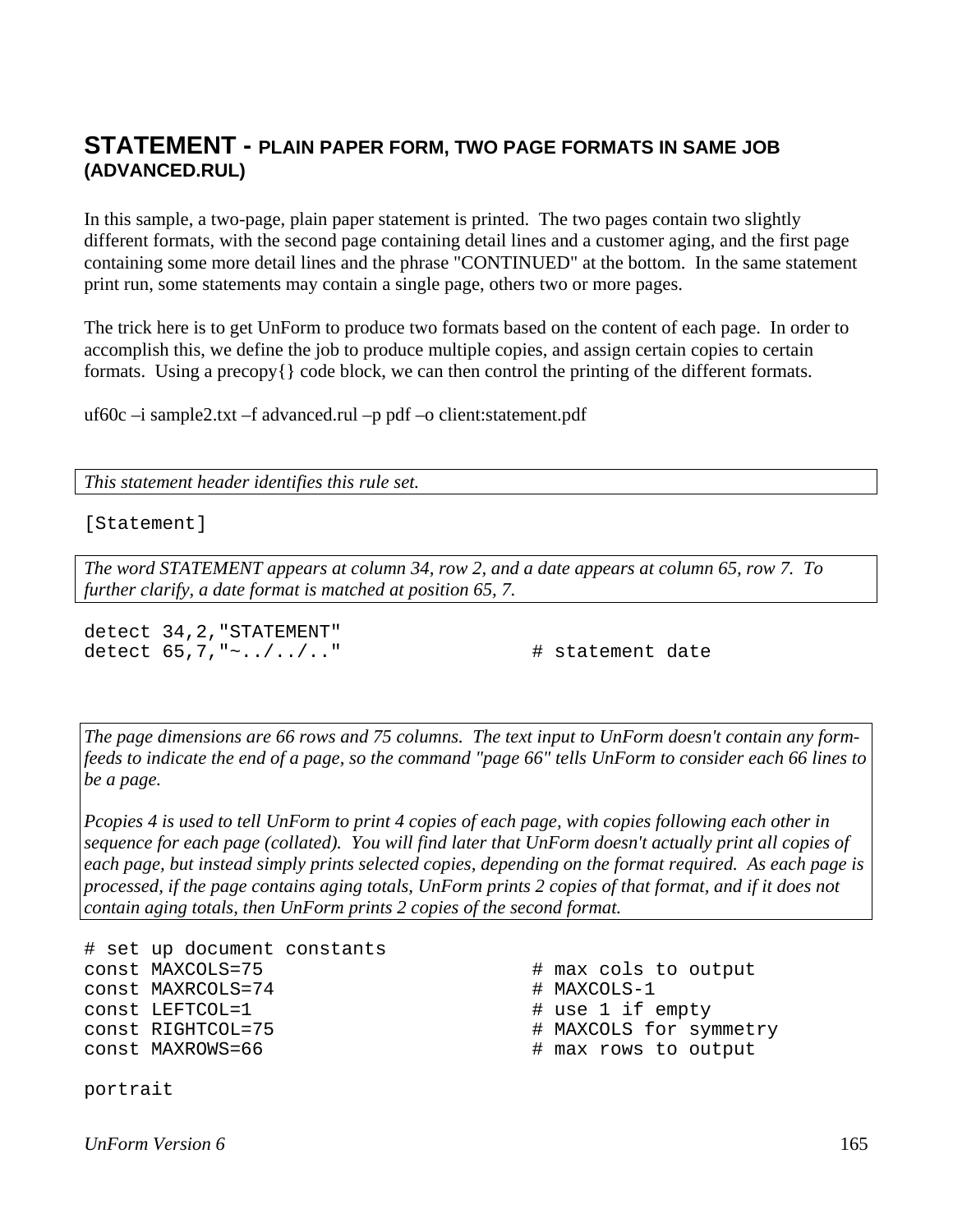```
dpi 300 
gs on \qquad \qquad \qquad \qquad \qquad \qquad \qquad \qquad \qquad \qquad \qquad \qquad \qquad \qquad \qquad \qquad \qquad \qquad \qquad \qquad \qquad \qquad \qquad \qquad \qquad \qquad \qquad \qquad \qquad \qquad \qquad \qquad \qquad \qquad \qquad \qquad 
cols MAXCOLS \qquad \qquad \qquad \qquad \qquad \qquad \qquad \qquad \qquad \qquad \qquad \qquad \qquad \qquad \qquad \qquad \qquad \qquad \qquad \qquad \qquad \qquad \qquad \qquad \qquad \qquad \qquad \qquad \qquad \qquad \qquad \qquad \qquad \qquad \qquadrows MAXROWS \qquad \qquad \qquad \qquad \qquad \qquad \qquad \qquad \qquad \qquad \qquad \qquad \qquad \qquad \qquad \qquad \qquad \qquad \qquad \qquad \qquad \qquad \qquad \qquad \qquad \qquad \qquad \qquad \qquad \qquad \qquad \qquad \qquad \qquad \qquadpage MAXROWS \qquad \qquad \qquad \qquad \qquad \qquad \qquad \qquad \qquad \qquad \text{no form-feeds used}# to print more copies, increase value and add copy titles in prejob 
# Copy 1,2 Statement with aging totals 
# Copy 3,4 Statement w/o aging totals 
pcopies 4 \# max \# of copies
```
*If this rule set is used to produce a PDF document, then the title "Statement Sample" will be added to the PDF file. For laser output, the title command is ignored.* 

title "Statement Sample"  $\qquad$  # view in PDF properties

*The prejob command defines a string variable form\_title\$, assigning it the value "STATEMENT". This variable is used later in the rule set for a page heading and also in a watermark.* 

```
prejob { 
      # set up variables needed by merged routines below 
      # if form title changes per page, 
      # set up in prepage routine below 
      form_title$="STATEMENT" 
}
```
*The prepage code block performs 2 functions. It checks the input data for the word "CONTINUED" at position 66, 64. If that word is present, then a variable continued\$ is assigned to the phrase "Continued"; otherwise it is set to null. In addition, at three individual lines (16, 62, and 64), there may be single ! characters used as character-mode vertical lines in the input data. Elsewhere in the rule set is a 'vline "!!", erase' command, which erases instances of 2 or more ! characters vertically on the page. This code takes care of the single-row instances.* 

```
prepage { 
      # get continued if it exists 
      continued$=get(66,64,9) 
      if continued$="CONTINUED" then continued$="Continued" \ 
            else continued$="" 
# remove single ! from line draw regions 
         x = pos("!"=text$\S[16];\ \setminuswhile x>0; text{f[16]}(x,1)=", x=pos("1"=text{f[16]}); wend
         x = pos("!" = text$[62]; \ \ \ \ \while x>0; text{f[62]}(x,1)="",x=pos("!!"=\text{text[62]}; wend
```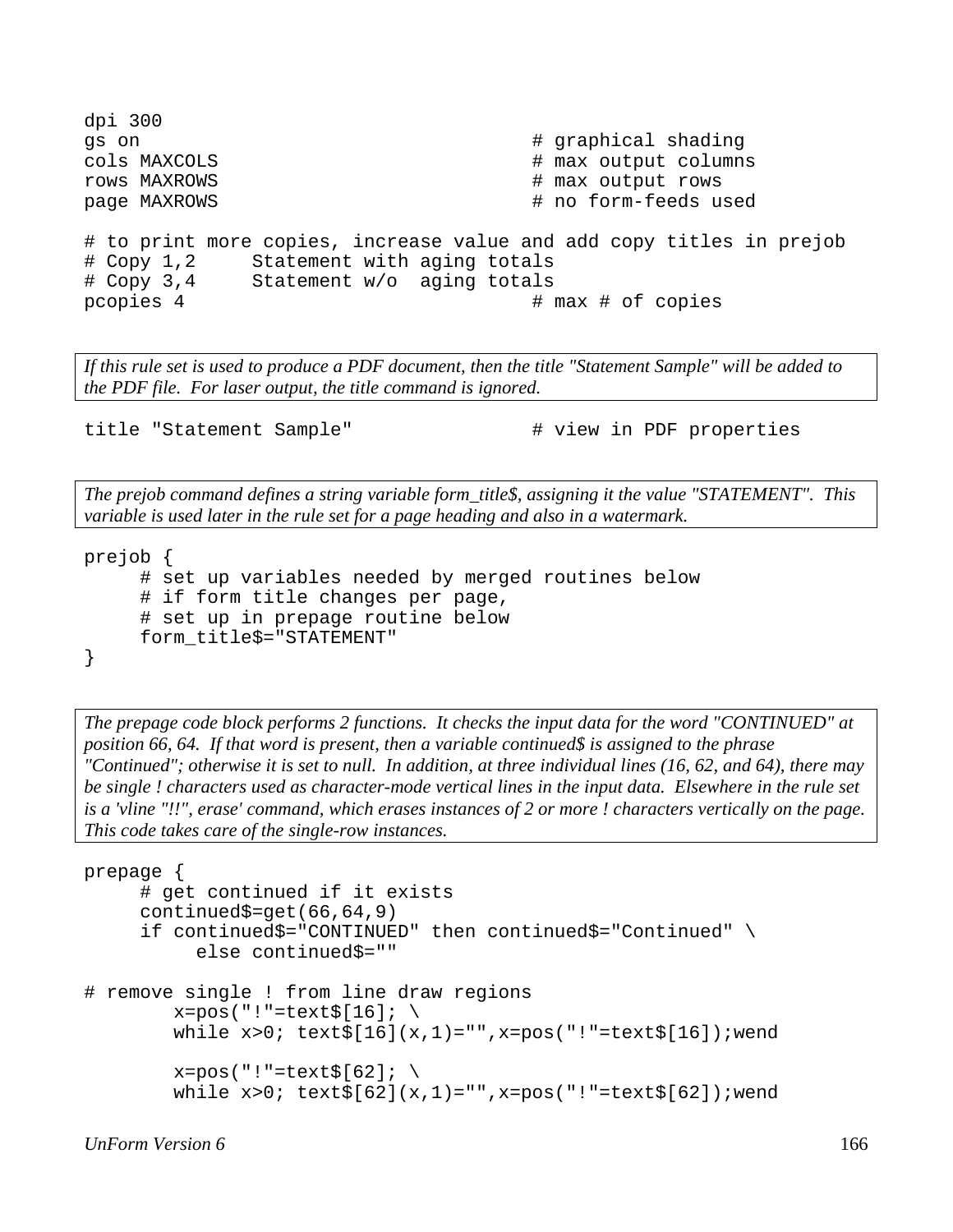```
x = pos("!"=text$\S[64]:while x>0; text{Text}(64)(x,1)="",x=pos("!"=text{Text}(64]); wend
```
}

*The precopy code block is executed as each of the 4 copies are about to be printed. The logic here indicates the copies 1 and 2 are for pages that do not contain the word "CONTINUED" (remember the prepage code block?), and copies 3 and 4 do contain that word. By setting the variable skip to a nonzero value, the copy being processed is skipped. Only 1 of the 2 formats is printed, depending on the content of the page.* 

```
precopy { 
      if copy=1 or copy=2 then if continued$="Continued" then skip=1 
      if copy=3 or copy=4 then if continued$<>"Continued" then skip=1 
}
```
*The following lines remove most of the existing character-mode line drawing elements from the input data. The hline and vline commands scan for places where at least the indicated number of characters, horizontally or vertically, occur on the page. The erase option removes them rather than replacing them with graphical lines.* 

#remove existing lines hline "--",erase hline "==",erase vline "!!",erase cerase 1,1,1,MAXROWS # erase all 1st column cerase MAXCOLS,1, MAXCOLS, MAXROWS  $\qquad$  # erase all last column

*The following lines draw the page headings. Some of the commands are stored in another rule set, "Mrg Form Header", which is merged as the rule set is parsed. The headings already exist, and are moved and fonted with text commands using expressions, such as {cut(66,5,4,"")}.* 

```
# heading section 
const HFONT=univers, 12 \qquad # headings
cerase 1,1,MAXCOLS,10 
cbox LEFTCOL,1,RIGHTCOL,MAXROWS,5 # complete page box 
merge "Mrg Form Header" # merge std hdr rules 
# right top ribbon section 
const HFONT=univers, 11, italic \# headings
const DFONT=cgtimes, 11, bold \# data
# draw info box with internal grid and shading 
# horizontal line at 6 
# vertical line at 68 with shading between 63 and 68
```
*UnForm Version 6* 167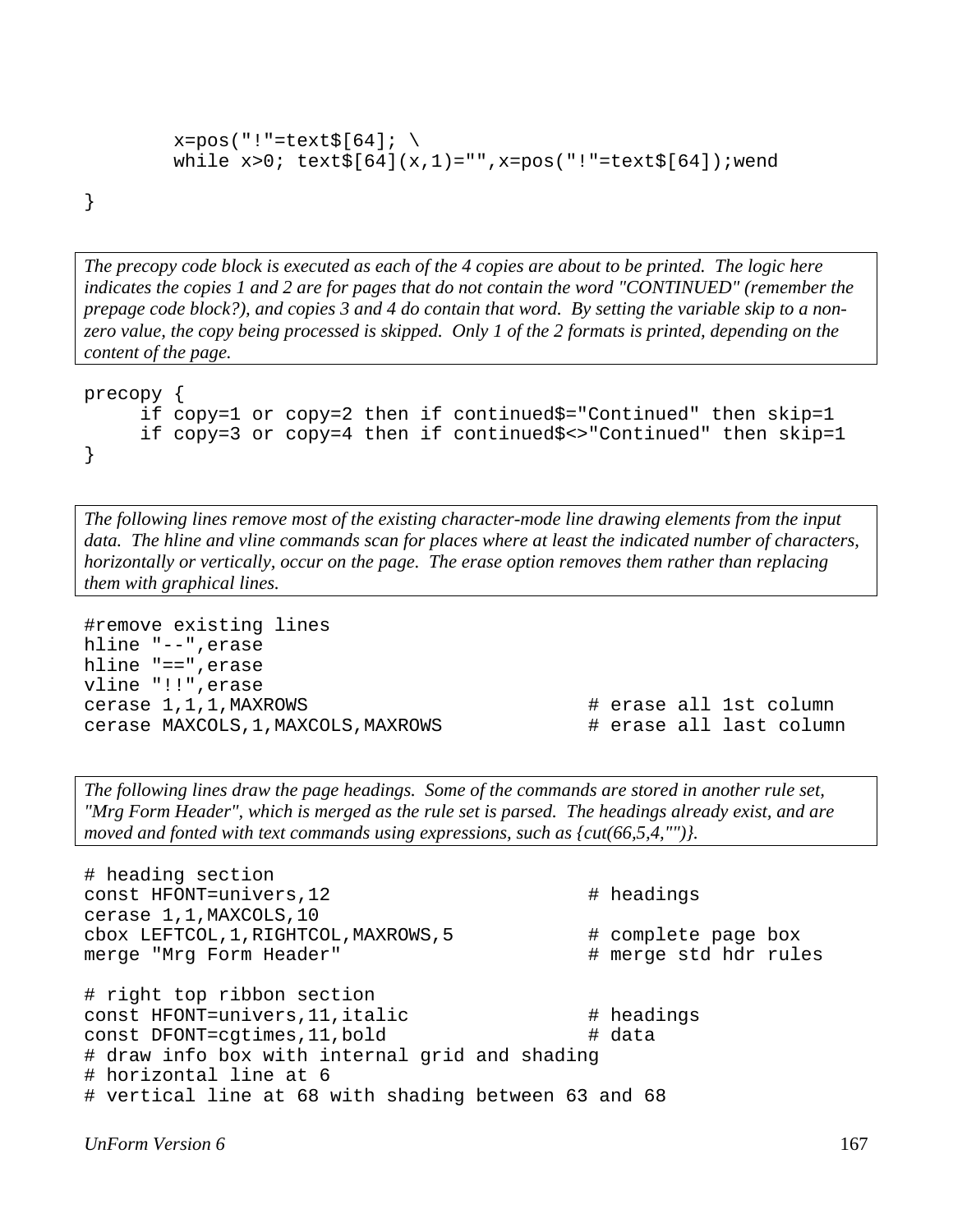```
cbox 63,5,MAXCOLS,9,5,crows=7,ccols=68::20 
text 64, 6, \{cut(66, 5, 4, "")\}, HFONT # page #
text 64, 8, \{cut(59, 7, 4, "")\}, HFONT # date
text 69, 6, { \text{trim}(\text{cut}(71, 5, 3, \text{""})) }, DFONT # page #
text 69, 8, { \{ \text{trim}(\text{cut}(65, 7, 8, \text{""})) \} }, DFONT # date
# customer section 
# draw info box with internal grid and shading 
# vertical line at 10 with shading between 1 and 10 
cbox LEFTCOL,10,MAXCOLS,15,5,ccols=10::10 
text 2, 11, \{cut(2, 10, 2, \mathbb{I}^r)\}, HFONT # to
text 4,13,{trim(cut(15,10,10,""))},DFONT # cust code 
cfont 12, 11, MAXCOLS, 14, DFONT \qquad # address
```
*The detail section contains several columns of information. There are fewer detail lines on pages with the aging data, so the grid drawing is made specific to particular formats with "if copy 1,2" and "if copy 3,4" sections. Then two groups of font changes are used, first for the column headings and then for the data columns.* 

```
# detail section 
# detail headings 
# draw info box with internal grid and shading 
# horizontal line at 6 
# vertical line at 68 with shading between 63 and 68 
if copy 1,2 
        cbox LEFTCOL, 15, MAXCOLS, 56, 5, crows=17::20,
                ccols=10 18 27 39 48 60 63 
end if 
if copy 3,4 
        cbox LEFTCOL, 15, MAXCOLS, 61, 5, crows=17::20, \setminus ccols=10 18 27 39 48 60 63 
end if 
const ROW=16 
cfont 2, ROW, 9, ROW, HFONT, center \qquad # date
cfont 11, ROW, 17, ROW, HFONT \qquad \qquad \qquad \qquad \qquad \qquad \qquad \qquad \qquad \qquad \qquad \qquad \qquad \qquad \qquad \qquad \qquad \qquad \qquad \qquad \qquad \qquad \qquad \qquad \qquad \qquad \qquad \qquad \qquad \qquad \qquad cfont 19, ROW, 26, ROW, HFONT, center \qquad # due date
cfont 28, ROW, 38, ROW, HFONT, right \qquad \qquad \qquad \qquad \qquad \qquad \qquad \qquad \qquad \qquad \qquad \qquad \qquad \qquad \qquad \qquad \qquad \qquad \qquad \qquad \qquad \qquad \qquad \qquad \qquad \qquad \qquad \qquad \qquad \qquad 
cfont 40, ROW, 47, ROW, HFONT, center \qquad # pmt date
cfont 49, ROW,59, ROW, HFONT, right \# pmt amt
cfont 61, ROW, 62, ROW, HFONT, center \qquad # type
cfont 64, ROW, MAXRCOLS, ROW, HFONT, right \# balance
# detail data 
const DFONT=cgtimes, 11 # data
cfont 2,18,9,60, DFONT, center \qquad # date
cfont 11, 18, 17, 60, DFONT \qquad \qquad \qquad \qquad \qquad \qquad \qquad \qquad \qquad \qquad \qquad \qquad \qquad \qquad \qquad \qquad \qquad \qquad \qquad \qquad \qquad \qquad \qquad \qquad \qquad \qquad \qquad \qquad \qquad \qquad \qquad \qquadcfont 19, 18, 26, 60, DFONT, center \qquad # due date
cfont 28,18,38,60, DFONT, right \qquad # due amt
cfont 40, 18, 47, 60, DFONT, center \qquad \qquad \qquad \qquad \qquad \qquad \qquad \qquad \qquad \qquad \qquad \qquad \qquad \qquad \qquad \qquad \qquad \qquad \qquad \qquad \qquad \qquad \qquad \qquad \qquad \qquad \qquad \qquad \qquad \qquad \q
```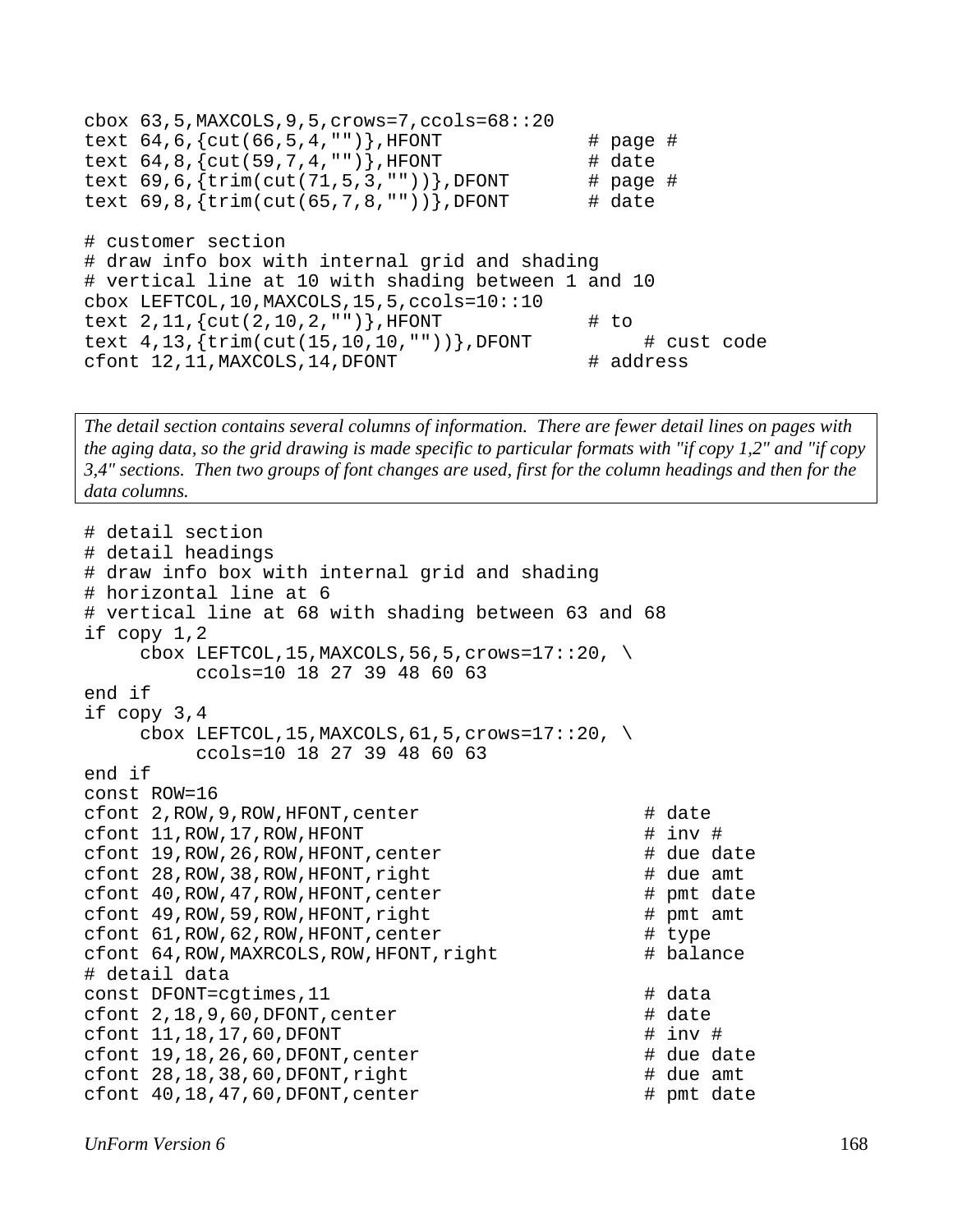```
cfont 49,18,59,60, DFONT, right \qquad \qquad \qquad \qquad \qquad \qquad \qquad \qquad \qquad \qquad \qquad \qquad \qquad \qquad \qquad \qquad \qquad \qquad \qquad \qquad \qquad \qquad \qquad \qquad \qquad \qquad \qquad \qquad \qquad \qquad \qquad cfont 61, 18, 62, 60, DFONT, center \qquad # type
cfont 64,18, MAXRCOLS, 60, DFONT, right, BOLD # balance
```
*A watermark prints the form title as large, lightly shaded text. Its position depends upon the format, hence the use of if copy blocks.* 

```
# watermark - large font with light shading and rotation 
if copy 1,2 
     text 39,56, {form_title$}, cgtimes, 75, shade 20, center, \setminus cols=MAXCOLS,rotate 90 
end if 
if copy 3,4 
      text 44,61,{form_title$},cgtimes,85,shade 20,center, \ 
            cols=MAXCOLS,rotate 90 
end if
```
*The footer section differs considerably between the two formats. Copies 1 and 2 are associated with pages that have aging data, so you see the fonting of the aging columns defined there. Copies 3 and 4 are printed when the word "CONTINUED" appears, and that word is printed below, though as the value stored in continued\$ ("Continued").* 

```
# footer section 
# remarks 
if copy 1,2 
     cbox LEFTCOL,56,RIGHTCOL,61,5 
     cfont 2,57,MAXRCOLS,60,HFONT 
endif 
# totals 
const DFONT=cgtimes, 11, bold \qquad # data
if copy 1,2 
    cbox LEFTCOL, 61, RIGHTCOL, 64.5, 5, crows=63::20,
          CCOLS=14 26 38 50 62 
     const ROW=62 
    cfont 1, ROW, 13, ROW, HFONT, right \# current
    cfont 15, ROW, 25, ROW, HFONT, right \qquad 1 - 15cfont 27, ROW, 37, ROW, HFONT, right \qquad 16-30cfont 39, ROW, 49, ROW, HFONT, right \qquad 43cfont 51, ROW, 61, ROW, HFONT, right \# over 45
     cfont 63,ROW,MAXRCOLS,ROW,HFONT,right,bold,12 # total due 
     const ROW=64 
    cfont 1, ROW, 13, ROW, DFONT, right \# current
    cfont 15,ROW,25,ROW,DFONT,right # 1-15<br>cfont 27,ROW,37,ROW,DFONT,right # 16-30
    cfont 27, ROW, 37, ROW, DFONT, right
    cfont 39, ROW, 49, ROW, DFONT, right \qquad 43cfont 51, ROW, 61, ROW, DFONT, right \# over 45
     cfont 63,ROW,MAXRCOLS,ROW,DFONT,right,bold,12 # total due
```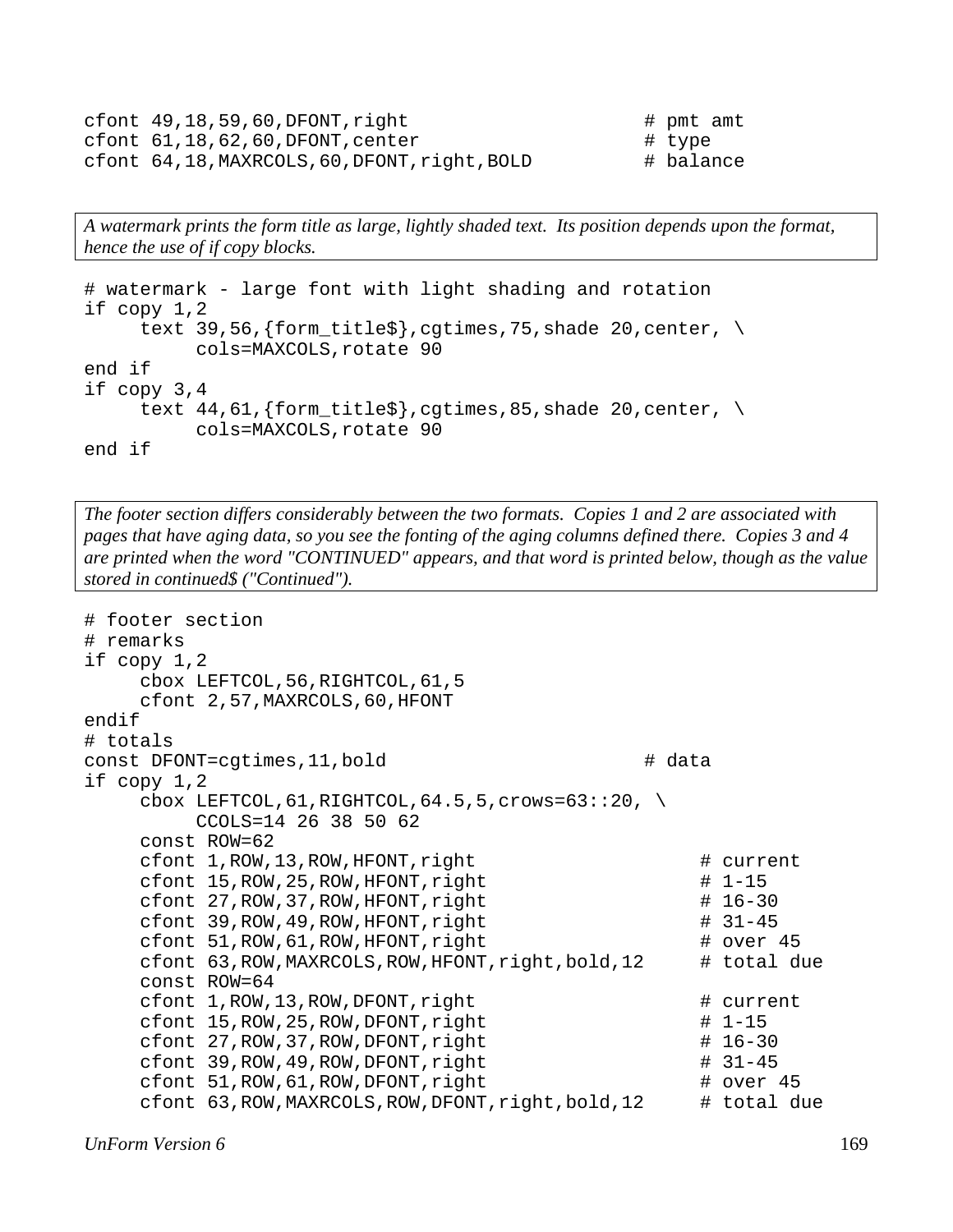```
endif 
if copy 3,4 
      cerase 1,62,MAXCOLS,66 
     text 1,65, {Continued$}, HFONT, right, cols=MAXRCOLS
endif
```
*Finally, within the two formats are two physical copies. Each of these copies is either for the customer to keep or for the customer to return with their payment. Copy 1, the first page of format 1, and copy 3, the first page of format 2, get the "Customer Copy" footer. The others get the "Remittance Copy" footer.* 

```
# copy name section 
const ROW=65.5 
if copy 1,3 
      text 1,ROW,"Customer Copy",HFONT,bold,center,cols=MAXCOLS 
end if 
if copy 2,4 
     text 1, ROW, "Remittance Copy", HFONT, bold, center, cols=MAXCOLS
end if
```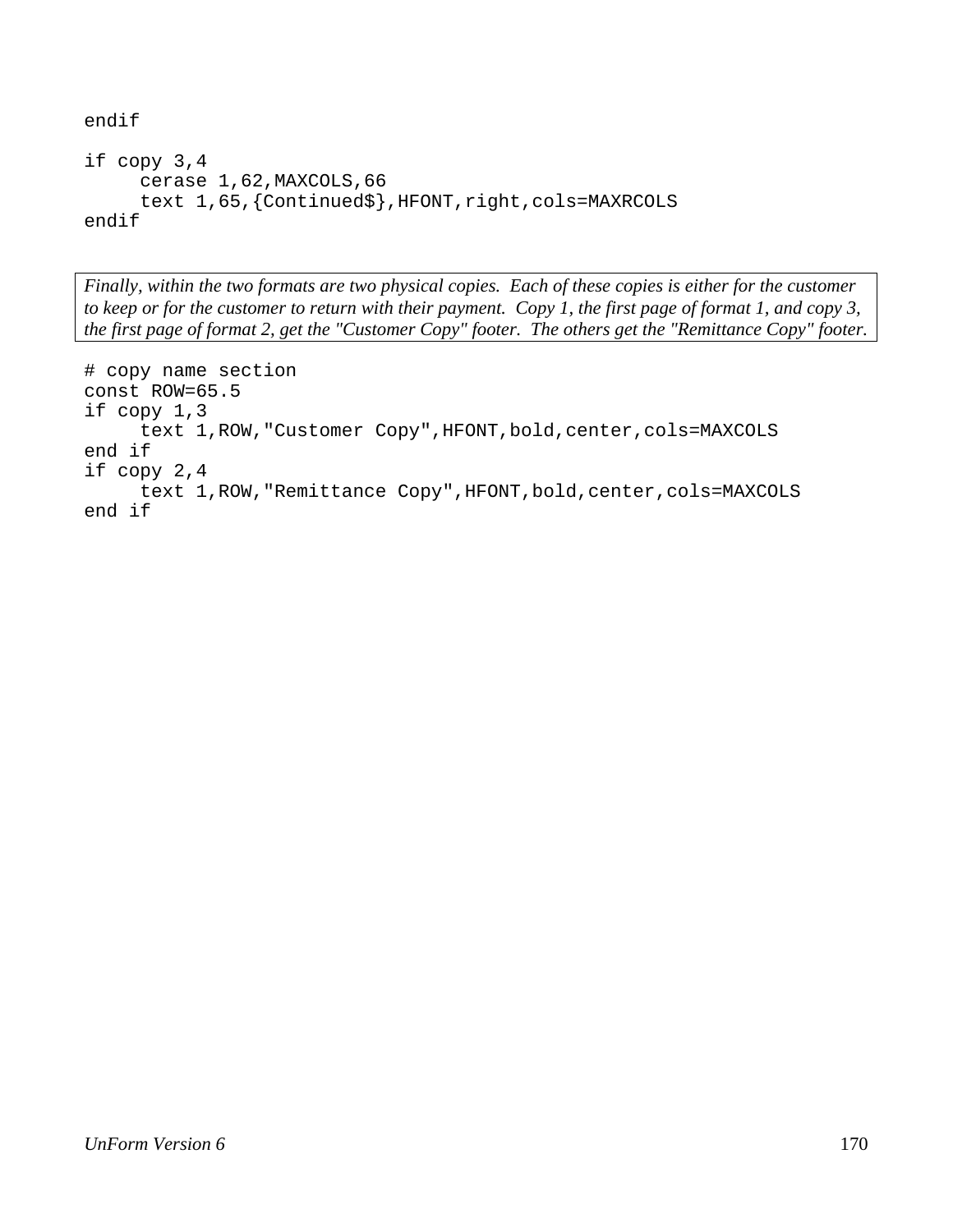# **AGING REPORT - ENHANCED AGING REPORT (ADVANCED.RUL)**

In this third example, an aging report is enhanced to be more readable. This shows the use of *relative* enhancements, which are those applied relative to the occurrence of text or regular expressions anywhere on the page.

uf60c –i sample3.txt –f advanced.rul –p pdf –o client:aging.pdf

*This statement header identifies this rule set.*

[AgingReport]

*The only detect statement required is this one, looking for the report title at column 50, row 2.* 

detect 50,2,"Detail Aging Report"

*These constants are used throughout the rule set.* 

```
# set up document constants 
const MAXCOLS=131 \qquad # max cols to output
const MAXRCOLS=130 # MAXCOLS-1 
const LEFTCOL=.5 # use 1 if empty 
const RIGHTCOL=131.5 <br>
const MAXROWS=66 <br>
# max rows to output
```
# max rows to output

*This report should print in landscape orientation, rather than the default portrait. UnForm will scale the columns and rows to 131 by 66.* 

landscape dpi 1200

gs on  $#$  graphical shading cols MAXCOLS  $\qquad$  # max output cols rows MAXROWS  $\qquad$   $\qquad$   $\qquad$   $\qquad$   $\qquad$   $\qquad$   $\qquad$   $\qquad$   $\qquad$   $\qquad$   $\qquad$   $\qquad$   $\qquad$   $\qquad$   $\qquad$   $\qquad$   $\qquad$   $\qquad$   $\qquad$   $\qquad$   $\qquad$   $\qquad$   $\qquad$   $\qquad$   $\qquad$   $\qquad$   $\qquad$   $\qquad$   $\qquad$   $\qquad$   $\qquad$   $\qquad$   $\qquad$   $\qquad$   $\qquad$ pcopies 1  $\#$  max  $\#$  of copies

*The title "Aging Sample" will appear in PDF document properties. It is ignored for laser output.* 

title "Aging Sample"  $\qquad$  # view in PDF properties

*UnForm Version 6* 171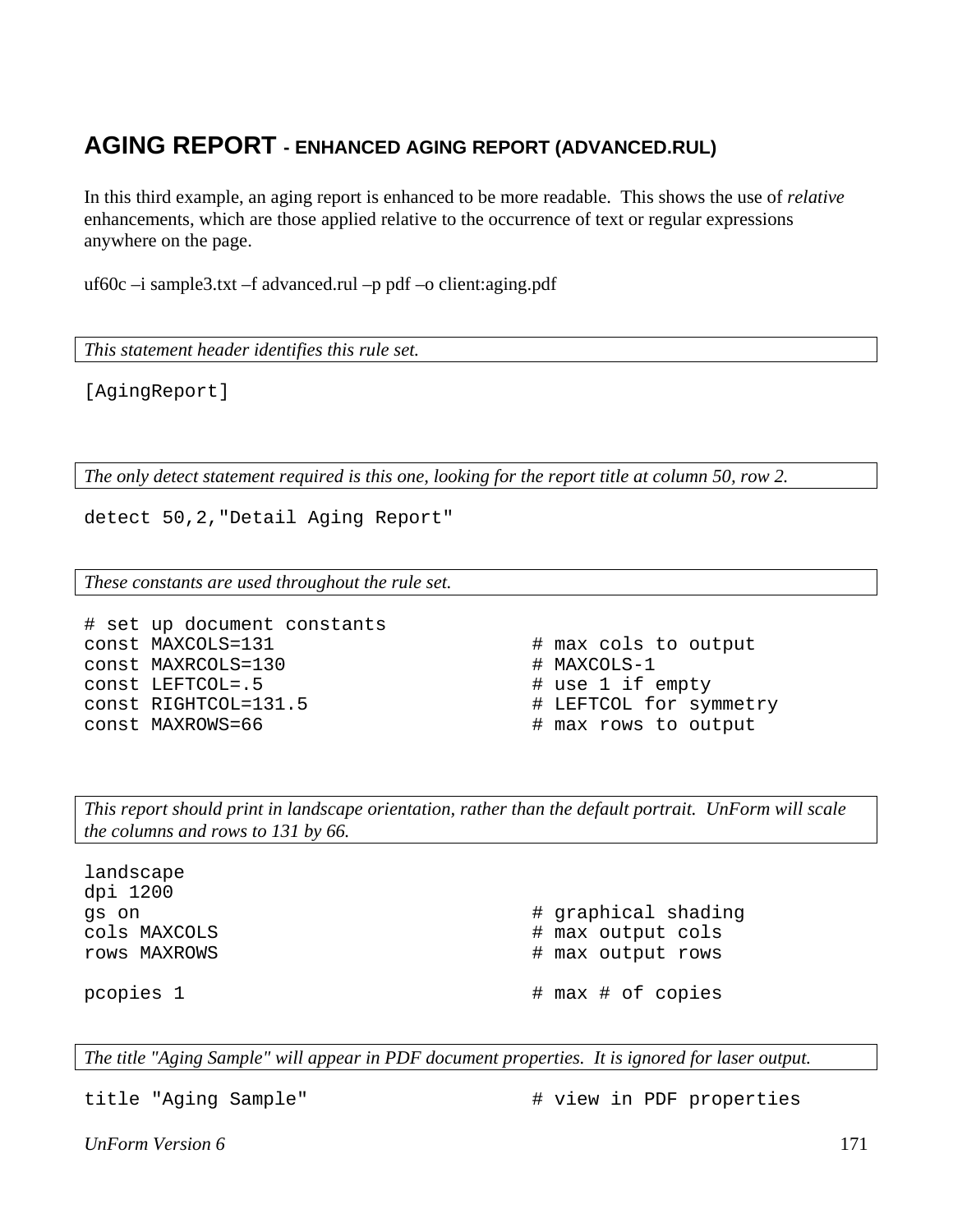*The following prejob code demonstrates the use of sdOffice*™ *to mine data from this report and export it to Microsoft Excel*®*. SdOffice can be running anywhere on your network on a system with Excel. The code relies on your setting two variables correctly. First, the sdo\$ variable should be set to the path to the sdOffice client program sdofc\_e.bb. In addition, the value of gbl("\$sdhost") needs to be set to the address or hostname of the system running sdOffice. An optional way of doing this is to define an environment variable prior to running UnForm, called SDHOST. If you use that alternative, then comment out the x\$=gbl("\$sdhost") line.* 

*The code here contains enough error handling to ignore the code if sdOffice isn't present or fails to execute.*

```
prejob { 
      # set up sdOffice export to Excel 
      # set to path to your sdoffice *.pv programs 
      sdo$="/u0/sdofc/sdofc_e.pv" 
      # You can set the environment variable SDHOST, or use this 
      # stbl function to define the sdOffice server address 
      x$=gbl("$sdhost","bcj") 
      # initialize excel 
      call sdo$,err=prejob_done,"newbook","",errmsg$ 
      if errmsg$>"" then goto prejob_done 
      sdofc_init=1 
      call sdo$,"show","","" 
      call sdo$,"setdelim |","","" 
      call sdo$,"writerow ID|Name|Phone|Over 60|Total","","" 
      call sdo$,"format row=1,font=Arial,size=12,bold","","" 
prejob_done: 
}
```
*The prepage code block starts with code that exports data to Excel, but only if the prejob code block successfully initializes the sdOffice connection. In addition to that code, it also sets two numeric variables, colw and scol, based upon positions and widths of report column headers. These values are used later in the rule set for fonting and line drawing.* 

```
prepage{ 
      # if prejob hasn't initialized sdoffice, skip this code 
      if sdofc_init<>1 then goto sdofc_complete 
      for row=1 to 66 
            ln$=text$[row] 
            # customer heading row contain phone numbers 
           x = mask(\ln\zeta, "\( \dots - \dots - \dots )")
```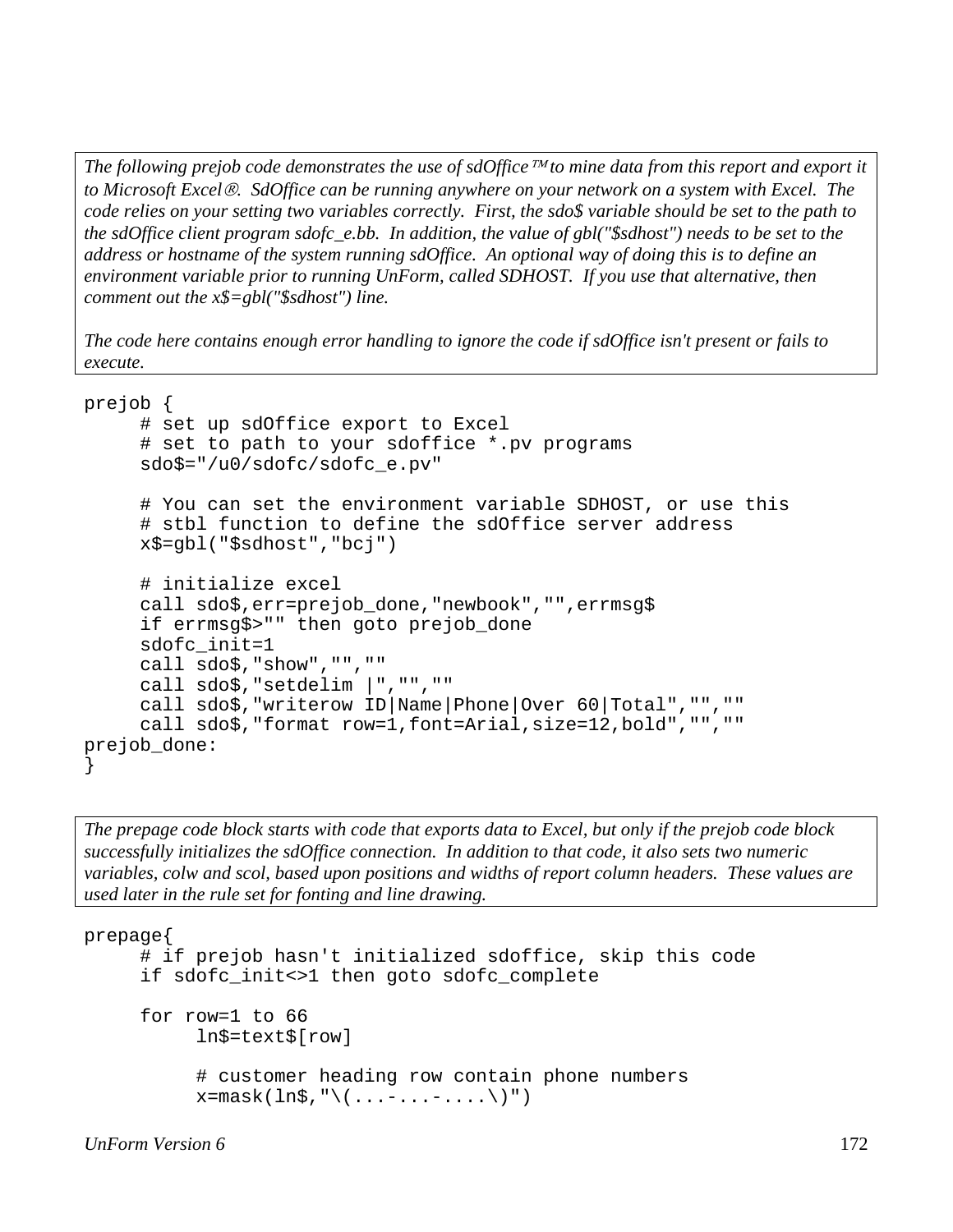```
 while x 
                custid$=mid(ln$,1,6) 
                custname$=trim(mid(ln$,8,30)) 
                custphone$=trim(mid(ln$,38,14)) 
               x=0 wend 
           # totals - 50 plus spaces followed by digit-.-digit-digit 
          x = mask(ln$, "^*+fill(50) + ".*[0-9] \ .[0-9][0-9]") while x 
                amount60=cnum(mid(ln$,87,11)) 
                amount90=cnum(mid(ln$,98,11)) 
                amount120=cnum(mid(ln$,109,11)) 
                over60=amount60+amount90+amount120 
                total=cnum(mid(ln$,120,11)) 
                export$=custid$+"|"+custname$+"|"+custphone$+"|" 
                export$=export$+str(over60)+"|"+str(total) 
                call sdo$,"writerow "+export$,"","" 
               x=0 wend 
     next row 
sdofc_complete: 
      # Now for some tricky code. 
      # Agings can have different headings and column widths 
      # To use version 5 features allowing variable columns and rows, 
      # the following code will calculate starting positions 
      # and column widths. It assumes a consistency in column widths, 
      # 1 char negative, and 1 blank space between each column 
    hd1$=text$[7] \qquad # temp heading line with agings
     x = pos("Type" = hd1$)<br>xhd1$=trim(hd1$(x+4))# remove all except agings
     x = pos(" "=xhd1$") x$=xhd1$(1,x-1) # get first column header 
    xhd1\=trim(xhd1\(x))<br>x = pos(x\= hd1\# find true position
    x1=x+len(x\) -1 # get end of first column
      # now find end of 2nd column 
    x = pos(" "=xhd1\x\text{S}=\text{xhdl}\text{S}(1,x-1) # get second column header
     x = pos(x\ = hd1\
     x2=x+len(x\zeta)-1 # get end of second column
      # now calculate mask width less space between columns 
      colw=x2-x1-1 
      # now calculate start of first field 
     scol=x1-colw+2}
```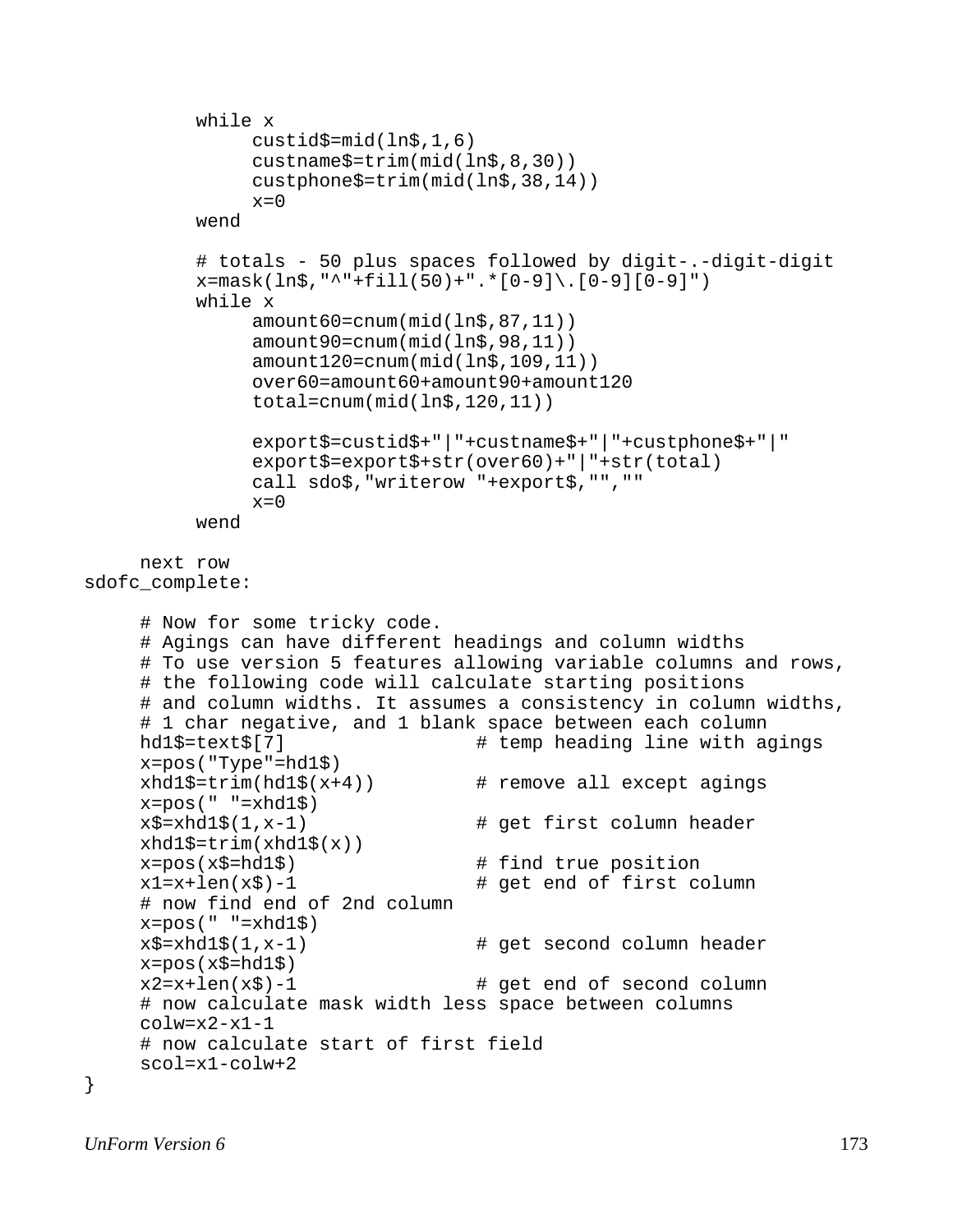*The postjob code block performs some closing formatting control if the job is exporting data to Excel. If sdOffice is not being used, based upon the attempt to initialize it in the prejob code block, then this code is skipped.* 

```
postjob{ 
      # if prejob hasn't initialized sdoffice, skip this code 
      if sdofc_init<>1 then goto sdofc_complete2 
      call sdo$,"leaveopen","","" 
      call sdo$,"format autofit","","" 
      call sdo$,"format col=1,numberformat=@","","" 
      call sdo$,"format col=4,numberformat=""###,##0.00""","","" 
      call sdo$,"format col=5,numberformat=""###,##0.00"",bold","","" 
      call sdo$,"insertrow 1","","" 
      call sdo$,"mergecells range=A1:E1","","" 
      call sdo$,"writecell range=A1,value="+$22$+ \ 
           "Over 60 Aging Values as of "+date(0)+$22$,"","" 
      call sdo$,"format range=A1:E1,center,size=15,bold","","" 
sdofc_complete2: 
}
```
*Here, finally, are the commands to enhance the formatting of the report. The initial commands use text commands with cut expressions to move the report header data around and change the fonting.* 

```
# heading section 
const BLFONT=univers,10,bold,italic 
const BSFONT=univers,9,bold,italic 
cbox .5,.5,RIGHTCOL,5,5,30 
# line 1 
text 2, 1.25, {\text{trim}(\text{cut}(1,1,10, ""))}, BSFONT # date
text 1, 1.25, {trim(cut(20,1,100,""))}, BLFONT, center, \
      cols=MAXRCOLS # comp name 
text 1, 1.25, {trim(cut(121,1,15,""))}, BSFONT, right, \
      cols=MAXRCOLS # page # 
# line 2 
text 2, 2.35, \{ \text{trim}(\text{cut}(1, 2, 10, "")) \}, BSFONT # time
text 1, 2.35, {trim(cut(20, 2, 100, ""))}, BLFONT, center, \setminus cols=MAXRCOLS # rpt title 
# line 3 
text 1, 3.45, \{ \text{trim}(\text{cut}(20, 3, 100, \text{""})) \}, BSFONT, center, \setminus cols=MAXRCOLS # sub heading 
# line 4 
text 1, 4.45, \{trim(cut(20, 4, 100, ""))\}, BSFONT, center, \setminus cols=MAXRCOLS # sub heading
```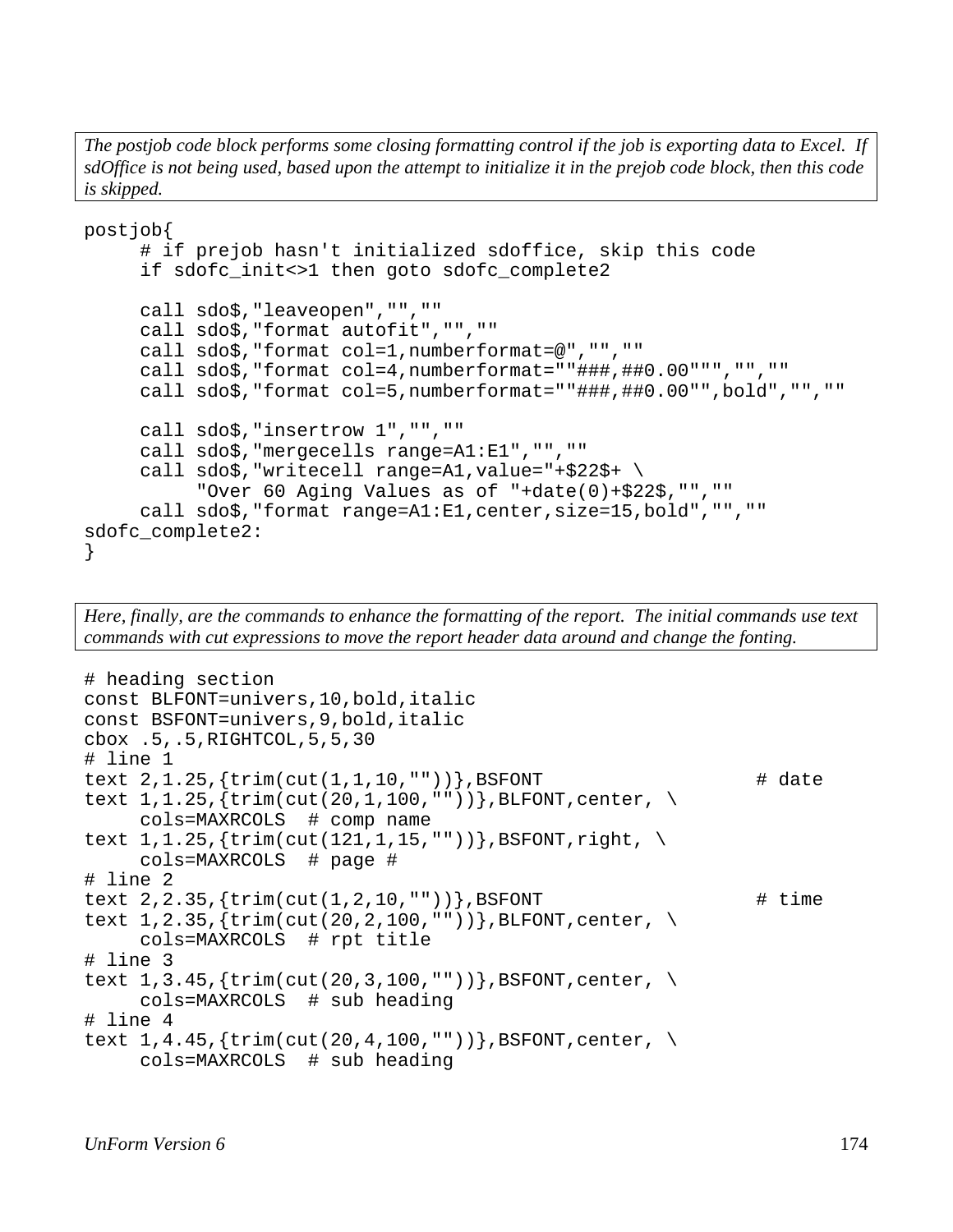*This section formats the column headings. The left portion is drawn with text commands, while the aging columns are fonted with font commands, which use the positions from the values calculated in the prepage code block.* 

```
# detail heading section 
const HFONT=univers,10,italic 
cbox LEFTCOL,5.25,RIGHTCOL,7.5,1,20 
# line 1 
cerase 1,6,MAXCOLS,6 
text 1,6,"Customer # & Name",HFONT 
text 38,6,"Phone #",HFONT,center,cols=14 
text 54,6,"Contact",HFONT 
# line 2 
cerase 1,7,49,7 
text 3,7,"Invoice #",HFONT 
text 12,7,"Due Date",HFONT,center,cols=8 
text 21,7,"P/O #",HFONT 
text 32,7,"Order #",HFONT 
text 39,7,"Terms",HFONT,center,cols=5 
text 45,7,"Type",HFONT,center,cols=4 
# using variables from prepage, enhance aging headings 
font \{scol\}, 7, \{colw-1\}, 1, HFONT, right
font \{scol+1*(colw+1)\}, 7, \{colw-1\}, 1, HFONT, right)font \{scol+2*(colw+1)\}, 7, \{colw-1\}, 1, HFONT, right\}font \{scol+3*(colw+1), 7, \{colw-1\}, 1, HFONT, right\}font \{scol+4*(colw+1)\}, 7, \{colw-1\}, 1, HFONT, right)font \{scol+5*(colw+1)\}, 7, \{colw-1\}, 1, HFONT, rightfont \{scol+6*(colw+1)\}, 7, \{colw\}, 1, HFONT, right, bold
```
*The report body is enhanced using UnForm's ability to scan for patterns and anchor enhancements to those patterns. The first series of font commands scan for two spaces in the region from column 1, row 9 through column 2, row 66 (defined as the constant MAXROWS above). At each point in that search region, if the two spaces are found, a font command is issued relative to the location. This changes the font of the input data at that location.* 

*The second series of font commands looks for customer heading line types, by searching for any alpha or digit character in the region 1,9 though 2,66. A different set of font commands is then issued for those positions.*

```
# detail data section 
const BDFONT=cgtimes,10,bold 
const DFONT=cgtimes,10 
# invoice line 
font " @1,9,2,MAXROWS",2,0,8,1,DFONT 
font " @1,9,2,MAXROWS",11,0,8,1,DFONT,center 
font " @1,9,2,MAXROWS",20,0,10,1,DFONT
```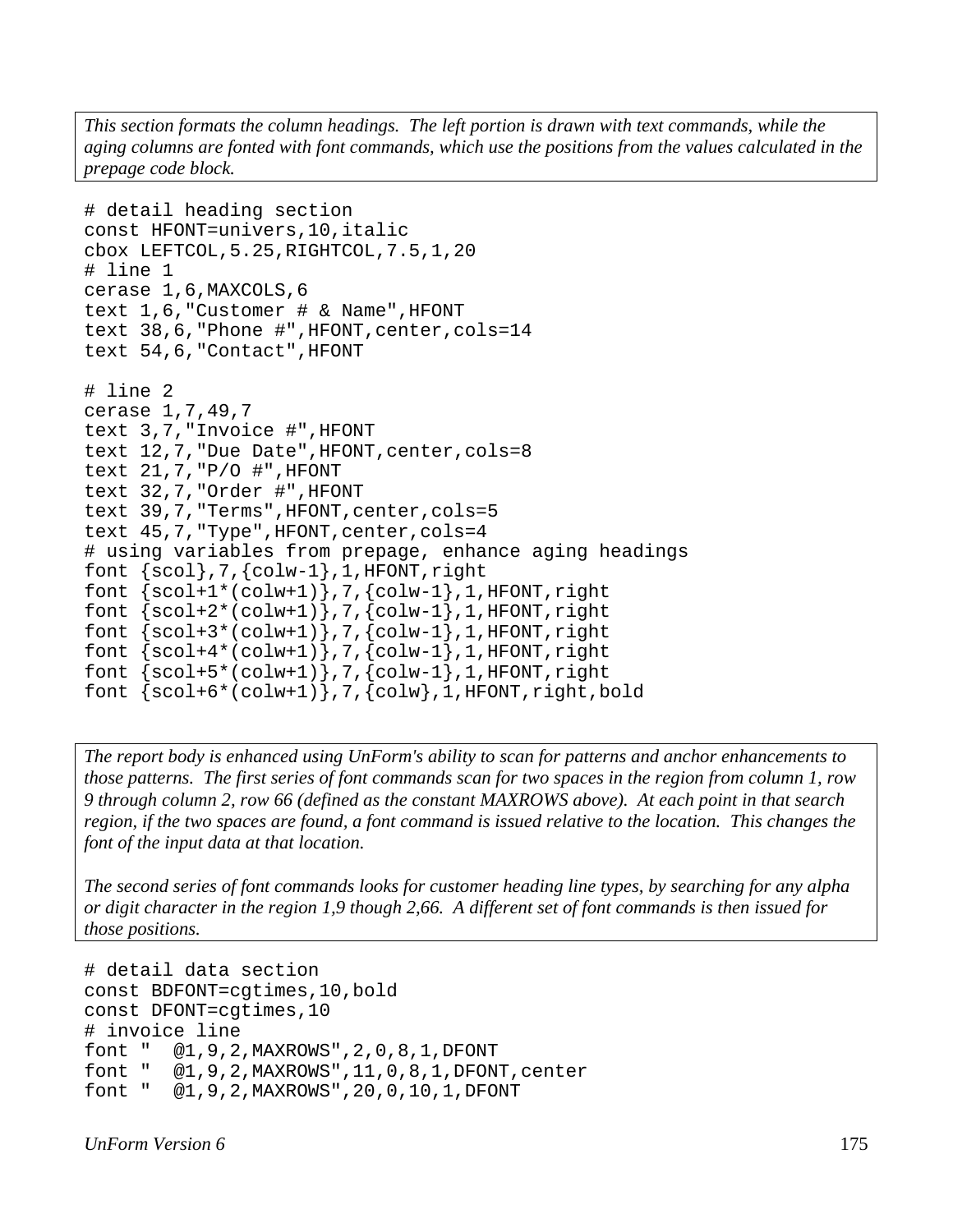```
font " @1,9,2,MAXROWS",31,0,7,1,DFONT 
font " @1,9,2, MAXROWS", 38, 0, 5, 1, DFONT, center<br>font " @1,9,2, MAXROWS", 44, 0, 4, 1, DFONT, center
          @1,9,2,MAXROWS",44,0,4,1,DFONT,center
# using variables from prepage, enhance agings 
font " @1,9,2,MAXRows", {scol}, 0, {colw}, 1, DFONT, decimal<br>font " @1,9,2,MAXRows", {scol+1*(colw+1)}, 0, {colw}, 1, DF
          @1,9,2,MAXROWS",{gcd+1*(colw+1)},0,{colw},1,DFONT,decimalfont " @1,9,2, MAXROWS", {scol+2*(colw+1)}, 0, {colw}, 1, DFONT, decimal font " @1,9,2, MAXROWS", {scol+3*(colw+1)}, 0, {colw}, 1, DFONT, decimal
         @1,9,2,MAXROWS",\{scol+3*(colw+1)\},0,\{colw\},1,DFONT,decimal
font " @1,9,2,MAXRows", {scol+4*(colw+1)},0, {colw},1,DFONT, decimalfont " @1,9,2, MAXROWS", {scol+5*(colw+1)}, 0, {colw}, 1, DFONT, decimal
font " @1,9,2,MAXROWS",{scol+6*(colw+1)},0,{colw+1},1,BDFONT,decimal 
# cust line 
font "~[A-Z0-9]@1,9,2,MAXROWS",0,0,6,1,BDFONT 
font "~[A-Z0-9]@1,9,2,MAXROWS",7,0,28,1,BDFONT 
font " ~ [A-Z0-9]@1,9,2,MAXRows", 37, 0, 14, 1, BDFONT, center
font "~[A-Z0-9]@1,9,2,MAXROWS",53,0,36,1,BDFONT 
shade "~[A-Z0-9]@1,9,2,MAXROWS",0,-.15,{RIGHTCOL-1.5},1,20
```
*The following commands look for sequences of dashes, which indicate sub total lines. Wherever a sequence of 50 dashes occurs, a box is drawn and input data is bolded. In addition, the original dashes are removed with the hline command.* 

```
# customer totals 
hline "---",erase 
# example of UnForm command with continuation to next line 
box "--------------------------------------------------", \ 
      -1,.25,{RIGHTCOL-53},1.25 
bold "--------------------------------------------------",0,1,120,1
```
*Finally, grand total lines are treated with special fonting and a box.* 

```
# grand totals 
const DFONT=cgtimes,11,bold 
# sample of box command with increased thickness and double lines 
box "Grand Total:",-9.5,-1.25,MAXRCOLS,2.25,5,30,dbl 9 
font "Grand Total:",0,0,12,1,BDFONT,13 
font "Grand Total:",{scol-10},0,{colw},1,DFONT,decimal 
font "Grand Total:",\{scol-10+1*(colw+1)\},0, \{colw\},1,DFONT, decimalfont "Grand Total:",\{scol-10+2*(colw+1)\},0,\{colw\},1,DFONT,decimalfont "Grand Total:",\{scol-10+3*(colw+1)\},0,\{colw\},1,DFONT,decimalfont "Grand Total:",\{scol-10+4*(colw+1)\},0,\{colw\},1,DFONT,decimalfont "Grand Total:", \{scol-10+5*(colw+1)\},0,\{colw}\}, 1, DFONT, decimal
font "Grand Total:",\{scol-10+6*(colw+1)\},0,\{colw+1\},1, DFONT, decimal
```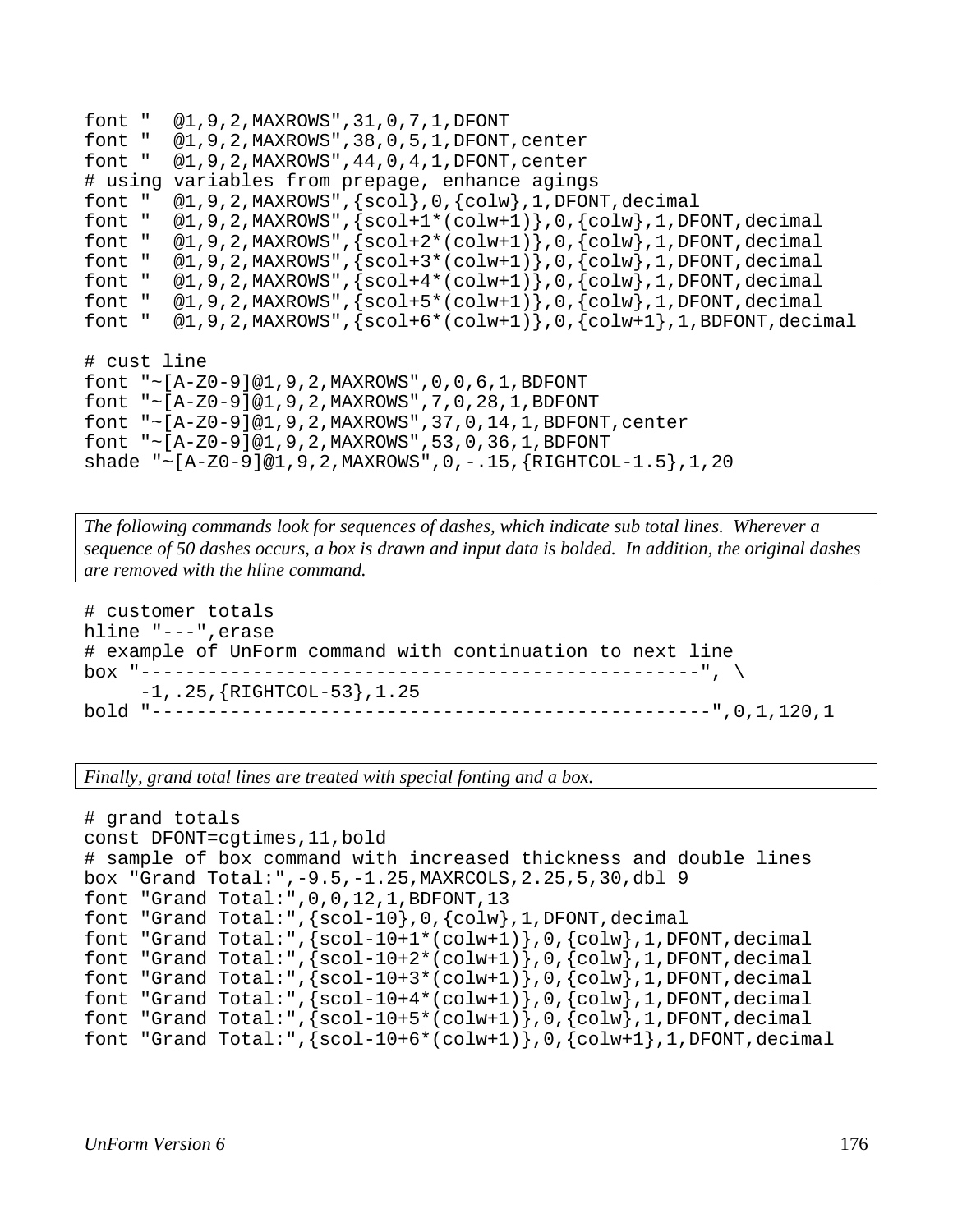# **LABELS – TEXT LABELS TO LASER LABELS (ADVANCED.RUL)**

UnForm is capable reading rows of input, parsing those rows into logical pages, and reproducing the output with different dimensions. A typical situation that can take advantage of this is if your application is designed to print mailing labels on continuous label stock on dot matrix printers. The labels can be 1-up, 2-up, or any other dimensions. As long as each label has a consistent number of rows and columns, UnForm can parse each label and treat each label as a logical page with the across and down commands. To use this sample, you must add "-r labels" to the command line.

uf60c –i sample4.txt –f advanced.rul –r labels –p pdf –o client:labels.pdf

*This statement header identifies the rule set. The name is used in the –r command line option.*

[labels]

*Each label "page" is 35 columns and 6 rows of input text. If each line is 106 to 140 characters wide, then four labels are parsed from the columns. When the output is produced, each label will be 30 columns by 6 rows. The labels will be arranged 3 rows across and 10 down the page. UnForm will actually print 3x30=90 columns and 10x6=60 rows on each physical page.* 

*Most laser label stock has*  $\frac{1}{2}$  *inch top and bottom margins. The margin command adds 75 dots (* $\frac{1}{4}$  *inch) to the standard UnForm top and bottom margins, which default to ¼ inch.* 

*In this sample, the text of the labels is printed from lines 1 to 4. By using the vshift 1 command, UnForm will move the text to lines 2 through 5. The shift command moves the text to the right.*

page 35,6 rows 6 cols 30 across 3 down 10 font 1,1,40,6,cgtimes,12 margin 0,0,75,75 vshift 1 shift 2 # manual feed tray is usually 2 # tray 2

*The barcode command supports both 5 and 9-digit formats of the postnet barcode. To get either to print, the prepage code block sets one or the other variable (zip\$ or zip9\$), and both commands are issued. A null value is not barcoded. The prepage code extracts the zip code from line 3 or 4 of the label. It then determines the length and sets zip\$ or zip9\$ appropriately.*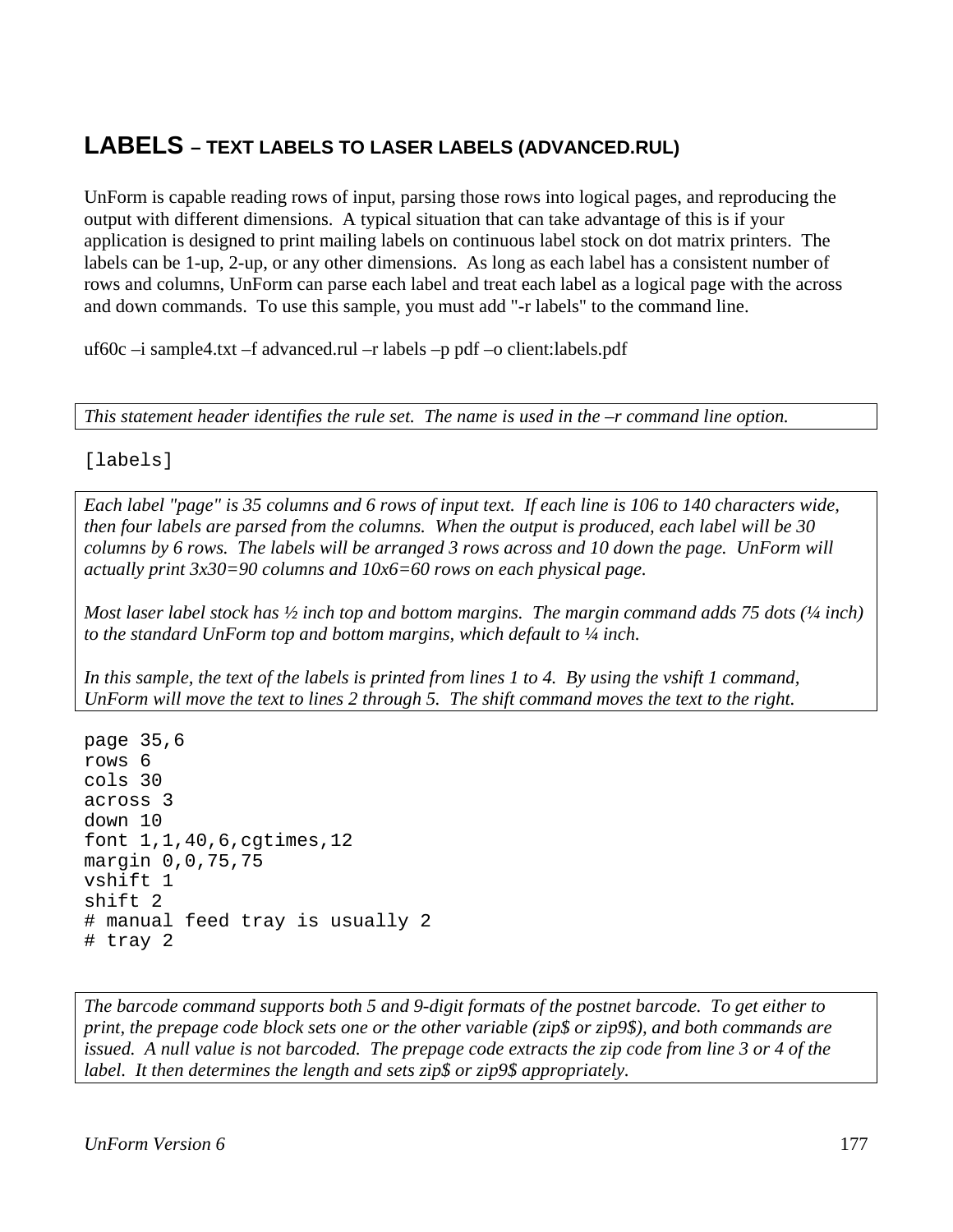```
barcode 2,6,{zip$},900,11.0,2 
barcode 2,6,{zip9$},905,11.0,2 
prepage{ 
# get zip code from line 3 or 4 
zip$="",zip9$="",zipline$="" 
if trim(text$[4])>"" then zipline$=trim(text$[4]) 
if zipline$="" then if trim(text$[3])>"" then zipline$=trim(text$[3]) 
while zipline$>"" 
      x=mask(zipline$,"[0-9][0-9][0-9][0-9][0-9]") 
      if x>0 zip$=zipline$(x) 
      zipline$="" 
wend 
# remove possible hyphen and validate length 
x = pos("--" = zip$); if x=6 then zip$ = zip$(1,5) + zip$(7)if len(zip$)<>5 and len(zip$)<>9 then zip$="" 
if len(zip$)=9 then zip9$=zip$,zip$="" 
}
```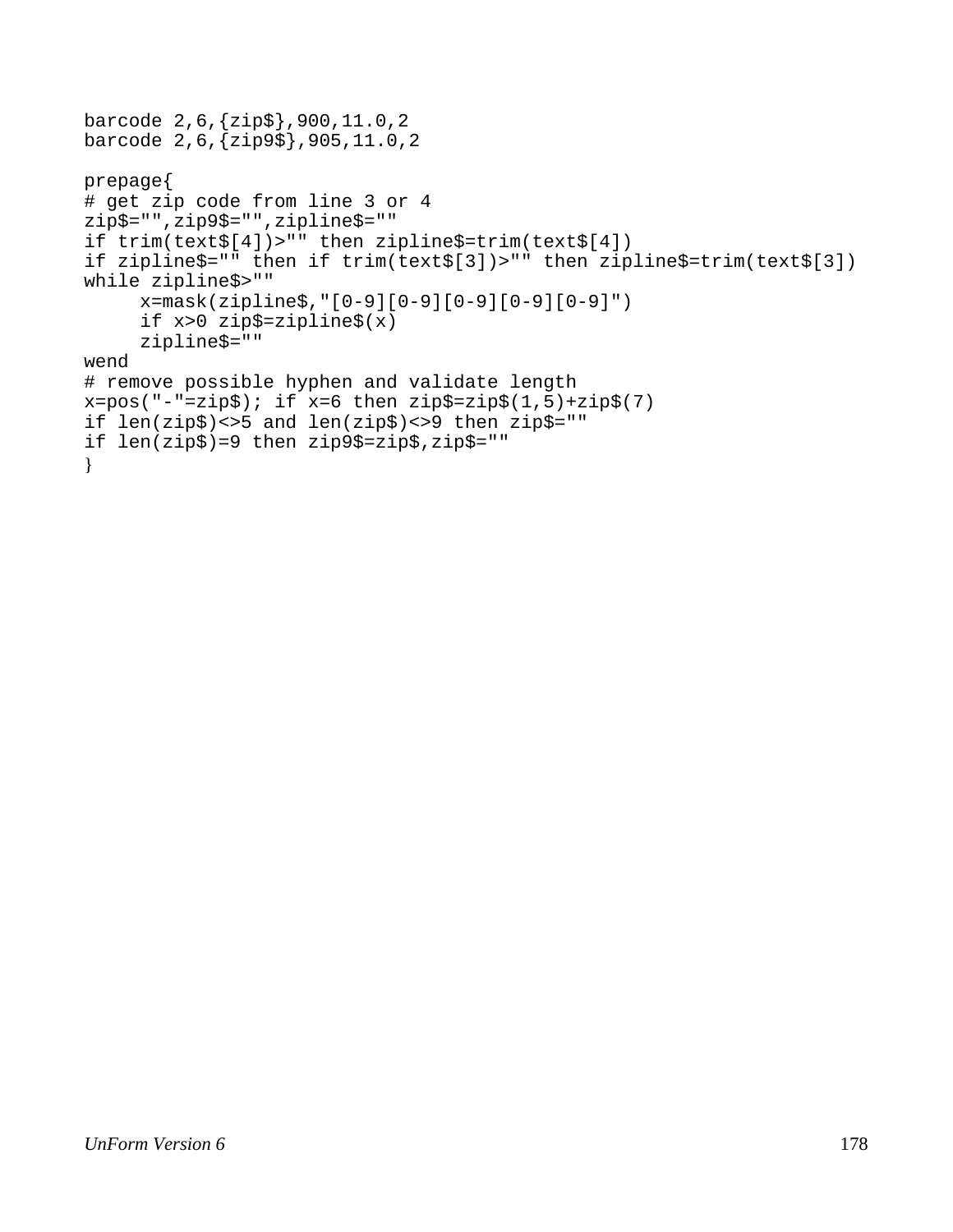## **132X4 – MULTI-UP, SCALED REPORTING (ADVANCED.RUL)**

This sample rule set will work with any 132 column by 66 row report. To use it, you must add "-r 132x4" to the command line. The report uses the across and down commands to scale the report to print four logical pages to a physical page.

uf60c –i sample3.txt –f advanced.rul –r 132x4 –p pdf –o client:132x4.pdf

*The rule set header identifies the name.* 

[132x4]

*The page dimensions are defined as 132 columns by 66 rows. UnForm will scale each page to fit 2 across and 2 down on a physical page (264 columns and 132 rows). The report is printed in landscape orientation. A box is drawn around each page, and the hline command will convert all occurrences of 3 or more dashes to horizontal lines.* 

cols 132 rows 66 across 2 down 2 landscape cbox .5,.5,132.5,66.5 hline "---"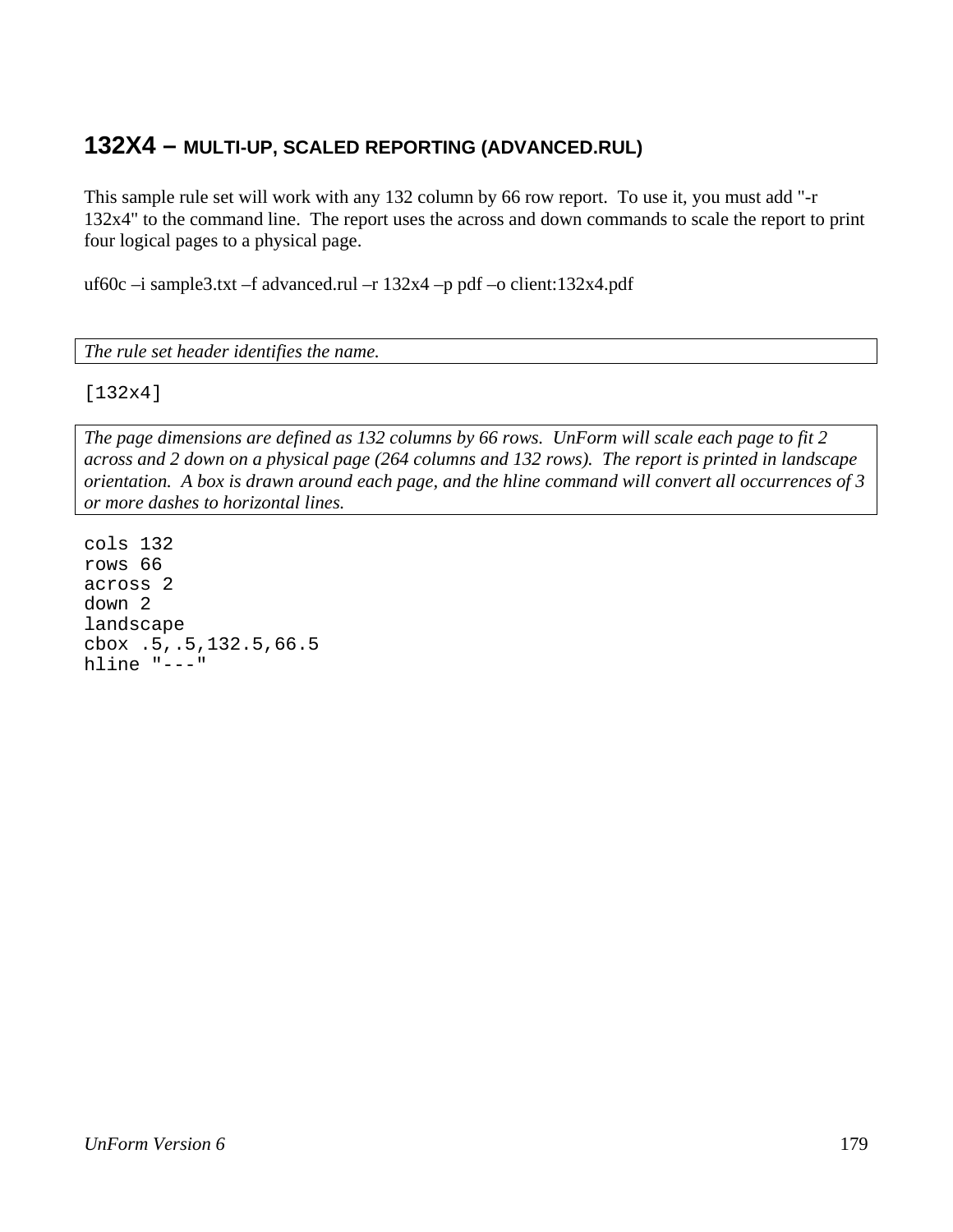## **ZEBRA LABEL – ZEBRA**® **LABEL PRINTER EXAMPLE (ADVANCED.RUL)**

UnForm offers an optional Zebra printer driver, which produces ZPLII code. Within the limits of the ZPL language, UnForm produces enhanced forms for Zebra printers in much the same way it does for laser printers. Some key differences are: fonts are identified differently and are limited in scalability, shading is either 100% (black) or 0% (white), and the **barcode** command is more extensive and capable than the laser printer **barcode** command.

When executing a Zebra run, it is critical to tell UnForm how large the labels are. This is done with a special syntax on the "-page" command line option. Also, UnForm needs to know what print density is used by the printer. This is determined by the "-p zebra*n*" option, where *n* is either 6, 8, or 12 dots per millimeter. You may need to adjust this sample command line to match your Zebra printer, as it assumes an 8 dpmm printer and 3.25 by 5.5 inch label stock.

uf60c –i samplez.txt –f advanced.rul –p zebra8 –paper 3.25x5.5 –o *zebra-device* 

*This label is scaled to 40 columns and 35 rows.* 

```
[zebra label] 
detect 0,1,"Zebra Barcode" 
cols 40 
rows 35
```
*The prepage code block gets the PO number, setting it into a variable po\$, and removing the PO number from the text with a set() function.* 

```
prepage{ 
poS = "po$=cvs(get(2,16,10),3) 
trash$=set(2,16,10,"") 
}
```
*The From and To sections draw boxes, change fonts, and re-allocate the lines of text from row 10 to row 14 with a series of text commands followed by an erase command.* 

```
# From section 
box 1,1,39,8,3 
text 2,2,"From:",font A 
font 2,3,35,6,font 0,9 
# To section 
box 1,9.75,39,10.5,5 
#text 2,10.6,"To:",font 0 
text 3,11,{get(2,11,30)},font 0,12
```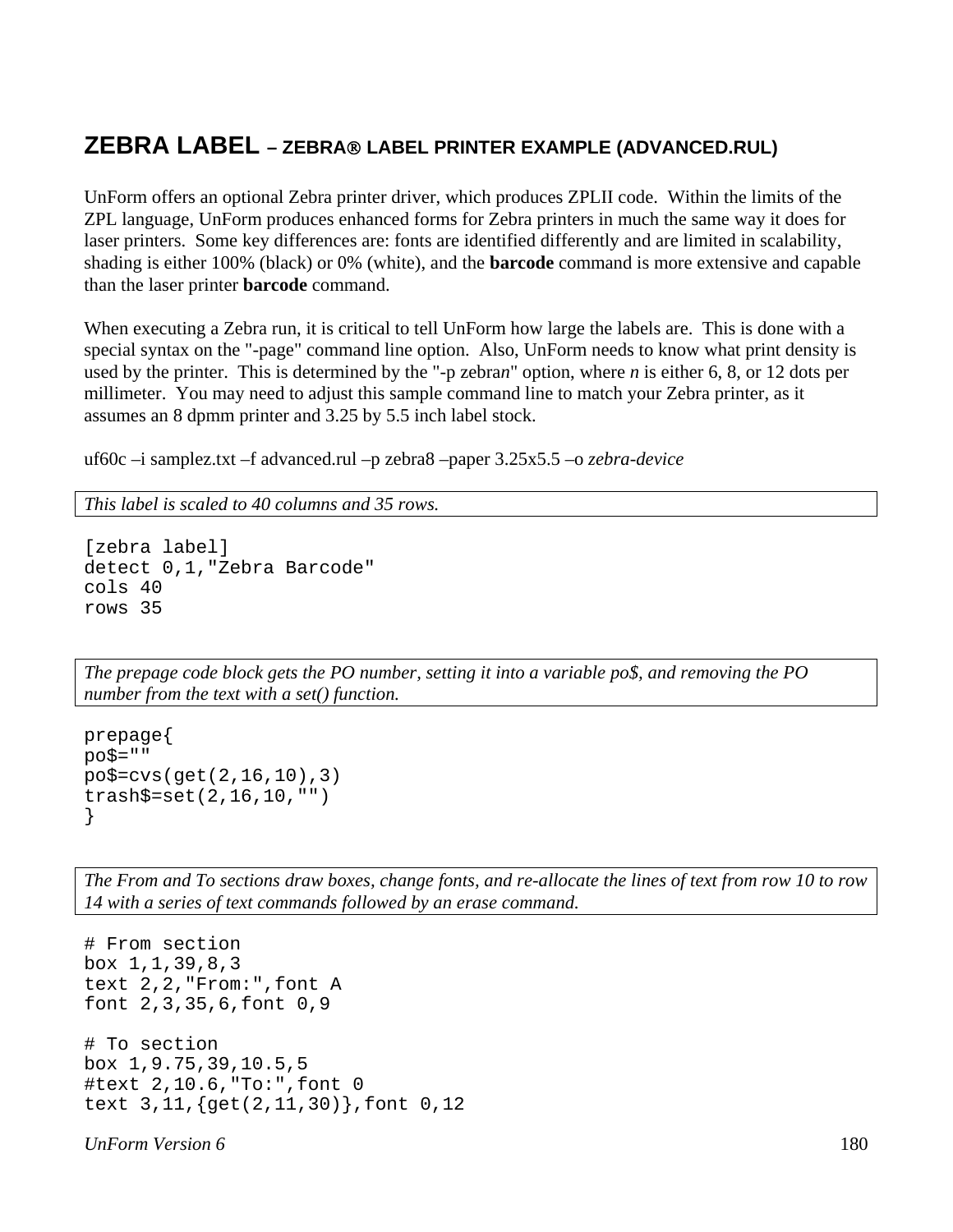```
text 3,12.25,{get(2,12,30)},font 0,12 
text 3,13.5,{get(2,13,30)},font 0,12 
text 3,14.75,{get(2,14,30)},font 0,12 
text 3,16,{get(2,15,10)},font 0,12 
erase 2,11,30,5
```
*This group of commands prints three different barcodes on the label. First, a postnet code is printed from the zip code located at column 2, row 15, for up to 10 characters. Then a UPS maxicode barcode is printed with SDSI's address. Last, a "3 of 9" barcode is printed using the variable po\$, derived in the prepage{} code block above.* 

```
# bar codes 
barcode 10,18.25,{trim(get(2,15,10))},Z,33 
text 2,24,"Maxicode",font 0,10 
barcode 2,25,{"999840956820000" + $0a$ + "SDSI"+ $0a$ + "2195 Talon 
Drive" + $0a$ + "Latrobe, CA 95682", D
box 17,25,22,12,3 
text 18,25.75,"Our PO No (in code 39):",font A,21 
barcode 20,28,{po$},3,120,2,text above
```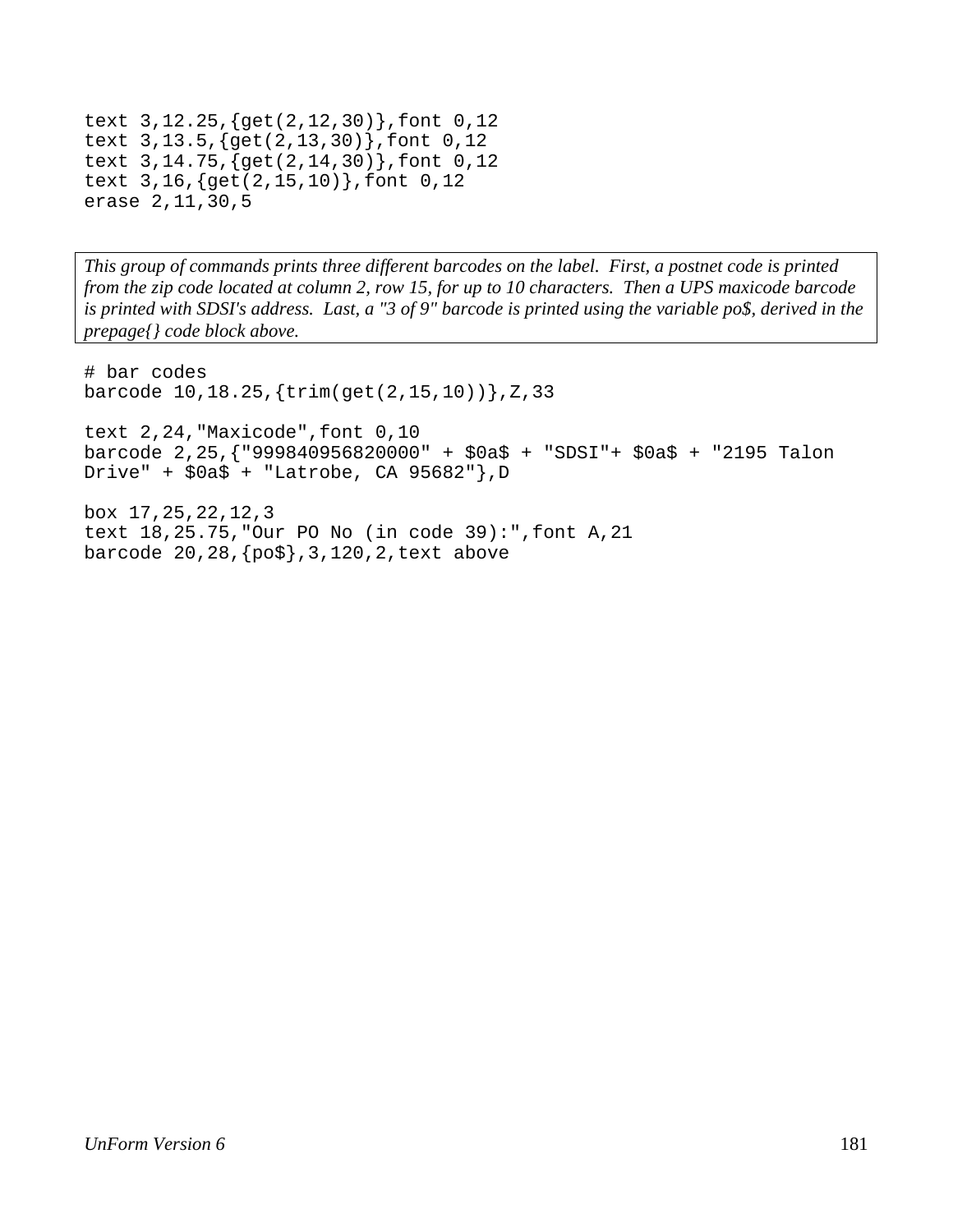# **PDF OUTLINE SAMPLE (ADVANCED.RUL)**

UnForm supports PDF outlines (or bookmarks) when using the pdf driver. Outlines can be multiple levels, and each outline tree can be different levels deep. UnForm assumes each outline branch points to a page. To control the text shown in the outline, you set the variable outline\$ in a prepage or precopy code block. This variable is parsed as each page is printed. Multi-level entries are created by delimiting the text of the levels with a vertical bar (|) within the contents of the variable.

The file sample5.txt contains the contents of a 14-page report featuring two sort and subtotal levels, as well as grand totals and a recap page. The outline tree for this report will be based on the salesperson (outer sort) and class code (inner sort), along with specific page entries for the report total and recap page. As there are no detect statements, you need to specify the –r option on the command line, as shown.

uf60c –i sample5.txt –f advanced.rul –r outline –p pdf –o client:outline.pdf

[outline]

*Set the page dimensions and turn on the outline feature with the outline keyword. The default outline title for each page is simply "Page n", but a code block can override the outline text by setting the variable outline\$.* 

cols 132 rows 66 outline

*The prepage code block looks on each page for the following cases, in order:* 

- *A 3-digit salesperson number at the first column on line 7*
- *A salesperson subtotal heading on line 8*
- *A report total heading on line 8*
- *A recap page heading on line 2*

*For the first two types of pages, a two level outline entry is created (level 1|level 2 structure). For the report total and recap pages, a single level outline entry is created.*

```
prepage{ 
# default outline setting matches prior page 
outline$=lastoutline$ 
# if line 7 starts with 3 digits, set 2-level outline slsp+class 
if mask(get(1,7,3),"[0-9][0-9][0-9]") then \
  outline$="Slsp "+get(1,7,3)+"|Class "+get(13,7,2) 
# if line 8 contains this, it is a salesperson subtotal 
if pos("SALESPERSON: "=text$[8])>0 then \ 
  outline$="Slsp "+get(14,8,3)+"|Totals"
```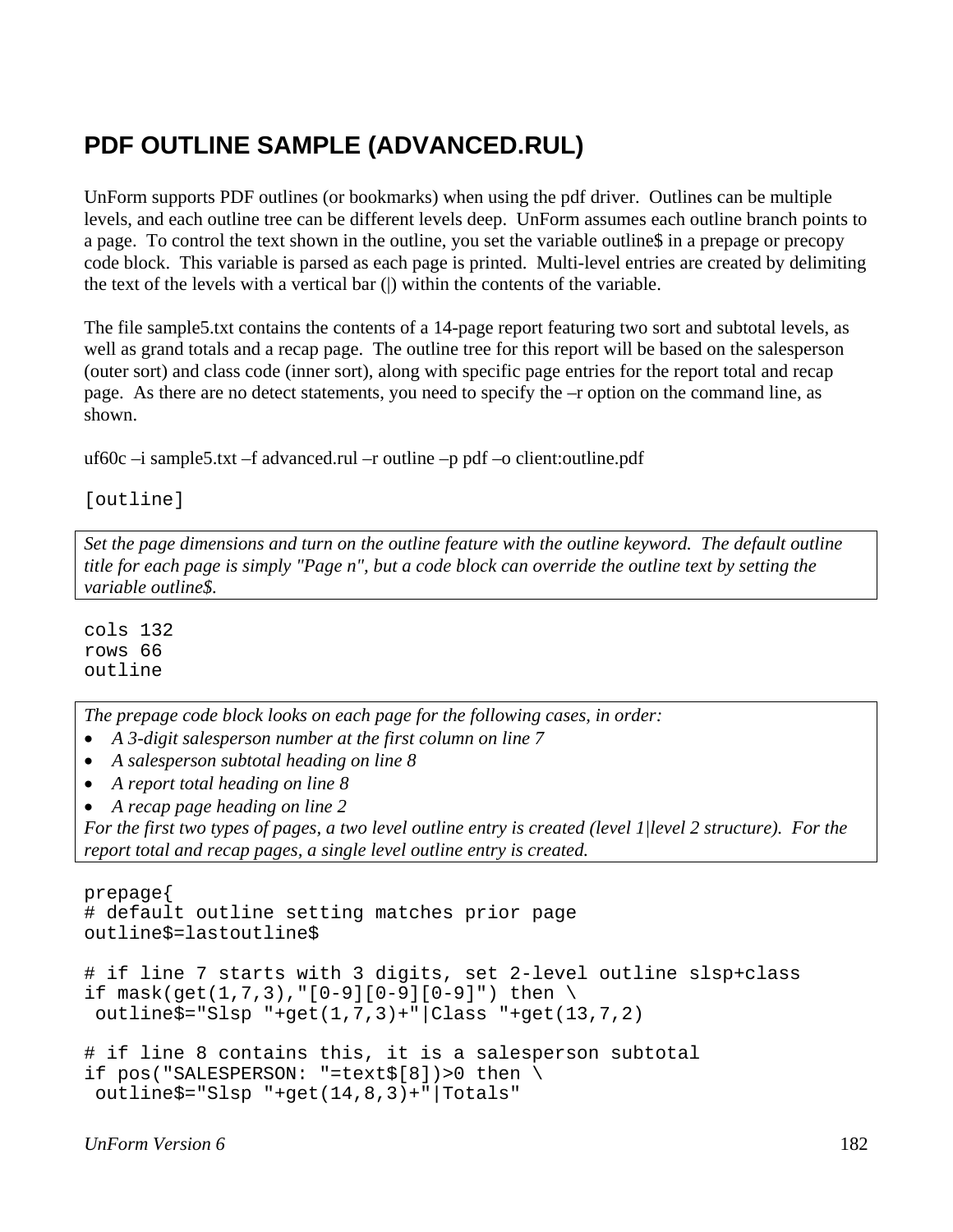```
# if line 8 contains this, it is a report title 
if pos("*Report"=text$[8])>0 then \ 
 outline$="Report Total" 
# if line 2 contains this, it is the recap page 
if pos("RECAP PAGE"=text$[2])>0 then \setminus outline$="Recap Page" 
lastoutline$=outline$
```
}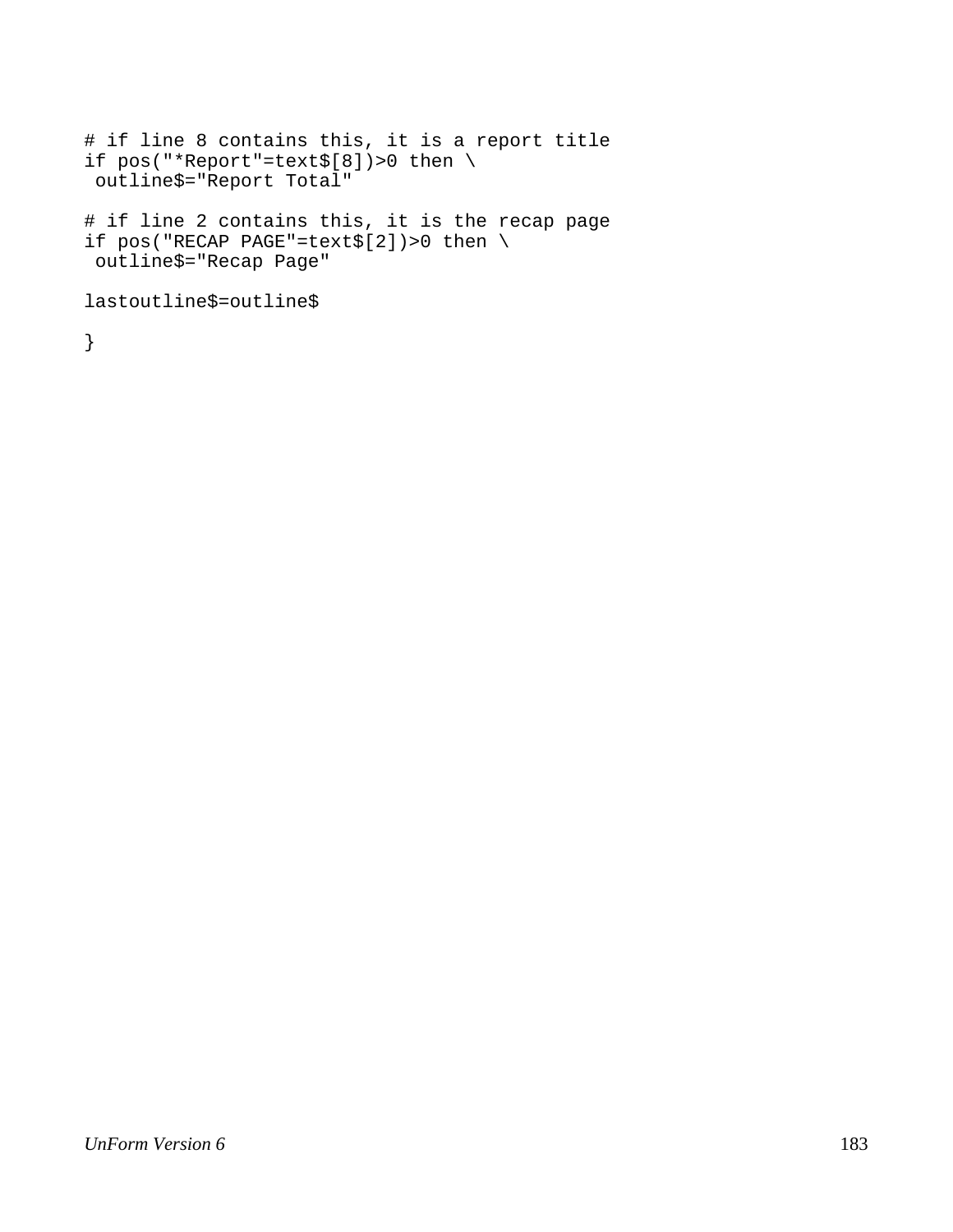# **PROGRAMMING CODE BLOCKS**

The prejob, predevice, prepage, and precopy subroutines (and their associated post*xxx* routines) open the world of Business Basic programming to the report and form designs. With a full programming language at your disposal, it is possible to customize and manipulate the forms, and to interact with other applications and devices, or with the operating system.

An experienced BBx or ProvideX programmer (ProvideX is the actual dialect used, with lexical compatibility added for most BBx syntax) typically performs the programming of these subroutines. However, programmers experienced in other languages, particularly other dialects of Basic, can easily learn the fundamentals of Business Basic and perform these programming tasks. Several of the sample forms include some programming, and there is a complete reference guide available from the ProvideX web site: www.pvx.com. In this manual, we have provided some basic (no pun intended) information that will assist developers experienced in other programming environments.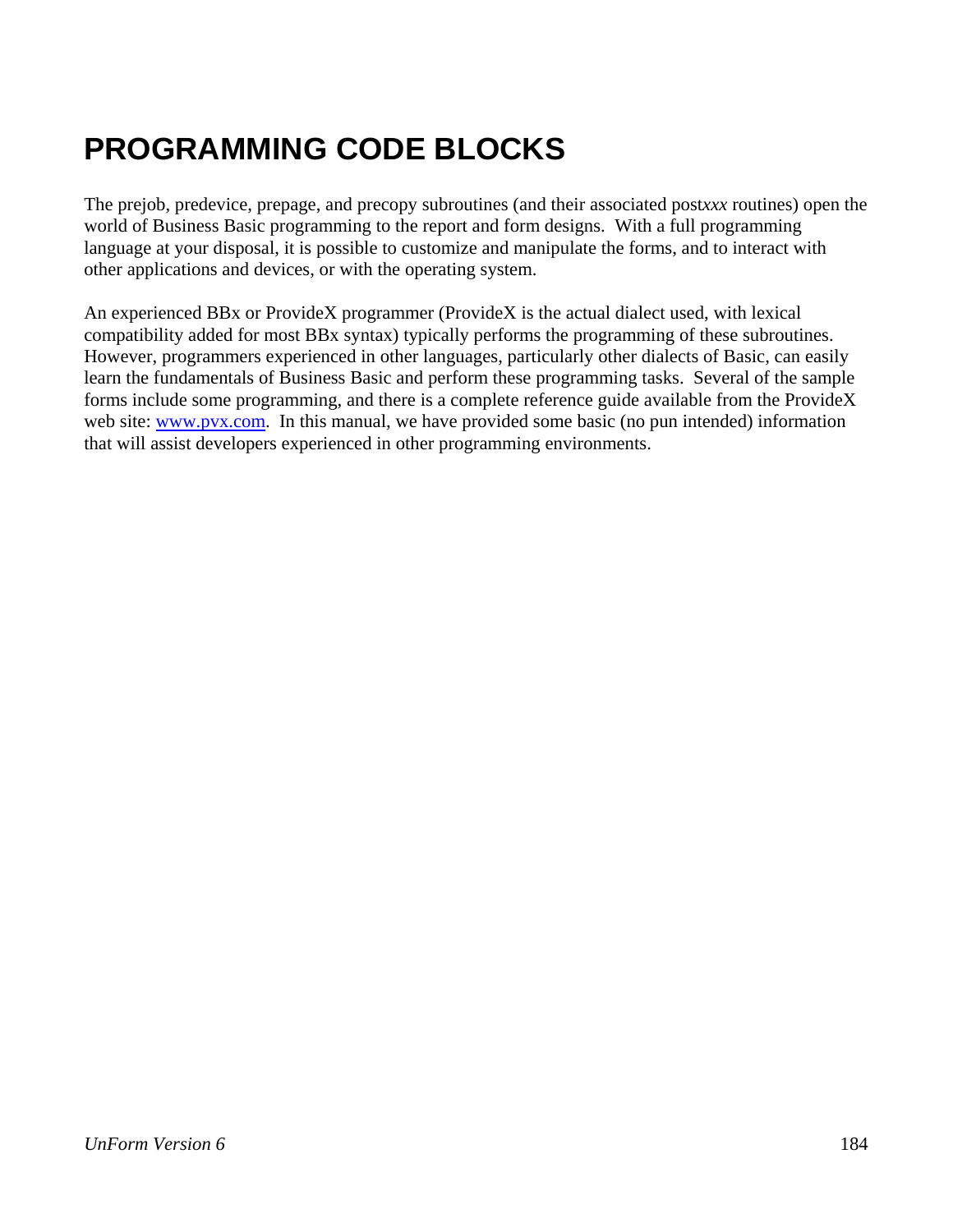# **BASIC SYNTAX**

## **Statements**

A statement consists of a single verb and any arguments or parameters suitable for that verb. Multiple statements can be placed on a single line by separating them with a semicolon (;). Statements can be preceded by a label, which consists of a label name followed by a colon. Label names must follow the same naming conventions as numeric variables.

# **Variables**

There are two types of variables in Business Basic: string and numeric. Variables that end in a "\$" character are treated as string variables. They can hold any amount of text data, limited only by system memory. Numeric variables can contain any number or integer. UnForm sets precision to 10, so that up to 10 digits to the right of the decimal are maintained accurately.

Variable names can be up to 31 letters, digits, and underscore characters, and must start with a letter.

work\$, account01\$, and cust\_name\$ are valid string variables. cust-name\$ is invalid. amount, period\_12, and six are valid numeric variables.

Arrays can be defined for both string and numeric variables. Arrays must be defined to a fixed number of elements with a DIM statement, and array elements can then be referenced as variables. Arrays can contain up to three dimensions.

dim amount [12] defines a 13-element array,  $a[0] \dots a[12]$ . dim x\$[1:6,1:20] defines a 2-dimensional string array. The first dimension ranges from 1 to 6, the second from 1 to 20.  $x$[2,20]$  would be a valid element in this array.

The dim statement can also be used to initialize strings to a specified length. Dim a\$(12), for example, will set a\$ to 12 spaces.

There are special string constructs available in ProvideX. These are called string templates or composite strings. Details about these constructs can be found in the language manual for ProvideX, available from www.pvx.com.

# **Functions**

Many functions are available in Business Basic. Most will be familiar to a Basic programmer. Functions consist of a word, an opening parenthesis, one or more arguments, and a closing parenthesis. The function returns a string or numeric result, which is typically used as part of an expression, or in an assignment. Wherever a string or numeric value can be used, a string or numeric function can be used. In addition to internal Business Basic functions, UnForm also provides some functions that perform tasks typical to print stream environment in which it runs.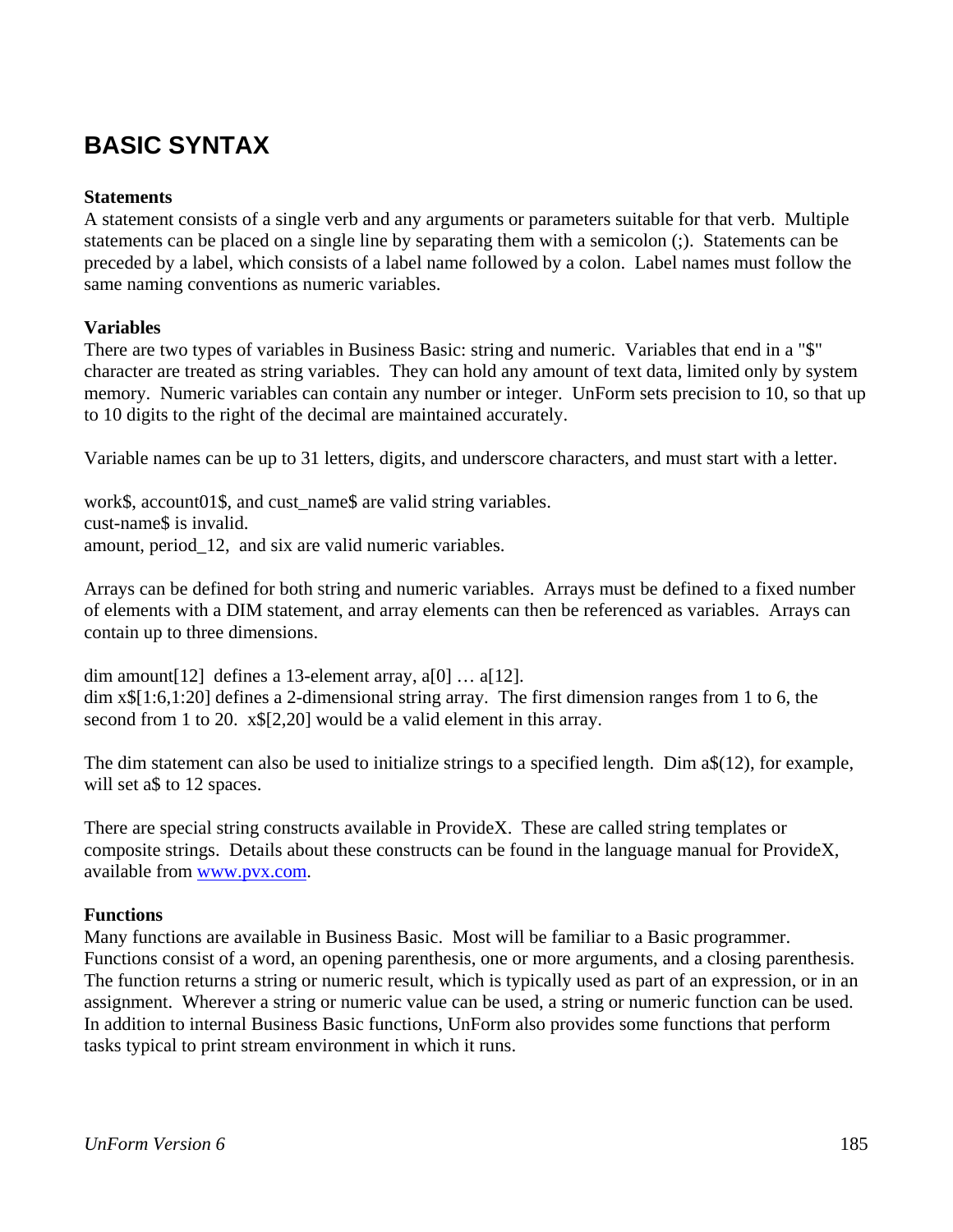## **String and numeric representation**

Strings are made up of concatenated bytes. They can be represented as literals inside double quotes, such as "Name:", or as hexadecimal strings inside "\$" delimiters, such as \$1B45\$ for Escape-E. They can also be made up of combinations of literals, hex strings, string variables, and functions that return string values. These values are combined using the "+" operator to concatenate each string together. For example, a string containing quotes could be constructed one of these ways:  $chr(34)$ + "some text"+chr(34); or \$22\$+"some text"+\$22\$, or quote\$+"some text"+quote\$. Since chr(34) and \$22\$ both represent a quote character, and it would be possible for the variable quote\$ to contain the same, all these expressions can represent the same string.

Substrings can be derived from a string variable with the syntax *stringvar*(*start* [,*length*]). For example, if account\$ is "01-567", then account $$(4,3)$  would return the value "567". Substrings references with positions that aren't in the string result in errors, so care must be used. To avoid the possible errors, the mid() function can be used.

Numbers can be represented as integers or decimal numbers, or, like strings, can be represented as expressions containing literal numbers, numeric variables, and numeric functions. With numbers, there are more operators available to produce the expressions. A literal number is just a series of digits, with an optional decimal point and an optional leading minus sign. 1995.99 and -100.433 are valid numbers. Other punctuation, such as thousands separators or currency symbols, are invalid in a number though they can be added when a number is formatted as a string for output.

# **Operators**

Business Basic has the following standard operators:

- + concatenate strings or add numbers, depending on context
- subtraction
- \* multiplication
- / division
- ^ exponentiation
- = testing for equality, or assignment, depending on context
- > testing for greater than
- >= testing for greater than or equal to
- < testing for less than
- $\leq$  testing for less than or equal to
- $\iff$  testing for inequality
- () controlling precedence
- and combining expressions with logical "and" in conditions
- or combining expressions with "or" in conditions

### **If Then Else**

The structure of IF…THEN…ELSE statements is simple and unblocked. The IF must be followed by an expression to test. The expression can be simple or complex, and must resolve to a single boolean or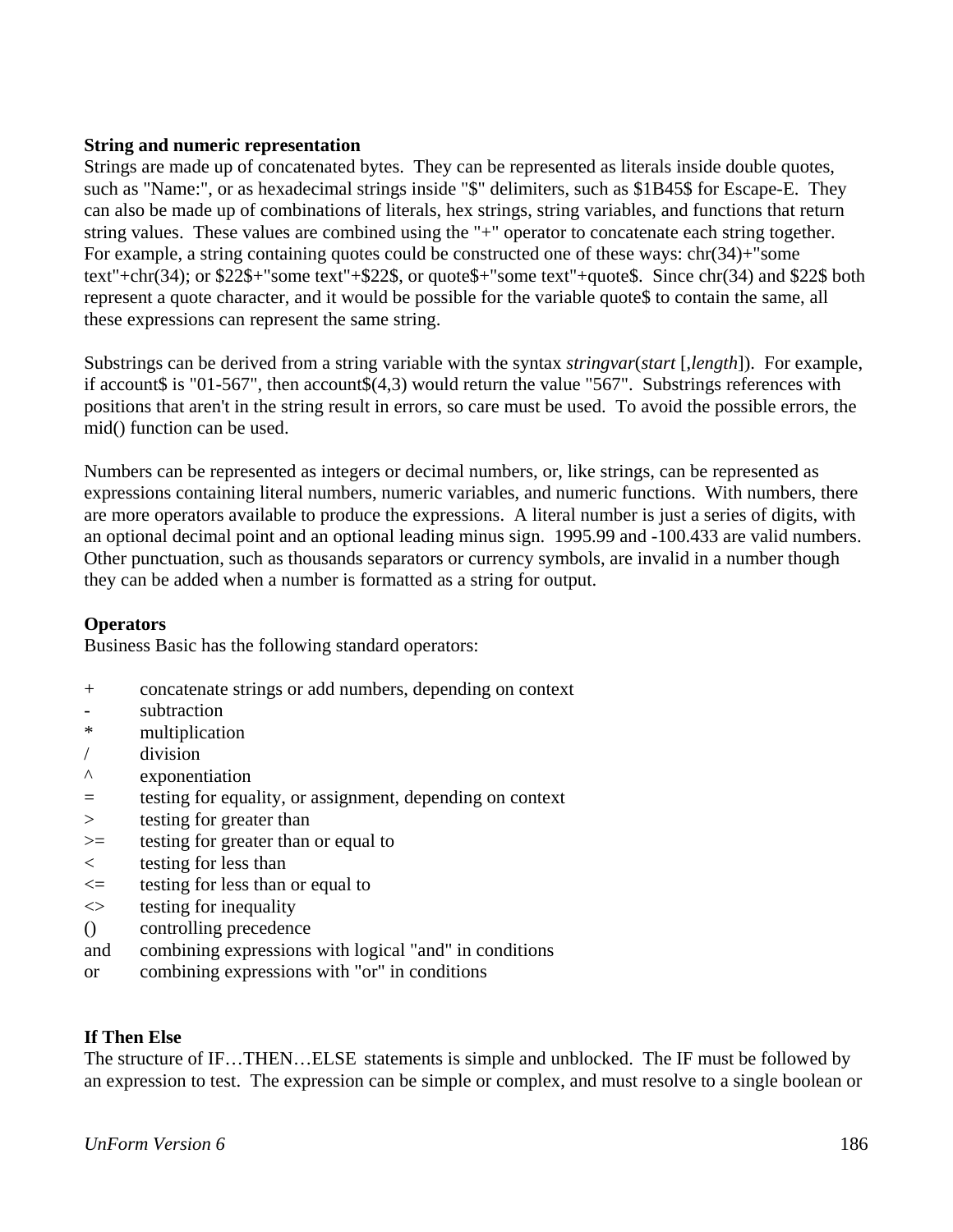numeric result. For numeric results, a 0 is considered false, and anything else is considered true. Once resolved, if true the THEN clause is executed, otherwise the ELSE clause, if present, is executed.

Both the THEN clause and the ELSE clause can contain any statements, including nested IF statements. A closing END\_IF after a THEN or ELSE clause will terminate the conditional nature of statements following it.

Here are some examples of IF statements:

if amount < 0 then text\$="Credit Balance" if  $x\$ ="A" then desc $\$ ="Acme Rental" else if  $x\$ ="S" then desc $\$ ="Smith & Sons" else desc $\$ ="N/A" if testmode then dummy\$=set(1,1,10,"Test Mode") end\_if; goto exitsub

# **While Wend Loops**

One of Business Basic's looping structures is the WHILE..WEND loop. At the top of the loop is a while *condition* statement, where the condition is evaluated like an IF clause. As long as the condition is true, or returns a non-zero value, the statements up until the closing wend statement are repeated. To escape the loop, you can use the EXITTO label verb, or set variables such that the condition is false before executing the wend verb.

Here is a simple WHILE...WEND syntax that substitutes (") with (') in a string:

```
x = pos(<math>222</math> = work)while x > 0work\$(x,1)="'''x = pos(<math>222 = work</math>)wend
```
# **For Next Loops**

Another commonly used loop structure is the FOR…NEXT loop. A FOR statement identifies a variable, a start value, an end value, and an optional step value. The variable is set to the start value; the loop statements are executed until a NEXT statement is encountered; the variable is incremented by the step value; and, until the end value is exceeded, the loop statements are repeated. To exit the loop before the end value is reached, use the EXITTO label verb. Here is an example that would perform the same substitution shown above (though more slowly):

```
for i=1 to len(work$)
       if work\$(i,1)=222$ then work\$(i,1)=""
next i
```
# **File Handling**

Business Basic has very powerful facilities for handling files. Not only are there intrinsic keyed file types, but also text files and pipes can be used.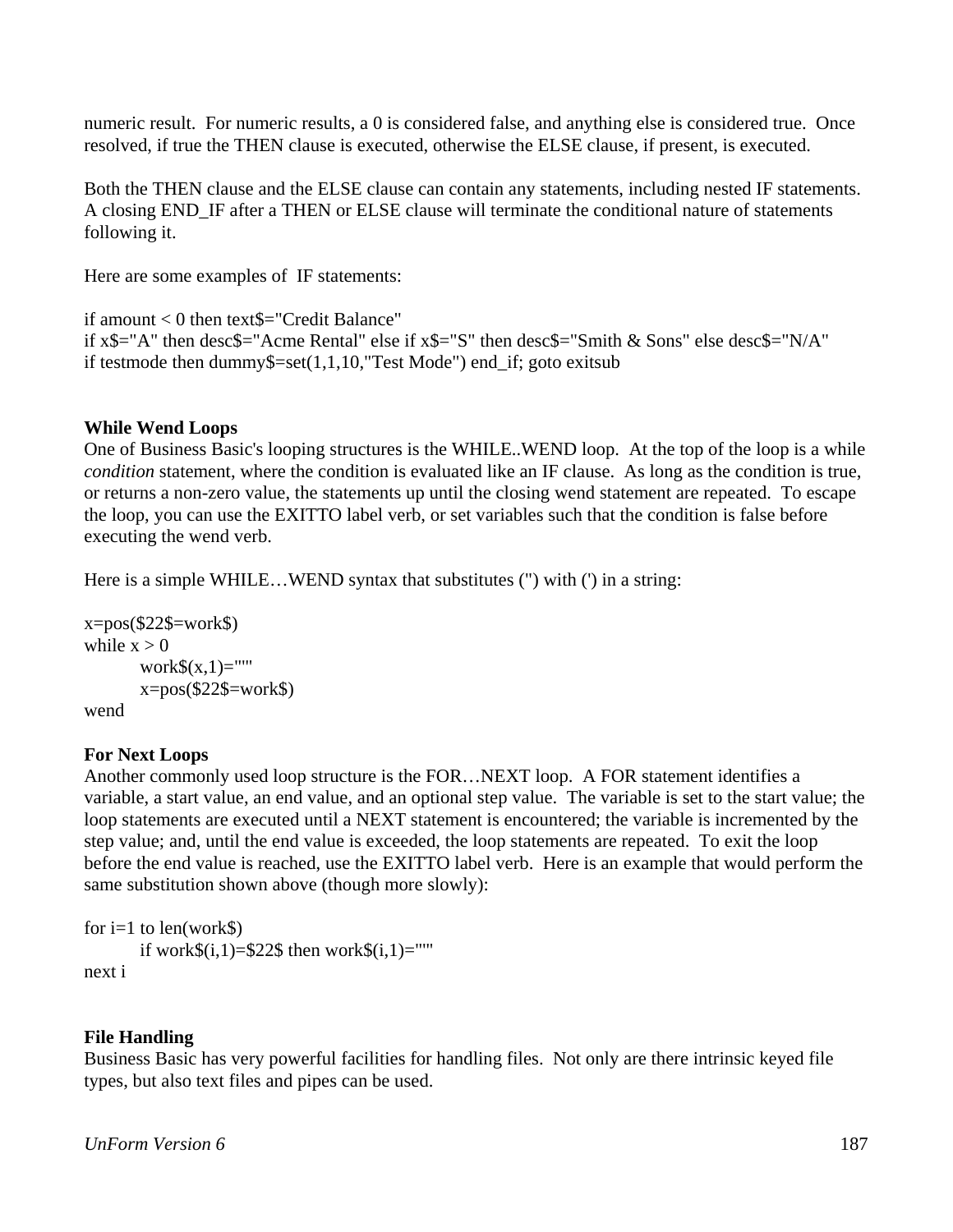If the application with which UnForm is integrated is written in ProvideX, then full native access to the data files is available. If the application is written in BBx, then the bbxread() function can be used to obtain record data via an instance of BBx.

If UnForm is working with a non-Business Basic application (e.g. C, Cobol, Informix, Oracle, etc.), there are additional means to obtain data, via ODBC on Windows or pipes on UNIX.

# Opening Files

File access is performed through an open file channel. The OPEN statement opens the file on a numeric channel in preparation for later file access. Open(99)"customers.dat" opens the named file on channel 99. Channel numbers can range from 1 to 32767, though the operating system will typically impose a limit on the number of simultaneous channels that can be opened. Channel numbers must be unique. Once opened, that channel number is no longer available until closed. To avoid conflicts with channel numbers, it is common to use a special function that returns an available channel number, UNT. Here is a typical syntax:

cust=unt open(cust)"customers.dat"

After that, file access verbs can use the cust variable to access the "customers.dat" file.

To open a pipe channel, you could do the following:

faxlist=unt open(faxlist)"|sqlexec 'select cust,faxnum from customers'" read(faxlist)line1\$

labelprt=unt open(labelprt)">lp –dlabels" print(labelprt)"To: "+name\$ print(labelprt)" "+address1\$

# Reading Files

There are two verbs used for reading channels: READ, and READ RECORD. The READ verb understands line and field separators, whereas the READ RECORD verb reads blocks of a specified size or whole records, in the case of intrinsic keyed file types. The READ verbs accept several options, including "key=*string*", "ind=*index*", "err=*linelabel*", "end=*linelabel*", and others. Full details can be found in the language reference manuals. A special syntax of "err=next" is used by UnForm to simply drop through to the next statement if an error occurs.

To read from an intrinsic keyed file (ProvideX files only), you might use one of these:

read(cust,key=custkey\$,err=next)\*,name\$,\*,\*,\*,\*,faxnum\$

# *UnForm Version 6* 188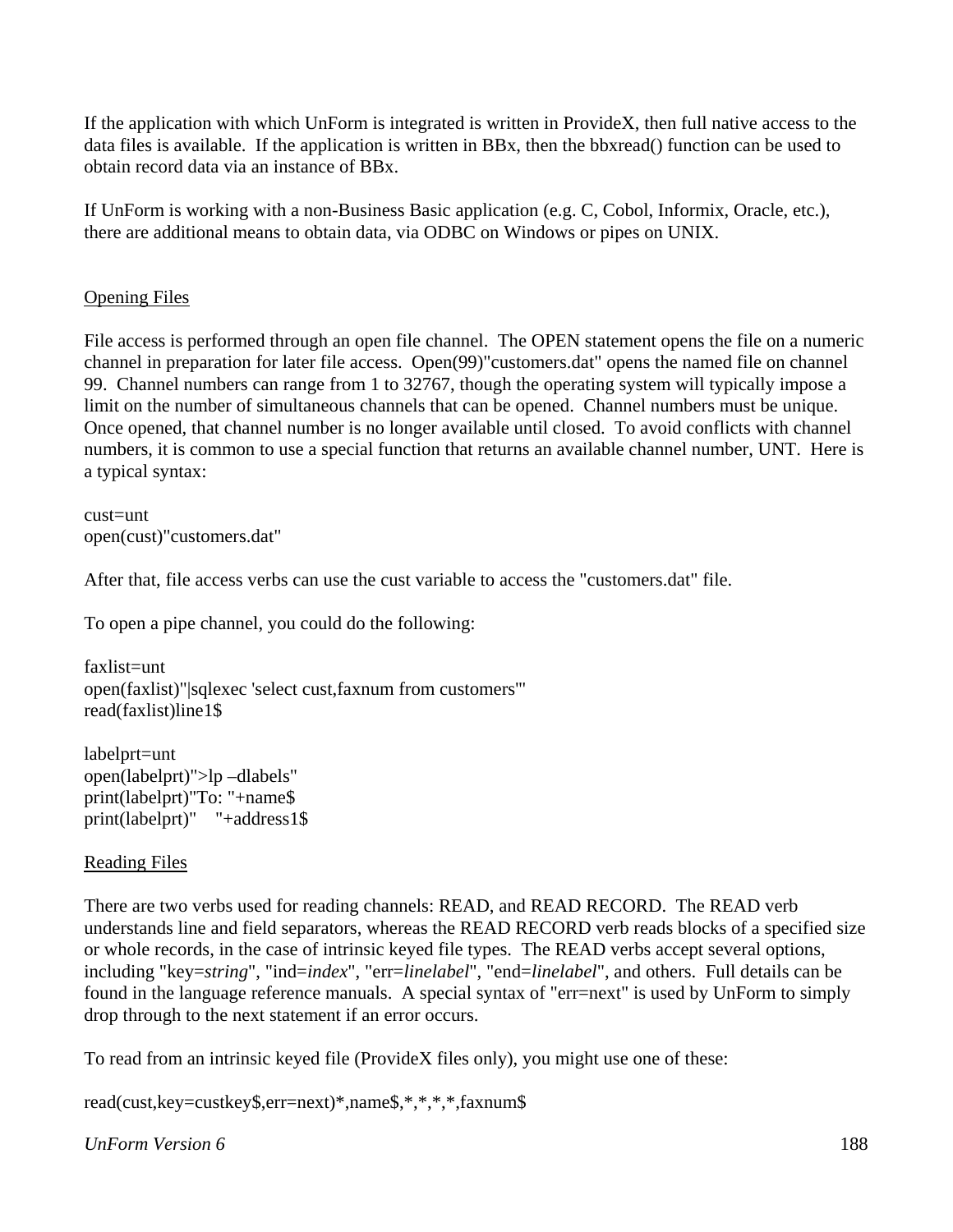read record(cust,key=custkey\$,err=next)custrec\$ name\$=custrec\$(7,30),faxnum\$=custrec\$(112,10)

To read from a pipe or a text file, you may not use a key= clause, so you just read sequentially through the file:

read(faxlist,end=done)cust\$,faxnum\$

# Writing files

You probably would not want to write to your application files, but you may well want to write to external devices or log files. Writing is performed with these verbs: WRITE or WRITE RECORD and PRINT. Each uses a channel number and arguments to print. PRINT and WRITE terminate their values with a line-feed character, unless a comma follows the last argument. WRITE RECORD will write a single string variable without any termination so it is suitable for binary or blocked output.

print (logfile)"Customer: "+custname\$+" printed on "+date(0,tim:"%D-%M-%Y:%Hz:%mz") dim block\$(128); block\$(1)=custname\$,block\$(31)=str(amount:"000000.00"); write record(log)block\$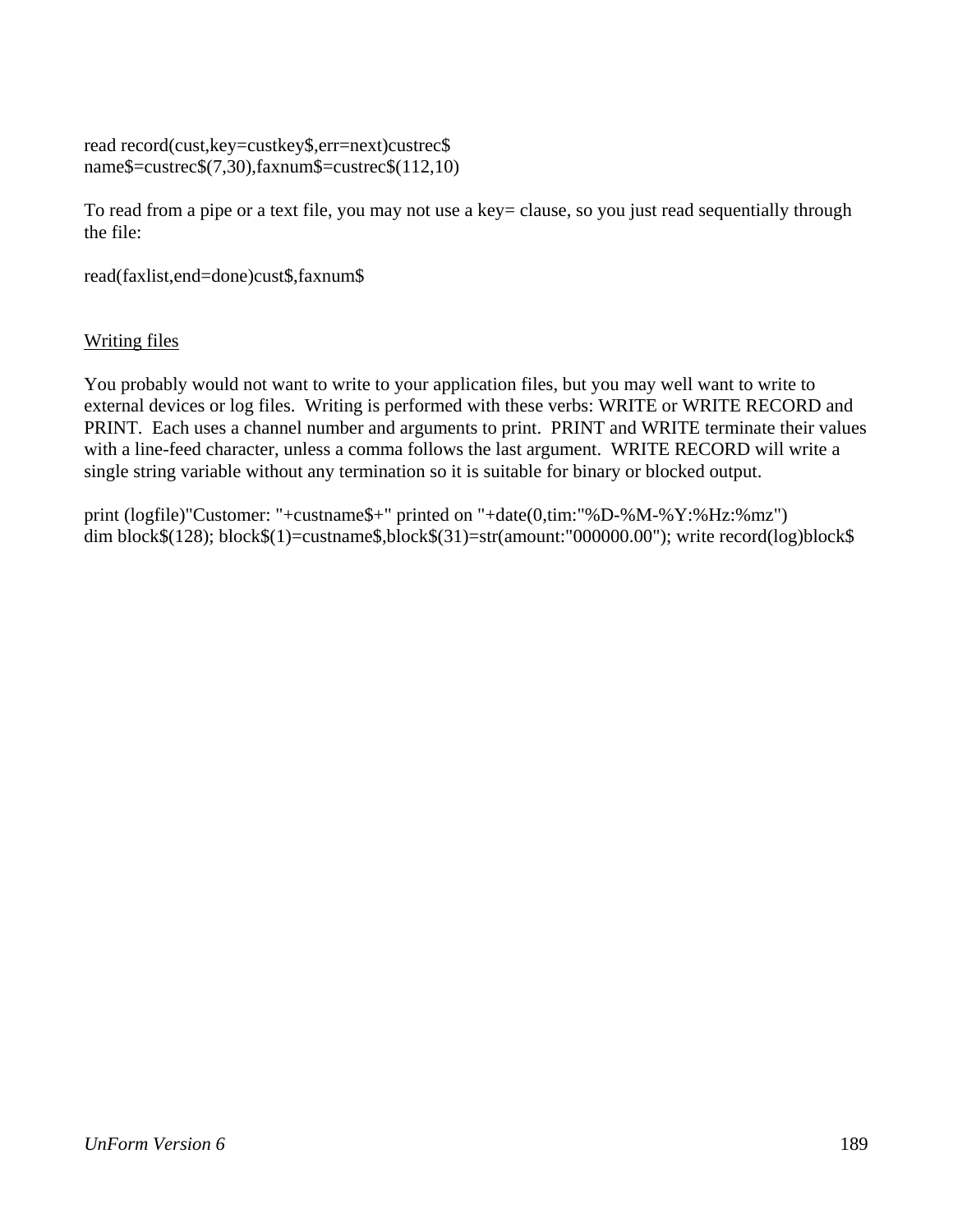# **INTERNAL VARIABLES**

In addition to your own variables, UnForm provides a list of variables that you can use, or in many cases, set to a desired value.

| across\$          | Can be set to values described in the across command. Available only in prepage and<br>precopy.                                                                                                                                                                                                                                                                                                                                                                                                                             |
|-------------------|-----------------------------------------------------------------------------------------------------------------------------------------------------------------------------------------------------------------------------------------------------------------------------------------------------------------------------------------------------------------------------------------------------------------------------------------------------------------------------------------------------------------------------|
| bin\$             | Can be set to values described in the bin command. Available only in prepage and<br>precopy.                                                                                                                                                                                                                                                                                                                                                                                                                                |
| cols\$            | Can be set to values described in the cols command. Available only in prepage and<br>precopy.                                                                                                                                                                                                                                                                                                                                                                                                                               |
| copies<br>pcopies | Can be set to the number of copies to generate for a page. You can change this value<br>to dynamically adjust the number of copies. If the number you specify is higher than<br>the number specified by the rule set, then that highest defined copy's text and<br>enhancements will be repeated until your specified copies are complete. This value is<br>reset after each page to the rule set default, so you can't set it in the prejob routine. If<br>you set pcopies, that is also honored like the pcopies command. |
| copy              | Contains the current copy number in precopy. Generally you shouldn't modify this<br>value. If you need to skip printing of a copy, use the skip variable instead.                                                                                                                                                                                                                                                                                                                                                           |
| crosshair\$       | Can be set to "Y" or "y" to enable crosshair grid printing over the output (laser and<br>PDF output only).                                                                                                                                                                                                                                                                                                                                                                                                                  |
| down\$            | Can be set to values described in the down command. Available only in prepage and<br>precopy.                                                                                                                                                                                                                                                                                                                                                                                                                               |
| driver\$          | Stores the current driver as "laser", "PDF", or "zebra". The win and winpvw drivers<br>are considered variants of PDF, and driver\$ is set to "PDF" when used. This variable<br>should not be changed.                                                                                                                                                                                                                                                                                                                      |
| duplex\$          | Can be set to values described in the duplex command. Available only in prepage and<br>precopy.                                                                                                                                                                                                                                                                                                                                                                                                                             |
| gs\$              | Can be set to the values described in the gs command. Available only in prepage and<br>precopy.                                                                                                                                                                                                                                                                                                                                                                                                                             |
| margin\$          | Can be set to values described in the margin command. Available only in prepage and<br>precopy.                                                                                                                                                                                                                                                                                                                                                                                                                             |
| orientation\$     | Can be set to "landscape", "portrait", "rlandscape", or "rportrait". It can also be set to a<br>literal digit: "0"=portrait, "1"=landscape, "2"=reverse portrait, or "3"=reverse<br>landscape.                                                                                                                                                                                                                                                                                                                              |
| outline\$         | Can be set to an outline string used when the PDF outline feature is turned on, by use<br>of the outline command. Multiple levels of outlines can be defined by delimiting<br>levels with vertical bars, such as outline\$="Customer type "+get $(1,6,4)$ +" Page                                                                                                                                                                                                                                                           |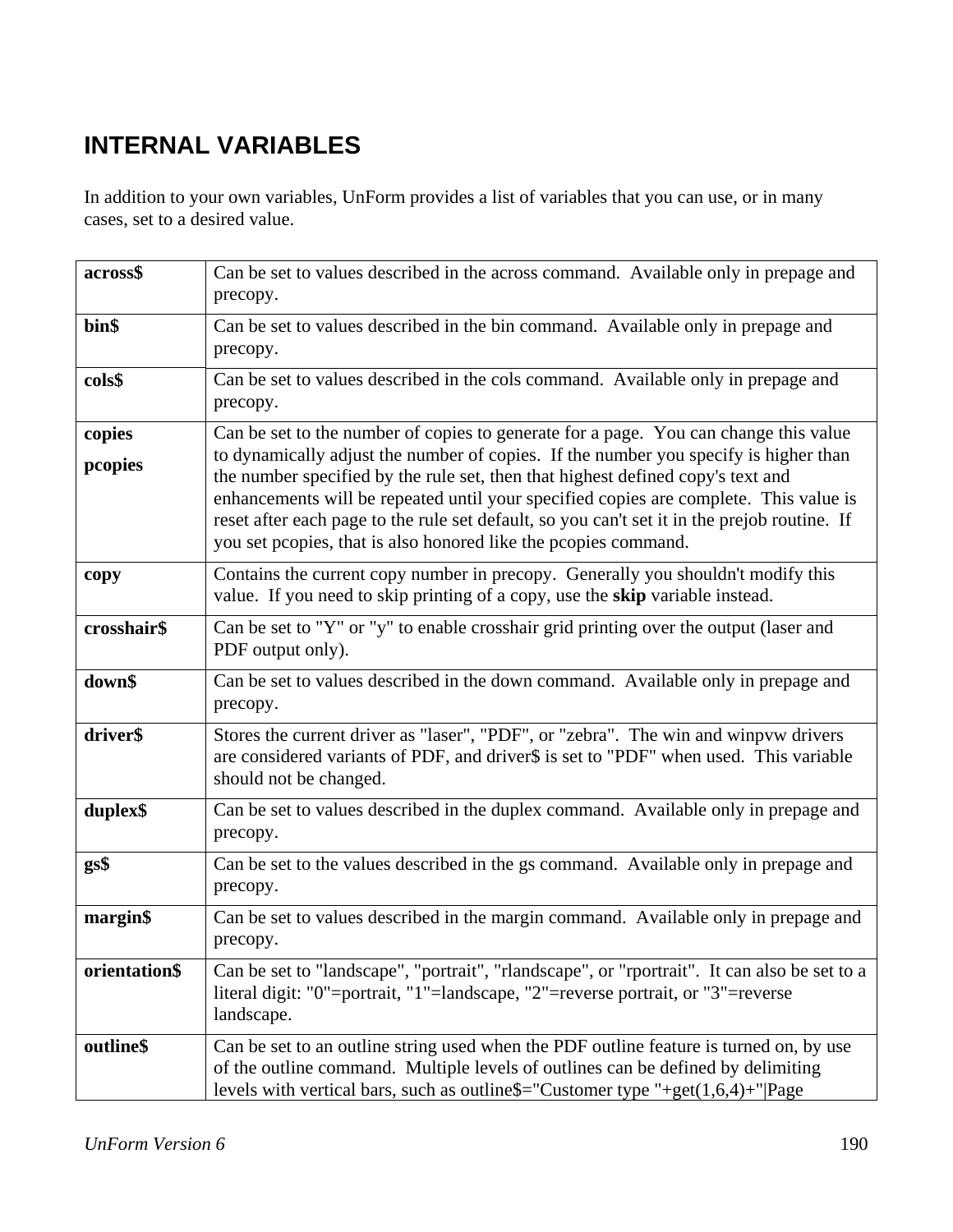|             | "+str(pagenum). This example would produce a 2-level outline structure with a<br>customer type code being the top level, and page numbers as child levels.                                                                                                                                                                                                                                                                                                                                                                                                                                                                                                                                                                                                                                                                                                                                            |                                         |
|-------------|-------------------------------------------------------------------------------------------------------------------------------------------------------------------------------------------------------------------------------------------------------------------------------------------------------------------------------------------------------------------------------------------------------------------------------------------------------------------------------------------------------------------------------------------------------------------------------------------------------------------------------------------------------------------------------------------------------------------------------------------------------------------------------------------------------------------------------------------------------------------------------------------------------|-----------------------------------------|
| output\$    | In laser output, this can be changed in prejob, prepage, or precopy, and is tracked by<br>copy. Set it to the device or file name desired for output on the server. If it changes<br>for a given copy in the middle of a laser job, UnForm will close the prior output<br>channel and reopen the new one. This can be used to send a copy to a different printer,<br>or to a fax device. You can set the value to any printer alias known to UnForm (in the<br>unform.cnf file), any file, or a pipe or redirect, such as ">vfx -n "+faxnum\$. When<br>using a UNIX redirect or pipe, be sure to add quote characters (CHR(34)) around any<br>data that might contain ampersands $(\&)$ or other shell-aware characters.<br>For PDF output, you can set this value in the prejob code block to override any $-\sigma$<br>command line setting. Setting this value in any other code block is ignored. |                                         |
| pagenum     | Can be referenced as the current page number. The value should not be changed.                                                                                                                                                                                                                                                                                                                                                                                                                                                                                                                                                                                                                                                                                                                                                                                                                        |                                         |
| paper\$     | Can be set to values described in the paper command. Available only in prepage and<br>precopy.                                                                                                                                                                                                                                                                                                                                                                                                                                                                                                                                                                                                                                                                                                                                                                                                        |                                         |
| rows\$      | Can be set to values described in the rows command. Available only in prepage and<br>precopy.                                                                                                                                                                                                                                                                                                                                                                                                                                                                                                                                                                                                                                                                                                                                                                                                         |                                         |
| skip        | Can be set to a non-zero value in prepage or precopy, to skip printing of that page or<br>copy, respectively.                                                                                                                                                                                                                                                                                                                                                                                                                                                                                                                                                                                                                                                                                                                                                                                         |                                         |
| text\$[all] | Stores the text for the page as a one-dimensional array. For example, text $\S[2]$ is the<br>second line of text on the page. In prejob, it contains the content of the first page. In<br>prepage and precopy, it contains the content of each page in sequence. You can use<br>the array directly in code, or you can use the built in get(), mget(), set(), cut(), and<br>mcut() functions to retrieve or manipulate its contents.                                                                                                                                                                                                                                                                                                                                                                                                                                                                  |                                         |
| tray\$      | Can be set to values described in the tray command. Available only in prepage and<br>precopy.                                                                                                                                                                                                                                                                                                                                                                                                                                                                                                                                                                                                                                                                                                                                                                                                         |                                         |
| $uf.xxx$ \$ | A string template or composite string that can provide access to many attributes of the<br>UnForm environment and command line.                                                                                                                                                                                                                                                                                                                                                                                                                                                                                                                                                                                                                                                                                                                                                                       |                                         |
|             | uf.cols                                                                                                                                                                                                                                                                                                                                                                                                                                                                                                                                                                                                                                                                                                                                                                                                                                                                                               | Columns for the current page.           |
|             | uf.copies                                                                                                                                                                                                                                                                                                                                                                                                                                                                                                                                                                                                                                                                                                                                                                                                                                                                                             | Copies defined for the job.             |
|             | uf.dfrule\$                                                                                                                                                                                                                                                                                                                                                                                                                                                                                                                                                                                                                                                                                                                                                                                                                                                                                           | Default rule file from the environment. |
|             | uf.driver\$                                                                                                                                                                                                                                                                                                                                                                                                                                                                                                                                                                                                                                                                                                                                                                                                                                                                                           | Driver for the current job.             |
|             | uf.emattach\$                                                                                                                                                                                                                                                                                                                                                                                                                                                                                                                                                                                                                                                                                                                                                                                                                                                                                         | Command-line -emattach value.           |
|             | uf.emfrom\$                                                                                                                                                                                                                                                                                                                                                                                                                                                                                                                                                                                                                                                                                                                                                                                                                                                                                           | Command line -emfrom value.             |
|             | $uf.$ em $login$ \$                                                                                                                                                                                                                                                                                                                                                                                                                                                                                                                                                                                                                                                                                                                                                                                                                                                                                   | Command line -emlogin value.            |
|             | uf.emmsgtxt\$                                                                                                                                                                                                                                                                                                                                                                                                                                                                                                                                                                                                                                                                                                                                                                                                                                                                                         | Command line -emmsgtxt value.           |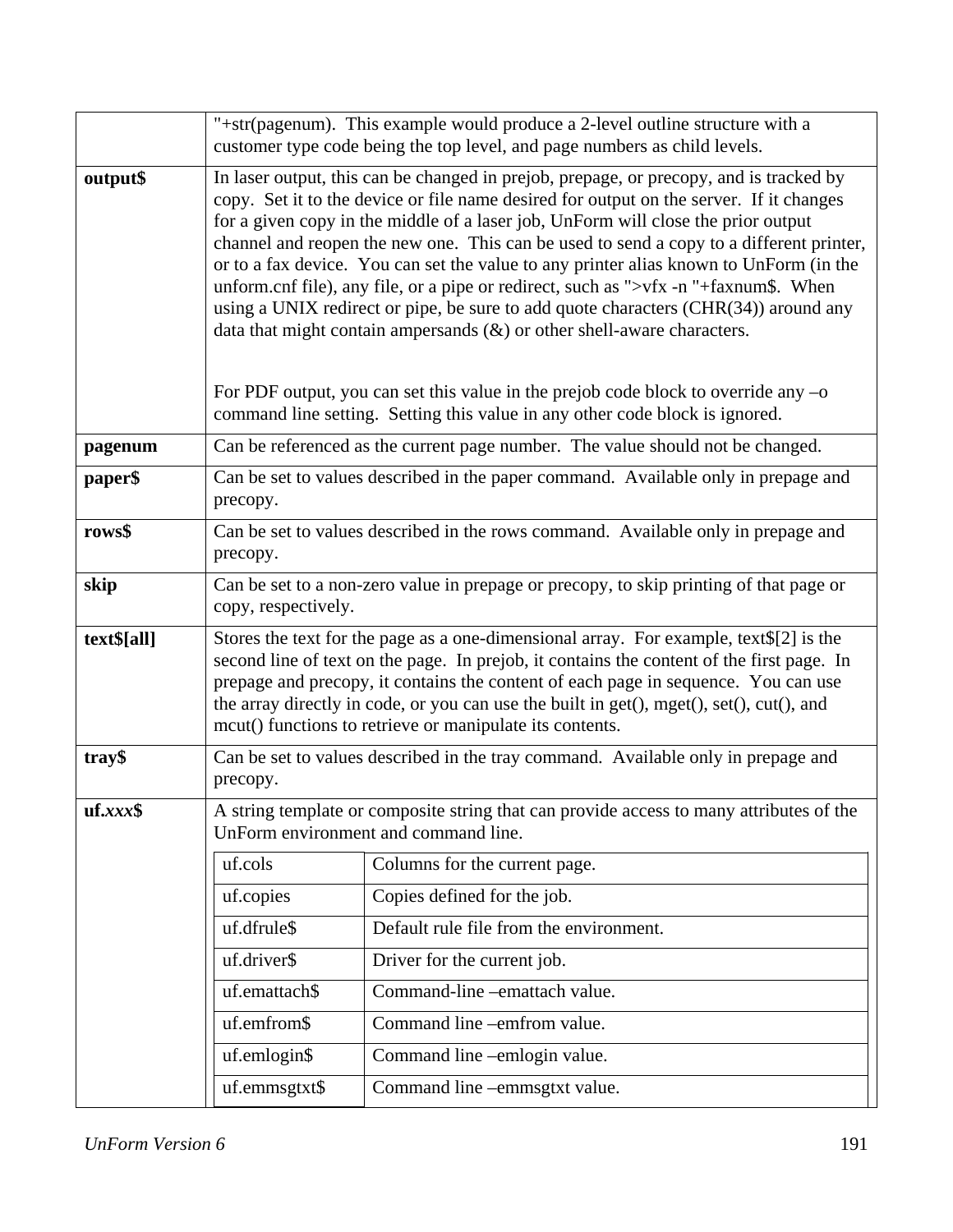| uf.emoh\$        | Command line -emoh value.                                                                                                                                                   |
|------------------|-----------------------------------------------------------------------------------------------------------------------------------------------------------------------------|
| uf.empswd\$      | Command line -empswd value.                                                                                                                                                 |
| uf.emsubject\$   | Command line -emsubject value.                                                                                                                                              |
| uf.emto\$        | Command line -emto value.                                                                                                                                                   |
| uf.errfile\$     | Command line –e file value (dynamically determined by the<br>server).                                                                                                       |
| uf.home\$        | Home directory of the UnForm server.                                                                                                                                        |
| uf.inputfile\$   | Command line -i file value (dynamically determined by the<br>server).                                                                                                       |
| uf.job           | Current job number.                                                                                                                                                         |
| uf.maxdatacols   | Maximum column in the current page.                                                                                                                                         |
| uf.maxdatarows   | Maximum row in the current page.                                                                                                                                            |
| uf.outputfile\$  | Command line –o file value. For server-based output, this is the<br>-o option sent by the client. For client-based output, this is<br>dynamically determined by the server. |
| uf.page          | Number of input lines per page. Do not confuse this with the<br>pagenum variable, which holds the current page number.                                                      |
| uf.paper\$       | Paper size name.                                                                                                                                                            |
| uf.pcopies       | Pcopies defined for the job.                                                                                                                                                |
| uf.pdfauthor\$   | Command line -pdfauthor value.                                                                                                                                              |
| uf.pdfkeywords\$ | Command line -pdfkeywords value.                                                                                                                                            |
| uf.pdfprotect\$  | Command line -pdfprotect value.                                                                                                                                             |
| uf.pdfsubject\$  | Command line -pdfsubject value.                                                                                                                                             |
| uf.pdftitle\$    | Command line -pdftitle value.                                                                                                                                               |
| uf.prm\$         | Command line -prm value.                                                                                                                                                    |
| uf.rows          | Rows for the current page.                                                                                                                                                  |
| uf.rulefile\$    | Command line –f rule file value.                                                                                                                                            |
| uf.ruleset\$     | Selected rule set for the current job.                                                                                                                                      |
| uf.shift         | Horizontal shift value.                                                                                                                                                     |
| uf.subjob        | Set to 1 (can be treated as a boolean) if this is a sub-job executed<br>by the jobexec() function.                                                                          |
| uf.subst_file\$  | Command line -s file value.                                                                                                                                                 |
| uf.vshift        | Vertical shift value.                                                                                                                                                       |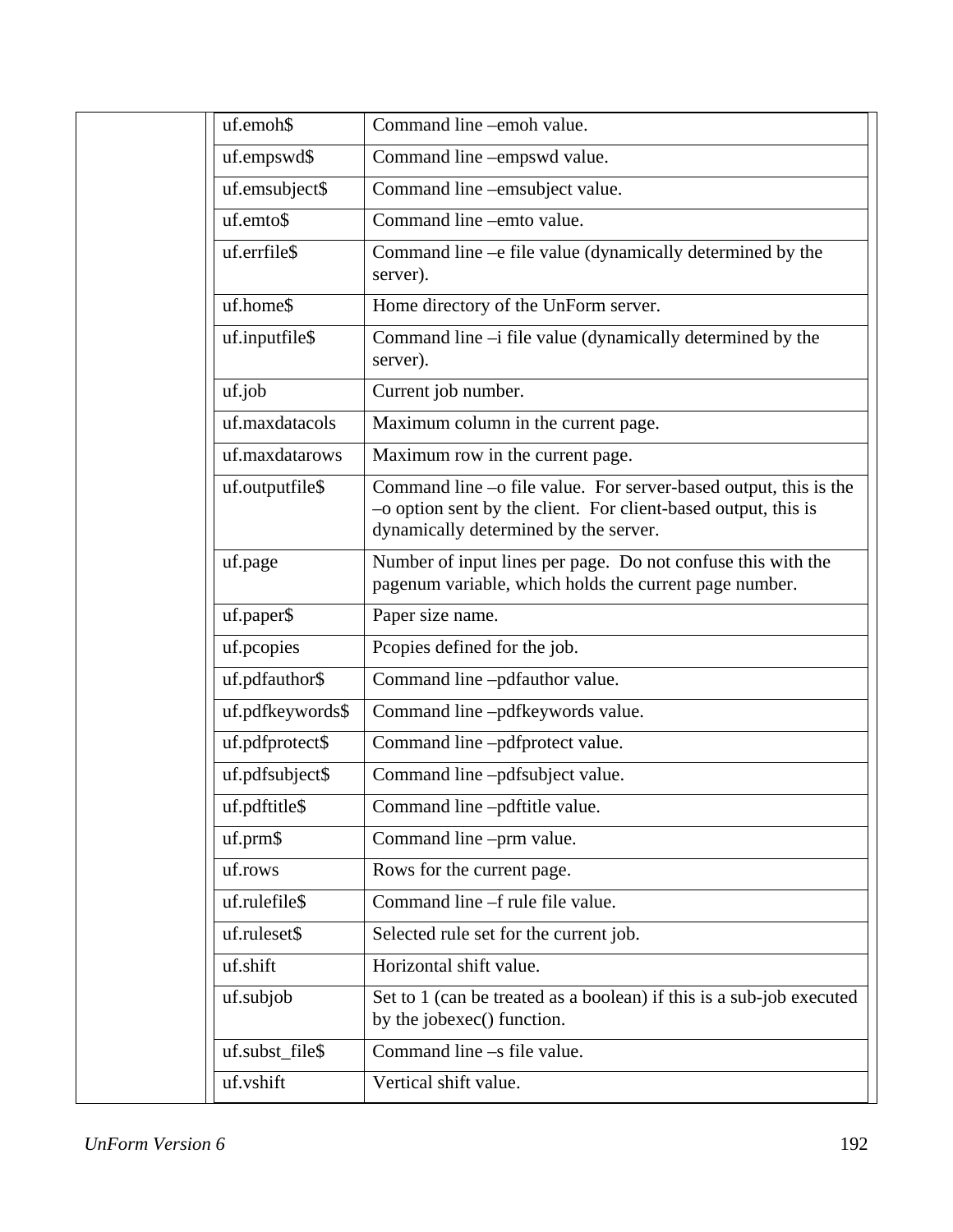| uf.warn\$ | Job warning messages, delimited by line-feeds. For example, to<br>add your own message: uf.warn\$=uf.warn\$+"My<br>message"+ $chr(10)$ . |
|-----------|------------------------------------------------------------------------------------------------------------------------------------------|
|           |                                                                                                                                          |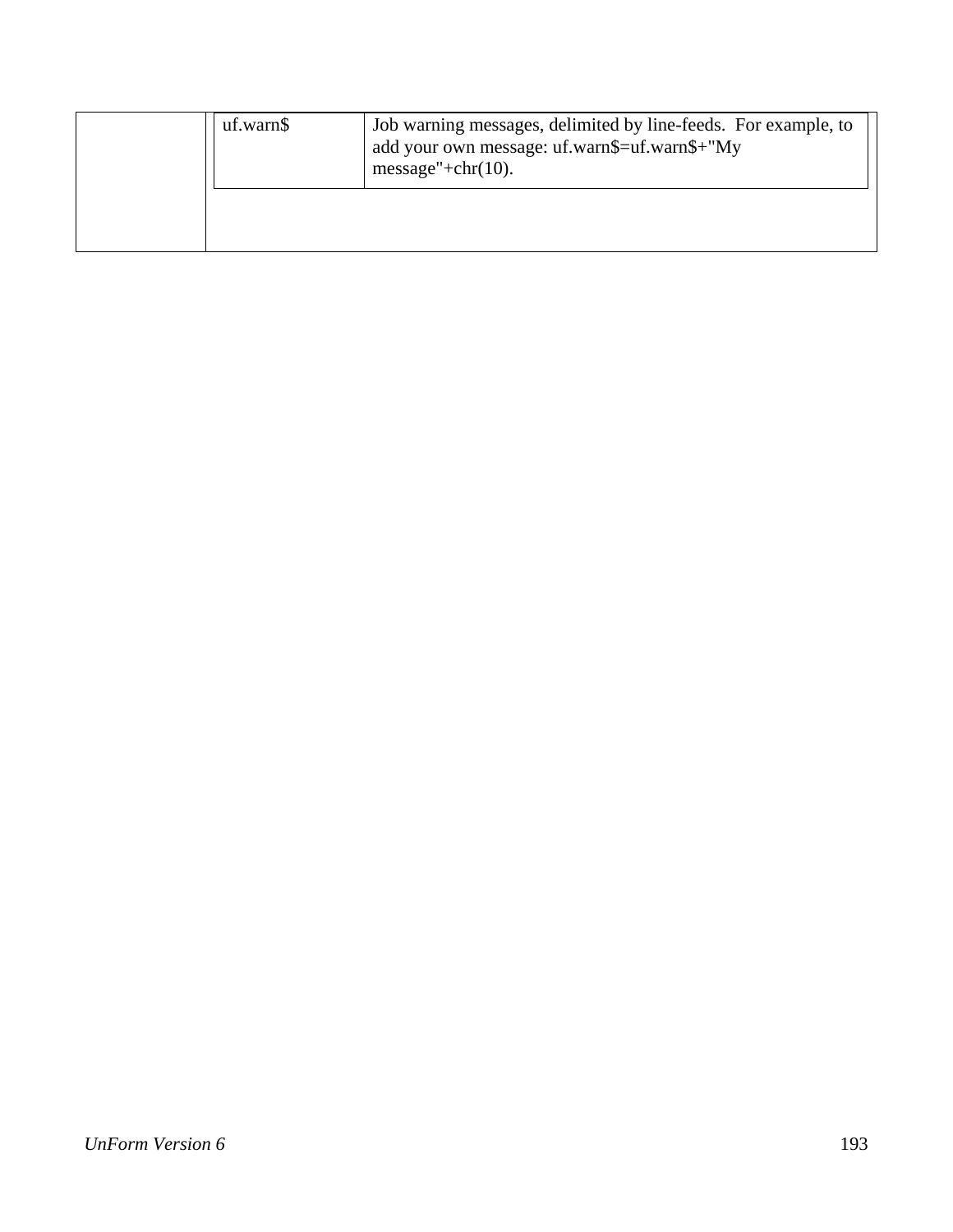# **INTERNAL FUNCTIONS**

In addition to the intrinsic functions available in the run-time Business Basic engine, the most common of which are documented later in this chapter, UnForm provides a set of functions specific to its operating environment. Some functions are macros that perform an action, rather than return a value.

| bbxread(file\$,key\$,rec\$,errcode)                                                                      | Executes an instance of BBx, configured with the<br>bbpath=path line in uf60d.ini, and obtains the record<br>specified by key\$ in file\$. If an error occurs in the BBx<br>instance, it is returned in errcode. An errcode value of $-1$<br>indicates no error occurred. The variable rec\$ can be<br>DIMed as a string template, but be sure to use $=10$ to<br>define field separators, as the default separator in the<br>ProvideX engine is a hex 8A rather than the BBx default<br>hex 0A. If it is not defined as a template, the raw record<br>data is returned and may be parsed.<br>Here is an example:<br>prepage{<br>$ky$ = get(65, 5, 6)$<br>dim $rec$ \$:"id: $c(5*-10)$ , *: $c(1*-10)$ , ,<br>$fax: c(9*-10)$ "<br>bbxread("/u/data/CUSTOMER", ky\$, rec\$, ec)<br>if ec = -1 then faxnum\$ = rec.fax\$<br>} |
|----------------------------------------------------------------------------------------------------------|------------------------------------------------------------------------------------------------------------------------------------------------------------------------------------------------------------------------------------------------------------------------------------------------------------------------------------------------------------------------------------------------------------------------------------------------------------------------------------------------------------------------------------------------------------------------------------------------------------------------------------------------------------------------------------------------------------------------------------------------------------------------------------------------------------------------------|
| cnum(expression)                                                                                         | Returns a number from a text string, after stripping<br>formatting characters such as commas and dollar signs.<br>Parentheses and minus signs indicate negative numbers.<br>Use this function, rather than the intinsic num() function, to<br>convert text to numbers if the text can contain punctuation.                                                                                                                                                                                                                                                                                                                                                                                                                                                                                                                   |
| cut(col, row, cols, value                                                                                | Returns the value text at position <i>col, row</i> , for <i>cols</i> columns,<br>after setting the specified position to value\$. If value\$ is<br>null ("") or spaces, cut() effectively erases the text. This is<br>useful for moving data in text commands, such as text<br>10,60, { $cut(10,59,10,'''')$ }, which would cut text from 10,59<br>and move it to 10,60.                                                                                                                                                                                                                                                                                                                                                                                                                                                     |
| email(to\$, from\$, subject\$, body\$,<br>attach\$, cc\$, bcc\$, otherheaders\$,<br>login\$, password\$) | Sends an email, assuming emailing is properly configured<br>in the mailcall.ini file, using the information supplied. The<br>arguments are positional but need not all be supplied. For<br>example, email(trim(get(81,1,40)), info@acme.com,                                                                                                                                                                                                                                                                                                                                                                                                                                                                                                                                                                                 |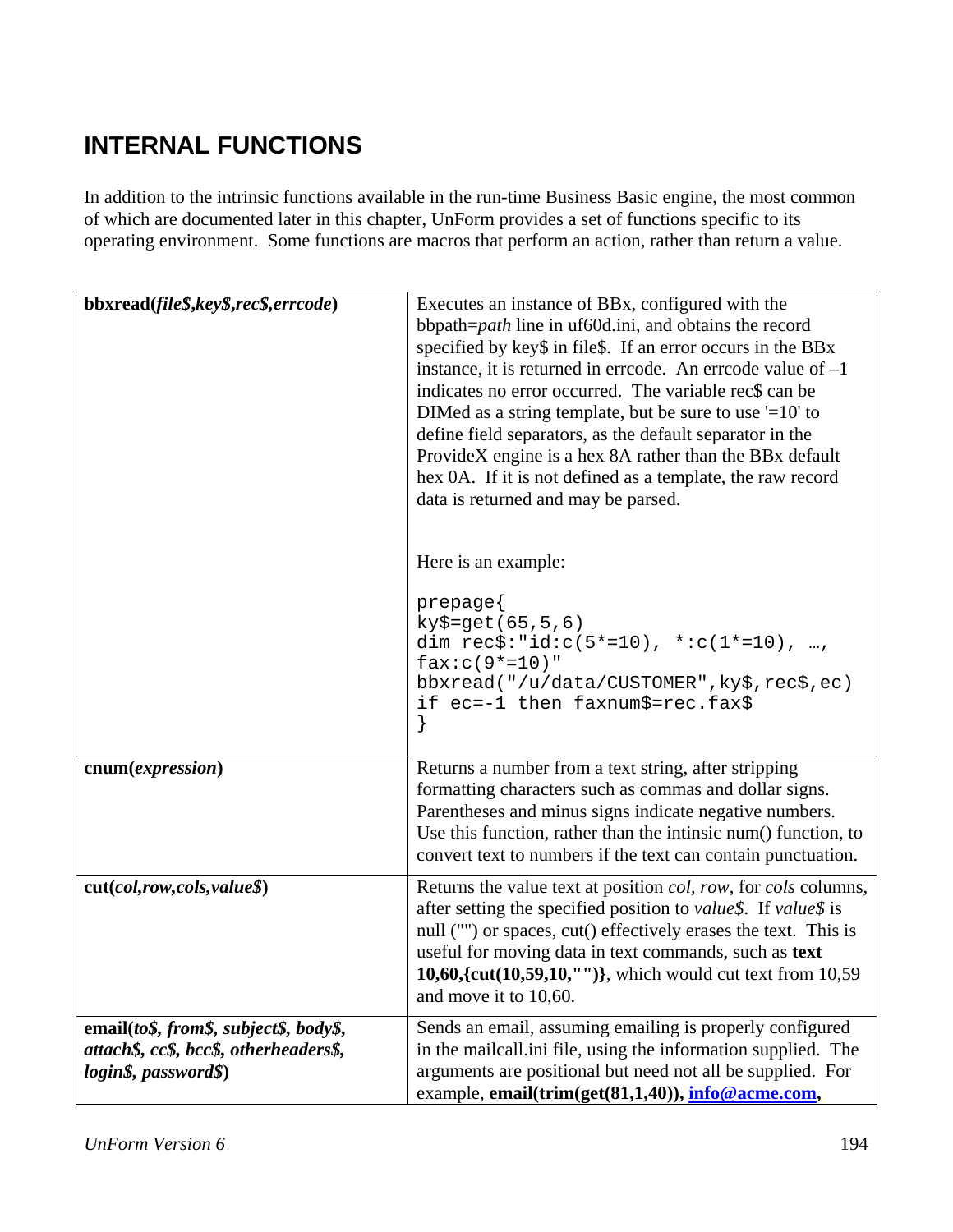|                                            | "Please review", messagebody\$) will send a plain<br>message to the address stored at column 81, row 1, for 40<br>characters in the current page. No attachment, carbon copy,<br>etc. information will be used. As the arguments are<br>positional, if you need to supply a login and password for<br>the mail server to perform authentication, then all the<br>arguments must be supplied, even if simply null (""). Note<br>that this email function is different from the email<br>command, in that the job itself is not sent, and multiple<br>emails can be sent during the job stream within code blocks.<br>This is useful, particularly in combination with the jobstore<br>and jobexec functions, to develop batch email jobs.                                                                                                                                                                                                                                                                                                        |
|--------------------------------------------|-------------------------------------------------------------------------------------------------------------------------------------------------------------------------------------------------------------------------------------------------------------------------------------------------------------------------------------------------------------------------------------------------------------------------------------------------------------------------------------------------------------------------------------------------------------------------------------------------------------------------------------------------------------------------------------------------------------------------------------------------------------------------------------------------------------------------------------------------------------------------------------------------------------------------------------------------------------------------------------------------------------------------------------------------|
| $env(name\$                                | Returns the value of the operating system environment<br>variable in <i>name\$</i> , or in a literal quoted string. Returns null<br>("") if the variable does not exist.                                                                                                                                                                                                                                                                                                                                                                                                                                                                                                                                                                                                                                                                                                                                                                                                                                                                        |
| err=next                                   | May be used for any err= <i>label</i> option in any function or<br>statement. Forces UnForm's error trapping to ignore an<br>error. You may, of course, name your own err=label if<br>desired.                                                                                                                                                                                                                                                                                                                                                                                                                                                                                                                                                                                                                                                                                                                                                                                                                                                  |
| exec(expression)                           | Executes a barcode, bold, box, erase, font, image, italic,<br>light, micr, move, shade, text, or underline command from<br>within the code block. Expression must be a single string<br>value that contains the text of such a command, such as<br>$exec("box "+str,col)+", "+str(row)+", 30, 2.5").$ You can<br>use the <b>exec</b> () function to add enhancements to a print job<br>within the code block. The function can be used in either<br><b>prepage</b> { } or <b>precopy</b> { } blocks. Remember that some<br>commands need quoted parameters to work properly. For<br>example, if you exec() a text command, be sure to add<br>quote characters around the text to be printed, using one of<br>three methods: double any internal quotes, use an<br>expression that uses \$22\$ for quotes, or use an expression<br>that uses CHR $(34)$ for quotes. For example, exec("text<br>$10,10,''+chr(34) + message$ + chr(34) +'',egtimes,10''),$<br>or $exec("text " + str,col) + ", " + str(row) + ", "Quoted$<br>Text"",univers,12"). |
| get(col,row,cols)                          | Returns text from the text\$[all] array, without substring or<br>array out-of-bounds errors.                                                                                                                                                                                                                                                                                                                                                                                                                                                                                                                                                                                                                                                                                                                                                                                                                                                                                                                                                    |
| jobclose(id\$)                             | Closes and erases the temporary storage file associated with<br>id\$. Open jobs are all automatically closed at the end of the<br>primary job.                                                                                                                                                                                                                                                                                                                                                                                                                                                                                                                                                                                                                                                                                                                                                                                                                                                                                                  |
| jobexec(id\$,output\$,driver\$,argstring\$ | Executes a sub-UnForm job using the parameters given.<br>The id\$ identifies a job with one or more pages previously<br>stored with the jobstore() function. The output\$ value                                                                                                                                                                                                                                                                                                                                                                                                                                                                                                                                                                                                                                                                                                                                                                                                                                                                 |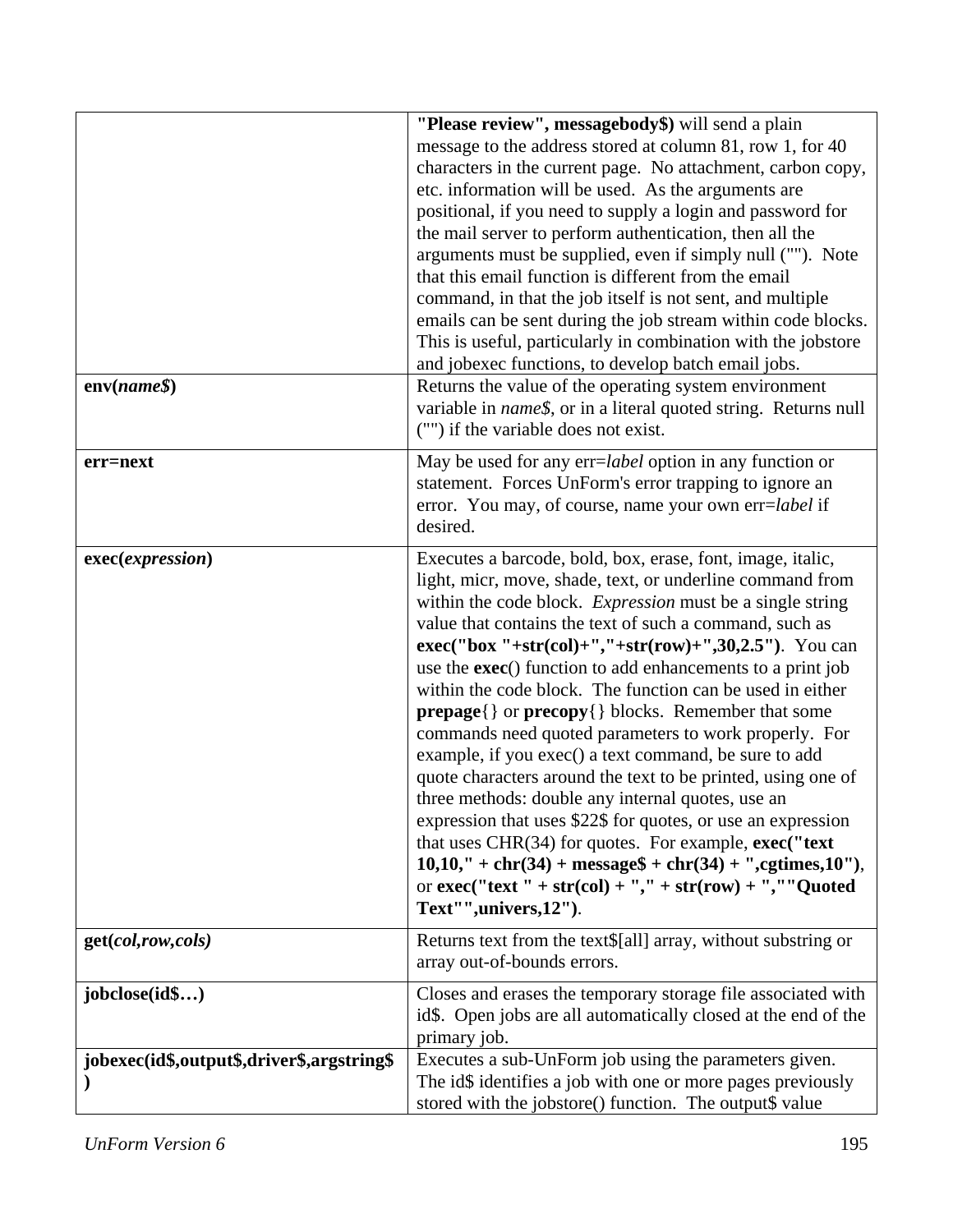|                                             | defines where the sub-job's output should go. This can be a<br>file name, like "/archive/"+invoice\$+".pdf", a device name,<br>like "//printsrv/hp4000", or a pipe/redirect, like ">lp –<br>dhp4000 - oraw". The driver\$ argument can be set to one of<br>the -p drivers supported by UnForm, such as laser or PDF.<br>The argstring\$ contains any additional command line<br>parameters you wish to add to the sub-job command line.<br>You can use any parameter supported by the uf60c client,  |
|---------------------------------------------|------------------------------------------------------------------------------------------------------------------------------------------------------------------------------------------------------------------------------------------------------------------------------------------------------------------------------------------------------------------------------------------------------------------------------------------------------------------------------------------------------|
|                                             | though the -i, -o, and -p options are specified using the<br>other three function arguments.                                                                                                                                                                                                                                                                                                                                                                                                         |
|                                             | A rule set can check uf subjob, as "if uf subjob" or "if<br>uf.subjob=1", to test if an instance is running from a<br>jobexec() function.                                                                                                                                                                                                                                                                                                                                                            |
| jobfile(id\$)                               | Returns the temporary text file associated with id\$.                                                                                                                                                                                                                                                                                                                                                                                                                                                |
| jobstore(id\$)                              | Stores the content of the current page in a temporary file,<br>identified by id\$. The value in id\$ is user-defined, and each<br>unique value stores content in a different temporary file.<br>The other job-related functions use the id\$ value to select<br>which file to use. For example, you could store a whole job<br>with an id\$ of "job", and individual documents in jobs<br>identified by their document number. Each would be stored<br>separately and could be jobexec'd separately. |
| left(str\$, length)                         | Returns the leftmost <i>length</i> characters from str\$, padding<br>with spaces on the right to enforce length. Note also the<br>mid() and right() functions.                                                                                                                                                                                                                                                                                                                                       |
| lower(expression)                           | Returns text in lowercase.                                                                                                                                                                                                                                                                                                                                                                                                                                                                           |
| mcut(col,row,cols,rows,value\$,lf\$,trim\$) | Returns multiple lines of text, optionally with line-feed<br>delimiters and/or trimmed of spaces. The lf\$ argument can<br>be set to "Y" or "y" to add a line-feed character between<br>each line; likewise, the trim\$ argument can be set to "Y" or<br>"y" to cause each line to be trimmed before returned. In<br>addition, mcut() assigns each line in the cut region to<br>value\$. Use null ("") or spaces to erase the source text.                                                           |
| mget(col,row,cols,rows,lf\$,trim\$)         | Returns multiple lines of text into a single string, optionally<br>with a line-feed delimiter and/or trimmed of spaces. This<br>function is useful in conjunction with multi-line<br>functionality of the text command. The lf\$ argument can be<br>set to "Y" or "y" to add a line-feed character between each<br>line; likewise, the trim\$ argument can be set to "Y" or "y"<br>to cause each line to be trimmed before returned.                                                                 |
| $mid(arg1\$, arg2, arg3)$                   | Safely returns a substring without generating an error 47 if<br>the value in $arg 1\$ isn't long enough to accommodate<br>position arg2 and length arg3. Note also the left() and                                                                                                                                                                                                                                                                                                                    |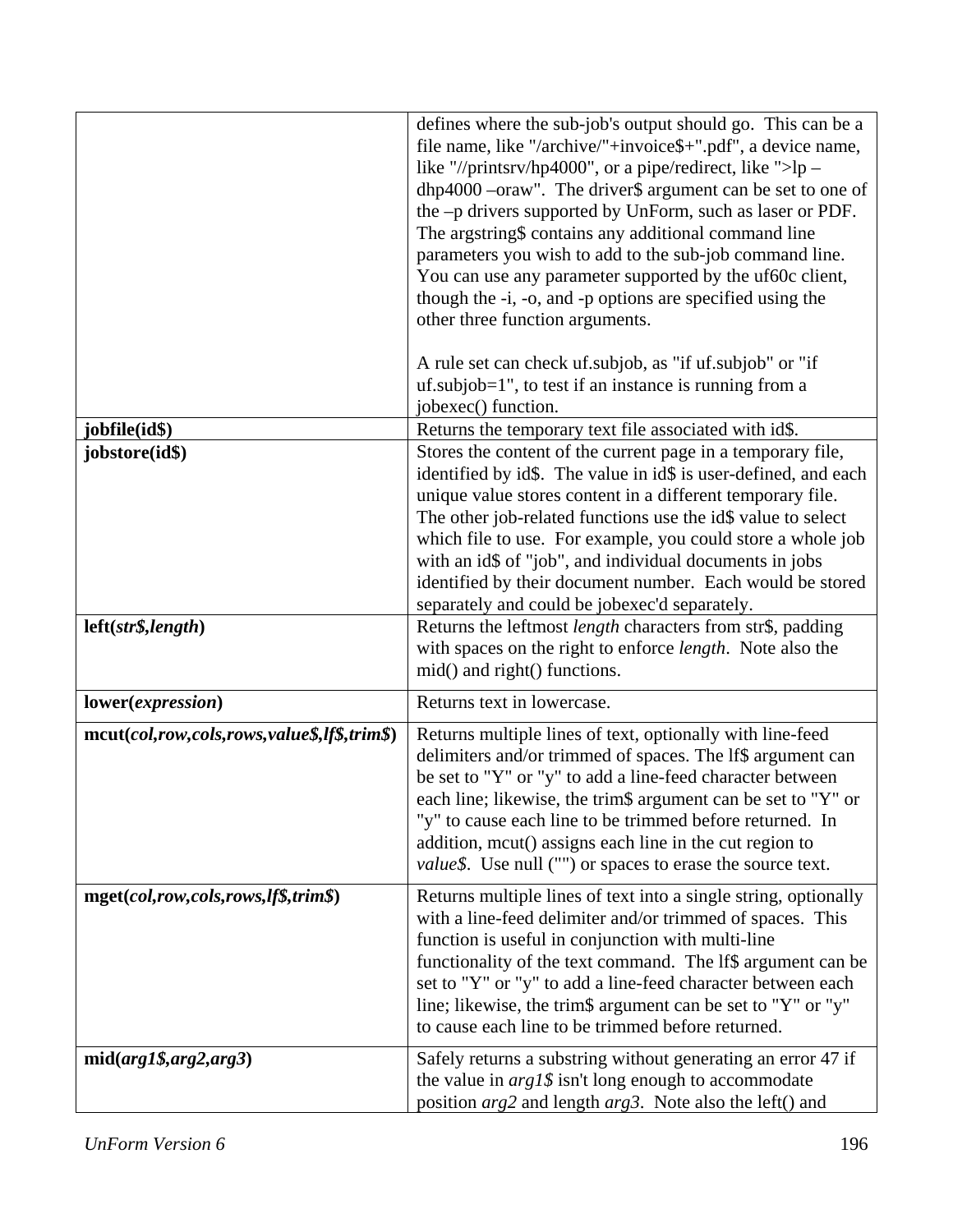|                                      | right() functions.                                                                                                                                                                                                              |
|--------------------------------------|---------------------------------------------------------------------------------------------------------------------------------------------------------------------------------------------------------------------------------|
| $parse(str\$, n, delimter\$,$        | Returns the <i>n</i> th element of the string str\$, when parsed by<br>the delimiter specified. For example, parse("one,two",2,",")<br>would return "two". If the delimiter is null, then any white<br>space delimiter is used. |
| parseq(str\$,n,delimiter\$)          | This is the same as parse(), except that honors quoted<br>values in the string str\$, ignoring delimiters contained in<br>them.                                                                                                 |
| proper( <i>expression</i> )          | Returns text in Proper Case.                                                                                                                                                                                                    |
| $right(str\$ {, length})             | Returns the rightmost length characters from str\$, padding<br>with spaces on the left to enforce <i>length</i> . Note also the<br>left() and mid() functions.                                                                  |
| $set(col, row, cols, value \$ )      | Returns <i>value\$</i> , after it places <i>value\$</i> in the text\$[all] array<br>at the position indicated.                                                                                                                  |
| $sub(str\$ {std\ <sub>new</sub> $\)$ | Returns a string where all occurrences of old\$ in str\$ are<br>replaced with new\$.                                                                                                                                            |
| trim(expression)                     | Returns <i>expression</i> after trimming spaces from the left and<br>right side.                                                                                                                                                |
| upper(expression)                    | Returns text in UPPERCASE.                                                                                                                                                                                                      |

When using variables and line labels, you should avoid using any values that begin with "UF". UnForm reserves all such variables and labels for its use. You may use a backslash (\) at the end of a line to continue the statement on the next line. Lines prefixed with "#" are not added to the code.

Two data elements from the command line can be referenced in code blocks using the stbl() function (use gbl() in ProvideX environments). The –s *sub-file* option will generate stbl values as "@*name*". For example, if the substitution file contains the line 'company=Smith Produce', then stbl("@company") will return "Smith Produce". Further, the –prm command line option will directly create stbl values.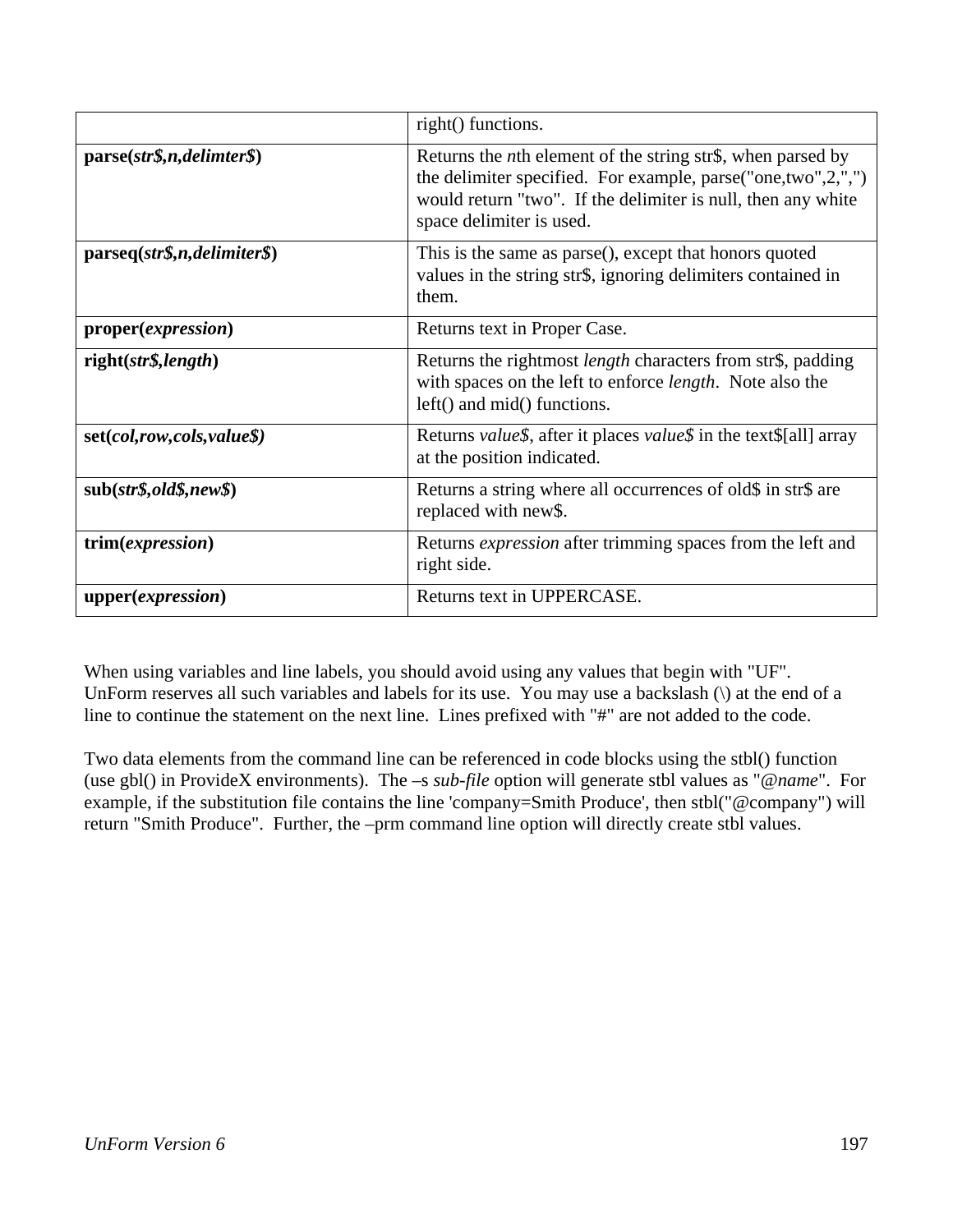# **VERBS AND FUNCTIONS**

The following list is a summary of verbs and functions that are commonly used in UnForm applications. Note that all functions accept an ",err=*linelabel*" or *"*err=next" argument, and all verbs accept the same after any parameters, to branch if an error occurs. Optional arguments are shown inside braces {}.

| ASC(string)                                 | Returns the ASCII numeric value $(0-255)$ of the first                                                                |
|---------------------------------------------|-----------------------------------------------------------------------------------------------------------------------|
|                                             | character of string.                                                                                                  |
| ATH(string)                                 | Returns a binary equivalent of a human readable hex string.                                                           |
|                                             | ATH("1B") returns an escape character.                                                                                |
| BIN(integer, length)                        | Returns a binary integer representation of the specified                                                              |
|                                             | length. The inverse function of this is the DEC() function.                                                           |
| <b>BREAK</b>                                | Breaks out of a loop structure. Equivalent to EXITTO                                                                  |
|                                             | linelabel if linelabel is the line after the closing WEND or                                                          |
|                                             | NEXT.                                                                                                                 |
| CHR(integer)                                | Returns a character string whose ASCII value is integer,                                                              |
|                                             | between 0 and 255. CHR(27) returns an escape character.                                                               |
| <b>CONTINUE</b>                             | Executes the next iteration of a loop structure. Equivalent                                                           |
|                                             | to GOTO linelabel, if linelabel is the closing WEND or                                                                |
|                                             | NEXT.                                                                                                                 |
| $CVS(\text{string}, \text{arg})$            | Returns a converted string according to the cumulative                                                                |
|                                             | value of the integer <i>arg</i> . Values: 1=strip leading spaces,                                                     |
|                                             | 2=strip trailing spaces, 4=uppercase, 8=lowercase, 16=non-                                                            |
|                                             | printable characters to spaces, 32=multiple spaces to single                                                          |
|                                             | spaces. CVS(a\$,3) trims both leading and trailing spaces.                                                            |
| $\text{DATE}(julian \{, time\} \{ :mask\})$ | returns a human readable date and/or time, based on the<br>julian date (see the JUL() function), a decimal time (hour |
| $DTE(julian \{, time\} \{:mask\})$          | and fraction of hour $-12.5=12:30PM$ , and a format mask.                                                             |
|                                             | The mask can contain combinations of placeholder                                                                      |
|                                             | characters and modifiers. The placeholders are %M=month,                                                              |
|                                             | %D=day, %Y=year, %H=hour (24 hour clock), %h=hour                                                                     |
|                                             | (12 hour clock), %m=minute, %s=second, %p=AM/PM.                                                                      |
|                                             | Modifiers include z=zero fill, s=short text, l=long text.                                                             |
|                                             | Examples on June 30, 1999 at 1:30 in the afternoon: $date(0)$                                                         |
|                                             | returns "06/30/99", date(0:"%Ml %D, %Yl") returns "June                                                               |
|                                             | 30, 1999", date(0,tim:"%hz:mz %p") returns "01:30 PM".                                                                |
| $DEC(\text{string})$                        | Returns the decimal conversion of the binary integer in                                                               |
|                                             | string. The counterpart to the BIN() function. To treat                                                               |
|                                             | string as an unsigned integer, you should use the form                                                                |
|                                             | DEC(\$00\$+string).                                                                                                   |
| $DIM string(length \{, char\})$             | Returns a string of length size, of spaces or the specified                                                           |
|                                             | char character.                                                                                                       |
| $DIM name[dim1\{, dim2\{, dim3\}\}]$        | Creates a numeric or string array variable. Dimensions can                                                            |

*UnForm Version 6* 198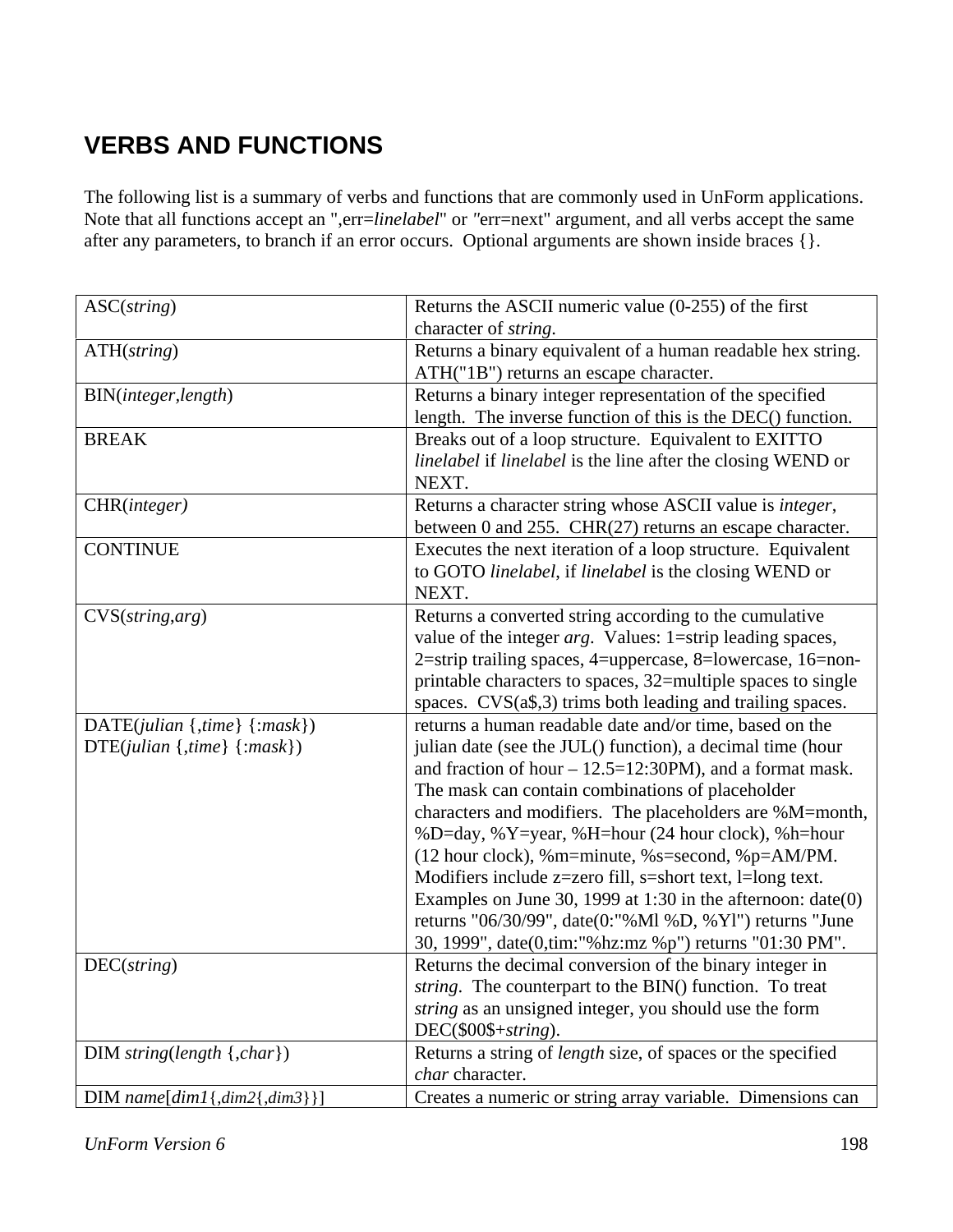|                               | be simple integers, indicating an index range of 0dim, or                |
|-------------------------------|--------------------------------------------------------------------------|
|                               | two integers separated by a colon, like 1:12.                            |
| DIR("")                       | Returns the current disk directory. On Windows,                          |
|                               | DIR( <i>driveletter</i> ) will return the current directory for the      |
|                               | specified disk drive.                                                    |
| EPT(number)                   | Returns the 10's exponent value of <i>number</i> . EPT(100)=3,           |
|                               | $EPT(12)=2.$                                                             |
| ERASE filename                | Erases a file. Obviously, care should be taken to only erase             |
|                               | temporary work files.                                                    |
| <b>EXITTO</b> linelabel       | Exits a loop structure (current level only, in nested                    |
|                               | structures) and jumps to the specified linelabel.                        |
| FBIN(number)                  | Returns a 64-bit IEEE number in natural left to right                    |
| I3E(number)                   | ordering.                                                                |
| $FDEC(\text{string})$         | Returns the decimal value of a 64-bit IEEE number.                       |
| I3E(string)                   |                                                                          |
| FID(channel)                  | Returns a file identification string for the file opened on              |
|                               | <i>channel</i> . For devices, just the device name is returned. For      |
|                               | files, the first byte indicates the file type (\$00\$=indexed,           |
|                               | \$01\$=serial, \$02\$=keyed, \$03\$=text, \$04\$=program,                |
|                               | \$05\$=directory, \$06\$=mkeyed, etc.) You can verify a file             |
|                               | is a plain text file like this: test\$=fid(filechan); if                 |
|                               | test $(1,1)$ =\$03\$ then x\$="text file".                               |
| FILL(integer{,string})        | Returns a string if <i>integer</i> length, made up of successive         |
| $DIM(integer\{, string\})$    | iterations of <i>string</i> , or spaces if no <i>string</i> is provided. |
|                               | FILL(7,"abc") will return "abcabca".                                     |
| FIN(channel)                  | Returns additional file information not found in the FID()               |
|                               | function. A common use of this function is to determine file             |
|                               | size, which is stored as a binary integer in the first four              |
|                               | bytes. To get the length of a file: x\$=fid(filechannel);                |
|                               | length= $dec(\$00\$+x$(1,4))$ . Additional potentially useful            |
|                               | information can be found as well. See the language                       |
|                               | reference manual for more details.                                       |
| FOR numvar=start TO end {STEP | Initiates a loop, using a numeric variable initialized to <i>start</i>   |
| increment}                    | the first pass through the loop, incrementing by 1 or the                |
|                               | specified <i>increment</i> , which can be negative, until the            |
|                               | variable exceeds (or goes below in the case of a negative                |
|                               | increment) end. The statements following this command,                   |
|                               | until a NEXT <i>numvar</i> statement, are executed. The loop             |
|                               | can be broken from with the BREAK or EXITTO verbs.                       |
| FPT(number)                   | Returns the fractional portion of a number. $FPT(100.66)$                |
|                               | returns .66.                                                             |
| <b>GOSUB</b> linelabel        | Jumps to the specified linelabel. Statements will be                     |
|                               | executed until a RETURN verb is encountered, and                         |
|                               | execution will return to the statement after the GOSUB.                  |
| GOTO linelabel                | Jumps to the specified linelabel.                                        |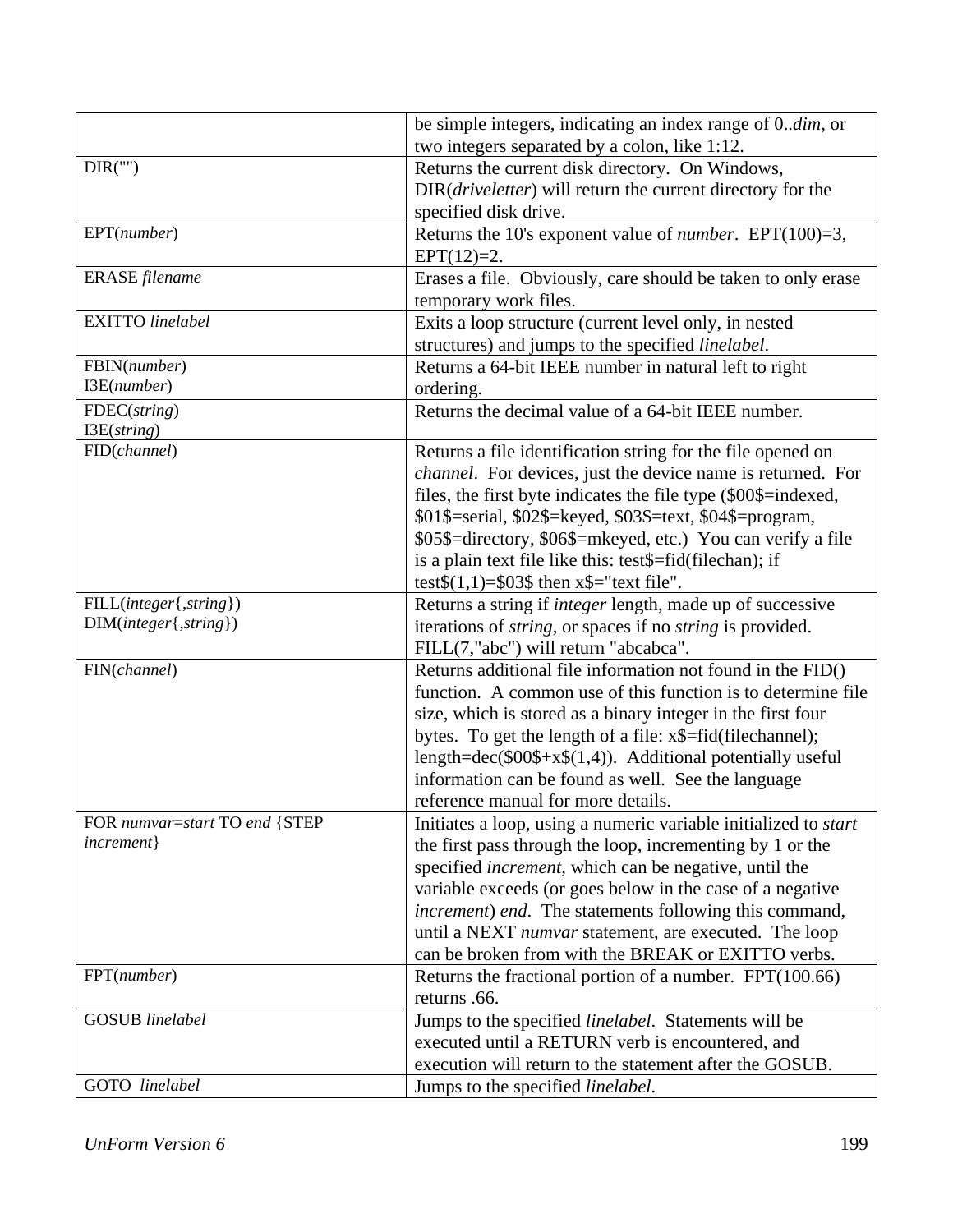| HTA(hexstring)                                 | Returns a human readable hex string of <i>hexstring</i> .                     |
|------------------------------------------------|-------------------------------------------------------------------------------|
|                                                | HTA(CHR(2)) returns "02". HTA("0") returns "30".                              |
| IF test THEN statement(s) $\{E LSE$            | Conditionally executes statements. test must be a simple                      |
| $statement(s) \}$ {END_IF or FI}               | expression that produces a boolean or numeric result                          |
|                                                | $(0 = false, non-0 = true)$ . Multiple statements can follow the              |
|                                                | THEN or ELSE clause by separating them with semi-                             |
|                                                | colons. Statements following a END_IF are executed                            |
|                                                | without regard to the condition of the last IF test. Nested IF                |
|                                                | statements are accepted without practical limit.                              |
| INT(number)                                    | Returns the integer portion of a number. INT(99.645)=99.                      |
| JUL(year, month, day)                          | Returns the julian integer of the specified date elements.                    |
|                                                | The year should be specified, if possible, as a 4-digit year.                 |
|                                                | Otherwise the function will assume a century of 1900. The                     |
|                                                | complement of this function is the DATE() function.                           |
| $LEN(\text{string})$                           | Returns the length of the string.                                             |
| LET $var = value\{var = value\}$               | Assigns variables to values. The variables can be numeric,                    |
|                                                | string, or array variables. The values can be any compatible                  |
|                                                | numeric or string expression. LET is implied when an                          |
|                                                | assignment is performed in context. "LET $a=1$ " and " $a=1$ "                |
|                                                | are equivalent.                                                               |
| MASK(string{,regexpr})                         | Returns the position where a regular expression pattern was                   |
| MSK(string{,regexpr})                          | found in the <i>string</i> , or 0 If not found. If <i>regexpr</i> is not      |
|                                                | specified, then the last regexpr used is re-used. This                        |
|                                                | provides a performance benefit for repeated uses of the                       |
|                                                | same regexpr. The length of the string matched is returned                    |
|                                                | by the $TCB(16)$ function.                                                    |
| $MAX(num\{num})$                               | Returns the largest number found in the list of nums.                         |
| $MIN(num\{num\})$                              | Returns the smallest number found in the list of <i>nums</i> .                |
| MOD(num1, num2)                                | Returns the remainder of dividing <i>numl</i> by <i>num2</i> .                |
|                                                | $MOD(4,3)=1, MOD(6,3)=0.$                                                     |
| NUM(string)                                    | Returns the decimal value of a string, assuming the string is                 |
|                                                | a well-formatted value containing digits, a single optional                   |
|                                                | period (decimal point), and a single optional leading hyphen                  |
|                                                | (minus sign). Other punctuation or characters will return an                  |
|                                                | error. NUM("-12.5") returns 12.5. NUM("1,456") results                        |
|                                                | in an error.                                                                  |
| ON integer GOTO GOSUB                          | Branches to one of the indicated line labels based on the                     |
| $linelabel\{, linelabell \}$                   | value of <i>integer</i> . If <i>integer</i> is 0 or less, branch to the first |
|                                                | label, 1 to the second, 2 to the third, and so on. The last                   |
|                                                | label is used for <i>integer</i> values greater than that of the last         |
|                                                | label.                                                                        |
| $OPEN(integer{, err=linelabel next}{, isz=i})$ | Opens the file named in <i>string</i> on channel <i>integer</i> . To open     |
| nteger}) string                                | a file in binary mode regardless of the file type, specify a                  |
|                                                | block size with the ",isz= <i>integer</i> " option.                           |
| POS(string1 relation string2 {,increment       | Scans string2 for a substring having the specified relation to                |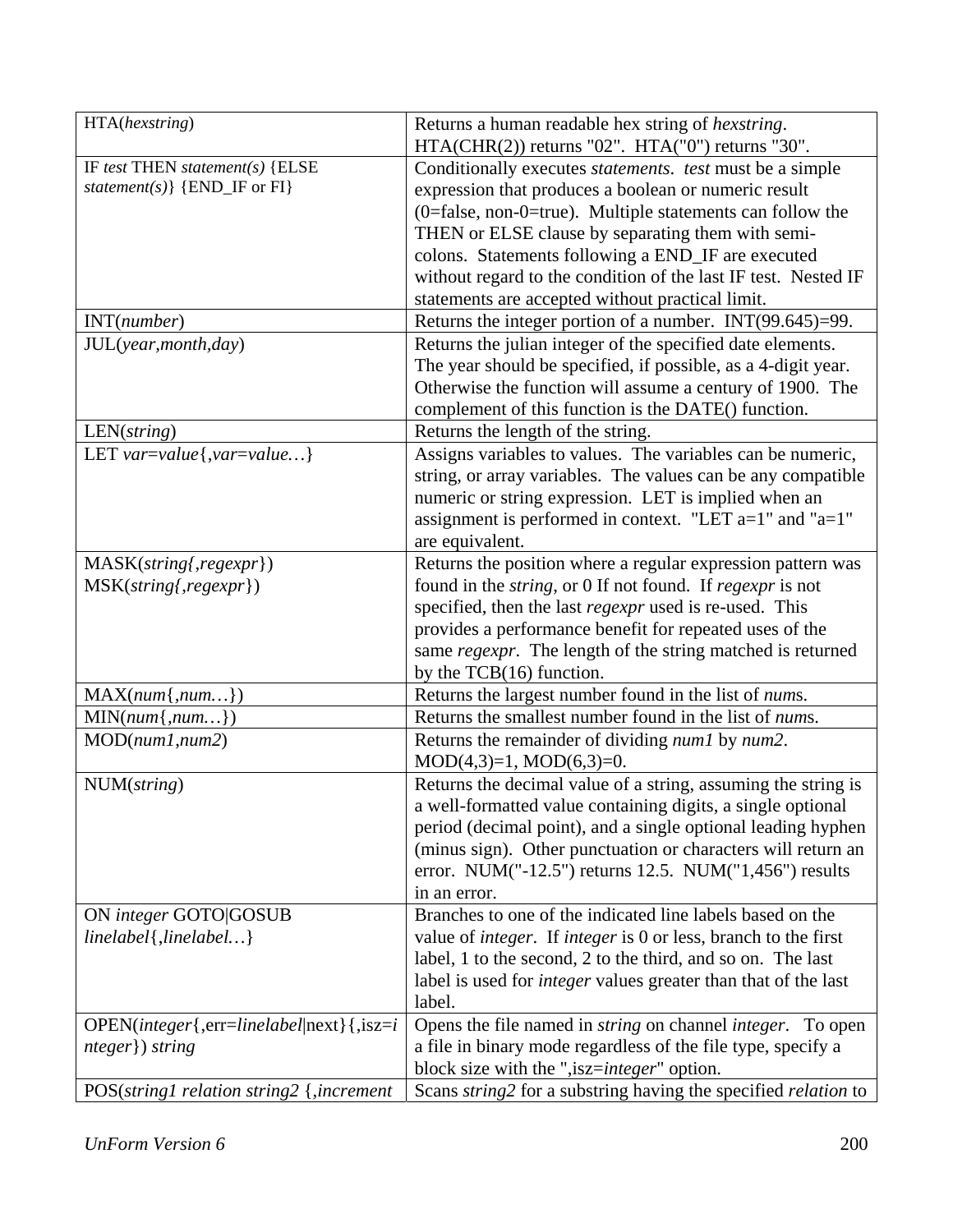| $\{, occurrence\}\})$                 | string1. $POS("B"='ABC")$ returns 2. $POS("B" < "ABC")$                      |
|---------------------------------------|------------------------------------------------------------------------------|
|                                       | returns 3. The string can be searched in even character                      |
|                                       | increments: $POS("02"='002002", 2)$ will return 5, since the                 |
|                                       | second and third characters, though matching the search                      |
|                                       | string, are not located at an increment boundary. If the                     |
|                                       |                                                                              |
|                                       | string is not found, or the requested relation, increment, and               |
|                                       | occurrence cause the string to not be found, the function                    |
|                                       | returns 0.                                                                   |
| $PRINT(channel)$ value $\{value\}\$ , | Prints a series of values, numeric and/or string, to the file                |
|                                       | channel specified. A line-feed character is added to the                     |
|                                       | channel unless the last character of the statement is a                      |
|                                       | comma.                                                                       |
| READ{ RECORD}(channel {,options})     | Reads data from the specified channel into the specified                     |
| variable $\{$ , variable}             | variables, looking for field terminator characters to delimit                |
|                                       | variables. Field terminators include line-feeds, carriage                    |
|                                       |                                                                              |
|                                       | returns, and nulls. Valid options include "err=linelabel",                   |
|                                       | "end=linelabel", "siz=blocksize". "key=keystring",                           |
|                                       | "ind=index", and "dom=linelabel". For intrinsic keyed files,                 |
|                                       | use the key= or ind= options to read specific records. For                   |
|                                       | text files, use READ to process line-feed delimited files, but               |
|                                       | be aware that carriage return characters act as field                        |
|                                       | separators. To read text files as binary files, use READ                     |
|                                       | RECORD with a "siz=" option.                                                 |
| <b>REM</b>                            | Places a non-executing remark line in the code. In UnForm,                   |
|                                       | you can also use a # character.                                              |
| <b>RETRY</b>                          | Retries the statement that caused the last error branch to be                |
|                                       | taken.                                                                       |
| <b>RETURN</b>                         | Returns from a GOSUB branch.                                                 |
|                                       |                                                                              |
| RND( <i>integer</i> )                 | Returns a pseudo-random number. The random number                            |
|                                       | sequence can be re-seeded by providing a negative integer,                   |
|                                       | so it is common at startup (like in a prejob code block) to                  |
|                                       | seed the RND function with a variable number, such as                        |
|                                       | MOD(JUL(0,0,0)+INT(TIM*10000),32000). The integer                            |
|                                       | can be a number from $-32767$ to $+32767$ . Positive numbers                 |
|                                       | return a random integer from 0 to <i>integer</i> -1. If <i>integer</i> is 0, |
|                                       | a random number between 0 and 1 is returned.                                 |
| ROUND(number, precision)              | Returns number, rounded to precision.                                        |
|                                       | ROUND(1.566,2)=1.57. ROUND(100.83,0) returns 101.                            |
|                                       |                                                                              |
| SCALL(string)                         | Executes the operating system command in <i>string</i> . Returns             |
| SYS(string)                           | the result code provided by the operating system. Use this                   |
|                                       | function to interface with the operating system or external                  |
|                                       | commands. This is an alternative to opening a pipe to a                      |
|                                       | command.                                                                     |
| <b>SETERR</b> linelabel               | Provides a generic error handler to catch errors not trapped                 |
|                                       | by err=linelabel branches in functions and verbs. UnForm                     |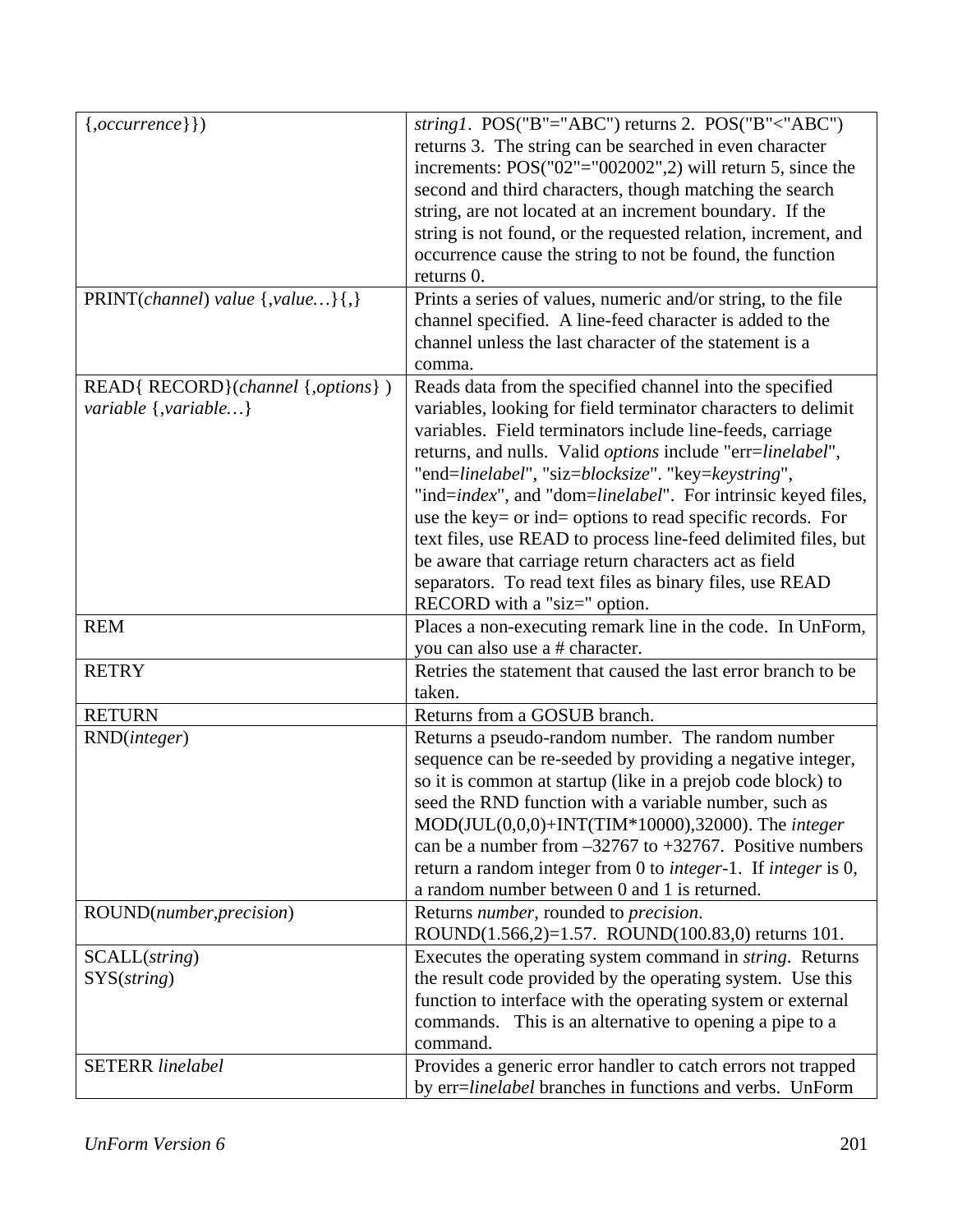|                                   | also adds error handling code to code blocks, and reports                      |
|-----------------------------------|--------------------------------------------------------------------------------|
|                                   | errors in a job error file (temp/jobno.err in the server                       |
|                                   | directory).                                                                    |
| SGN(number)                       | Returns a 1, 0, or $-1$ , depending on the sign of <i>number</i> .             |
| $STBL(suring1\{, string2\})$      | Returns and/or sets the global string table value named                        |
| GBL(string1{,string2})            | <i>string1</i> . If <i>string2</i> is present, then the string table is set to |
|                                   | string2. In both cases, the value is returned. If string1 has                  |
|                                   | not been set, STBL(string1) will result in an error (trappable                 |
|                                   | with err=linelabel, of course).                                                |
| $STR(number{:mask})$              | Converts a number to a string, optionally formatted with a                     |
| $STR(string\{ : mask\})$          | mask. The mask can contain any text, plus the following                        |
|                                   | placeholder characters: 0=zero filled digit, #=space filled                    |
|                                   | digit, "."=decimal point, ","=thousands separator, $-$ , $($ , $)$ , and       |
|                                   | CR for negative numbers. STR(99.91:"0000.00") returns                          |
|                                   | "0099.91". STR(19093.255:"###,##0.00") returns                                 |
|                                   | "19,093.26".                                                                   |
| STRING filename{, err=label}      | Creates a text file of the name specified. Use either a string                 |
| SERIAL filename{,err=label}       | variable or expression, or a quoted literal string.                            |
|                                   |                                                                                |
|                                   | Examples: STRING "/tmp/test.txt" or STRING                                     |
|                                   | "/tmp/"+str(dec(info(3,0)))+".txt",err=next.                                   |
| TCB(integer)                      | Returns task control information. Commonly used integer                        |
|                                   | values include: 10=last operating system error code and                        |
|                                   | 16=length of MASK() function match.                                            |
| <b>TIM</b>                        | Numeric variable that returns the decimal time of day, from                    |
|                                   | 0.0 to 23.99.                                                                  |
| <b>UNT</b>                        | Numeric variable that returns the next available file channel                  |
|                                   | number.                                                                        |
| WHILE conditionWEND               | Looping construct that performs statements between                             |
|                                   | WHILE and WEND statements as long as <i>condition</i> is true                  |
|                                   | or non-zero.                                                                   |
| WRITE {RECORD} (chan,options)data | Writes data to a file. Numerous options are available, some                    |
|                                   | depending on the type of file. See the full programming                        |
|                                   | documentation available on www.pvx.com for more details.                       |

# **Lexical Substitutions**

With the change in Version 6 to the ProvideX run-time engine, it is possible that some BBx syntax in code blocks will be incompatible. For the most part, the lexical substitutions automatically performed by UnForm will handle any differences, with the exception of direct I/O to BBx data files, which can be handled with the bbxread() function. However, if any additional substitutions are required, they can be entered into a user-defined text file called uflexsub.usr.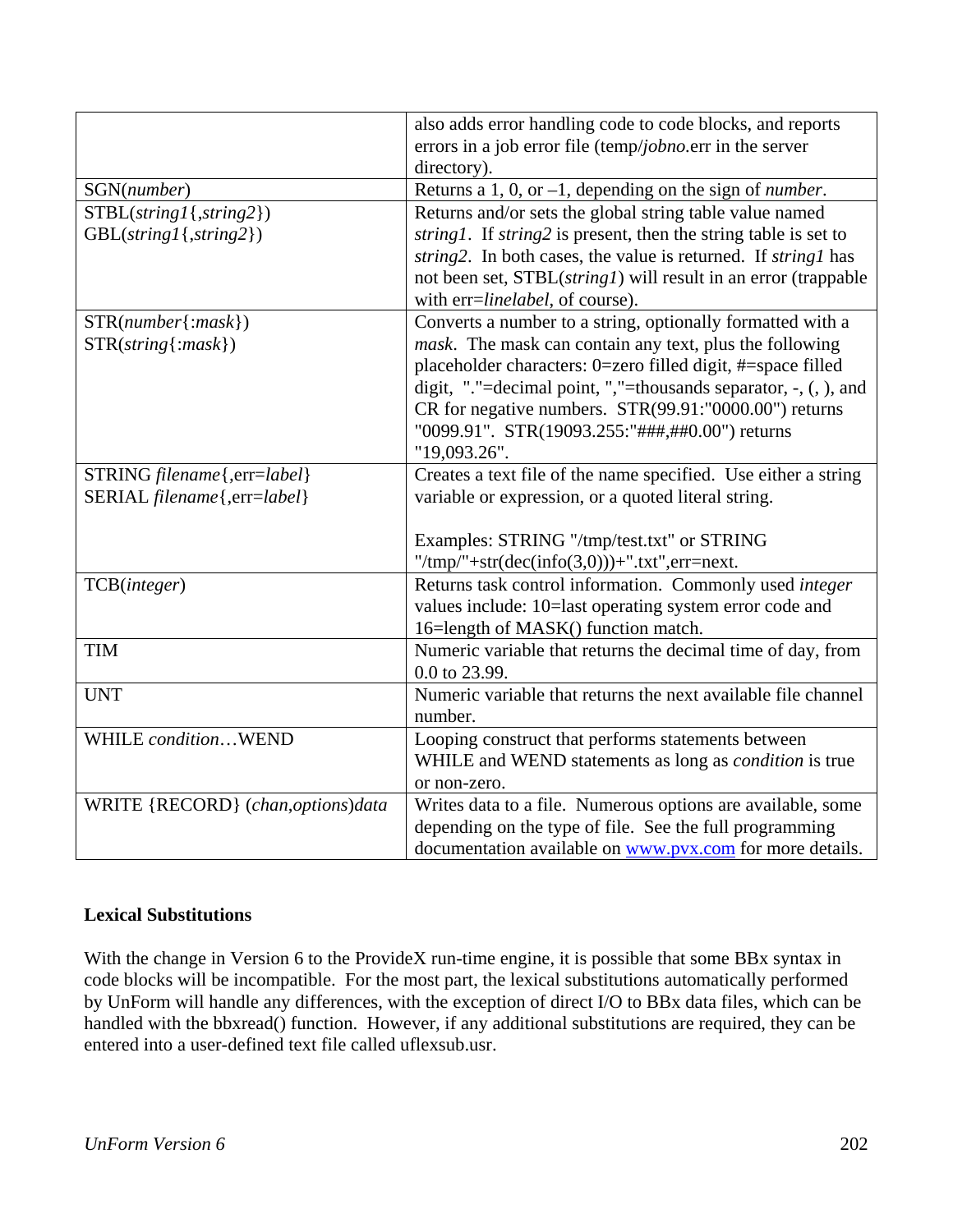The format for the lines in this file is simply *bbxsyntax*=*pvxsyntax*. An example is provided in uflexsub.txt, which is a file that provides some standard syntax substitutions that the internal lex capabilities do not support. You can add your own by simply creating uflexsub.usr and adding lines.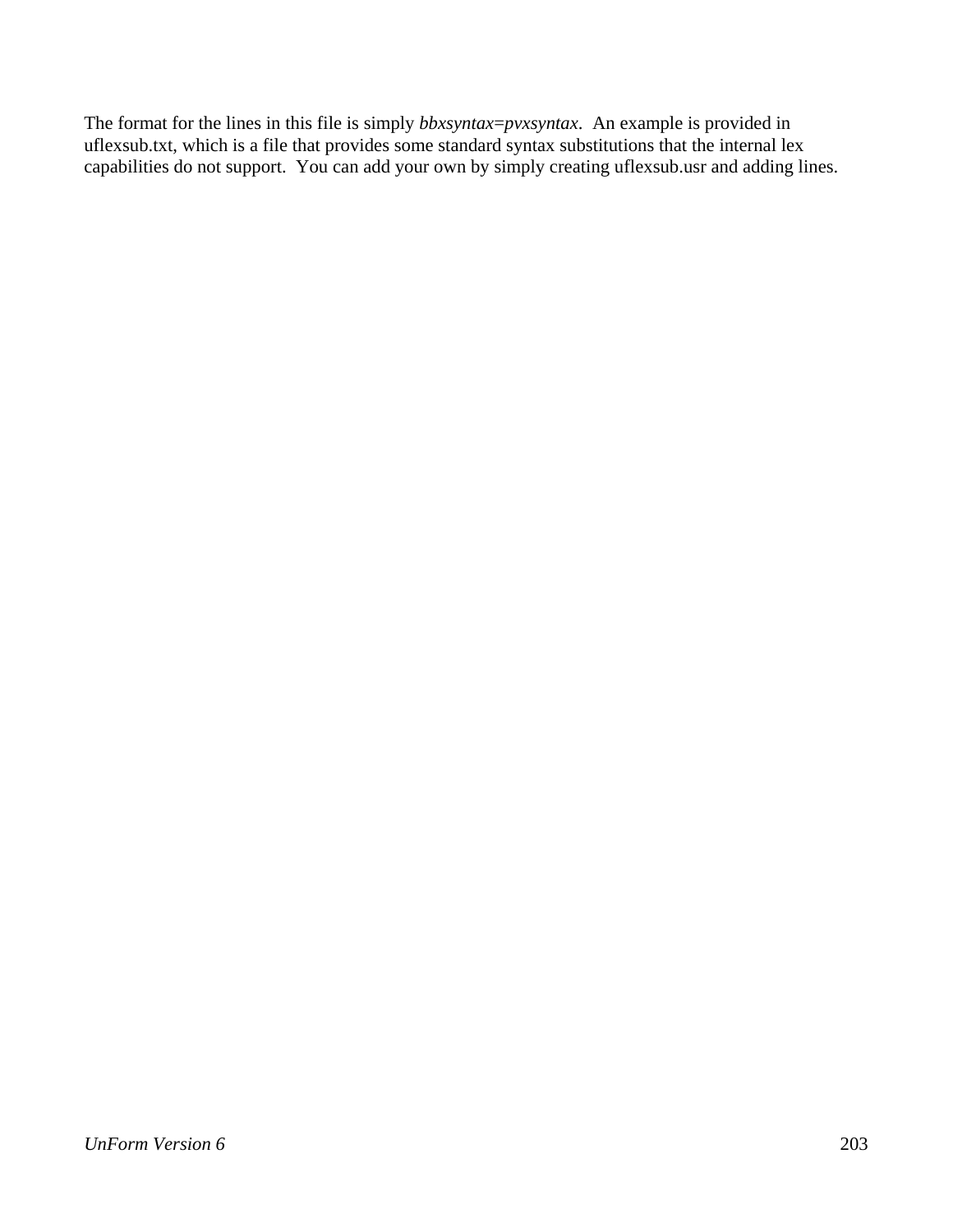# **ERROR CODES**

When code is executed, any errors that are not handled by err=*label* branches are reported as warnings on a job trailer page. High error code numbers are used to report errors in client-server communication. Common error codes are shown in the following table.

| <b>Error Number</b> | <b>Description</b>                                                                       |
|---------------------|------------------------------------------------------------------------------------------|
|                     | End of record error, which may occur on a buffered disk write operation if the data      |
|                     | is too long for the record buffer. This error is rare in UnForm jobs, but could occur    |
|                     | if output is being printed to a printer alias defined in the config.unf file.            |
| $\overline{2}$      | End of file, which may indicate a disk full message, or a file that is too large for the |
|                     | operating system to handle.                                                              |
| 10                  | An invalid file name was given.                                                          |
| 11                  | A missing key on a keyed read operation, or a duplicate key on a keyed write             |
|                     | operation with a DOM= option.                                                            |
| 12                  | A missing file error on a file open operation, or a duplicate file error on a file       |
|                     | creation operation.                                                                      |
| 13                  | Normally a file permission error.                                                        |
| 14                  | A file channel conflict or locking conflict error.                                       |
| 16                  | Out of resources, such as file handles. If this error occurs, it is often due to opening |
|                     | too many files. This can easily occur if files are opened but not closed in a loop or    |
|                     | call construct.                                                                          |
| 18                  | Normally a file or directory permission error.                                           |
| 20                  | Syntax error. Common causes include mismatched parentheses, incorrect spelling           |
|                     | of verbs or functions, or missing or incorrect function arguments.                       |
| 21                  | Missing statement, as referenced in an ERR=label, or a goto or gosub branch.             |
| 23                  | Missing GBL/STBL variable name.                                                          |
| 26                  | String/Number mismatch, where a string variable or literal is used where a number        |
|                     | is expected, or visa versa.                                                              |
| $27\,$              | Stack error, such as a return without a gosub, or a wend without a while.                |
| 28                  | For/Next error, such as executing a next without an associated for.                      |
| 29                  | Mnemonic error. Mnemonics are pre-defined codes inside single quotes, such as            |
|                     | 'FF' or 'LF'. Therefore, single quotes are not valid as string literal indicators; only  |
|                     | double quotes are.                                                                       |
| 30                  | Corrupt program, which indicates that UnForm itself is probably corrupted, unless        |
|                     | this error occurs on a call statement referencing an external program.                   |
| 31                  | Out of memory.                                                                           |
| 33                  | Out of memory.                                                                           |
| 36                  | Mismatched arguments on a call statement.                                                |
| 40                  | Numeric overflow, normally caused by a divide by zero.                                   |
| 41                  | An integer overflow or range error. Some functions require integer arguments, so a       |
|                     | floating point number will cause this error. Also, some functions require integer        |
|                     | arguments to fall in a certain range, and this error will occur if the function is given |
|                     | a value outside of the valid range.                                                      |
| 42                  | Array subscript error.                                                                   |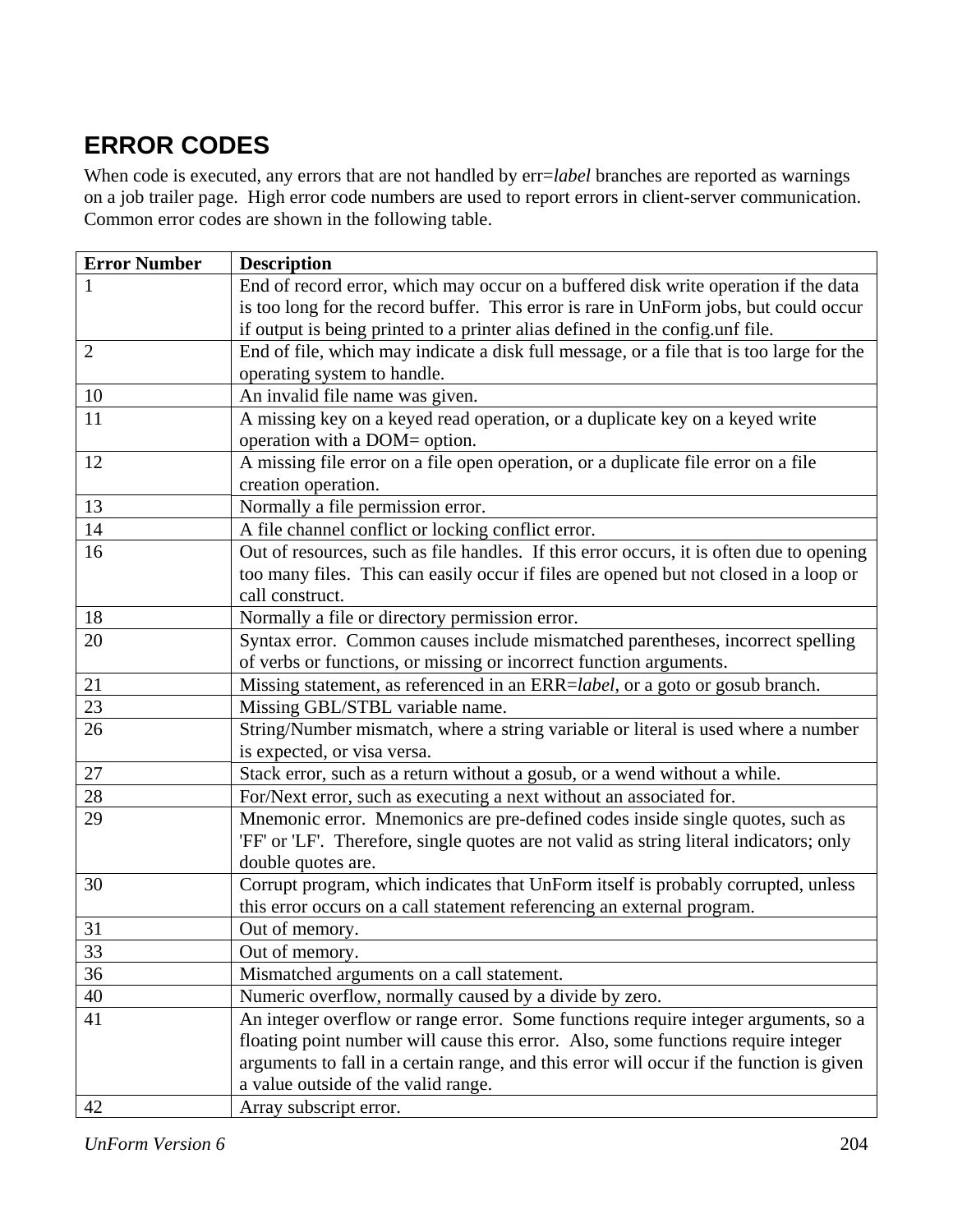| <b>Error Number</b> | <b>Description</b>                                                                       |
|---------------------|------------------------------------------------------------------------------------------|
| 43                  | Masking error.                                                                           |
| 46                  | String length error.                                                                     |
| 47                  | Substring error, such as a starting position of 0 or a length greater than the length of |
|                     | the string.                                                                              |
| 997                 | The client's IP address is not in the server's list of valid addresses. To correct this  |
|                     | problem, the allow= line in the server's uf60d.ini file must be modified to match the    |
|                     | network addresses in use, and the uf60d server restarted.                                |
| 998                 | The maximum number of concurrent jobs licensed was exceeded.                             |
| 999                 | The server was unable to start the secondary process to handle the job within the        |
|                     | allotted time of 30 seconds. Possible causes include a sluggish server and network       |
|                     | problems, such as a DNS server timeout.                                                  |
| 1024                | The Windows uf60c.exe client can report this error if the network connection to the      |
|                     | server is too slow.                                                                      |
| 1057                | The Windows uf60c.exe client can report this error if the server is not running or a     |
|                     | firewall is blocking the primary listening port.                                         |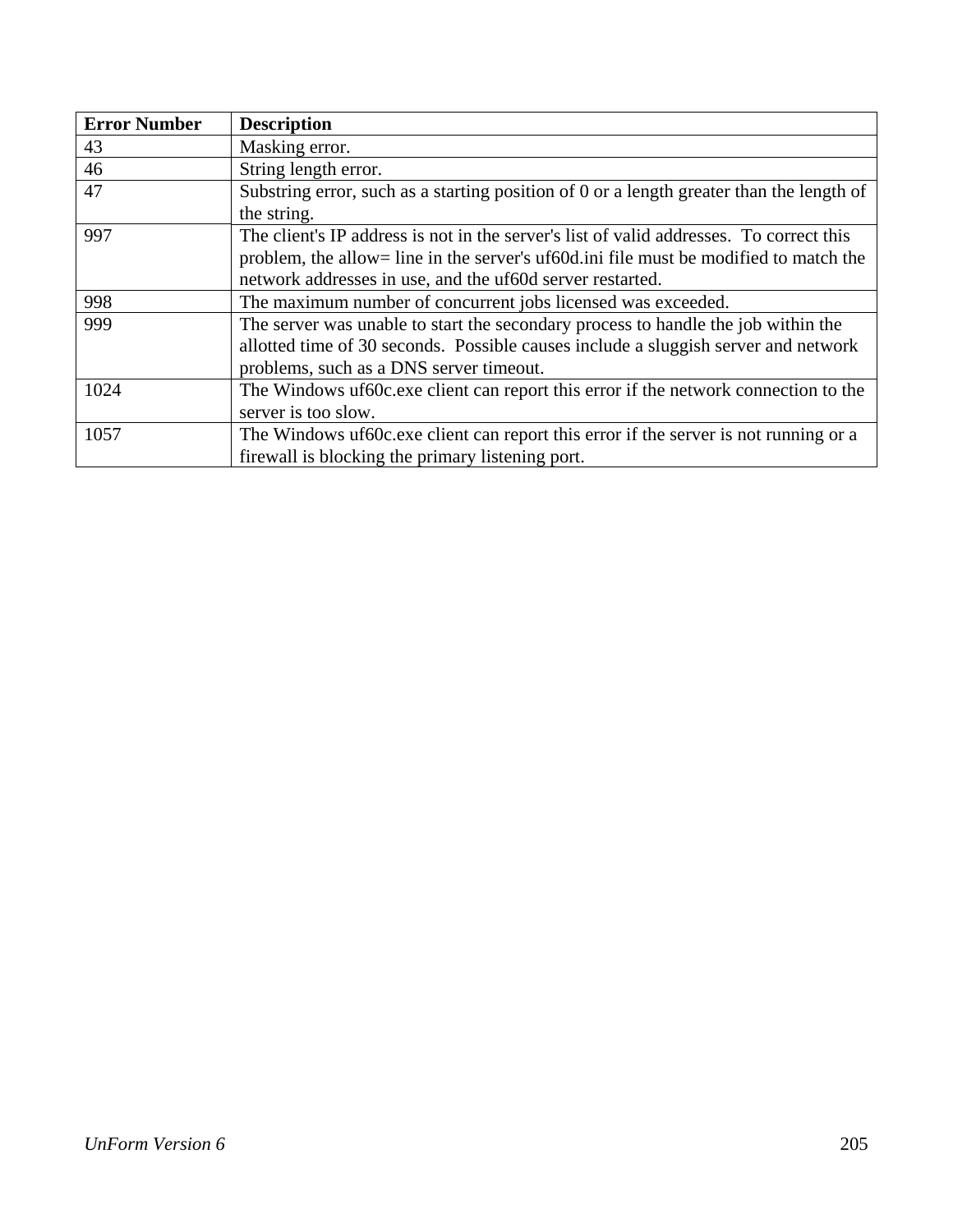# **EMAIL INTEGRATION**

UnForm includes a copy of the MailCall utility that enables emailing of attachments from within UnForm. This is most often used to send PDF files. It can be used to email laser printer (PCL5) files, as long as you know the email recipient has a compatible printer that supports any of the fonts used in your documents. If you use CGTimes, Courier, and Univers fonts, then any PCL5 laser print device should be able to properly print documents, as long as the user can copy the file directly to the printer.

The MailCall utility is used internally by both the email command, which emails a complete PDFformatted job, and the email() function, which can send email(s) in mid-job, possibly with attachments resulting from sub-jobs managed by the job*xxx* series of code block functions. These two features are capable of handling most email requirements. However, within a code block, you can use the MailCall program directly, for any degree of control required. For example, the MailCall utility provides logging facilities that are helpful in debugging connection or communication problems. To implement logging, direct calls to the MailCall program are required.

Generally, the only requirement to get email working is to configure the server= line in the mailcall.ini file. This line needs to name the machine or IP address of the SMTP server that MailCall connects to. Other configuration options serve as default values.

The remainder of this chapter discusses the utility in depth.

# **Configuration**

To configure MailCall, you need to edit the mailcall.ini file, using any text editor. If you don't have a mailcall.ini file, then you can rename mailcall.sds to be mailcall.ini. The following notes provide details about each option.

The most important element of the configuration is to ensure the system that executes MailCall has connectivity to your SMTP mail server. This may be an in-house system, or it may be hosted by your Internet Service Provider. A fairly foolproof way to test this is to telnet to port 25 on the mail server from your system (telnet *hostname* 25 from either UNIX or an MS-DOS Command Window). If you get a non-error response, MailCall should work.

### **server=***smtp-server*

This contains a reference to the IP address or domain name of the SMTP email server. This is used by the native socket interface, the mailcall.exe program, and the mailcall.pl program. If your mailer= setting uses sendmail or mmdf, this value is not used.

### **port=***port-number*

When native sockets are used, the default SMTP port of 25 can be overridden by setting a *port-number*. Normally, this should not be required.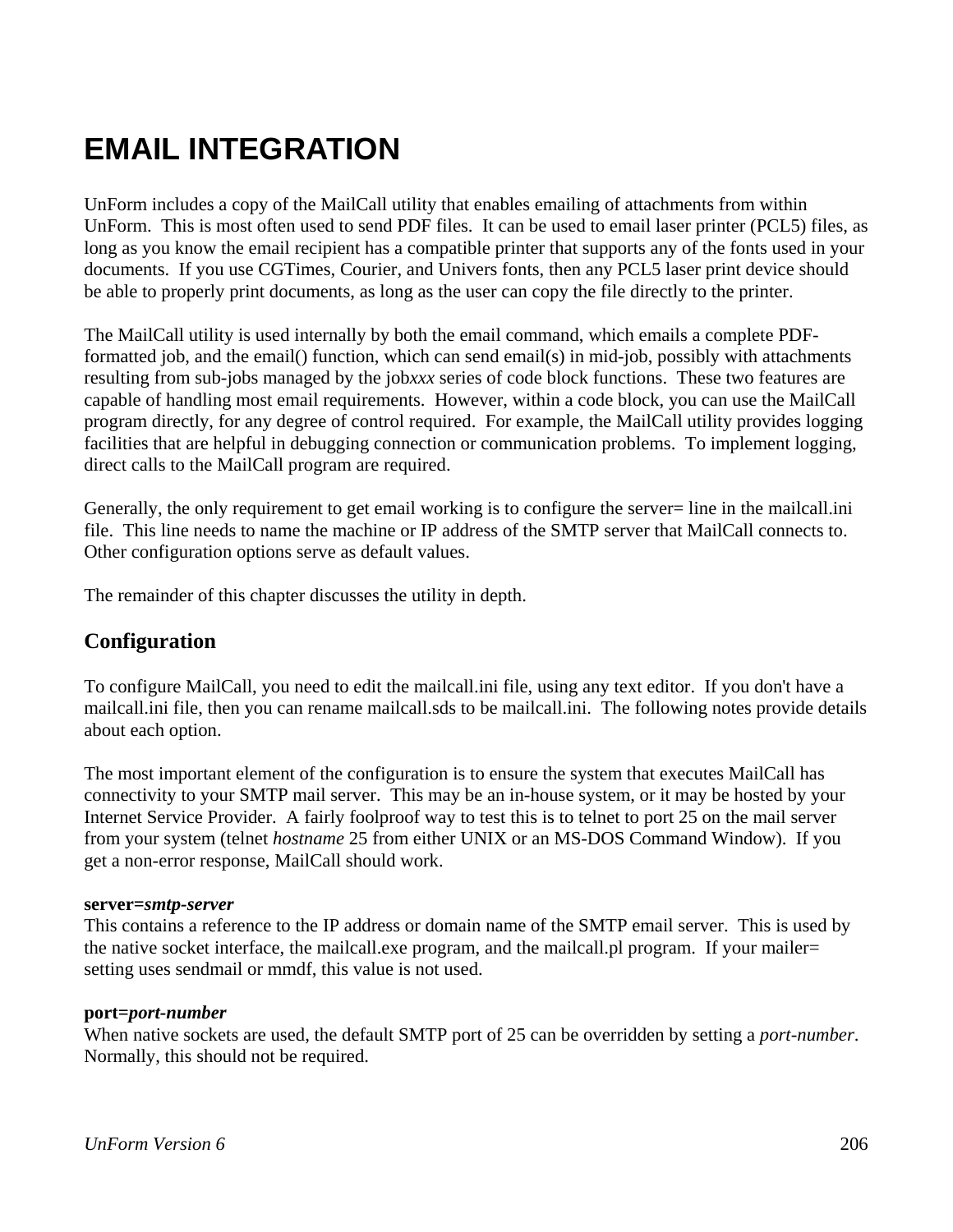### **from=***email-address*

Defines a default 'from' address if none is supplied when sending email.

#### **hostname=***hostname*

If the environment does not provide a system name that is valid for the SMTP server, you can specify a value here. If no value is specified, then MailCall will determine the system hostname with the UNIX "hostname" command, or on Windows with the INFO() function in Visual PRO/5 or the NID variable in ProvideX. This element is only used by the native socket support.

#### **login=***username*

#### **password=***password*

If the SMTP server requires authentication, then you can define a default *username* and *password* with these elements. It is also possible to specify a *username* and *password* within the CALL interface. These values, if required, are supplied by the mail administrator, and must be supplied exactly as specified or you will probably get an authentication error and be unable to send mail.

#### **mailer=***commandline*

### NOTE: **When running MailCall under UnForm 6, there is no need to configure a mailer= line.**

If MailCall will *not* use internal sockets, then this line configures how MailCall actually sends the mail. If you are running under ProvideX or PRO/5 or Visual PRO/5 revision 2.2 or higher with a proper alias line defined, MailCall will use internal sockets and this line does not need to be configured. When required, BBx executes this command line via the SCALL() function. There must be a % character in the command line, which MailCall substitutes with the email submission file at run-time.

If no mailer value is set (all lines are commented) and a mailer is required, then a default mailer line is constructed, using "perl mailcall.pl % >mailcall.pl.log 2>mailcall.pl.err" on UNIX or "mailcall.exe %" on Windows. The proper path to the mailer is automatically generated. In other words, **if you have Perl or are on Windows, there is generally no need to configure a mailer= line**.

On Windows, *commandline* should be set to the full path for mailcall.exe plus the % argument, such as 'c:\mailcall\mailcall.exe %'. Be sure to use DOS-style backslashes rather than forward slashes.

On UNIX, you will probably want to use mailcall.pl. mailcall.pl should be in the same directory as the MailCall program, and mailer should be set to the full path to mailcall.pl. The *commandline* should be 'perl /usr/mailcall/mailcall.pl % >/dev/null' (adjust the directory path as necessary). Perl, of course, must be installed on your system for this to work. To enable logging, change the ">/dev/null" to ">*pathname*", and the conversation that mailcall.pl has with the SMTP server will be logged to that file.

If you use sendmail, the *commandline* '/usr/lib/sendmail –t <%' should work.

If you use mmdf, then the *commandline* 'echo \$LOGNAME >%2; cat % >>%2; /usr/mmdf/bin/submit uxto,cc\* <%2; rm %2' is used to submit email messages. The command line argument "-uxto,cc\*" instructs submit to scan for To: and Cc: headers for addresses.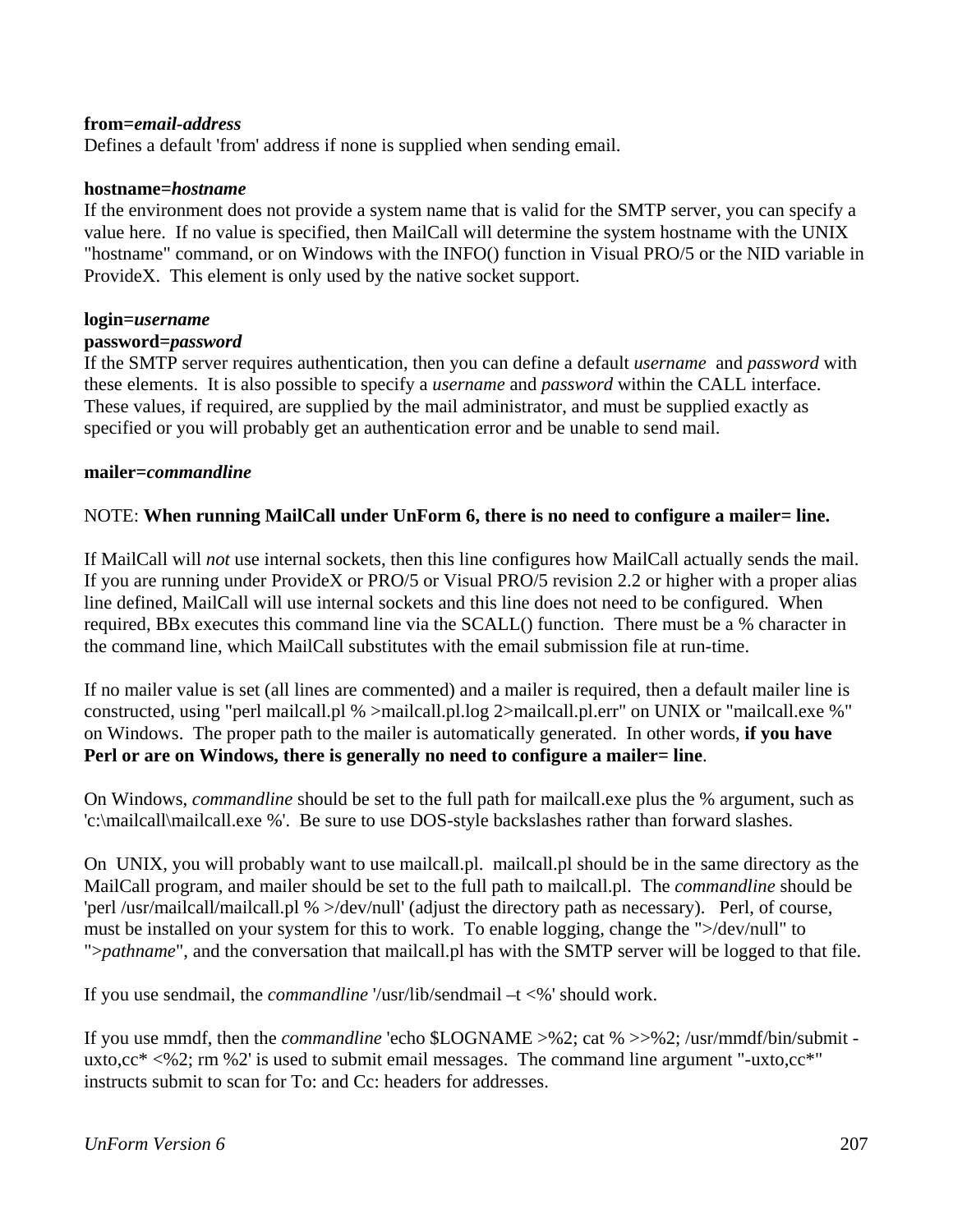Note that mmdf doesn't support Bcc: headers, while the other three methods do.

#### **timezone=***zone*

Internet mail must include a date and time header; a properly formatted time will include your time zone. On Windows, the *zone* is added to the date and time header in the submission file. On UNIX, the time zone is determined from the date command.

## **charset=***charsetname*

The default character set in Internet email is "us-ascii". With this setting, it is possible to override this default for text elements of an email that includes attachments, including the body text itself.

Most configuration options have equivalent variables in the CALL string template. If you define values in the template, they override the equivalent values in the configuration file.

# **Implementation**

Implementing MailCall requires the use of code blocks to establish temporary output files and then the execution of MailCall itself.

Here is a sample PDF rule file that can be used to email a PDF document. Since the pdf driver can only be used to produce one PDF file at a time, there is only one file to worry about.

```
[mailpdf]
cols 80 
rows 66 
prejob{ 
# set output file to a unique name using process ID 
# note the pdf driver only allows output changes in prejob 
output\frac{e}{e}"/tmp/email"+str(dec(info(3,0)))+".pdf"
} 
postdevice{ 
call uf.home$+"mailcall.bb",1,x$,"" 
x.to$="someone@somwhere.com" 
x.subject$="PDF Report attached" 
x.msgtxt$="Here is a sample PDF file.\n" 
x.attach$=output$ 
x.from$="sdsi@synergetic-data.com" 
call uf.home$+"mailcall.bb",0,x$,"" 
erase output$ 
}
```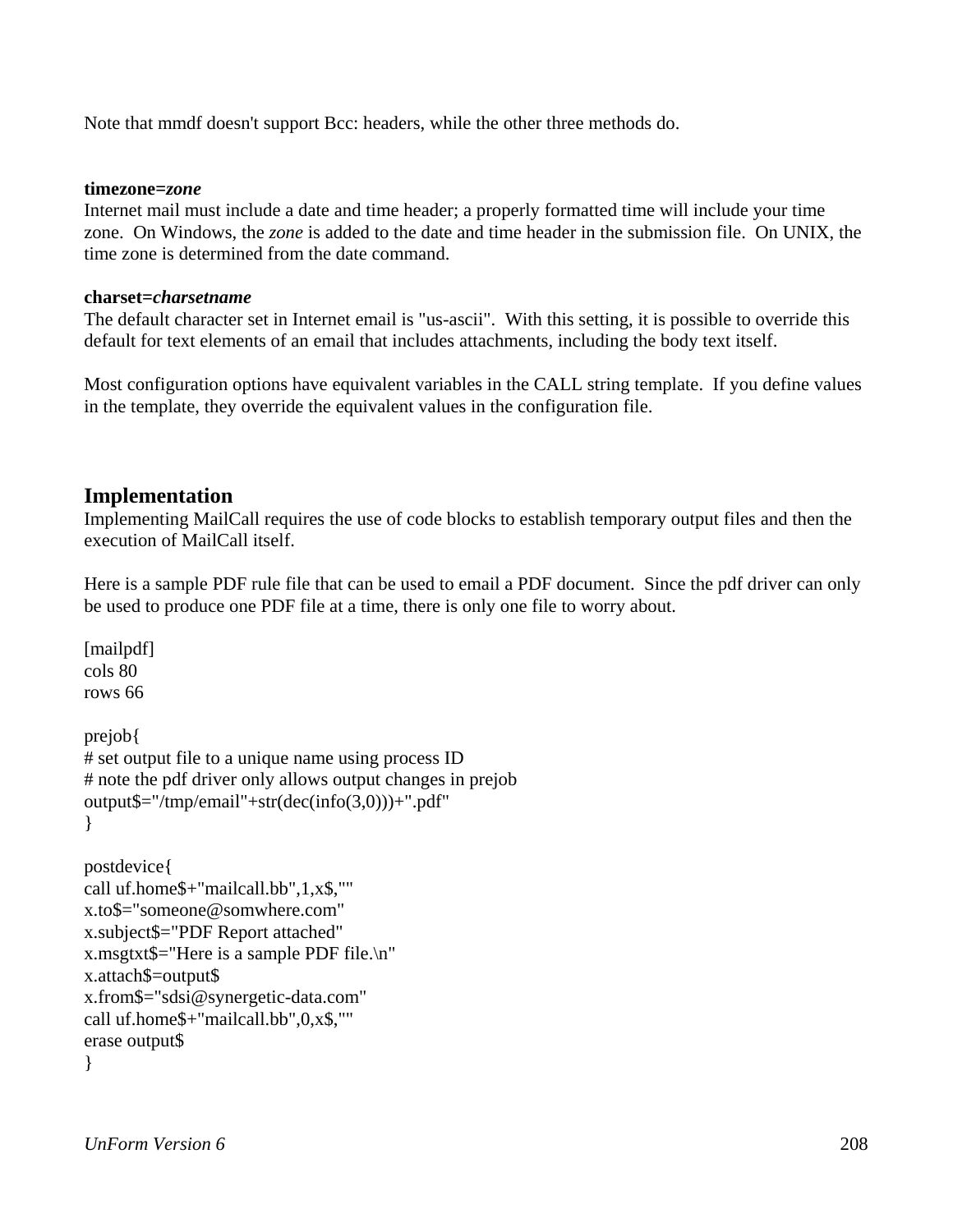Here is a slightly more complex example, designed to email the second copy of a PCL document. PCL allows output to be split in the middle of the job, so this technique would work in a batch run where a document reference number is used to define the output name. This sample assumes the report will contain the email address at column 1, row 1 of each document.

```
[mailpcl]
cols 80 
rows 66 
copies 2 
prejob{ 
# initialize mailer$ template 
call uf.home$+"mailcall.bb",1,mailer$,"" 
} 
precopy{ 
# set copy 2 output to document number plus extension 
if copy=2 then output\frac{e}{2}=get(70,6,6)+".pcl"
} 
postdevice{ 
# whenever the document number changes, this routine is executed 
if copy<>2 then goto skip_mail 
mailer.to\equivtrim(get(1,1,40))
mailer.subject$="Report attached" 
mailer.msgtxt$="Here is the report you asked for. Copy it to your laser printer.\n"
mailer.attach$=output$ 
mailer.from$="sdsi@synergetic-data.com" 
call uf.home$+"mailcall.bb",0,x$,"" 
erase output$ 
}
```
# **MailCall Reference**

CALL uf.home\$+"mailcall.bb", mode, dat\$, errmsg\$

You may call either mailcall.bb or mailcall.pv; both are identical files for use within UnForm.

# **Arguments:**

**mode** is an integer value that controls how MailCall interprets or returns data in the dat\$ argument. The following are valid mode values:

- 0 Send mail based on data in string template dat\$
- 1 Return a string template suitable for mode=0 in dat\$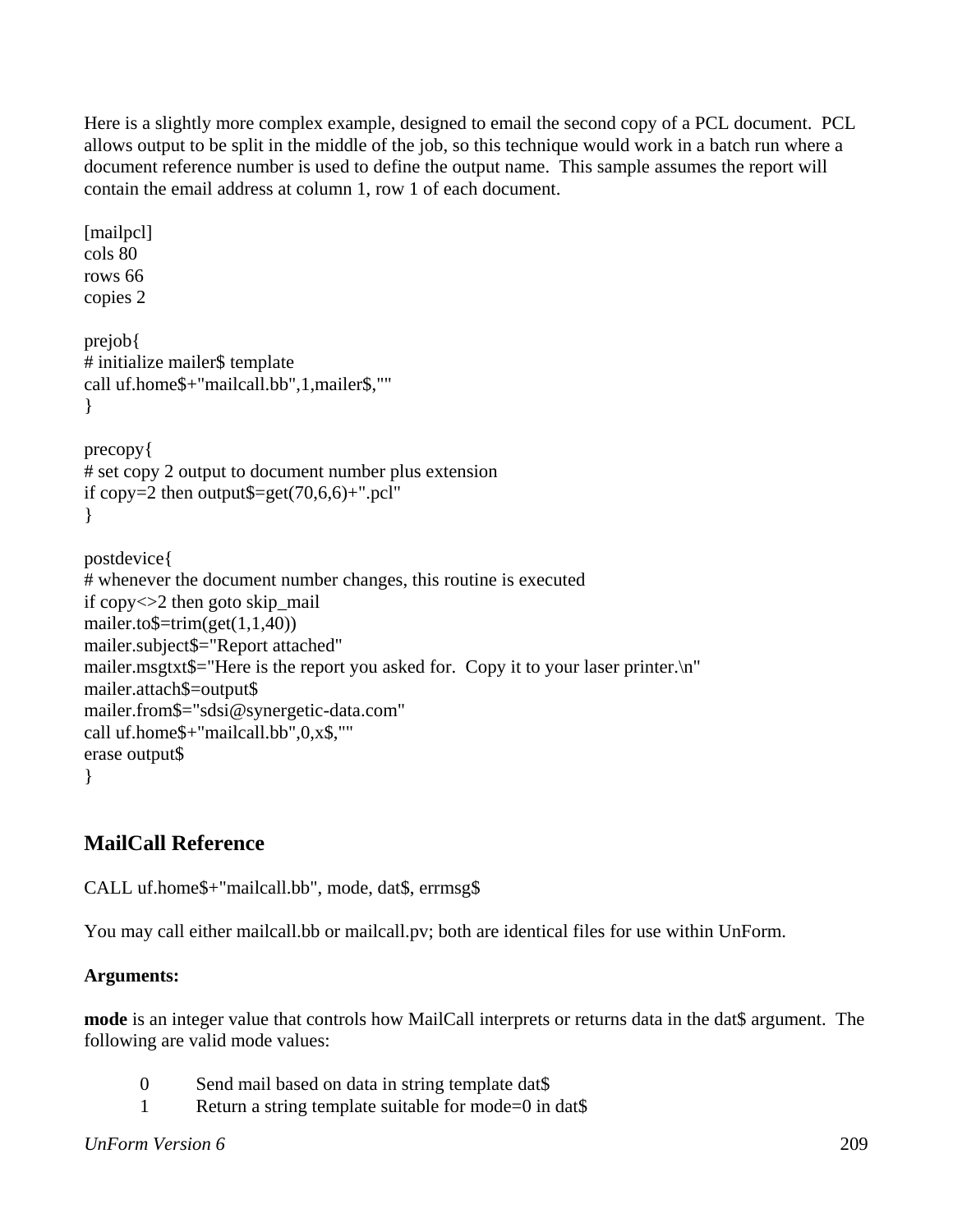# 2 Return version information in dat\$

For modes 0 and 1, **dat\$** is a string template in the format:

from:c(1\*=0),to:c(1\*=0),cc:c(1\*=0),subject:c(1\*=0),otherhead:c(1\*,msgtxt:c(1\*=0),attach:c(1\*=0),statu s:n(1\*=0),forcebase64:n(1\*=0),forcenotify:n(1\*=0),bcc:c(1\*=0),bodymime:c(1\*=0),charset:c(1\*=0),tim eout:n(1\*=0),statuspause:n(1\*=0),dialog:n(1\*=0),login:c(1\*=0),password:c(1\*=0),logfile:c(1\*=0),timez one: $c(1^*=0)$ ,charinterface:n( $1^*=0$ ),logdata:n( $1^*=0$ )"

To provide for additions to this base template, you should always use a single CALL using mode=1, which will return a usable template in dat\$.

For mode 2, dat\$ returns a printable string that describes the version and license status.

Here is a description of each template field:

**dat.from\$** contains the sender's email address. This value defaults to what is specified in the "from=*address*" line in mailcall.ini

**dat.to\$** contains one or more email addresses delimited by commas. Note that if multiple addresses are desired, it is more common to place additional addresses in the cc\$ field. Each address should be structured in one of two ways: *name*@*domain* or "*text name*" <*name*@*domain*>. It is important that if any data is present other than the plain internet email address, that the Internet address be enclosed in angled brackets <>.

**dat.cc\$** contains zero or more carbon copy addresses. Multiple addresses must be delimited with commas. Address formats are the same as for **dat.to\$**, above.

**dat.bcc\$** contains zero or more blind carbon copy addresses. Multiple addresses must be delimited with commas. A blind carbon copy address receives a copy of the email, but the Bcc: header is removed from the submission, so no other recipients know of the Bcc: recipients.

**dat.subject\$** contains a single line of subject text, describing the message content.

**dat.otherhead\$** contains additional mail headers, should they be necessary. The rfc822 specification allows for user defined headers starting with the characters "X-", in the format of "X-*name*: *value*". Each header line should be suffixed with a CRLF (or LF) delimiter (\$0D0A\$). There must be no blank lines in this value, and all lines should have a proper header structure of 'name <colon (:)> <space> value'.

**dat.msgtxt\$** is plain text for the message body. It may contain line breaks delimited with CRLF (or LF) sequences. Lines should not exceed 900 characters without line breaks. You may also use UNIX-style line break escapes (\n sequences) instead of binary CRLF characters.

**dat.bodymime\$** can be used to define an alternate body text (dat.msgtxt\$) MIME type. The default is "text/plain", but it is common to prepare message body text as HTML, in which case you can specify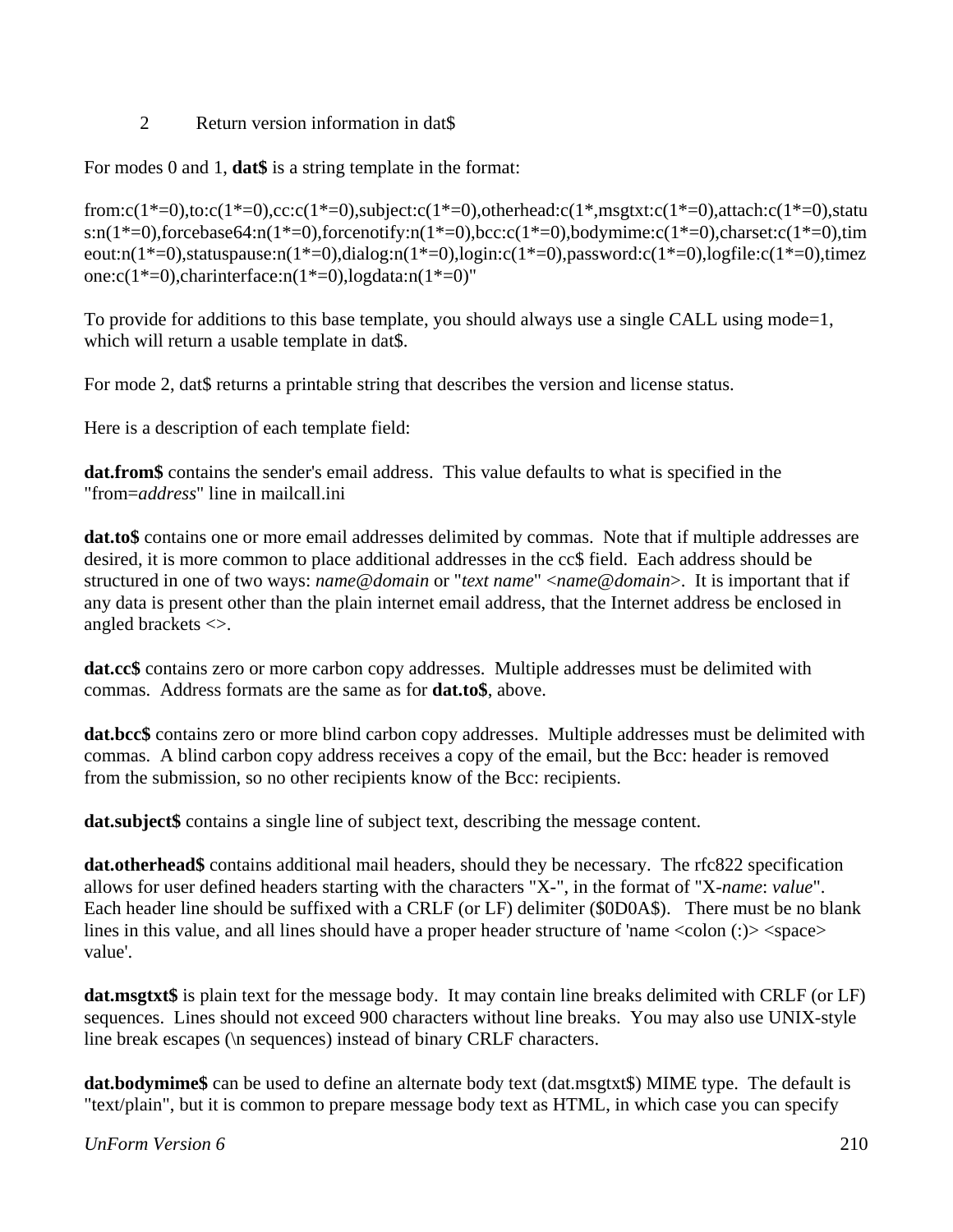dat.bodymime\$="text/html". This must be a well-known standard value (see the mime.typ file included with MailCall), and should be of the text/\* family.

**dat.attach\$** contains one or more file names to attach to the message, delimited with commas. If this contains names, then MailCall will produce a MIME-encoded message, with the message body as plain text, text-style files (MIME types such as text/plain or text/html) as quoted-printable attachments, and other files as base64-encoded attachments.

**dat.status**, if set to 1 (or any positive value), will cause a status window to display as the email is processed. This flag is honored when MailCall uses native sockets or the external mailcall.exe program. When native sockets are used, the status window operates for both generation and SMTP server submission. When the external Windows mailer is used, it only operates for submission. External UNIX mailers do not support this flag.

For logging on UNIX installations, if you are using mailcall.pl, do this:

- Verify the setting of  $\log=1$  in mailcall. pl near the top of the program
- Direct stdout to a file or the screen by modifying the mailer= line: something like "perl" /usr/mailcall/mailcall.pl % >/tmp/mailcall.log". or just "perl /usr/mailcall/mailcall.pl %".

**dat.statuspause** can be set to the number of seconds to pause before closing the status window after the SMTP conversation is complete. This can help the user see the process completion without a quickly flashing window. This flag is only honored when MailCall uses native sockets and the dat.status flag is set.

**dat.forcebase64**, if set to 1 (or any non-zero value), will cause MailCall to always encode files with base64-encoding. By default, files whose MIME type is text are encoded using quoted-printable encoding.

**dat.bodymime\$**, if set, will override the default text/plain MIME type used for the message body.

**dat.charset\$**, if set, will override the charset default defined in the mailcall.ini configuration file, or the default of "us-ascii", when no setting is defined. Character sets are associated with any text body or attachment.

**dat.login\$, dat.password\$**, if set, and if the SMTP server requires authentication, are used for the AUTH LOGIN authentication process. These values would be provided by the ISP or mail server administrator, and must be provided exactly as specified. These values are honored when MailCall uses native sockets or the mailcall.exe or mailcall.pl mailers.

**dat.logfile\$**, if set to a pathname, will trigger detail logging of the SMTP conversation when MailCall is using native sockets. The file will be erased and created each time MailCall is CALLed. Be careful not to use pathnames that should not be erased.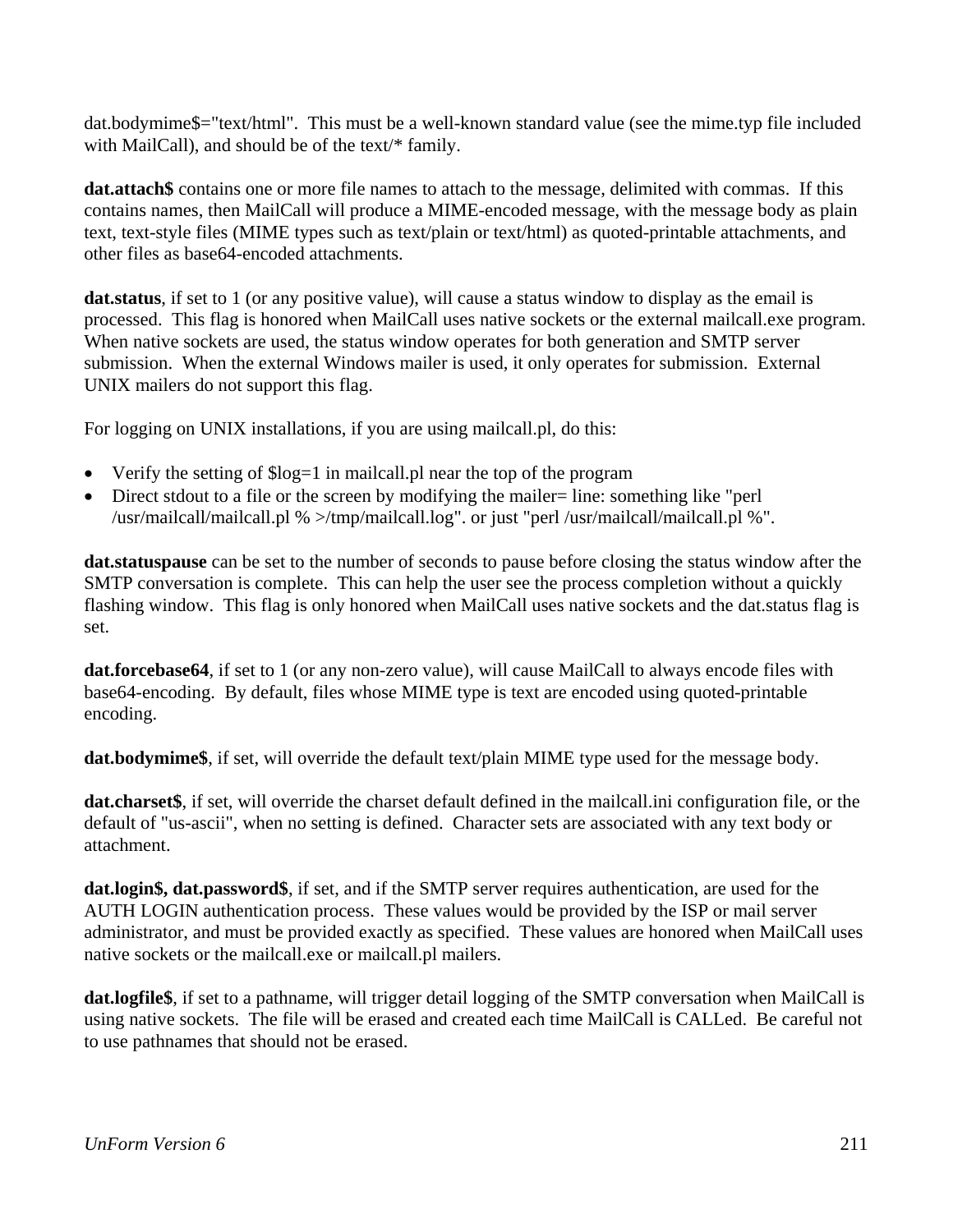**dat.timezone\$**, if set, will override the normal time zone value that is applied to the Date: header. The default time zone comes from either the timezone= value in mailcall.ini (for Windows) or the UNIX 'date +%Z' command. Use this to set a relative GMT value, like "-0800" for PST.

**dat.charinterface**, if set to a non-zero value, will force character-mode for the dialog and status window displays, even in a GUI environment. The status window display affected is only the internal version used when native sockets are utilized, not the status window displayed by the mailcall.exe mailer.

**dat.logdata**, if set to a non-zero value, and if the dat.logfile\$ is defined, and if a native socket is in use, will cause the mail submission file data to be logged to the log file specified in dat.logfile\$. The default behavior is to only log SMTP conversation information and suppress the message data.

**errmsg\$** will contain the text of an error message, if one occurs.

**UnForm Notes:** When UnForm is running on a UNIX system, there is no usable terminal device associated with it, even if run from the command line. Therefore, the user interface options (such as dat.dialog=1) of MailCall are not available. This is not the case on a Windows installation, so long as the server is running as an application rather than a service. Note however, that any user interface presented occurs where the UnForm server is running, not necessarily where the client runs.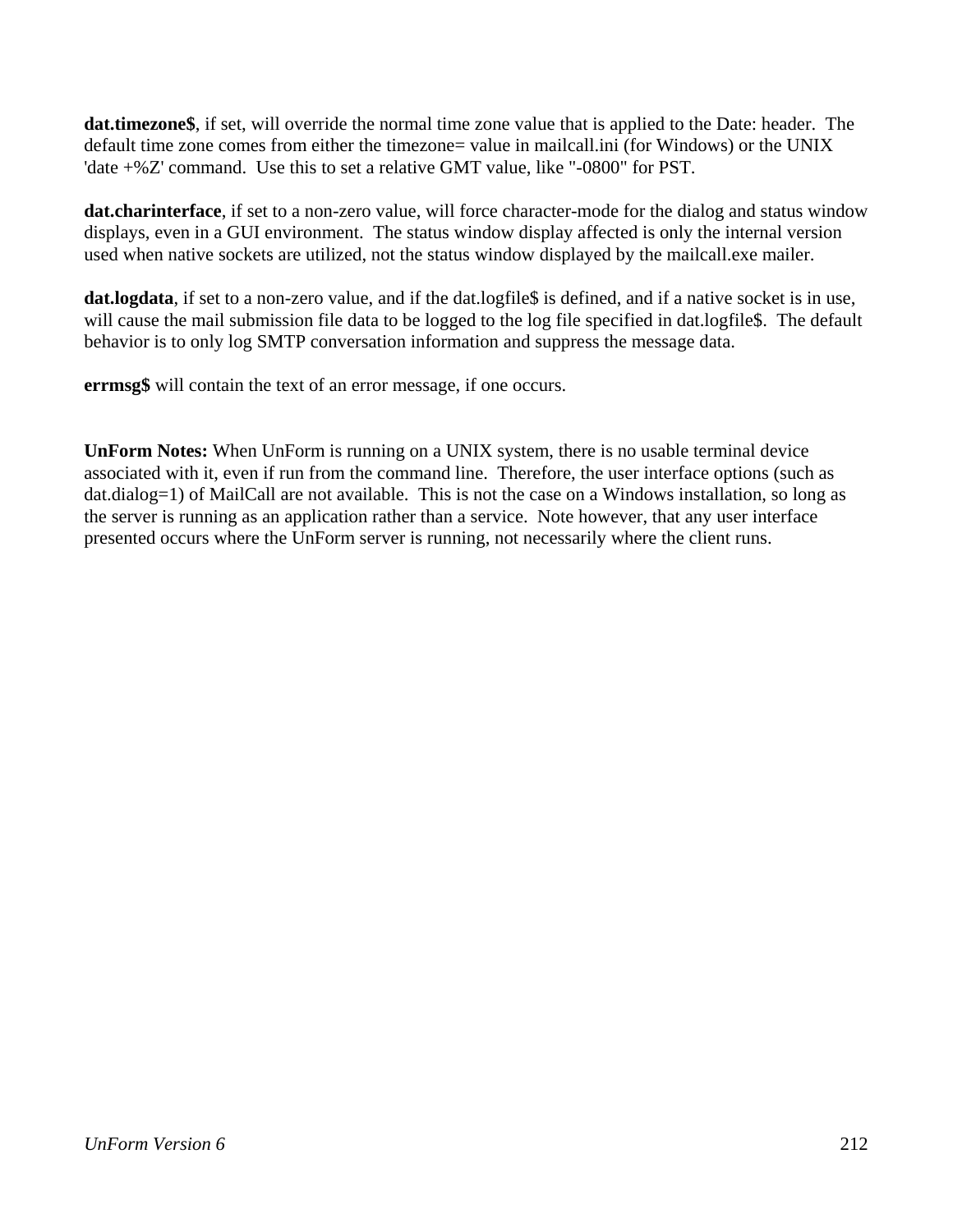# **HTML OUTPUT**

UnForm provides an optional capability to produce HTML files from reports, using a processing engine that is similar to that used for laser printer output. Using this capability, users can convert their standard text-based reports into HTML documents, which are suitable for viewing with Web browsers such as Netscape Navigator and Communicator, and Microsoft Internet Explorer.

Reports can be converted in real-time, as part of a CGI or ASP procedure that responds to a browser request to generate a report, then format it as HTML. Alternatively, reports can be converted with a periodic batch process, such as a nightly procedure that produces various reports, then converts them all to HTML for viewing the next day.

Even without a rule set, UnForm can streamline text reports by producing plain text pages with horizontal rules at the end of each page. These are constructed using HTML templates, so standard company headers and footers can be applied even to reports that are not enhanced via a rule set.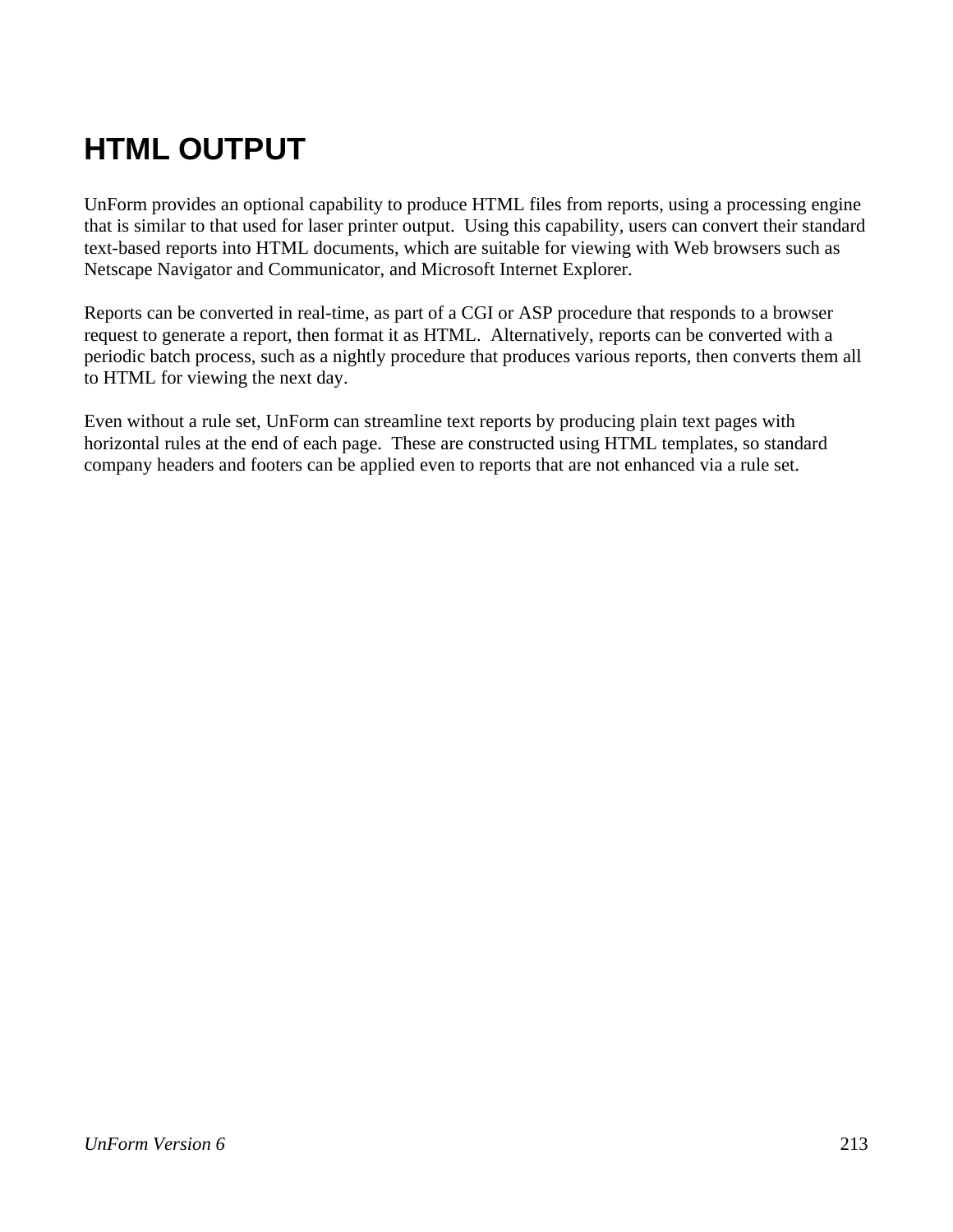# **CREATING HTML**

UnForm will create HTML output if you specify "-p html" on the command line. Given this parameter, and with no "-f *rulefile*" parameter, UnForm will look for the "html.rul" file rather than the default "unform.rul" file used for printer output.

By default, the HTML output is generated to standard output (on UNIX only), but it is normally preferable to specify an output file, such as "-o /usr/internet/docs/reports/aging". UnForm can then build the reports with varying styles in stages, and a browser can view interim results as soon as the first page is generated. UnForm will add a ".htm" extension automatically to the output file. UnForm will also create additional files depending on the style of the report. For example, if a table of contents is generated as a separate document, then the base file (aging.htm in the above example) will be the table of contents, and additional files will be generated for the pages of the report (aging.*page*.htm).

A sample command, therefore, might look like this:

# **unform -i aging.txt -o /usr/internet/docs/reports/aging -p html -f ourhtml.rul**

As HTML structure is very different from that of laser printers PCL, HTML rule sets are very different from printer rule sets. UnForm uses HTML table structures to format pages. These structures have a defined hierarchy of rows, cells, and data, with attributes applied to either cells or data. HTML rule sets follow this structure in that you define rows, then within rows you define cells, and then within cells you define the attributes of the cell and text.

The HTML output that UnForm produces can be in one of several styles. The rule set options used to trigger the style are shown in parentheses:

- The simplest form is that of one document with all the pages sequentially created as tables. If no output file is specified (-o *filename*), this is what UnForm will produce regardless of any style options you specify.
- The output can be produced in one file, with a table of contents at the top of the file (toc=y or toc=l, multipage=n). As each page is generated and appended to the file, the table of contents is updated and inserted at the top. The table of contents consists of descriptions linked to the individual pages. The descriptions default to "Page number *n*", but can be created in page code blocks. Additionally, the table of contents can be created as a vertical column (toc=y), or as a bullet list (toc=l).
- The output can be produced in multiple files (multipage=y), with the table of contents being the primary one, with links to each page as a separate HTML document.
- The output can be produced as frames (frame=y), with the table of contents in one frame, and pages in the other. The target pages can be stored in a single file, multi-page document, or with each page in an individual file.

Note that all these options but the first require that a table of contents be maintained as each page is generated. In order to construct an updated document as each page is generated, UnForm must generate temporary files with which to build the HTML required. The *filename* specified by the "-o" option is re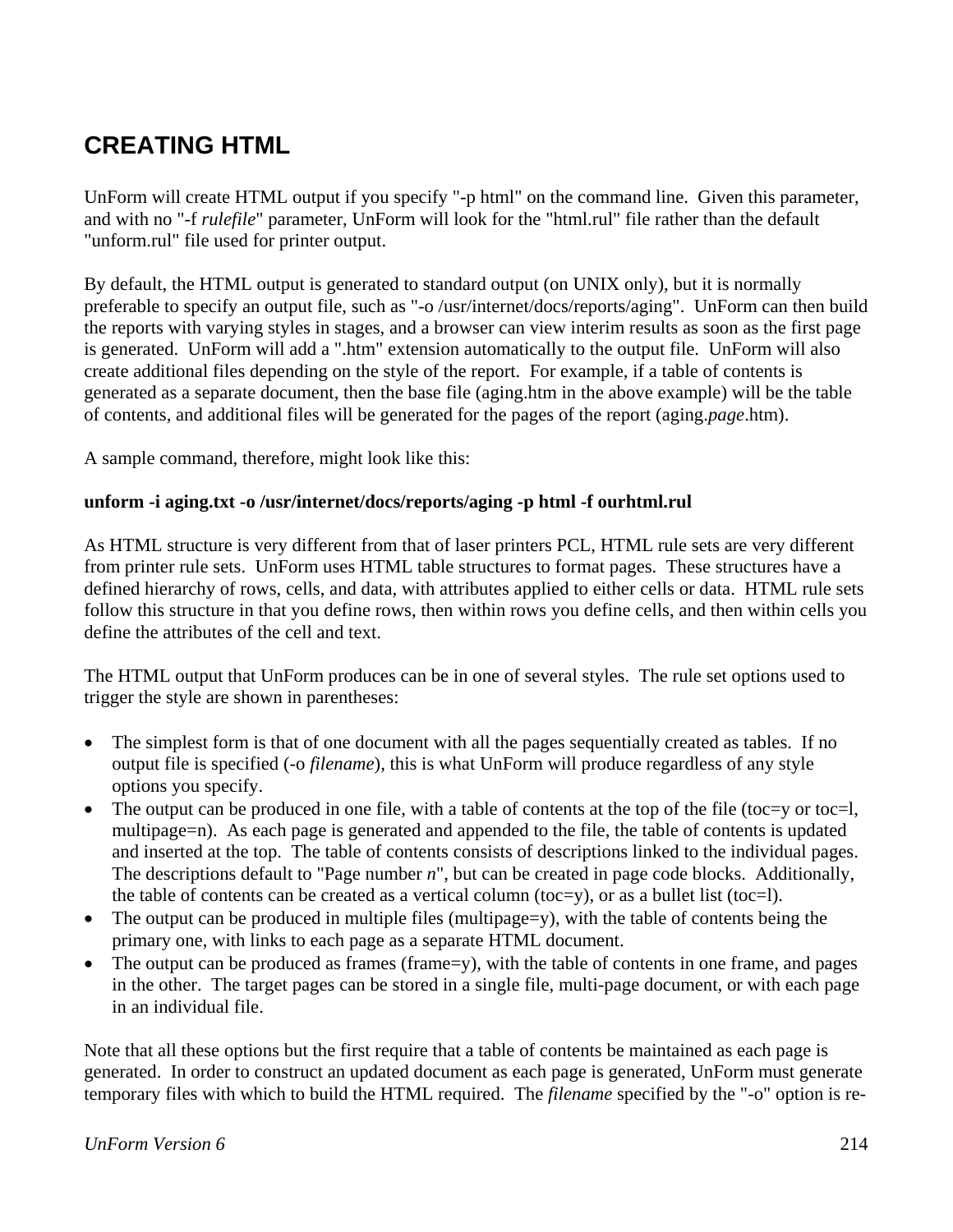created as each page is completed. Therefore, if standard output is generated rather than output files, only the first style can be produced.

This interim generation of files means that the HTML output can be viewed as soon as the first page is generated. This can be very helpful when large reports are being formatted in real-time.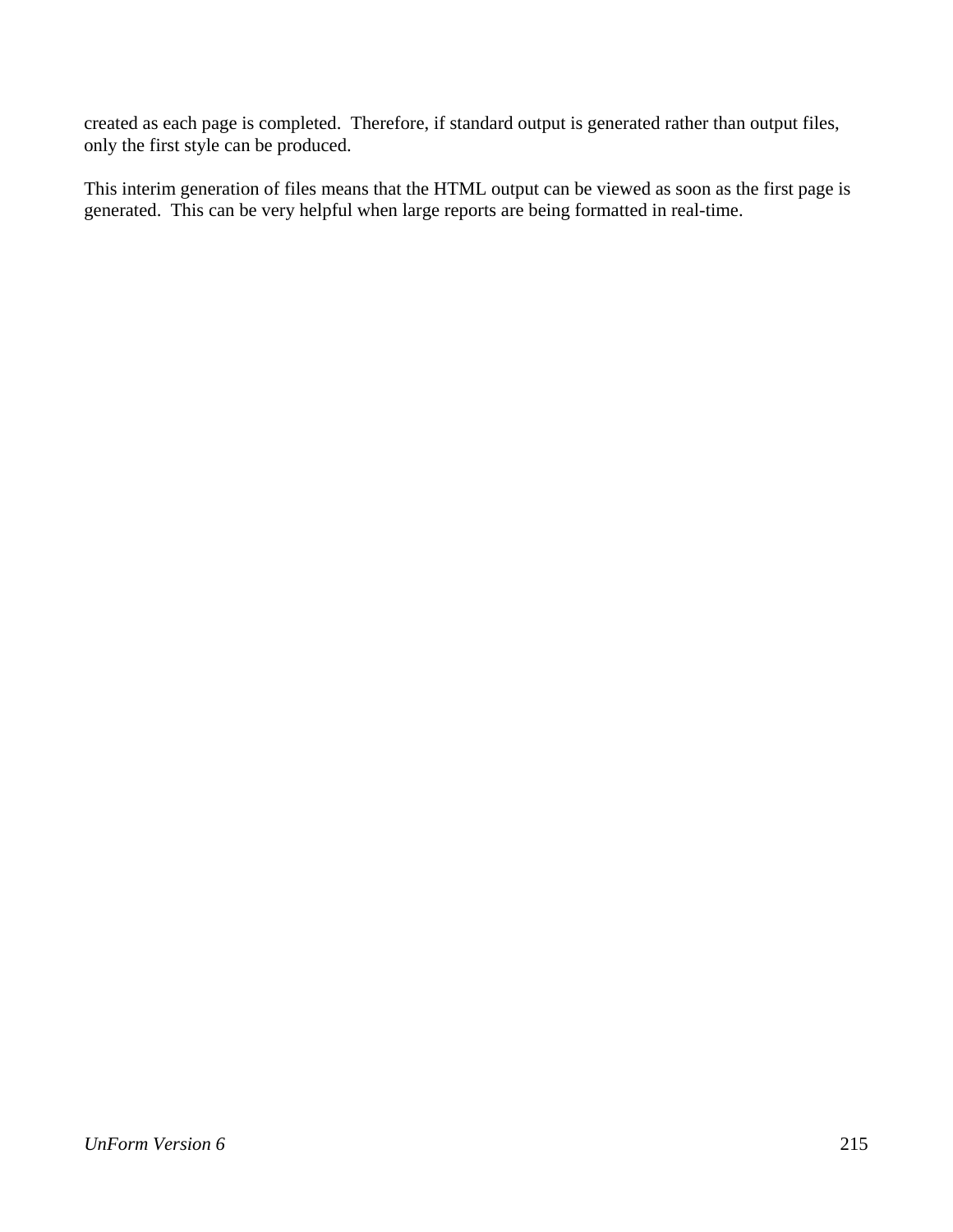# **HTML CONFIGURATION**

When generating HTML documents, UnForm uses several configuration elements to structure the output. Most of these are created in UnForm's parameter file, which is named "ufparam.txt". Note that you can create a custom parameter file for your site that will not be overwritten during an update of UnForm by copying "ufparam.txt" to "ufparam.txc". Then make any changes to the custom version.

A section in the configuration file headed by "[html]" controls HTML configuration. It will look like this:

[html] page=page.htm toc=toc.htm both=both.htm frame=frame.htm pagenum=Page number imagelib= imageurl= complete=Report Complete incomplete=Report not complete (reload page to view again)

The following table describes each parameter:

| <b>Element</b>             | <b>Description</b>                                              |
|----------------------------|-----------------------------------------------------------------|
| page=filename              | These elements point to HTML template files in                  |
| toc=filename               | UnForm's home directory. These files are used by                |
| both=filename              | UnForm based on the style of output being generated.            |
| frame=filename             |                                                                 |
|                            | To create custom templates for your site, you should            |
|                            | copy each file to some other name, modify the file              |
|                            | names identified in these four elements, and edit the           |
|                            | templates for your needs.                                       |
|                            |                                                                 |
|                            | See "HTML OUTPUT TEMPLATES", below, for more                    |
|                            | information.                                                    |
| colwidth=text              | The default column cell width is <i>text</i> . This can be a    |
|                            | pixel value, such as "colwidth=9", or any other value           |
|                            | accepted by a $\lt$ td width= <i>value</i> > tag in HTML. If no |
|                            | value is specified, UnForm uses "2em", which indicates          |
|                            | 2 half-characters, based on the average width of a              |
|                            | character in the default font. This value can also be           |
|                            | specified for individual reports using the <b>colwidth</b>      |
|                            | keyword in a rule set.                                          |
| pagenum=text               | This text is used to generate the default table of contents'    |
|                            | values. A space and the page number follow the text.            |
| imagelib= <i>directory</i> | This points to a directory where image files are                |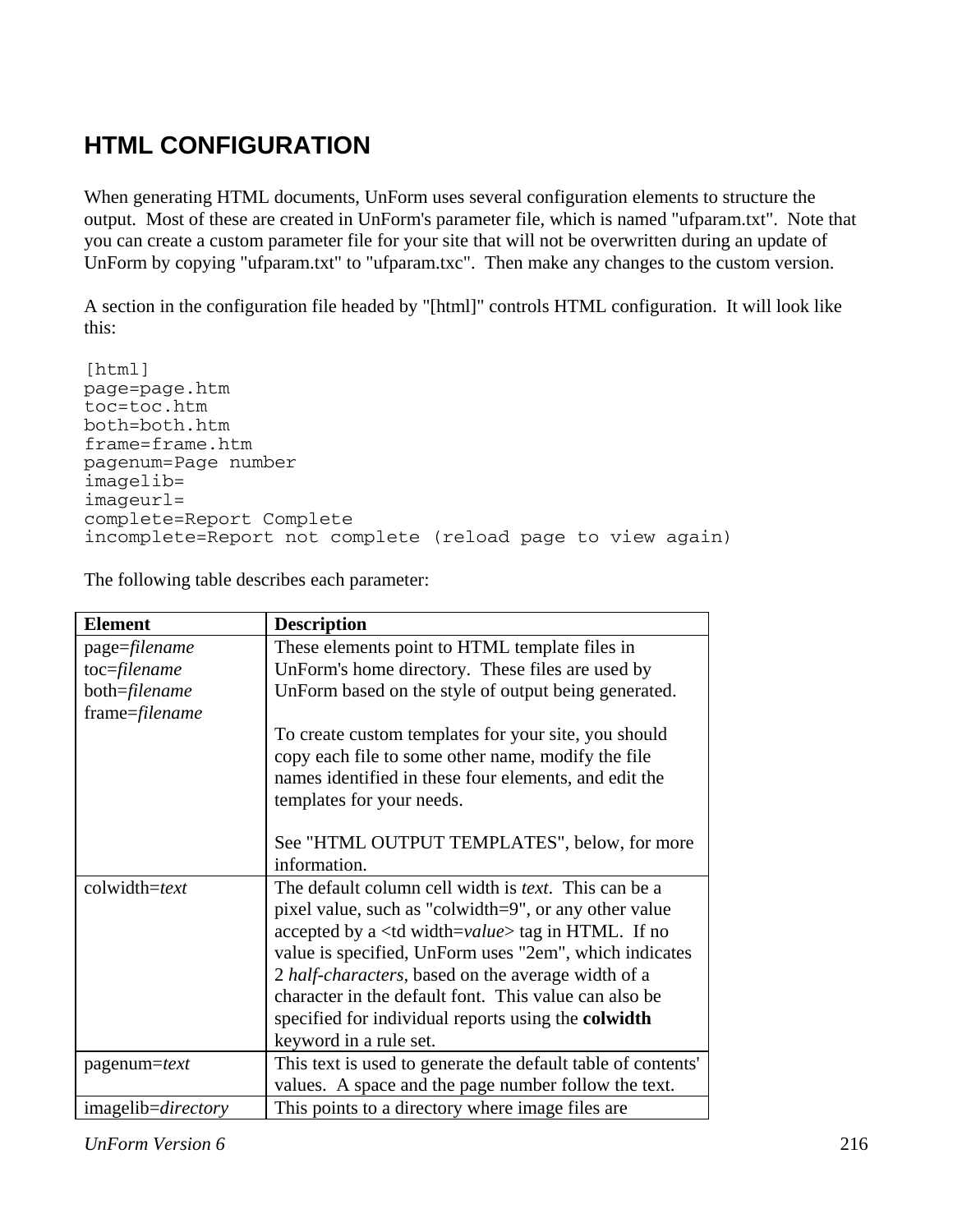| <b>Element</b>          | <b>Description</b>                                                 |
|-------------------------|--------------------------------------------------------------------|
|                         | physically stored on disk. If any column definition has            |
|                         | an option indicating it contains image file names, then            |
|                         | the files in the column are searched for first as named,           |
|                         | and then in this directory. If the image can be found,             |
|                         | then the image tag can be generated with width and                 |
|                         | height parameters, which normally speeds up the page               |
|                         | rendering speed by the browser.                                    |
| $imageur1 = url-perfix$ | When image tags are generated in a column, the url-                |
|                         | <i>prefix</i> is placed in front of the file name. This allows the |
|                         | Web server to map the name to a physical location on               |
|                         | the server.                                                        |
| $complete = text$       | One of these values is placed in the "\$status" global             |
| $incomplete=text$       | string at the end of each page, depending on whether the           |
|                         | job is complete or not. You can then place the value in            |
|                         | the HTML template files by embedding the tag                       |
|                         | "[\$status]" in the template.                                      |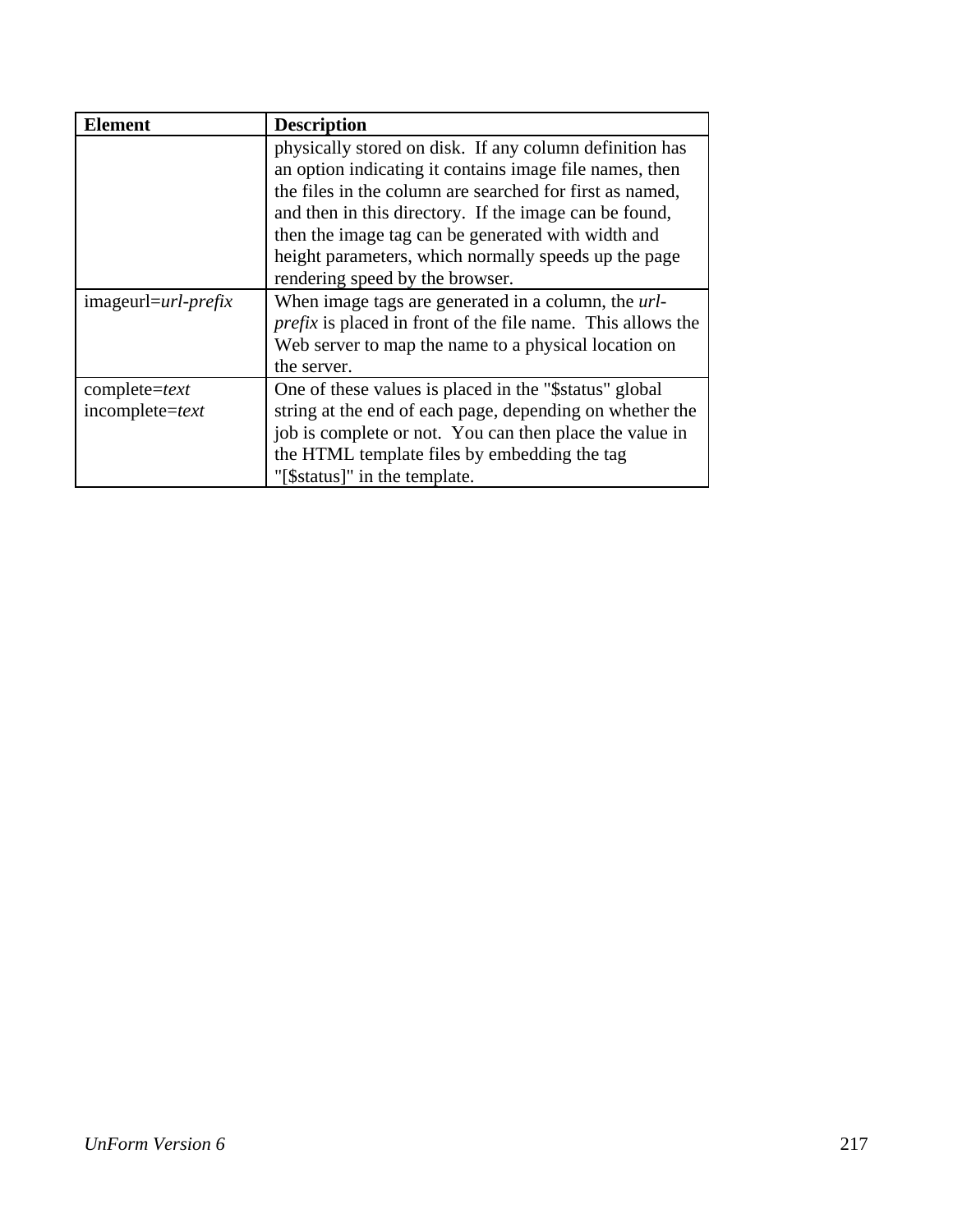# **HTML OUTPUT TEMPLATES**

As companies develop Internet and Intranet strategies, they should employ standard formatting conventions to their HTML documents. HTML-formatted reports should likewise follow these conventions, so UnForm supports the use of HTML template files.

UnForm looks for these files in the UnForm directory, each named in the parameter file "ufparam.txc" or "ufparam.txt". UnForm is distributed with a standard parameter file and standard HTML template files. To customize these for your site, copy "ufparam.txt" to "ufparam.txc", then copy the template files to new names and reference those names in the new "ufparam.txc" file.

The names to use are specified in the "[html]" section of the parameter file, and are coded as "toc=*tocfilename*", "page=*pagefilename*", "both=*bothfilename*", and "frame=*framefilename*". In each of these files, place the text "[\$toc]" where the table of contents should be placed, and "[\$page]" where the page table(s) need to be placed. In the case of a frame template, the two markers are used for placement of URL links to the table of contents document and the page document(s), respectively.

UnForm determines which template files are used based on the style being used for the output. If there are separate table of contents and page documents, then the *tocfilename* and *pagefilename* are both used. If the table of contents and the pages are in the same document, then the *bothfilename* is used. This file should contain both [\$toc] and [\$page] tags. If frame output is used, then the *framefilename* is used for the primary document, and the *tocfilename* and *pagefilename* files are used for the target documents.

In addition to the required [\$toc] and [\$page] tags, you can also reference other pre-defined tags: [\$title], [\$date], [\$time], and [\$status], as well as any global strings that you define in prepage{} or prejob{} code blocks. These global strings, generated by the STBL() or GBL() functions, are embedded in the document by placing the name in square brackets anywhere in the template.

One special note: If you wish to customize the date and time masks used by UnForm, set DATEMASK\$ and/or TIMEMASK\$ in the prejob{} code block to the desired format based on the BBx DATE() function.

The default HTML template for a page (page=*filename*) looks like this:

```
<html> 
<head> 
<title>[$title]</title> 
</head> 
<body bgcolor=#e0e0e0> 
<h3><center>[$title]</center></h3> 
<hr> 
[$page] 
\langlehr><center><small> 
&copy;1997 by Synergetic Data Systems Inc.<br> 
All rights reserved.
```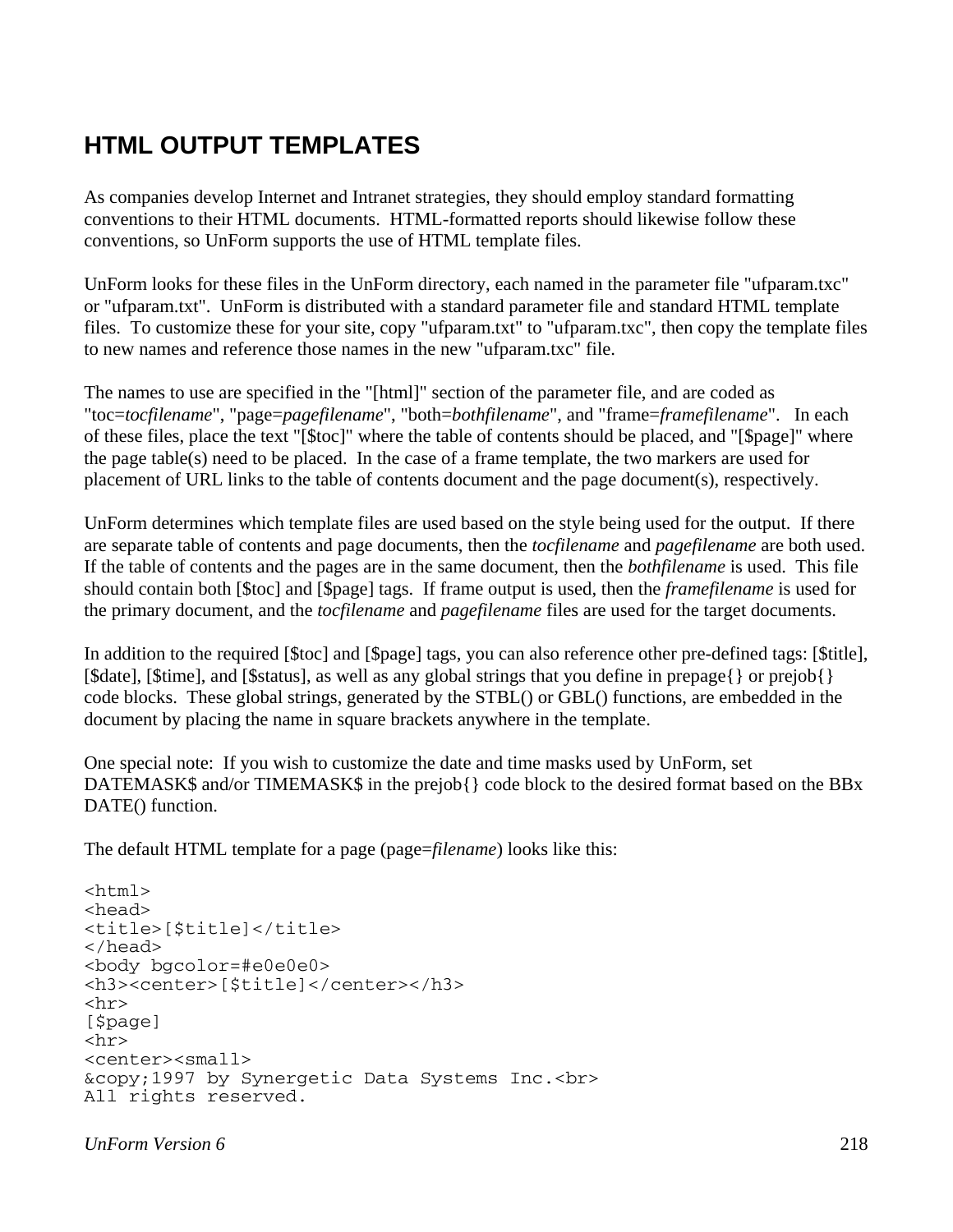```
</small></center> 
</body> 
</html>
```
The default template for an independent table of contents (toc=*filename*) looks like this:

```
<html><head> 
<title>[$title]</title> 
</head> 
<body bgcolor=#e0e0e0> 
<center> 
<h3>Table of Contents</h3> 
<strong>[$title]</strong> 
</center> 
\langlehr>[$toc]
<p>[$status] 
\langlehr><center><small>
&copy;1997 by Synergetic Data Systems Inc.<br> 
All rights reserved. 
</small></center> 
</body> 
\langle/html>
```
The default template for a combined style (both=*filename*) looks like this:

```
<html> 
<head> 
<title>[$title]</title> 
</head> 
<body bgcolor=#e0e0e0> 
<h3><center>[$title]</center></h3> 
<center>[$toc]</center> 
<hr> 
[$page] 
<hr> 
<center><small> 
Run on [$date] [$time]<p> 
&copy;1997 by Synergetic Data Systems Inc.<br> 
All rights reserved. 
</small></center> 
</body> 
</html>
```
The default template for a frame style (frame=*filename*) looks like this:

```
<html> 
<head><title>[$title]</title></head>
<frameset cols="25%,*"> 
  <frame name="toc" src="[$toc]">
```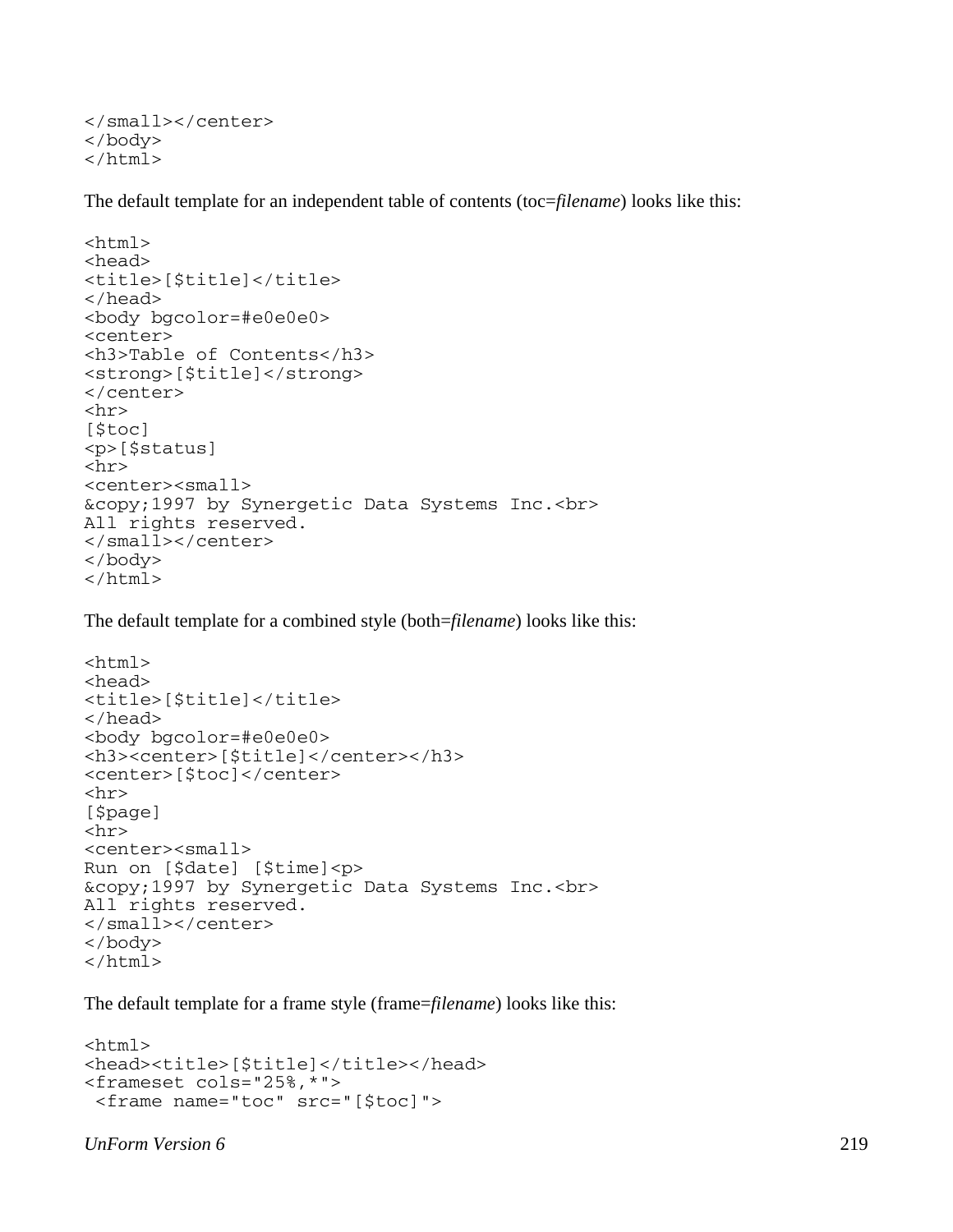```
 <frame name="page" src="[$page]"> 
</frameset> 
\langle/html>
```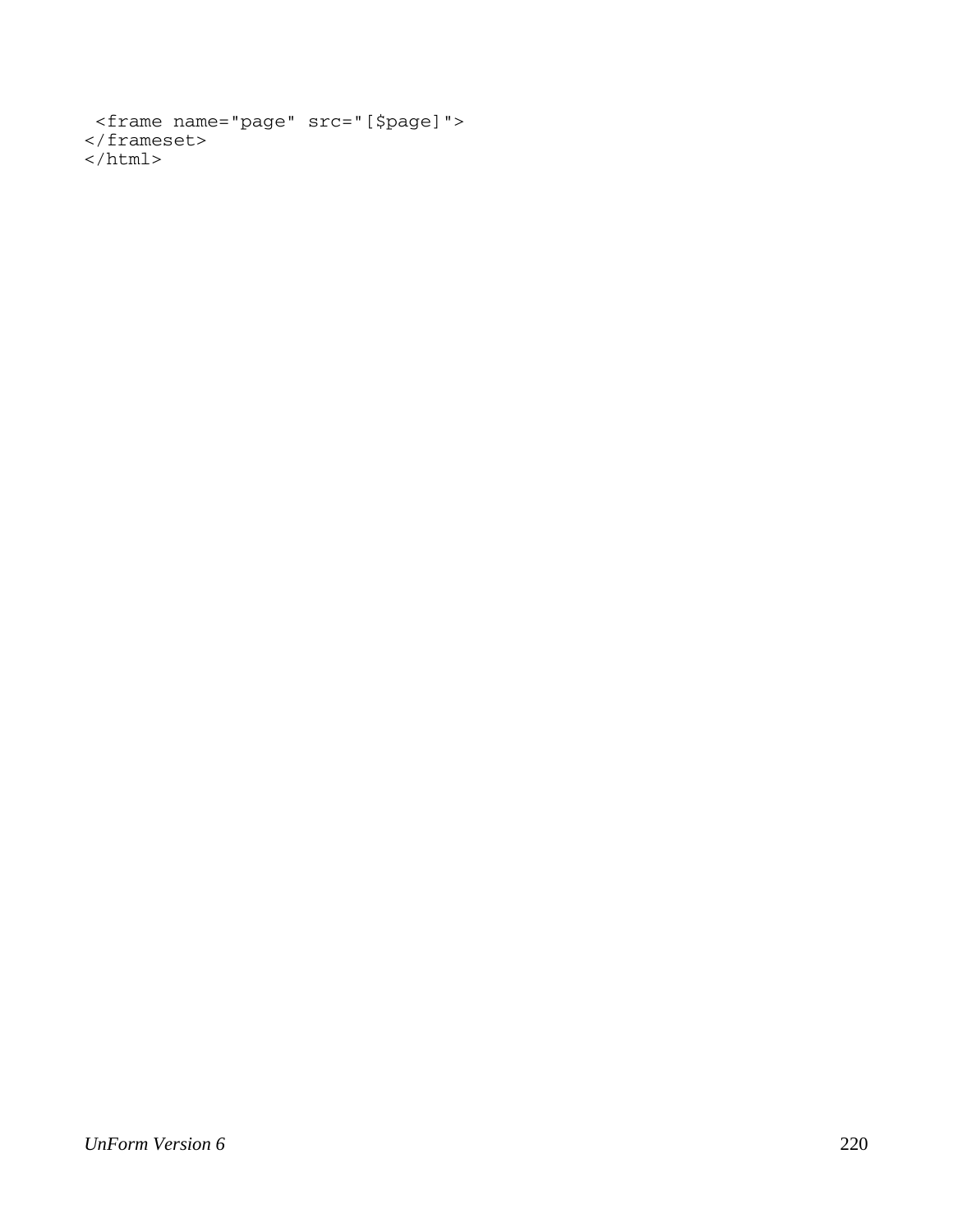# **HTML RULE SETS**

Like PCL rule sets, HTML rule sets are stored in a text file. Each set is headed by a unique name in square brackets:

#### **[AgingReport] keywords…**

UnForm selects a rule set to use based on either the "-r *ruleset*" command line option, or **detect** keywords in each rule set. **Detect** keywords cause UnForm to scan the first page of input, then search for a match where all **detect** keyword(s) for a given rule set match the contents of the page.

Once a rule set is selected, UnForm begins processing each page of text using the rules specified. Each page is first stripped of any PCL escape sequences so that just text remains, then the array of text rows is converted to HTML based on the rules. This HTML is then placed in the output according to the style of output defined by the rule set.

If no rule set is selected, then UnForm will process each page as plain text, using HTML <pre> and  $\langle$  pre $>$  tags, with horizontal rules between pages (where form-feeds occur in the input).

The following keywords are identical in use and function with printer rule sets:

- cols
- const
- detect
- page
- rows

The **hline** and **vline** keywords are identical, except that they *always* perform an erase of the horizontal and vertical lines found.

Keywords unique to HTML generation are defined on the following pages.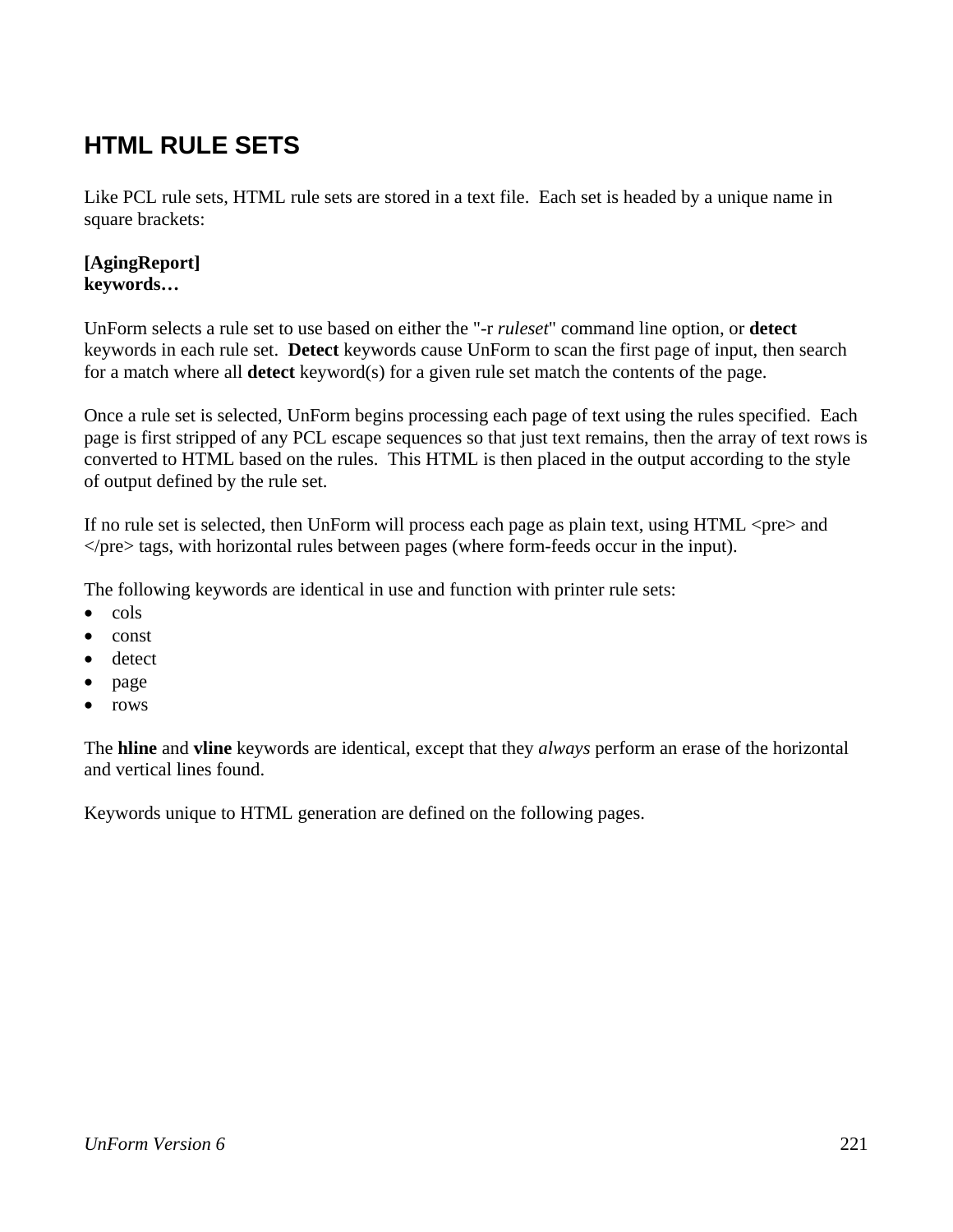# **BORDER**

### **Syntax**

border=*value*

#### **Description**

The tables generated by UnForm for each page will normally have borders, and will therefore set the table border option to 1: <table border=1 ...>. If you would prefer a different border setting, define it with this keyword.

See also the **otheropt** and **width** keywords.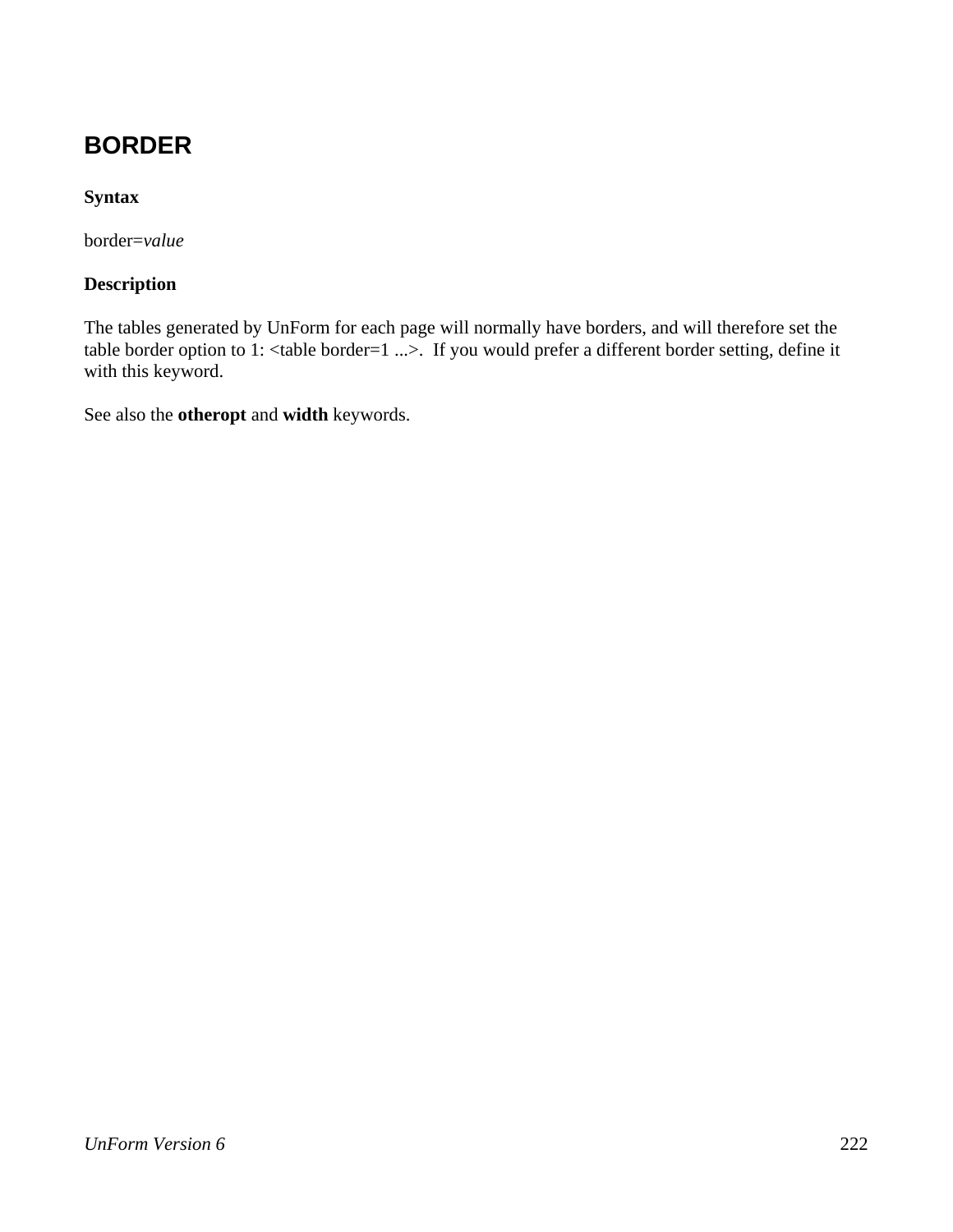# **COLDEF**

### **Syntax**

- 1. [ coldef | ccoldef ] *col*, *cols*, *options*  { *code block* }
- 2. coldef "*text | ~regexpr", coloffset, cols, options*  { *code block* }
- 3. coldef "*text* | *~regexpr", coloffset, "to-text* | *~to-regexpr", to-coloffset options*  { *code block* }

Syntax 1 defines an absolute column region. **coldef 30,21** for example, would define a column region from column 30 for 21 columns (30-50). If the "ccoldef" syntax is used, then *col* is the starting column, and *cols* is the ending column. **ccoldef 30,50** would define the same region as above.

Syntax 2 defines a region based on a search for a starting point. For each *text* value or *regexpr* (regular expression) found, the region will begin at the column *coloffset* from the point found, and extend for *cols* columns. For example, **coldef "Customer total",-1,52** will create the region from 1 column before the occurrence of "Customer total", and extend the region for 52 columns.

Syntax 3 defines the region based on two searches, one to find the starting column, one to find the ending column to the right of the starting point. In both cases, the column position is adjusted for the offset. **coldef "Current",-1,"30-Days",-1** would define a region starting one column before the word "Current", extending to one column before the word "30-Days". If just the first string is found, then all columns from there to the last are specified. If just the last string is found, then all columns from the first through there are specified. For this reason, be sure that any absolute column regions are specified first.

#### **Description**

Column definitions are used to define columns within a row definition. Each column definition becomes a table cell  $(\langle td \rangle, \langle td \rangle)$ , with each row in the column being separated by a line break  $(\langle br \rangle)$ . There can be up to 255 column definitions within any given row definition. Any given column will be formatted based on the first **coldef** keyword that applies to it. Columns not so defined will be displayed as mono-spaced text, using the HTML  $\langle$ pre $\rangle$  and  $\langle$ /pre $\rangle$  tags.

Each column definition can define attributes that will apply to the text and cell formatting, and optionally can have a code block associated with it to add custom Business Basic coding to the data in the column.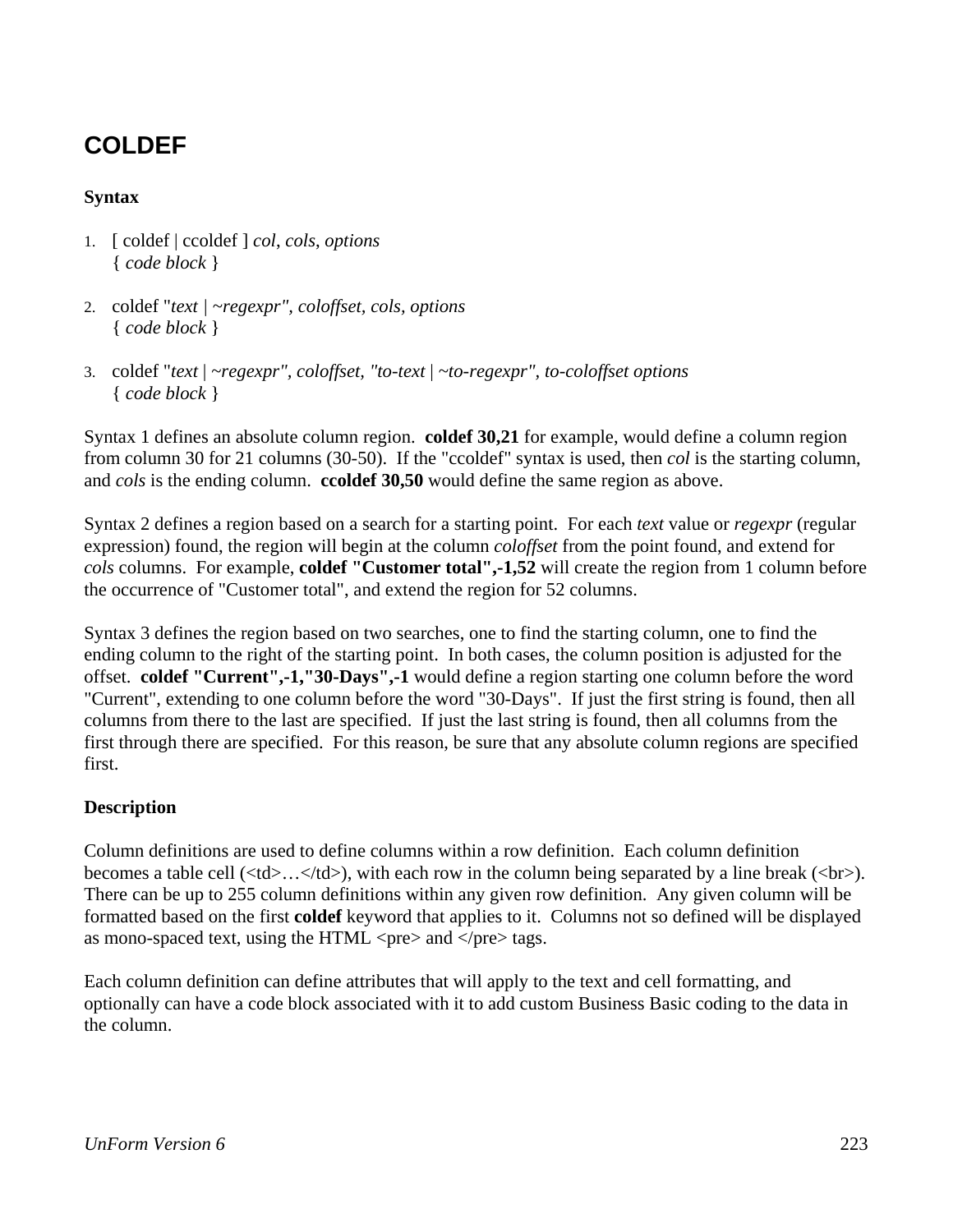Options are comma-separated lists of words and parameters. The options available in the column definition include:

| Option              | How it gets applied                                                            |                                     |
|---------------------|--------------------------------------------------------------------------------|-------------------------------------|
| bgcolor=# $rgb$ ,   | Cell gets a bgcolor=value attribute to control the                             |                                     |
| bgcolor=color       | background color. The color can be expressed as an                             |                                     |
|                     | #rrggbb hexadecimal value or as a color name supported                         |                                     |
|                     | by the target browser, such as red, blue, white, etc                           |                                     |
| blink               | Text gets <blink> attribute.</blink>                                           |                                     |
| bold                | Text gets $5$ attribute.                                                       |                                     |
| bottom, top, middle | Cell gets "valign=value" attribute to control vertical                         |                                     |
|                     | justification. The default is "top".                                           |                                     |
| center, left, right | Cell gets "align=value" attribute to control horizontal                        |                                     |
|                     | justification. The default is "left".                                          |                                     |
| $color=$ #rgb,      | Text gets <font color="value"> attribute. The color can be</font>              |                                     |
| color=color         | expressed as a #rrggbb hexadecimal value or as a color                         |                                     |
|                     | name supported by the target browser, such as red, blue,                       |                                     |
|                     | white, etc                                                                     |                                     |
| font=font           | Text gets <font face="font"> attribute. Several modern</font>                  |                                     |
|                     | browsers support this, though the <i>font</i> typeface selected                |                                     |
|                     | may not be available on all clients.                                           |                                     |
| hdr=html text       | The top of the column gets the <i>html text</i> , followed by a line           |                                     |
|                     | break<br>> tag. Use this option to replace top of page                         |                                     |
|                     | column headers with "in cell" column headers.                                  |                                     |
| hdron=hdron text    | The column header, if defined with hdr, gets these values                      |                                     |
| hdroff=hdroff text  | in its <td <i="">hdrtd&gt;hdron hdr value <i>hdroff</i></td> structure. Be     | hdrtd>hdron hdr value <i>hdroff</i> |
| hdrtd=hdrtd text    | sure to turn off any <i>hdron text</i> HTML tags in <i>hdroff text</i> .       |                                     |
| italic              | Text gets <i> attribute.</i>                                                   |                                     |
| image               | Text is assumed to be file names that are image files, and                     |                                     |
|                     | gets treated as an <img/> tag. The ufparam.txc t file values                   |                                     |
|                     | for imagelib and imageurl are used for image processing.                       |                                     |
|                     | The imagelib value is used to locate files on the web                          |                                     |
|                     | server's file system in order to calculate width and height                    |                                     |
|                     | values (gif and .jpg files only.) The imageurl value is                        |                                     |
|                     | prefixed to the report data when constructing the $\langle \text{img} \rangle$ |                                     |
|                     | src="image URL">.                                                              |                                     |
| ltrim, rtrim, trim  | These three mutually exclusive options will cause UnForm                       |                                     |
|                     | to left, right, or left and right trim the text of the column                  |                                     |
|                     | when generating the HTML cell text. By default, any                            |                                     |
|                     | spaces in the data for the cell remain in the output. Use of                   |                                     |
|                     | this option may save some disk storage space and                               |                                     |
|                     | document transmission time.                                                    |                                     |
| noencode            | If this option is present, then the text is not encoded for                    |                                     |
|                     | HTML markup entities. This should only be used if you                          |                                     |
|                     | know that the text contains valid HTML coding.                                 |                                     |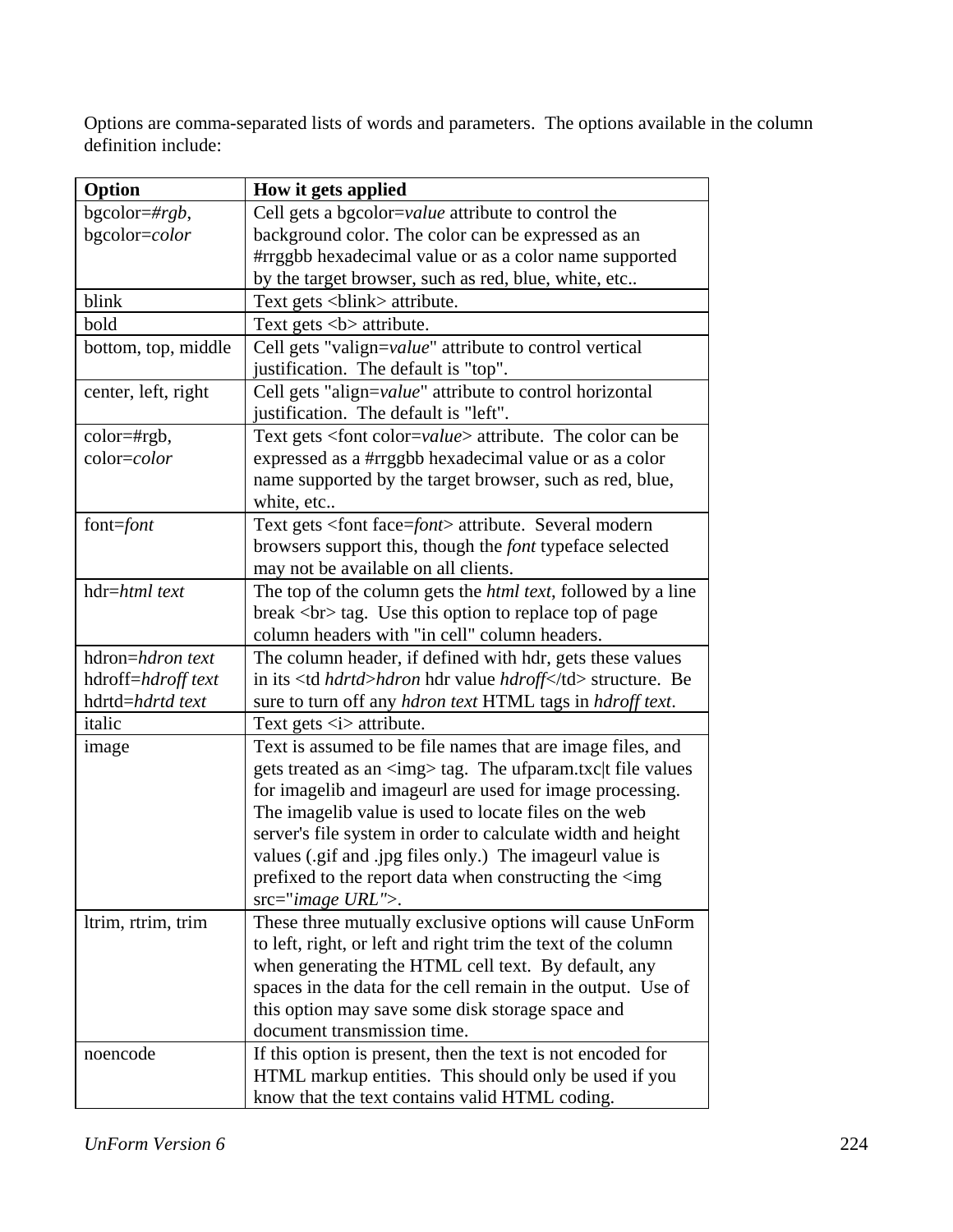| Option           | How it gets applied                                                           |
|------------------|-------------------------------------------------------------------------------|
| otheropt=options | The table cell gets additional attributes not otherwise                       |
|                  | specified by the other options.                                               |
| $size=n$         | Text gets $\langle$ font size= <i>n</i> > attribute. Size ranges from 1 to 7, |
|                  | with 3 being considered a "normal" size.                                      |
| suppress         | If this word is present, then column data gets set to null.                   |
| underline        | Text gets $\langle u \rangle$ attribute.                                      |

Code blocks are optional definitions associated with any given column definition. With a code block, it is possible to manipulate the text of each row in the column. A typical use of this capability might be to convert the plain text to hyperlinks, so that a column of part numbers could be linked to pages in a catalog, for example. Code blocks begin just after the opening brace "{", can extend as many lines as required, and end with a closing brace "}".

The code block is executed for each row of the column. As the code starts, the following variables can be used:

| <b>Variable</b> | <b>Description</b>                                                |
|-----------------|-------------------------------------------------------------------|
| attr.align\$    | The attr\$ variable is a string template that defines the         |
| attr.bgcolor\$  | attributes to apply to the text or cell. These values match       |
| attr.blink      | those defined above in the Options. Numeric values can be         |
| attr.bold       | set to $0$ (false) or $1$ (true). String values can be set to any |
| attr.color\$    | valid value for that attribute.                                   |
| attr.font\$     |                                                                   |
| attr.italic     |                                                                   |
| attr.otheropt\$ |                                                                   |
| attr.size\$     |                                                                   |
| attr.underline  |                                                                   |
| attr.valign\$   |                                                                   |
| colofs          | The column offset from the left edge of the text. If the          |
|                 | column region is from column 21 through 40, then colofs           |
|                 | will be 21. This should be treated as a read-only value.          |
| cols            | The number of columns in the region. Read only.                   |
| row             | The row number within the current region, from 1 through          |
|                 | the last row in the region. With each execution of the            |
|                 | subroutine, the row will increase by 1. Read only.                |
| row\$           | The text of the current row within the region. This can be        |
|                 | manipulated by the code.                                          |
| rowofs          | The position of the current row, relative to the whole page.      |
|                 | If you need to refer to data in some other column of the          |
|                 | current row, use rowofs. Read-only.                               |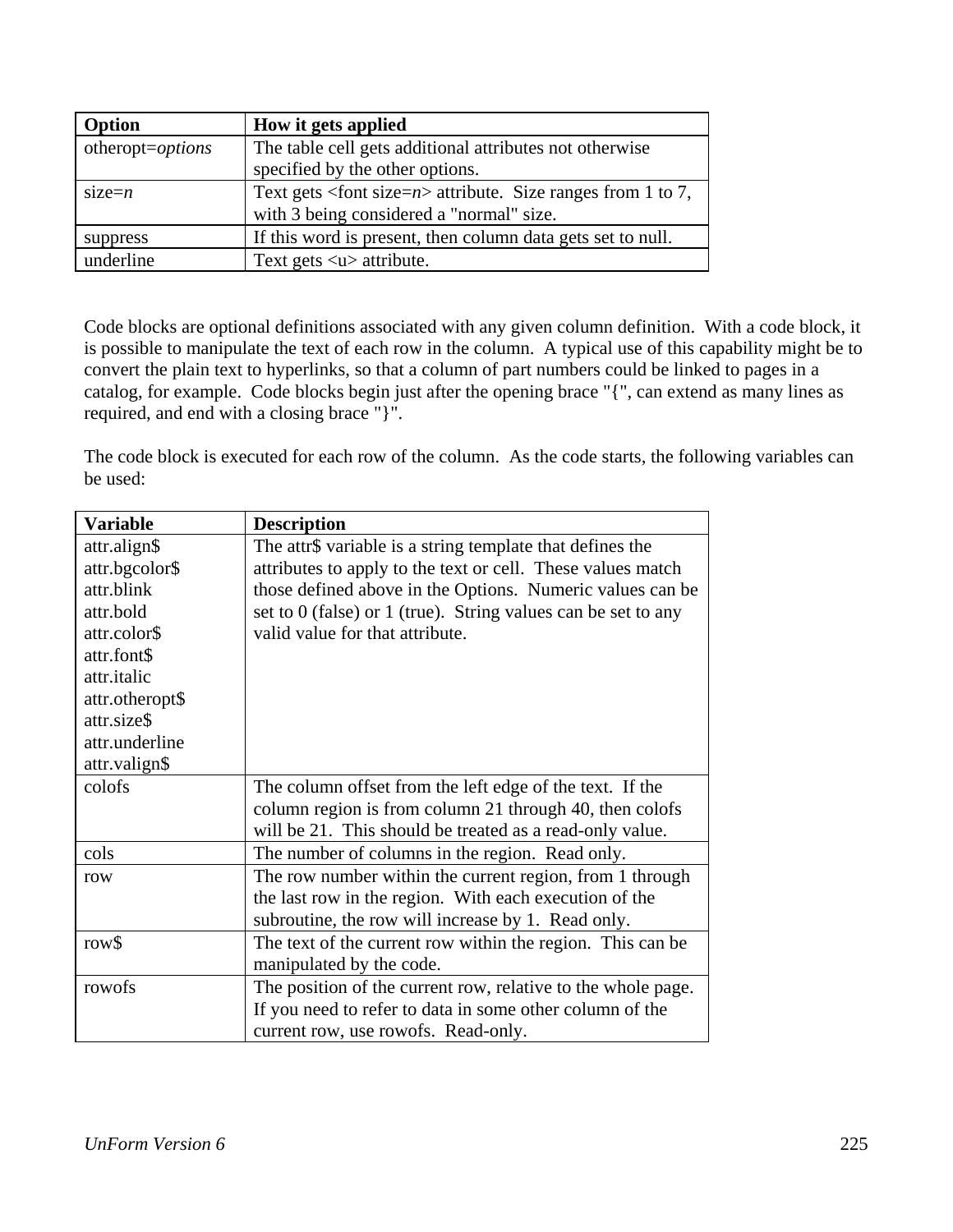| <b>Function</b>       | <b>Description</b>                                                |
|-----------------------|-------------------------------------------------------------------|
| get(col, row, cols)   | Returns text from the page, given the column, row, and            |
|                       | cols parameters.                                                  |
| htmencode $(text \$   | Returns text\$ after converting HTML entities into                |
|                       | displayable versions.                                             |
| set(col,row,cols,text | Sets <i>text</i> \$ into the page at the given column, row, and   |
|                       | columns.                                                          |
| urlencode(text)       | Returns <i>text</i> \$ after URL encoding to make it suitable for |
|                       | inclusion in a hyperlink.                                         |

Functions available for your use, in addition to any intrinsic Business Basic functions, include: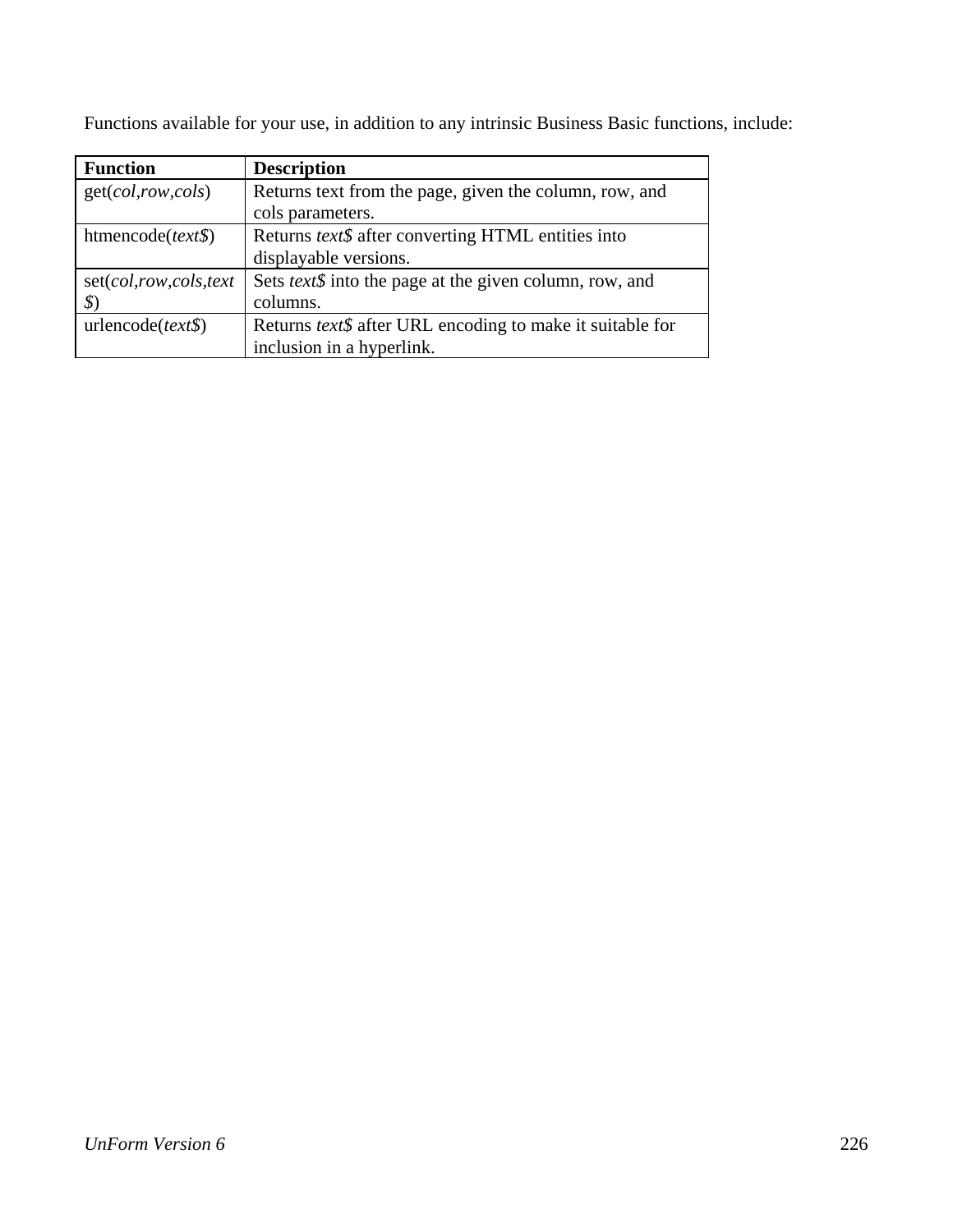# **COLWIDTH**

### **Syntax**

colwidth=*text*

#### **Description**

When UnForm generates a table for each page of a document, it defines a standard column cell width so that text that lines up vertically in the report will remain lined up in the HTML version. UnForm generates an initial single row of individual cells, using *text* as the cell width, as used in the HTML tag "<td width=*text*>".

If a *text* value, such as a pixel count or other valid HTML cell width is specified, then UnForm will use that value when defining the initial column cell sizes for each page.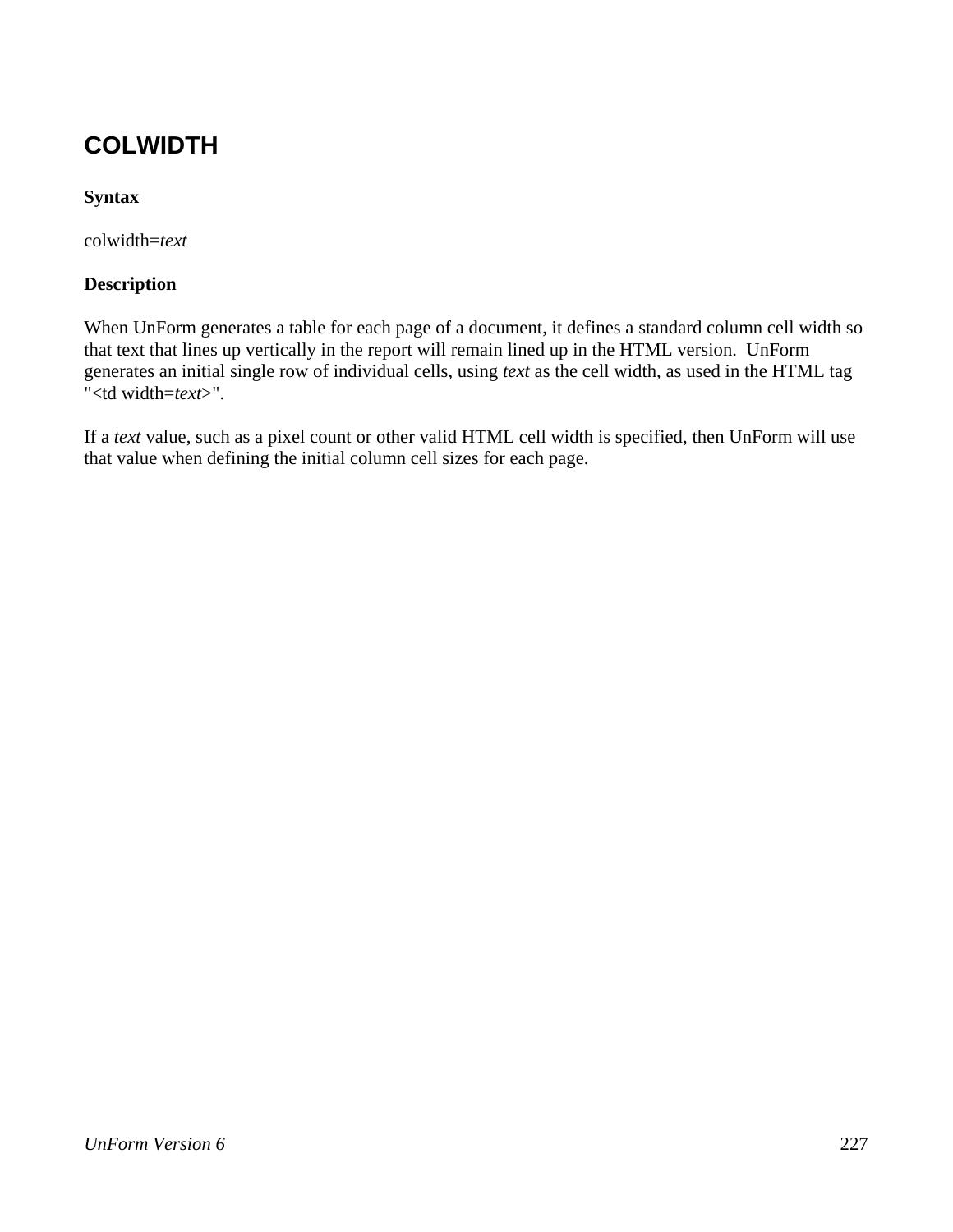# **FRAME**

### **Syntax**

frame=y | yes  $|n|$  no

#### **Description**

The **frame** keyword can be used in conjunction with the **multipage** keyword to control the presentation of the report. Without these options, UnForm will produce a single file (named with the **output** keyword or –o command line option, or to stdout), containing an HTML table for each page of output from the source file. With the **multipage** keyword, UnForm will produce unique files for each page of output, plus a table of contents page (whose format is controlled by the **toc** keyword). If frame is set to "y" or "yes", then an additional frame file is created for the browser to view the table of contents constantly while viewing the report pages.

The output filename generated is for the frame file if frame is set to "y" or "yes", and the table of contents file if frame is not present or is set to any other value.

This keyword is ignored if there is no *filename* specified for the output.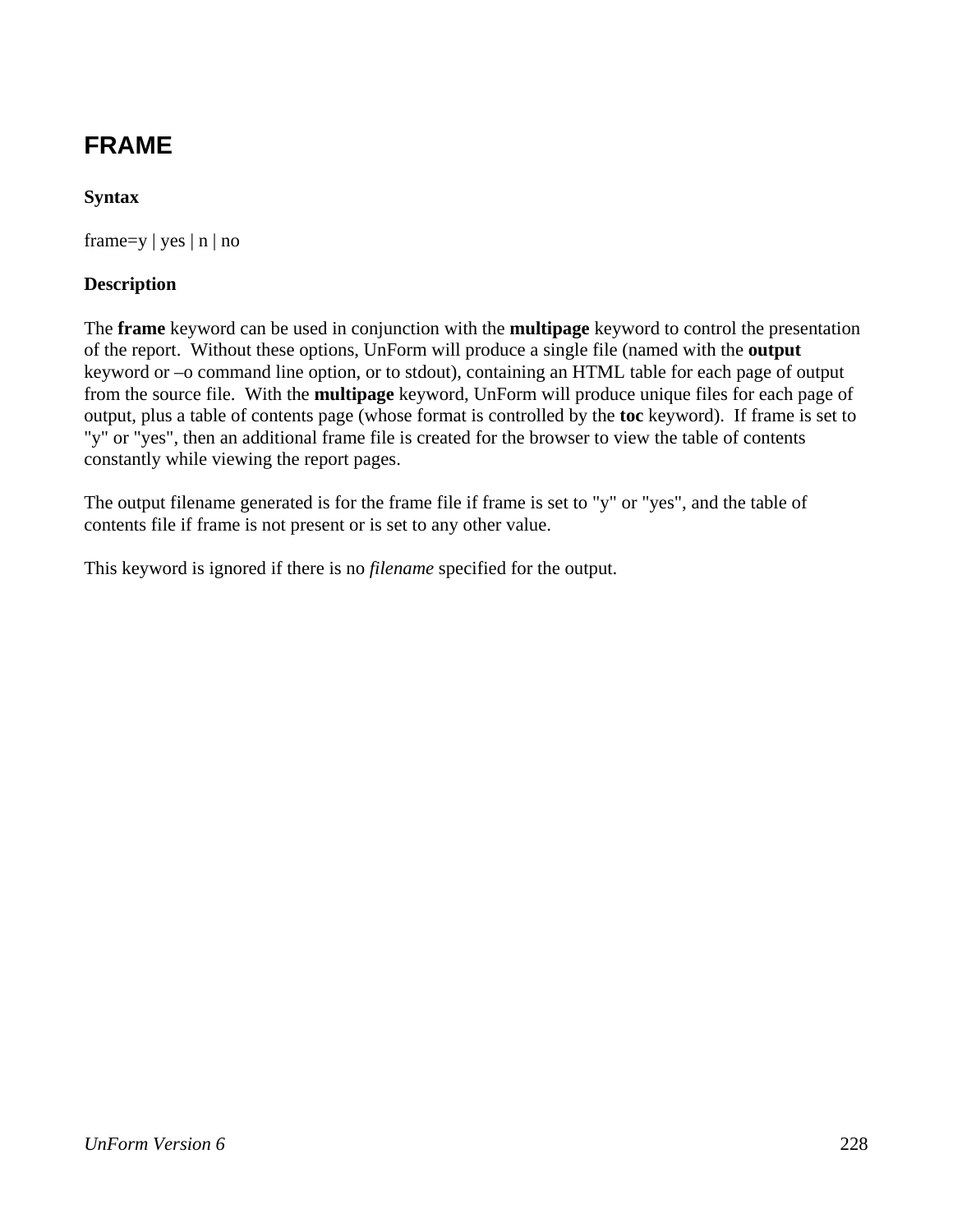# **HDRON, HDROFF, HDRTD**

**Syntax**

hdron=*value* hdroff=*value* hdrtd=*value*

#### **Description**

When a coldef **hdr=***text* option is present, UnForm will add *text* to the top of the column, in a separate cell. In order to make a column-heading stand out, it may be desirable to give it attributes that are distinct from the column text. These keywords define HTML text attributes to add before and after any column header. **hdrtd** applies <td *value*> to the cell tag, while **hdron** and **hdroff** apply to the heading text. Values for individual row groups can be specified in the **rowdef** or **coldef** keywords.

For example, **hdron=<small><br/>b>** and **hdroff=</small></b>** would make column headings small and bold.

Be sure to close any tags in the **hdron** value with corresponding tags in the **hdroff** variable.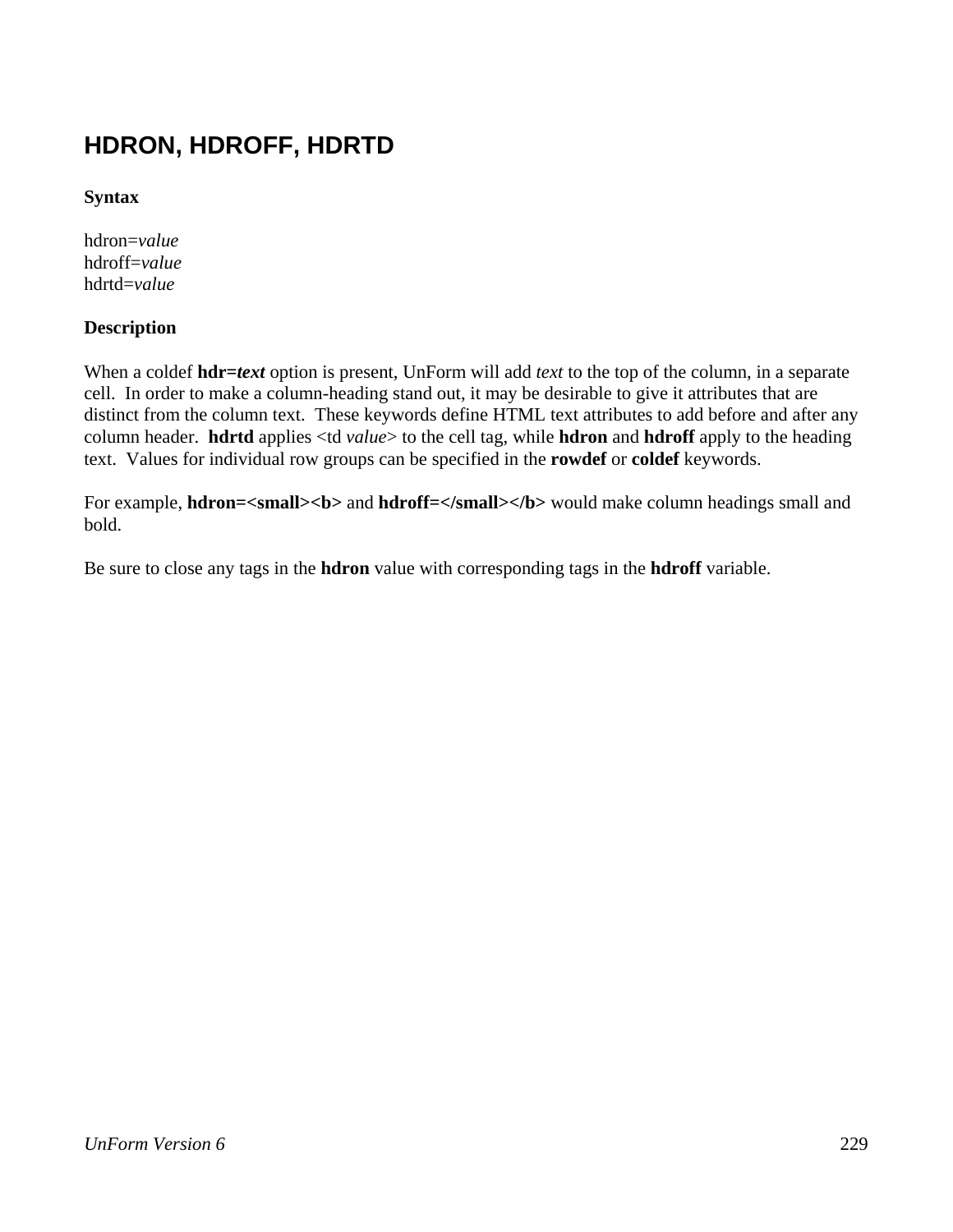# **LOAD**

### **Syntax**

load *filename*

### **Description**

The **load** keyword is used to load a secondary text file into the rule file at parsing time, at the position of the **load** keyword. This provides the ability to maintain separate text files for the definitions, grouped in any manner desired. For example, a common set of options for all reports could be defined in a second file, and each report could reference that file.

UnForm will try to open the file first as named, then in the UnForm directory if it is not found. Note that the prefix setting, if present, in UnForm's config.unf file can be used to affect file searching.

### **Example:**

[Report1] load "stdoptions.txt"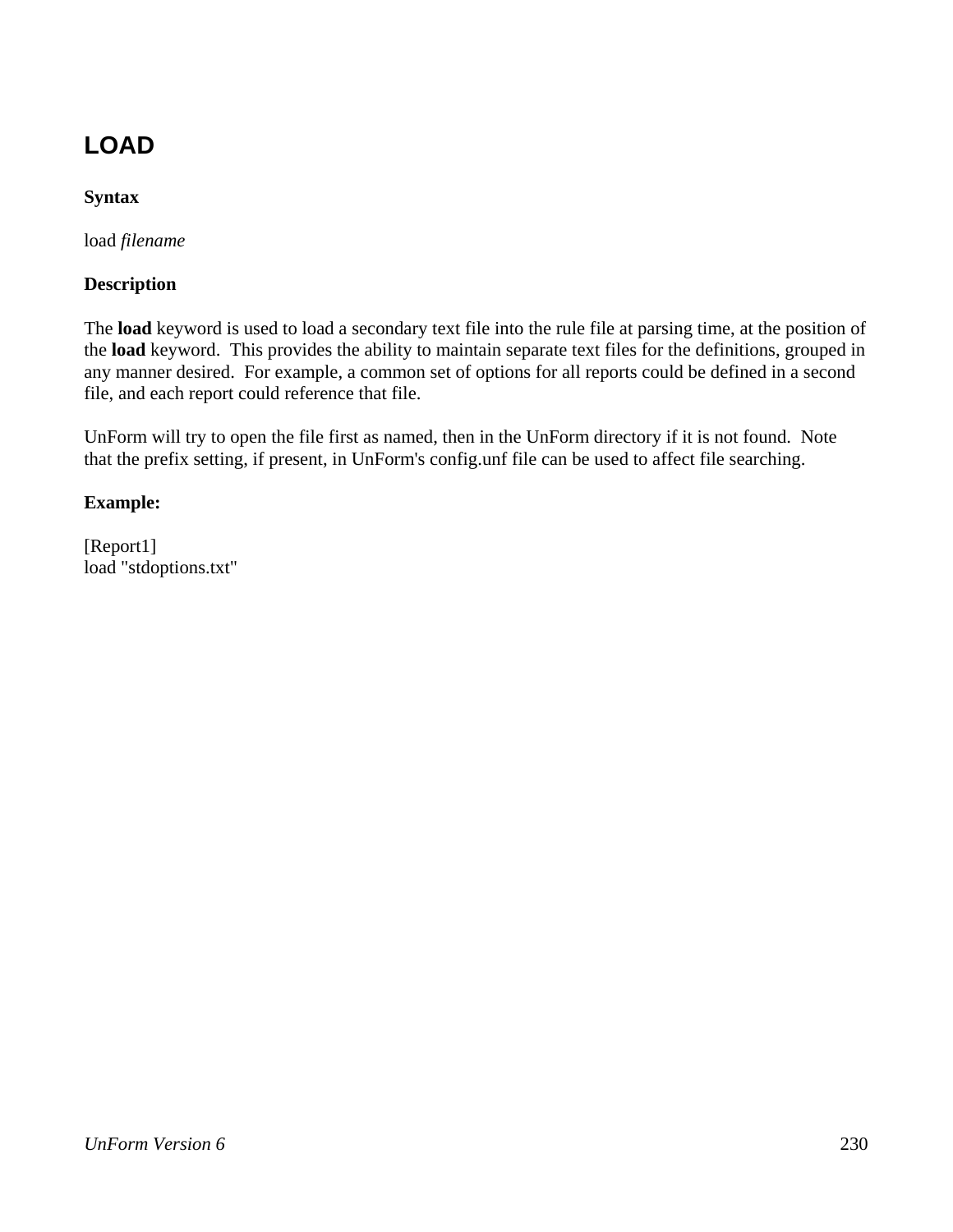## **MULTIPAGE**

### **Syntax**

multipage=y | yes

#### **Description**

If multipage is set to "y" or "yes", UnForm will generate a different document file for each page of output. The pages will be named *filename.pagenum*.htm, with *pagenum* being the sequential page number of the report.

A table of contents will automatically be generated as well, with each link in the table of contents referencing the proper document name. The table of contents file will be named one of two names: *filename*.toc.htm if a frame structure is being generated, or *filename*.htm if not. When no frame is generated, then the table of contents document becomes the base document for the output.

This keyword is ignored if there is no *filename* specified for the output.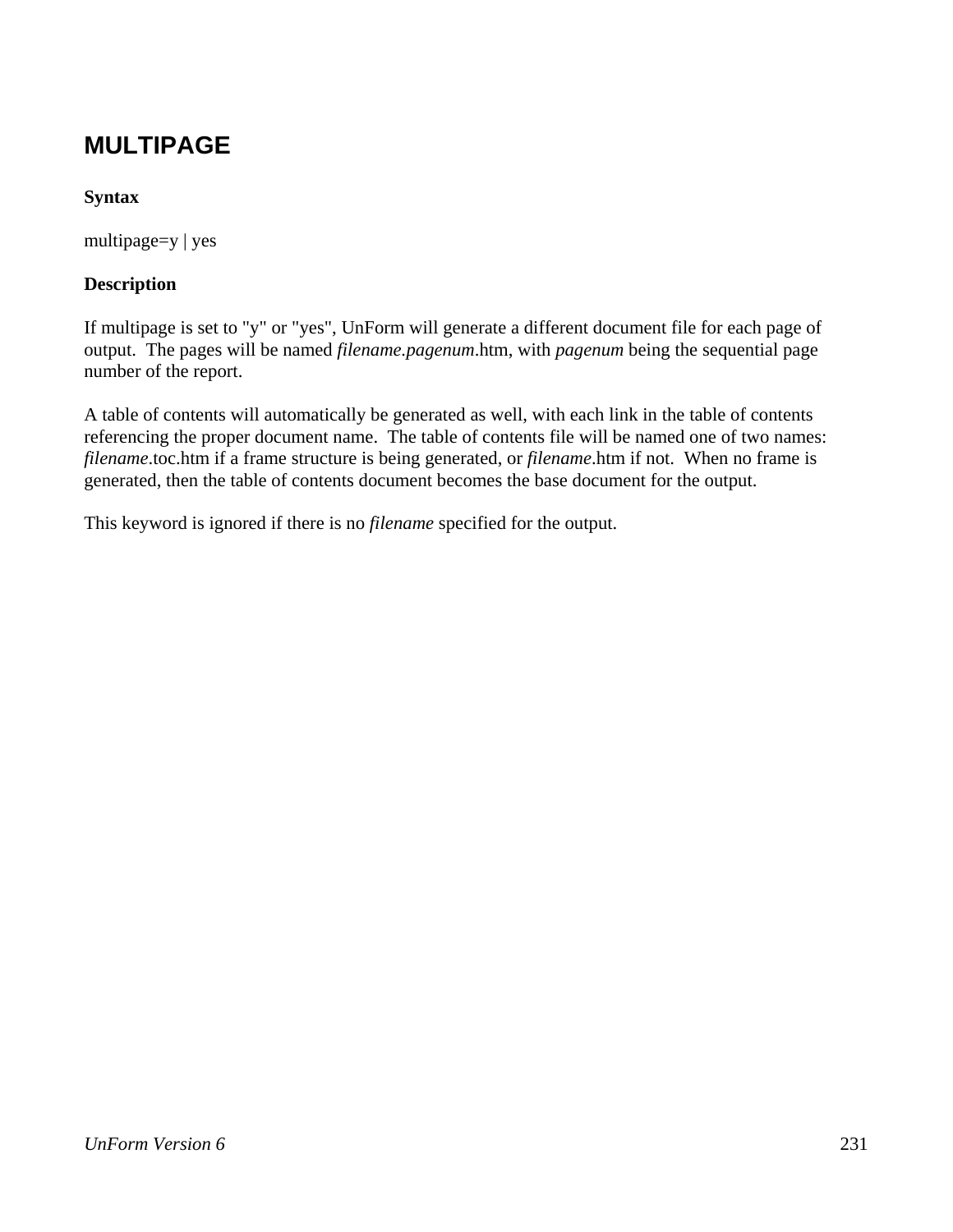### **NULLROW**

### **Syntax**

nullrow=y | yes

### **Description**

If this value is set to "y" or "yes", UnForm will print undefined row sets as mono-spaced text, using HTML <pre> and </pre> tags. By default, UnForm will suppress any rows that have not been allocated with **rowdef** keywords.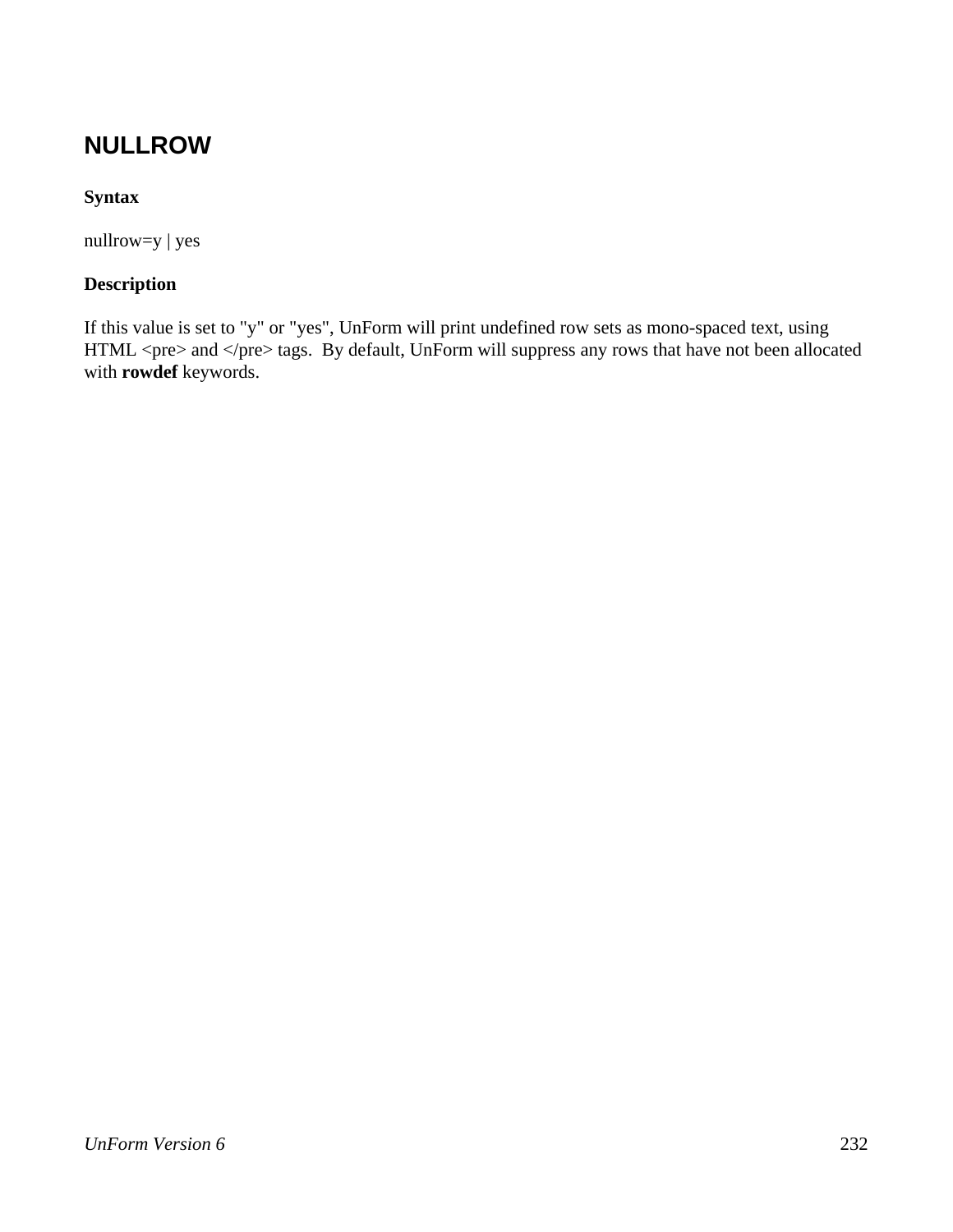# **OUTPUT**

### **Syntax**

output "*filename*"

### **Description**

If no "-o *filename*" is specified on the command line, UnForm will use the file *filename* specified here. Use this keyword to specify a default output location for any given report.

UnForm automatically adds a ".htm" extension to *filename*.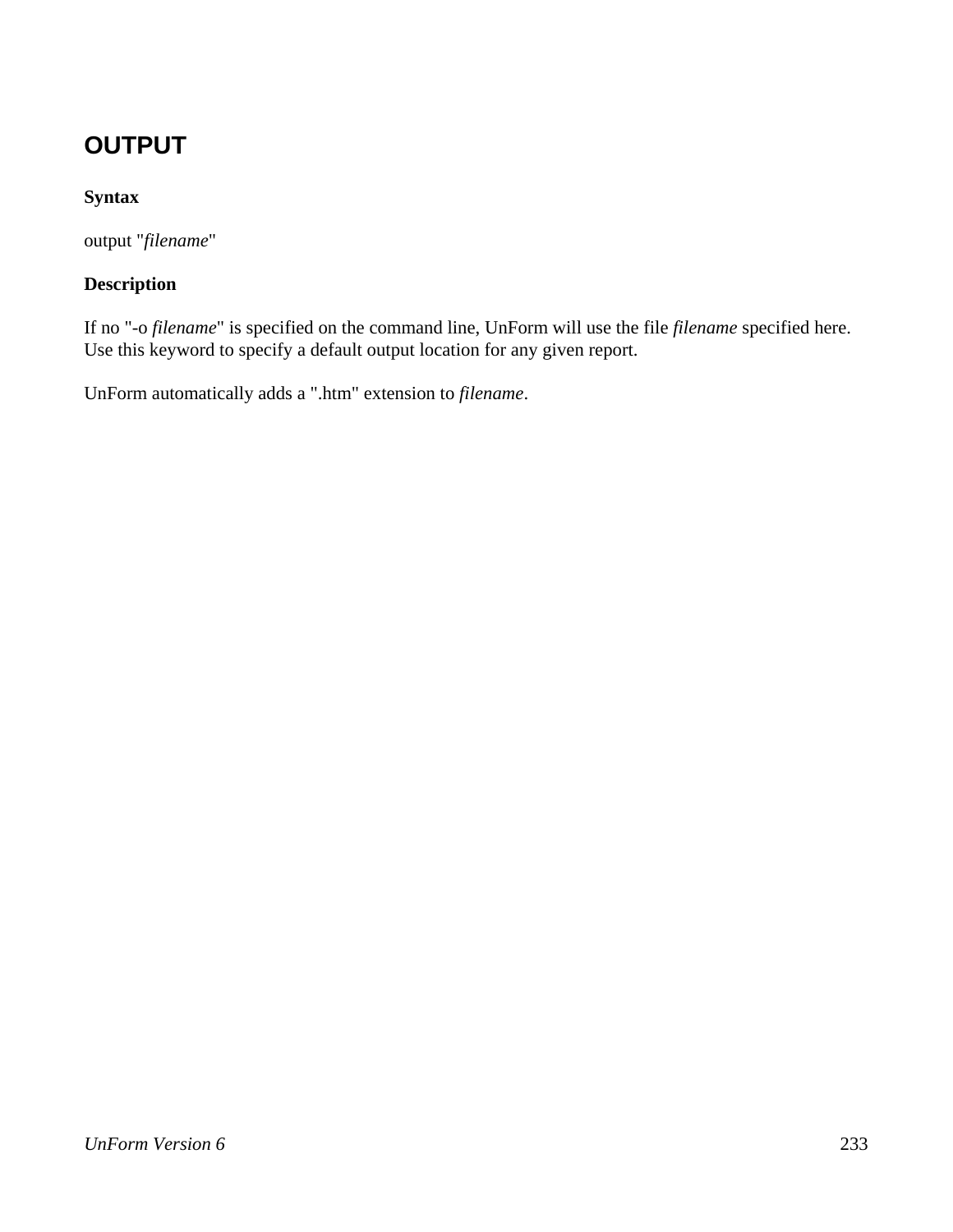# **OTHEROPT**

### **Syntax**

otheropt "*table-options*"

### **Description**

When UnForm generates a table for each page of the document, it establishes border and width options for the table tag: <table border=*border* width=*width*>. If additional options are desired, specify them with this keyword. If present, the table tag is generated like this:

<table border=*border* width=*width table-options*>

See also the **border** and **width** keywords.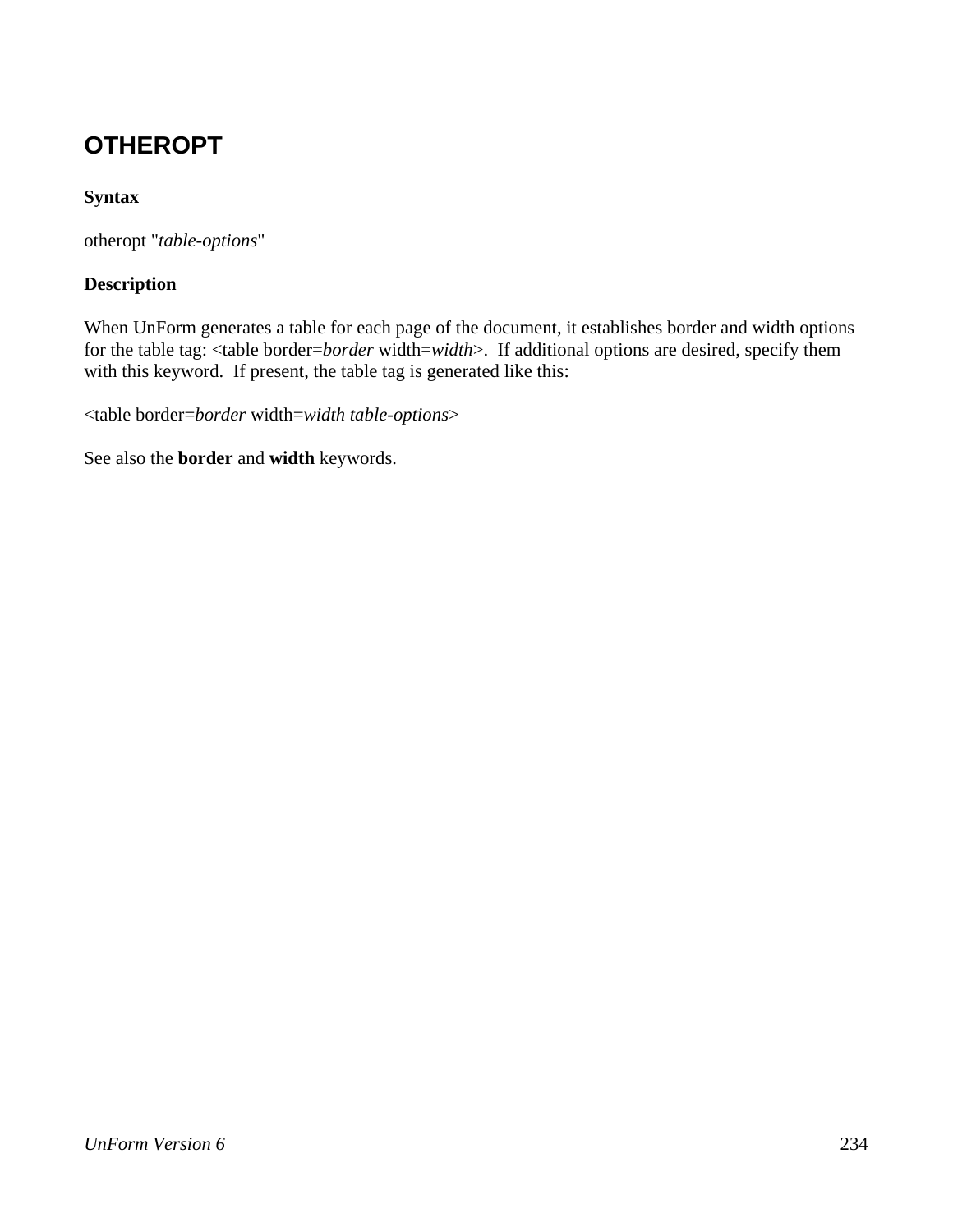# **PAGESEP**

### **Syntax**

pagesep "*html code*"

#### **Description**

If a single document is generated for all pages of output (multipage is not set to "y" or "yes"), then UnForm will place a paragraph tag  $\langle p \rangle$  between each page. If something other than a paragraph tag is desired, then specify the HTML code in the **pagesep** keyword.

The **pagesep** value can contain global string values generated from code blocks by referencing the string value name inside square brackets.

For example: **pagesep "<p><hr>[pagehdr]"** would generate a paragraph tag plus a horizontal rule, followed by the value in the global string "pagehdr", defined with the STBL() function in a prepage{} or prejob{} code block.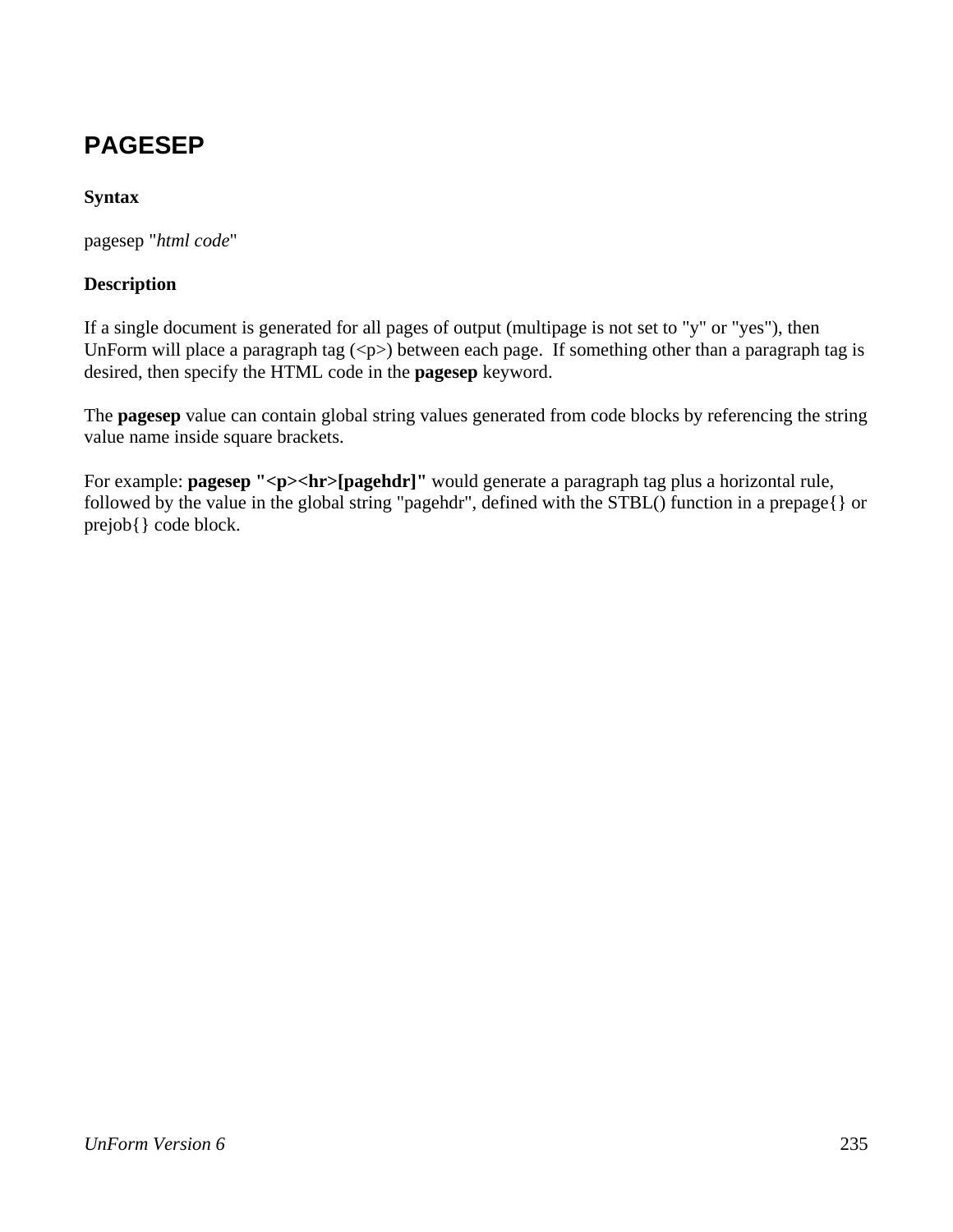# **PREJOB, PREPAGE, POSTJOB, POSTPAGE**

### **Syntax**

```
prejob | postjob | prepage | postpage { 
code block
}
```
Note: the opening brace "{" needs to be on the same line as the keyword. The closing brace may follow the last statement, or be on the line below the last statement.

### **Description**

These keywords are used to add Business Basic processing code to the document generation process. They represent four different subroutines that UnForm executes at specific points during processing. The *code block* can be an arbitrary number of Business Basic statements; the total number of statements in all code blocks can be about 6,000 (or less, depending on program size limits imposed by the run-time environment).

- **prejob** executes after the rule set has been read, and after the first page is read, but before any printing takes place. Use this code to open files or databases, prepare SQL statements or string templates, create user-defined functions, and initialize job variables.
- **postjob** executes after the last page has been printed. Use this to close out your logic, such as adding totals to log reports. There is no need to close files, since UnForm will RELEASE Business Basic.
- **prepage** executes after each page is read, but before any printing takes place. Use this to gather data associated with any page, or to modify the content of the text if you need such modifications to apply to all copies.
- **postpage** executes after the last copy of each page has printed.

Any valid Business Basic programming code can be entered, including I/O logic, loops, variable assignments, and more. Program to your heart's content. UnForm will add extensive error handling code within your code, and report syntax errors to the error log file or a trailer page. You may use the following variables and functions in your *code block*:

- **text** [2] is a one-dimensional array of the text for the page. For example, text  $[2]$  is the second line of the page.
- **mid(arg1\$,arg2,arg3)** (or finmid\$(arg1\$,arg2,arg3)) is a function that safely returns a substring without generating an error 47 if the value in *arg1\$* isn't long enough to accommodate position *arg2* and length *arg3*.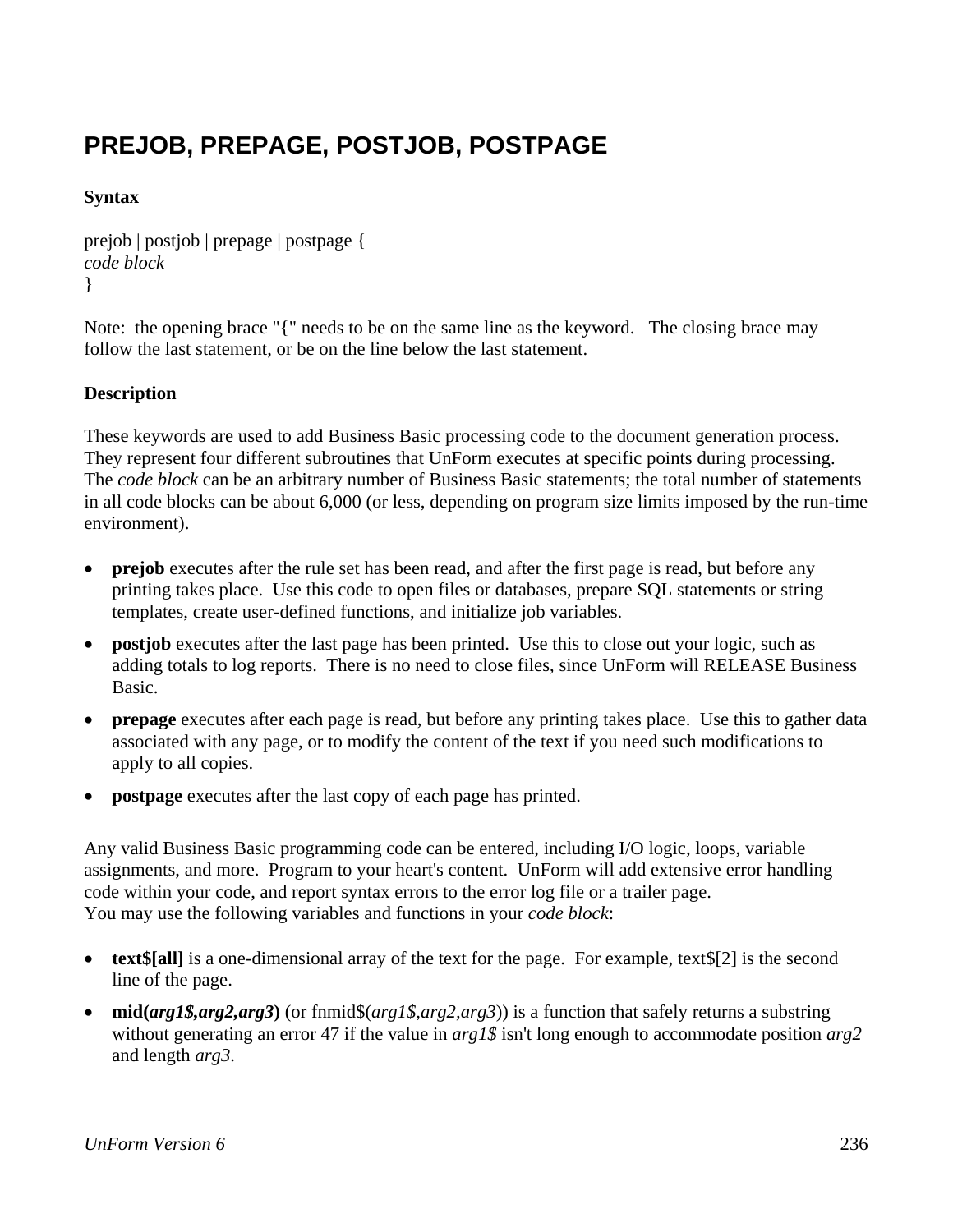- **get(***col,row,length)* (or fnget\$(*col,row,length*)) is a function that safely returns text from the text\$[all] array, without substring or array out-of-bounds errors.
- **set(***col,row,length,value\$)* (or fnset\$(*col,row,length,value\$*)) is a function that places *value\$* in the text\$[all] array at the place indicated. It returns *value\$*.
- **err=next** may be used for any err=*label* option in any function or statement, in order to force UnForm's error trapping to ignore an error. You may, of course, name your own err=*label* if desired.

When using variables and line labels, you should avoid using any values that begin with "UF\_". UnForm reserves all such variables and labels for its own use. You may use a backslash (\) at the end of a line to continue the statement on the next line. Lines prefixed with "#" are not added to the code.

A discussion of programming in Business Basic is outside of the scope of this manual. If your needs require programming, then it would be advisable to hire a professional Business Basic programmer, acquire training for a technical member of your staff, or contract with SDSI for your needs.

Column definitions can also have code blocks, which are executed as each row of a column definition is generated. See the **coldef** keyword for more information.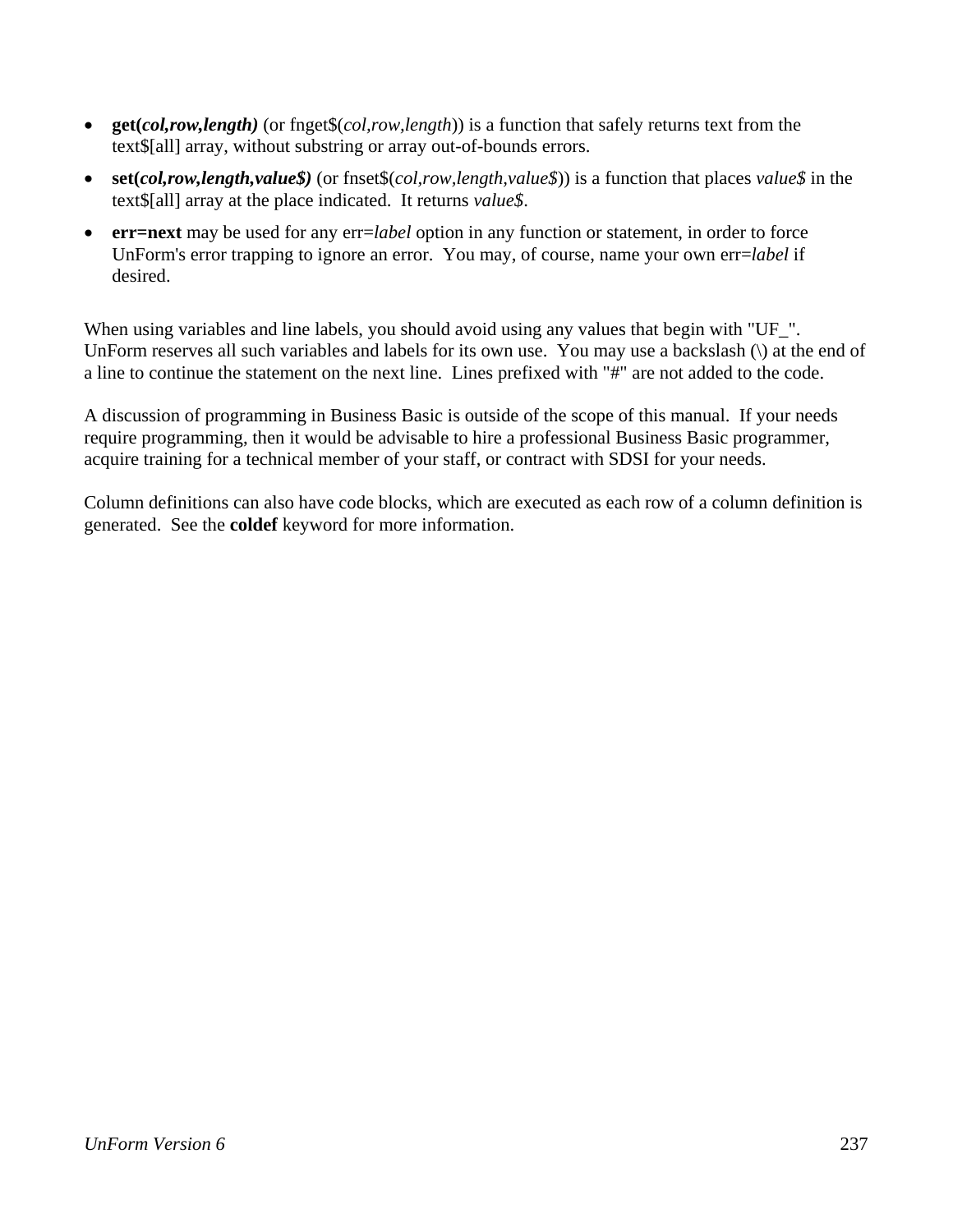## **ROWDEF**

#### **Syntax**

- 1. [rowdef | crowdef] row, row*s*, *options*  { *code block* }
- 2. rowdef "*text | ~regexpr", rowoffset, rows, options*  { *code block* }
- 3. rowdef "*text* | *~regexpr", rowoffset, "to-text* | *~to-regexpr", to-rowoffset options*  { *code block* }

Syntax 1 defines an absolute row region. **rowdef 5,3** for example, would define a row region starting with row 5, and extending 3 rows down (5-7). If the "crowdef" format is used, then *row* is the starting row, and *rows* is the ending row. **crowdef 5,7** would define the same region as **rowdef 5,3**.

Syntax 2 defines a region based on a search for a starting row that contains the text or matches the regular expression. For each *text* value or *regexpr* found, the region will begin at the row *rowoffset* from the point found, and extend for *rows* rows. For example, **rowdef "Customer total",0,1** will create a region from each row containing "Customer total" (0 offset is that row), and extending for 1 row (just that row).

Syntax 3 defines the region based on two searches, one to find the first row, one to find the ending row below the starting row. In both cases, the row used for the region is adjusted for the offset. **rowdef "Customer:",1,"Customer:",-1** would define a region between each occurrence of the text "Customer:". If just the first string is found, then all rows from there to the last are specified. If just the last string is found, then all rows from the first through there are specified. For this reason, be sure that any absolute regions are specified first.

Under format 3, if the last string is not found, UnForm will continue that row definition on the page following the first unallocated row at the time this row definition is evaluated on that page.

#### **Description**

Row definitions are used to define sets of rows for which a given group of column definitions would apply. Each row definition defines a group of rows that will be presented within a single table row  $\langle \langle tr \rangle$ ... </tr>). Under any given row definition, place the column definitions (**coldef** keywords) that will be used to format the rows.

For example, an A/R Aging Report might contain a report heading, column headings, one or more customer headings, and, under each customer heading, one or more detail lines. At the end of the detail lines would be customer totals. This report would have five row definitions, for each type of row: report heading, column heading, customer headings, detail lines, and totals. Each of these types of rows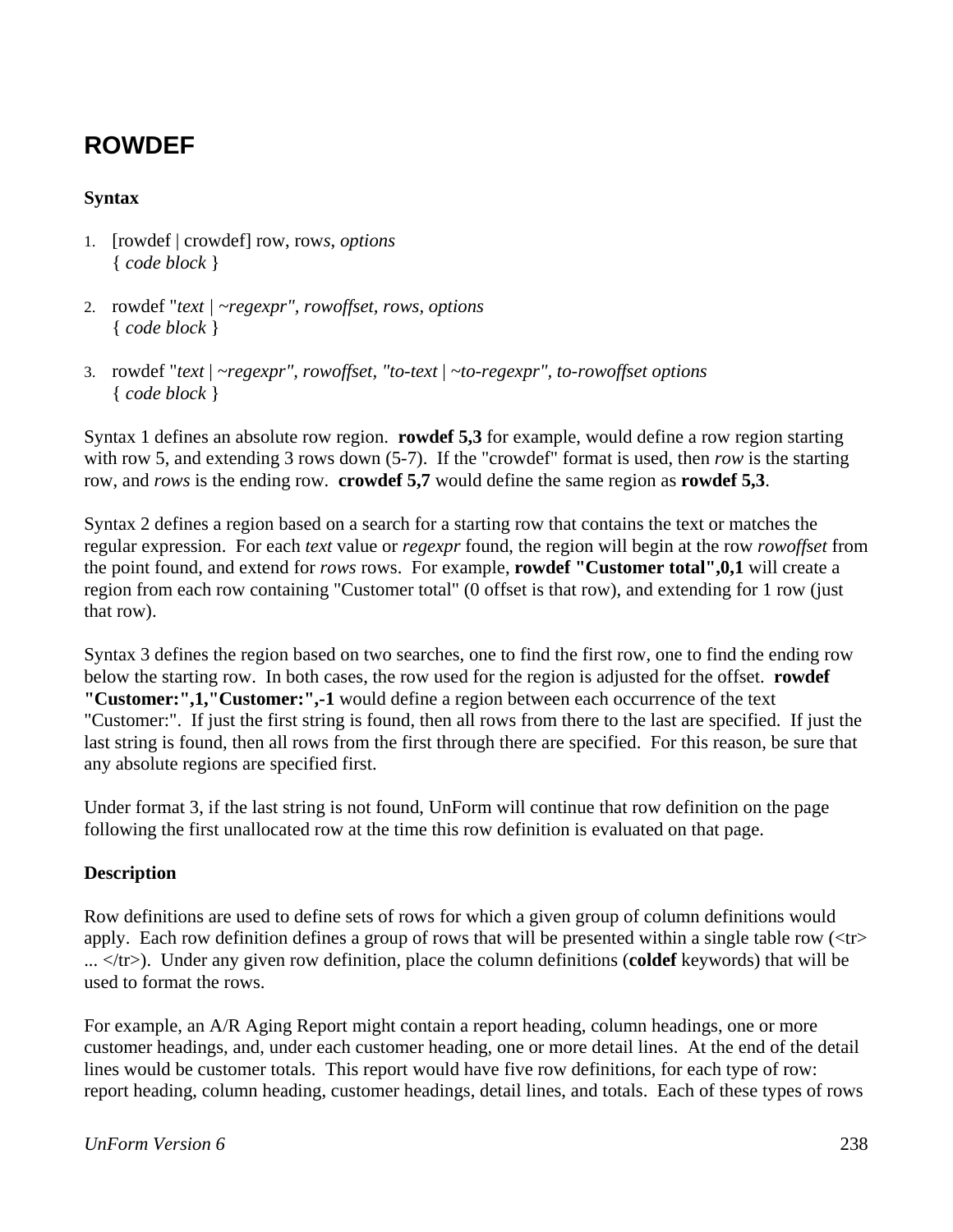will have its own set of column groups (or in some cases, no column groups at all, allowing simple mono-spaced presentation.)

There can be up to 255 row definitions within any rule set.

Each row definition can define attributes that will become defaults for the text and cell formatting of all the column definitions. Additionally, row definitions can define an option called "suppress", which causes UnForm to suppress the display of the row region. A comma separates each option.

| Option                                 | How it gets applied                                                                             |                                                              |
|----------------------------------------|-------------------------------------------------------------------------------------------------|--------------------------------------------------------------|
| bgcolor=# $rgb$ ,                      | Cell gets a bgcolor=value attribute to control the                                              |                                                              |
| bgcolor=color                          | background color. The color can be expressed as an                                              |                                                              |
|                                        | #rrggbb hexadecimal value or as a color name supported                                          |                                                              |
|                                        | by the target browser, such as red, blue, white, etc                                            |                                                              |
| blink                                  | Text gets <blink> attribute.</blink>                                                            |                                                              |
| bold                                   | Text gets <b> attribute.</b>                                                                    |                                                              |
| bottom, top, middle                    | Cell gets "valign=value" attribute to control vertical<br>justification. The default is "top".  |                                                              |
| center, left, right                    | Cell gets "align=value" attribute to control horizontal<br>justification. The default is "left" |                                                              |
| color=#rgb,                            | Text gets <font color="value"> attribute. The color can be</font>                               |                                                              |
| color=color                            | expressed as an #rrggbb hexadecimal value or as a color                                         |                                                              |
|                                        | name supported by the target browser, such as red, blue,                                        |                                                              |
|                                        | white, etc                                                                                      |                                                              |
| font=font                              | Text gets <font face="font"> attribute. This is supported by</font>                             |                                                              |
|                                        | several modern browsers, though the <i>font</i> typeface selected                               |                                                              |
|                                        | may not be available on all browser clients.                                                    |                                                              |
| hdr=html text                          | The top of the column gets the <i>html text</i> , followed by a line                            |                                                              |
|                                        | break<br><br>tag. Use this option to replace top of page                                        |                                                              |
|                                        | column headers with "in cell" column headers.                                                   |                                                              |
| hdron=hdron text                       | The column header, if defined, gets placed in a cell with                                       |                                                              |
| hdroff=hdroff text<br>hdrtd=hdrtd text | <td> attributes specified <i>hdrtd text</i>, and text attributes</td>                           | attributes specified <i>hdrtd text</i> , and text attributes |
|                                        | hdron text and hdroff text. Be sure to turn off any hdron<br>text HTML tags in hdroff text.     |                                                              |
| italic                                 | Text gets $\langle i \rangle$ attribute.                                                        |                                                              |
| noencode                               | If this option is present, then the text is not encoded for                                     |                                                              |
|                                        | HTML markup entities. This should only be used if you                                           |                                                              |
|                                        | know that the text contains valid HTML coding.                                                  |                                                              |
| otheropt=options                       | The table cell gets additional attributes not otherwise                                         |                                                              |
|                                        | specified by the other options.                                                                 |                                                              |
| $size=n$                               | Text gets <font size="&lt;math">n&gt; attribute. Sizes range from 1 to 7,</font>                |                                                              |
|                                        | with 3 being considered a "normal" size.                                                        |                                                              |
| suppress                               | The rows are not displayed.                                                                     |                                                              |
| tr                                     | Each row in the row group gets a <tr> tag, ensuring that</tr>                                   |                                                              |
|                                        |                                                                                                 |                                                              |
|                                        | column definitions, even if they contain data values of                                         |                                                              |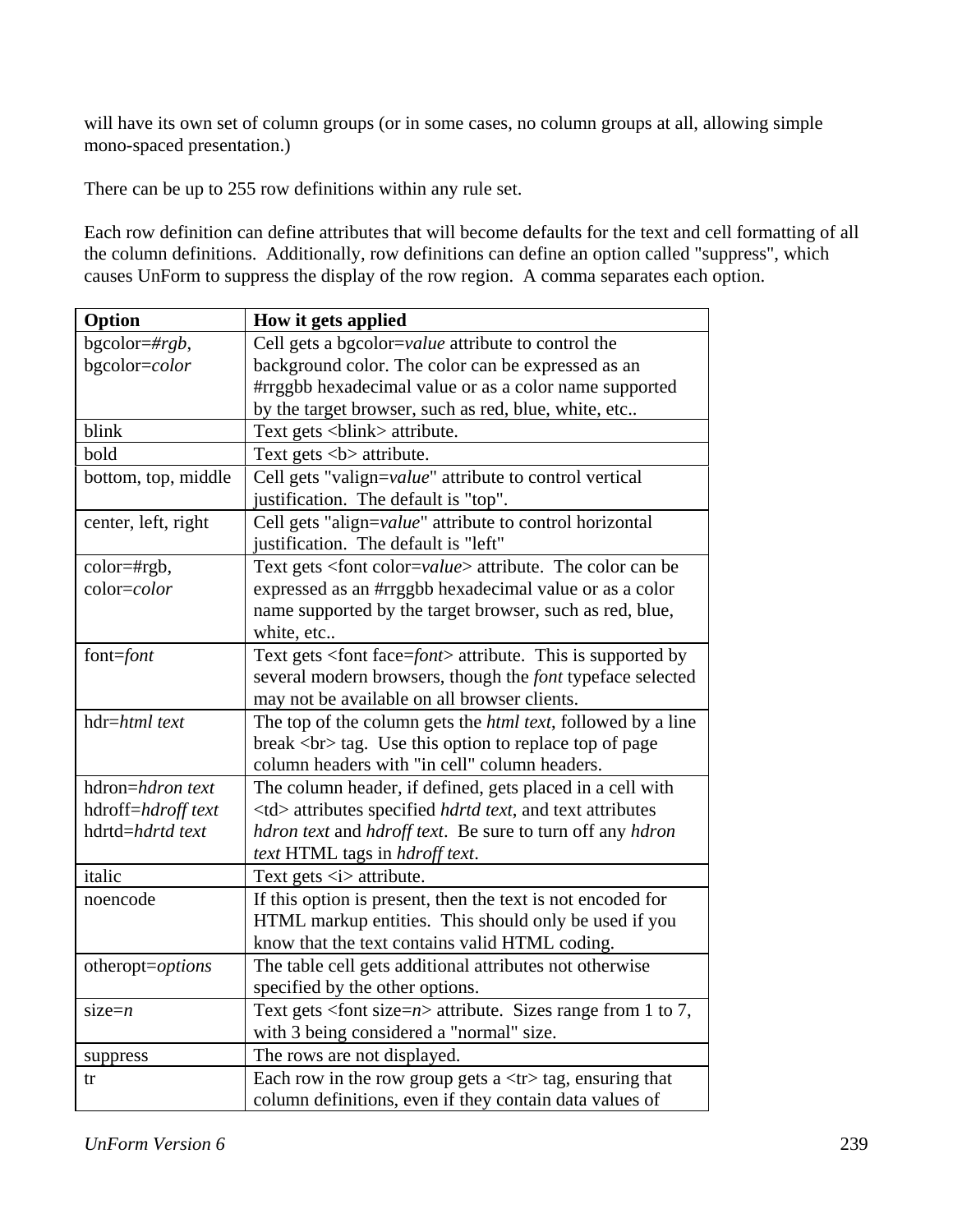| Option    | How it gets applied                                                                                                       |
|-----------|---------------------------------------------------------------------------------------------------------------------------|
|           | varying height, will remain horizontally contiguous. If the                                                               |
|           | cells contain only text, this is generally not required, but if<br>some cells contain images, this keyword will likely be |
|           | required.                                                                                                                 |
| underline | Text gets $\langle u \rangle$ attribute.                                                                                  |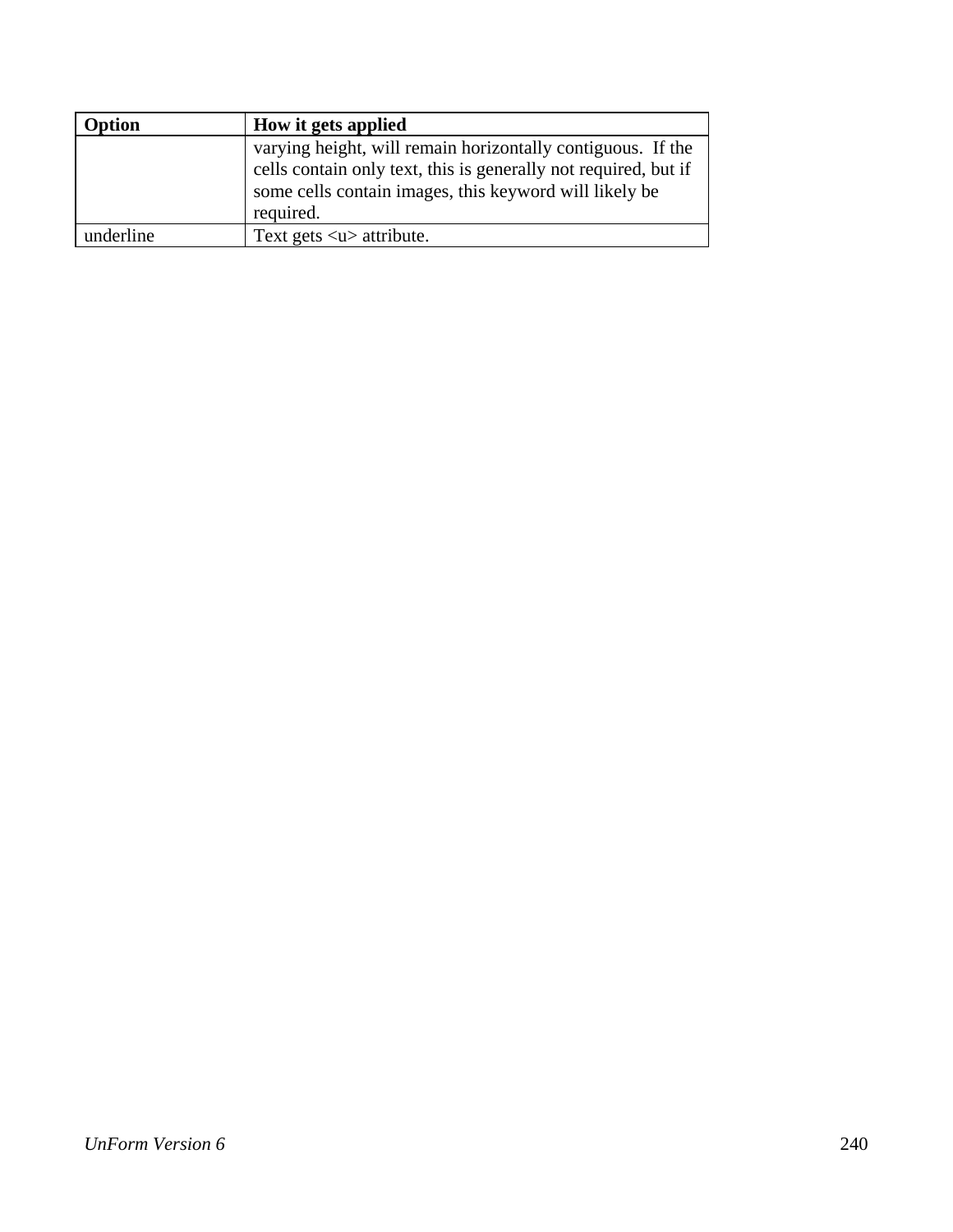# **TITLE**

### **Syntax**

title "*title text*"

### **Description**

The title for any report can be defined in the rule set with this keyword. Once defined, anywhere in HTML output templates that the tag "[\$title]" is placed, this text will be substituted.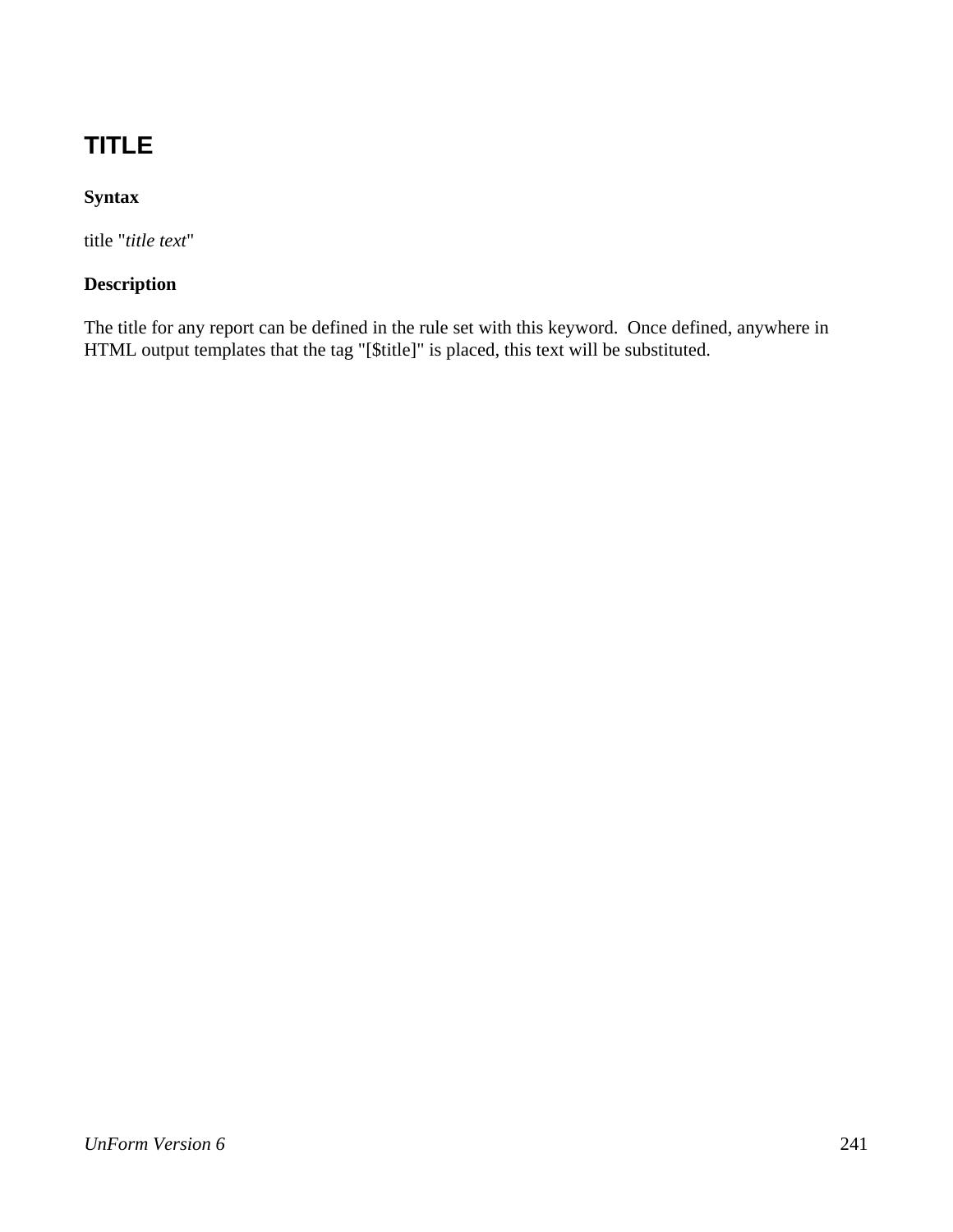# **TOC**

### **Syntax**

toc=y | yes | li | list | sh | short

#### **Description**

If this keyword is set to "y" or "yes", UnForm will generate a simple table of contents by constructing hyperlinks to each page generated. The hyperlinks are placed either at the top of the document, in a separate main document, or in a document referred to as the table of contents in a frame.

The following templates use a table of contents. Templates refer to files in the UnForm directory, and are referenced in the parameter file under the "[html]" section: "both=" and "toc=". In each case, the placement of the table of contents is based on the placement of the tag "[\$toc]" within the template file.

The text displayed for each hyperlink is generated from the "pagenum=" item of the "[html]" section of the parameter file (ufparam.txc or ufparam.txt.) This text can also be generated by Business Basic code in the prepage{} or postpage{} code blocks, by setting the string variable "toc\$" to the value desired.

If the keyword is set to "li" or "list", then the hyperlinks are created within an HTML unordered list  $(\langle ul \rangle ... \langle ul \rangle)$ , and will normally be displayed as a bullet list.

If the keyword is set to "s", "sh", or "short", then the table of contents links consist of just the pagenum descriptor followed by each page number, with no line breaks or bullets. In this case, any code that sets the value of toc\$ is ignored.

This keyword is ignored if there is no *filename* specified for the output.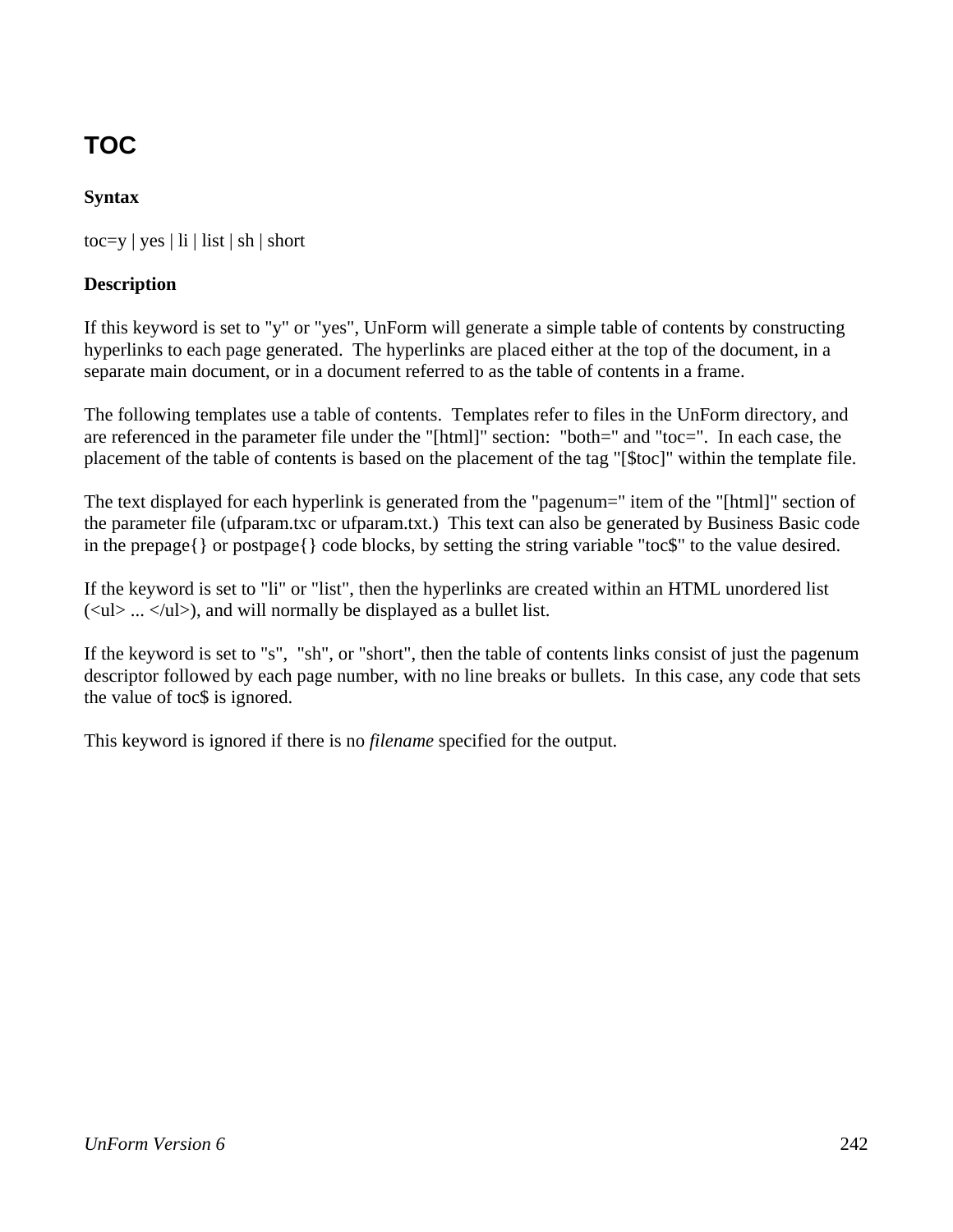# **WIDTH**

### **Syntax**

width=*value*

#### **Description**

The tables generated by UnForm for each page will normally occupy the entire width of the page, and will therefore set the table width to 100%: <table width=100% ...>. If you would prefer a different width setting, define it with this keyword. Be sure that if the value is a percentage of the screen, it has a trailing "%".

See also the **otheropt** and **border** keywords.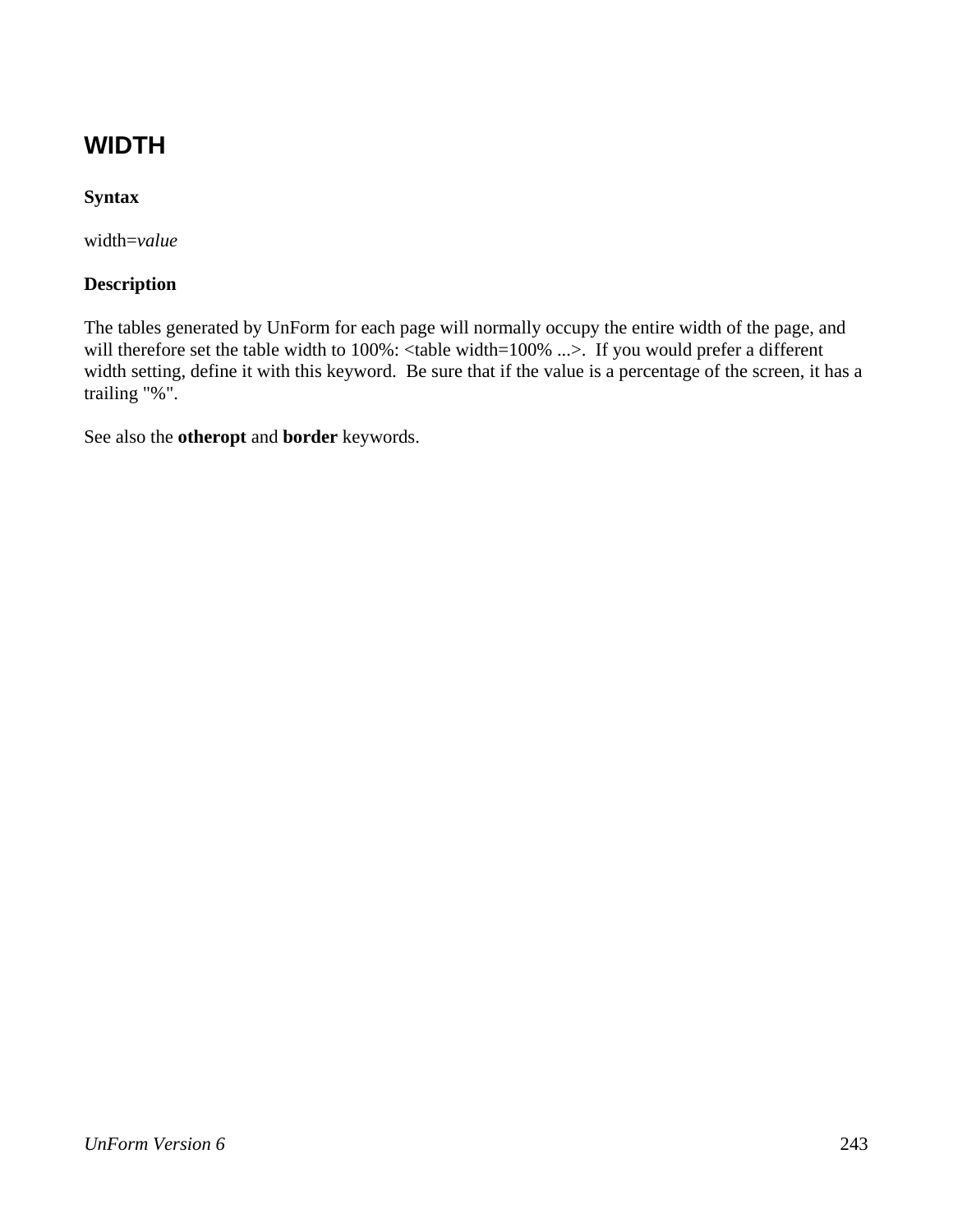## **SAMPLE HTML RULE SET**

Below are sample rule sets defined in the sample rule file, samphtml.rul. The sample text input files used by UnForm for the PCL output examples are redefined here for HTML. Comments are interspersed in the rule sets to help clarify which keywords perform which tasks.

### **AGING REPORT SAMPLE**

To produce this aging report sample to a file, execute the following command:

#### **uf60c -i sample3.txt -o aging.htm -p html –f samphtml.rul**

You can substitute a different path/file name for "aging" to produce the HTML file elsewhere, such as in the HTML document tree of your Web server.

*The form is called "aging" to distinguish it from other rule sets. If the "-r aging" option is used on the command line, then this set will be used.*

[aging]

*A detect statement identifies a report as the one defined by this rule set. If no "-r* ruleset*" option is used on the command line, then this detect statement will be evaluated. If the text "Detail Aging" appears in any column on row 2, this rule set is used.*

detect 0,2,"Detail Aging"

*The HTML output will produce 132 columns and 66 rows per page.*

cols 132 rows 66

*Any text consisting of 3 or more dashes will be erased. This removes all the dashed underlines at customer totals. There are other ways to accomplish this, including defining a row set and using the suppress option, or using a prepage{} code block to erase such text from the text\$[] array.* hline "---"

*The title used in HTML output for this report will be "Aging Report".*

title "Aging Report"

*If this line were not commented out (with the #), then anytime this rule set was used and no "-o*  filename*" was present on the command line, the output would go to "/tmp/aging.htm."*

#output "/tmp/aging"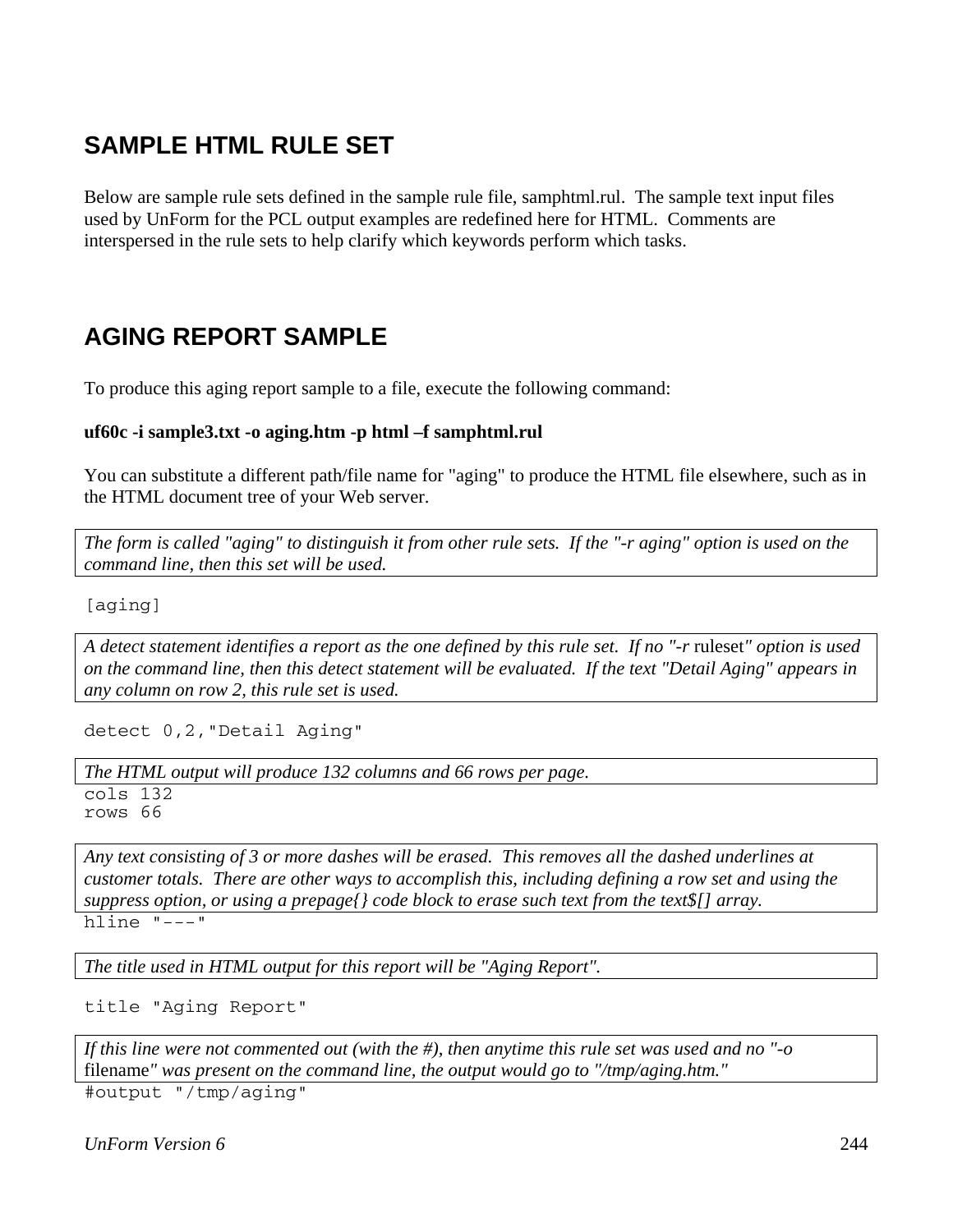*This report will be generated in multiple files (one per page), with a table of contents page, and with an HTML frame construct.*

multipage=y toc=y frame=y

*Between each page will be an HTML <p> tag (a paragraph separator). Any HTML text could be supplied, including references to global strings inside square brackets ([*variablename*]). The hdron/hdroff keywords supply HTML codes to place before and after any column definition headings, defined with the hdr=*text *option in the coldef and rowdef keywords.*

pagesep <p> hdron=<i><b hdroff=</b></i>

*This rowdef keyword defines a row set from row 1 for 5 rows. All column definitions within this row will default to a background color RGB hex value of FFE0E0 (lots of red, high green and blue content).* 

rowdef 1,5,bgcolor=#ffe0e0

*For the above row set, there are three column sets: 1 through 10, 11 through 110, and 111 through 132. The columns are left, center, and right justified, respectively. Otherwise, except for the background color, the browser will use its default values for displaying the data.*

coldef 1,10,left coldef 11,100,center coldef 111,22,right

*This row definition causes UnForm to suppress display of rows 6, 7, and 8 (the column heading information). The rule set will define the column headers as necessary in other row sets.*

rowdef 6,3,suppress

*Each customer has a heading line, distinguished by the occurrence of a phone number in those rows. The initial quoted value "~\(...-...-....\)" instructs UnForm to search for a regular expression match that looks like a U.S. phone number in parentheses. From any and all such rows, it will start at 0 rows up or down, and continue for 1 row. This defines those and only those rows that contain the phone numbers. Columns defined for those rows will be bold, with blue text on a white background. As no columns are defined under this row definition, UnForm allocates one column set the full 132 columns wide, and applies the row defaults to the text.*

# Customer header rowdef "~\ $(...-......*)$ ",0,1,bold,color #0000ff,bgcolor #ffffff

*The invoice detail lines represent the most complicated of the row definitions, as there are numerous columns with two different formats. We define constants for the two formats (left and right justification being the only difference.) Then the rows are defined as any rows that contain a date structure of 2 characters, a slash, 2 characters, a slash, and 2 more characters. Note that even though some heading*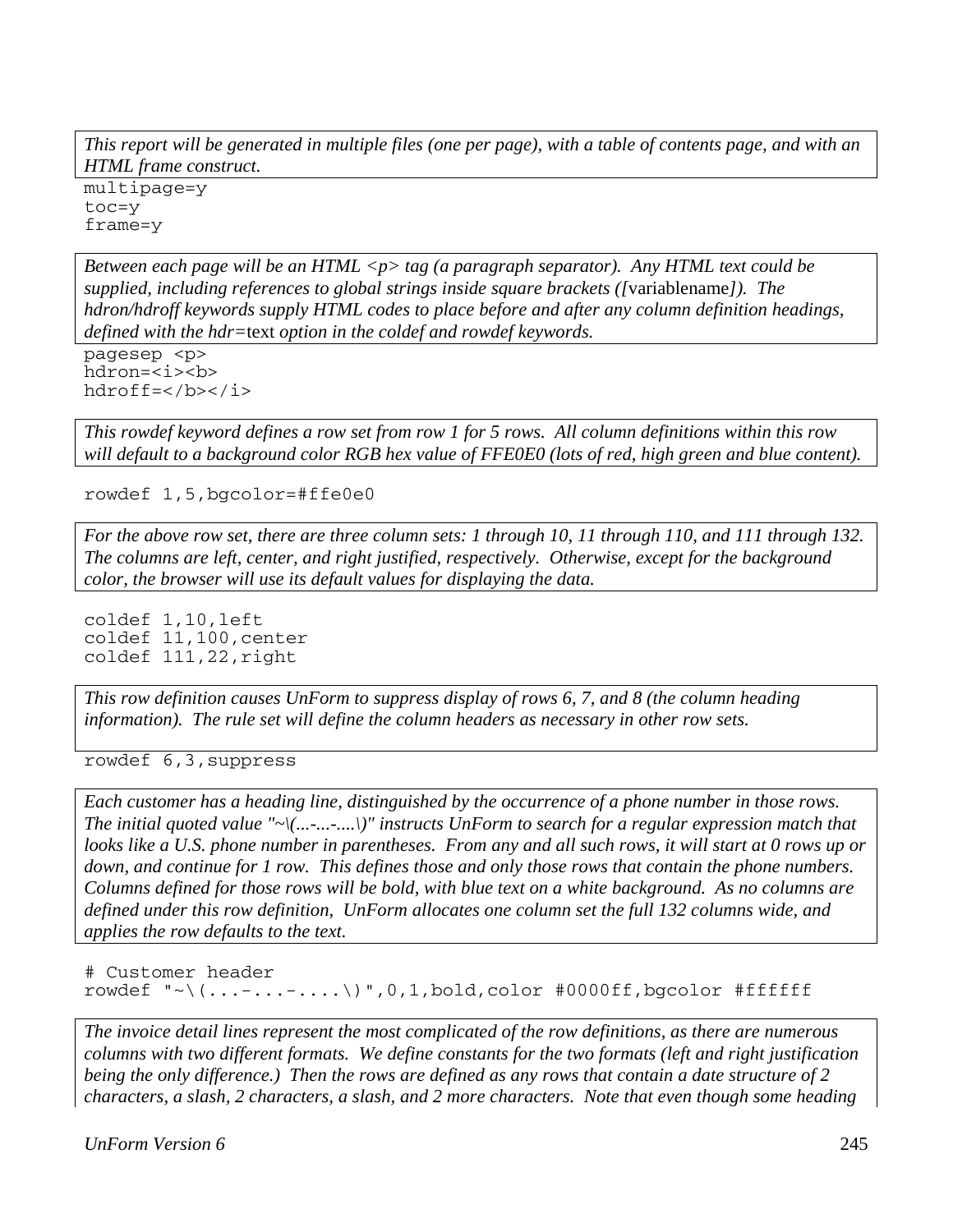*rows have this structure, those rows have already been allocated by prior row definitions and won't confuse things here. UnForm searches for any row with a date. Then starting from that row (row offset of 0), it searches for a row that contains 5 dashes. If such a row is found, then the row set goes through the row before (row offset -1) the dashes. If no such row is found, then the row set goes through the last row on the page.*

```
# Invoice lines 
const LEFT="bgcolor=#e8e8e8,color=black" 
const RIGHT="bgcolor=#e8e8e8,color=black,right" 
rowdef "~../../..",0,"-----",-1
```
*Each invoice line is made up of 13 columns of information. Each has been defined by the ccoldef keyword by starting and ending column values. Additionally, each is given a header value that will appear at the top of the column, and a constant that references other attributes defined earlier in the rule set.*

```
ccoldef 1,10,hdr="Invoice",LEFT 
ccoldef 11,20,hdr="Due Date",LEFT 
ccoldef 21,31,hdr="PO Number",LEFT 
ccoldef 32,39,hdr="Ord Number",LEFT 
ccoldef 40,45,hdr="Terms",LEFT 
ccoldef 46,52,hdr="Type",LEFT 
ccoldef 53,64,hdr="Future",RIGHT 
ccoldef 65,75,hdr="Current",RIGHT 
ccoldef 76,86,hdr="30 Days",RIGHT 
ccoldef 87,97,hdr="60 Days",RIGHT 
ccoldef 98,108,hdr="90 Days",RIGHT,color=red 
ccoldef 109,119,hdr="120 Days",color=red,RIGHT 
ccoldef 120,132,hdr="Balance",right,bold,RIGHT
```
*The customer totals occur just below the row of dashes at the end of each customer's invoices. This row definition therefore searches for any rows containing 5 dashes, then starts 1 row down, and continues for just 1 row.*

```
# Customer totals 
rowdef "-----",1,1
```
*The first 52 columns make up one column set. The report provides no text, so we include a code block for this column that sets row\$ to "Customer Totals:". Note that if this row set contained more than a single row, we could say 'if row=1 then row\$="Customer Totals:'. The remaining column sets just apply right justification to the column values.* 

```
ccoldef 1,52,right 
{row$="Customer Totals:"} 
ccoldef 53,64,right 
ccoldef 65,75,right 
ccoldef 76,86,right 
ccoldef 87,97,right 
ccoldef 98,108,right
```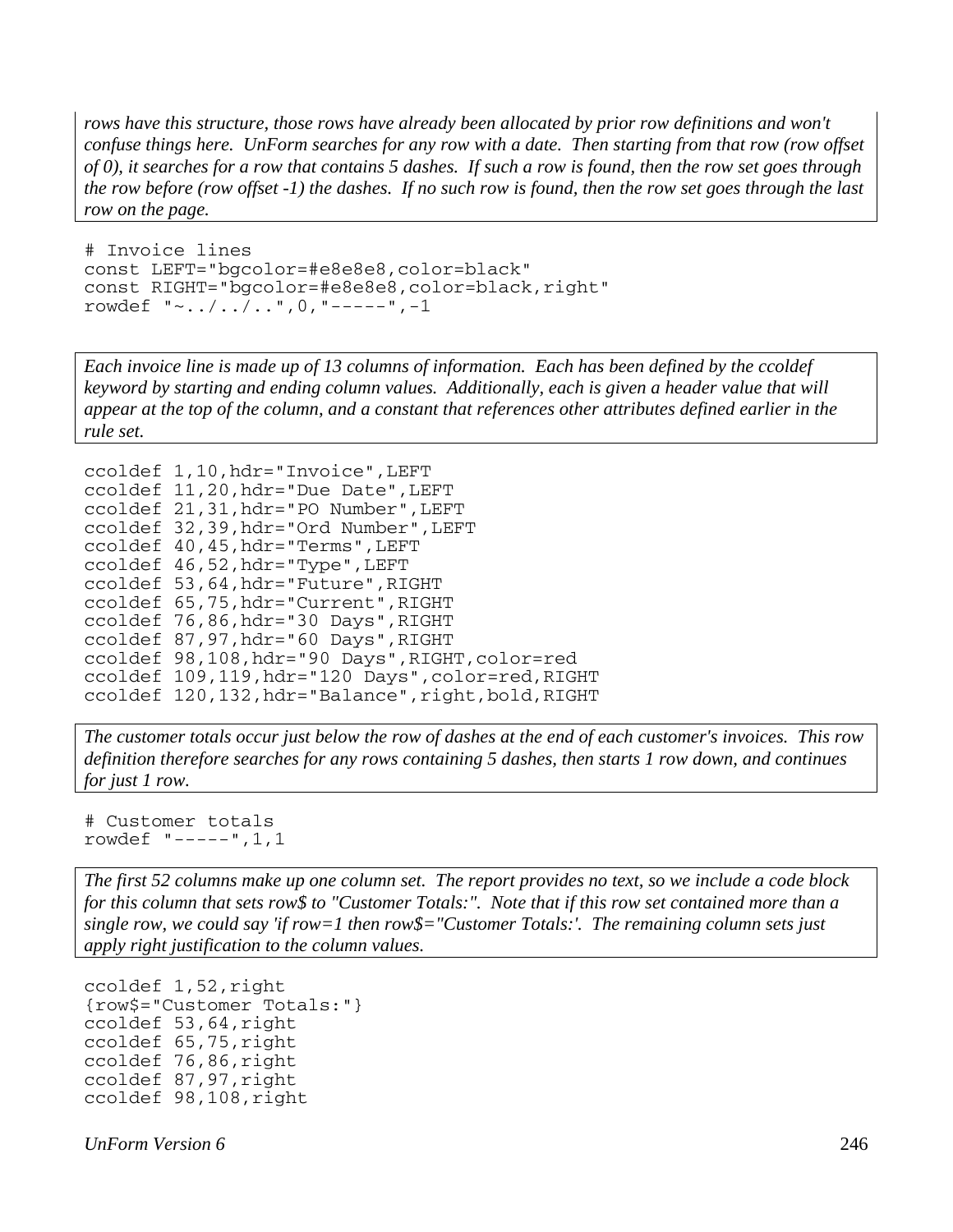ccoldef 109,119,right ccoldef 120,132,bold,right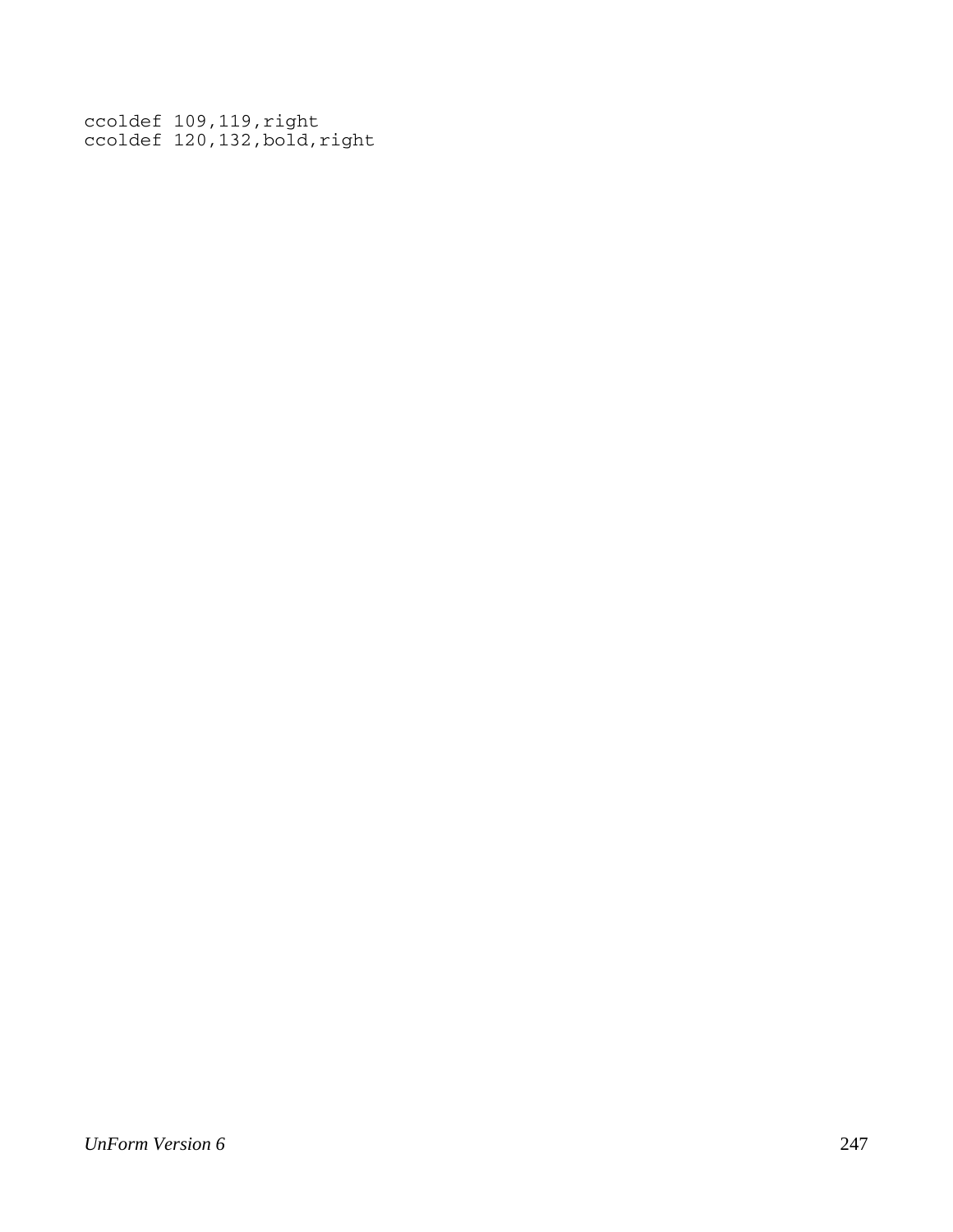# **INDEX**

[tcpports] section, 19 30 day demo activation, 27 Across, 54 Activation keys, 27 advanced.rul, 145 Alias lines, 21 Alignment, 92, 133 Application integration, 25 Attach, 55 Author, 57 Barcode PCL, PDF, 58 Zebra, 61 bbpath, 14 BBx code block note, 122 code blocks, 184 BBx integration, 21 bbxread function, 194 bbxread(), 14 Bin, 64 boj, bop, eoj, eop, 65 Bold, 66 Box, 68 Boxr, 71 Business BASIC code blocks, 184 Case-conversion, 92 **Characters** -testpr option, 38 Check printing, 112 client-server architecture, 7 Code blocks arrays, 185 BASIC functions, 198 error codes, 204 number data, 186 operators, 186 precopy, etc. commands, 121 programming, 184 special functions, 194 special variables, 190 string data, 186 variables, 185 Collation, 77 Color box command, 69 font command, 92 text command, 133 Color images -gw option, 33 Cols, 74

Command line length -z option, 39 Command line options, 31 Commands across, 54 attach, 55 author, 57 barcode, PCL and PDF, 58 barcode, Zebra, 61 bin, 64 boj, bop, eoj, eop, 65 bold, 66 box, 68 boxr, 71 cols, 74 compress, 75 const, 76 copies, 77 cpi, 78 crosshair, 79 detect, 80 down, 82 dpi, 83 duplex, 86 email, 87 erase, 89 fixedfont, 90 font, 91 gs, 94 hline, 95 hshift, 96 if copy, 97 if driver, 98 image, 99 italic, 66 keywords, 104 landscape, 105 light, 66 lpi, 107 macro, 108 margin, 110 merge, 111 micr, 112 move, 113 notext, 115 outline, 116 output, 117 page, 118 paper, 119 pcopies, 77 portrait, 120 precopy, 121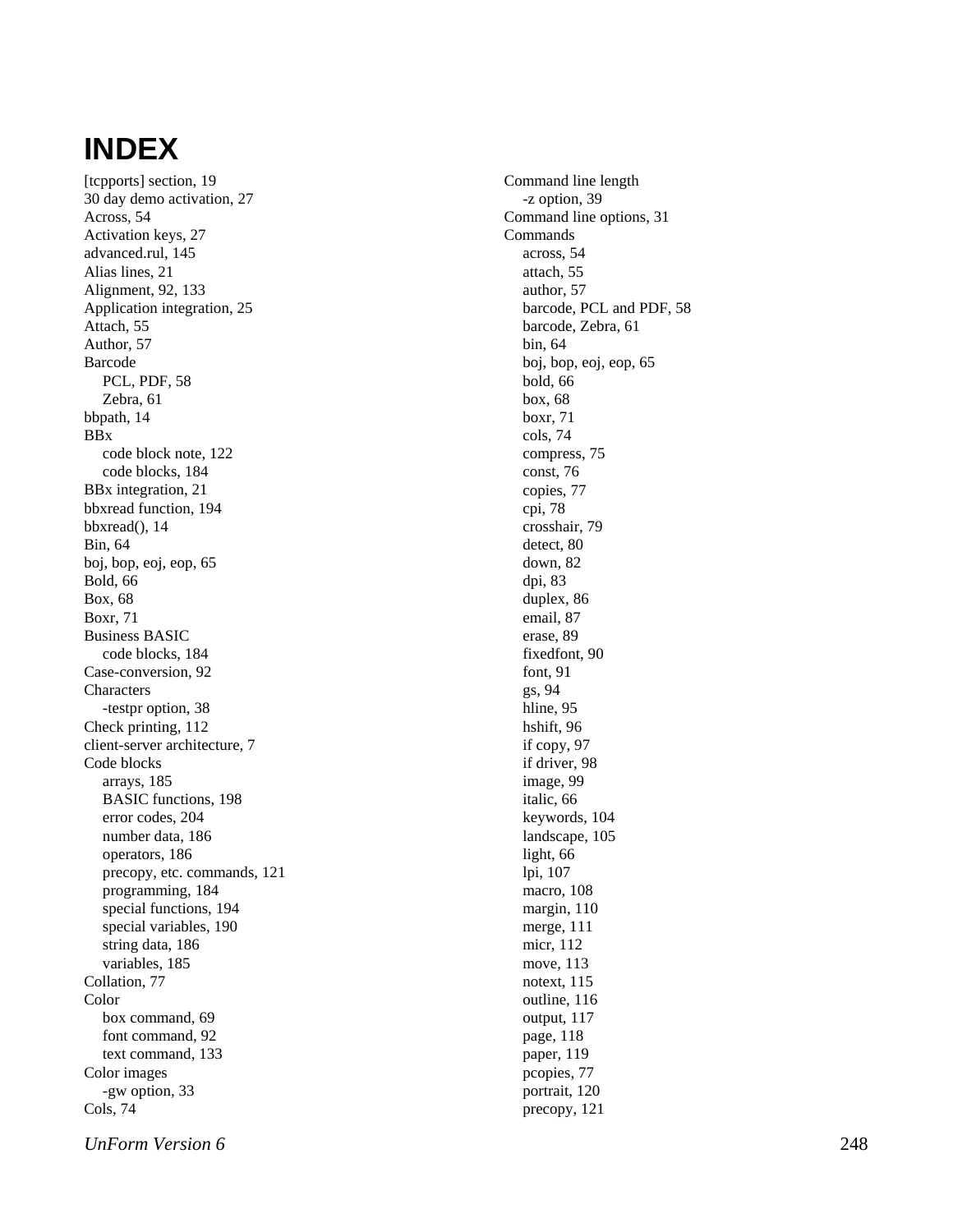protect, 124 rows, 125 shade, 126 shift, 128 subject, 129 symset, 130 text, 131 title, 136 tray, 137 underline, 66 vline, 140 vshift, 141 Compress, 75 Concepts, 47 Configuration, 14 Const, 76 Content-based rule files, 53 Copies, 77 Copy blocks, 97 Cpi, 78 Crosshair, 79 Crosshair pattern -x option, 39 cut function, 194 Detect, 80 Document imaging conversion, 16 Down, 82 Dpi, 83 Dsn\_sample, 84 Duplex, 86 with an attachment, 55 Email, 87 command line options, 32 configuration, 206 email code block function, 194 Emergency activation, 27 Encryption, 124 end if, 97 env function, 195 eoj, eop,boj, bop, 65 Erase, 89 Error codes, 204 exec function, 195 Firewalls, 14 Fit to width, 92 Fixedfont, 90 Flow of processing, 44 Font, 91 get function, 195 Ghostscript, 16 Graphical shading, 33, 94 Greenbar option, 33 Grid drawing, 69 Gs, 94 Hline, 95

HP JetDirect, 19 HP/GL -nohpgl option, 34 Hshift, 96 HTML driver, 213 HTML format -p option, 35 if copy, 97 If driver, 98 Image, 99 Image Alchemy, 16 Image conversion and scaling, 100 Image Magick, 16 Images scaling and conversion, 16 Input file -i option, 33 Installation clients, 12 configuration, 14 Unix CD, 8 Unix download, 10 Windows, 11 Integration with applications, 25 IP addresses, 14 Italic, 66 job functions, 195 Job status -jobs, -myjobs, 40 Jobs job code block functions, 195 Justification, 92, 133 Keywords, 104 Landscape, 105 Landscape orientation -land option, 33 Laser format -p option, 35 left function, 196 Library, 14 Licensing, 27 Light, 66 Lines per page, 118 -page option, 36 Link file, 23 Logging, 14 lower function, 196 Lower-case, 92 Lpi, 107 Macro, 108 Macros working with, 142 Mailcall reference, 209 mailcall.ini, 206

Margin, 110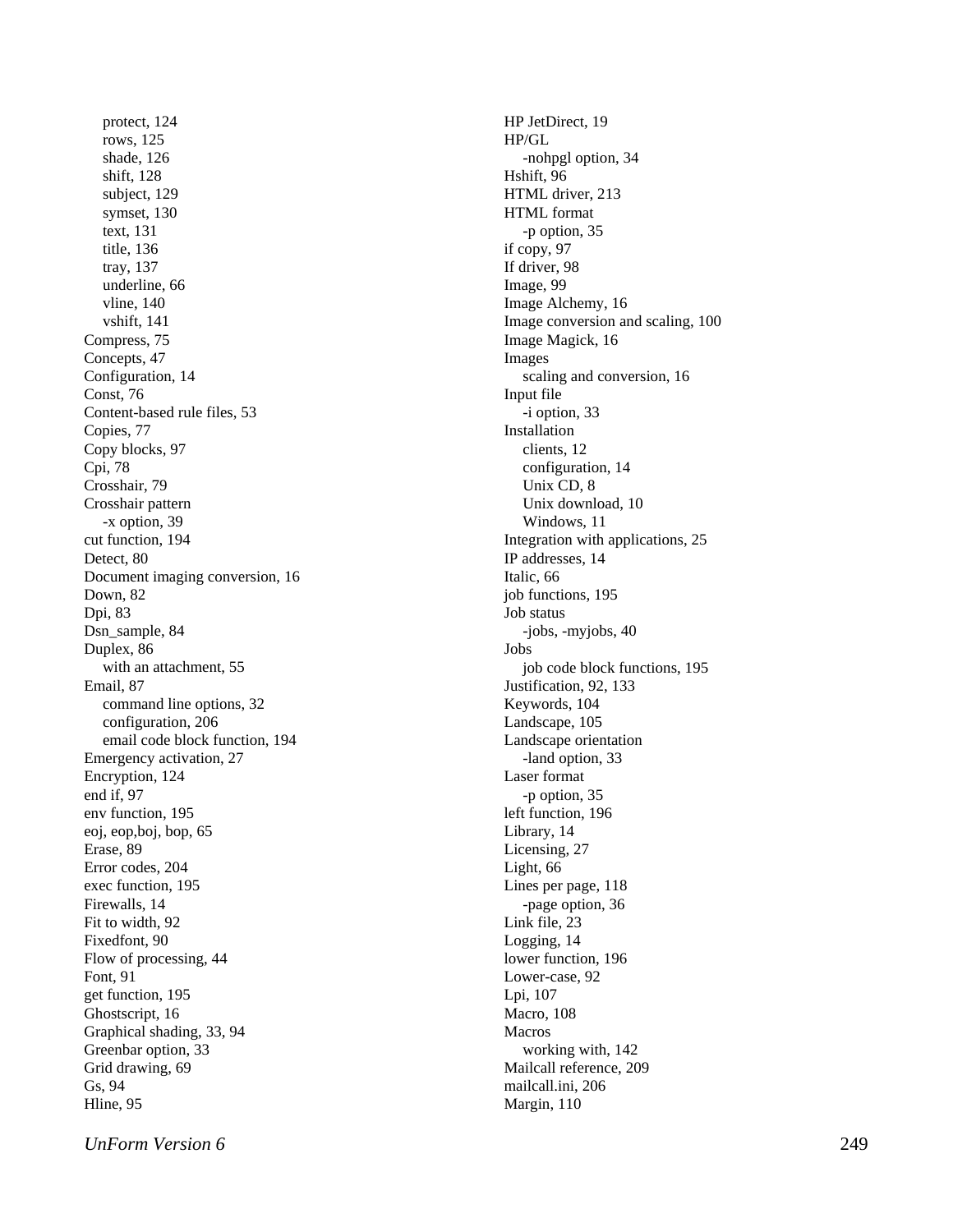mcut function, 196 Merge, 111 mget function, 196 MICR, 112 mid function, 196 Mono-spaced text, 92, 133 mount commands, 8 Move, 113 NAT, 14 Notext, 115 Order of operations, 44 Orientation -land option, 33 landscape command, 105 portrait command, 120 Outline, 116 Output, 117 -o option, 34 Output format -p option, 35 Page, 118 Page length -page option, 36 Paper, 119 Paper size -paper option, 36 Parameter passing -prm option, 36 parse function, 197 Pass-through printing, 38 PCL format -p option, 35 Pcopies, 77 PDF command line options, 36 compress command, 75 encryption, 124 keywords command, 104 outline command, 116 protect command, 124 subject command, 129 title command, 136 PDF format -p option, 35 Perl, 7, 12 Permanent activation, 27 Pitch, 92, 132 Points, 92, 132 Portrait, 120 Precopy, 121 Process flow, 44 Programming, 184 proper function, 197 Proportional text, 92, 133 Protect, 124

ProvideX code blocks, 184 ProvideX integration, 23 Regular expressions, 144 right function, 197 Rounded boxes, 71 Rows, 125 Rule file -f option, 33 Rule files, 52 content-based, 53 Rule set -r option, 37 Sample rule files, 145 Security, 14 Serial numbers, 27 Server operation, 7, 11 set function, 197 Shade, 126 Shaded text, 92, 133 Shift, 128 simple.rul, 145 Slave printing, 38 SMTP server, 206 Special characters, 38 sub function, 197 Subject, 129 Sub-jobs job code block functions, 195 Symbol sets, 92, 130, 132 -testpr option, 38 Symset, 130 TCP/IP -port option, 36 -server option, 37 TCP/IP monitor, 19 TCP/IP ports, 14 Text, 131 Text sizes, 92, 132 Timeouts, 14, 38 Title, 136 Tray, 137 trim function, 197 uf\$ variable, 191 uf60c.ini, 12 uf60d options, 7 uf60d.ini, 14, 16 uf6ptr print driver, 23 uf6ptr ProvideX print driver, 23 ufsetup.sh, 8, 10 Underline, 66 UnForm client-server architecture, 7 concepts, 47 introduction, 6